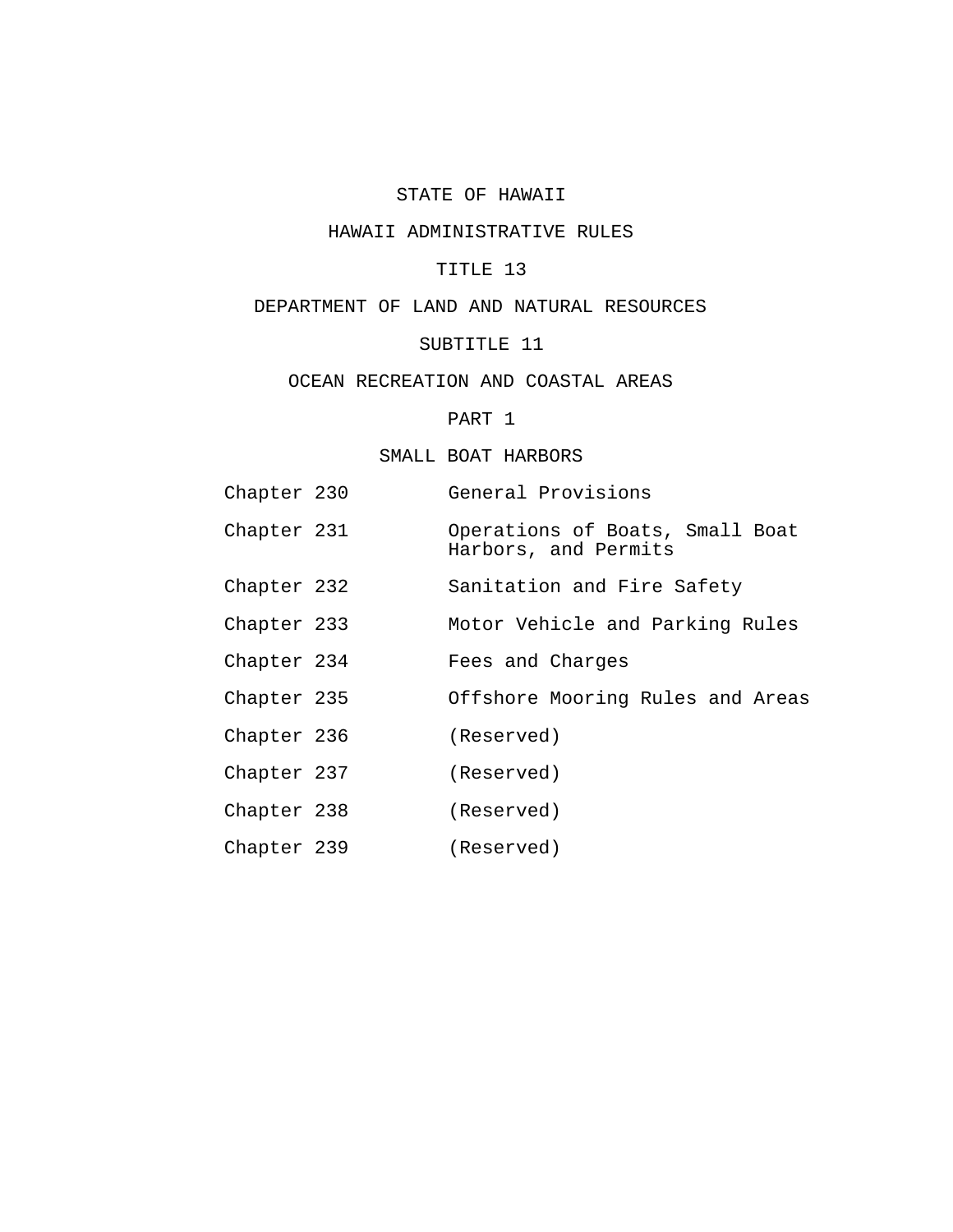## HAWAII ADMINISTRATIVE RULES

SMALL BOAT HARBORS

|                                                                                                                                                             | CHAPTER 230<br>GENERAL PROVISIONS                                                                                                                                                                                                   |
|-------------------------------------------------------------------------------------------------------------------------------------------------------------|-------------------------------------------------------------------------------------------------------------------------------------------------------------------------------------------------------------------------------------|
|                                                                                                                                                             | Subchapter 1<br>Scope and Definitions                                                                                                                                                                                               |
| $$13-230-1$<br>$$13 - 230 - 2$<br>$$13 - 230 - 3$<br>$$13-230-4$<br>$$13 - 230 - 5$<br>$$13-230-6$<br>$$13 - 230 - 7$                                       | Historical note<br>Purpose and scope<br>Interpretation<br>Severability<br>Penalties and prosecution<br>Judicial review<br>Notice<br>Tampering with, defacing or removing<br>notices                                                 |
| $$13 - 230 - 8$<br>$$13-230-9$<br>to                                                                                                                        | Definitions                                                                                                                                                                                                                         |
| $$13 - 230 - 19$                                                                                                                                            | (Reserved)                                                                                                                                                                                                                          |
|                                                                                                                                                             | Subchapter 2<br>Determination of Residency                                                                                                                                                                                          |
| \$13-230-20<br>$$13-230-21$<br>$$13-230-22$<br>$$13-230-23$<br>$$13-230-24$<br>$$13 - 230 - 25$<br>$$13 - 230 - 26$<br>$$13 - 230 - 27$<br>$$13 - 230 - 28$ | Purpose<br>Definitions<br>Twelve-month rule<br>Indications of residence<br>Rules of construction<br>Particular categories<br>Determination of residence procedure<br>Permittee required to report change of<br>residence<br>Appeals |
| $$13 - 230 - 29$                                                                                                                                            | Misrepresentation; penalty for violation                                                                                                                                                                                            |
|                                                                                                                                                             | CHAPTER 231<br>OPERATION OF BOATS,<br>SMALL BOAT HARBORS, AND<br>PERMITS                                                                                                                                                            |
|                                                                                                                                                             | Subchapter 1<br>Use of the Small Boat<br>Harbors                                                                                                                                                                                    |
| $$13 - 231 - 1$                                                                                                                                             | General statement and restrictions on<br>mooring dormant vessels                                                                                                                                                                    |
| $$13-231-2$                                                                                                                                                 | Agreement for the use of harbor<br>property and facilities                                                                                                                                                                          |
| $$13-231-3$                                                                                                                                                 | Use permits; issuance                                                                                                                                                                                                               |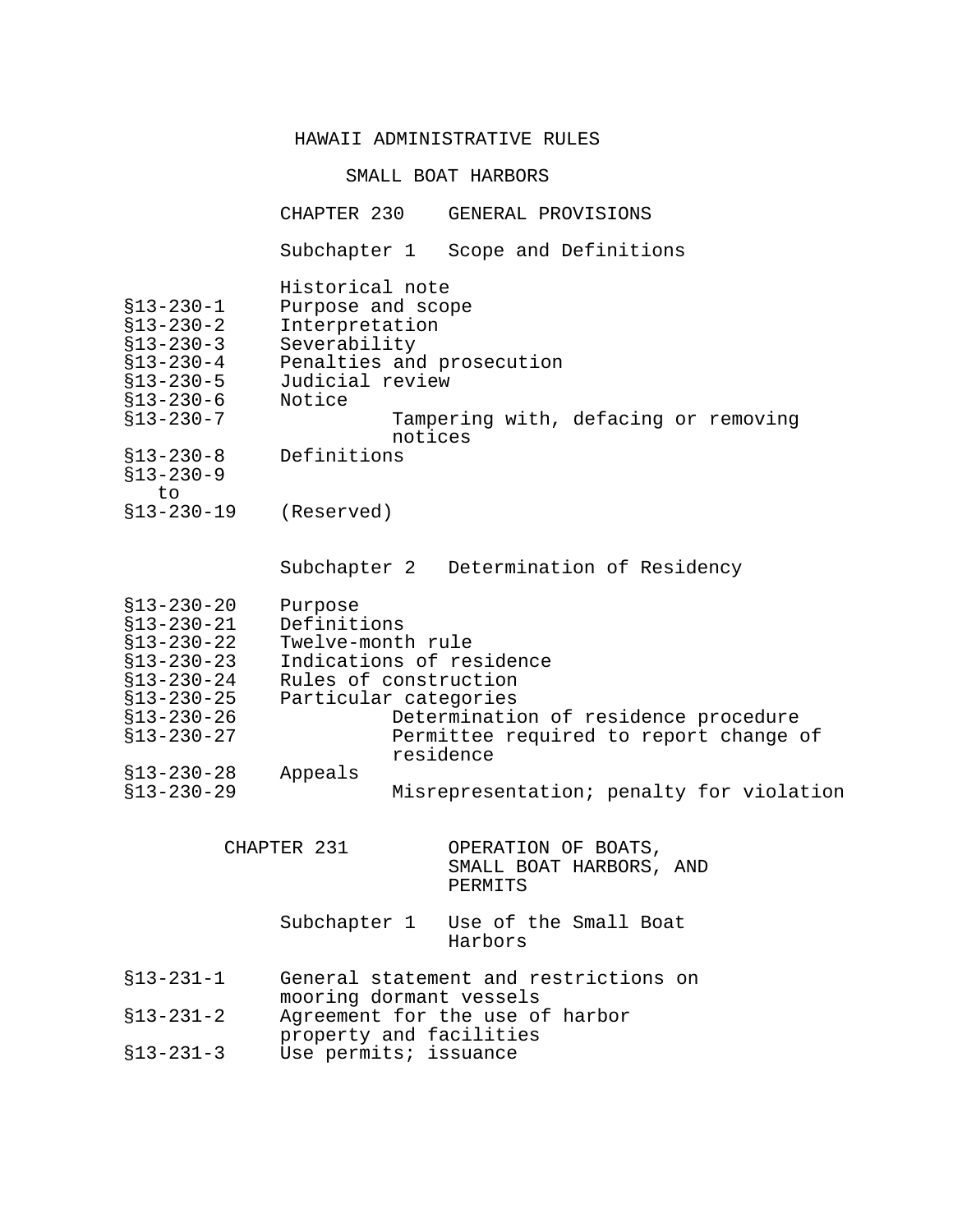i CHAPTER 13-231, Cont'd:

| $$13-231-4$      | Use permits; part-time or intermittent<br>occupancy |
|------------------|-----------------------------------------------------|
| $$13 - 231 - 5$  | Period of validity and renewal of<br>use permit     |
| $$13 - 231 - 6$  | Revocation of use permit                            |
| $$13-231-7$      | Assignment and reassignment of                      |
|                  |                                                     |
|                  | moorings and vessel storage space                   |
| $$13 - 231 - 8$  | Inspections                                         |
| $$13-231-9$      | Cancellation of use permit                          |
| $$13 - 231 - 10$ | Removal of a vessel or contrivance                  |
| $$13 - 231 - 11$ | Absence of vessel for more than                     |
|                  | 14 days; effect on permits                          |
| $$13-231-12$     | Discontinuance of service                           |
| $$13 - 231 - 13$ | Joint and several liability;                        |
|                  | non-transferability of use permits                  |
| $$13 - 231 - 14$ | Sale of abandoned vessels or to                     |
|                  | collect delinquent fees                             |
| $$13 - 231 - 15$ | Boat owner required to report change of             |
|                  | ownership, address, and other changes               |
| $$13 - 231 - 16$ | Numbers or other vessel identification              |
| $$13 - 231 - 17$ | Mooring prohibited except at assigned               |
|                  | locations                                           |
| $$13 - 231 - 18$ | Vessel reconstruction                               |
| $$13 - 231 - 19$ | Salvage                                             |
| $$13 - 231 - 20$ | Houseboats prohibited                               |
| $$13 - 231 - 21$ | Restrictions on mooring vessels                     |
|                  | utilized for living aboard at harbors               |
|                  | other than Ala Wai and Keehi boat harbors           |
| $$13 - 231 - 22$ | Staying aboard transient or visiting vessels        |
| $$13 - 231 - 23$ | Interim use of berth during temporary               |
|                  | absence of regular permittee's vessel               |
| $$13 - 231 - 24$ | Interim use of berth pending occupancy              |
|                  | by regular permittee                                |
| $$13 - 231 - 25$ | Exchange of berths                                  |
| $$13 - 231 - 26$ | Use of vessel as a place of habitation              |
| $$13-231-27$     | Allocation of principal habitation permits          |
| $$13 - 231 - 28$ |                                                     |
|                  | Staying aboard vessels moored at                    |
|                  | Ala Wai or Keehi boat harbors                       |
| $$13-231-29$     | Vessel used as a vacation site                      |
| $$13 - 231 - 30$ | Restrictions on multiple permits                    |
| $$13 - 231 - 31$ | Administrative hearing                              |
| $$13-231-32$     | Rules of evidence; official notice                  |
| $$13 - 231 - 33$ |                                                     |
| to               |                                                     |
| $$13 - 231 - 39$ | (Reserved)                                          |

ii CHAPTER 231, Cont'd: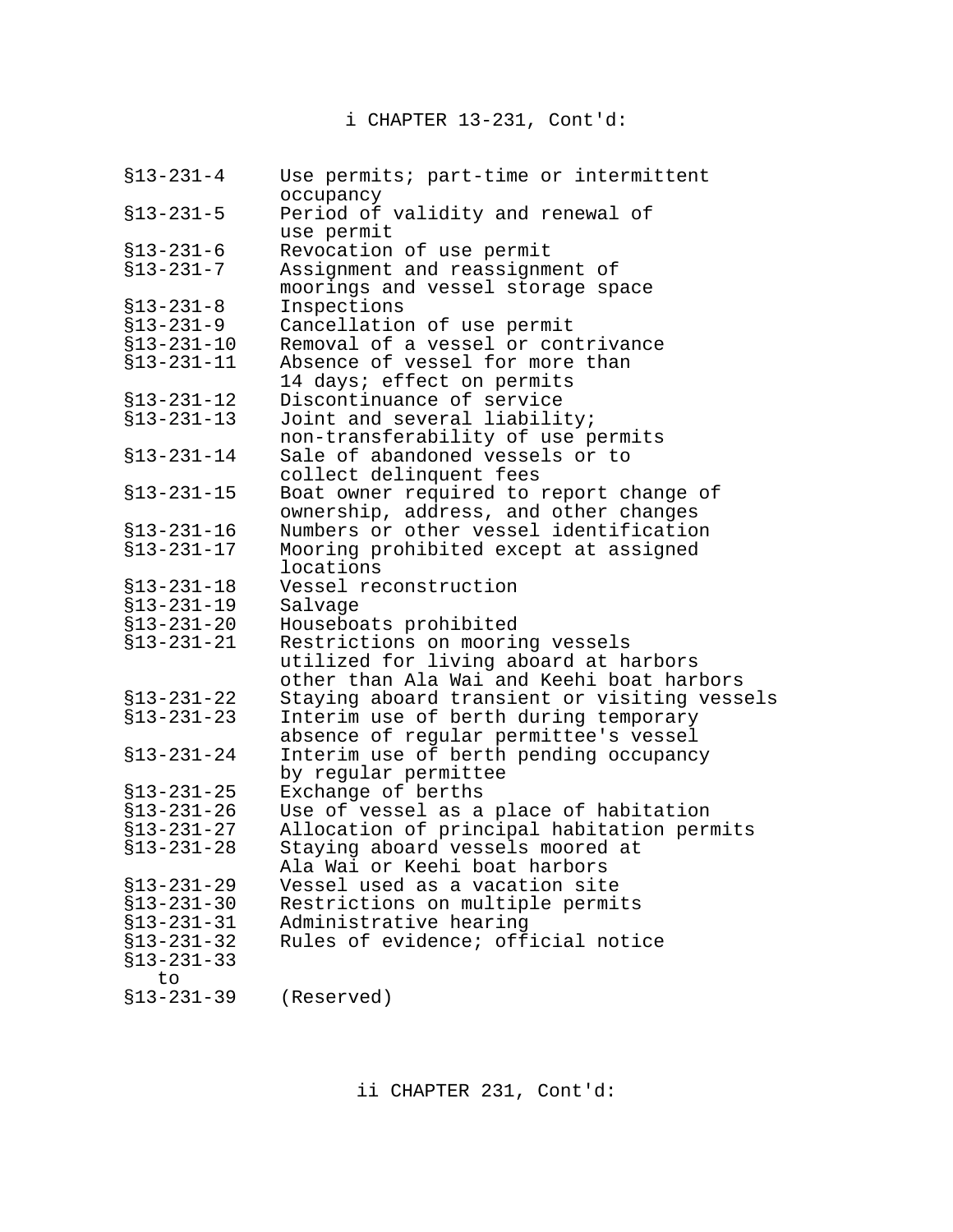# [Subchapter 2 Boat Operation](#page-58-0)

| $$13 - 231 - 40$<br>$$13 - 231 - 41$<br>$$13-231-42$ | General statement<br>Navigation or mooring vessels in harbor<br>Interference with navigation |
|------------------------------------------------------|----------------------------------------------------------------------------------------------|
| $$13 - 231 - 43$                                     | Pilotage                                                                                     |
| $$13 - 231 - 44$                                     | Vessel loading zone                                                                          |
| $$13 - 231 - 45$                                     | Marine inspections                                                                           |
| $$13 - 231 - 46$                                     | Vessel limitations                                                                           |
| $$13 - 231 - 47$                                     |                                                                                              |
| to                                                   |                                                                                              |
| $$13 - 231 - 49$                                     | (Reserved)                                                                                   |
|                                                      | Subchapter 3 Commercial Activities                                                           |
| $$13 - 231 - 50$                                     | General statement                                                                            |
| $$13 - 231 - 51$                                     | Business activities                                                                          |
| $$13 - 231 - 52$                                     | Solicitations and advertisements                                                             |
| $$13 - 231 - 53$                                     | Signs                                                                                        |
| $$13 - 231 - 54$                                     | Commercial vessel; definition                                                                |
| $$13 - 231 - 55$                                     | Berthing commercial vessels at Ala Wai                                                       |
|                                                      | and Keehi boat harbors                                                                       |
| $$13 - 231 - 56$                                     | Definitions, gross receipts                                                                  |
| $$13 - 231 - 57$                                     | Berthing or using commercial vessels                                                         |
|                                                      | in state small boat harbors; signs and                                                       |
|                                                      | other structures                                                                             |
| $$13 - 231 - 58$                                     | Limitations on the number of                                                                 |
|                                                      | commercial permits for vessels                                                               |
|                                                      | assigned permanent moorings                                                                  |
| $$13 - 231 - 59$                                     | Limitations on commercial permits for                                                        |
| $$13 - 231 - 60$                                     | vessels moored elsewhere                                                                     |
| $$13-231-61$                                         | Allocation of commercial permits for vessels<br>Renewal of commercial permits                |
| $$13-231-62$                                         | Transferability of commercial permits                                                        |
| $$13 - 231 - 63$                                     | Retention of berth upon termination                                                          |
|                                                      | of commercial permit                                                                         |
| $$13 - 231 - 64$                                     | Fees and charges                                                                             |
| $$13 - 231 - 65$                                     | Insurance requirements                                                                       |
| \$13-231-66                                          | Limitation on number of berths held                                                          |
|                                                      | by a commercial permittee                                                                    |
| $$13 - 231 - 67$                                     | Limitations on commercial permits issued                                                     |
|                                                      | for the use of state boat launching ramps                                                    |
| $$13 - 231 - 68$                                     | Signs and other structures at a state                                                        |
|                                                      | boat harbor                                                                                  |
| $$13 - 231 - 69$                                     | Multiple use of mooring facilities by                                                        |
|                                                      | commercial vessels                                                                           |
| $$13 - 231 - 70$                                     | Water taxi operations                                                                        |
| $$13 - 231 - 71$                                     |                                                                                              |
| to                                                   |                                                                                              |
| $$13 - 231 - 75$                                     | (Reserved)                                                                                   |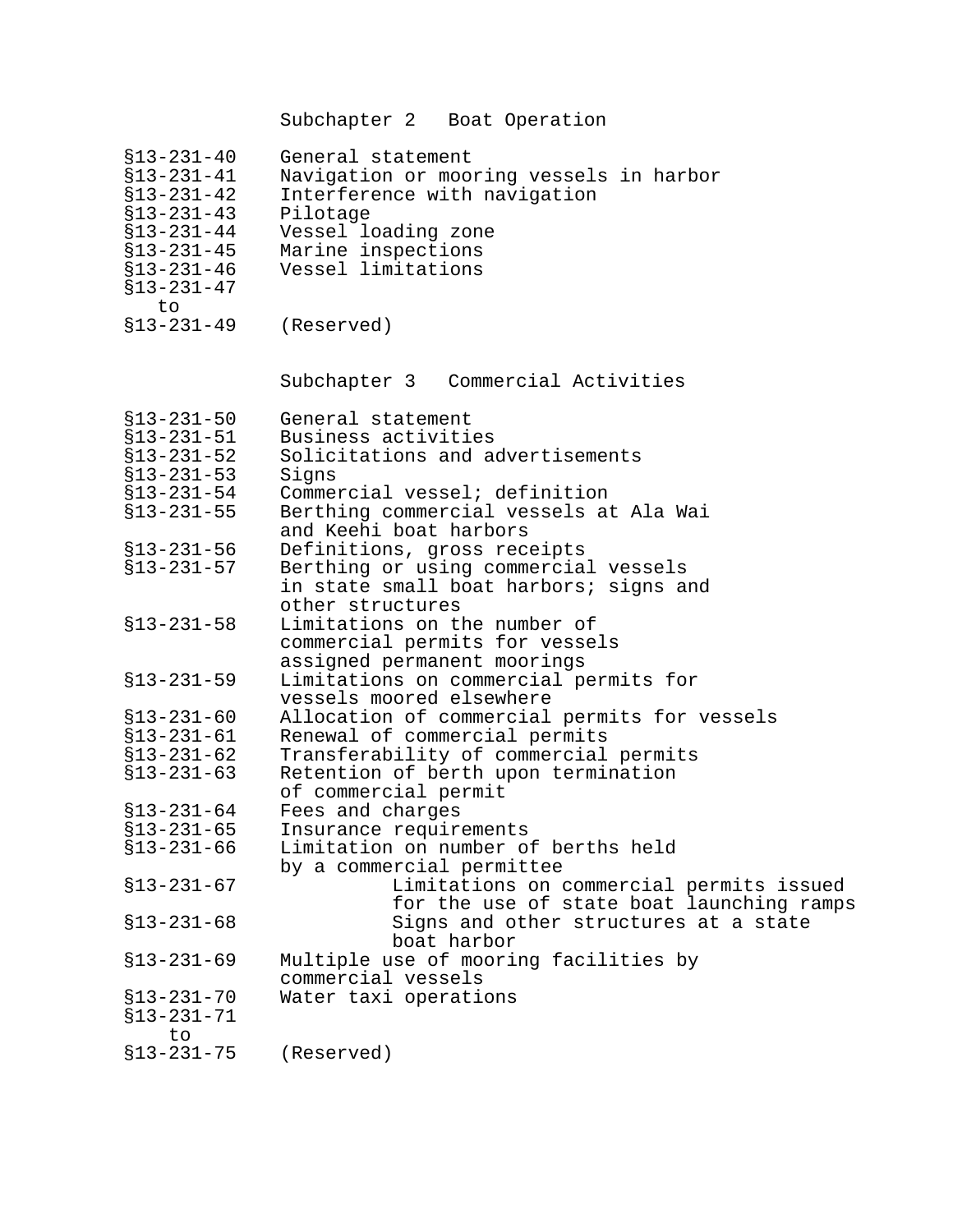CHAPTER 231, Cont'd:

|                                                        | Subchapter 4 Special Area Rules                                                                                |
|--------------------------------------------------------|----------------------------------------------------------------------------------------------------------------|
| $$13-231-76$<br>$$13-231-77$<br>$$13 - 231 - 78$<br>to | Kewalo Basin<br>Ala Wai Canal                                                                                  |
| $$13 - 231 - 79$                                       | (Reserved)                                                                                                     |
|                                                        | Subchapter 5 Allocation of Berths                                                                              |
| $$13-231-80$<br>$$13-231-81$                           | General<br>Application for a berth; seniority of<br>application; period of validity;<br>renewal of application |
| $$13-231-82$                                           | Review, acceptance, or rejection<br>of applications                                                            |
| $$13 - 231 - 83$                                       | Applicant required to furnish address<br>and report changes; effect of failure<br>to report changes            |
| $$13 - 231 - 84$                                       | Withdrawal of application; effect if<br>application has become void, expires,<br>or has been withdrawn         |
| $$13-231-85$                                           | Priority and procedures in allocation<br>of berths                                                             |
| $$13-231-86$                                           | Categories of berths; priority of allocation                                                                   |
| $$13 - 231 - 87$                                       | Notice to owner of available berth                                                                             |
| $$13 - 231 - 88$                                       | Offer of regular mooring permit valid<br>only 14 days; written notice of acceptance                            |
| $$13 - 231 - 89$                                       | Offer of temporary mooring permit<br>valid only 7 days; notification of<br>intention; acceptance               |
| $$13 - 231 - 90$                                       | (Reserved)                                                                                                     |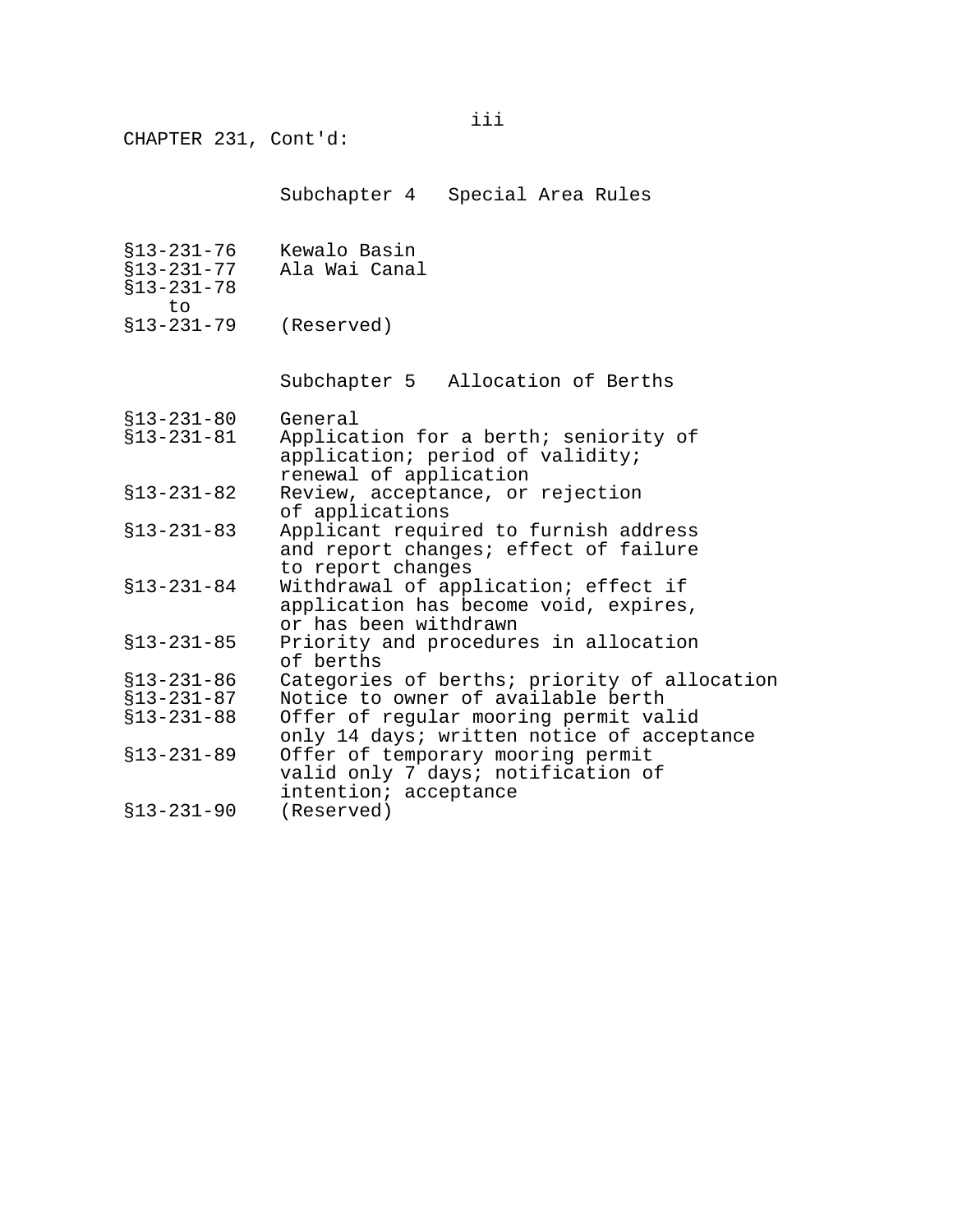iv [CHAPTER 232 SANITATION AND FIRE SAFETY](#page-102-0)

[Subchapter 1 Sanitation](#page-104-0)

| $$13-232-1$<br>$$13 - 232 - 2$<br>$$13 - 232 - 3$<br>$$13 - 232 - 4$<br>$$13 - 232 - 5$<br>$$13 - 232 - 6$<br>$$13 - 232 - 7$<br>$$13 - 232 - 8$<br>$$13 - 232 - 9$<br>$$13 - 232 - 10$<br>\$13-232-11                                                                             | General statement; department of health<br>Standard<br>Garbage and other offensive matter<br>Flies<br>Rodents<br>Littering land areas - prohibited<br>Littering or polluting water - prohibited<br>Marine toilets - restrictions<br>Permits required - waste outlets<br>Backflow prevention device required on<br>siphons and other connections to water<br>line |
|------------------------------------------------------------------------------------------------------------------------------------------------------------------------------------------------------------------------------------------------------------------------------------|------------------------------------------------------------------------------------------------------------------------------------------------------------------------------------------------------------------------------------------------------------------------------------------------------------------------------------------------------------------|
| to<br>$$13 - 232 - 19$                                                                                                                                                                                                                                                             | (Reserved)                                                                                                                                                                                                                                                                                                                                                       |
|                                                                                                                                                                                                                                                                                    | Subchapter 2<br>Fire Safety and Vessel<br>Equipment Requirements                                                                                                                                                                                                                                                                                                 |
| $$13 - 232 - 20$<br>$$13-232-21$<br>$$13-232-22$<br>$$13 - 232 - 23$<br>$$13 - 232 - 24$<br>$$13 - 232 - 25$<br>$$13 - 232 - 26$<br>$$13 - 232 - 27$<br>$$13 - 232 - 28$<br>$$13 - 232 - 29$<br>$$13 - 232 - 30$<br>$$13 - 232 - 31$<br>$$13 - 232 - 32$<br>to<br>$$13 - 232 - 39$ | General statement<br>Standard<br>Appliances and electrical wiring<br>Fire extinguishing equipment<br>Fueling<br>Smoking<br>Dumping of combustibles<br>Emergency exits<br>Open fires<br>Lifesaving equipment required<br>Fire signal for vessels in harbor<br>Welding, burning and other hot work;<br>permits<br>(Reserved)                                       |
|                                                                                                                                                                                                                                                                                    | Subchapter 3 Maintenance and Storage                                                                                                                                                                                                                                                                                                                             |
| $$13-232-40$<br>$$13 - 232 - 41$<br>$$13 - 232 - 42$<br>$$13 - 232 - 43$                                                                                                                                                                                                           | Standards<br>Storage<br>Special areas<br>Construction of structures                                                                                                                                                                                                                                                                                              |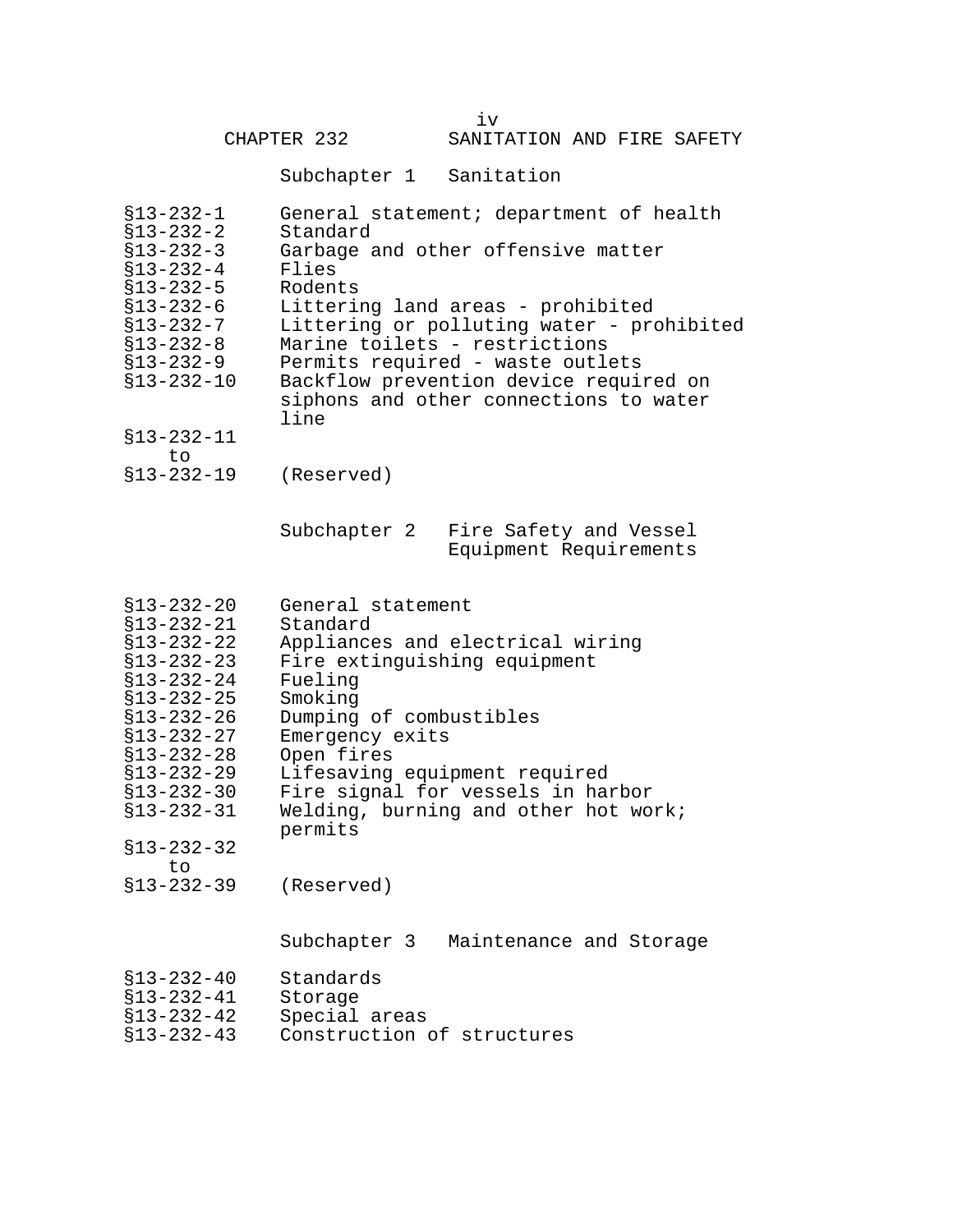| $$13-232-44$<br>$$13 - 232 - 45$                                                                                                                                                                                                                                                         | Gear lockers                                                                                                                                                                                                                                                                                                                                                                                                                                                                                                       |
|------------------------------------------------------------------------------------------------------------------------------------------------------------------------------------------------------------------------------------------------------------------------------------------|--------------------------------------------------------------------------------------------------------------------------------------------------------------------------------------------------------------------------------------------------------------------------------------------------------------------------------------------------------------------------------------------------------------------------------------------------------------------------------------------------------------------|
| to<br>$$13 - 232 - 49$                                                                                                                                                                                                                                                                   | (Reserved)                                                                                                                                                                                                                                                                                                                                                                                                                                                                                                         |
|                                                                                                                                                                                                                                                                                          | Subchapter 4 Conduct of the Public                                                                                                                                                                                                                                                                                                                                                                                                                                                                                 |
| $$13 - 232 - 50$<br>$$13 - 232 - 51$<br>$$13 - 232 - 52$<br>$$13 - 232 - 53$<br>$$13-232-54$<br>$$13 - 232 - 55$<br>$$13 - 232 - 56$<br>$$13 - 232 - 57$<br>$$13 - 232 - 58$<br>$$13 - 232 - 59$<br>$$13 - 232 - 60$                                                                     | General statement<br>Smoking<br>Restricted areas<br>Lost, abandoned, or mislaid articles<br>Swimming<br>Fishing<br>Tampering with or damaging a vessel<br>or state property<br>Dogs, cats or other domestic pets<br>Sleeping or camping prohibited<br>Assumption of risk<br>Serving, sale, and consumption of<br>liquor in state small boat harbors and<br>boating launching facilities                                                                                                                            |
|                                                                                                                                                                                                                                                                                          | CHAPTER 233<br>MOTOR VEHICLE AND<br>PARKING RULES                                                                                                                                                                                                                                                                                                                                                                                                                                                                  |
|                                                                                                                                                                                                                                                                                          | Subchapter 1 Motor Vehicle Rules                                                                                                                                                                                                                                                                                                                                                                                                                                                                                   |
| $$13 - 233 - 1$<br>$$13 - 233 - 2$<br>$$13 - 233 - 3$<br>$$13 - 233 - 4$<br>$$13 - 233 - 5$<br>$$13 - 233 - 6$<br>$$13 - 233 - 7$<br>$$13 - 233 - 8$<br>\$13-233-9<br>$$13 - 233 - 10$<br>$$13 - 233 - 11$<br>$$13-233-12$<br>$$13 - 233 - 13$<br>$$13-233-14$<br>$$13 - 233 - 15$<br>to | General statement; traffic code<br>and county ordinances<br>Licensing and safety inspection<br>Operation of motor vehicles<br>Traffic controls<br>Speed restrictions<br>Parking<br>Public parking<br>Removal of vehicles<br>Application<br>Parking in construction areas and on<br>special occasion<br>Vehicles or equipment, size, weight and<br>load restrictions<br>Restrictions as to tire equipment<br>Operation, parking, or storage of<br>bicycles or play vehicles<br>Parking permits; Lahaina boat harbor |
| $$13 - 233 - 19$                                                                                                                                                                                                                                                                         | (Reserved)                                                                                                                                                                                                                                                                                                                                                                                                                                                                                                         |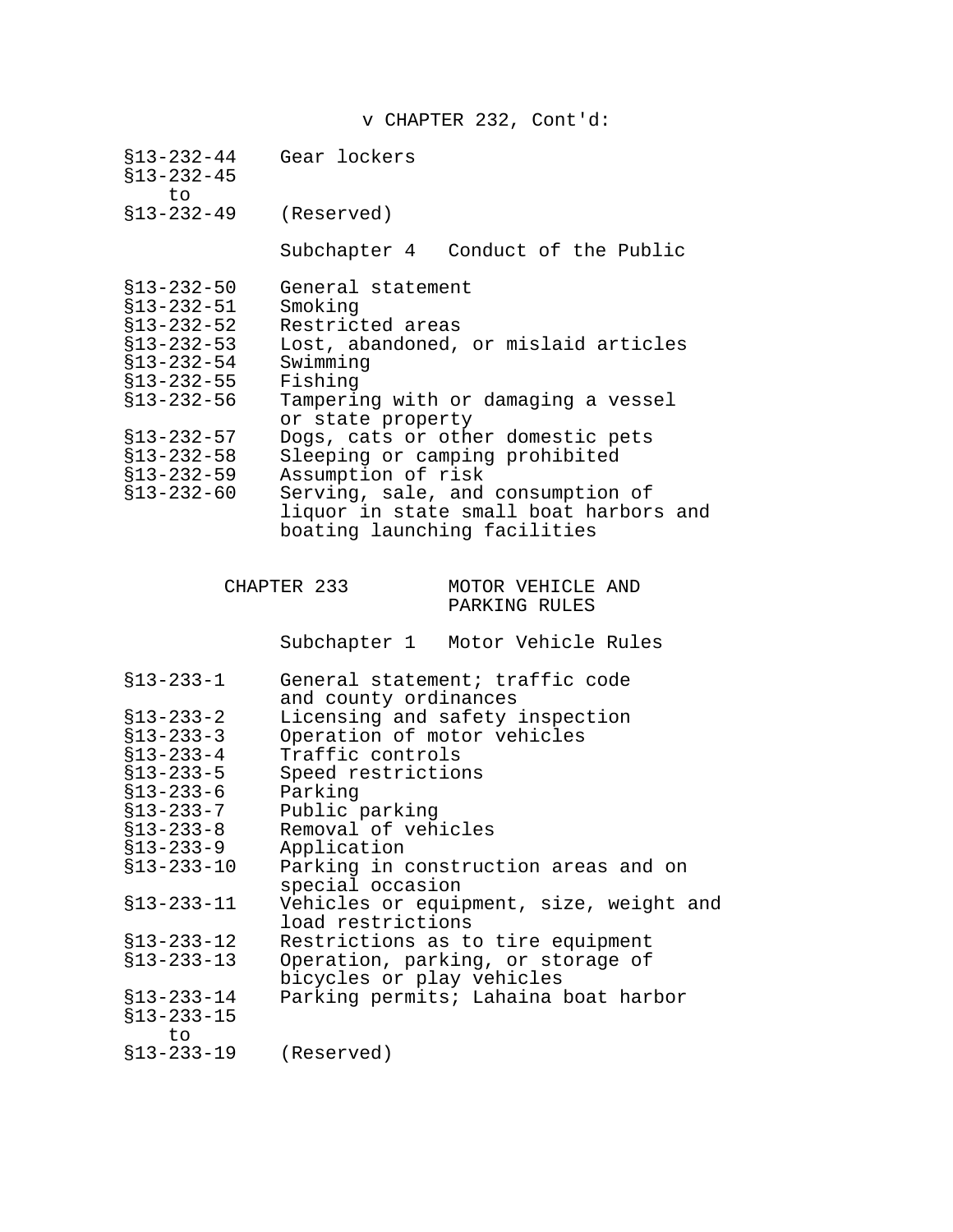[Subchapter 2 Parking Meter Zones](#page-134-0)

| $$13 - 233 - 21$               | Establishment of parking meter zones<br>Designation of parking meter stalls         |
|--------------------------------|-------------------------------------------------------------------------------------|
| $$13 - 233 - 22$               | Placement and design of parking meters                                              |
| $$13 - 233 - 23$               | Method of parking                                                                   |
| $$13 - 233 - 24$               | Parking time limits and meter operating hours                                       |
| $$13 - 233 - 25$               | Operation of parking meters                                                         |
| $$13 - 233 - 26$               |                                                                                     |
|                                | Charges for parking                                                                 |
| $$13 - 233 - 27$               | Charges for enclosure or obstruction                                                |
|                                | of parking meter stalls, incidental                                                 |
|                                | to construction, etc                                                                |
| $$13 - 233 - 28$               | Harbor tenants - parking permits                                                    |
| $$13 - 233 - 29$               | Eligibility for parking permits;                                                    |
|                                | fee per vehicle                                                                     |
| $$13 - 233 - 30$               | Replacement of mutilated stickers                                                   |
| $$13 - 233 - 31$               | Transfer of permits                                                                 |
| $$13 - 233 - 32$               | Cancellation of permits                                                             |
| $$13 - 233 - 33$               | Revocation of parking permits                                                       |
| $$13 - 233 - 34$               | Violations and penalties                                                            |
| $$13 - 233 - 35$               |                                                                                     |
| to                             |                                                                                     |
| $$13 - 233 - 39$               | (Reserved)                                                                          |
|                                |                                                                                     |
|                                | Subchapter 3 Vessel Owner Parking Zones                                             |
| $$13 - 233 - 40$               | Establishment of vessel owner parking zone                                          |
| $$13 - 233 - 41$               | Designation of parking stalls                                                       |
| $$13 - 233 - 42$               | Vessel owner parking permits                                                        |
|                                |                                                                                     |
| $$13 - 233 - 43$               | Eligibility for parking permits within                                              |
|                                | the vessel owner parking zone; fee per                                              |
|                                | vehicle                                                                             |
| $$13 - 233 - 44$               | Violations and penalties                                                            |
|                                |                                                                                     |
|                                | CHAPTER 234<br>FEES AND CHARGES                                                     |
|                                |                                                                                     |
| $$13 - 234 - 1$                | General statement                                                                   |
|                                |                                                                                     |
| $$13-234-2$                    | Payment, delinquency and liens                                                      |
| $$13 - 234 - 3$                | Mooring rates                                                                       |
| $$13-234-4$                    | Mooring rates for offshore mooring and                                              |
|                                | anchoring                                                                           |
| $$13 - 234 - 5$                | Mooring fees for vessels assigned<br>temporary moorings or occupying                |
|                                |                                                                                     |
| $$13 - 234 - 6$                | moorings without permission<br>Fees for vessel absent for more                      |
|                                |                                                                                     |
|                                | than fourteen days                                                                  |
| $$13-234-7$<br>$$13 - 234 - 8$ | Mooring fee for vessels owned by nonresident<br>Stay aboard or principal habitation |

vi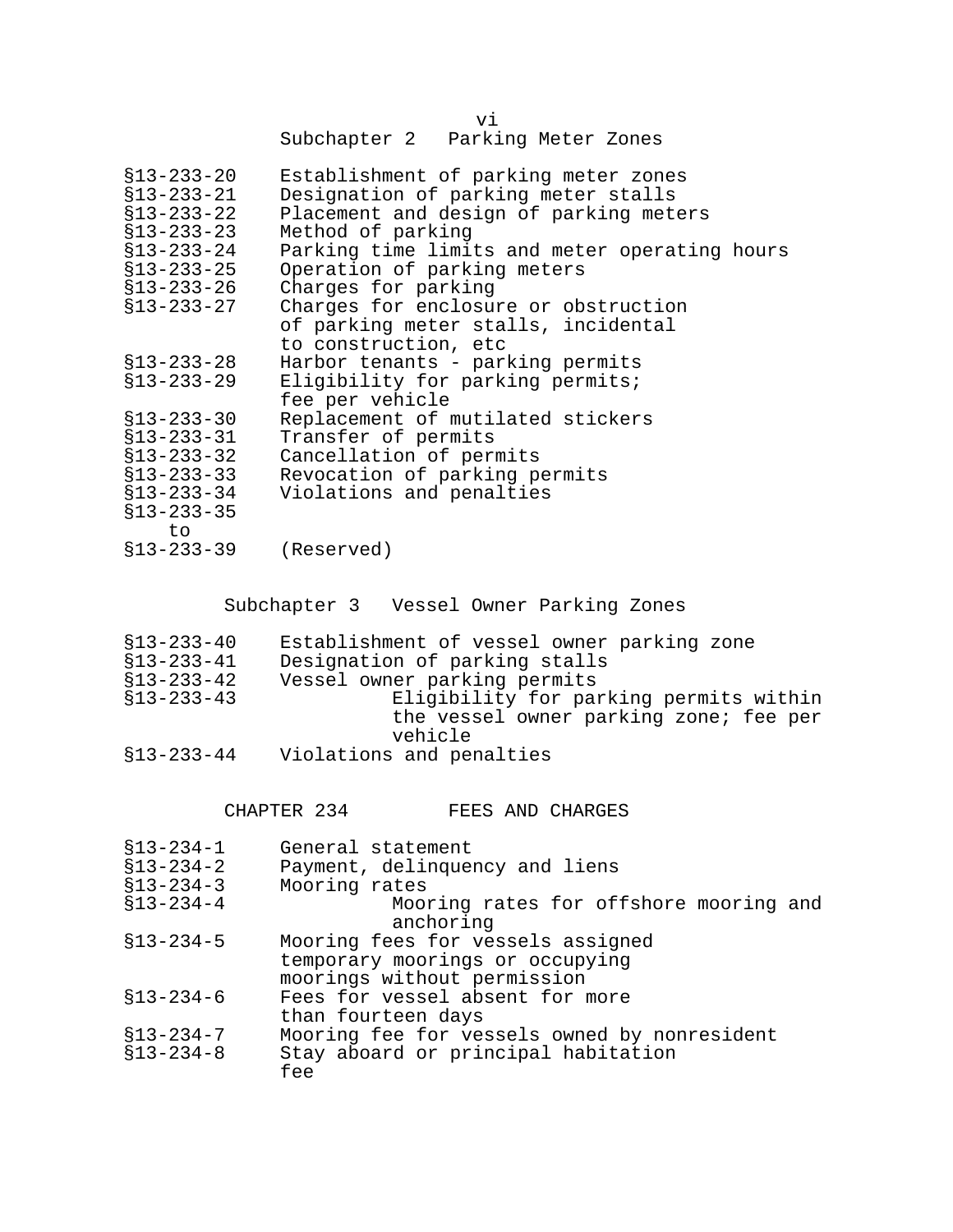vii CHAPTER 13-234, Cont'd:

| $$13-234-9$      | Stay-aboard or principal habitation fee for<br>offshore mooring or anchoring    |
|------------------|---------------------------------------------------------------------------------|
| $$13 - 234 - 10$ | Electricity fee                                                                 |
| $$13 - 234 - 11$ | Shower fee                                                                      |
| $$13 - 234 - 12$ | Dry storage                                                                     |
| $$13 - 234 - 13$ | Gear locker fee                                                                 |
| $$13 - 234 - 14$ | Mooring fees - facilities constructed<br>by others                              |
| $$13 - 234 - 15$ | Waiver of fees                                                                  |
| $$13 - 234 - 16$ | Permit processing fees                                                          |
| $$13 - 234 - 17$ | Fees for vessels moored at yacht club                                           |
|                  | berths and other areas covered by                                               |
|                  | specific agreements                                                             |
| $$13 - 234 - 18$ | Excessive water usage fee                                                       |
| $$13 - 234 - 19$ | Parking fees - reserved stall                                                   |
| $$13 - 234 - 20$ | Salvage fee                                                                     |
| $$13 - 234 - 21$ | Principal habitation application fee                                            |
| $$13-234-22$     | Exemption from fee differential                                                 |
| $$13 - 234 - 23$ | Application fee for moorage                                                     |
| $$13 - 234 - 24$ | Fee for residency status appeal;                                                |
|                  | refund if status determination reversed                                         |
| $$13 - 234 - 25$ | Fees and charges for commercial vessels                                         |
|                  | at state small boat harbors                                                     |
| $$13 - 234 - 26$ | Passenger fees                                                                  |
| $$13 - 234 - 27$ | Fees for copies of rules                                                        |
| $$13 - 234 - 28$ | Negotiable instruments; service charge                                          |
| $$13 - 234 - 29$ | Marine inspection fee                                                           |
| $$13 - 234 - 30$ | Application fee for approved marine surveyor                                    |
| $$13 - 234 - 31$ | Fees for commercial use of boat launching<br>ramps and other boating facilities |
| $$13 - 234 - 32$ | Small boat harbor facility - key deposits                                       |
| $$13 - 234 - 33$ | Business transfer fee                                                           |
| $$13 - 234 - 34$ | Fee for use of state boat launching ramps                                       |
| $$13 - 234 - 35$ | Fees for signs and ticket booths                                                |

[CHAPTER 235 OFFSHORE MOORING RULES AND AREAS](#page-171-0)

[Subchapter 1 General Provisions](#page-172-0)

- [§13-235-1 Purpose and scope](#page-173-0)
- [§13-235-2 Interpretation](#page-173-0)<br>§13-235-3 Mooring permit
- Mooring permit required
- [§13-235-4 Fees](#page-174-0)
- Owner required to report change in ownership, address and other changes
- [§13-235-6 Mooring application denied on basis of](#page-175-0) environmental impact on State's aquatic resources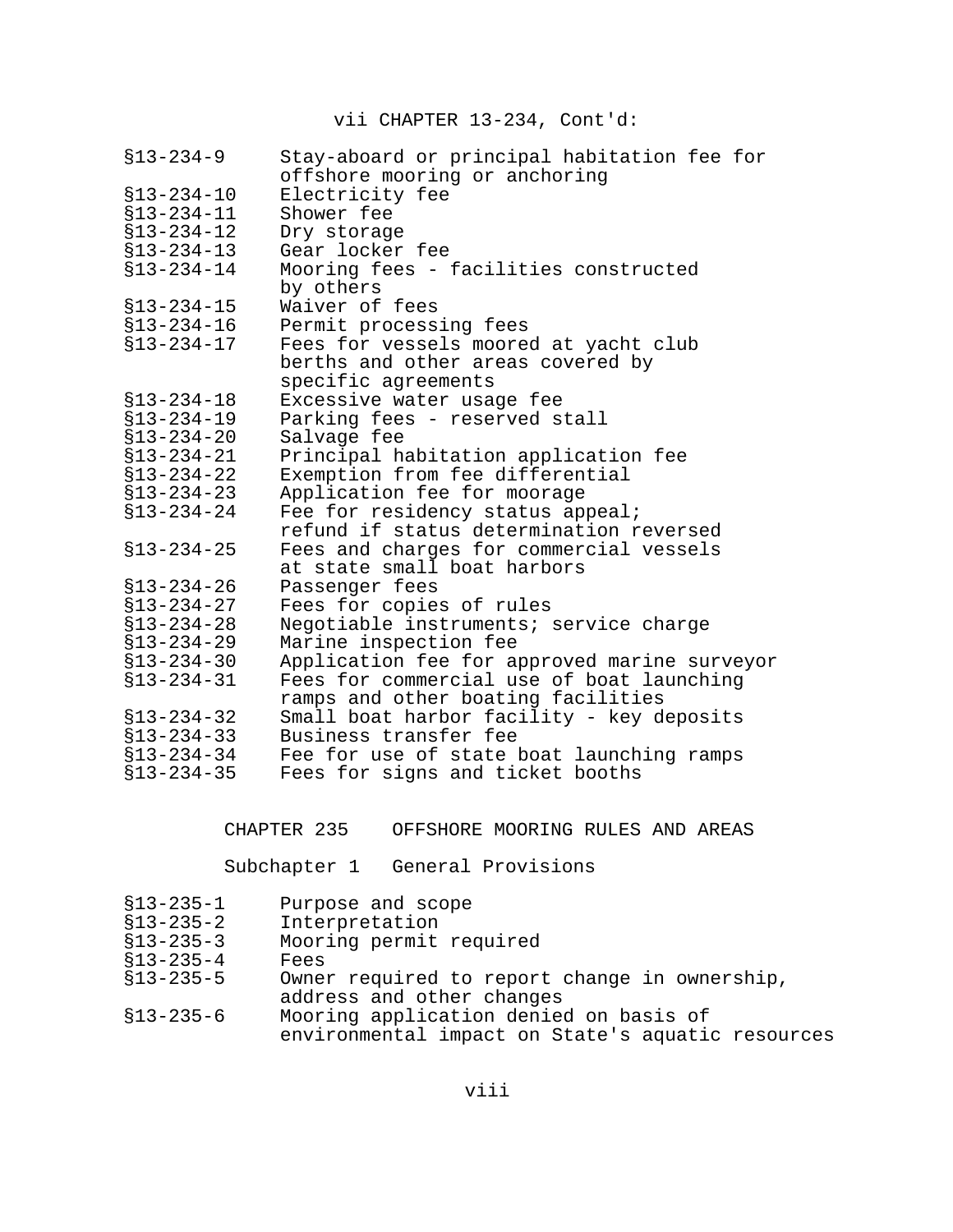| CHAPTER 235, Cont'd:                                  |                                                                                                                                                |
|-------------------------------------------------------|------------------------------------------------------------------------------------------------------------------------------------------------|
| $$13 - 235 - 7$<br>$$13 - 235 - 8$<br>$$13 - 235 - 9$ | Revocation<br>Mooring hardware, maintenance and inspection<br>Restrictions on anchoring or mooring<br>outside of a state offshore mooring area |
| $$13 - 235 - 10$                                      | Removal of a vessel or contrivance                                                                                                             |
| $$13 - 235 - 11$                                      | Multiple mooring or rafting                                                                                                                    |
| $$13 - 235 - 12$                                      | Exchange of moorings                                                                                                                           |
| $$13 - 235 - 13$                                      | Fresh water                                                                                                                                    |
| $$13-235-14$                                          | Sanitation                                                                                                                                     |
| $$13 - 235 - 15$                                      | Mooring of rafts and platforms                                                                                                                 |
| $$13 - 235 - 16$                                      | Tenders or dinghies                                                                                                                            |
| $$13 - 235 - 17$                                      | Inspections                                                                                                                                    |
| $$13 - 235 - 18$                                      | Safety and enforcement                                                                                                                         |
| $$13-235-19$                                          | Standards                                                                                                                                      |
| $$13 - 235 - 20$                                      |                                                                                                                                                |
| to.                                                   |                                                                                                                                                |
| $$13 - 235 - 30$                                      | (Reserved)                                                                                                                                     |
|                                                       |                                                                                                                                                |

## [Subchapter 2 Offshore Mooring Areas](#page-179-0)

| $$13 - 235 - 31$ | Ke'ehi Lagoon mooring area              |
|------------------|-----------------------------------------|
| $$13-235-32$     | Ke'ehi Lagoon anchorage area            |
| $$13 - 235 - 33$ | Kapua Channel mooring area              |
| $$13-235-34$     | Maunalua Bay mooring area               |
| $$13 - 235 - 35$ | Kaneohe mooring areas "A", "B", "C" "D" |
| $$13 - 235 - 36$ |                                         |
| to               |                                         |
| $$13 - 235 - 50$ | (Reserved)                              |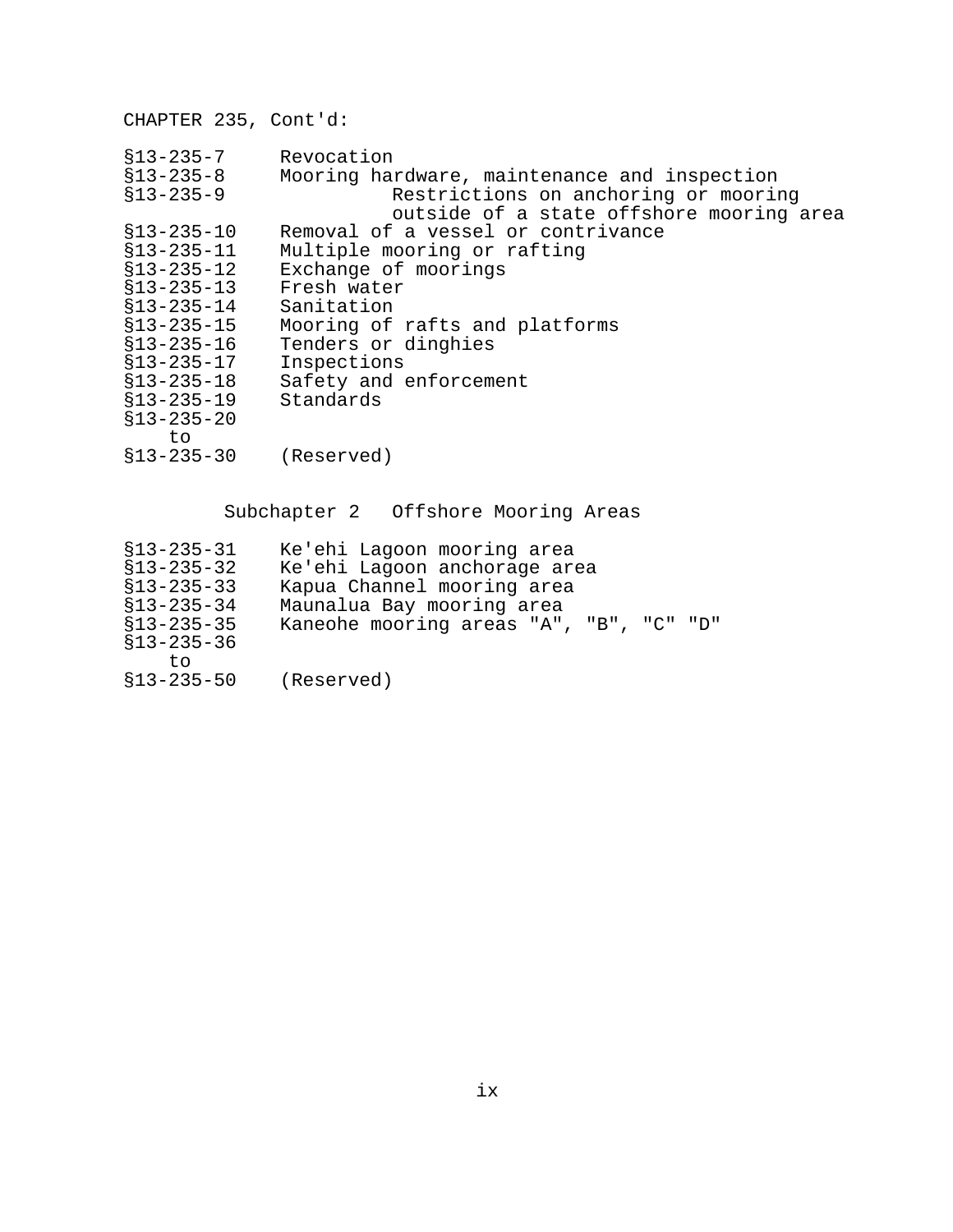#### <span id="page-10-0"></span>HAWAII ADMINISTRATIVE RULES

#### SMALL BOAT HARBORS

CHAPTER 230 GENERAL PROVISIONS

Subchapter 1 Scope and Definitions

| $$13 - 230 - 1$ | Purpose and scope                               |
|-----------------|-------------------------------------------------|
| $$13 - 230 - 2$ | Interpretation                                  |
| $$13 - 230 - 3$ | Severability                                    |
| $$13 - 230 - 4$ | Penalties and prosecution                       |
| $$13 - 230 - 5$ | Judicial review                                 |
| $$13 - 230 - 6$ | Notice                                          |
| $$13 - 230 - 7$ | Tampering with, defacing or removing<br>notices |
|                 |                                                 |
| $$13 - 230 - 8$ | Definitions                                     |
| $$13 - 230 - 9$ |                                                 |
| to              |                                                 |
| $$13-230-19$    | (Reserved)                                      |

Historical note. This chapter is based on general provisions, definitions, and determination of residency of the small boat harbors rules, effective November 5, 1981, and as amended thereafter, under the jurisdiction of the Department of Transportation, Harbors Division. The administrative jurisdiction for recreational boating and related vessel activities was transferred to the Department of Land and Natural Resources, Division of Boating and Ocean Recreation, effective July 1, 1992, in accordance with Act 272, SLH 1991. [Eff 2/24/94 ]

§13-230-1 Purpose and scope. The purpose of these rules is to secure the most effective control and management of the small boat harbors and facilities of the State in order that the general public may enjoy safe, orderly, and convenient water recreation. These rules are intended to harmonize and coordinate the department's powers and duties with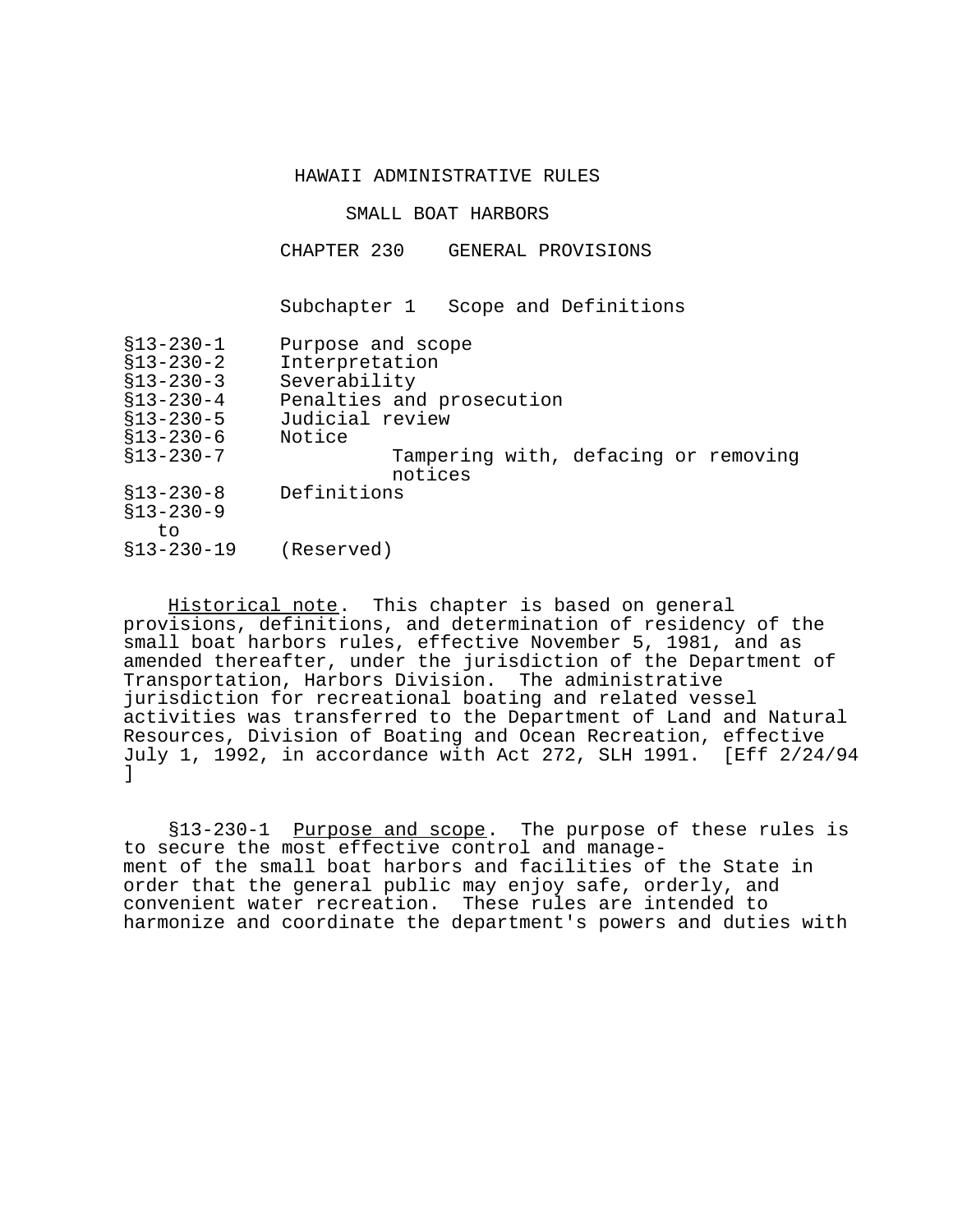<span id="page-11-0"></span>all applicable public laws, and are also intended to govern the use or operation of vessels and the activities of persons in the small boat harbors, shores,

230-1

§13-230-1

ocean waters, and navigable streams of the State. [Eff 2/24/94 ] (Auth: HRS §§200-2, 200-4) (Imp: HRS §§200-2,  $200 - 4$ 

§13-230-2 Interpretation. If any section of these rules is inconsistent with any laws of the United States or any rule, or standard established pursuant thereto, such section shall be construed, superseded, or governed thereby. Nothing contained in these rules shall be construed to limit the powers of any state department or agency. Each provision of these rules is also intended to be construed most liberally in light of the purpose stated in section 13-230-1. [Eff 2/24/94 ] (Auth: HRS §§200-2, 200-4) (Imp: HRS §§200-2, 200-4)

§13-230-3 Severability. The provisions of these rules are declared to be severable and if any portion or the application thereof to any person or property is held invalid for any reason, the validity of the remainder of these rules or the application of such remainder to other persons or property shall not be affected. [Eff 2/24/94 ] (Auth: HRS §200-4) (Imp: HRS §200-4)

§13-230-4 Penalties and prosecution. Any person who violates any of these rules or who violates any lawful command issued pursuant to these rules by any small boat harbor master, harbor agent or any boating district manager, while in the discharge of that person's duty, shall be guilty of a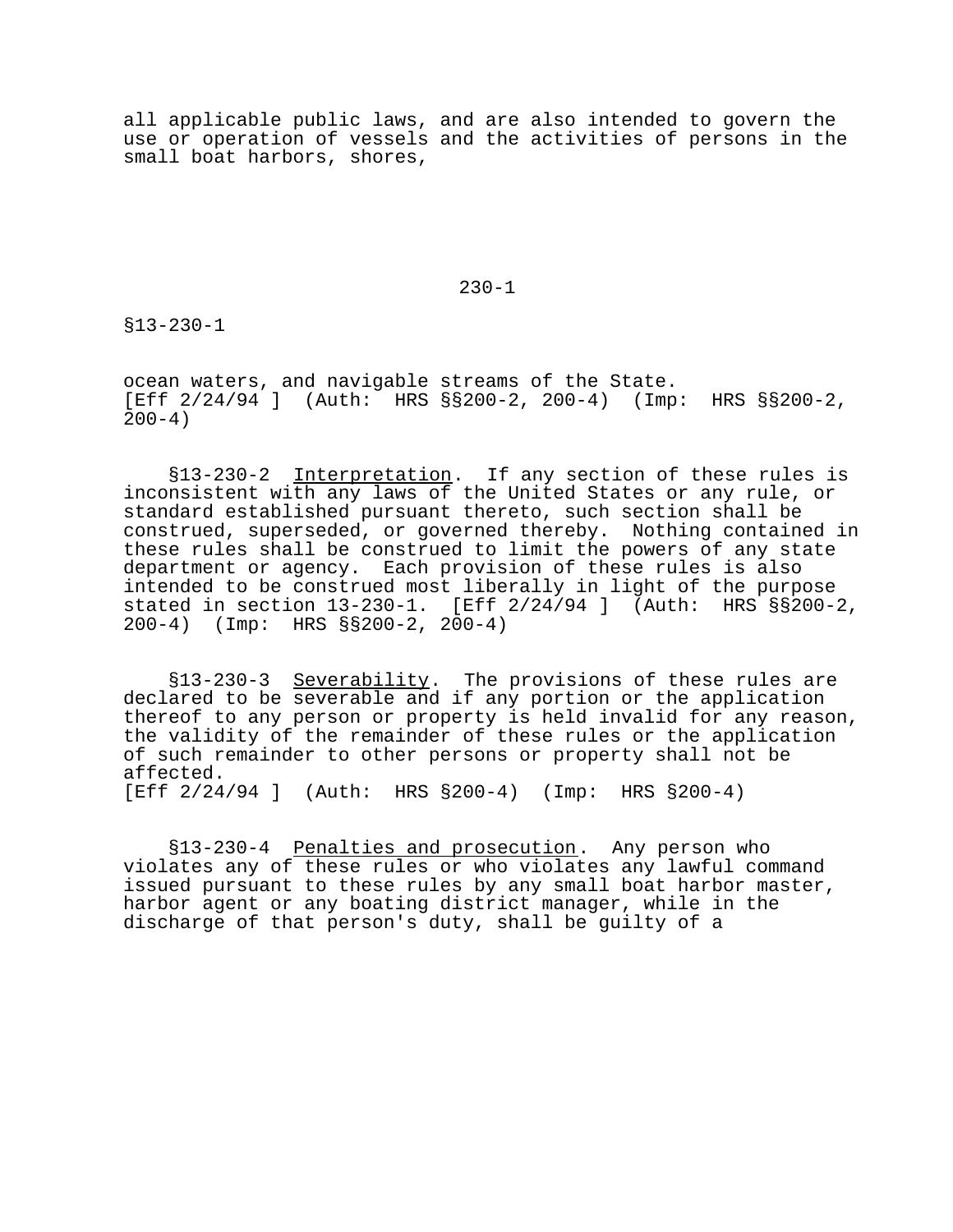misdemeanor. Recommended fines for each violation are as set forth in the bail schedule for boating, small boat harbors, ocean waters, navigable streams and beaches, provided that nothing in these rules shall prohibit a court from imposing the maximum fine of not more than \$10,000 for each violation as provided in section 200-14, Hawaii Revised Statutes. In addition to or as a condition to the suspension of any fines, the offender may be deprived of the privilege of operating or mooring any vessel in state waters for a period of not more than two years as prescribed in section 200-14, Hawaii Revised

230-2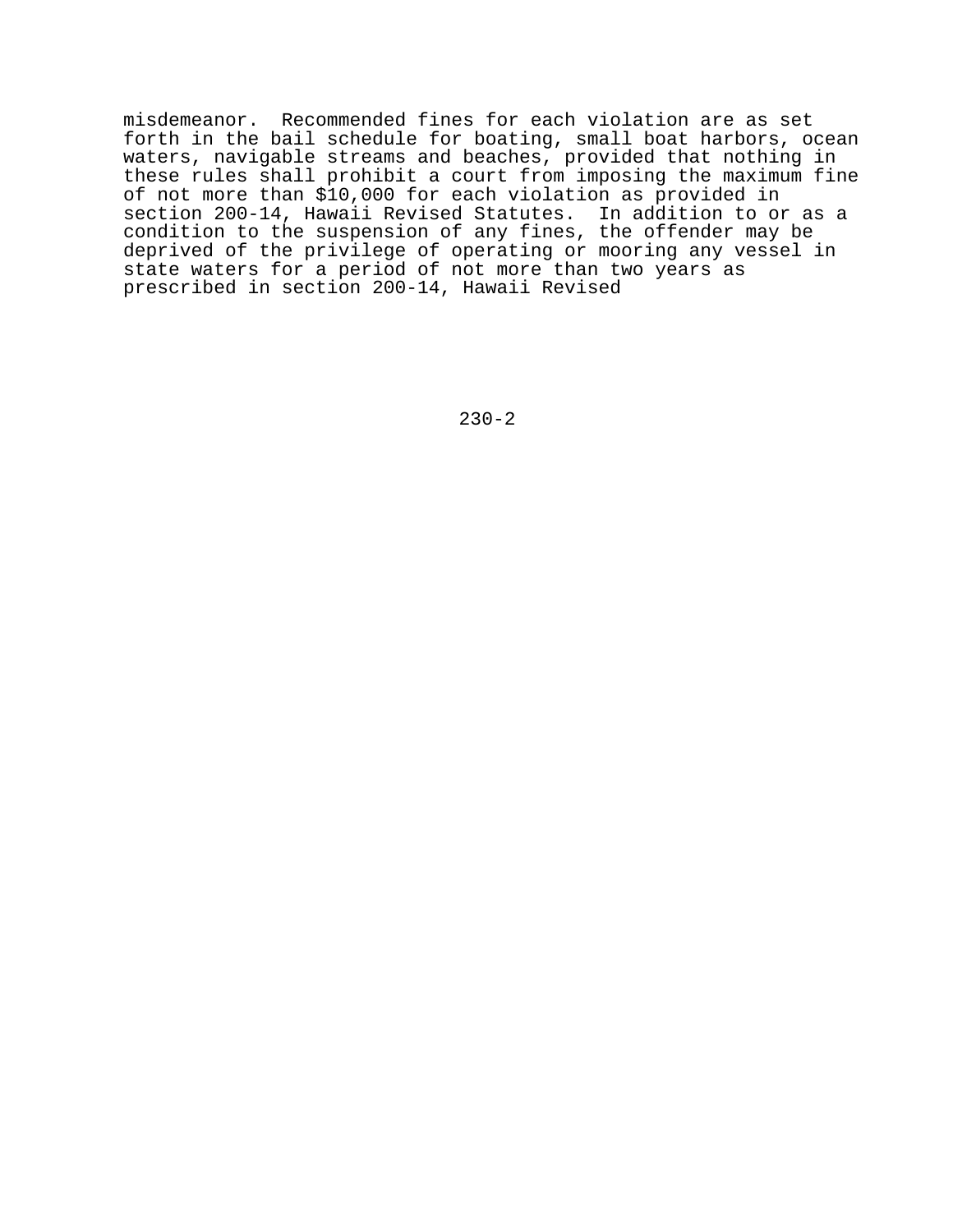<span id="page-13-0"></span>Statutes. Prosecution of offenders shall be as provided by law. [Eff 2/24/94 ] (Auth: §§200-2, 200-3, 200-4, 200-14) (Imp: 200- 2, 200-3, 200-4, 200-14)

§13-230-5 Judicial review. Nothing contained in these rules shall be construed to preclude appropriate resort to judicial remedy or review. [Eff 2/24/94 ] (Auth: HRS §§200-2, 200-4) (Imp: HRS §§200-2, 200-4)

§13-230-6 Notice. Where notice to a permittee, co-owner, lien holder, owner or any other party is required by this chapter the department shall effect service by one of the following:

(1) Posting the notice in a conspicuous place aboard the permittee's vessel or at the assigned berth; (2) Mailing the notice to the person by certified mail, return receipt requested, at the person's last known address, provided that service by mail is deemed received and completed five days after the date of mailing; or (3) Personal service;

provided that in an emergency, where life or property is endangered or if a vessel may interfere with other vessels, construction or maintenance of berthing facilities, or with the free and proper navigation of a waterway unless immediate action is taken, remedial action may be taken by the department without prior notice. [Eff 2/24/94 ] (Auth: HRS §§200-4, 200-10) (Imp: HRS §§200-4, 200-9, 200-10)

§13-230-7 Tampering with, defacing or removing notices. No person shall tamper with, deface, or remove any notice posted by the department pursuant to section 13-230-6 except the owner of the vessel or the permittee assigned to the berth. [Eff 2/24/94 ] (Auth: HRS §§200-2, 200-4) (Imp: HRS  $\S$ §200-2, 200-4)

§13-230-8 Definitions. When used in this part, unless the context clearly indicates otherwise:

"Agreement" means the agreement between the boatowner and the State as required by section 13-231-2.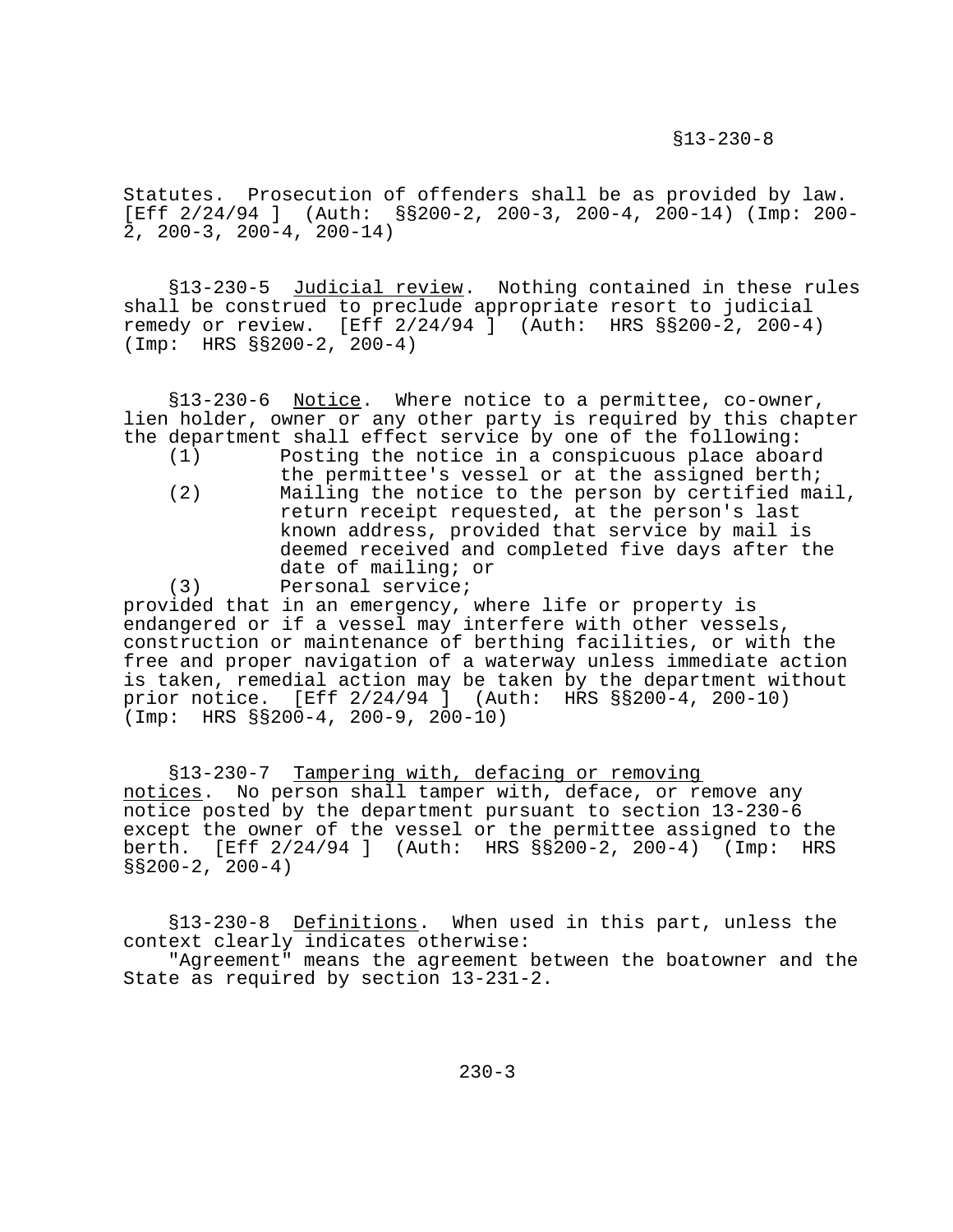"Anchoring device" means a device made of metal or similar material, attached by rope or chain to a vessel, which can be deployed to submerged land to secure the vessel in a particular place.

"Assigned berth" means a berth that is assigned to a permittee by a valid regular mooring permit.

"Berth" means any place where a vessel is anchored, moored, or made fast or laid alongside a dock, quay, catwalk or pier.

"Boatowner" means the legal owner of a vessel where there is no security interest held by anyone on the vessel, a buyer under a purchase money security interest, a debtor under any security interest, a demise charterer of a vessel, or a lessee or charterer of a vessel under lease or charter which provides the lessee or charterer with exclusive right to possession of the vessel to the exclusion of the lessor or the person from whom the vessel is chartered. The documentation of ownership must meet the requirements of section 13-241-5(c).

"Bona fide fishing tournament" means a fishing tournament sponsored by a boat club, fishing club or yacht club, or a business or non-profit organization formed for the primary purpose of sponsoring a fishing tournament where participation is invited from the general public.

"Business" includes all professions, trades, occupations, and callings carried on for a profit or livelihood, every kind of commercial enterprise, and the operation of games, machines, or mechanical devices.

"Coast Guard" means the United States Coast Guard.

"Contrivance" means any man-made object or artificial arrangement not used or intended to be used for transportation which may be floated upon or suspended with in or on the water.

"Chairperson" means the chairperson of the board of land and natural resources of the State of Hawaii or the chairperson's duly authorized representative or subordinate.

"Department" means the department of land and natural resources of the State.

"Dinghy" means a small open boat under thirteen feet in length, carried on or towed by a larger boat or yacht; it may be propelled by oars, sails or an outboard motor.

"Dormant vessel" means a vessel or contrivance, other than a houseboat, that has been determined by the department not to exhibit any activity on board or movement from its assigned berth or mooring at least once within a ninety-day period, or cannot be made ready for sea upon thirty days notice to the owner.

 $230 - 4$ 

§13-230-8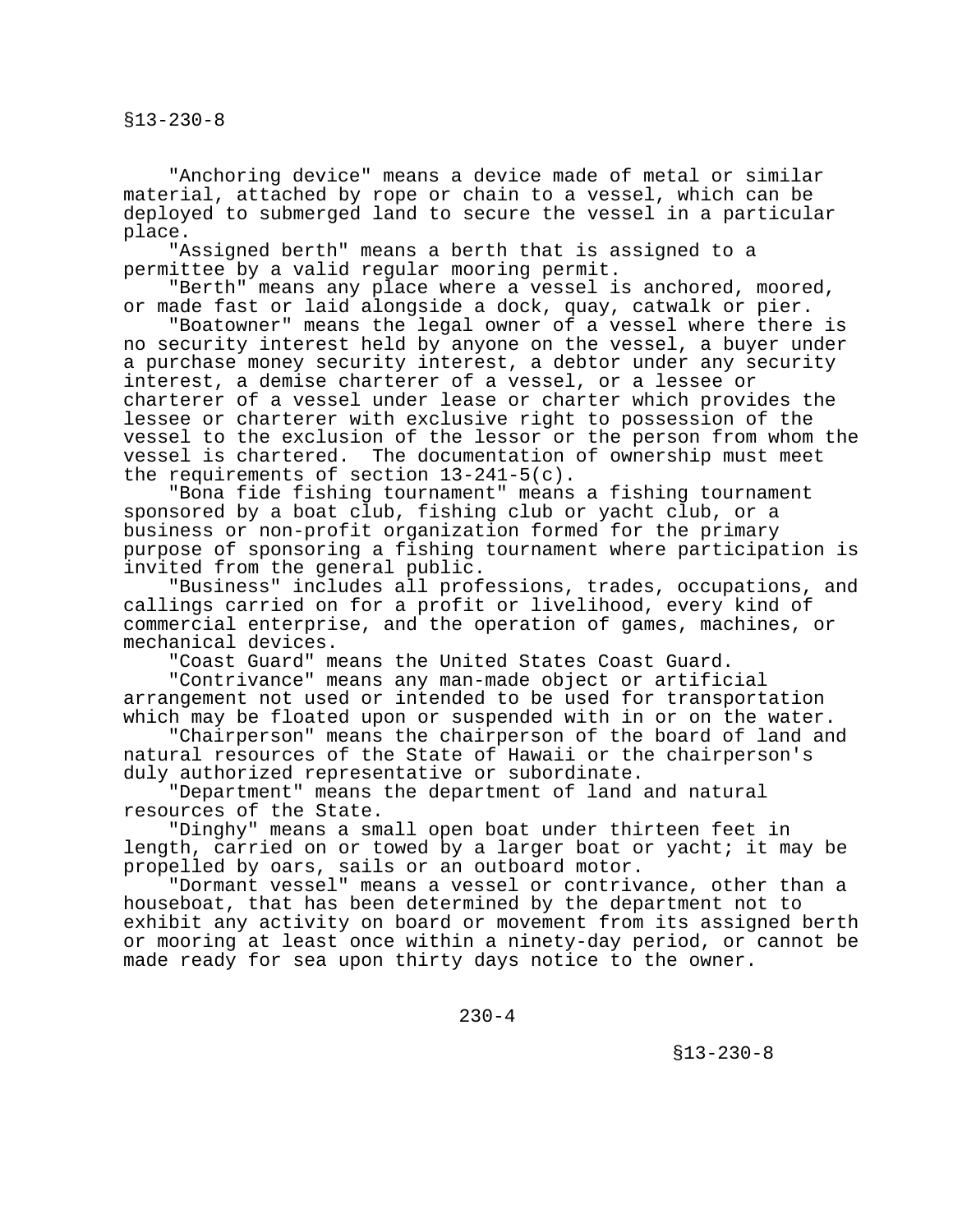"Firm" includes a business organization such as a sole proprietorship, partnership or corporation which is licensed to engage in or conduct business in the State.

"Harbor resident" means the owner, co-owner, spouse of each, and their legal dependents authorized by the department to reside on board a vessel used as the principal habitation of the owner.

"Highway" means "street" as defined in this section.

"Houseboat" means any vessel which is fitted for use as a permanent or temporary place of habitation, and is either stationary or to be moved by oars, sweeps, or towing.

"Immediate family" means any person and his or her spouse and dependent children under twenty-one years of age.

"Launch" means a small motorboat that is open or that has the forepart of the hull covered.

"Legal dependent" means any of the following persons who are dependent upon a permittee for all or a substantial portion of the person's living expenses:

- (1) Spouse;
- (2) A son or daughter who is
	- (A) Unmarried and under eighteen years;
	- (B) Unmarried and under twenty years if a full-time student at a high school, business

school, or technical school, or unmarried and under twenty-two years if a full-time undergraduate student at a college; or

- (C) Unmarried and physically handicapped so as to be incapable of self-support;
- (3) A parent or grandparent if physically handicapped so as to be incapable of self-support;
- (4) A grandchild, brother, or sister under eighteen years of age.

"Legal owner" includes a person who holds unencumbered title to a vessel or is a secured party under a security interest for the vessel.

"Length" means "vessel length" as defined in this section.

"Living aboard" means the substantial use of a vessel as a place of abode, dwelling, living quarters, or residence, including, but not limited to, the regular use for such purposes during weekends.

 $230 - 5$ 

§13-230-8

"Moor" means to secure a boat by making it fast with cables, lines or anchors.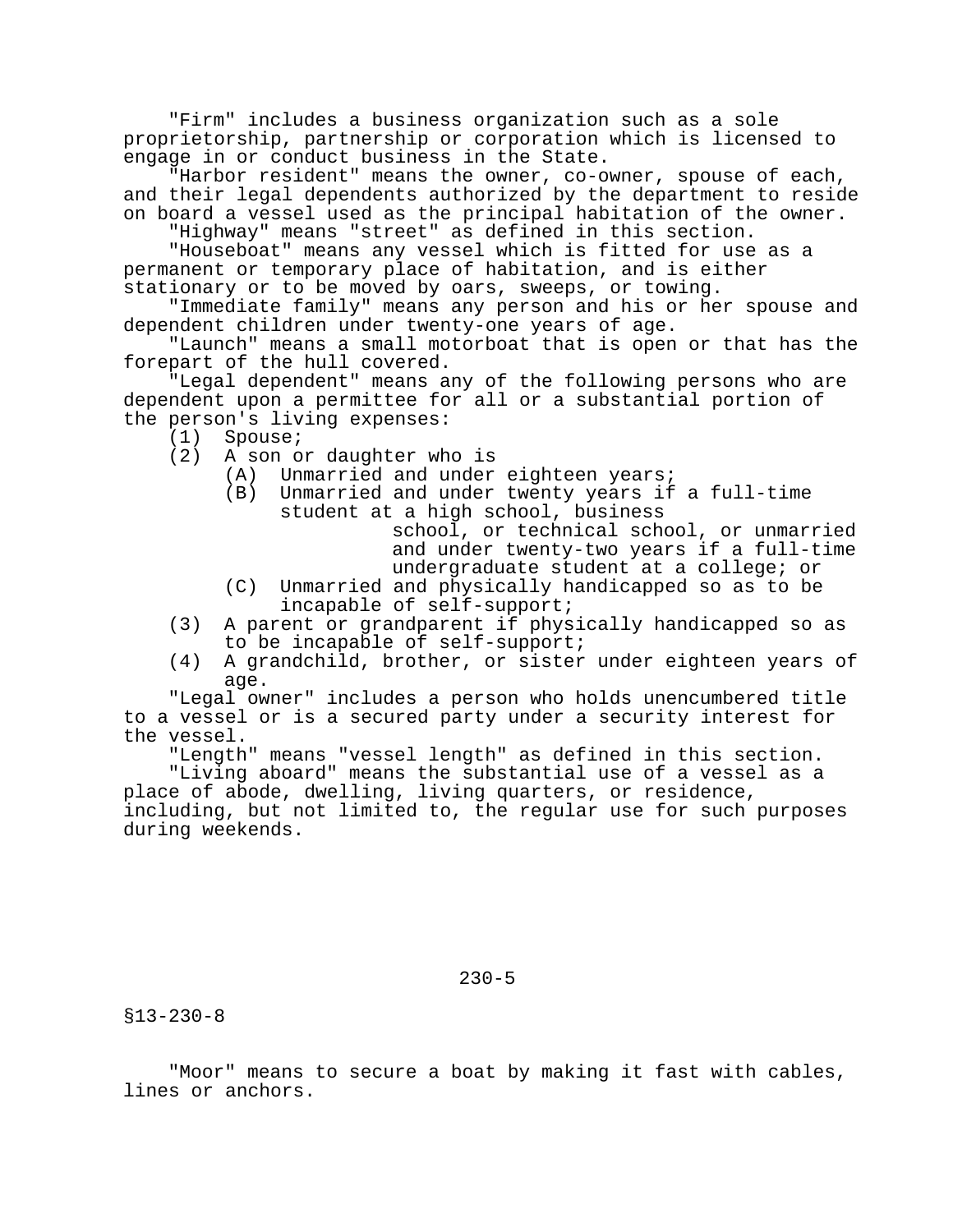"Mooring" means a device for holding a vessel in place, when an anchor, concrete block or similar device is placed or dropped on submerged land with a rope or chain attached to a buoy to which the vessel is attached.

"Mooring device" means the use of a buoy attached by rope or chain to a permanently placed weight or structure situated within a submerged land area and to which a vessel can be made permanently or temporarily secured.

"Owner" shall be synonymous with the word "boatowner" as defined in this section.

"Park" or "parking" means the standing of a vehicle, whether occupied or not, otherwise than temporarily for the purpose of and while actually engaged in loading or unloading merchandise or passengers.

"Passenger" means every person carried on board a vessel other than:

- (1) The owner or the owner's representative;
- (2) The operator;
- (3) Bona fide members of the crew engaged in the business of the vessel who have contributed no consideration for their carriage and are paid for their services; or
- (4) Any guest on board a vessel which is being used exclusively for pleasure purposes who has not contributed any consideration, directly or indirectly, for the guest's carriage.

"Person" means any individual, firm, partnership, corporation, trust, association, joint venture, organi- zation, institution, or any other legal entity.

"Pram" means a small lightweight nearly flat-bottomed boat with a broad transom and usually square-bow often used as a dinghy.

"Principal owner" means a person whose name appears on a certificate of number or who is named as managing owner of a Coast Guard documented vessel.

"Regular permittee" means a person holding a valid regular mooring permit.

"Roadway" means that portion of a street or highway improved, designed, or ordinarily used for vehicular travel, exclusive of the berm or shoulder. In the event a highway includes two or more separate roadways, the term

 $230 - 6$ 

§13-230-8

"roadway" shall refer to each roadway separately but not to all such roadways collectively.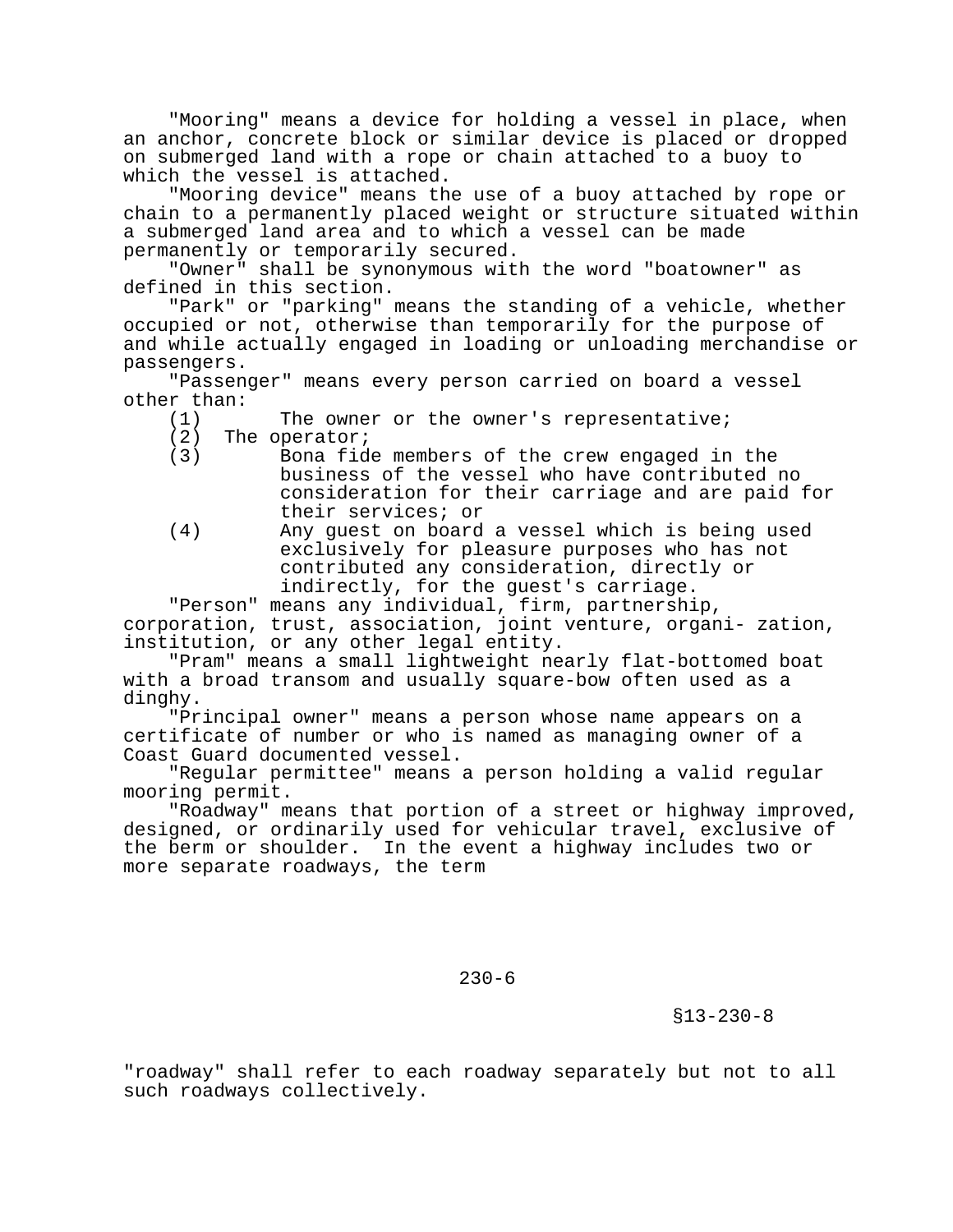"Rules" means the rules governing small boat harbors as set forth in this part.

"Small boat harbor" means those harbors or portions of harbors, and any interest in property, whether real, personal, or mixed connected therewith under the care and control of the department, which are, as described in Section 200-9, Hawaii Revised Statutes, as constructed, maintained, and operated for the primary purpose of promoting recreational boating activities and the landing of fish.

"Stand" or "standing" means the halting of a vehicle whether occupied or not, otherwise than temporarily for the purpose of and while actually engaged in receiving or discharging passengers.

"State" means the State of Hawaii.

"Stay aboard" or "staying aboard" means a person or persons aboard vessel for a period of two hours or more between the hours of 12:00 midnite and 6:00 A.M., while the vessel is moored in a state small boat harbor.

"Stop" or "stopping", when prohibited, means any halting, even momentarily, of a vehicle, whether occupied or not, except when necessary to avoid conflict with other traffic or in compliance with the directions of a police officer or traffic control sign or signal.

"Street" means the entire width between boundary lines of every way publicly maintained in any small boat harbor when any part thereof is open to the public for purposes of vehicular traffic.

"Temporarily assigned berth" means a berth that is allocated to a permittee by a valid temporary mooring permit for interim use of the facility.

"Temporary permittee" means a person holding a valid temporary mooring permit for the interim use of a berth.

"Tender" means a dinghy or a larger launch used to carry persons and supplies to and from large vessels.

"Transient vessel" means any vessel visiting the State for a period of less than ninety days.

"Unassigned berth" means a berth that is not assigned to a permittee by a regular mooring permit.

"Use permit" means the authorization by the department to utilize state boating facilities, offshore mooring areas, offshore mooring and state ocean waters.

 $230 - 7$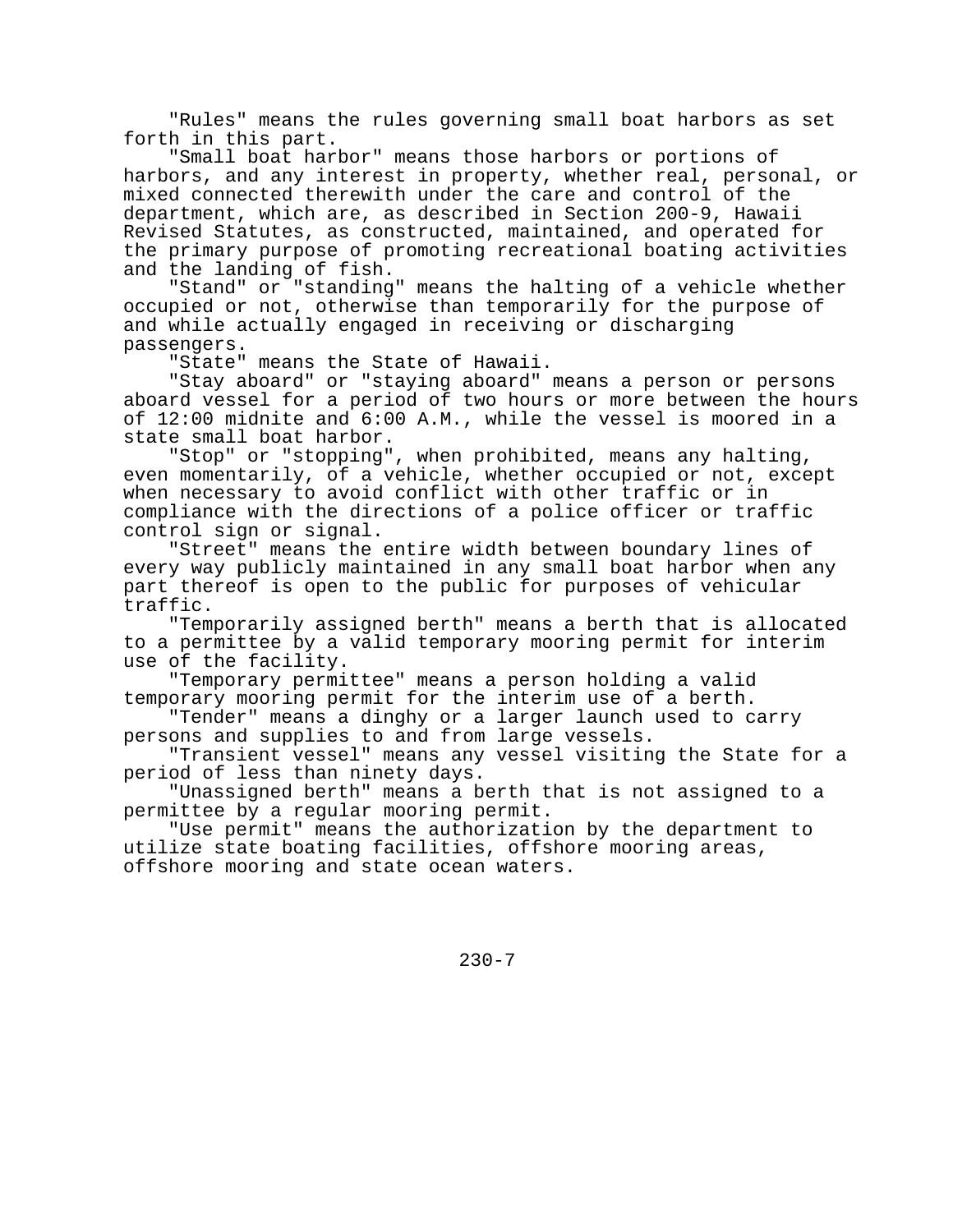<span id="page-18-0"></span>"Vacation" means a period spent away from home or business in travel or recreation.

"Vehicle" means every device in, upon, or by which any person or property is or may be transported or drawn upon a highway, but excludes mopeds, devices moved by human power, or devices used exclusively upon stationary rails or tracks.

"Vessel" means all description of watercraft, used or capable of being used as a means of transportation on or in the water.

"Vessel carrying passengers for hire" means any vessel which is used for the carriage of any person or persons for a valuable consideration whether directly or indirectly flowing to the owner, charterer, operator, agent, or any person who has a lien on the vessel.

"Vessel length" means the end-to-end measurement of a vessel, taken over the deck, parallel to the waterline from the foremost part of the bow to the aftermost part of the stern; provided that hull platings, plankings, and extensions aside from the hull proper, such as bowsprit, are not to be included in the measurement; provided

further that an open-type vessel or one with a cockpit shall be measured as if a complete deck existed at the upper level of the hull.

"Vessel length overall" means the distance between the foreand-aft extremities of a vessel including hull platings, plankings and any extensions beyond the hull proper, such as bowsprit, bumpkin, steering device, or other extensions.

"Vessel used as a place of principal habitation" means a vessel on which any person remains overnight ninety times or more in a calendar year while the vessel is moored in a state small boat harbor.

"Visiting vessel" means a vessel having a mooring within the State and temporarily moored in another state small boat harbor. [Eff 2/24/94 ] (Auth: HRS §§200-2, 200-4, 200-10) (Imp: HRS §§200-2, 200-4, 200-9, 200-10)

§13-230-9 to §13-230-19 (Reserved)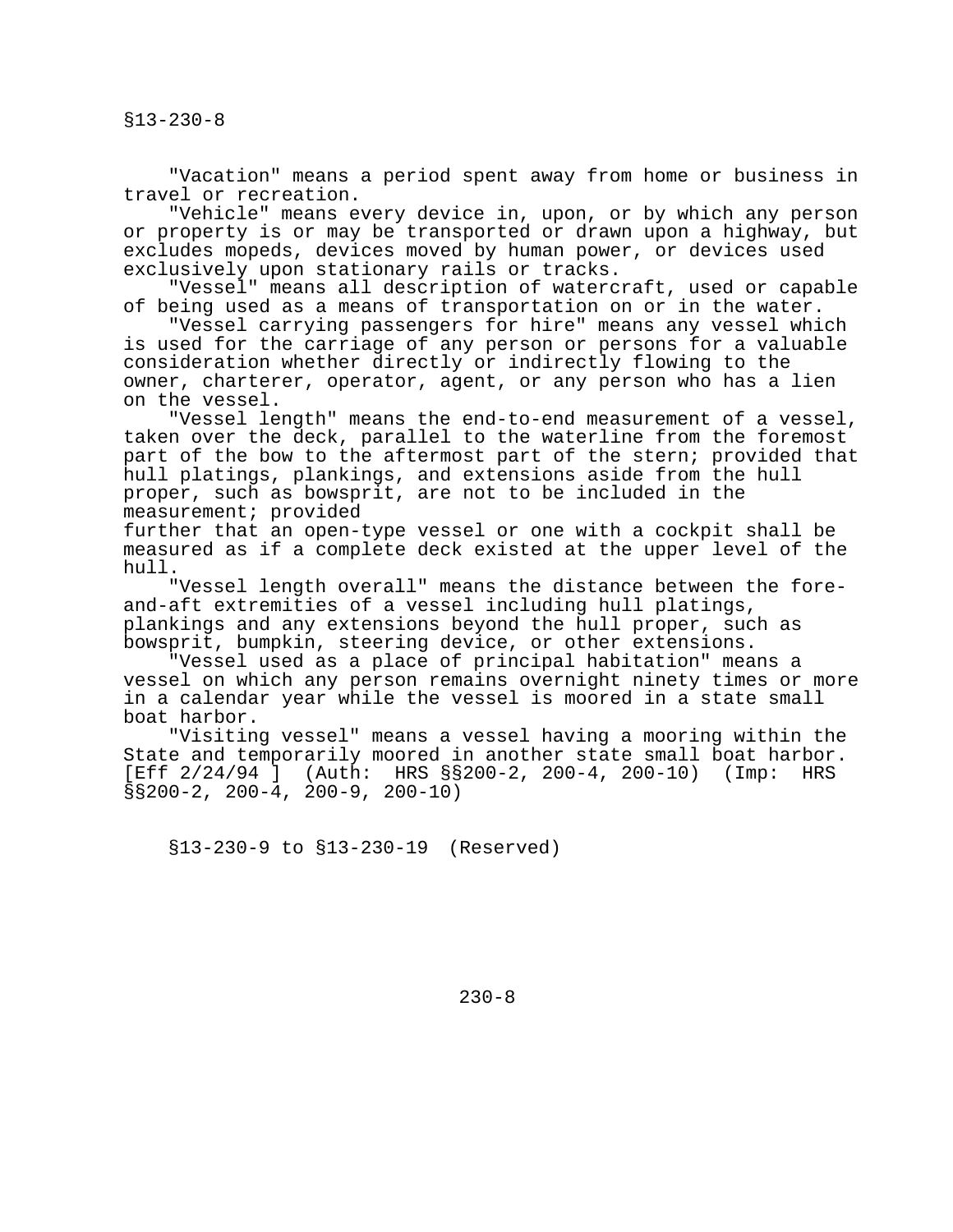<span id="page-19-0"></span>Subchapter 2 Determination of Residency §13-230-20 Purpose §13-230-21 Definitions [§13-230-22 Twelve-month rule](#page-20-0) Indications of residence [§13-230-24 Rules of construction](#page-21-0) [§13-230-25 Particular categories](#page-22-0) [§13-230-26 Determination of residence procedure](#page-24-0) Permittee required to report change of residence [§13-230-28 Appeals](#page-25-0) [§13-230-29 Misrepresentation; penalty for violation](#page-26-0)

§13-230-20 Purpose. The purpose of this subchapter is to provide a procedure whereby a determination of residence status shall be made for all persons who own a vessel moored in a state small boat harbor or who apply for such moorage to assure that they are assessed the proper fees and charges as established by these rules; to provide appeals mechanism for those persons who believe their residency classification is in error; and to provide sanctions for misrepresentation by a petitioner. [Eff 2/24/94 ] (Auth: HRS §§200-2, 200-4, 200-10) (Imp: HRS §§200-2, 200-4, 200-10)

§13-230-21 Definitions. For the purpose of this subchapter: "Adult" means a person who has reached majority.

"Dependent" means those persons who are defined as dependents by law, e.g., a spouse or minor child, or who are defined as dependents under Internal Revenue Service regulations or by the Armed Forces of the United States.

"Guardian" means a person invested by a court of law with the power, and charged with the duty, of taking care of the person and of managing the property of that person.

"Hanai" means a child who is taken permanently to be reared, educated, and loved by someone other than natural parents - traditionally a grandparent or other relative. The child is given outright; natural parents renounce all claims to the child. Usually the child is given at infancy.

§13-230-21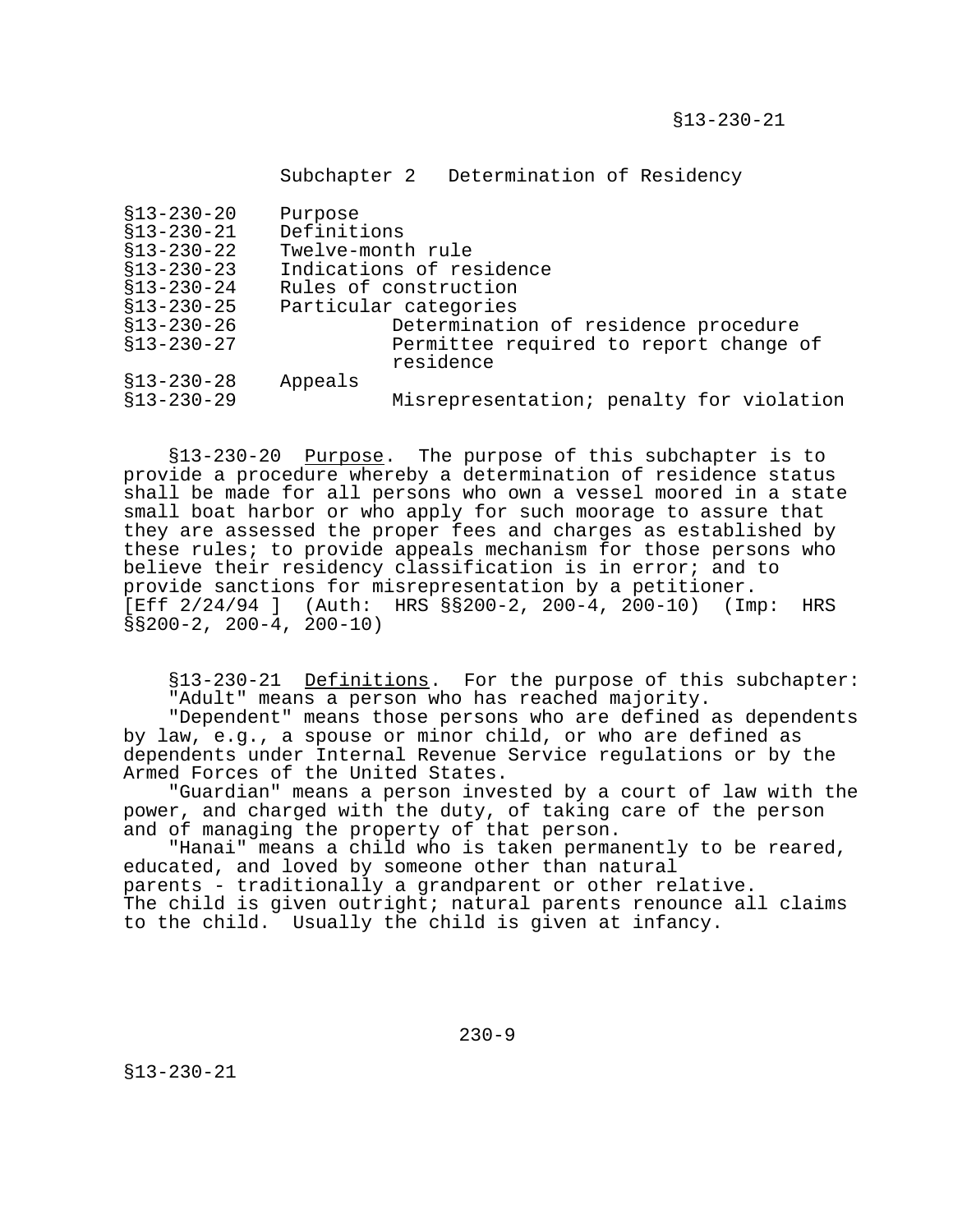<span id="page-20-0"></span>"Hearing officer" means a person appointed by the chairperson to hear appeals concerning the determination of residency status.

"Majority" means the age specified under section 577-1, Hawaii Revised Statutes.

"Minor" means a person who has not reached majority.

"Nonresident" means a person who is not a resident of the State of Hawaii.

"Parent" includes legal guardian and legal adoptive parent, except where the guardianship or adoption was acquired primarily to obtain resident status for the ward or adopted child. It shall also include a person who can legally claim an unmarried minor as a dependent for federal income tax purposes, but only when such person has been in loco parentis to the minor for the twelve-month period immediately preceding the residence determination date.

"Residence" or "residence status" is a combination of physical presence in a place and the intent to make such place one's permanent home.

"Residency determination date" means:

- (1) The date a person applies for a use permit or for application renewal;
- (2) The date of issuance or renewal of a use permit;<br>(3) The date the department makes a residency status
- The date the department makes a residency status determination following the receipt of a completed questionnaire submitted by a person classified as a nonresident pursuant to the provisions of under section 13-230-27; or
- (4) The date of a hearing officer's decision on a petition submitted to the department as prescribed in section 13-230-28. [Eff 2/24/94 ] (Auth: HRS §§200-2, 200-4, 200-10) (Imp: HRS §§200-2, 200-4,  $200 - 10$

§13-230-22 Twelve-month rule. (a) Status as a Hawaii resident must be acquired, and not subsequently lost at least twelve months prior to the residence determination date to avoid payment of the nonresidence fee differential prescribed in chapter 234. This twelve-month rule also applies to the person whose residency is determined by the fact of residency of another.

(b) While residency shall be lost if it is interrupted during the twelve months immediately preceding the

230-10

§13-230-24

residence determination date, resident status derived from two or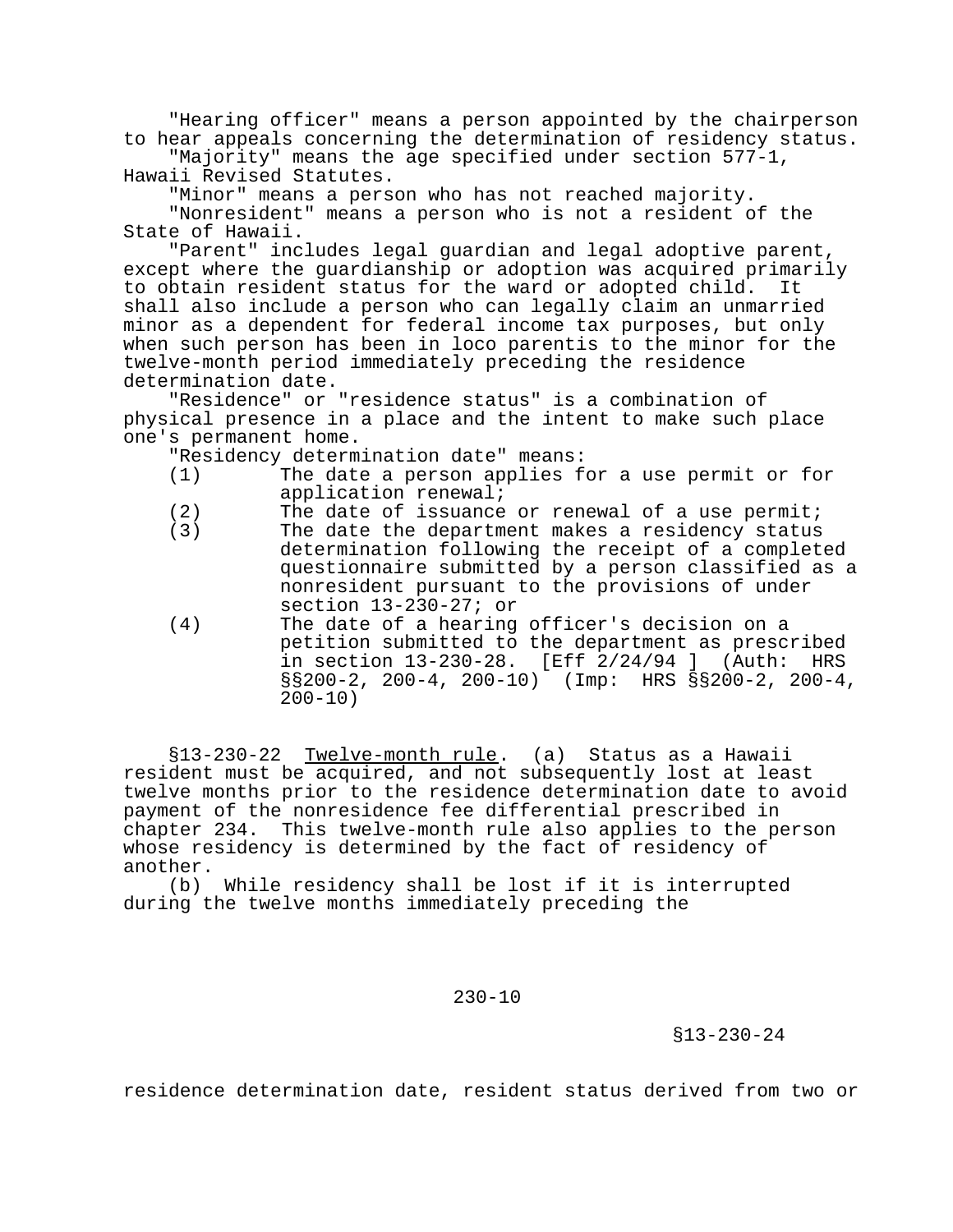<span id="page-21-0"></span>more successive periods of domicile in Hawaii may be joined together to compute the twelve-month period. [Eff 2/24/94 ] (Auth: HRS §§200-2, 200-4, 200-10) (Imp: HRS §§200-2, 200-4, 200-10, 200-16)

§13-230-23 Indications of residence. Because determination of residence in Hawaii requires a finding of subjective fact (intent to make a permanent home) as well as of objective fact (and physical presence), the

following objective indications of a person's intent will be considered when determining the person's status. No single index is decisive.

(1) Primary indications. (A) Voter registration in Hawaii. (B) Voting in Hawaii. (C) Possession and use of Hawaii motor vehicle license plates. (D) Payment of Hawaii personal income tax.<br>(E) Presence of spouse, children, and othe Presence of spouse, children, and other close relatives in Hawaii. (2) Secondary indications. (A) Membership in voluntary organizations in Hawaii. (B) Licensing from the State for professional practice. (C) Carrying on of a business or the holding of a position in Hawaii. (D) Ownership of residential property or continuous letting of an apartment on a lease basis in Hawaii. [Eff 2/24/94 ] (Auth: HRS §§200-2, 200-4) (Imp: HRS §§200-2, 200-4, 200-10)

§13-230-24 Rules of construction. The following rules of construction shall be applied in all cases:

- (1) Residence in Hawaii and residence in another place cannot be held simultaneously.
	- (2) Presence in Hawaii primarily to attend an institution of higher learning does not create resident status.

§13-230-24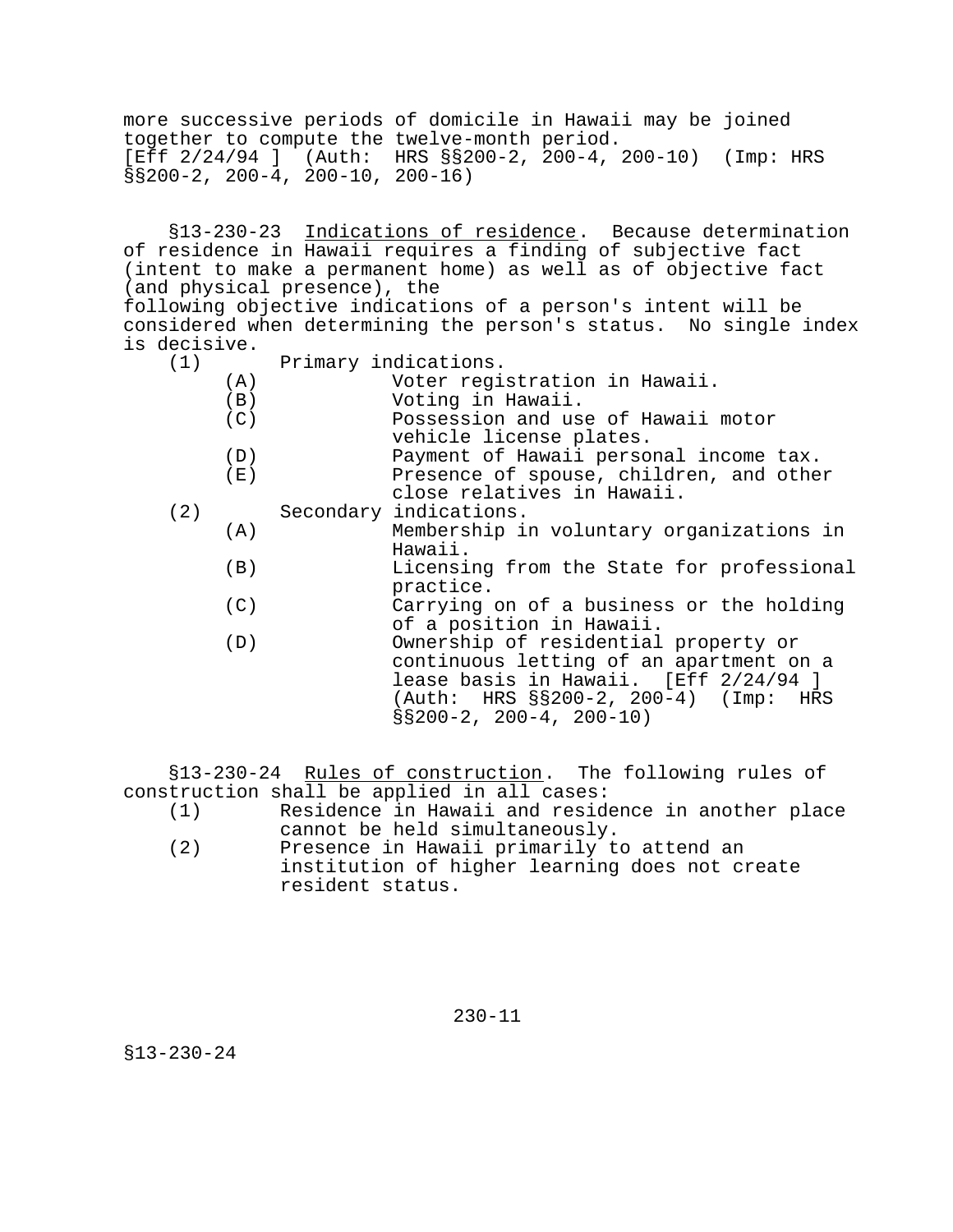<span id="page-22-0"></span>(3) Resident status, once acquired, will be lost by future voluntary actions of the resident inconsistent with such status. However, Hawaii residence will not be lost solely because of absence from the State while employed in the service of the United States, while engaged in navigation, or while a student at any institution of learning. [Eff 2/24/94 ] (Auth: HRS §§200-2, 200-4, 200-10) (Imp: HRS §§200-2, 200-4, 200-10)

§13-230-25 Particular categories. (a) Adults. The resident status of every adult shall be established by the adult's own acts and intentions and shall not be derived from any other person, except as specifically provided otherwise in these rules.

- (b) Minors.
- (1) Unemancipated minor. The residence of an unemancipated minor is the residence of the minor's father, if living, or the residence of the minor's mother, if the father is deceased.
- (2) Divorced parents. If the parents of an uneman- cipated minor are divorced, the minor's residence is that of the person to whom the minor's custody has been awarded by the court. If no award of custody has been made, the minor's residence is that of the father. However, if the minor maintains the minor's primary abode with the parent not having legal custody, residence of the minor is determined by that parent with whom the minor's primary abode is maintained.
- (3) Separated parents. If the parents of an unemancipated minor are separated, without a divorce having been granted or custody award having been made, the minor's residence is that of the father if the minor is not living with either parent. If the minor maintains primary abode with a parent, the minor's residence is the residence of that parent.
- (4) Death of a parent who had custody. The residence of an unemancipated minor becomes that of the surviving parent upon the death of the parent who had the minor's custody.

230-12

§13-230-25

(5) Both parents deceased. If both parents are deceased, the residence of the unemancipated minor remains that of the last parent to die until changed by court order.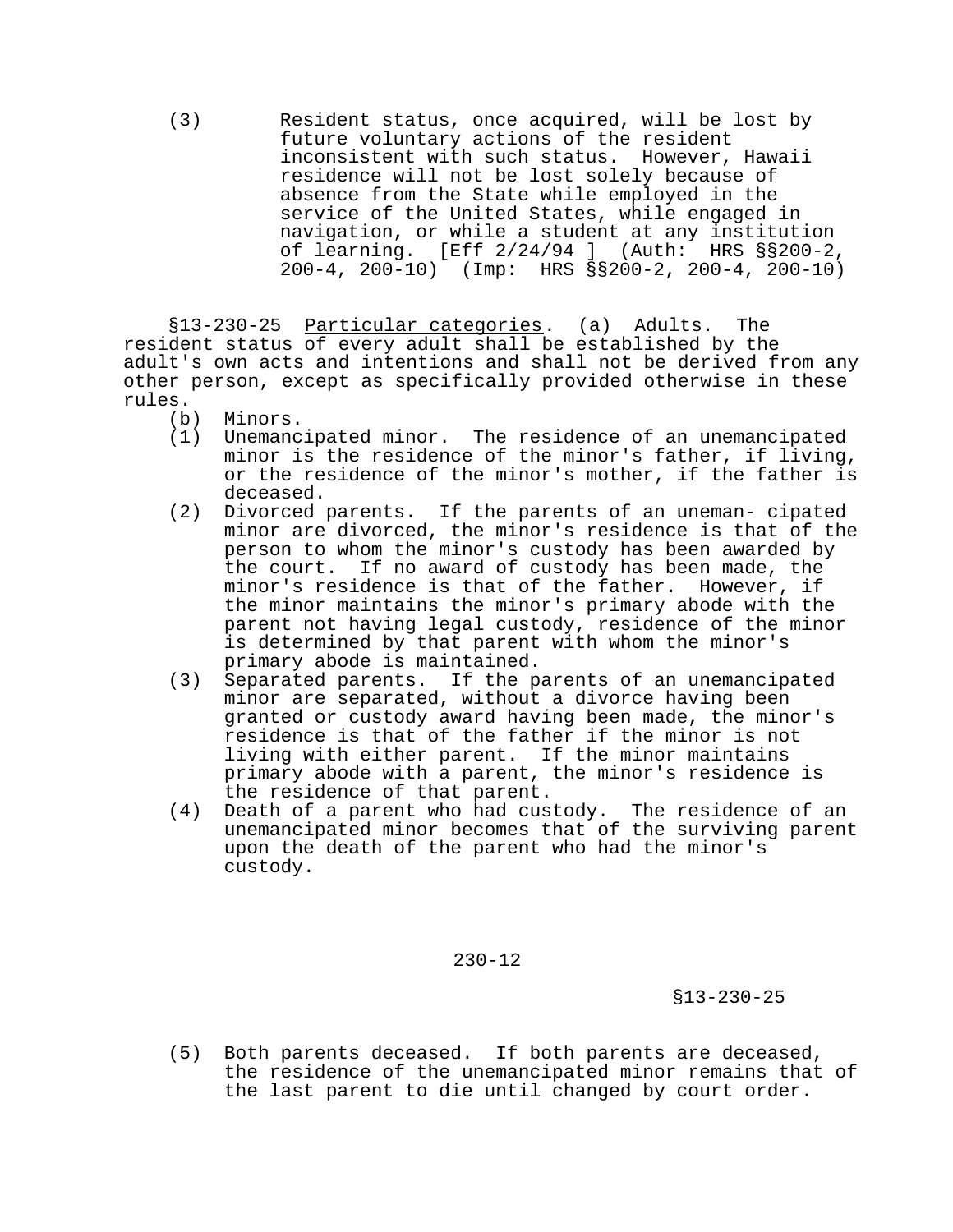Upon court appointment of a guardian for the minor, the residence of the minor becomes that of the guardian.

- (6) A nonresident unemancipated minor attending an institution of higher learning outside of Hawaii or on active duty with the United States Armed Forces, whose parents become residents of Hawaii, and who would reach majority before deriving Hawaiian residence from the minor's parents' new status, may be classified as a resident for fee purposes when the minor's parents have completed twelve consecutive months of residence; provided that such classification will be lost if actions inconsistent with resident status are taken after leaving such institution or discharge from the military (e.g., failure to promptly make a home in Hawaii).
- (7) If an unemancipated minor's parents lose their Hawaii residence, the minor will be classified as a nonresident at the next residence determination date. However, if the parents' change of residence is due to obedience to active-duty military orders, the minor shall continue to pay only resident fees and charges as long as one of the minor's parents remain on active duty and in a Hawaii resident status.
- (8) Emancipated minors. An emancipated minor shall be considered an adult for purposes of residence hereunder. The following shall constitute indications of emancipation, no one of which is controlling:
	- (A) Financially independent or self-supporting.
	- (B) Subsistence not provided by parent or legal guardian.
	- (C) Prior military service.
	- (D) Other primary and secondary indications of residence enumerated under section 13-230-24.
	- (E) Any other conduct inconsistent with parental control and custody.
- (9) Hanai. A person may base the person's residency on that of other than the parent or legal

#### 230-13

§13-230-25

guardian, provided that the relationship between the person and the person or persons other than the parent or legal guardian is that of "hanai".

(c) Aliens. In addition to all other requirements herein, an alien shall be classified as a resident only upon the alien's admission to the United States for permanent residence (immigration visa). Residence of a minor alien can only be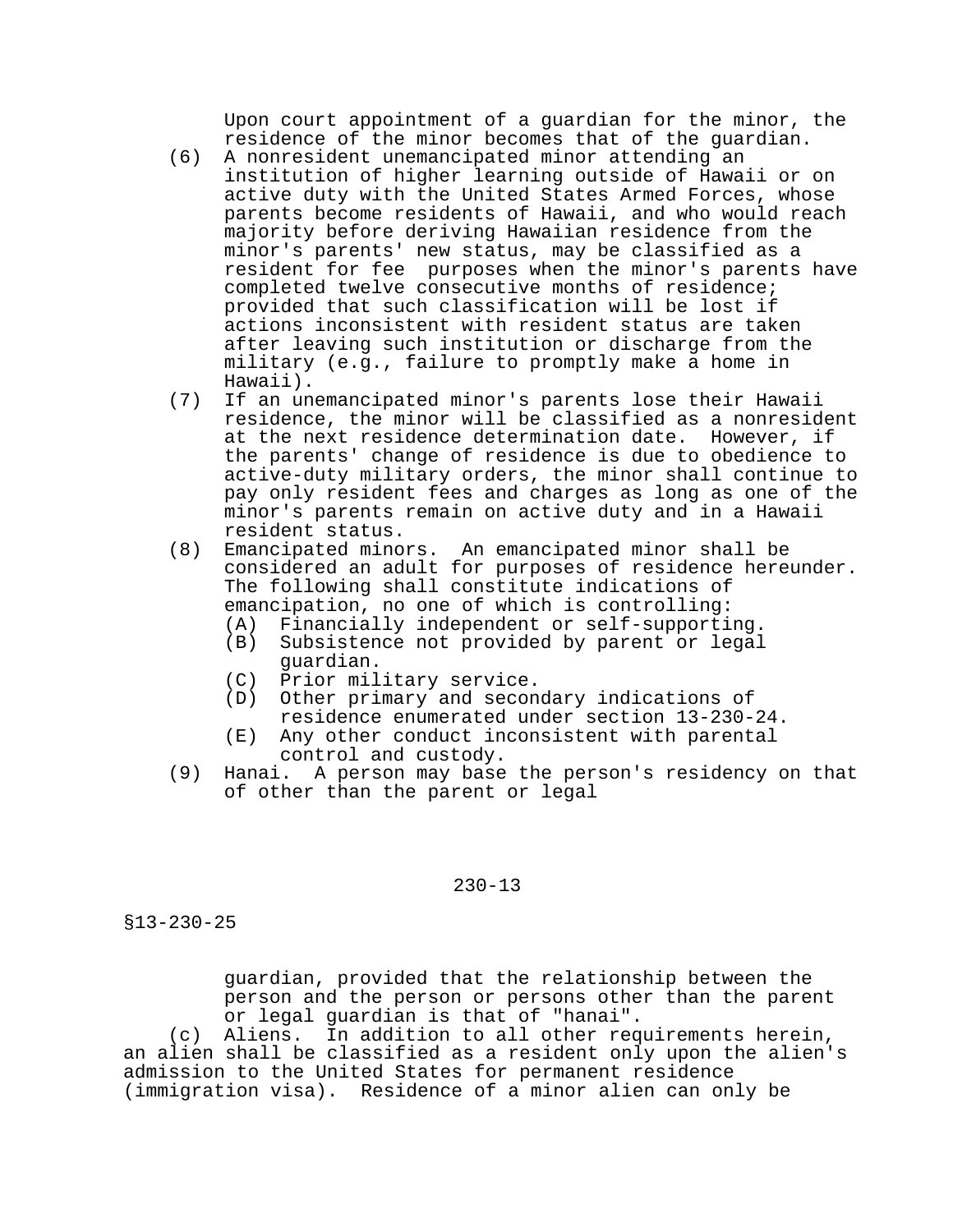<span id="page-24-0"></span>derived from another person (e.g., a parent) when both that person and the minor achieve resident status.

(d) Military personnel. Service in the armed forces of the United States shall not of itself negate establishment of residence in Hawaii. For instance, a nonresident member of the United States Armed Forces whose last duty station is in Hawaii and who does all other things necessary to establish a bona fide Hawaiian domicile, including discharge from the military in Hawaii, may be classified as a resident. In addition, a person who establishes a Hawaiian domicile but who enters the military service prior to the expiration of twelve months from the date of such establishment may add the period of the persons's military service on to the former period to satisfy the twelve-month rule.

(e) Married persons. A married person may establish resident status, either on the basis of indications of residence, or on the basis of the indications of the married person's spouse. However, the married person must clearly state intent to make Hawaii the married person's permanent residence. [Eff 2/24/94 ] (Auth: HRS §§200-2, 200-4, 200-10) (Imp: HRS §§200- 2, 200-4, 200-10)

§13-230-26 Determination of residence procedure. (a) These rules establish a fee structure in which nonstate residents in specified instances shall pay an application and permit fee differential. Therefore, any person seeking to be classified as a Hawaii resident for fee purposes shall, at the time of application for or prior to being issued a permit, complete and submit to the department a questionnaire provided by the department designed to elicit facts which will aid the department in determining the applicant's resident, nonresident, or Armed Forces status. The applicant shall answer all pertinent questions and shall attest to the truth of the answers with the

#### 230-14

## §13-230-28

applicant's signature. The department may also require the applicant to produce certified copies of documents or other relevant proof as may be necessary for the determination of residency status.

(b) A nonresident who believes that the nonresident's residency status has changed so that the nonresident has achieved Hawaii residency status may seek reclassification as a resident by submitting a completed questionnaire as prescribed in subsection (a) on or following the date the nonresident believes that the change in residency status occurred. [Eff 2/24/94 ] (Auth: HRS §§200-2, 200-4, 200-10) (Imp: HRS §§200-2, 200-4,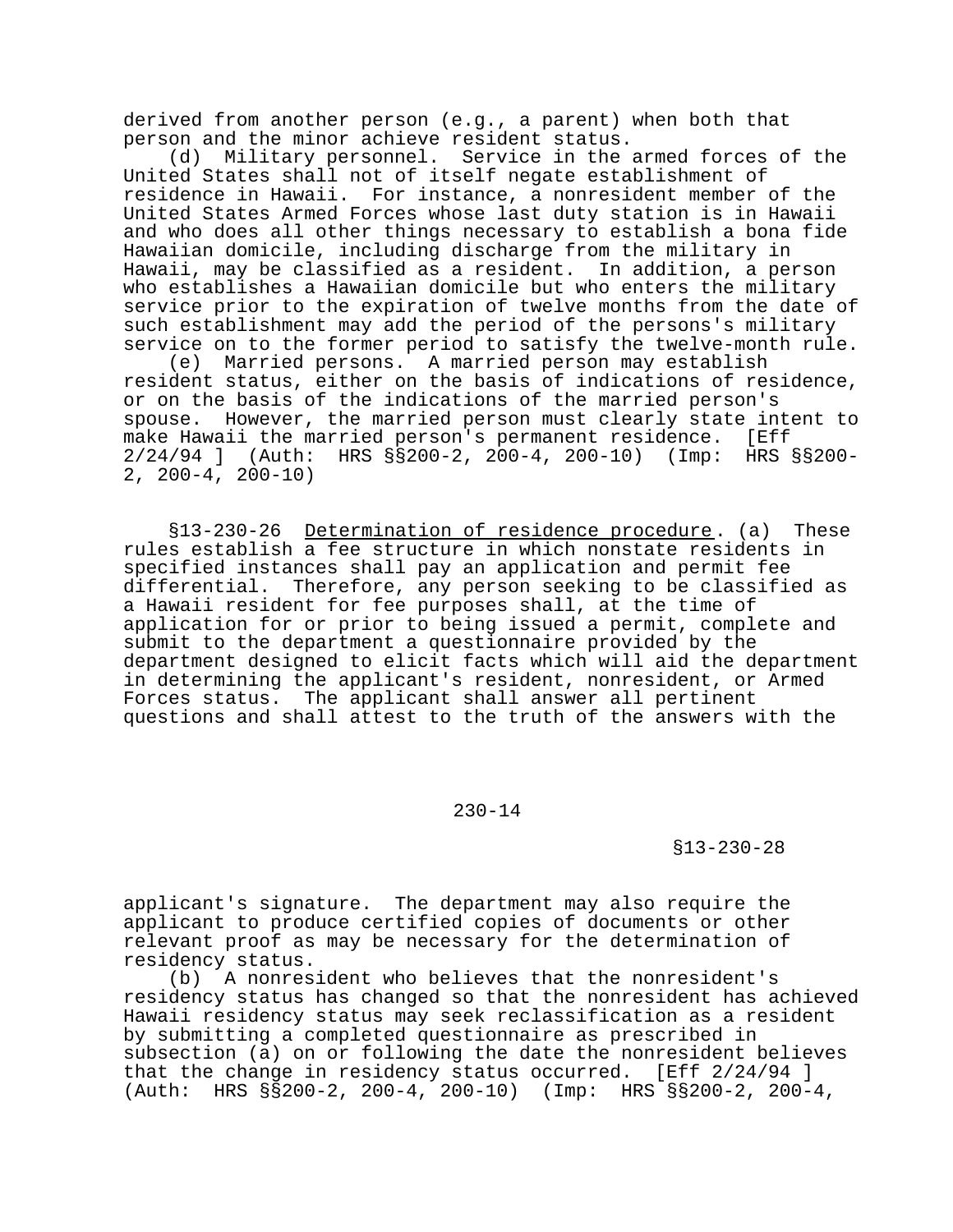<span id="page-25-0"></span> $200 - 10$ 

§13-230-27 Permittee required to report change of residence . A resident permittee who subsequently takes up residence outside of the State and continues to moor the permittee's vessel in a state small boat harbor shall advise the department in writing within seven days of the permittee's change of residence. In such a case, nonresident fees and charges shall be payable commencing at the first residence determination date following the change of residence. [Eff 2/24/94 ] (Auth: HRS §§200-2, 200-4, 200-10) (Imp: HRS §§200-2, 200-4, 200-10)

§13-230-28 Appeals. (a) Classification as a nonresident by the department may be appealed by the aggrieved person by filing a petition for a declaratory ruling in accordance with section 13-230-27.

(b) No petition for appeal shall be accepted by the department unless:

- (1) The petitioner has paid the nonresident fees and fees and charges and filing fee for residency status appeal.
- (2) The petitioner has submitted with the petition documentary evidence tending to establish that the petitioner has, for a period of twelve months prior to the residency determination date, been physically present in the State of Hawaii with the intent to make Hawaii the petitioner's home. The documentary evidence to be furnished shall support the claim of residency by establishing acceptable indicia of residency as provided under section 13-230-23.

230-15

§13-230-28

(3) The petition is filed with the department within thirty days following receipt by certified mail, return receipt requested, or personal delivery, as the case may be, of the department's determination of the petitioner's nonresident status.

(c) The petition shall be signed by the petitioner, and submitted upon a form provided by the department. The petition shall be filed at any division of boating and ocean recreation district office on or before the thirtieth day following receipt by certified mail, return receipt requested or personal delivery, of the department's determination of the petitioner's nonresident status. The district manager receiving the appeal shall promptly forward it to the chief of the division of boating and ocean recreation.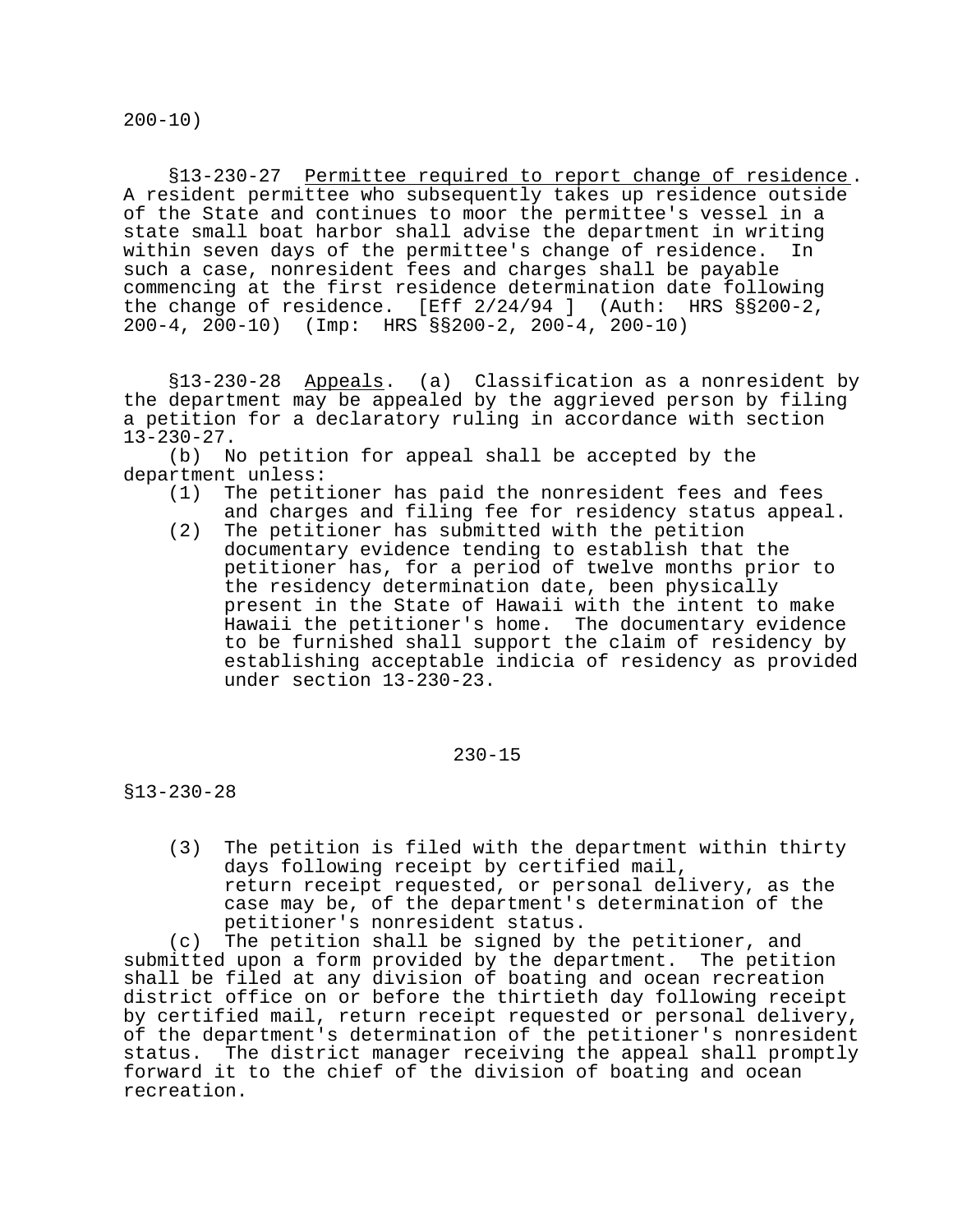<span id="page-26-0"></span>(d) The chief of the division of boating and ocean recreation shall promptly review any petition filed with the department and take appropriate action as follows within fifteen days after the filing of the petition:

- (1) Return the petition to the concerned district manager if the chief of the division of boating and ocean recreation determines the petition should not have been accepted under section 13-230-28(b) with an explanation of the basis for rejection a copy of which shall be forwarded to the petitioner; or
- (2) Reverse the department's prior determination that the petitioner is a nonresident if the chief of the division of boating and ocean recreation determines that the petitioner has submitted adequate proof that the petitioner is a resident of the State of Hawaii; or
- (3) Forward the petition to the chairperson for a declaratory ruling in accordance with section 13-230-27.

(e) The nonstate resident fee differential and filing fee for residency status appeal shall be promptly refunded if the hearing officer reverses the determination of nonresident status as prescribed in section 13-234-24. [Eff 2/24/94 ] (Auth: HRS §§200-2, 200-4, 200-10) (Imp: HRS §§200-2, 200-4, 200-10)

#### 230-16

#### §13-230-29

§13-230-29 Misrepresentation; penalty for violation . It is a violation of these rules for any person to misrepresent any fact upon any form or document intended for or used in determination of resident status for fees and charges purposes or for any person to misrepresent any fact at an appellant hearing hereunder. [Eff  $2/24/94$  ] (Auth: HRS §§200-2, 200-4, 200-10) (Imp: HRS §§200-2, 200-4, 200-10)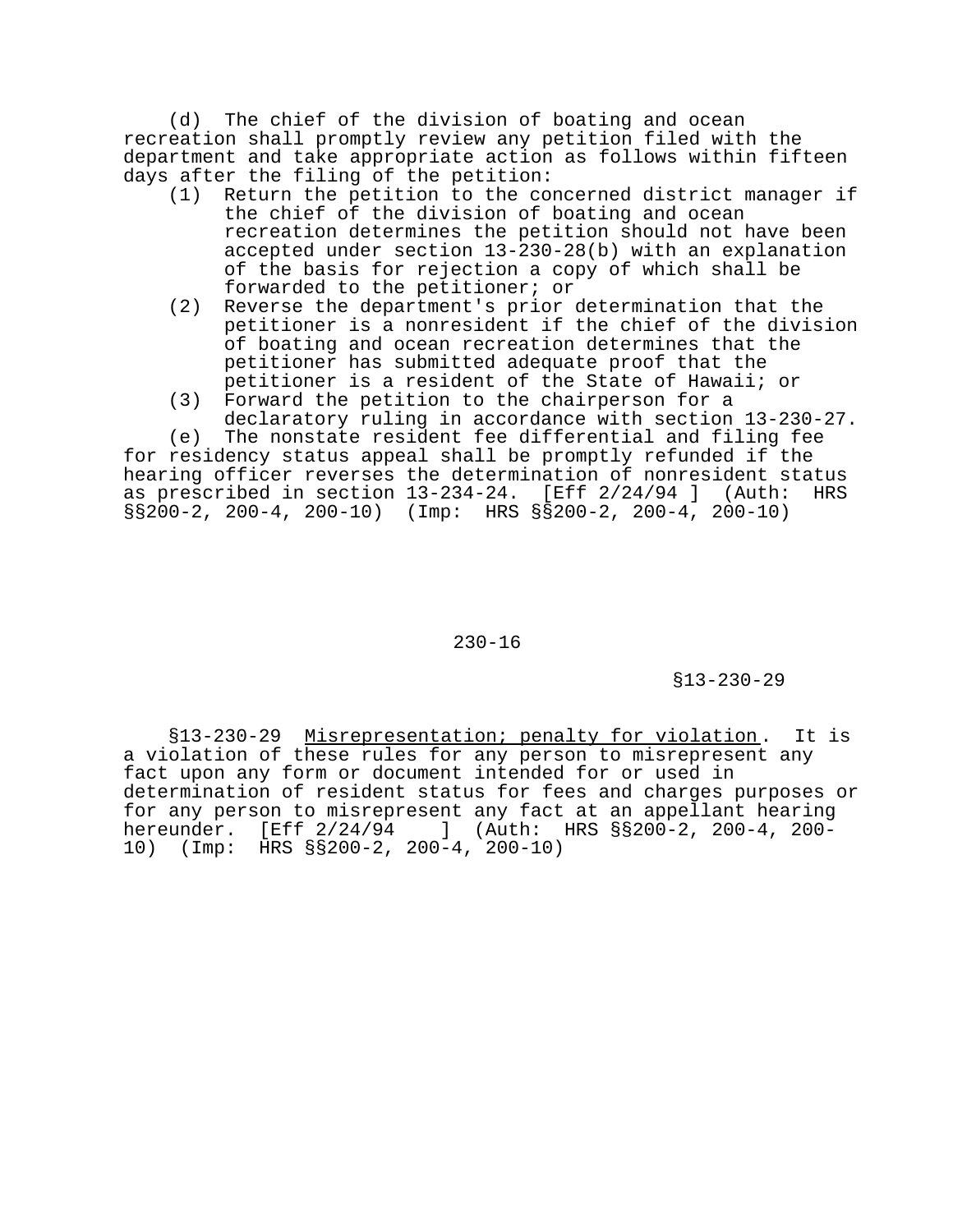230-17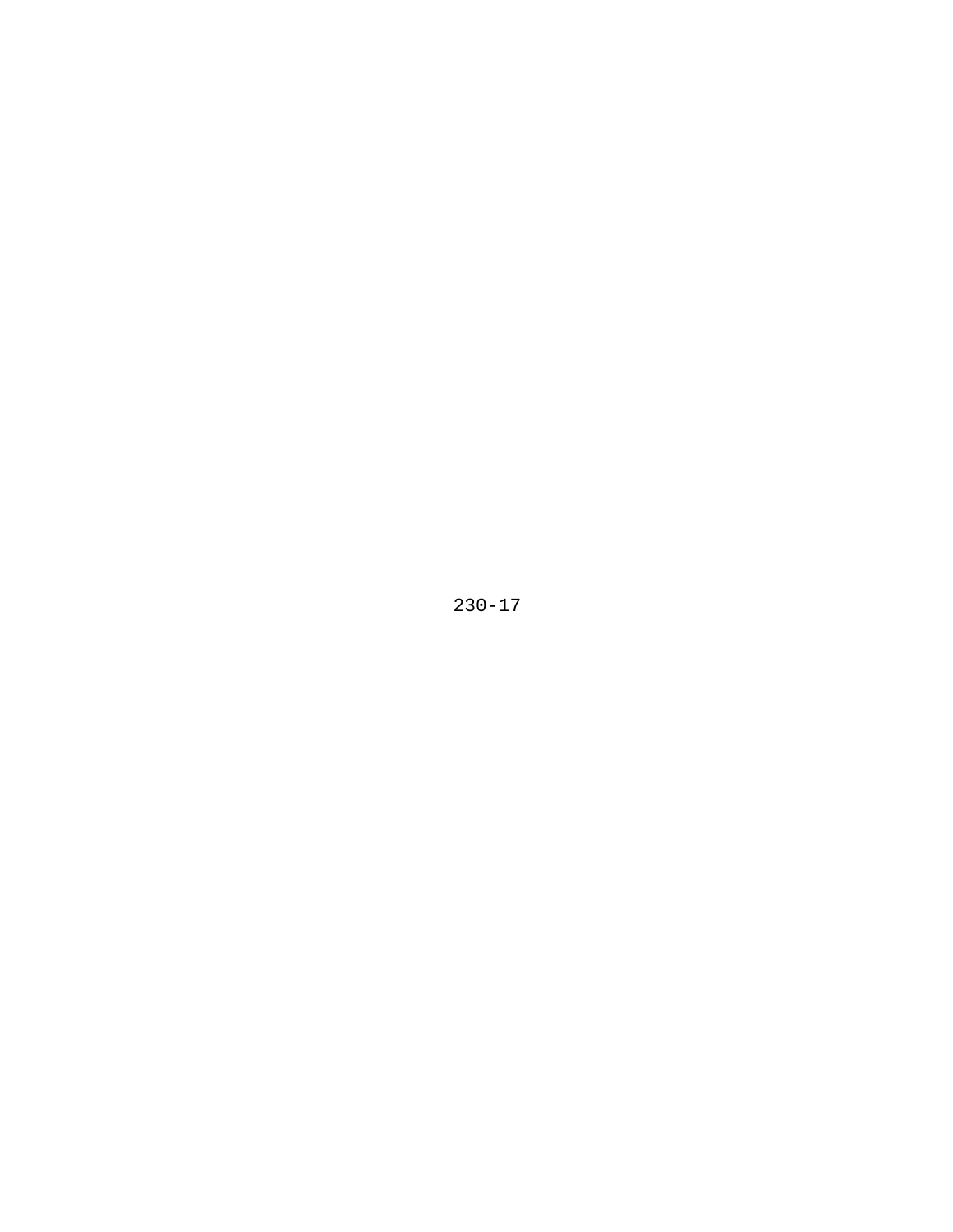## HAWAII ADMINISTRATIVE RULES

<span id="page-28-0"></span>CHAPTER 231 OPERATION OF BOATS, SMALL BOAT HARBORS, AND PERMITS

[Historical note](#page-31-0)

[Subchapter 1 Use of Small Boat Harbors](#page-31-0)

| $$13-231-1$      | General statement and restrictions on                                 |
|------------------|-----------------------------------------------------------------------|
| $$13 - 231 - 2$  | mooring dormant vessels<br>Agreement for the use of small boat harbor |
|                  | property, facilities, and offshore mooring                            |
|                  | areas                                                                 |
| $$13 - 231 - 3$  | Use permits; issuance                                                 |
| $$13 - 231 - 4$  | Use permits; part-time or intermittent<br>occupancy                   |
| $$13 - 231 - 5$  | Period of validity and renewal of                                     |
|                  | use permit                                                            |
| $$13 - 231 - 6$  |                                                                       |
| $$13 - 231 - 7$  | Revocation of use permit                                              |
|                  | Assignment and reassignment of                                        |
|                  | moorings and vessel storage space                                     |
| $$13 - 231 - 8$  | Inspections                                                           |
| $$13 - 231 - 9$  | Cancellation of use permit                                            |
| $$13-231-10$     | Removal of a vessel or contrivance                                    |
| $$13 - 231 - 11$ | Absence of vessel for more than                                       |
|                  | fourteen days; effect on permits                                      |
| $$13-231-12$     | Discontinuance of service                                             |
| $$13 - 231 - 13$ | Joint and several liability;                                          |
|                  | non-transferability of use permits                                    |
| $$13 - 231 - 14$ | Sale of abandoned vessels or to                                       |
|                  | collect delinquent fees                                               |
| $$13 - 231 - 15$ | Boat owner required to report change of                               |
|                  | ownership, address, and other changes                                 |
| $$13 - 231 - 16$ | Numbers or other vessel identification                                |
| $$13 - 231 - 17$ | Mooring prohibited except at assigned                                 |
|                  | locations                                                             |
| $$13 - 231 - 18$ | Vessel reconstruction                                                 |
| $$13 - 231 - 19$ | Salvage                                                               |
| $$13 - 231 - 20$ | Houseboats prohibited                                                 |
| $$13 - 231 - 21$ | Restrictions on mooring vessels                                       |
|                  | utilized for living aboard at small boat                              |
|                  | harbors other than Ala Wai and Keehi boat                             |
|                  | harbors                                                               |
|                  |                                                                       |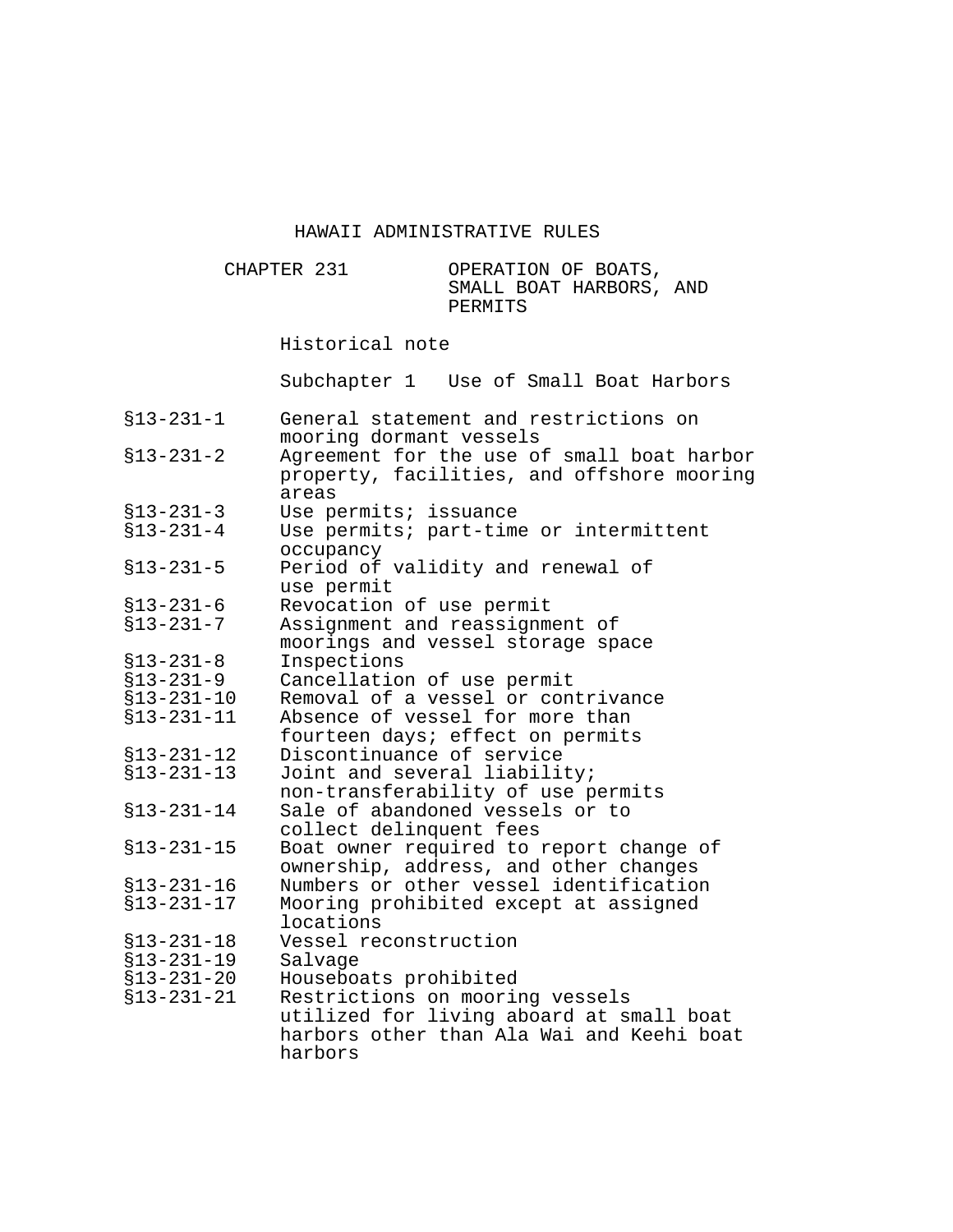## 231-1

CHAPTER 231, Cont'd:

| $$13-231-22$<br>$$13 - 231 - 23$                                                                   | Staying aboard transient or visiting vessels<br>Interim use of berth during temporary<br>absence of regular permittee's vessel     |
|----------------------------------------------------------------------------------------------------|------------------------------------------------------------------------------------------------------------------------------------|
| $$13 - 231 - 24$                                                                                   | Interim use of berth pending occupancy<br>by regular permittee                                                                     |
| $$13 - 231 - 25$<br>$$13 - 231 - 26$                                                               | Exchange of berths<br>Use of vessel as a place of habitation                                                                       |
| $$13 - 231 - 27$<br>$$13 - 231 - 28$                                                               | Allocation of principal habitation permits<br>Staying aboard vessels moored at<br>Ala Wai or Keehi boat harbors                    |
| $$13-231-29$<br>$$13 - 231 - 30$<br>$$13 - 231 - 31$<br>$$13 - 231 - 32$<br>$$13 - 231 - 33$<br>to | Vessel used as a vacation site<br>Restrictions on multiple permits<br>Administrative hearing<br>Rules of evidence; official notice |
| $$13 - 231 - 39$                                                                                   | (Reserved)                                                                                                                         |
|                                                                                                    | Subchapter 2 Boat Operation                                                                                                        |
| $$13 - 231 - 40$<br>$$13 - 231 - 41$                                                               | General statement<br>Navigation or mooring vessels in small boat<br>harbor                                                         |
| $$13-231-42$<br>$$13-231-43$                                                                       | Interference with navigation<br>Pilotage                                                                                           |
| $$13 - 231 - 44$<br>$$13 - 231 - 45$                                                               | Vessel loading zone<br>Marine inspections                                                                                          |
| $$13 - 231 - 46$<br>$$13 - 231 - 47$<br>to                                                         | Vessel limitations                                                                                                                 |
| $$13 - 231 - 49$                                                                                   | (Reserved)                                                                                                                         |
|                                                                                                    | Commercial Activities<br>Subchapter 3                                                                                              |
| $$13 - 231 - 50$<br>$$13-231-51$<br>$$13 - 231 - 52$<br>$$13 - 231 - 53$                           | General statement<br>Business activities<br>Solicitations and advertisements<br>Signs                                              |
| $$13 - 231 - 54$<br>$$13 - 231 - 55$                                                               | Commercial vessel; definition<br>Berthing commercial vessels at Ala Wai                                                            |
| $$13 - 231 - 56$                                                                                   | and Keehi boat harbors<br>Definitions, gross receipts                                                                              |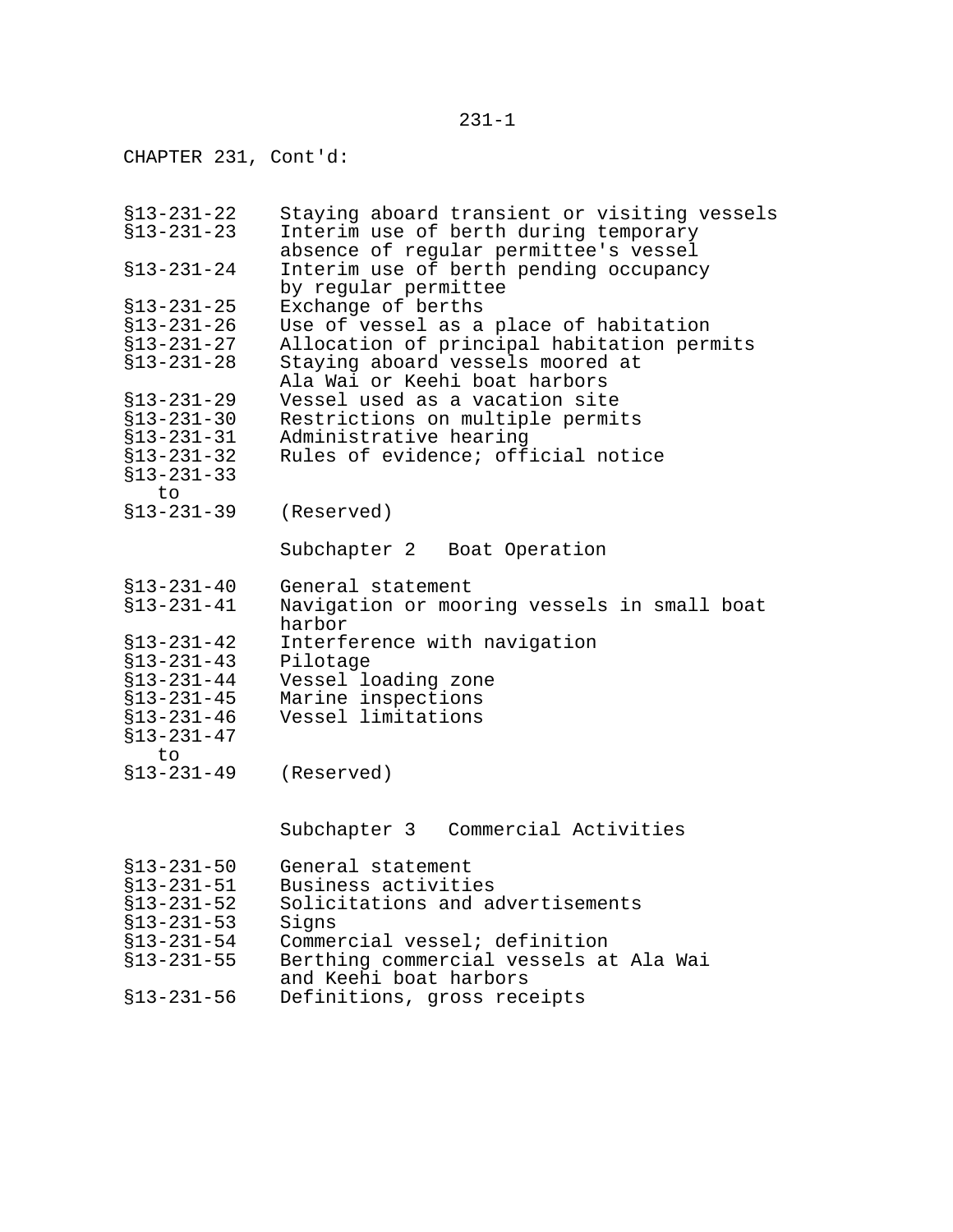## 231-2

CHAPTER 231, Cont'd:

| $$13 - 231 - 57$                | Berthing or using commercial vessels<br>in state small boat harbors; signs and<br>other structures  |
|---------------------------------|-----------------------------------------------------------------------------------------------------|
| $$13 - 231 - 58$                | Limitations on the number of<br>commercial permits for vessels<br>assigned permanent moorings       |
| $$13 - 231 - 59$                | Limitations on commercial permits for<br>vessels moored elsewhere                                   |
| \$13-231-60                     | Allocation of commercial permits for vessels                                                        |
| $$13 - 231 - 61$                | Renewal of commercial permits                                                                       |
| $$13 - 231 - 62$                | Transferability of commercial permits                                                               |
| $$13 - 231 - 63$                | Retention of berth upon termination<br>of commercial permit                                         |
| $$13 - 231 - 64$                | Fees and charges                                                                                    |
| $$13 - 231 - 65$                | Insurance requirements                                                                              |
| $$13 - 231 - 66$                | Limitation on number of berths held<br>by a commercial permittee                                    |
| $$13 - 231 - 67$                | Limitations on commercial permits issued for the<br>use of state boat launching ramps               |
| $$13 - 231 - 68$                | Signs and other structures at a state small boat<br>harbor                                          |
| $$13 - 231 - 69$                | Multiple use of mooring facilities by<br>commercial vessels                                         |
| \$13-231-70<br>$$13 - 231 - 71$ | Water taxi operations                                                                               |
| to                              |                                                                                                     |
| $$13 - 231 - 75$                | (Reserved)                                                                                          |
|                                 | Subchapter 4 Special Area Rules                                                                     |
| \$13-231-76                     | Kewalo Basin                                                                                        |
| $$13 - 231 - 77$                | Ala Wai Canal                                                                                       |
| $$13 - 231 - 78$                |                                                                                                     |
| to                              |                                                                                                     |
| $$13 - 231 - 79$                | (Reserved)                                                                                          |
|                                 | Subchapter 5 Allocation of Berths                                                                   |
| $$13 - 231 - 80$                | General                                                                                             |
| $$13 - 231 - 81$                | Application for a berth; seniority of<br>application; period of validity;<br>renewal of application |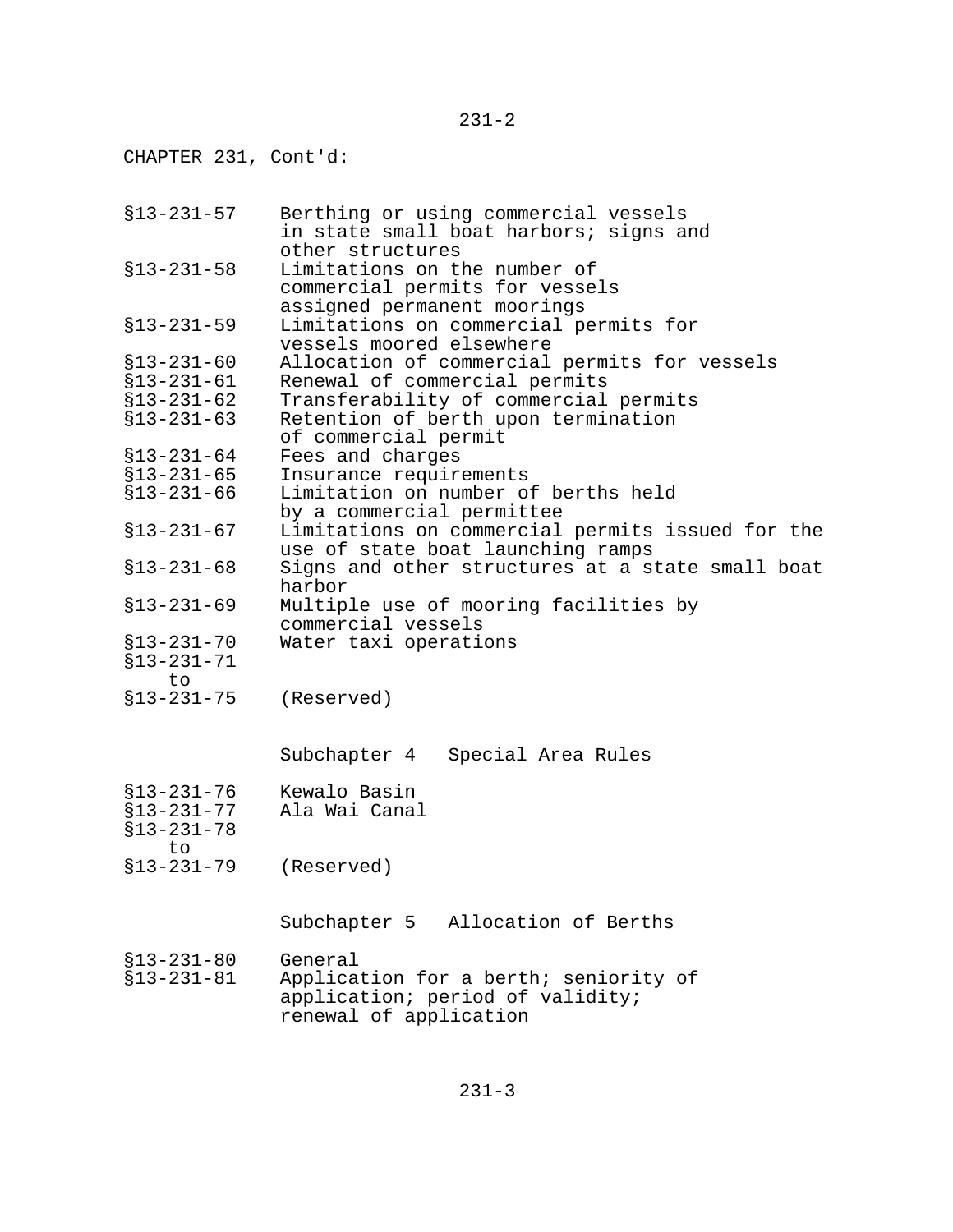<span id="page-31-0"></span>CHAPTER 231, Cont'd:

| $$13-231-82$     | Review and acceptance, or rejection<br>of applications                                                 |
|------------------|--------------------------------------------------------------------------------------------------------|
| $$13 - 231 - 83$ | Applicant required to furnish address<br>and report changes; effect of failure<br>to report changes    |
| $$13-231-84$     | Withdrawal of application; effect if<br>application has become void, expires,<br>or has been withdrawn |
| $$13 - 231 - 85$ | Priority and procedures in allocation<br>of berths                                                     |
| $$13 - 231 - 86$ | Categories of berths; priority of allocation                                                           |
| $$13-231-87$     | Notice to owner of available berth                                                                     |
| $$13 - 231 - 88$ | Offer of regular mooring permit valid<br>only fourteen days; written notice of<br>acceptance           |
| $$13 - 231 - 89$ | Offer of temporary mooring permit<br>valid only seven days; notification of<br>intention; acceptance   |
| $$13-231-90$     | Offer of category I (breakwater) berth<br>- Ala Wai small boat harbor                                  |

Historical note. This chapter is based on use of small boat harbors, boat operation, commercial activities, special area rules, allocation of berths of the small boat harbors rules, effective November 5, 1981, and as amended thereafter, under the jurisdiction of the Department of Transportation, Harbors Division. The administrative jurisdiction for recreational boating and related vessel activities was transferred from the Department of Transportation, Harbors Division, to the Department of Land and Natural Resources, Division of Boating and Ocean Recreation, effective July 1, 1992, in accordance with Act 272, SLH 1991. [Eff 2/24/94 ]

Subchapter 1 Use of Small Boat Harbors

| $$13 - 231 - 1$ | General statement and restrictions on      |
|-----------------|--------------------------------------------|
|                 | mooring dormant vessels                    |
| $$13 - 231 - 2$ | Agreement for the use of small boat harbor |
|                 | property and facilities                    |
| $$13 - 231 - 3$ | Use permits; issuance                      |
| $$13 - 231 - 4$ | Use permits; part-time or intermittent     |
|                 | occupancy                                  |
| $$13 - 231 - 5$ | Period of validity and renewal of          |
|                 | use permit                                 |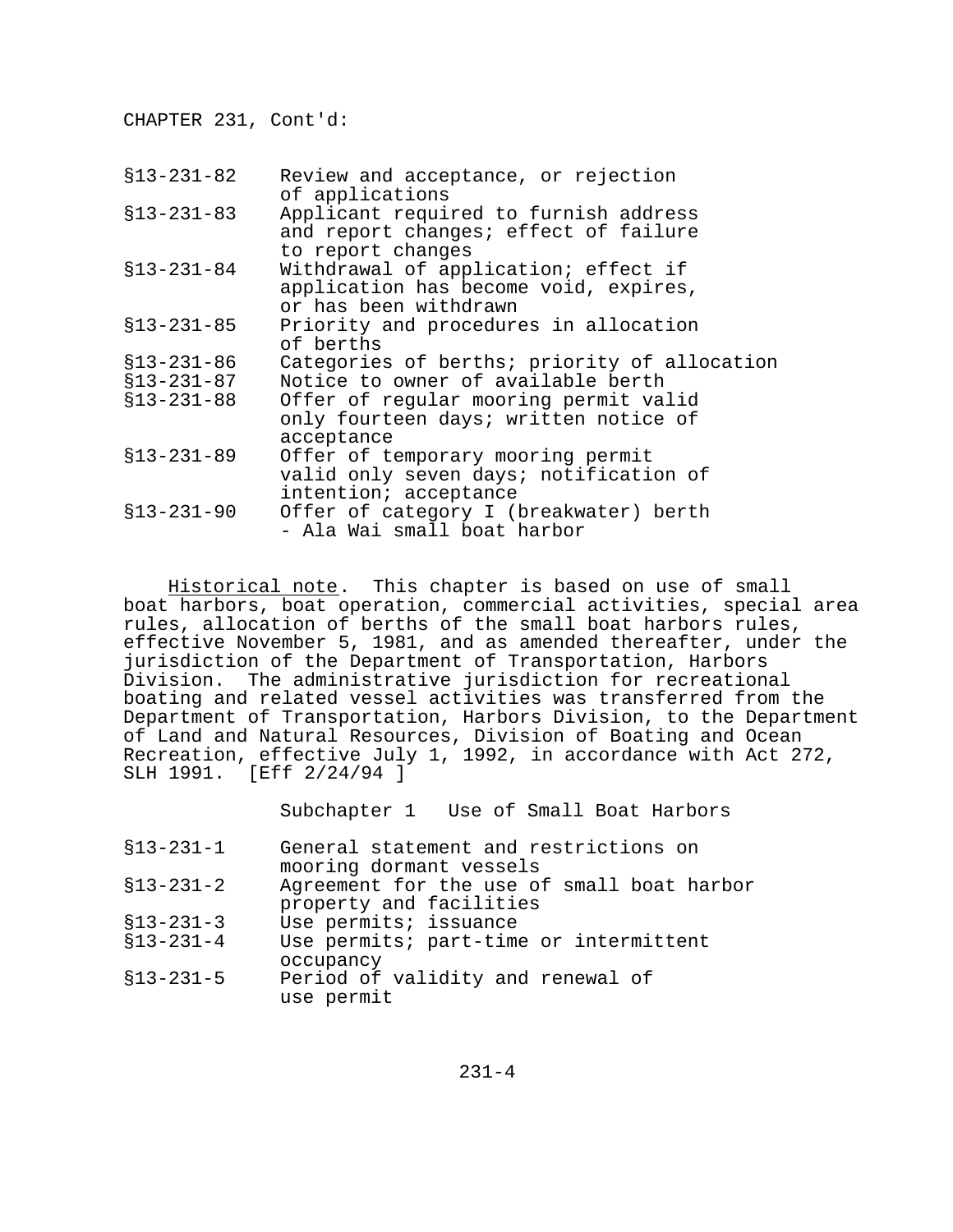CHAPTER 231, Cont'd: [§13-231-6 Revocation of use permit](#page-36-0) [§13-231-7 Assignment and reassignment of](#page-37-0) moorings and vessel storage space [§13-231-8 Inspections](#page-37-0) [§13-231-9 Cancellation of use permit](#page-37-0) [§13-231-10 Removal of a vessel or contrivance](#page-37-0) [§13-231-11 Absence of vessel for more than](#page-38-0) fourteen days; effect on permits §13-231-12 Discontinuance of service [§13-231-13 Joint and several liability;](#page-40-0) non-transferability of use permits [§13-231-14 Sale of abandoned vessels or to](#page-42-0) collect delinquent fees [§13-231-15 Boat owner required to report change of](#page-42-0) ownership, address, and other changes [§13-231-16 Numbers or other vessel identification](#page-43-0) [§13-231-17 Mooring prohibited except at assigned](#page-43-0) locations [§13-231-18 Vessel reconstruction](#page-45-0) [§13-231-19 Salvage](#page-45-0) [§13-231-20 Houseboats prohibited](#page-45-0) [§13-231-21 Restrictions on mooring vessels](#page-46-0) utilized for living aboard at small boat harbors other than Ala Wai and Keehi boat harbors [§13-231-22 Staying aboard transient or visiting vessels](#page-47-0) [§13-231-23 Interim use of berth during temporary](#page-47-0) absence of regular permittee's vessel [§13-231-24 Interim use of berth pending occupancy](#page-48-0) by regular permittee [§13-231-25 Exchange of berths](#page-49-0) [§13-231-26 Use of vessel as a place of habitation](#page-49-0) [§13-231-27 Allocation of principal habitation permits](#page-50-0)<br>§13-231-28 Staying aboard vessels moored at Staying aboard vessels moored at Ala Wai or Keehi boat harbors [§13-231-29 Vessel used as a vacation site](#page-56-0) [§13-231-30 Restrictions on multiple permits](#page-56-0) §13-231-31 to [§13-231-39 \(Reserved\)](#page-58-0)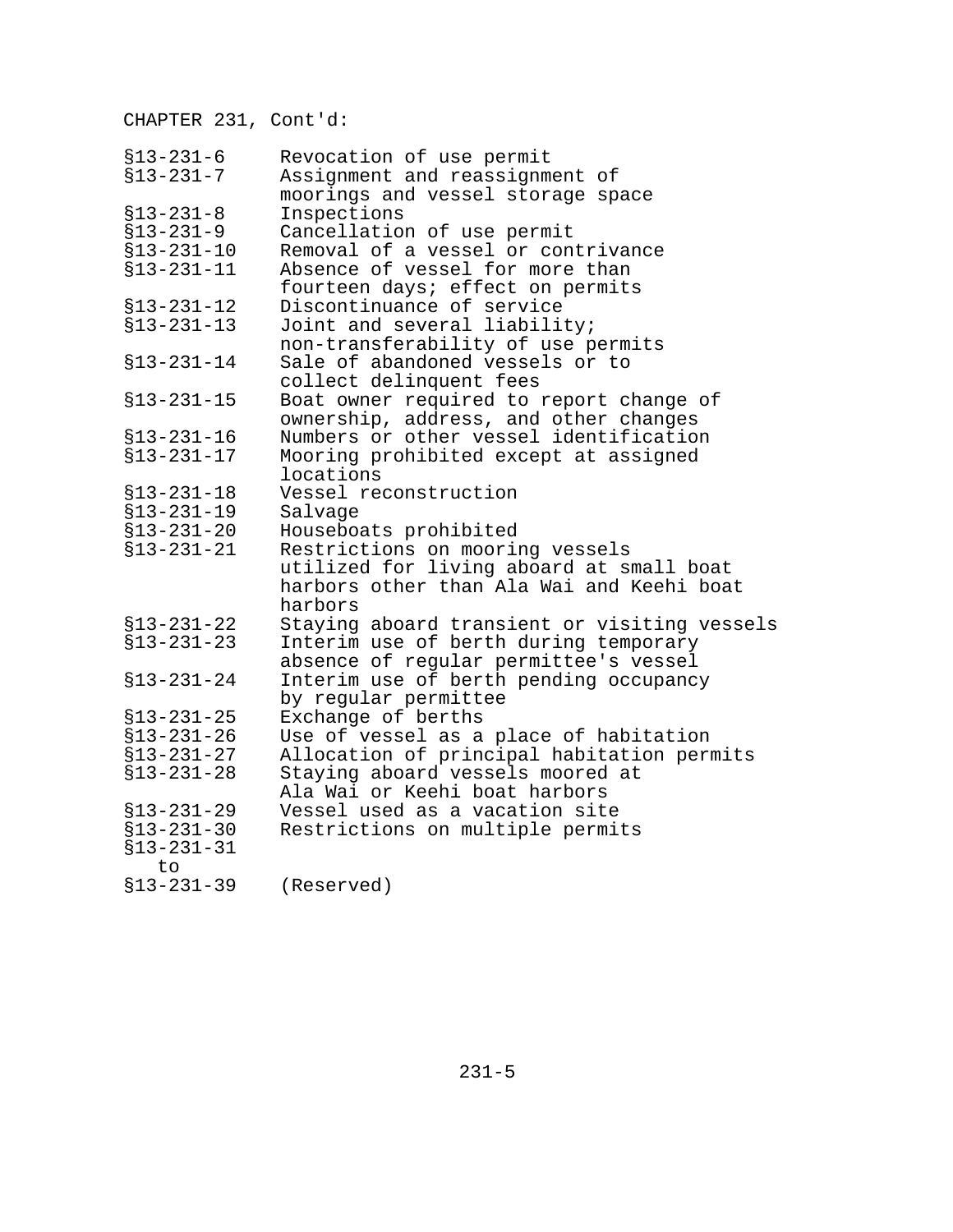<span id="page-33-0"></span>§13-231-1

§13-231-1 General statement and restrictions on mooring dormant vessels. (a) Berths in state small boat harbors and offshore mooring areas shall be used to accommodate recreational and commercial boats used for water transportation or fishing.

(b) Occupancy of berths at any small boat harbor or offshore mooring area shall be limited to vessels actively used as a means of transportation on water.

(c) The use permit for any vessel determined to be dormant by the department shall be terminated upon a show cause order. The show cause order may be issued by the department and shall contain the basis for the department's determination that the vessel is dormant. The show cause order shall be delivered to the owner as set forth in section 13-231-6. The owner shall have five working days after notification as provided in section 13- 231-6 to inform the department of the owner's plan to resolve and correct the deficiencies noted in the show cause order. Failure to respond or failure to execute an approved plan in a timely manner shall result in the termination of the use permit. The department reserves the right to impound, remove and dispose of a vessel in accordance with chapter 200, Hawaii Revised Statutes, and these rules.

(d) The department reserves the right to restrict the use of state facilities to those who are in compliance with all state and federal laws and rules and make full and timely payment of their fees and charges. Failure to comply with this section shall be cause for termination of any use permit and for refusal or withholding the granting of any future use permit requests. [Eff 2/24/94 ] (Auth: HRS §§200-2, 200-3, 200-6) (Imp: HRS §§200-2, 200-3, 200-6)

§13-231-2 Agreement for the use of small boat harbor\_ property, facilities and offshore mooring areas . (a) Before any property or facility at a small boat harbor or offshore mooring area is utilized by any vessel, its owner shall comply with the following:

- (1) Execute an agreement as set forth in Exhibit "A", dated, May 15, 1991, located at the end of this chapter;
- (2) Obtain the approval of the department as evidenced by the chairperson's or the chairperson's representative's signature on the agreement; and
- (3) Be in compliance with all state and federal laws and rules of the department.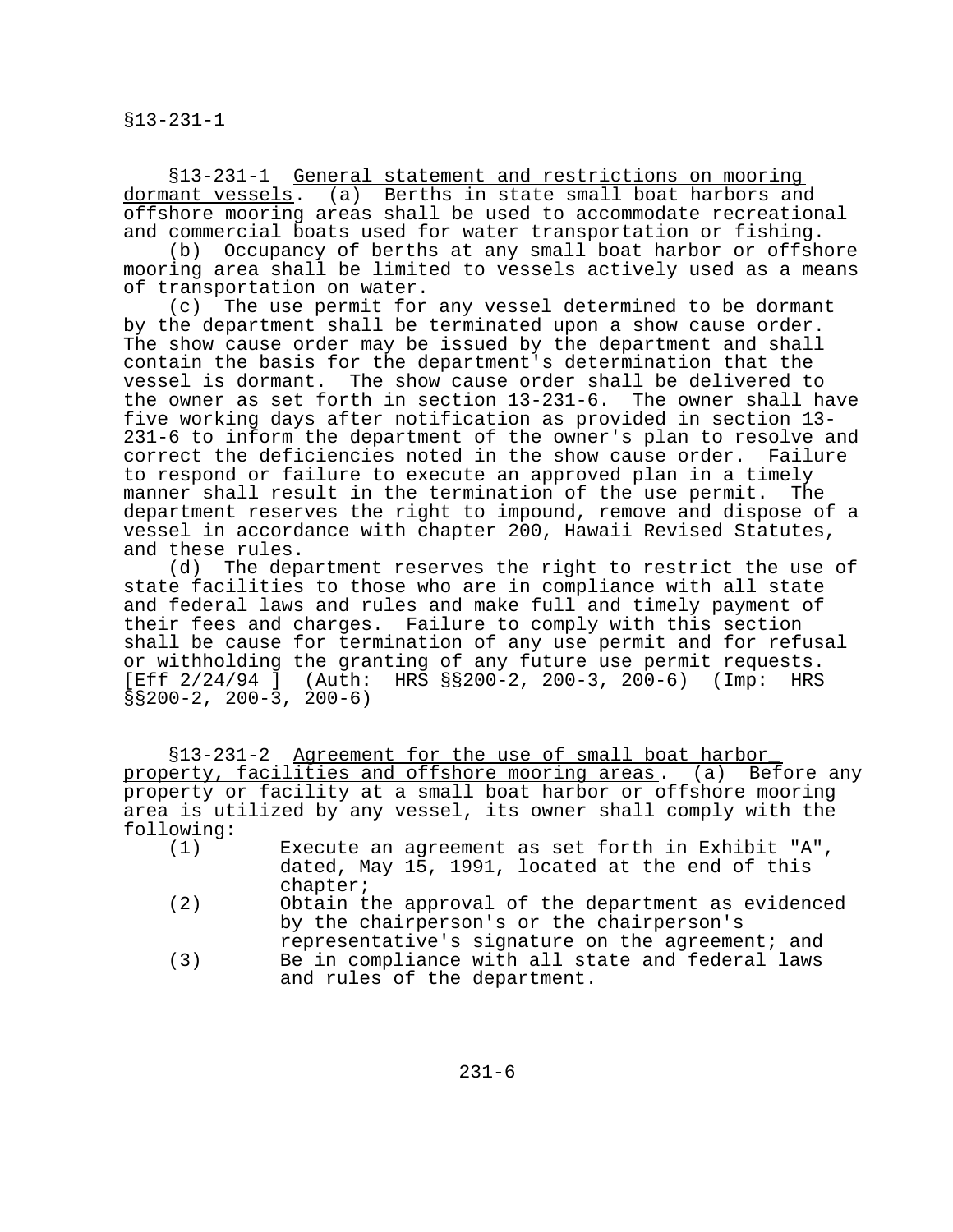<span id="page-34-0"></span>(b) Nothing contained herein shall restrict the department's power to waive the requirements of this section as the circumstances may warrant.

(c) For the purpose of this section, a lessee under a lease not intended as security is not an "owner".

(d) Offshore mooring rules and areas are described in chapter 13-235. [Eff 2/24/94 ] (Auth: HRS §§200-2, 200-3, 200- 6) (Imp: HRS §§200-2, 200-3, 200-6)

§13-231-3 Use permits; issuance. (a) "Use permit" as used in these rules means the authorization by the department to utilize state boating facilities, offshore mooring areas, offshore mooring and state ocean waters, as evidenced by the fully executed "agreement" described in section 13-231-2. The department may issue the following types of use permits:

- (1) Mooring permit. A use permit which authorizes the docking, mooring, or anchoring of a vessel at a small boat harbor or offshore mooring area.
	- (A) Regular mooring permit. A use permit which authorizes the permittee to moor a vessel in a state small boat harbor or at an offshore mooring area for a period not to exceed one year from the date of issuance.
	- (B) Temporary mooring permit. A non-renewable use permit which authorizes the permittee to moor a vessel in a state small boat harbor or at an offshore mooring area for a period of thirty days or less from the date of issuance.
- (2) Harbor resident permit. A use permit which authorizes use of a state small boat harbor by the permittee for the purpose of residing on board a vessel authorized by the department to be used as a principal place of habitation while moored in Ala Wai or Ke'ehi boat harbor or in Ke'ehi Lagoon.
- (3) Stay aboard permit. A use permit which authorizes use of a state small boat harbor or offshore mooring by the permittee for the purpose of staying aboard a vessel while moored in a state small boat harbor or at an offshore mooring or at anchor.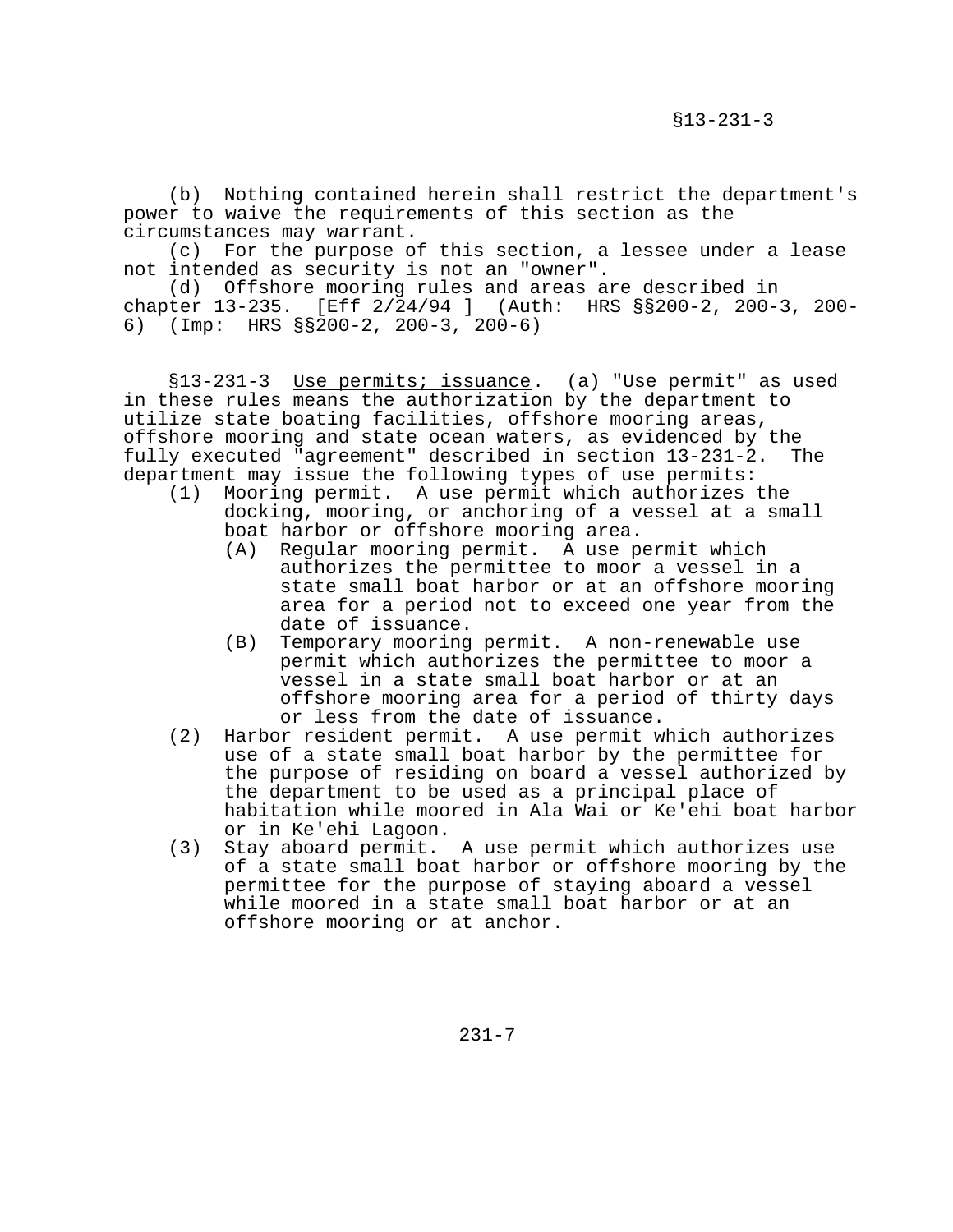<span id="page-35-0"></span>§13-231-3

- (4) Vacation permit. A use permit which authorizes use of the small boat harbor or an offshore mooring area by the permittee for the purpose of using a vessel as a vacation site while moored in a state small boat harbor or at an offshore mooring or at anchor.
- (5) Principal habitation permit. A use permit which authorizes use of the small boat harbor by the permittee for the purpose of using the vessel as a principal place of habitation while moored in Ala Wai or Ke'ehi boat harbor or in the Ke'ehi Lagoon mooring area.
- (6) Living aboard permit. A use permit which authorizes use of a small boat harbor by living aboard a vessel at a small boat harbor other than Ala Wai or Ke'ehi boat harbor.
- (7) Commercial permit. A use permit which authorizes the owner of a commercial vessel to use a small boat harbor and its facilities or an offshore mooring for commercial activities as specified in the permit.
- (8) Storage permit. A use permit which authorizes use of a small boat harbor storage area for vessels or other items on land at a small boat harbor.
- (9) Miscellaneous permit. A use permit which authorizes use of a small boat harbor or an offshore mooring area for other purposes as may be authorized by the department in its use permit and is consistent with these rules and applicable laws.

(b) Use permits shall be issued only after the department has determined that all applicable laws have been complied with and that all fees and charges have been paid.

(c) The issuance of any use permit by the department shall not create a property interest in favor of the permittee to an unrestricted use of state small boat harbors, facilities or state ocean waters.

[Eff 2/24/94 ] (Auth: HRS §§200-2, 200-3, 200-6) (Imp: HRS §§200-2, 200-3, 200-6)

§13-231-4 Use permits; part-time or intermittent occupancy . (a) No use permit for docking, mooring, or anchoring a vessel at a small boat harbor or at an offshore mooring area shall be

 $231 - 8$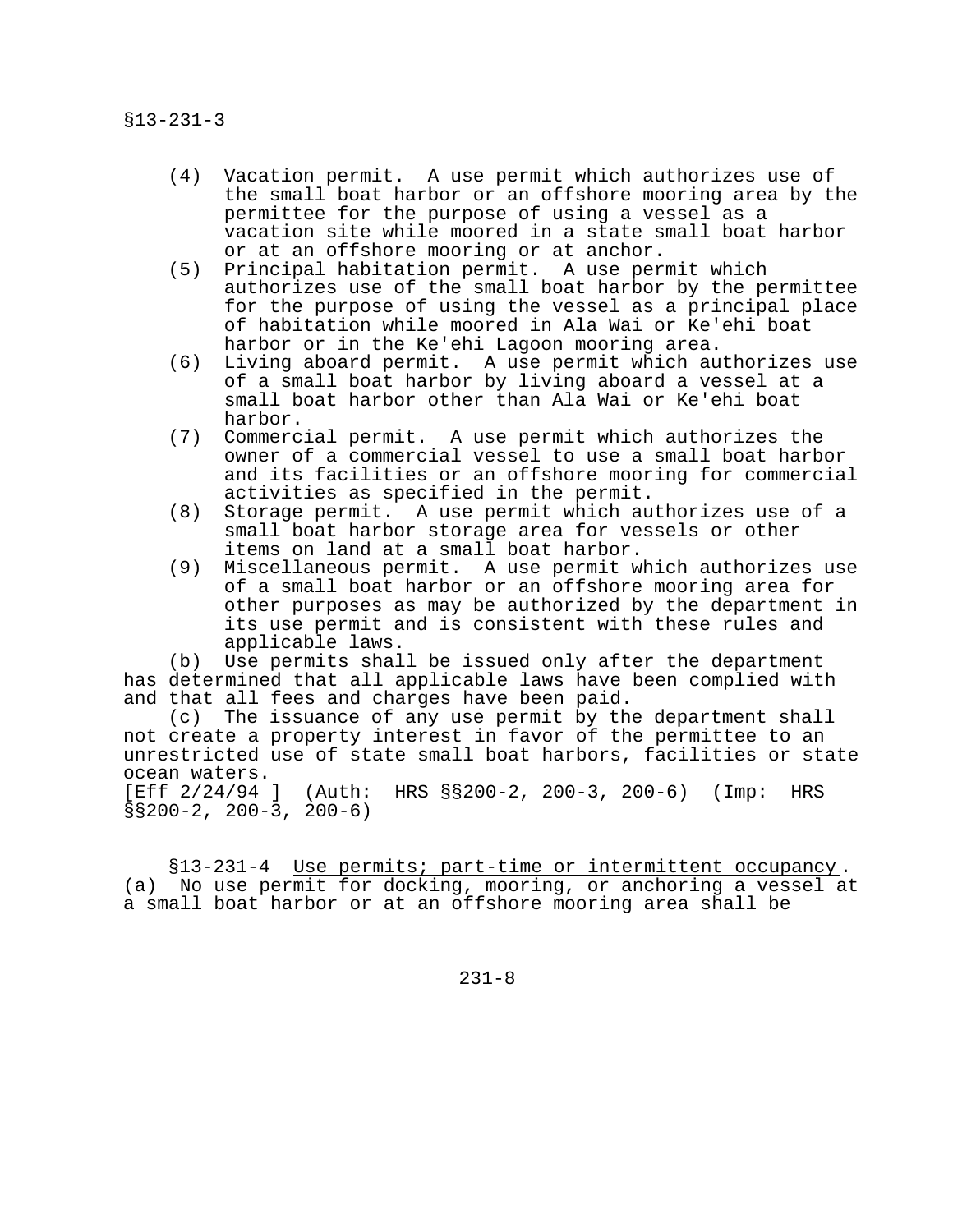issued to any person who has been issued a use permit to moor the same vessel at any other small boat harbor, offshore mooring, private marina or yacht club in the State. A temporary mooring permit may be issued to authorize temporary mooring in any small boat harbor or offshore mooring area.

(b) No use permit shall be issued authorizing temporary mooring of same vessel within the same small boat harbor or offshore mooring area for a cumulative period of more than ninety days in the same calendar year, provided that for Ala Wai small boat harbor the cumulative period shall not exceed one hundred and twenty days if space is available at the designated transient mooring area and the temporary mooring permit is issued in accordance with section 13-231-85. [Eff 2/24/94 ] (Auth: HRS §§200-2, 200-3, 200-6) (Imp: HRS §§200-2, 200-3, 200-6)

§13-231-5 Period of validity and renewal of use permit . The department may issue or renew a use permit for any period up to, but not exceeding one year. Upon expiration of the period stated therein, the permit and all rights of the permittee thereunder shall automatically terminate. No use permit shall be renewed unless all the conditions or covenants of the original issuance, including the requirement of prompt monthly payment of charges in advance have been met and the rules governing small boat harbors of the department of land and natural resources have been fully complied with. [Eff 2/24/94 ] (Auth: HRS §200-10) (Imp: HRS  $$200-10$ )

§13-231-6 Revocation of use permit. (a) If after notice and lapse of a reasonable period of time, the permittee fails to remedy any breach of the duties, covenants or conditions of the permit or to desist from violating or permitting violation of these rules, the department may revoke the permittee's use permit.

(b) In addition to subsection (a), the department may revoke a use permit for a deliberate misstatement or wilful failure to disclose any material fact in an application for a vessel number, documentation, registration of a vessel, or any of the use permits specified in section 13-231-3. [Eff 2/24/94 ] (Auth: HRS §200-10) (Imp: HRS §200-10)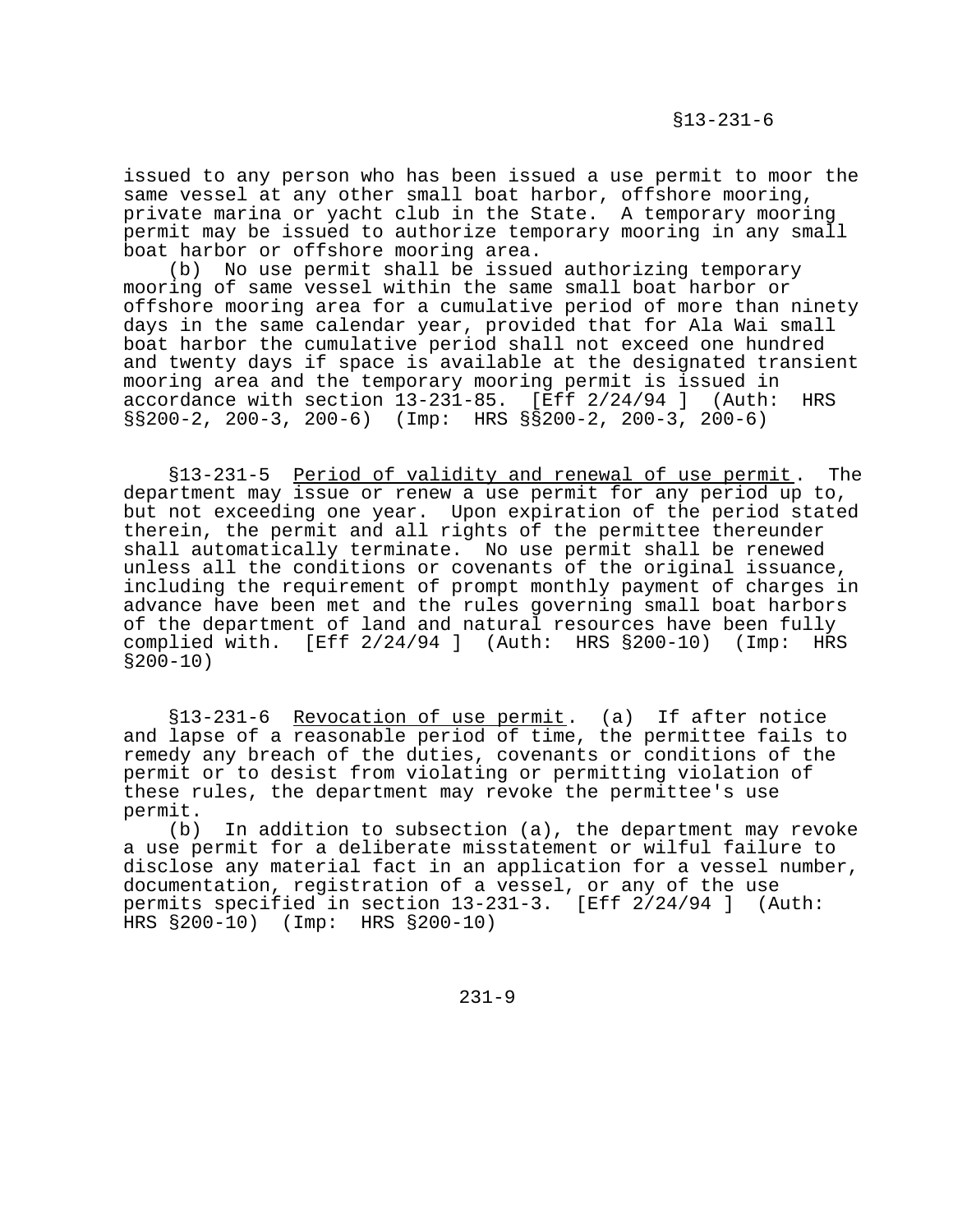§13-231-7 Assignment and reassignment of moorings and vessel storage space. Holders of mooring permits may be temporarily assigned or reassigned to berths and spaces within the same small boat harbor, if possible, to accommodate small boat harbor repairs, improvements, maintenance, construction, emergencies, or when necessary during a special event. Reassignments may also be made within the same harbor if a vessel's size in relationship to the size of the assigned berth does not permit maximum and efficient public utilization of small boat harbor facilities or if a reassignment will in any other manner permit maximum and efficient public utilization of small boat harbor facilities. [Eff 2/24/94 ] (Auth: HRS §200-10) (Imp: HRS §200-10)

§13-231-8 Inspections. All vessels located in or upon the waters of a small boat harbor shall be subject to inspection by the department or any peace officer of the State or its political subdivisions at any time when necessary and proper for the purpose of enforcing these rules. [Eff 2/24/94 ] [Auth: HRS §200-10) (Imp: HRS §200-10)

§13-231-9 Cancellation of use permit. A use permit may be cancelled by a boat owner upon thirty days written notice to the department. [Eff 2/24/94 ] (Auth: HRS §200-10) (Imp: HRS §§200-9, 200-10)

§13-231-10 Removal and custody of a vessel or contrivance.

(a) The department may impound and remove or dispose of any vessel or contrivance moored or left at a small boat harbor or offshore mooring area seventy-two hours after notice is given as provided in section 13-230-6 for the owner to remove the vessel or contrivance from the small boat harbor or an offshore mooring area when its presence is contrary to law or these rules or when the department determines that the removal is necessary to protect human life and property. This includes any property or personal articles located on board; its tackle, apparel, fixtures, equipment, and furnishings. Any action taken by the department to remove the vessel or contrivance, including any property or personal articles located thereon, shall be at the sole cost and risk of the owner of the vessel or contrivance.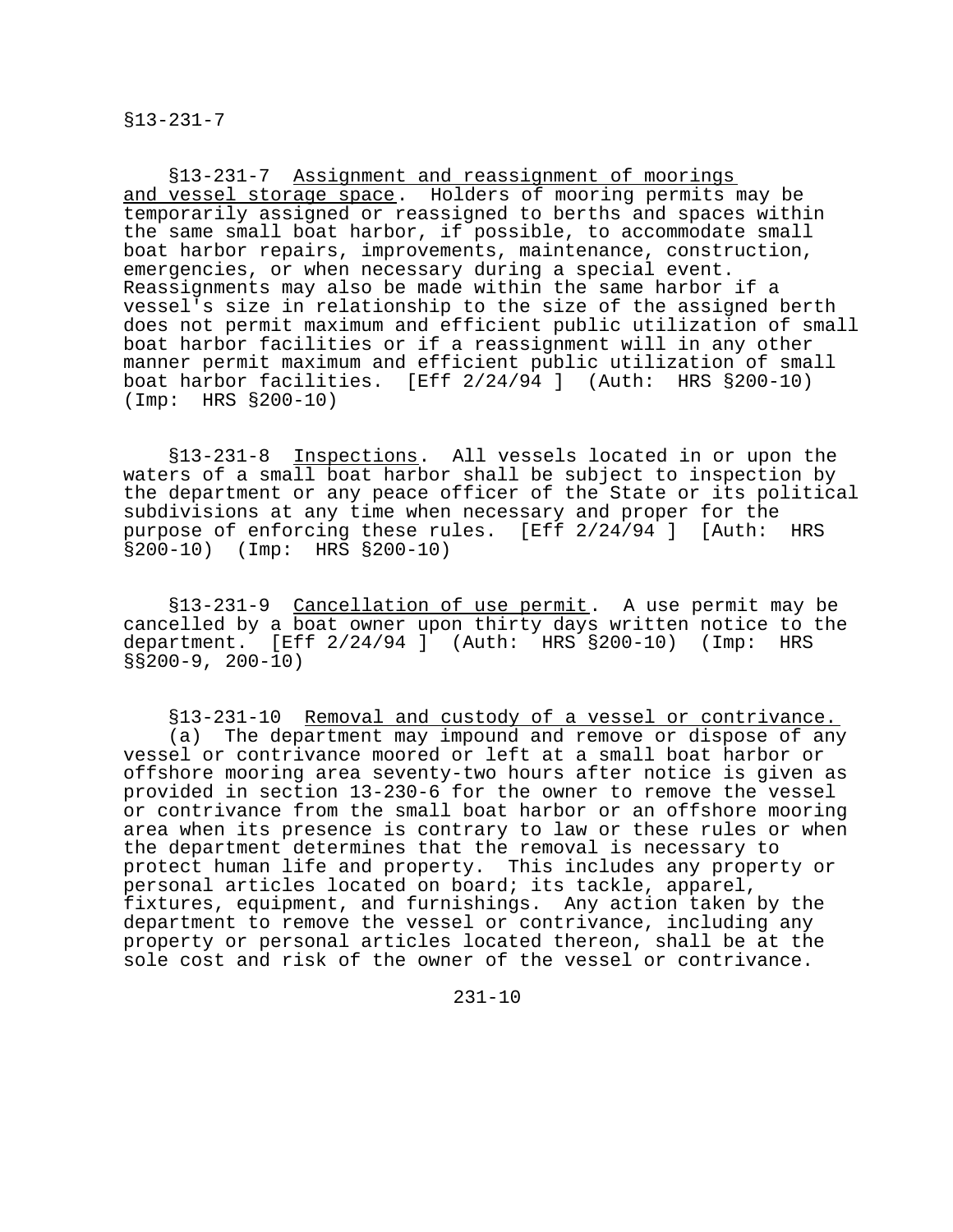(b) The department shall, within seventy-two hours of impoundment, send by certified mail, return receipt requested, a notice of impoundment to the registered owner or operator of any unauthorized vessel. The owner or operator of an unauthorized vessel shall have ten days after receipt of notice of impoundment of the vessel to request in writing an administrative hearing to the administrator, division of boating and ocean recreation. The written request for an administrative hearing shall be mailed or delivered in person to the administrator during normal business hours. Any requests delivered outside of the normal business hours shall be deemed received on the next working day for the purpose of compliance with the time schedule for completing the administrative hearing as provided in chapter 200, Hawaii Revised Statutes. This administrative hearing is solely for the purpose of allowing the owner or operator of an unauthorized vessel to contest the basis given by the department for the administrative impoundment of the vessel. The administrative hearing shall be held within the time period established by statute and after the administrator's receipt of the written request. The procedures for the administrative hearing are contained in sections 13-231-31 and 13-231-32 of these rules.

(c) Custody of an unauthorized vessel shall be returned to the person entitled to possession upon payment of all fees and costs due, and fines levied by a court. Any unauthorized vessel, contrivance or material impounded under this section, which remains unclaimed by the person entitled to possession, the registered owner or a lien holder for more than thirty days, can be sold by the department at public auction in accordance with chapter 200, Hawaii Revised Statutes. [Eff 2/24/94 ] (Auth: HRS §§200-2, 200-3, 200-10, 200-16) (Imp: HRS §§200-2, 200-3, 200-10, 200-16)

§13-231-11 Absence of vessel for more than fourteen days; effect on permits. (a) A regular mooring permit and related use permits issued to a vessel shall automatically expire if the vessel is absent from its assigned berth or mooring for more than fourteen days, unless the holder of the permit or permits submits an application prior to departure on a form furnished by the department enumerating the permits the holder wishes to reserve during the holder's absence. If this is done, the application may be approved, by the department, subject to subsection (b) and the regular permittee reserves for the estimated period of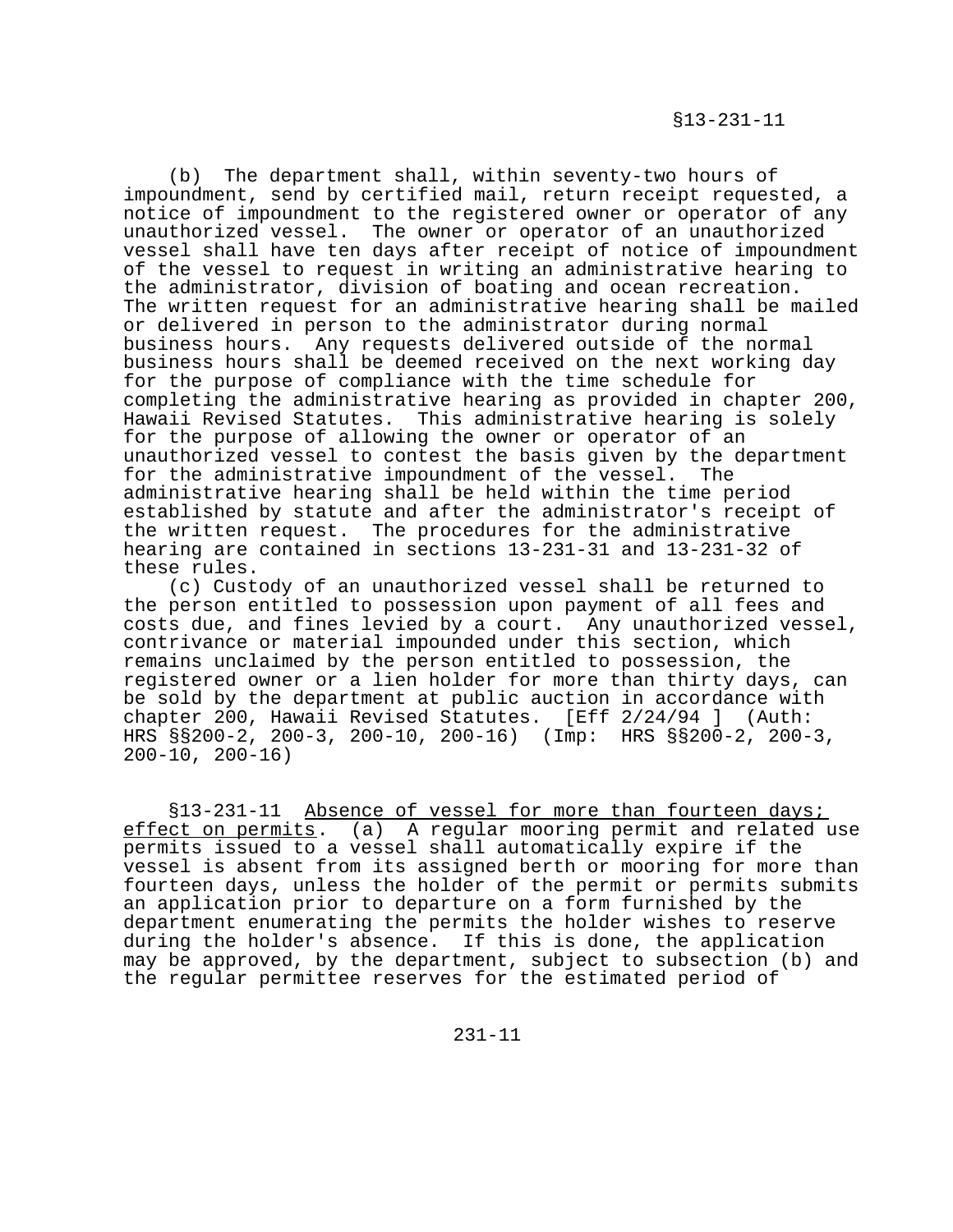absence noted in the permittee's application which shall not exceed one year, the privilege of returning the vessel to its assigned berth or mooring and also retains, for the estimated period of absence noted in the holder's application which shall not exceed one year, any other related use permit designated in the holder's application; provided that the regular permittee continues, during the absence from the assigned berth or mooring, to pay the fees and charges payable to the department in the amounts prescribed in section 13-234-6. The application shall contain information as to the duration of the absence of the regular permittee's vessel from the berth or mooring. If the assigned vessel does not return within thirty days after the time of return indicated in the approved application for the retention of the regular mooring permit and related use permits, or within one year, whichever is less, all use permits shall automatically expire unless the regular permittee applies to the department prior to the expiration date indicated on the approved application for an extension and the extension is approved by the department. No application to extend the period of retention of a permit to use the assigned berth or mooring and any other related use permits upon return shall be approved by the department if the absence of the permittee's vessel from the assigned berth or mooring would exceed one year unless the regular permittee presents conclusive evidence to the department that due to a boating accident, casualty, hull or equipment failure, weather, sea or related environmental conditions involving the permittee's vessel or similar unforeseen occurrences, the granting of additional time is reasonable and essential to prevent undue hardship. No extension in any case shall authorize the permittee to retain a permit to use the assigned berth or mooring or any other related use permits upon return if the period of absence of the permittee's vessel from its assigned berth or mooring would exceed fifteen months.

(b) Nothing contained in this section shall be construed as a waiver of the right of the department to:

- (1) Deny the application to retain the berth or mooring;
- (2) Deny the reissuance of or to revoke any use permit for failure to comply with any section of these rules; or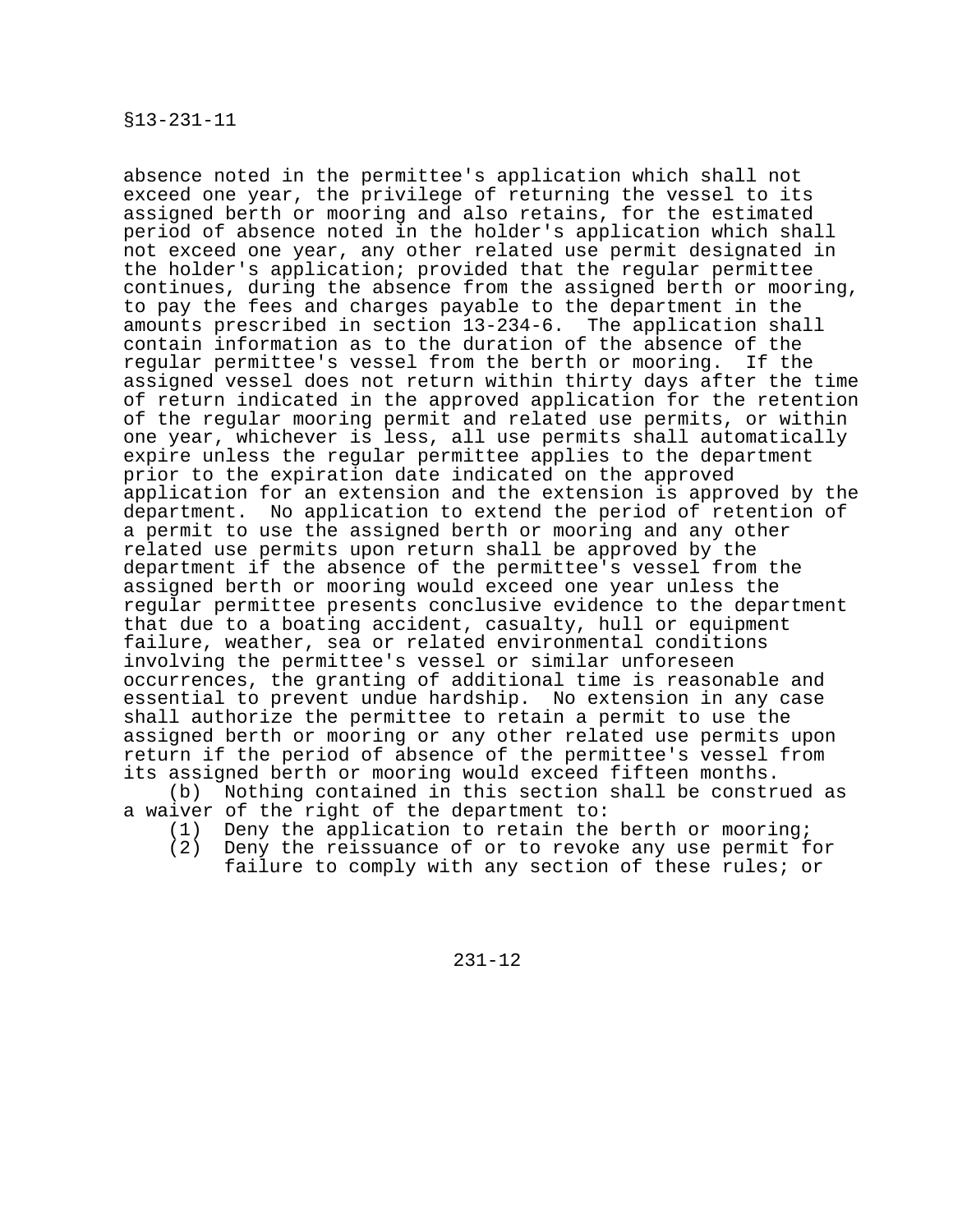(3) Reassign a vessel to another berth or mooring in order to provide for more efficient use of facilities in the reasonable discretion of the department or when a berth or mooring is unusable, eliminated, or in need of repairs.

(c) A temporary mooring permit and related use permits issued for a vessel shall automatically expire if the vessel is absent from its assigned berth or mooring for more than fourteen days.

(d) The department recognizes that a vessel operator may depart on a voyage with the intent of returning to the small boat harbor or assigned mooring within fourteen days or less but may be unable to return as planned due to wind, sea, or related environmental conditions, delays in completing repairs or refurbishing, or other unforeseen occurrences. Therefore, under these circumstances, the holder of the regular mooring permit may initially apply to the department by letter, telephone, or any other means of communication and be permitted to retain the mooring permit and any other related use permits upon return of the vessel to the assigned berth or mooring, provided that the initial application is received not later than the fourteenth day following departure from the assigned berth or mooring and confirmed in writing by the permittee within ten days of the date of initial application. [Eff 2/24/94 ] (Auth: HRS §§200-2, 200-3, 200-4, 200-9, 200-10) (Imp: HRS §§200-2, 200-3, 200-4,  $200-9, 200-10)$ 

§13-231-12 Discontinuance of services. When necessary and proper to do so, the department may, after reasonable notice, discontinue any service or withdraw the use of any utility, property, or facility at a small boat harbor as may be reasonable under the circumstances. [Eff 2/24/94 ] (Auth: HRS §200-10) (Imp: HRS §200-10)

§13-231-13 Joint and several liability; non-

transferability of use permit. (a) All persons whose signatures have been affixed to any agreement with respect to a vessel shall be jointly and severally liable for the full performance of such agreement. No use permit shall be transferable, so that whenever a permittee parts with possession or transfers the title to or interest in the vessel identified in the permit to another person by any arrangement, the use permit shall expire except as provided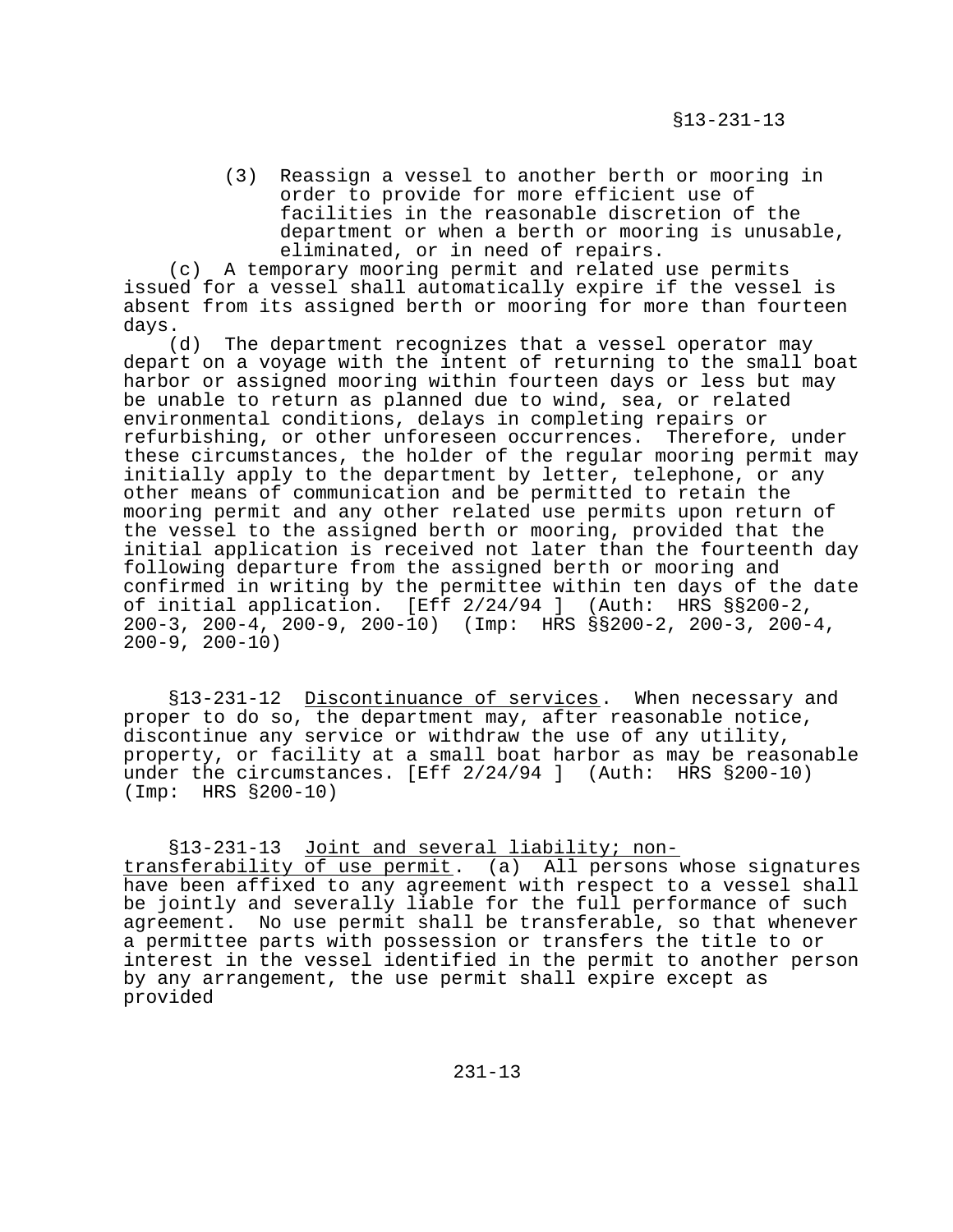herein with respect to the original permittee. The new possessor, transferee, or owner shall have no right to use the space covered by the use permit.

(b) Upon written application to and approval by the department:

- (1) The original permittee may retain the mooring space under the permittee's permit; provided that within thirty days the permittee moves into the space another vessel owned by the permittee of appropriate characteristics for occupancy of the berth and pays the appropriate fees therefor;
- (2) A principal owner may retain a berth if that owner acquires the interest of one or more co-owners because a co-owner has died or moved out of the State;
- (3) An owner may retain the berth if an interest in a vessel is transferred to the owner's spouse or other immediate family member;
- (4) The spouse of a permittee may retain all small boat harbor use permits held by the permittee upon the death of the permittee, provided that the permittee's will or a court decree states that the spouse shall be awarded ownership of the vessel identified in the mooring permit; or
- (5) The department may extend the deadline for the permittee to place a new vessel in the assigned berth if conclusive evidence is presented to the department that the granting of additional time for compliance is reasonable and essential to prevent undue hardship, provided that any extension of time necessary to place a new vessel in the berth shall not exceed one hundred twenty days from the date of sale or transfer of the previously assigned vessel.

(c) Notwithstanding the requirements of subsection (a), the department may permit a one-time change in ownership of the permittee's vessel from personal ownership to corporate or other business ownership, provided that the permittee holds a valid commercial permit or is engaged in commercial fishing as a primary means of livelihood and notifies the department in writing of an intended change in ownership. The transfer of all small boat harbor use permits from the individual to the new corporation or other business entity shall be completed within one year of the date of receipt of the notification of intended change of ownership. The following requirements and conditions shall apply to the foregoing change in ownership: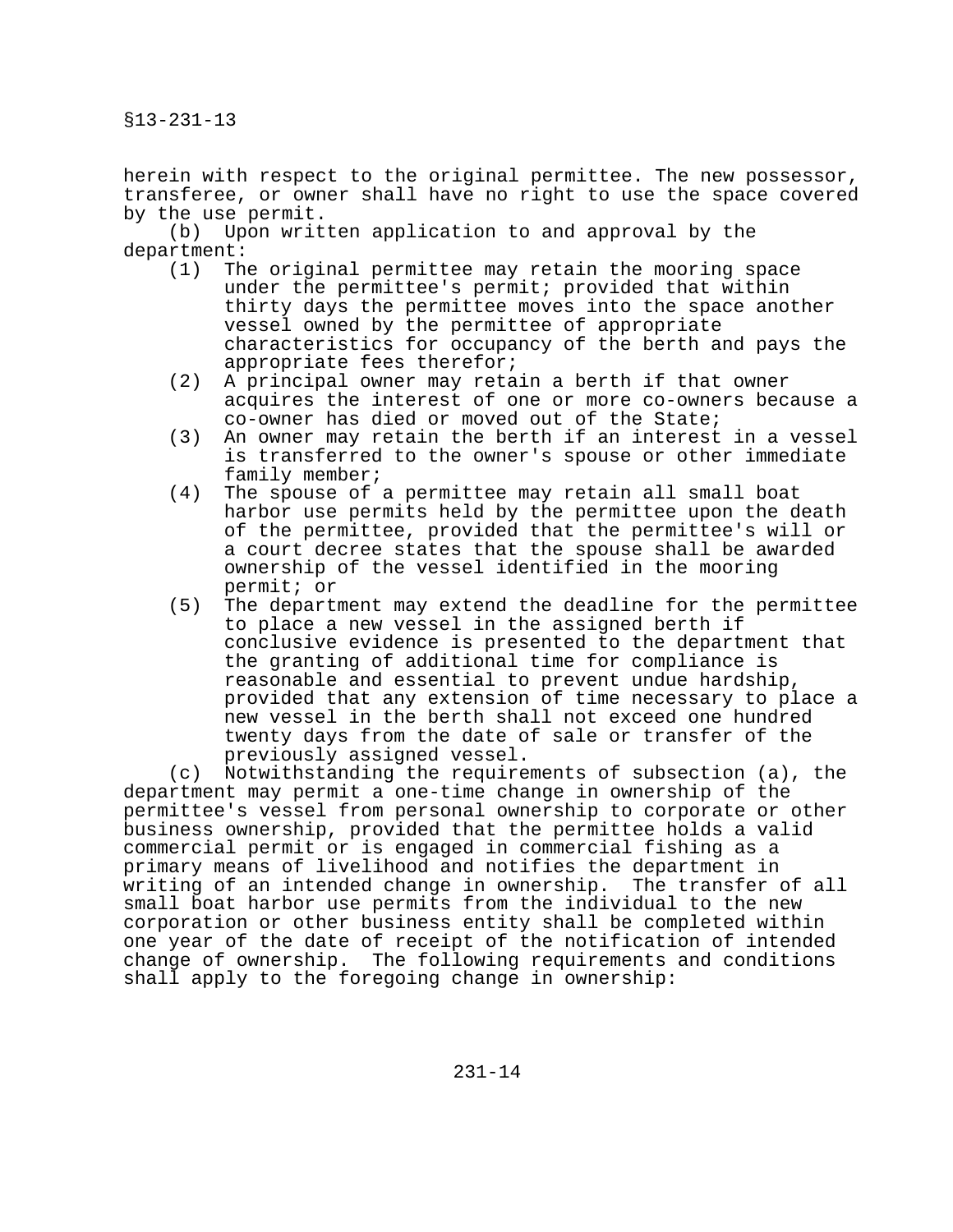- (1) The ownership of any corporation or other business entity formed under the provisions of this subsection shall be limited to the permittee, any co-owners of the vessel and the members of the immediate families of the permittee and co-owners;
- (2) The permittee shall apply for the reissuance of the commercial permit, mooring permit and any other small boat harbor use permits in the name of the corporation or other business entity in accordance with the application procedures established by this chapter. Each application shall be accompanied by a copy of the charter of incorporation or other evidence acceptable to the department that the new corporation or other business entity is properly registered with the department of commerce and consumer affairs and is licensed to do business in the State; and
- (3) Each application for change of ownership shall be reviewed by the department in accordance with the provisions of section 13-231-82. [Eff 2/24/94 ] (Auth: HRS §§200-2, 200-10) (Imp: §§200-2, 200-9, 200-10)

§13-231-14 Sale of abandoned vessels or to collect delinquent fees. In the event any vessel is abandoned at a small boat harbor or any owner is delinquent in the payment of any fee or charge, after reasonable notice, the department may institute proceedings in accordance with chapter 200, Hawaii Revised Statutes, to secure the sale of the vessel. [Eff 2/24/94 ] (Auth: HRS §§200-2, 200-10) (Imp: HRS §§200-2, 200-3, 200-10,  $200 - 16$ 

§13-231-15 Boat owner required to report change of ownership, address, and other changes. (a) The owner of any vessel moored, stored, or left in a small boat harbor shall notify the department in writing within seven days if:

- (1) The owner no longer has possession of the vessel;
- (2) All or any interest in the vessel is transferred to another person or persons;
- (3) The owner's address or telephone number changes;
- (4) The vessel is chartered, leased, or rented; or
- (5) There is any change of tenants or agents or their telephone numbers or addresses.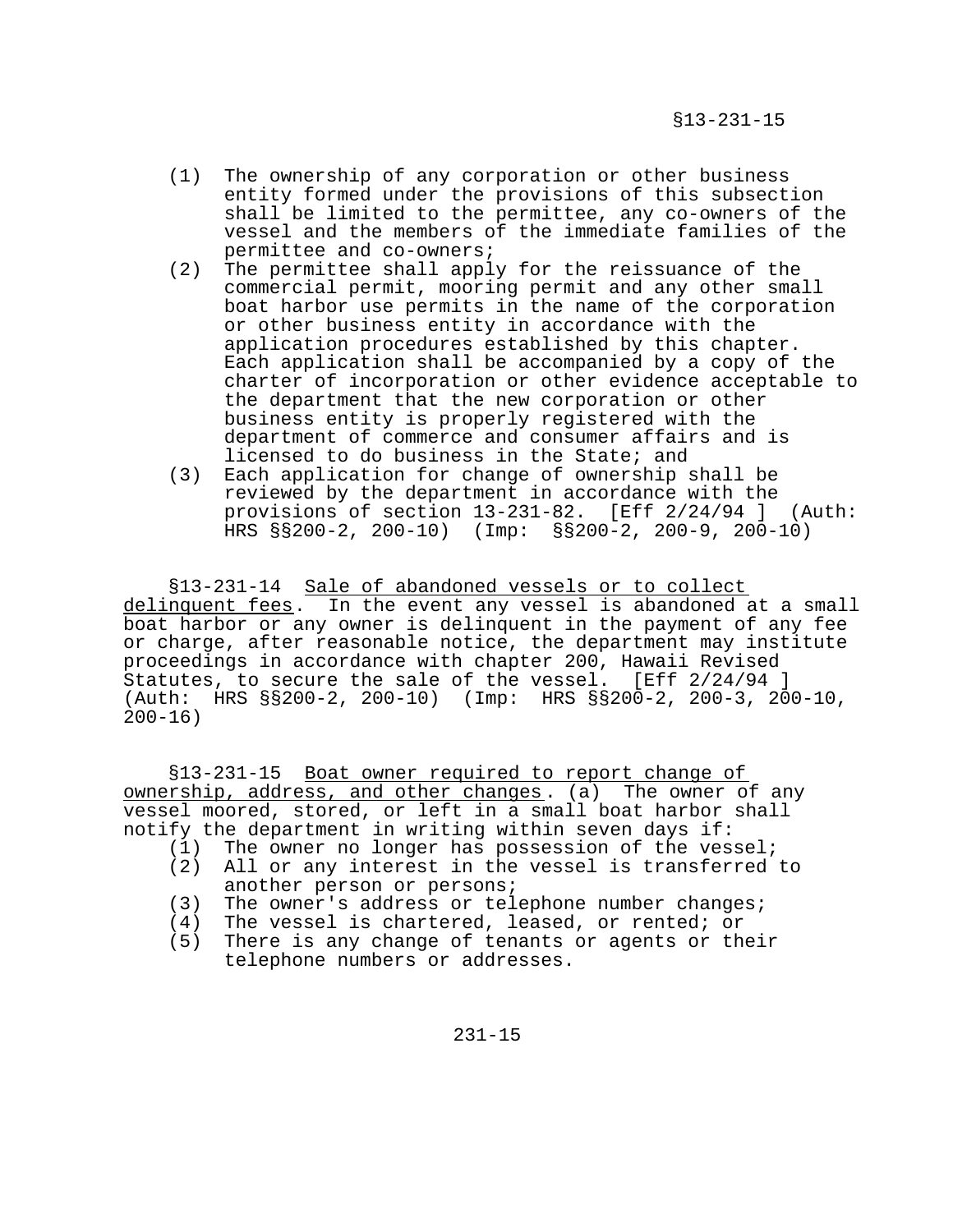(b) The new possessor or owner of any interest in any vessel moored in a small boat harbor shall within seven days after acquiring same inform the department in writing concerning the acquisition. If the vessel is owned by a corporation, the duties and obligations of the "owner" as prescribed in this section devolve upon the person who owns or controls a majority of the stock of the corporation. If there is no such ownership or control, the corporation must perform the duties and obligations. "Transfer" as used in this section includes transfers of stock in a corporate owner if the transfer affects a change in the majority stockholder. "Interest" as used in this section includes ownership of stock in a corporation that owns a vessel moored in a small boat harbor.

(c) Evidence of any wilful misstatement or omission of fact regarding the ownership of a vessel moored in a state boat harbor, or transfer of ownership of a corporation or other business entity to which a mooring permit, commercial permit or other use permit has been issued, including failure to notify the department of a change of ownership, shall be cause for immediate termination of all state small boat harbor use permits held by the parties involved, and may be a bar against the issuance of any use permit for state small boat harbor facilities in the future.

[Eff 2/24/94 ] [Auth: HRS §§200-2, 200-3, 200-4, 200-10] [Imp: HRS §§200-2, 200-3, 200-4, 200-10]

§13-231-16 Numbers or other vessel identification . Owners of vessels required by law to be documented or numbered shall document or number their boats prior to obtaining a mooring permit. Owners of vessels not required by law or regulation to be documented or numbered shall, prior to obtaining a mooring permit, affix the boat's name, the owner's name, or the name of the vessel to which attached in letters not smaller than three inches in height and in a color which contrasts with the background so as to be clearly visible for identification. Transient vessels are exempt from the provisions of this section. [Eff 2/24/94 ] (Auth: HRS §§200-2, 200-10) (Imp: HRS §§200-2, 200-9, 200-10)

§13-231-17 Mooring prohibited except at assigned locations.<br>(a) A vessel, contrivance or material shall not be moored, anchored, or stored: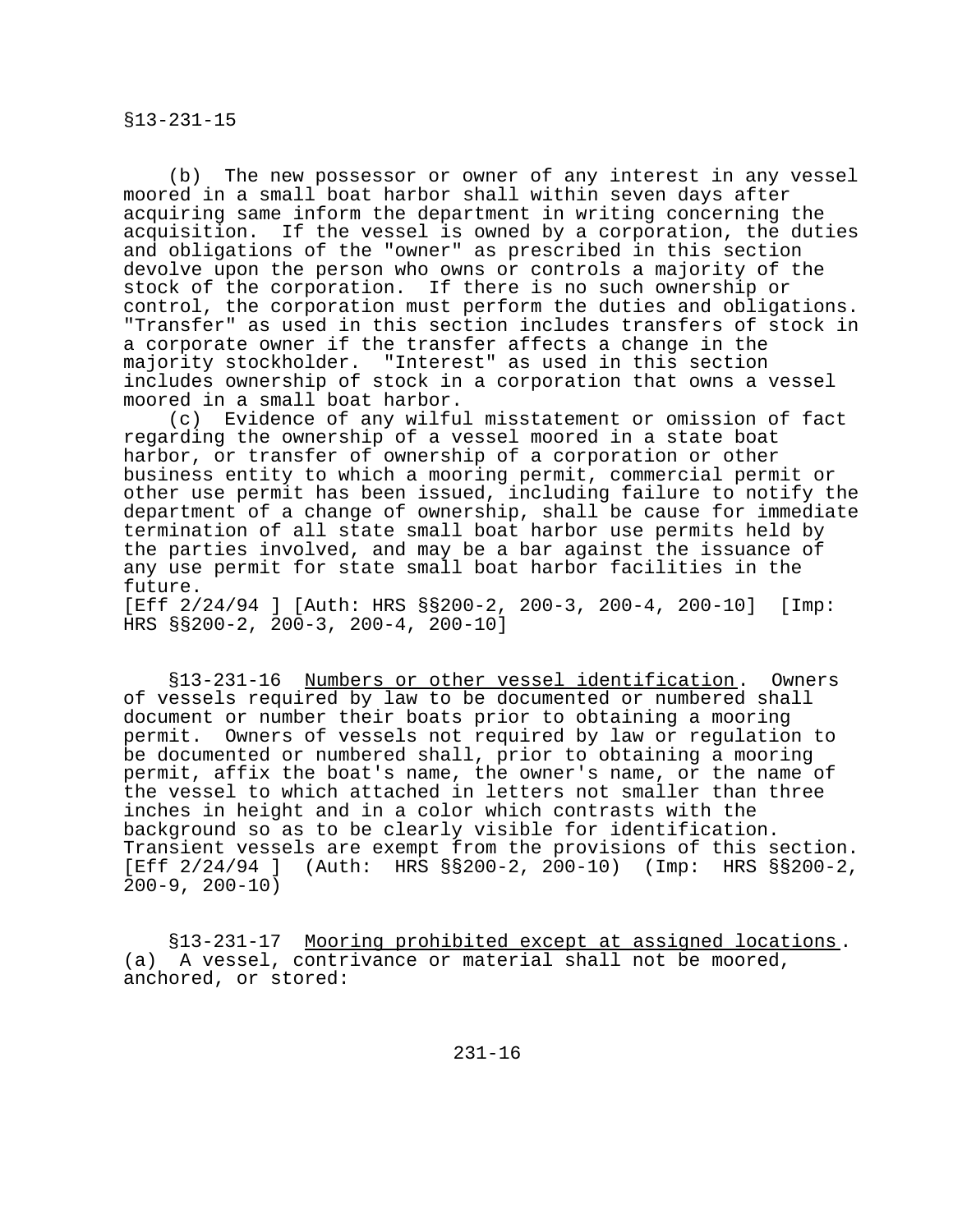(1) At a small boat harbor, offshore mooring or space other than that to which it was properly assigned.

(2) Contrary to directions of proper authorities.

(b) Any vessel, contrivance or material moored, anchored, or stored, including any property located thereon or therein or attached thereto in violation of this section may be removed by the department to an impounding area or other location at the owner's risk and expense and the State shall not be liable for any damage which may result if notice to remove is given by placing it upon the vessel, contrivance or material, or as near as possible, indicating the violation of this section, the date and time the notice was posted and that the vessel, contrivance or material must be removed within seventy-two hours from the time the notice was posted. When a vessel is so removed, appropriate fees and charges shall be assessed therefore and possession of the space the vessel unlawfully occupied shall vest in the department. The removal to the impounding area shall not be deemed to confer any rights of occupancy in the impounding area occupied by such vessel.

(c) In addition, the department, within seventy-two hours of impoundment, shall send by certified mail, return receipt requested, a notice of impoundment to the registered owner or operator of any impounded vessel, contrivance or material. The owner or operator of an impounded vessel, contrivance or material shall have ten calendar days after receipt of notice of impoundment of the vessel, contrivance or material to request in writing an administrative hearing. The written request for an administrative hearing must be mailed or delivered in person to the administrator during normal business hours. After hours requests will be deemed received on the next working day for the purpose of compliance with the time schedule for completing the administrative hearing as provided in chapter 200, Hawaii Revised Statutes. This administrative hearing is solely for the purpose of allowing the owner or operator of an impounded vessel, contrivance or material to contest the basis given by the department for the impoundment of the vessel, contrivance or material. The administrative hearing shall be held within the time period established by statute and after the administrator's receipt of the written request. The procedures for the administrative hearing are contained in sections 13-231-31 and 13-231-32 of these rules.

(d) Any unauthorized vessel, contrivance or material impounded under this section, which remains unclaimed by the person entitled to possession, the registered owner or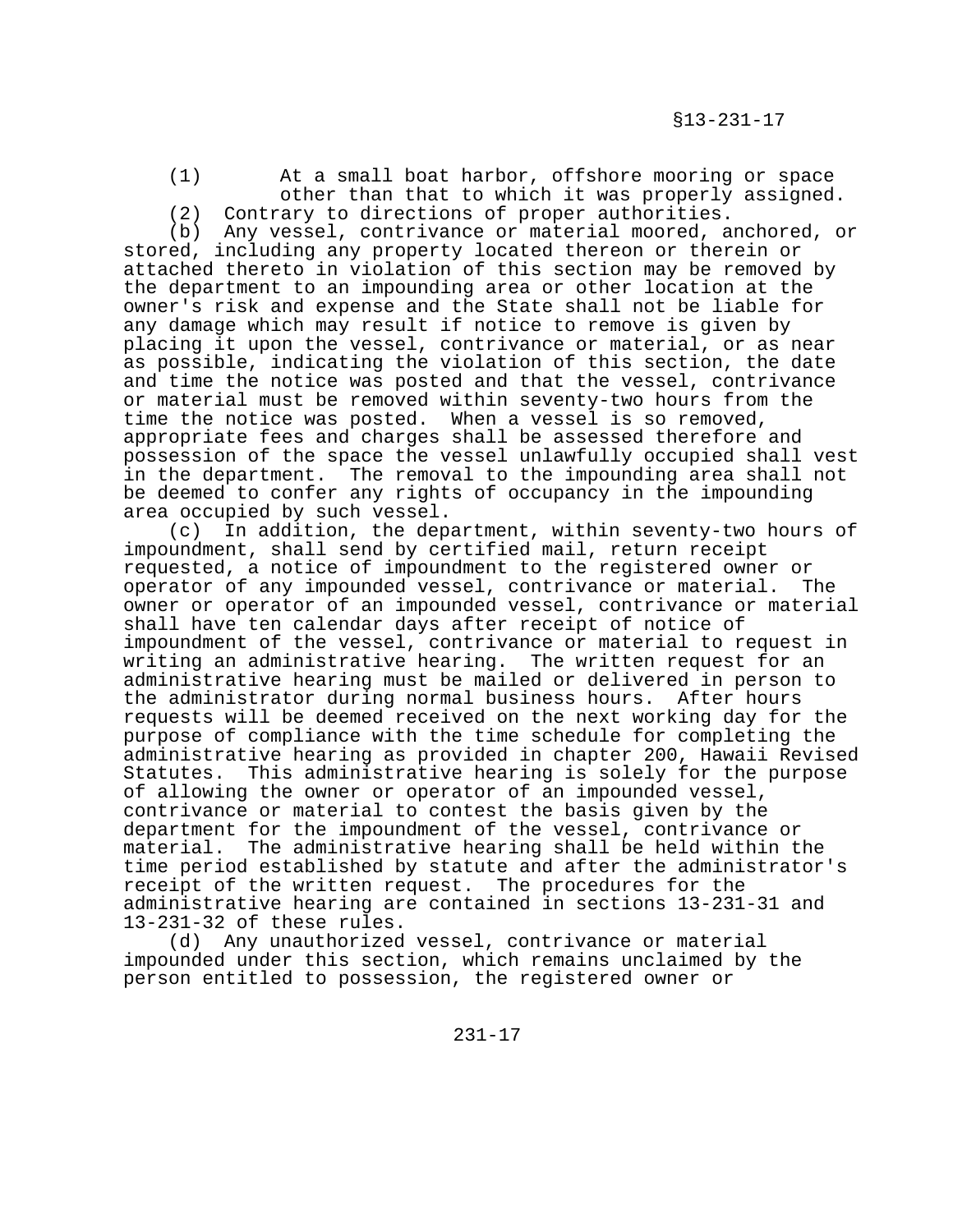a lien holder for more than thirty days, can be sold by the department at public auction in accordance with chapter 200, Hawaii Revised Statutes. [Eff 2/24/94 ] (Auth: HRS §§200-2, 200-10, 200-16) (Imp: HRS §§200-2, 200-9, 200-10, 200-16)

§13-231-18 Vessel reconstruction. Vessel recon- struction or major modification shall be accomplished only in an area designated by the small boat harbor supervisor. [Eff 2/24/94 ] (Auth: HRS §§200-2, 200-10) (Imp: HRS §§200-2, 200-1)

§13-231-19 Salvage. If a vessel is moored so as to be in danger of wreckage, damaging other property, or sinking, the department shall, upon notice and after reasonable time has elapsed, not to exceed ten days, to allow the owner or the owner's agent to take appropriate action, take such action as the circumstances require to save or rescue the vessel, or prevent damage to other property or the obstruction of waterways; provided that an emergency, where life or property is endangered or the vessel may interfere with other vessels or with free and proper navigation of waterway unless immediate action is taken, remedial action may be taken by the department without prior notice. Appropriate fees and charges shall be assessed against the owner for such services. [Eff 2/24/94 ] (Auth: HRS §§200-2, 200-10) (Imp: HRS §§200-2, 200-1)

§13-231-20 Houseboats prohibited. A use permit shall not be issued for any houseboat in any small boat harbor or designated mooring area, except in Ke'ehi Lagoon and in accordance with section 13-235-31. The department may consider the following in determining whether a vessel is a houseboat:

- (1) Whether the vessel is actually used as a dwelling or abode;
- (2) If used as a dwelling or abode, to what extent and in what manner;
- (3) The extent to which it is actually used for any recreational boating or for fishing;
- (4) Whether it is so constructed, reconstructed, or designed as to be capable of being used for recreational boating or fishing in the waters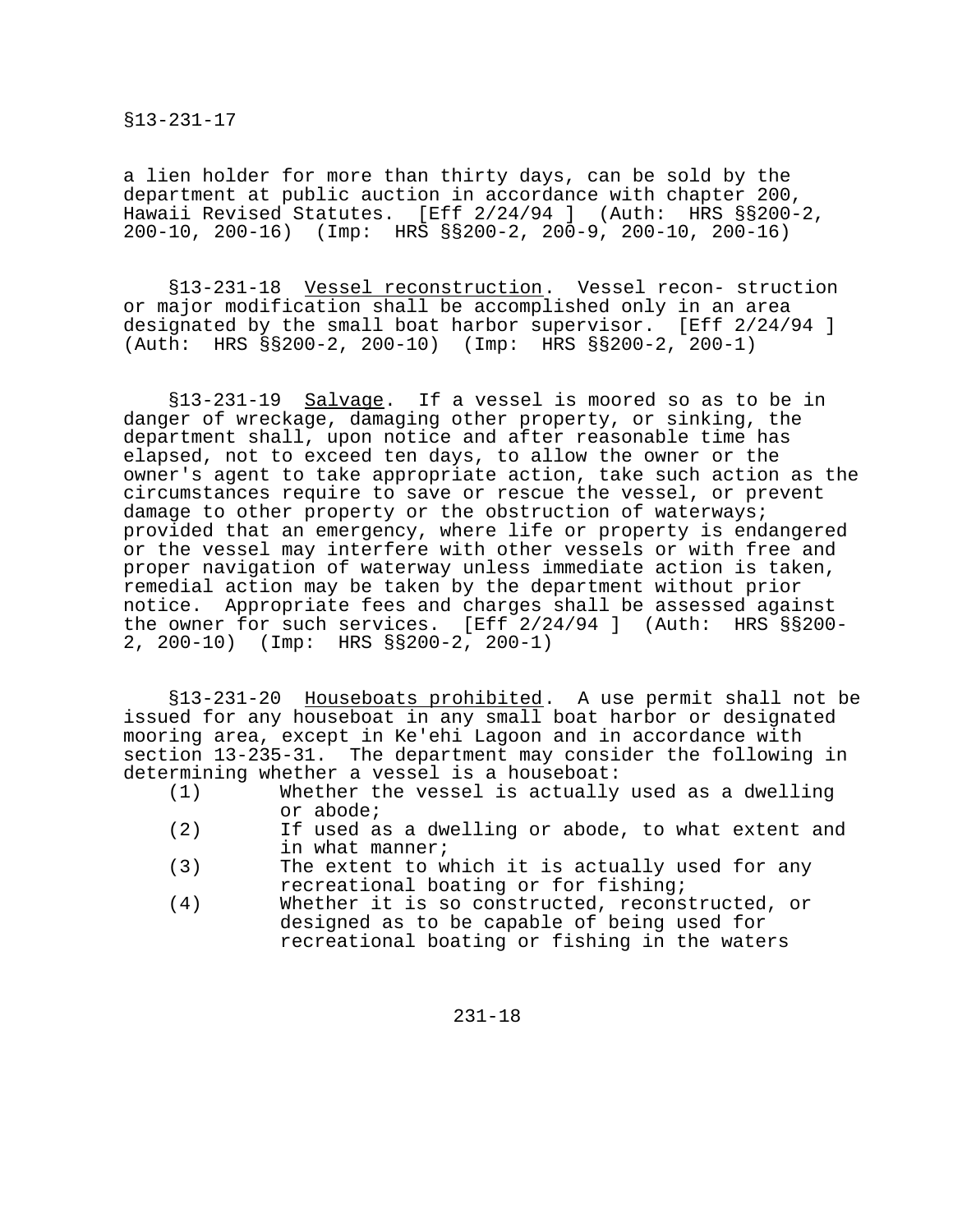surrounding the small boat harbor or designated mooring area in which it is moored;

- (5) The frequency with which it leaves the confines of the small boat harbor or designated mooring area in which it is moored; and
- (6) Whether it is equipped with any operating means of propulsion. [Eff 2/24/94 ] (Auth: HRS §§200-2, 200-6, 200-10) (Imp: HRS §§200-2, 200-6, 200-10)

§13-231-21 Restrictions on mooring vessels utilized for

living aboard at small boat harbors other than Ala Wai and Keehi boat harbors. (a) This section is applicable in all small boat harbors, except Ala Wai and Keehi boat harbors. Further, it is not applicable to a:

- (1) Vessel other than a yacht engaged in carrying passengers for hire on international voyages;
- (2) Vessel owned by the United States Government; or
- (3) Tug boat or towboat.
- (b) No person shall moor any vessel or any

contrivance in a state small boat harbor if any person is living aboard, provided that the department may permit the operator and other persons accompanying the operator, of a visiting or transient vessel to moor the vessel and live aboard for a period not to exceed thirty days at any one small boat harbor during the calendar year, if the following conditions are met:

- (1) The operator applies for and is granted a living aboard permit authorizing the persons named in the permit to live aboard the operator's vessel.
- (2) The mooring of the vessel in a small boat harbor with persons living aboard does not interfere with the maximum, safe, and efficient utilization of the small boat harbor facilities; and
- (3) The vessel conforms with the department's standards of safety, sanitation, and maintenance as prescribed in these rules and the state boating rules.

(c) Small boat harbors are constructed, operated and maintained for the primary purposes of providing public recreational boating facilities and promoting the fishing industry. To implement these purposes an application for a living aboard permit shall be reviewed and additional information may be required by the department to ascertain the effect or probable effect the issuance of the permit would have on the maximum efficient utilization of small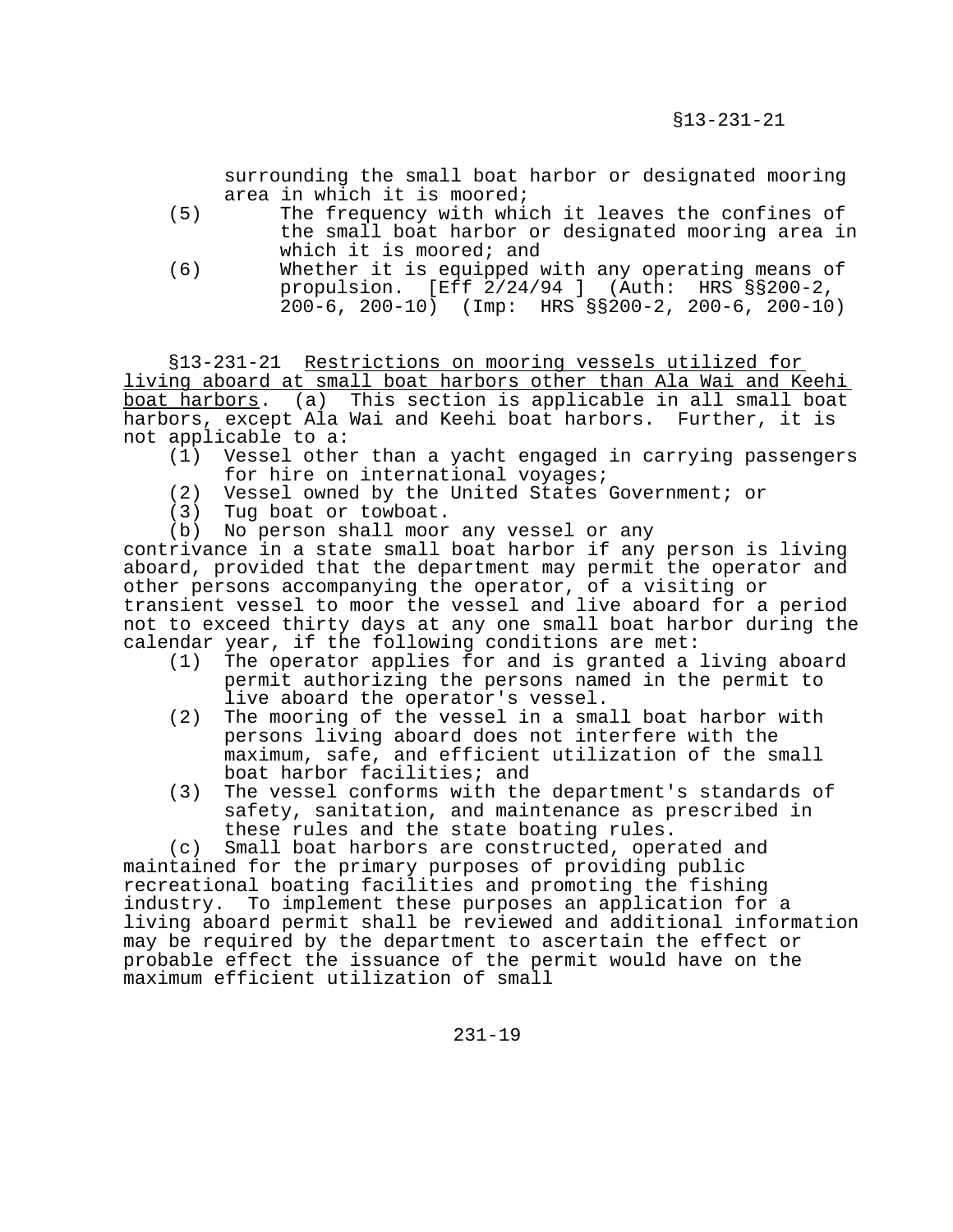boat harbor facilities for recreational boating activities and the promotion of the fishing industry. No permit to live aboard a vessel shall be issued by the department unless the application and supporting information clearly shows that the issuance thereof is not contrary to the public interest, or otherwise unlawful. [Eff 2/24/94 ] (Auth: HRS §§200-2, 200-10) (Imp: HRS §§200-2, 200-9, 200-10)

§13-231-22 Staying aboard transient or visiting vessels . A stay aboard permit authorizing persons to stay aboard a transient or visiting vessel moored in a small boat harbor or offshore mooring area may be issued to the owner, master, crew, and passengers for a period or periods not to exceed ninety nights in a calendar year, except that for Ala Wai small boat harbor the period shall not exceed one hundred twenty nights in a calendar year. [Eff 2/24/94 ] (Auth: HRS §§200-2, 200-9) (Imp: HRS §§200-2,  $200-9, 200-10)$ 

§13-231-23 Interim use of berth during temporary absence of regular permittee's vessel. (a) The depart- ment may allocate a berth assigned to a regular permittee to another person, pursuant to section 13-231-5 for interim use while the regular permittee's vessel assigned thereto is temporarily absent from the berth or for a period not to exceed thirty days, whichever period is shorter. A temporary mooring permit for interim use, issued pursuant to this section, shall be nonrenewable.

(b) Interim use of the berth by a temporary permittee, pursuant to this section, while the regular permittee's vessel assigned thereto is absent, does not grant the temporary permittee any right to retain the use of the berth or any other space in the small boat harbor, upon expiration of the temporary mooring permit or upon lapse of forty-eight hour written notice to vacate the berth prior to the return of the regular permittee's vessel, whichever event occurs first, and the temporary permittee shall remove the temporary permittee's vessel from the berth and the harbor upon the occurrence of either event.

(c) Failure of a temporary permittee, allocated a berth for interim use pursuant to this section, to vacate the berth and the small boat harbor, upon expiration of the temporary mooring permit or upon lapse of forty-eight hours written notice to vacate in order to accommodate the return of the regular permittee's vessel shall subject the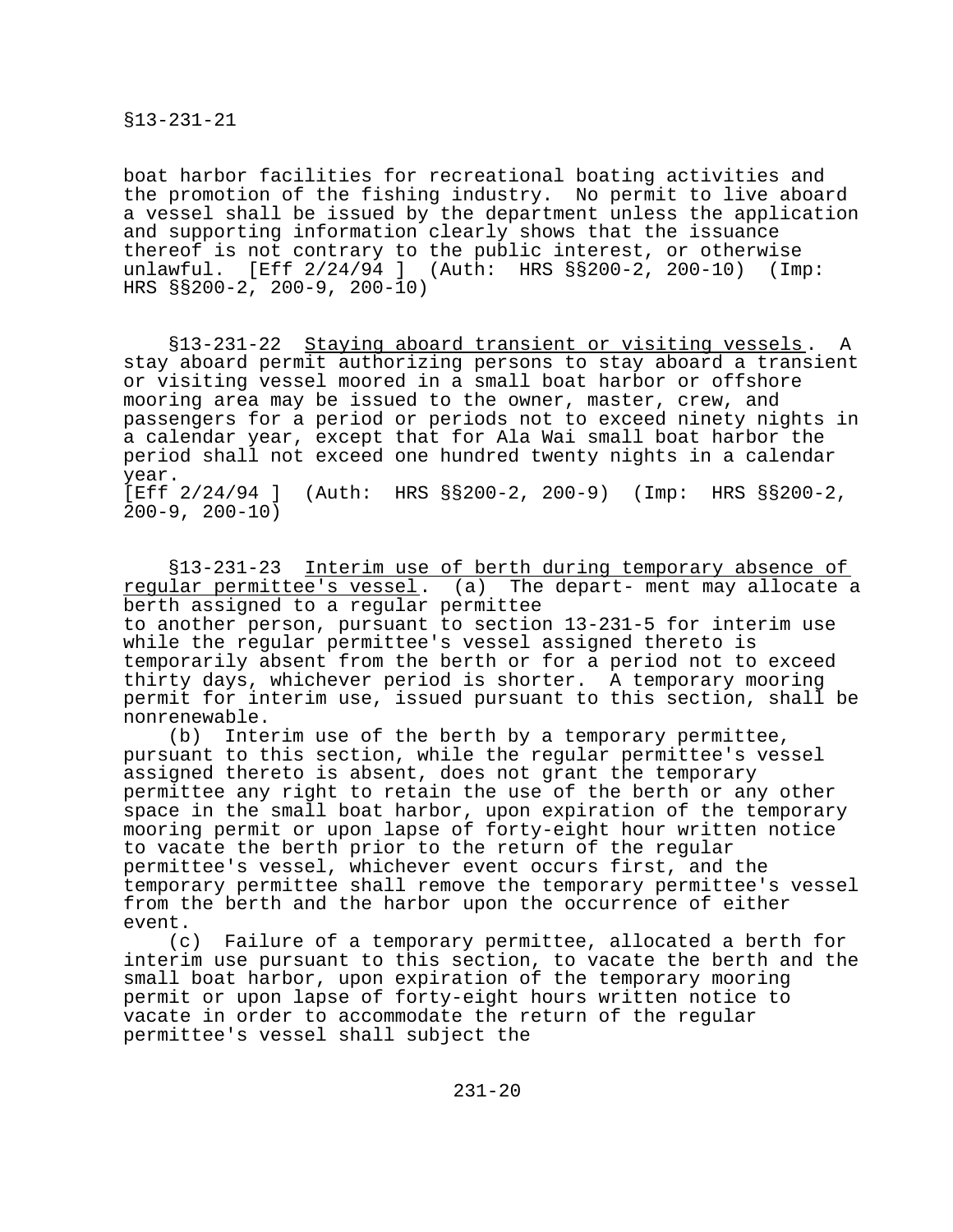temporary permittee to liability for any damages incurred by the returning regular permittee resulting from the temporary permittee's failure to vacate, and to a fine pursuant to section 200-14, Hawaii Revised Statutes, and entitles the department to remove the temporary permittee's vessel to an impounding area. The temporary permittee shall indemnify and hold harmless the State from any liability for damages arising out of a failure to vacate the berth and the small boat harbor and from the removal of the vessel to an impounding area by the department in accordance with this rule. [Eff 2/24/94 ] (Auth: HRS §§200-2, 200-10) (Imp: §§200-2, 200-9, 200-10)

§13-231-24 Interim use of berth pending occupancy by regular permittee. (a) The department shall allocate an unassigned berth to the senior applicant for a regular mooring permit as expeditiously as possible pursuant to section 13-231-5. It is recognized that, despite efforts to expedite the process, variable periods of time will elapse before the berth is assigned and the newly-assigned regular permittee actually moves a vessel into the berth. Therefore the department may allocate the berth to another person, pursuant to section 13-231-5 for interim use, until the allocation and assignment procedures have been completed and the newly-assigned regular permittee is prepared to move a vessel into the berth, or for a nonrenewable period not to exceed thirty days, whichever period is shorter.

(b) Interim use of a berth by a temporary permittee pursuant to this section does not grant the temporary permittee any right to retain the use of the berth or any other space in the small boat harbor, upon expiration of the temporary permittee's temporary mooring permit or upon lapse of forty-eight hours notice to vacate the berth prior to movement of the newlyassigned regular permittee's vessel into the berth, whichever event occurs first and the temporary permittee shall remove the temporary permittee's vessel from the berth and the small boat harbor upon the occurrence of either event.

(c) Failure of a temporary permittee, allocated a berth for interim use pursuant to this section, to vacate the berth and the small boat harbor, upon expiration of the temporary mooring permit or receipt of forty-eight hours notice to vacate in order to accommodate the regular permittee's vessel shall subject the temporary permittee to liability for any damages incurred by the regular permittee resulting from the temporary permittee's failure to vacate,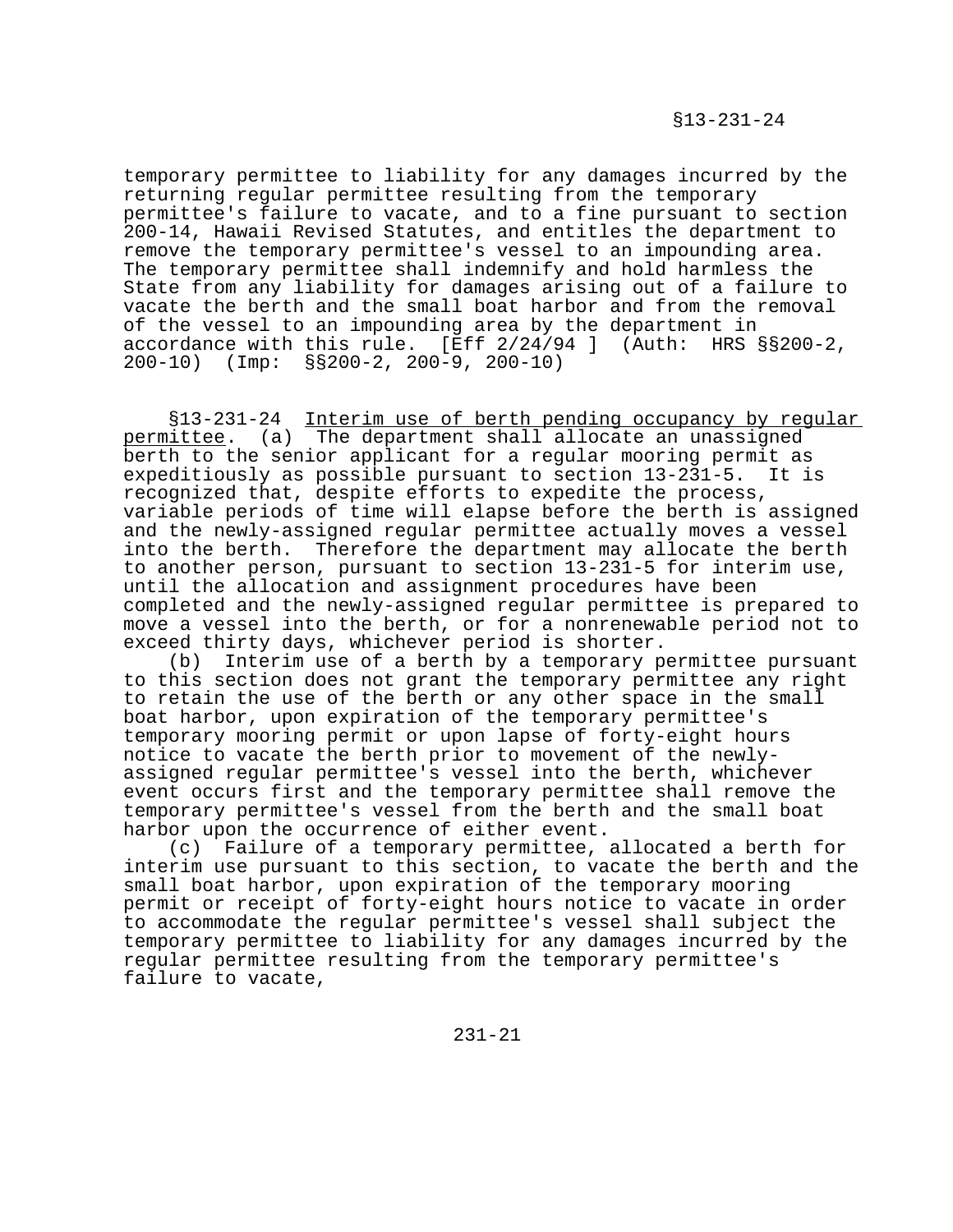and to a fine pursuant to section 200-14, Hawaii Revised Statutes, and entitles the department to remove the temporary permittee's vessel to an impounding area. The temporary permittee shall indemnify and hold harmless the State from any liability for damages arising out of a failure to vacate the berth and the small boat harbor and from the removal of the vessel to an impounding area by the department in accordance with this rule. [Eff 2/24/94 ] (Auth: §§200-2, 200- 10) (Imp: HRS §§200-2, §200-9, 200-10)

§13-231-25 Exchange of berths. A permittee holding a regular mooring permit to moor in the small boat harbor may, upon approval by the department, exchange the permittee's berth with another permittee holding a regular mooring permit to moor in the small boat harbor if:

- (1) The vessels are suitable for the berths as determined by the factors enumerated in section 13-231-5;
- (2) There is mutual agreement between the permit- tees; and
- (3) The berths to be exchanged are of the same characteristics.  $[Eff 2/24/94]$  (Auth: HRS §§200-2, 200-10) (Imp: HRS §§200-2, 200-9, 200-10)

§13-231-26 Use of a vessel as a place of principal habitation. (a) A vessel owner who holds a valid regular mooring permit issued by the department authorizing the owner to moor the owner's vessel in Ala Wai or Keehi boat harbor may use that vessel as a place of principal habitation if the owner has applied for and secured:

- (1) A principal habitation permit; and
- (2) A harbor resident permit issued by the depart- ment in accordance with these rules, provided that the owner and the vessel meet the requirements set forth in these rules.

(b) A permit authorizing the use of a vessel as a place of principal habitation shall not be issued if the vessel is owned by a corporation.

(c) No person shall be issued a permit authorizing the use of any vessel as a place of principal habitation while the vessel is moored at the following locations in Ala Wai boat harbor: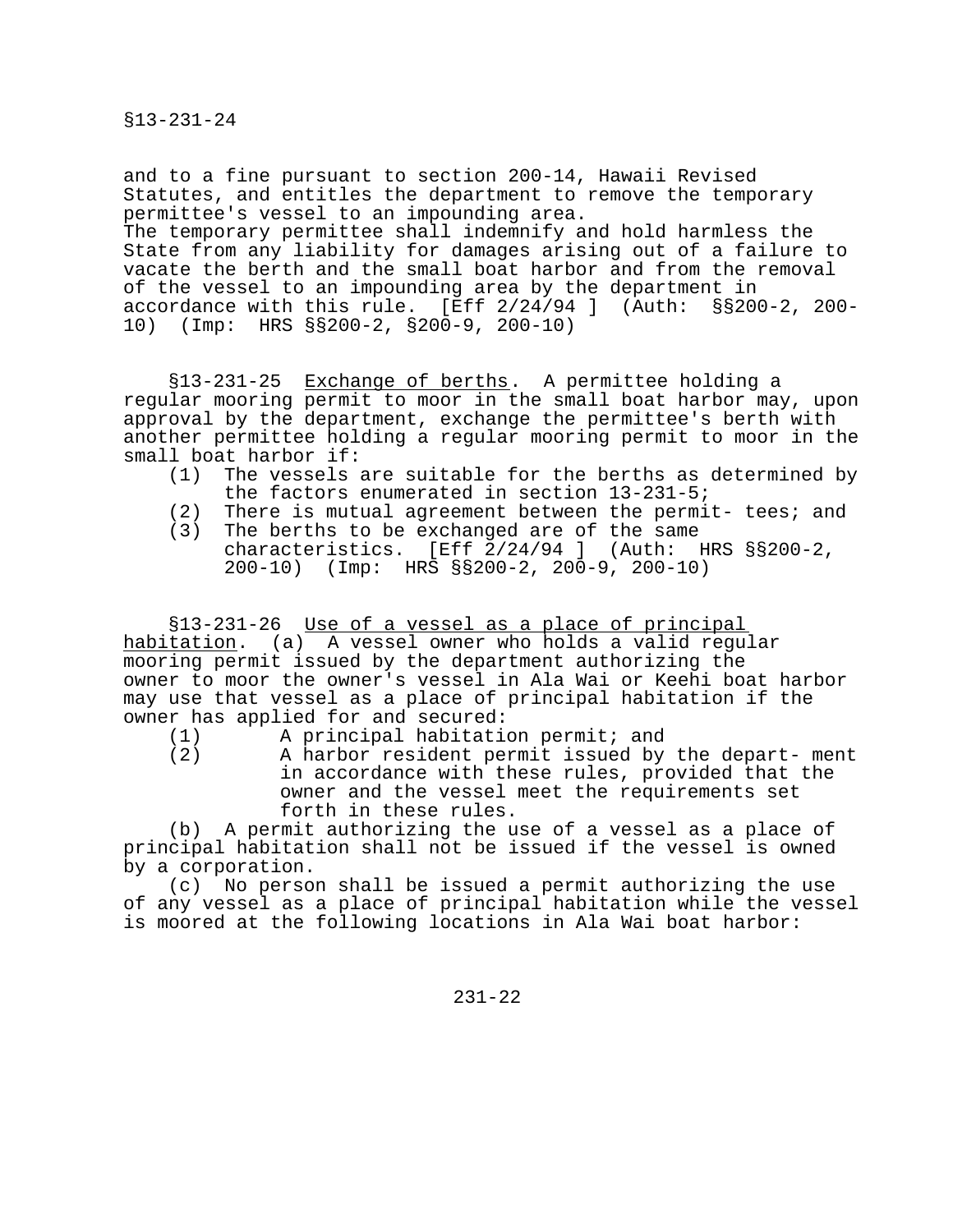- (1) Berths 23 through 79;
- (2) The area leased to the Waikiki Yacht Club;
- (3) The area leased as a marine fueling facility;
- (4) The area leased to Ala Wai Marine, Ltd.; and
- (5) The moorings adjacent to the breakwater.

(d) A vessel owner may utilize the owner's vessel as a place of principal habitation while moored in the area leased to the Hawaii Yacht Club if the owner has applied for and holds a valid principal habitation permit and harbor resident permit issued by the department in accordance with these rules.

(e) Only the vessel owner, co-owner, the spouse of each, and their legal dependents may be issued a harbor resident permit.

(f) The owners of no more than one hundred twenty-nine vessels moored at Ala Wai boat harbor shall be issued permits to use their vessels as a place of principal habitation. The owners of no more than thirty-five vessels moored at Keehi boat harbor shall be issued such permits. Any vessel used as a place of principal habitation that is temporarily absent from its moorings shall continue to be considered as one of the vessels being used as a place of principal habitation if the owner retains a principal habitation permit as provided in section 13-231-11. [Eff 2/24/94 ] (Auth: HRS §§200-2, 200-10) (Imp: HRS §§200-2, 200-9, 200-10)

§13-231-27 Allocation of principal habitation permits . (a) Application for a principal habitation permit; period of validity; renewal of application.

- (1) The first owner to file an application may be offered a principal habitation permit as described under subsection (e) if the maximum number of vessels authorized by subsection 13-231-26(f) are not being used as the principal habitation of the owners; provided that no prior requests therefore are pending as provided in this section.
- (2) If the maximum number of vessels permitted by subsection 13-231-26(f) is being used as the principal habitation of the owners, an owner's application for a principal habitation permit shall be retained and honored when the total number of vessels so used is less than the maximum limit so that the issuance of such a permit is authorized pursuant to these rules.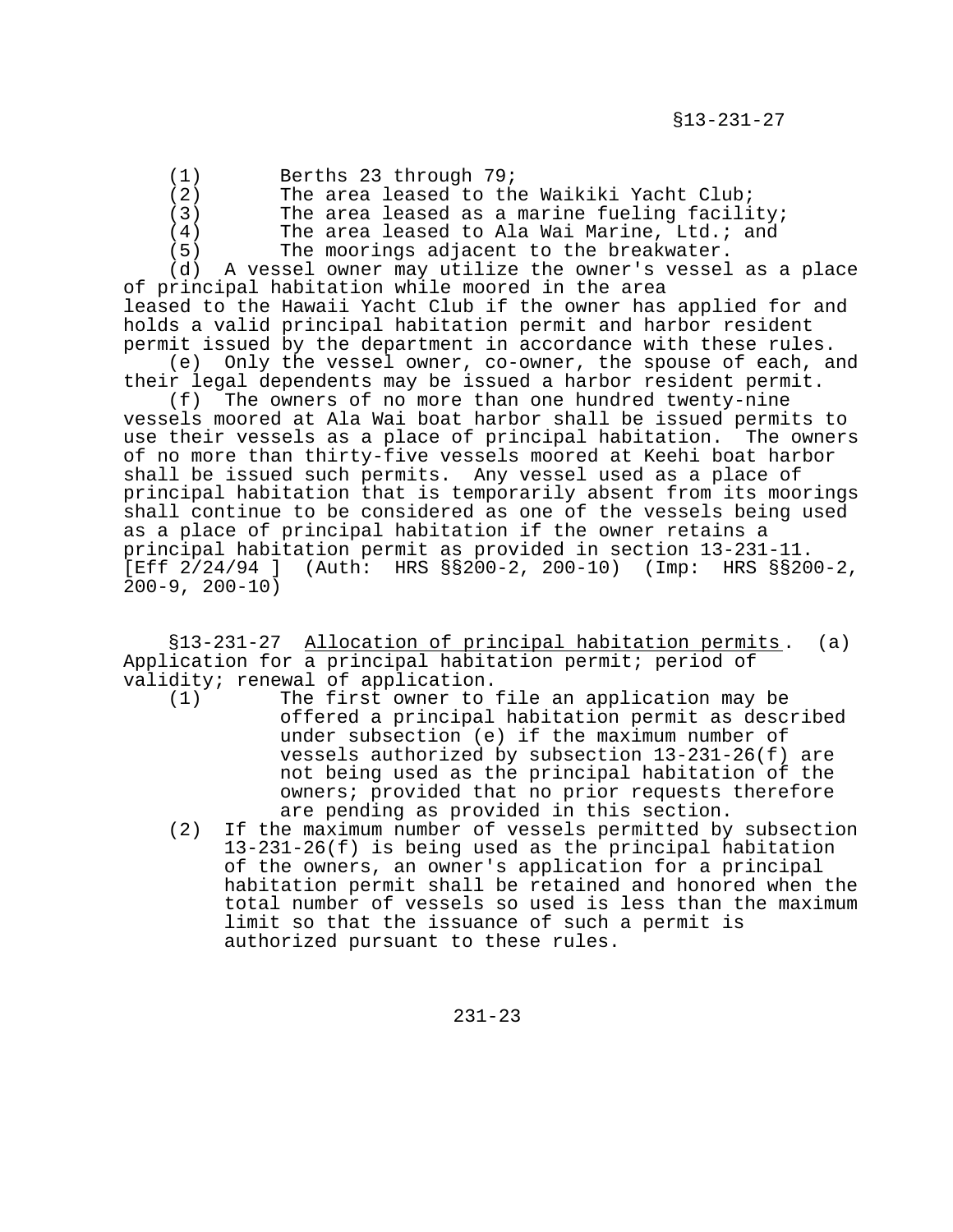(A) An application for the issuance of a principal habitation permit shall be made in writing to the department by the owner on a form provided by the department. The department shall accept the application for consideration by endorsing it and entering the filing time and date on the application form submitted; one copy shall be given to the applicant. The time and date the application is endorsed by the department

shall be the filing date and the effective date of the application for consideration and shall establish such applicant's seniority or priority over later applicants if the application remains valid. No application shall be accepted unless and until the application fee prescribed in these rules is paid by the applicant and review thereof has been conducted pursuant to subsection (b).

(B) An application shall continue in full force and effect for a period ending one year from the effective date of the application,

> except as provided in subsection (c) unless terminated sooner in accordance with these rules. An application is void after the date of expiration indicated thereon.

- (C) An application may be renewed within a ninety-day period preceding its expiration date. An application properly renewed prior to its expiration date shall be valid for a period ending one year from expiration date of the previous application. No application for renewal shall be accepted until the fee prescribed in these rules is paid by the applicant.
- (D) It is the policy of the department to mail an application renewal notice to an applicant, prior to the expiration of the application, at the address the applicant has furnished to the department pursuant to subsection (c). However, the applicant is nonetheless responsible for the timely renewal of an application without receipt of a renewal notice from the department.
- (b) Review, and acceptance, or rejection of applications.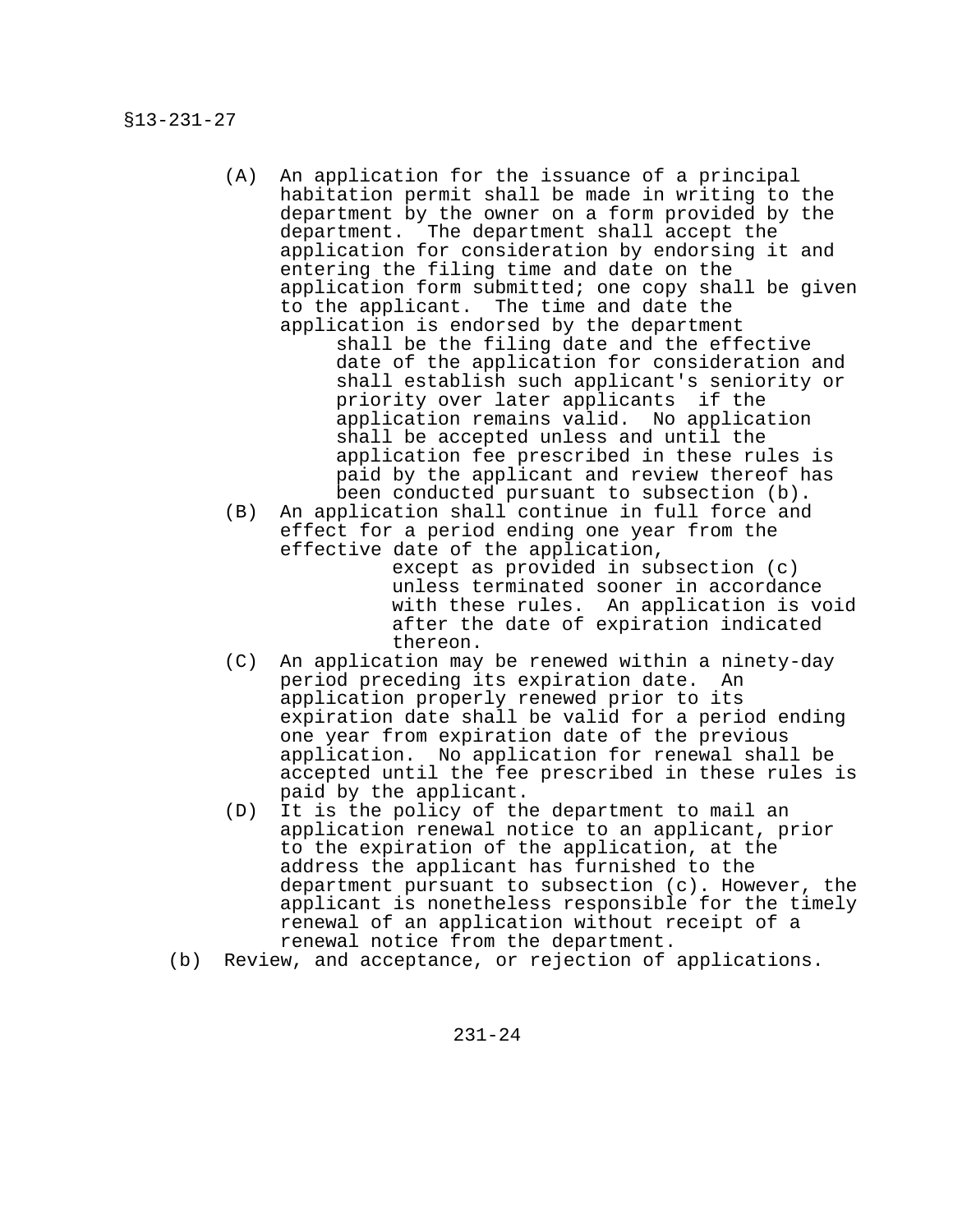- (1) The department shall examine and determine the genuineness and regularity of each application and may conduct any investigation as may be deemed necessary for its examination and determination; and it may require additional information from the applicant as may be necessary to determine the genuineness and regularity of the application.
- (2) The department shall reject any application that contains a material misstatement or if the applicant has failed to disclose any material fact in the application.
- (3) An application shall not be accepted for consideration and shall be rejected if:
	- (A) The application fee is not paid at the time the application is made;
	- (B) The applicant is delinquent in the payment of any moneys due and payable to the department; or
	- (C) The applicant has pending a citation for violation of any of the department's rules.
- (4) Upon rejection of an application, the department shall inform the applicant, in writing within a reasonable time, that the application has not been accepted for consideration and has been rejected and the reasons therefore. An applicant may cure the defect and reapply.

(c) Applicant required to furnish address and report

- changes; effect of failure to report changes.
	- (1) An applicant shall include the applicant's address in the application to the department for a principal habitation permit.
	- (2) An applicant shall immediately notify the department in writing of any changes in the applicant's address in order to maintain the validity of his application.
	- (3) An application shall be void if the department is unable to reach the applicant to offer the applicant a principal habitation permit at the address:
		- (A) Appearing on the application; or
		- (B) Furnished in writing to the department by the applicant as a change of address subsequent to submitting the application.

(d) Withdrawal of application; effect if application has become void, expires, or has been withdrawn.

(1) An application may be withdrawn by an applicant upon written notice to the department.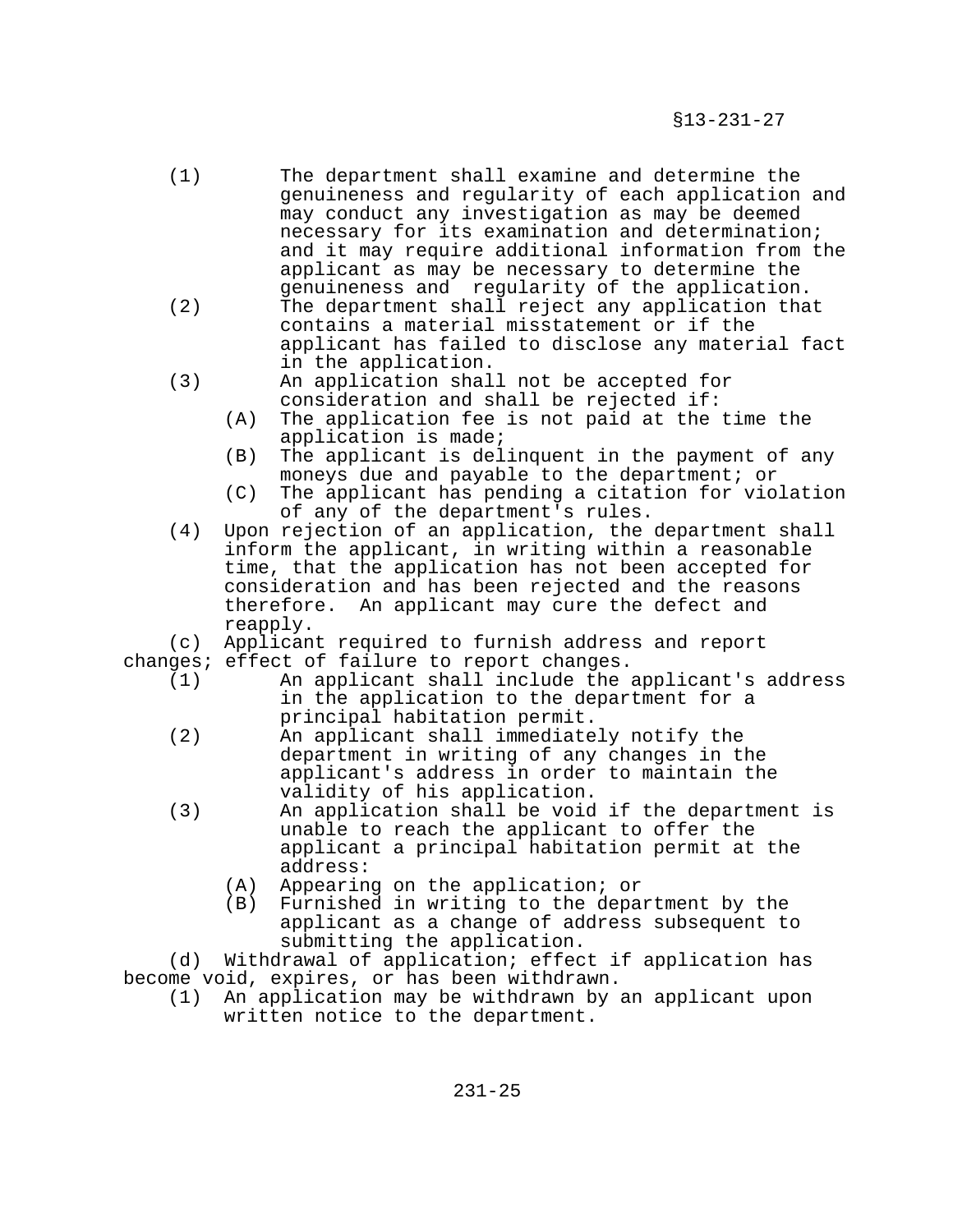(2) An applicant who withdraws an application or whose application has expired, or become void, may submit a new application for acceptance by the department. Seniority begins on the date the applicant's new application is accepted for consideration as provided in subsection  $(a)(2)(A)$ .

(e) Priority in the allocation of principal habitation permits. When the total number of vessels authorized by the department to be used as the principal habitation of the owners at Ala Wai or Keehi boat harbor is less than the maximum number of vessels authorized to be so used pursuant to the provisions of section 13-231-26(f), the department shall offer a principal habitation permit to the senior applicant eligible to receive such a permit.

(f) Notice to owner of available principal habita- tion permit. When an offer of a principal habitation permit is provided for in this section, the department shall deliver the offer or send it by certified mail - return receipt requested, addressed to the applicant eligible to receive the offer pursuant to this section at the post office address furnished to the department in writing by the applicant.

(g) Offer of principal habitation permit valid only fourteen days; written notice of intention; acceptance.

- (1) An applicant may decline an offer of a principal
	- habitation permit and retain the applicant's seniority if the applicant declines the offer in writing addressed to and received by the

department, not later than fourteen days after the date of receipt of the offer. An applicant who declines an offer in writing and retains the applicant's seniority pursuant to this subsection shall not be considered for another offer on the basis of the applicant's seniority until six months have elapsed since the date of the applicant's last refusal.

- (2) (A) If an applicant decides to accept the offer of a principal habitation permit, the applicant shall either:
	- (i) Deliver a written notice of intention to accept the offer to the department within fourteen days after the date of receipt of the offer; or
	- (ii) Accept the offer by securing a principal habitation permit, within fourteen days after the receipt of the offer.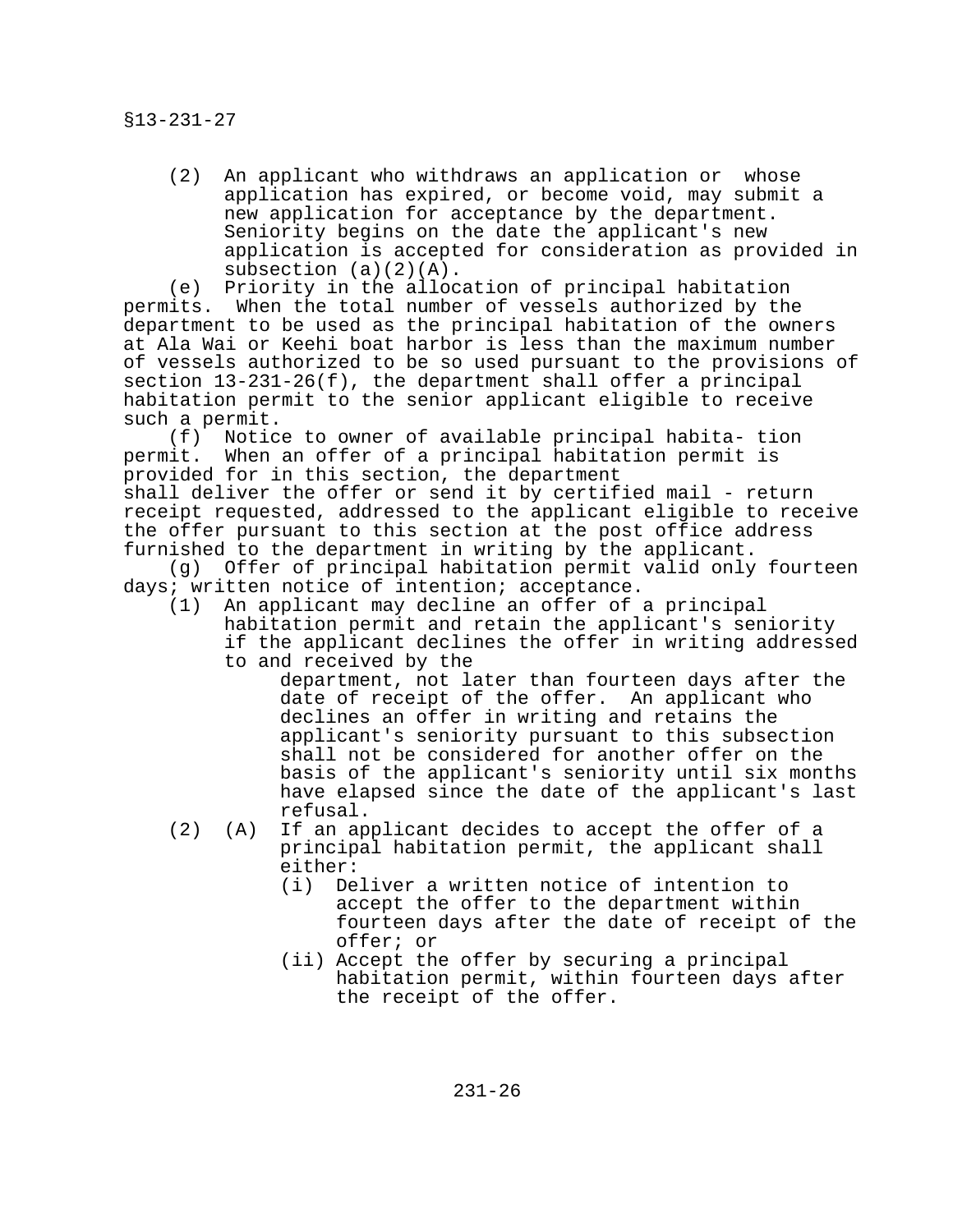- (B) The applicant's application for a principal habitation permit and the offer by the State of a principal habitation permit shall be void if the applicant fails to either secure a principal habitation permit or give notice of intent to accept or to decline the offer in writing within fourteen days after the date of receipt of the offer, and the permit shall then be offered to the next senior applicant pursuant to this section.
- (3) (A) An applicant who has not accepted the offer but has delivered a written notice of intention to accept to the department pursuant to paragraph (2) shall accept the offer by securing a principal habitation permit as prescribed in sections 13-231-2 and 13- 231-3 within fourteen days after the applicant mails or personally delivers the notice of intention to accept to the department.
	- (B) Except as provided in paragraph (4) the applicant's application for a principal habitation permit, the offer by the State of a principal habitation permit and the applicant's notice of intention to accept the offer shall be void if the applicant fails to secure a principal habitation permit within the fourteen days as prescribed herein, and the principal habitation permit shall then be offered to the next senior applicant in accordance with these rules.
- (4) The department may extend the deadline for acceptance prescribed in paragraph (2) if the applicant presents evidence to the department that the granting of additional time for compliance is reasonable and essential to prevent undue hardship, provided that any extension of time for compliance shall not exceed a period of sixty days from the date the department received from the applicant a written notice of intention to accept the offer of a principal habitation permit.
- (5) Since time is of the essence, the offer delivered or mailed to an applicant pursuant to subsection (f) shall contain a statement that the offer will lapse unless accepted in accordance with the procedures of this section. [Eff 2/24/94 ] (Auth: HRS §§200-2, 200-10) (Imp: HRS §§200-2, 200-9, 200-10)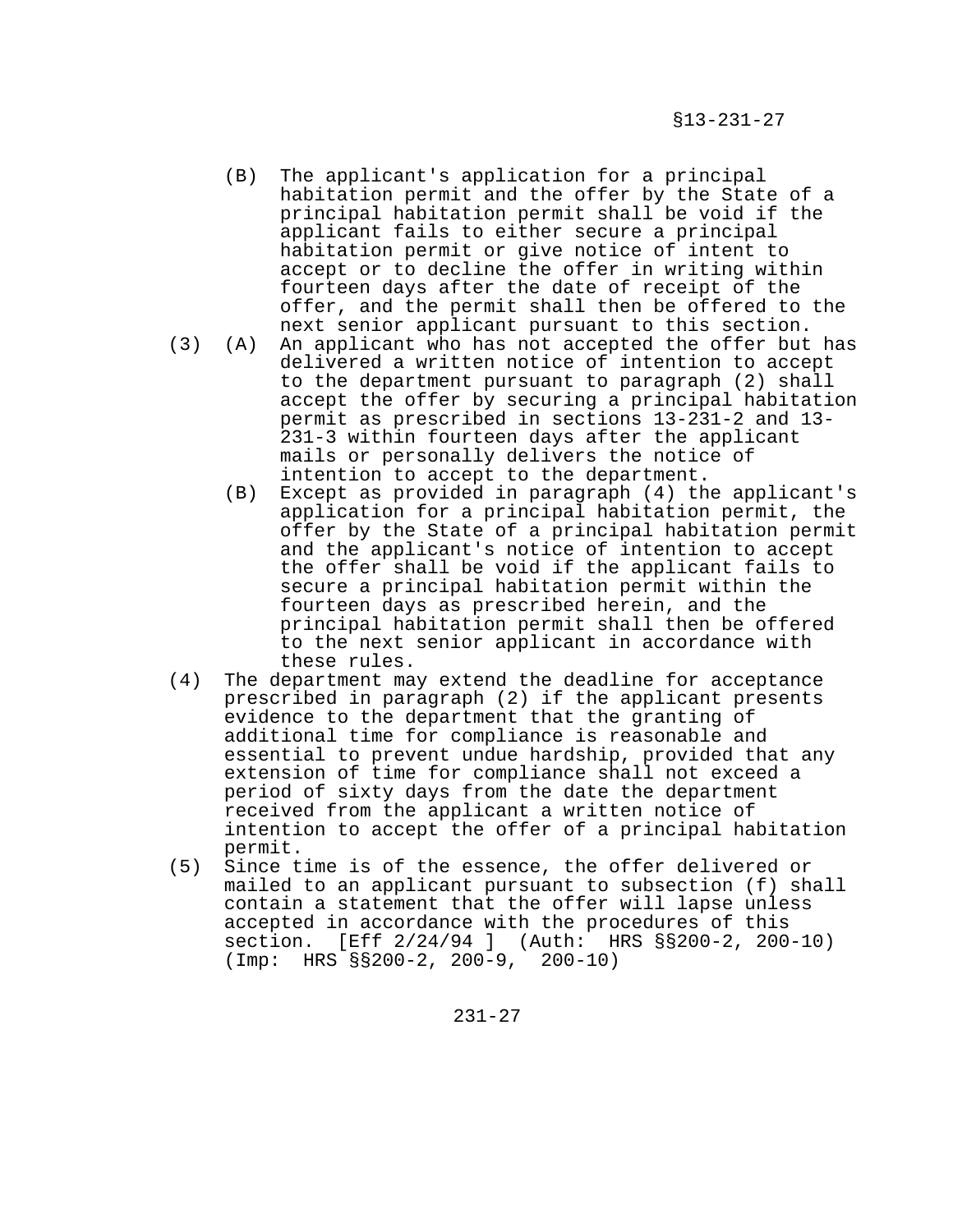§13-231-28 Staying aboard vessels moored at Ala Wai or Keehi boat harbor. (a) Staying aboard a vessel moored at Ala Wai or Keehi boat harbor is prohibited except that:

- (1) Owners holding a valid regular mooring permit, the spouse of each, their legal dependents and their nonpaying guests, when in the company of the owner, may stay aboard the vessel without a use permit upon written notification to the department on or before the date of stay; provided that the period does not exceed any three nights in a week and a total of any ninety nights in a calendar year, including vessel use as a vacation site;
- (2) Staying aboard a vessel in excess of any three nights in a week may be permitted when done in accordance with a valid:
	- (A) Stay aboard permit issued pursuant to section 13- 231-22 (staying aboard transient or visiting vessels);
	- (B) Stay aboard permit issued pursuant to section 13- 231-29 (vessel used as a vacation site);
	- (C) Stay aboard permit issued to a vessel owner holding a valid principal habitation and harbor resident permit authorizing a nonpaying bona fide guest to stay aboard the vessel in the company of the owner for a period not to exceed any thirty days in a calendar year; or
	- (D) Harbor resident permit issued in accordance with section 13-231-26 (use of vessel as a place of principal habitation).

(b) When staying aboard in accordance with subsection  $(a)(1)$ , and the stay is extended past the third day, the entire period of stay will be counted against time used as a vacation site in accordance with section 13-231-29.

(c) Each harbor resident or other person authorized by the department to stay aboard a vessel in a small boat harbor in accordance with this chapter, except for those under the age of six, may secure one shower facility key. Prior to receiving the shower key, the person shall deposit with the State the amount specified in section 13-234-32. No person shall be permitted to replace a shower facility key more than two times. [Eff 2/24/94 ] (Auth: HRS §§200-2, 200-10) (Imp: HRS §§200-2, 200-9)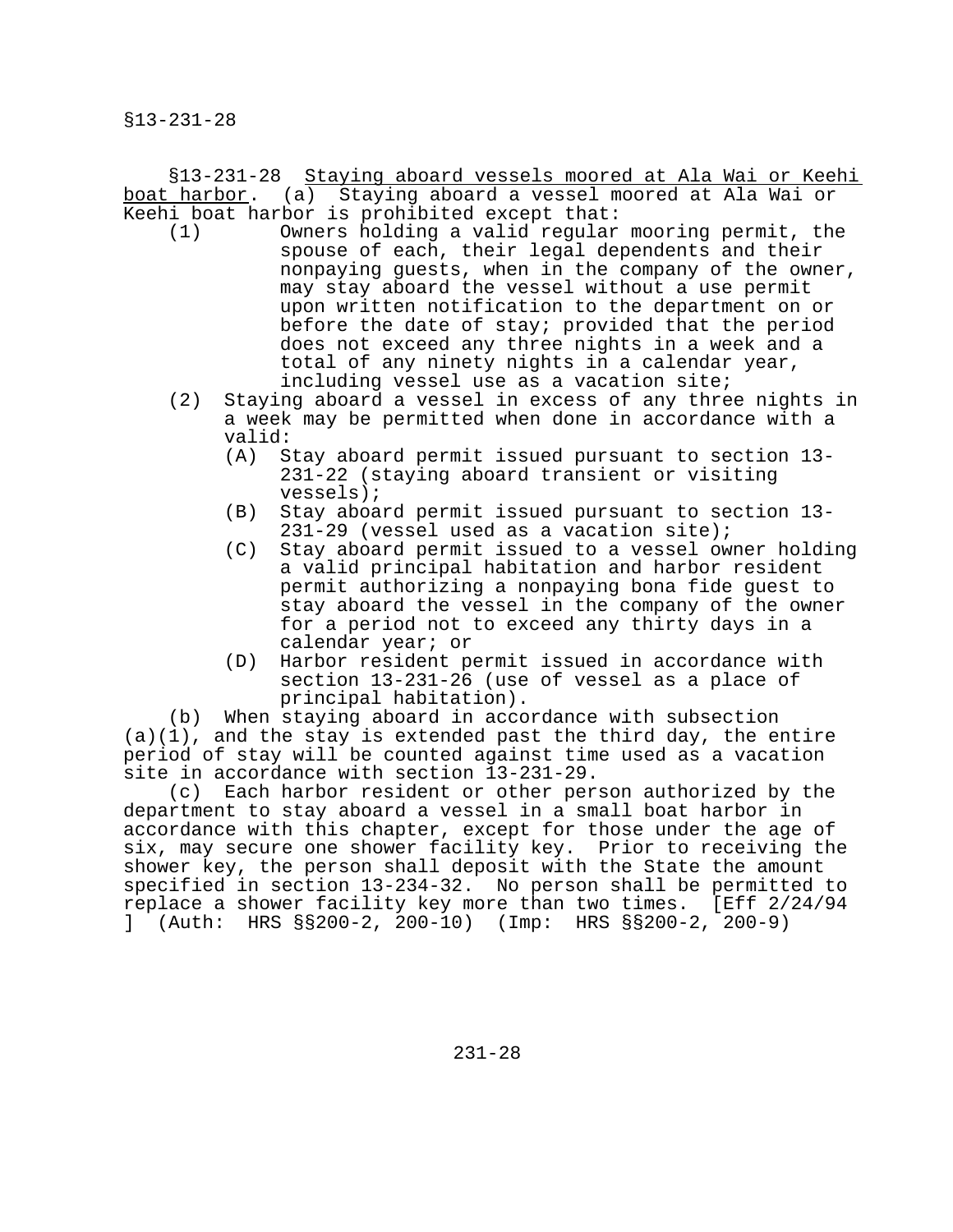§13-231-29 Vessel used as a vacation site. (a) Staying aboard a vessel moored in Ala Wai or Keehi boat harbor during a vacation is authorized but limited to owners holding valid regular mooring permits authorizing them to moor their vessels in the small boat harbor, the spouse of each, their legal dependents, and nonpaying guests when accompanied by the owner, provided that:

- (1) The aggregate period of the stay is not more than thirty days in a calendar year;
- (2) The vessel owner secures a vacation permit and a stay-aboard permit for each vacationer;
- (3) The vessel and its occupants comply with the sanitation, vessel equipment, and all other requirements set forth under this chapter; and
- (4) The vessel owner provides evidence that the owner maintains a bona fide shoreside residence.

(b) No vacation permit shall be issued for a vessel registered or documented as being owned by a corporation. [Eff 2/24/94 ] (Auth: HRS §§200-2, 200-10) (Imp: HRS §§200-2, 200-9, 200-10)

§13-231-30 Restrictions on multiple permits. The accumulation of more than two permits for a berth, mooring, or both by a co-owner, firm, corporation, trust, association, organization, institution, or lessee is prohibited in any one small boat harbor. [Eff 2/24/94 ] (Auth: HRS §§200-2, 200-10) (Imp: HRS §§200-2, 200-9, 200-10)

§13-231-31 Administrative hearing. (a) The procedures under this section shall be used for any administrative hearing conducted by the division of boating and ocean recreation as required by law.

(b) An administrative hearing officer shall be appointed by the chairperson. Upon setting the time for the hearing, the administrative hearing officer shall make a reasonable effort to transmit a notice to the owners or their attorneys, if any, last known address, containing the following:

- (1) The date, time, place and nature of hearing;
- (2) The legal authority under which the hearing is to be held;
- (3) The fact that any party may retain counsel if the party so desires and the fact that an individual may appear on the individual's own behalf, or a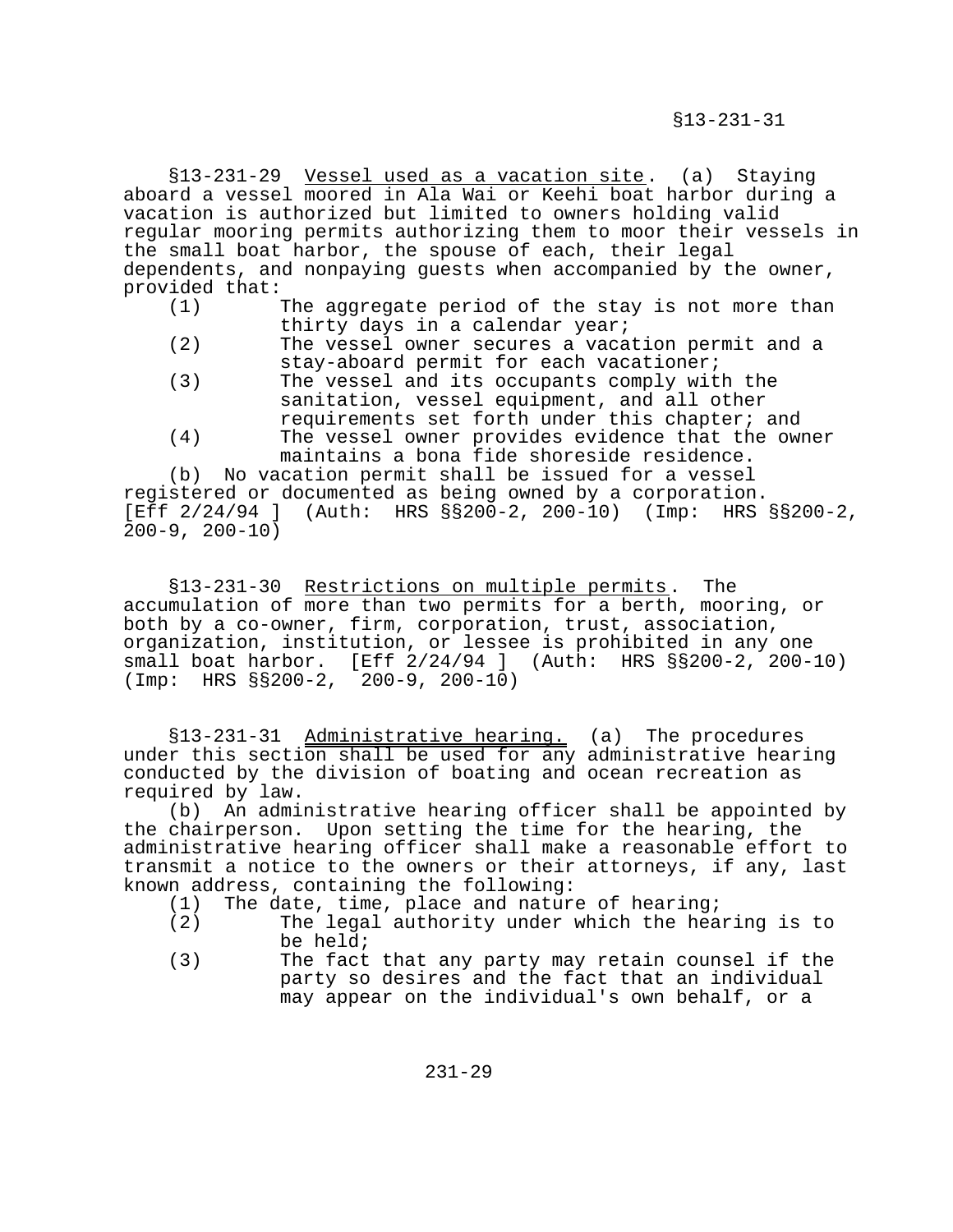member of a partnership may represent the partnership, or an authorized officer or authorized employee of a corporation or trust or association may represent the corporation, trust or association.

(c) All parties shall be afforded an opportunity to present evidence and argument on all relevant issues involved.

(d) Any procedure in the administrative hearing may be modified or waived by stipulation of the parties and informal disposition may be made of any administrative hearing by stipulation, agreed settlement, consent order, or default.

(e) A tape recording may be made of the proceedings. No videotaping or other cameras shall be allowed during the hearing.

(f) Appeals from the decision may be made in accordance with chapter 91, Hawaii Revised Statutes.

[Eff 2/24/94 ] (Auth: HRS §§91.9, 200-16) (Imp: HRS §200-16)

§13-231-32 Rules of evidence; official notice. (a) The administrative hearing officer may exercise discretion in the admission or rejection of evidence and the exclusion of immaterial, irrelevant, or unduly repetitious evidence as provided by law with a view of doing substantial justice. (b) In administrative hearings:

(1) Any oral or documentary evidence may be received, but the department shall as a matter of policy provide for the exclusion of irrelevant, immaterial, or unduly repetitious evidence and no sanction shall be imposed or rule or order be issued except upon consideration of the whole record or such portions thereof as may be cited by any party and as supported by and in accordance with the reliable, probative, and substantial evidence. The department shall give effect to the rules of privilege recognized by law.

- (2) Documentary evidence may be received in the form of copies or excerpts, if the original is not readily available; provided that upon request parties shall be given an opportunity to compare the copy with the original.
- (3) Every party shall have the right to conduct crossexamination as may be required for a full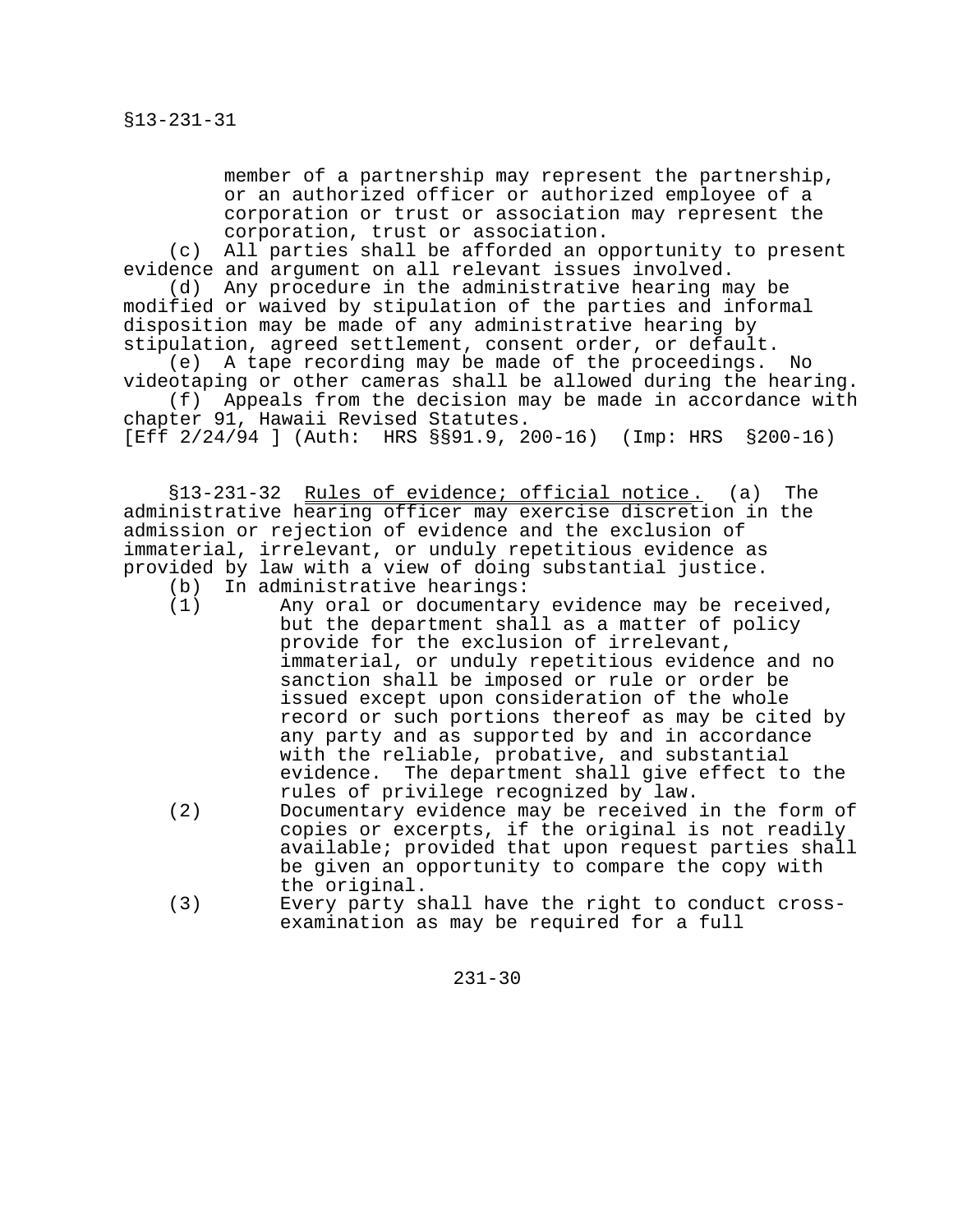and true disclosure of the facts, and shall have the right to submit rebuttal evidence at the time of the hearing.

(4) Except as otherwise provided by law, the party initiating the proceeding shall have the burden of proof, including the burden of producing evidence as well as the burden of persuasion. The degree of quantum of proof shall be a preponderance of the evidence. [Eff 2/24/94 ] (Auth: HRS §§91-10, 200-16) (Imp: HRS §200-16)

§13-231-33 to §13-231-39 (Reserved)

Subchapter 2 Boat Operation

§13-231-40 General statement<br>§13-231-41 Navigation or moo: Navigation or mooring vessels in small boat harbors [§13-231-42 Interference with navigation](#page-59-0)<br>§13-231-43 Pilotage  $$13-231-43$ [§13-231-44 Vessel loading zone](#page-59-0) [§13-231-45 Marine inspections](#page-59-0) [§13-231-46 Vessel limitations](#page-67-0) §13-231-47 to [§13-231-49 \(Reserved\)](#page-67-0)

§13-231-40 General statement. This subchapter shall govern the operation of vessels in small boat harbors. Nothing contained in this subchapter shall be construed to limit the authority of the federal government. (Refer also to subchapter 4, chapter 231 for provisions relating to specific area.) [Eff 2/24/94 ] (Auth: HRS §§200-1, 200-2) (Imp: HRS §§200-1, 200- 2)

§13-231-41 Navigation or mooring vessels in small boat harbors. Whenever a vessel enters a small boat harbor, its operator shall immediately come under the jurisdiction of these rules. Such vessels shall be operated, navigated, moored, or stored in accordance with reasonable directions of small boat harbor authorities. The department may designate areas for special boating activities. Each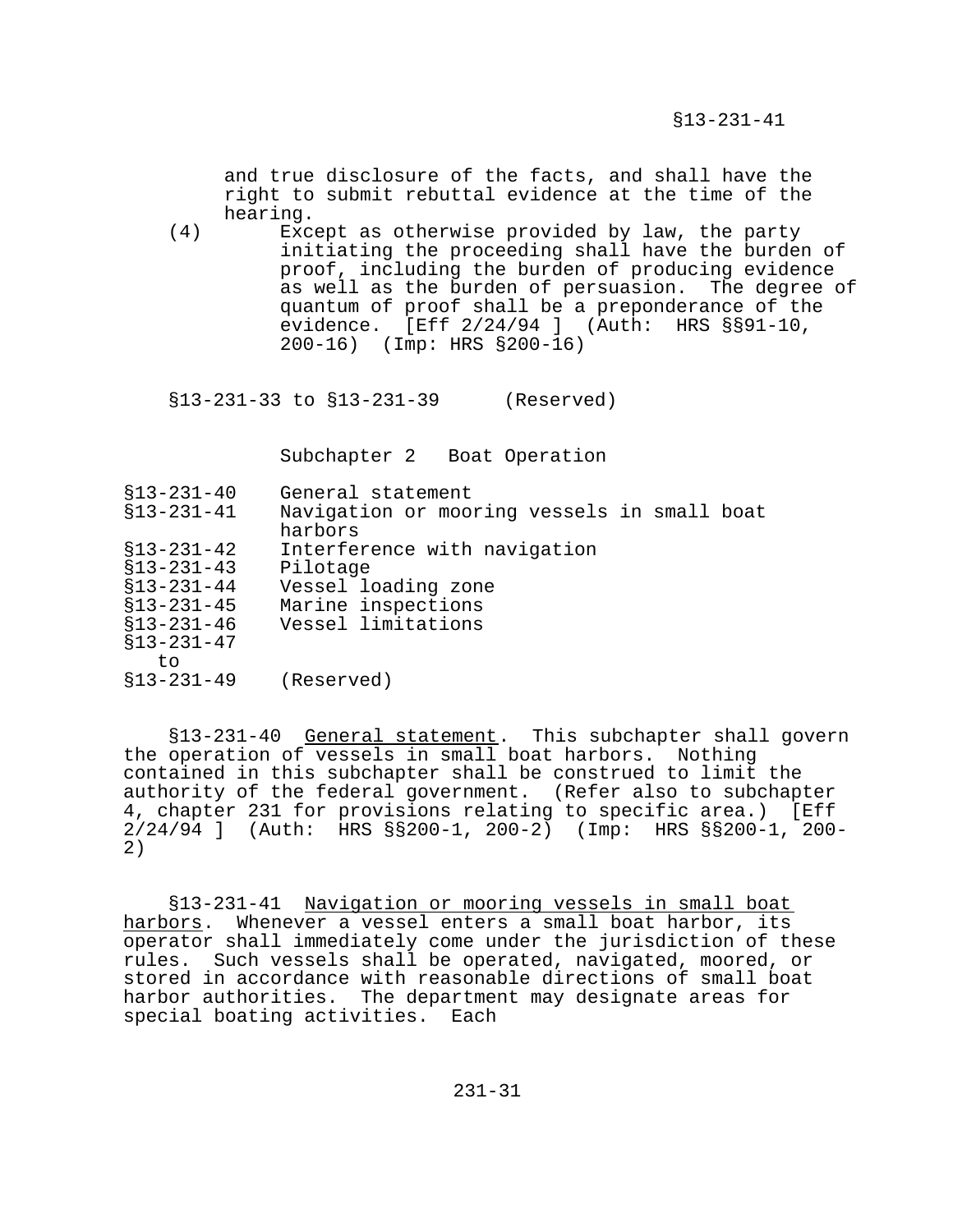<span id="page-59-0"></span>vessel is to be navigated within a state small boat harbor at a speed low enough that its wake will not disturb any other vessel or property. [Eff 2/24/94 ] (Auth: HRS §§200-1, 200-2) (Imp: HRS §§200-1, 200-2)

§13-231-42 Interference with navigation. Unless otherwise authorized, no log, boom, float, pier, dock, fence, pile, anchorage, or other obstruction shall be installed or placed in small boat harbors without a permit from the department. No person shall operate any vessel in a manner which will unreasonably interfere with other vessels or free and proper navigation of waterways. Anchoring in heavily travelled channels or main thoroughfares shall constitute such interference. [Eff 2/24/94 ] (Auth: HRS §§200-1, 200-2) (Imp: HRS §§200-1,  $200 - 2)$ 

§13-231-43 Pilotage. Every person operating a vessel in a small boat harbor or through channels or entrances leaving or approaching such harbor shall do so at this person's own risk. [Eff 2/24/94 ] (Auth: HRS §§200-1, 200-2) (Imp: HRS §§200-1,  $200 - 2)$ 

§13-231-44 Vessel loading zone. Vessel loading zone means a portion of a small boat harbor facility reserved for the exclusive use of vessels during fueling, loading, or unloading. No person shall stop or moor a vessel for any purpose other than for the expeditious loading, unloading, or fueling in any place marked as a vessel loading zone during the hours when the regulations applicable to such loading zone are applicable. Except when otherwise prescribed by signs, the use of a vessel loading zone by any one vessel shall not exceed thirty minutes. No person shall leave a vessel unattended at a vessel loading zone. [Eff 2/24/94 ] (Auth: HRS §§200-1, 200-2) (Imp: HRS §§200-1, 200-2)

§13-231-45 Vessel inspections. (a) "Approved marine surveyor" as used in this section means a person who has been approved by the chairperson to inspect a vessel for an owner seeking a permit to moor a vessel in a small boat harbor in accordance with subsections (h) and (i).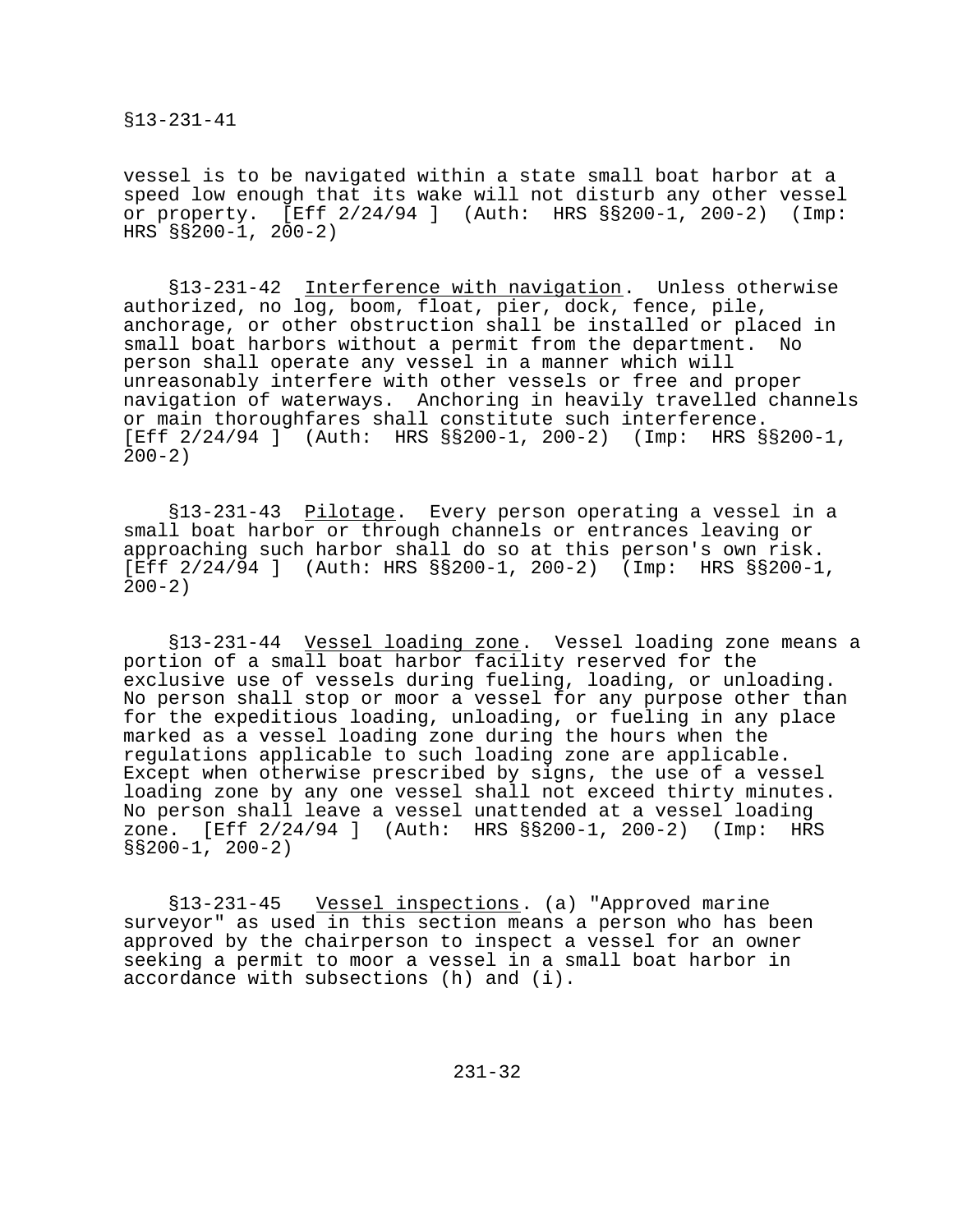"Approved vessel inspector" as used in this section means an employee of the department who has been designated by the chairperson to inspect a vessel for compliance with criteria necessary to obtain a mooring permit. An inspection conducted by an approved vessel inspector is deemed to meet the requirements of the marine inspection required by section 200-13, Hawaii Revised Statutes, and shall be valid for a period of only one year.

(b) Before a regular mooring permit is issued or renewed, the vessel owner shall complete a satisfactory vessel inspection conducted by an approved vessel inspector, or present a certificate not more than two years old to the department at the owner's own expense, signed by an approved marine surveyor certifying the surveyor has inspected the vessel and considers it to fulfill the minimum requirements described in the exhibit at the end of this chapter entitled "vessel inspection report". The department reserves the right to inspect any vessel to ensure that any deficiencies or omissions noted on a marine survey have been corrected prior to issuing a mooring permit.

(c) Commercial vessels carrying more than six passengers for hire are exempted from the provisions of subsection (b) when evidence of a current Coast Guard certificate of inspection is presented.

(d) Owners of vessels failing the vessel inspection shall have thirty days to correct deficiencies and complete the inspection. Failure to do so will preclude re-issuance of the use permit or be cause for rejection of the application for mooring.

(e) The department may extend the deadline for correction of deficiencies prescribed in subsection (d) if the vessel owner presents conclusive evidence to the department that the granting of additional time is reasonable and essential due to the necessity of replacing essential parts and gear and that reasonable and diligent efforts by the owner to secure the items necessary to repair the vessel or replacement of parts is demonstrated, and further provided that any extension of time for compliance shall not exceed sixty days.

(f) Owners of vessels that fail the vessel inspection may contest the decision at an arbitration board as established in section 200-13, Hawaii Revised Statutes. The costs of the arbitration shall be borne by the vessel owner if it is determined that the vessel does not meet the minimum requirements to moor in a small boat harbor in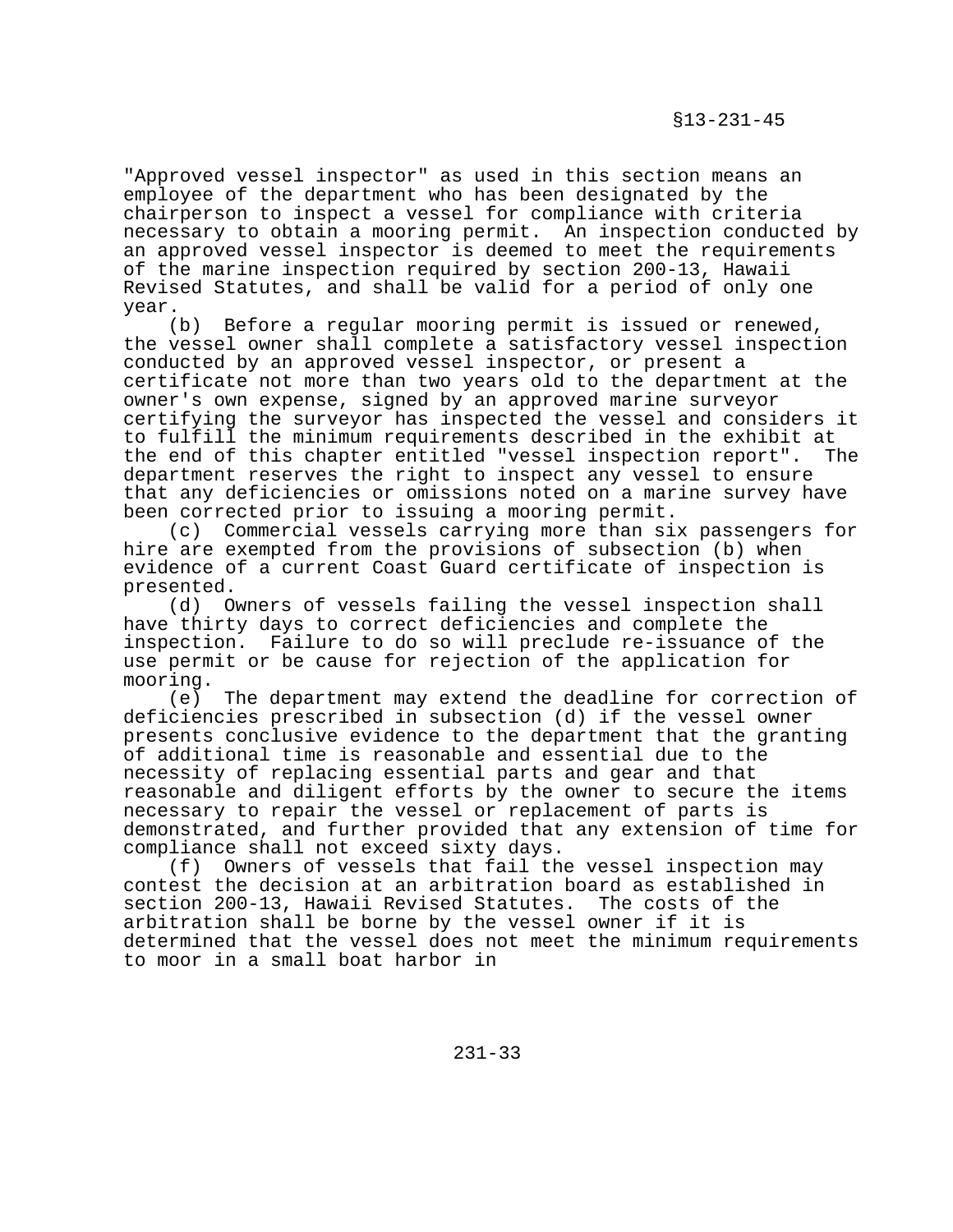accordance with these rules. No additional time allowance for the correction of deficiencies will be granted following arbitration and the vessel shall be removed from the harbor. The costs of the arbitration shall be borne by the State if it is determined that the vessel does meet minimum requirements.

(g) The fee for a vessel inspection conducted by the department, pursuant to this section shall be as prescribed in section 13-234-29.

(h) A person who desires to become an approved marine surveyor shall apply to the department upon a form furnished by the department and pay the application fee prescribed in section 13-234-30.

(i) An application to become an approved marine surveyor shall not be accepted by the department unless the applicant is engaged wholly or partly in the business of performing marine surveys for gain or compensation and the person's surveys are acceptable to at least one insurance company or surety company authorized to do business in the State.

(j) An approved marine surveyor permit shall be valid for a period of three years from date of issuance. The department reserves the right to revoke any approved marine surveyor permit at any time prior to the expiration of the permit.

(k) A satisfactory vessel inspection shall consist of the following:

(1) Presentation of the vessel to be inspected at a place designated by the harbor agent;

- (2) A demonstration that the vessel is capable of being regularly navigated beyond the confines of the harbor or mooring area and maneuvering into and out of the assigned berth;
- (3) A finding that the vessel and all systems are in good material and operating condition;
- (4) A finding that the requirements described in the exhibit at the end of this chapter entitled "vessel inspection report" are met; and

Applicable standards published by the U.S. Coast Guard and the American Boat and Yacht Council, Inc. (ABYC) shall be used in conducting the vessel inspection, and are adopted and incorporated herein by reference.

(l) A marine survey shall be required for any vessel which has undergone any substantial reconstruction, alteration or modification of the original vessel design, certifying that such reconstruction, alteration or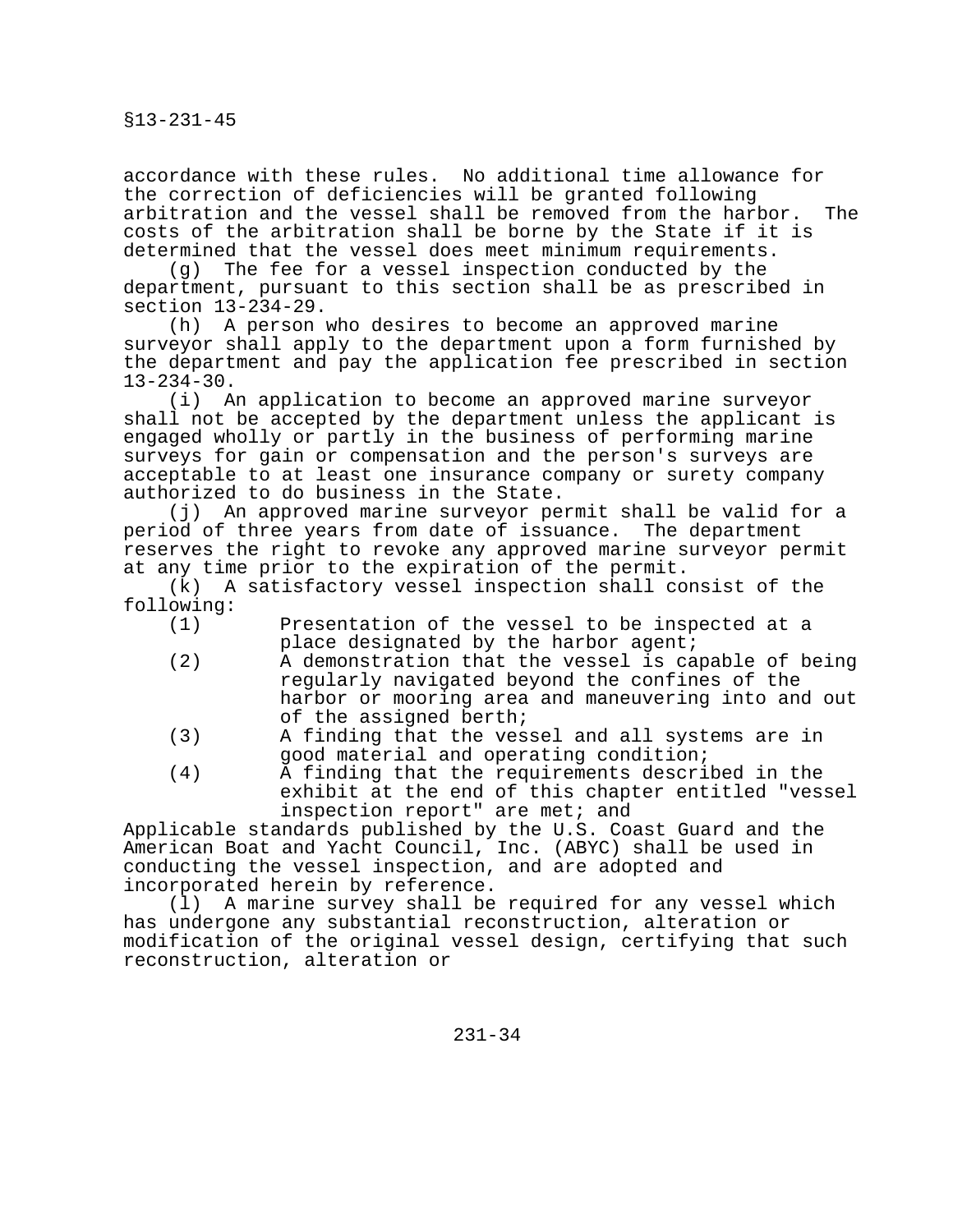modification does not materially affect the vessel's stability or maneuverability, and the existing power plant is in good operating condition and meets the minimum power requirement necessary for safe navigation beyond the confines of the small boat harbor or offshore mooring area in which it is moored. A certificate of protection and indemnity insurance for the vessel, in an amount of not less than \$100,000, naming the State as an additional insured, shall be required in addition to the marine survey.

(m) No modification or alteration to a houseboat moored in Ke'ehi Lagoon which changes the length, beam or size of silhouette area from that which existed at the time of issuance of the initial mooring permit shall be allowed without prior approval of the department, provided that routine maintenance and repairs for safety, security and structural integrity shall be allowed. [Eff 2/24/94 ] (Auth: HRS §§200-1, 200-2) (Imp: HRS §§200-1, 200-2)

§13-231-45 Vessel inspections. (a) "Approved marine surveyor" as used in this section means a person who has been approved by the chairperson to inspect a vessel for an owner seeking a permit to moor a vessel in a small boat harbor in accordance with subsections (h) and (i).

231-32

# §13-231-45

"Approved vessel inspector" as used in this section means an employee of the department who has been designated by the chairperson to inspect a vessel for compliance with criteria necessary to obtain a mooring permit. An inspection conducted by an approved vessel inspector is deemed to meet the requirements of the marine inspection required by section 200-13, Hawaii Revised Statutes, and shall be valid for a period of only one year.

(b) Before a regular mooring permit is issued or renewed, the vessel owner shall complete a satisfactory vessel inspection conducted by an approved vessel inspector, or present a certificate not more than two years old to the department at the owner's own expense, signed by an approved marine surveyor certifying the surveyor has inspected the vessel and considers it to fulfill the minimum requirements described in the exhibit at the end of this chapter entitled "vessel inspection report". The department reserves the right to inspect any vessel to ensure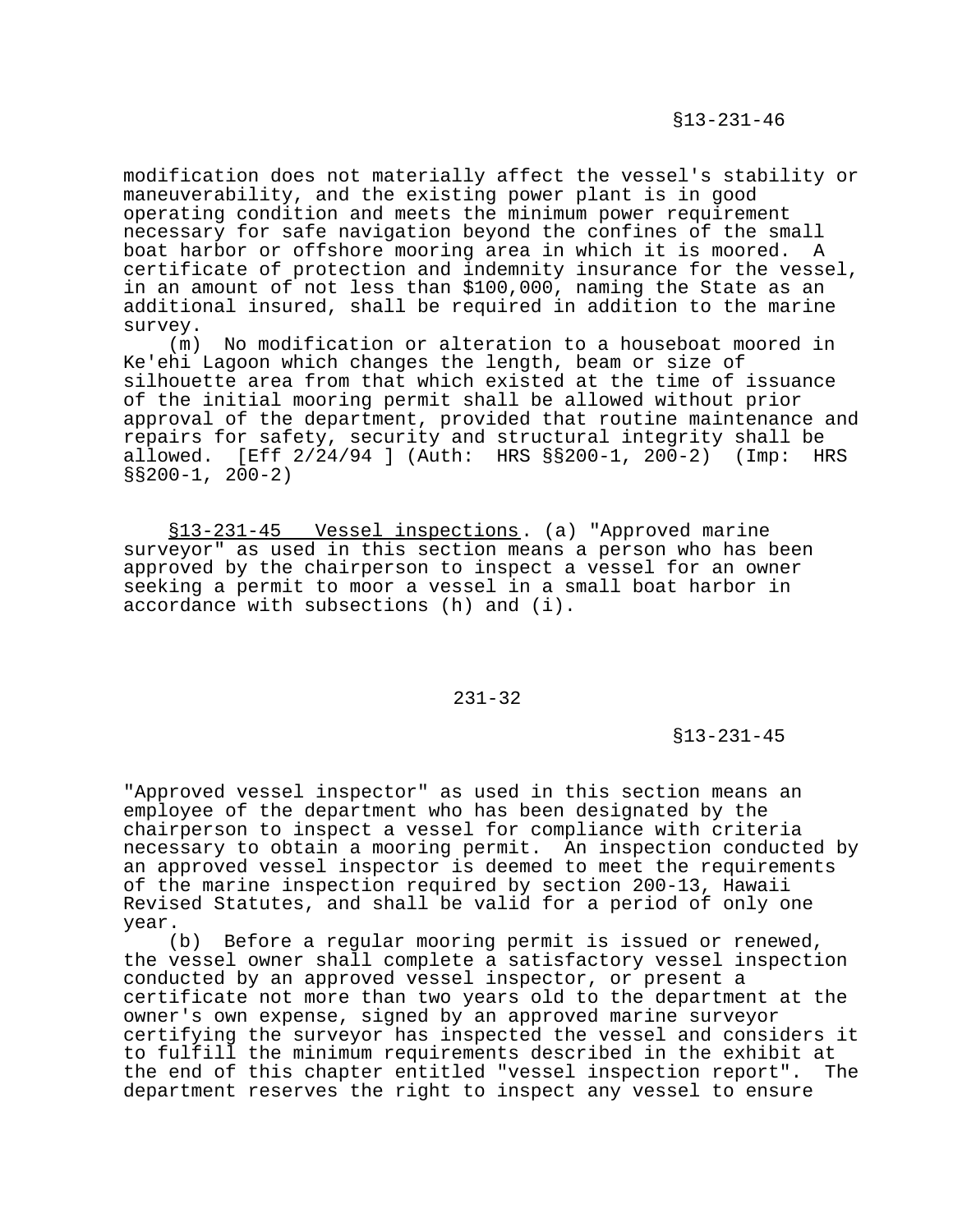that any deficiencies or omissions noted on a marine survey have been corrected prior to issuing a mooring permit.

(c) Commercial vessels carrying more than six passengers for hire are exempted from the provisions of subsection (b) when evidence of a current Coast Guard certificate of inspection is presented.

(d) Owners of vessels failing the vessel inspection shall have thirty days to correct deficiencies and complete the inspection. Failure to do so will preclude re-issuance of the use permit or be cause for rejection of the application for mooring.

(e) The department may extend the deadline for correction of deficiencies prescribed in subsection (d) if the vessel owner presents conclusive evidence to the department that the granting of additional time is reasonable and essential due to the necessity of replacing essential parts and gear and that reasonable and diligent efforts by the owner to secure the items necessary to repair the vessel or replacement of parts is demonstrated, and further provided that any extension of time for compliance shall not exceed sixty days.

(f) Owners of vessels that fail the vessel inspection may contest the decision at an arbitration board as established in section 200-13, Hawaii Revised Statutes. The costs of the arbitration shall be borne by the vessel owner if it is determined that the vessel does not meet the minimum requirements to moor in a small boat harbor in

# 231-33

§13-231-45

accordance with these rules. No additional time allowance for the correction of deficiencies will be granted following arbitration and the vessel shall be removed from the harbor. The costs of the arbitration shall be borne by the State if it is determined that the vessel does meet minimum requirements.

(g) The fee for a vessel inspection conducted by the department, pursuant to this section shall be as prescribed in section 13-234-29.

(h) A person who desires to become an approved marine surveyor shall apply to the department upon a form furnished by the department and pay the application fee prescribed in section 13-234-30.

(i) An application to become an approved marine surveyor shall not be accepted by the department unless the applicant is engaged wholly or partly in the business of performing marine surveys for gain or compensation and the person's surveys are acceptable to at least one insurance company or surety company authorized to do business in the State.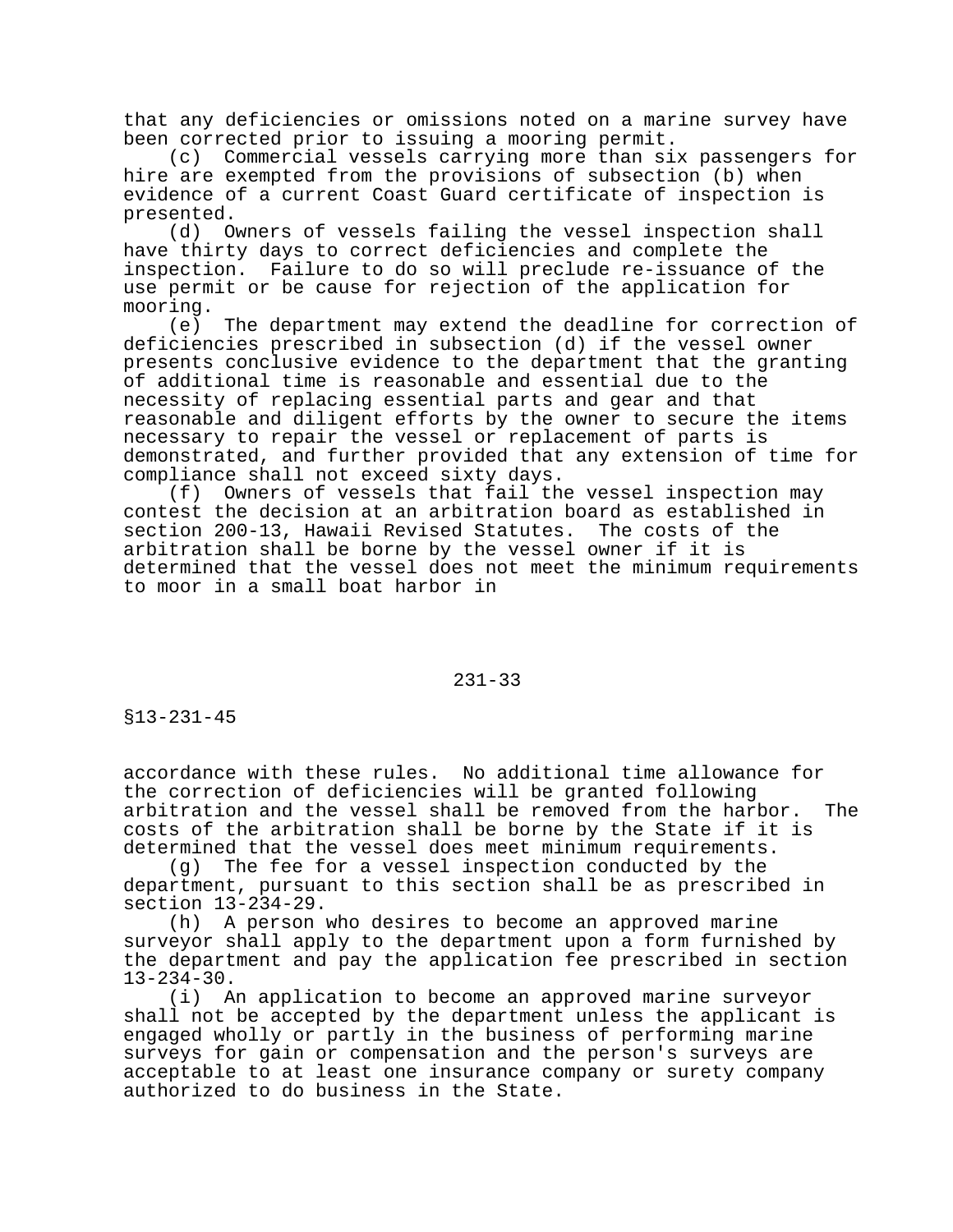(j) An approved marine surveyor permit shall be valid for a period of three years from date of issuance. The department reserves the right to revoke any approved marine surveyor permit at any time prior to the expiration of the permit.

(k) A satisfactory vessel inspection shall consist of the following:

- (1) Presentation of the vessel to be inspected at a place designated by the harbor agent;
- (2) A demonstration that the vessel is capable of being regularly navigated beyond the confines of the harbor or mooring area and maneuvering into and out of the assigned berth;
- (3) A finding that the vessel and all systems are in good material and operating condition;
- (4) A finding that the requirements described in the exhibit at the end of this chapter entitled "vessel inspection report" are met; and

Applicable standards published by the U.S. Coast Guard and the American Boat and Yacht Council, Inc. (ABYC) shall be used in conducting the vessel inspection, and are adopted and incorporated herein by reference.

(l) A marine survey shall be required for any vessel which has undergone any substantial reconstruction, alteration or modification of the original vessel design, certifying that such reconstruction, alteration or

# 231-34

# §13-231-46

modification does not materially affect the vessel's stability or maneuverability, and the existing power plant is in good operating condition and meets the minimum power requirement necessary for safe navigation beyond the confines of the small boat harbor or offshore mooring area in which it is moored. A certificate of protection and indemnity insurance for the vessel, in an amount of not less than \$100,000, naming the State as an additional insured, shall be required in addition to the marine survey.

(m) No modification or alteration to a houseboat moored in Ke'ehi Lagoon which changes the length, beam or size of silhouette area from that which existed at the time of issuance of the initial mooring permit shall be allowed without prior approval of the department, provided that routine maintenance and repairs for safety, security and structural integrity shall be allowed. [Eff 2/24/94 ] (Auth: HRS §§200-1, 200-2) (Imp: HRS  $$88200-1, 200-2$ <br> $$13-231-45$ 

Vessel inspections. (a) "Approved marine surveyor" as used in this section means a person who has been approved by the chairperson to inspect a vessel for an owner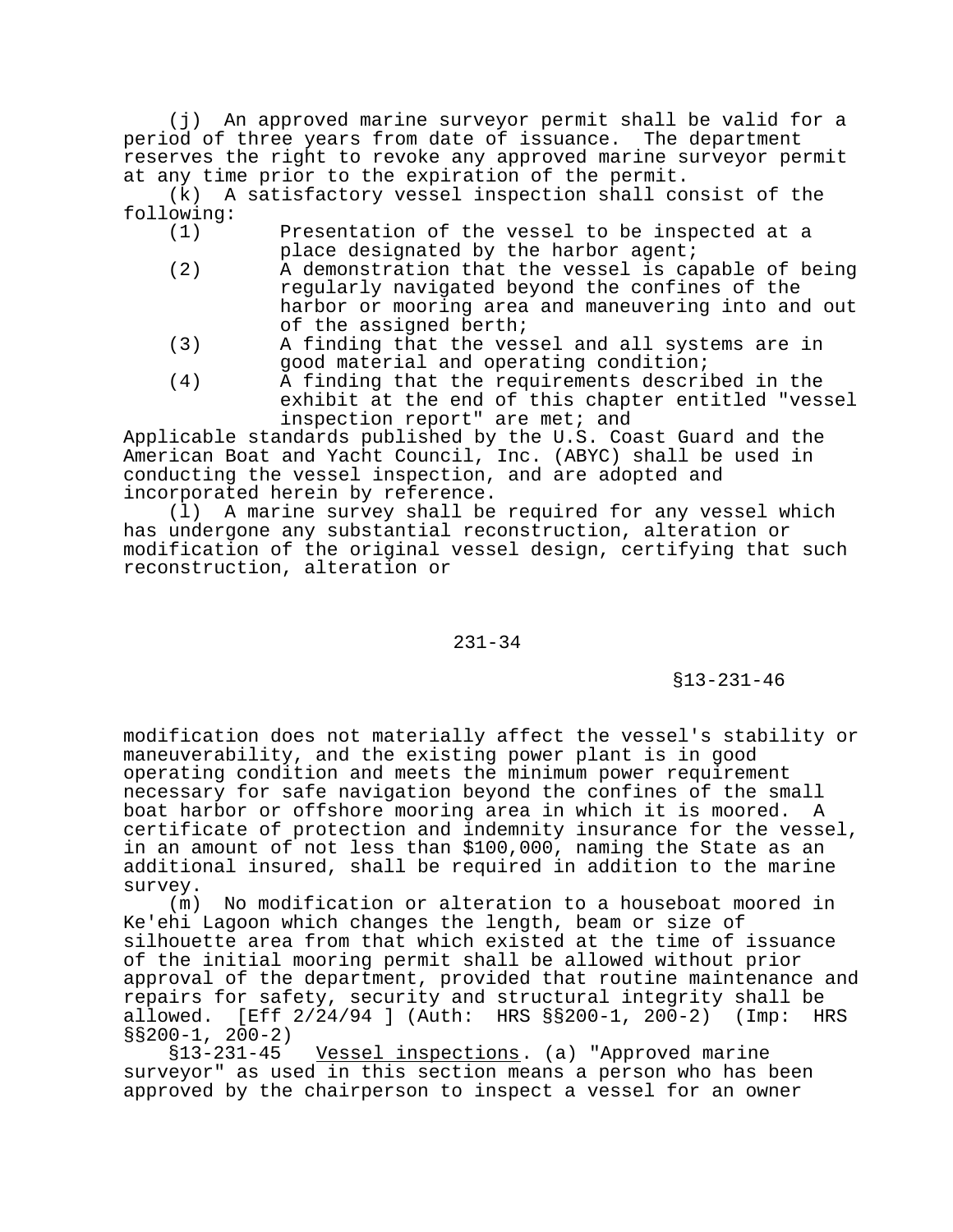seeking a permit to moor a vessel in a small boat harbor in accordance with subsections (h) and (i).

231-32

# §13-231-45

"Approved vessel inspector" as used in this section means an employee of the department who has been designated by the chairperson to inspect a vessel for compliance with criteria necessary to obtain a mooring permit. An inspection conducted by an approved vessel inspector is deemed to meet the requirements of the marine inspection required by section 200-13, Hawaii Revised Statutes, and shall be valid for a period of only one year.

(b) Before a regular mooring permit is issued or renewed, the vessel owner shall complete a satisfactory vessel inspection conducted by an approved vessel inspector, or present a certificate not more than two years old to the department at the owner's own expense, signed by an approved marine surveyor certifying the surveyor has inspected the vessel and considers it to fulfill the minimum requirements described in the exhibit at the end of this chapter entitled "vessel inspection report". The department reserves the right to inspect any vessel to ensure that any deficiencies or omissions noted on a marine survey have been corrected prior to issuing a mooring permit.

(c) Commercial vessels carrying more than six passengers for hire are exempted from the provisions of subsection (b) when evidence of a current Coast Guard certificate of inspection is presented.

(d) Owners of vessels failing the vessel inspection shall have thirty days to correct deficiencies and complete the inspection. Failure to do so will preclude re-issuance of the use permit or be cause for rejection of the application for mooring.

(e) The department may extend the deadline for correction of deficiencies prescribed in subsection (d) if the vessel owner presents conclusive evidence to the department that the granting of additional time is reasonable and essential due to the necessity of replacing essential parts and gear and that reasonable and diligent efforts by the owner to secure the items necessary to repair the vessel or replacement of parts is demonstrated, and further provided that any extension of time for compliance shall not exceed sixty days.

(f) Owners of vessels that fail the vessel inspection may contest the decision at an arbitration board as established in section 200-13, Hawaii Revised Statutes. The costs of the arbitration shall be borne by the vessel owner if it is determined that the vessel does not meet the minimum requirements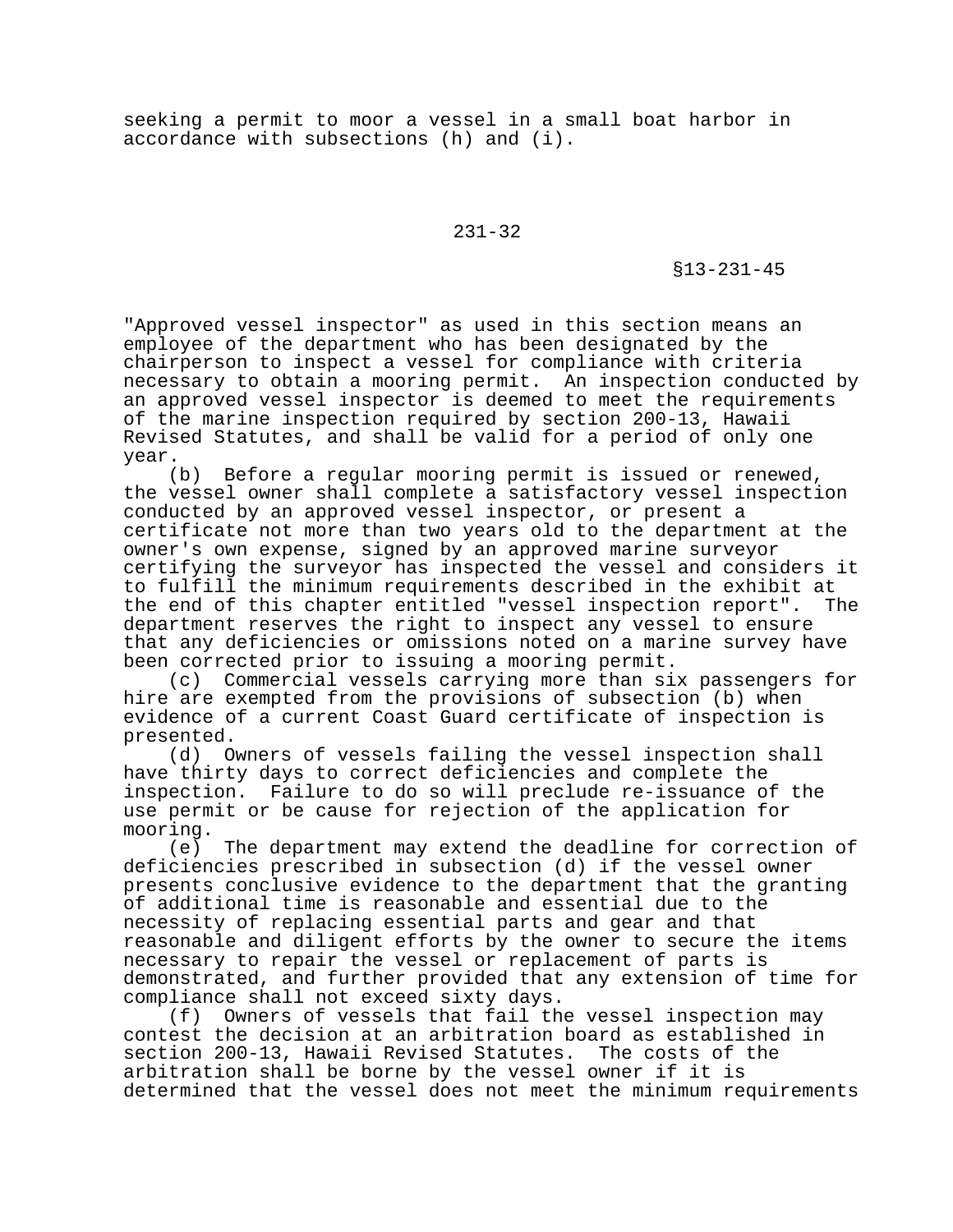# 231-33

§13-231-45

accordance with these rules. No additional time allowance for the correction of deficiencies will be granted following arbitration and the vessel shall be removed from the harbor. The costs of the arbitration shall be borne by the State if it is determined that the vessel does meet minimum requirements.

(g) The fee for a vessel inspection conducted by the department, pursuant to this section shall be as prescribed in section 13-234-29.

(h) A person who desires to become an approved marine surveyor shall apply to the department upon a form furnished by the department and pay the application fee prescribed in section 13-234-30.

(i) An application to become an approved marine surveyor shall not be accepted by the department unless the applicant is engaged wholly or partly in the business of performing marine surveys for gain or compensation and the person's surveys are acceptable to at least one insurance company or surety company authorized to do business in the State.

(j) An approved marine surveyor permit shall be valid for a period of three years from date of issuance. The department reserves the right to revoke any approved marine surveyor permit at any time prior to the expiration of the permit.

(k) A satisfactory vessel inspection shall consist of the following:

(1) Presentation of the vessel to be inspected at a place designated by the harbor agent;

- (2) A demonstration that the vessel is capable of being regularly navigated beyond the confines of the harbor or mooring area and maneuvering into and out of the assigned berth;
- (3) A finding that the vessel and all systems are in good material and operating condition;
- (4) A finding that the requirements described in the exhibit at the end of this chapter entitled "vessel inspection report" are met; and

Applicable standards published by the U.S. Coast Guard and the American Boat and Yacht Council, Inc. (ABYC) shall be used in conducting the vessel inspection, and are adopted and incorporated herein by reference.

(l) A marine survey shall be required for any vessel which has undergone any substantial reconstruction, alteration or modification of the original vessel design, certifying that such reconstruction, alteration or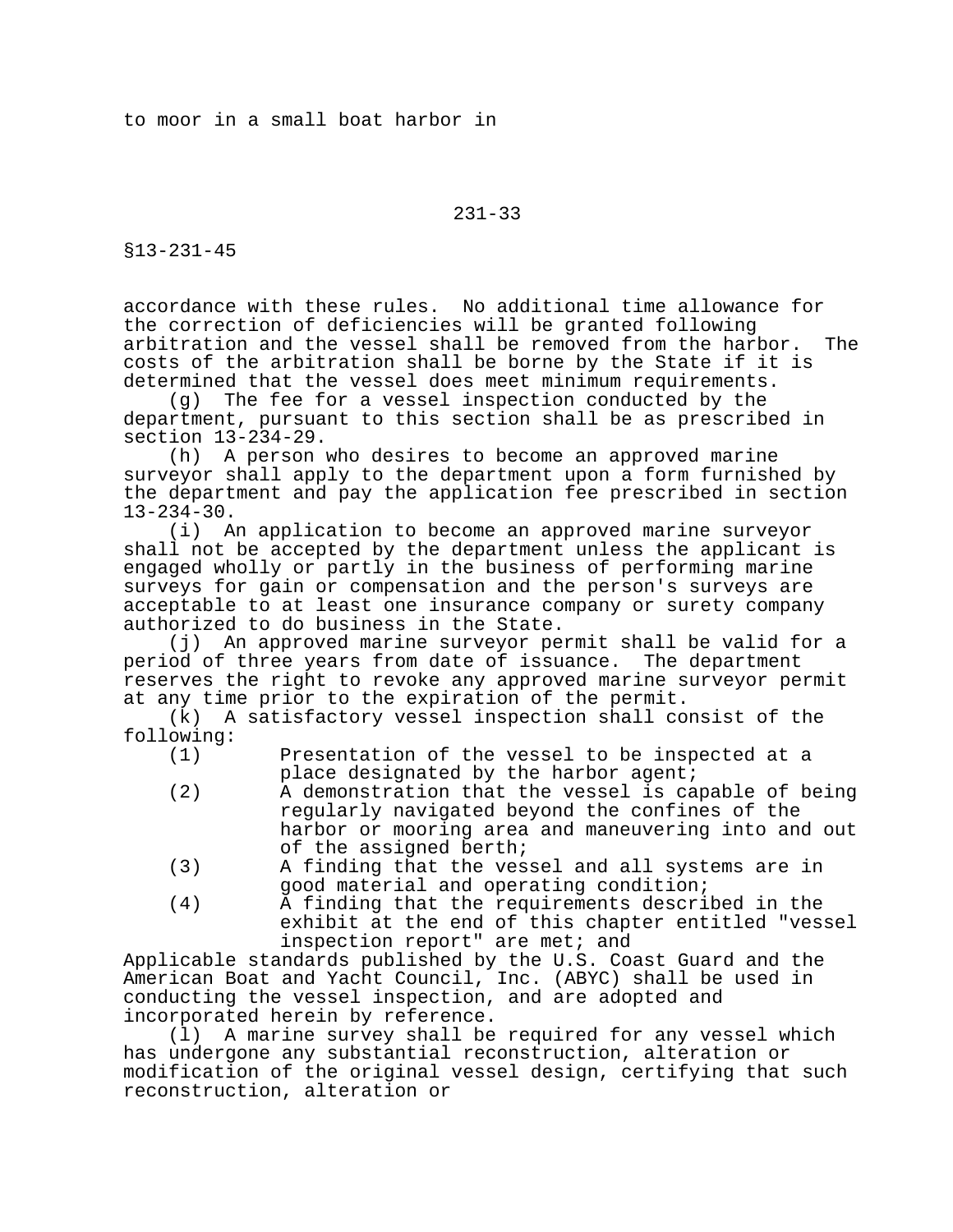<span id="page-67-0"></span>modification does not materially affect the vessel's stability or maneuverability, and the existing power plant is in good operating condition and meets the minimum power requirement necessary for safe navigation beyond the confines of the small boat harbor or offshore mooring area in which it is moored. A certificate of protection and indemnity insurance for the vessel, in an amount of not less than \$100,000, naming the State as an additional insured, shall be required in addition to the marine survey.

(m) No modification or alteration to a houseboat moored in Ke'ehi Lagoon which changes the length, beam or size of silhouette area from that which existed at the time of issuance of the initial mooring permit shall be allowed without prior approval of the department, provided that routine maintenance and repairs for safety, security and structural integrity shall be allowed. [Eff 2/24/94 ] (Auth: HRS §§200-1, 200-2) (Imp: HRS §§200-1, 200-2)

§13-231-46 Vessel limitations. Due to the restricted entrance and turning area in Lahaina small boat harbor, No vessel of any size will be allowed to moor on the makai side of the Lahaina loading (fuel) dock from sunset to sunrise. Mooring from sunrise to sunset will be limited to fifteen minutes. [Eff 2/24/94 ] (Auth: HRS §§200-1, 200-2) (Imp: HRS §§200-1, 200- 2)

§13-231-47 to §13-231-49 (Reserved)

Subchapter 3 Commercial Activities

- [§13-231-50 General statement](#page-68-0)<br>§13-231-51 Business activiti
- 
- §13-231-51 Business activities Solicitations and advertisements
- [§13-231-53 Signs](#page-69-0)
- [§13-231-54 Commercial vessel; definition](#page-69-0)
- [§13-231-55 Berthing commercial vessels at Ala Wai](#page-69-0) and Keehi boat harbors
- [§13-231-56 Definitions, gross receipts](#page-70-0)
- [§13-231-57 Berthing or using commercial vessels](#page-70-0) in state small boat harbors; signs and other structures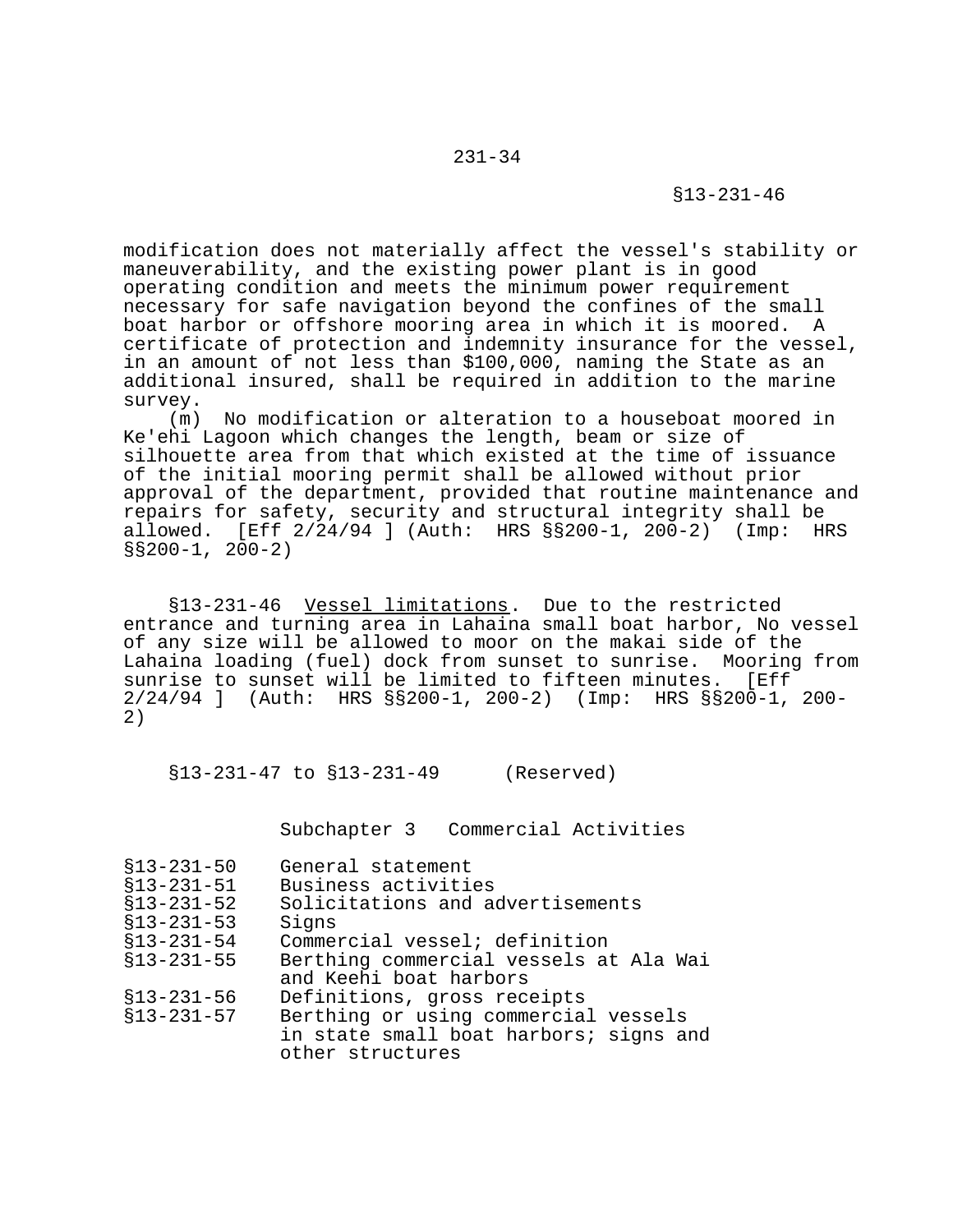# 231-35

<span id="page-68-0"></span>§13-231-50

| $$13 - 231 - 58$ | Limitations on the number of                 |  |  |
|------------------|----------------------------------------------|--|--|
|                  | commercial permits for vessels               |  |  |
|                  | assigned permanent moorings                  |  |  |
| $$13 - 231 - 59$ | Limitations on commercial permits for        |  |  |
|                  | vessels moored elsewhere                     |  |  |
| \$13-231-60      | Allocation of commercial permits for vessels |  |  |
| $$13-231-61$     | Renewal of commercial permits                |  |  |
| \$13-231-62      | Transferability of commercial permits        |  |  |
| $$13-231-63$     | Retention of berth upon termination          |  |  |
|                  | of commercial permit                         |  |  |
| $$13-231-64$     | Fees and charges                             |  |  |
| $$13-231-65$     | Insurance requirements                       |  |  |
| $$13-231-66$     | Limitation on number of berths held          |  |  |
|                  | by a commercial permittee                    |  |  |
| $$13-231-67$     | Limitations on commercial permits issued     |  |  |
|                  | for the use of state boat launching ramps    |  |  |
| $$13-231-68$     | Signs and other structures at a state        |  |  |
|                  | small boat harbor                            |  |  |
| $$13 - 231 - 69$ | Multiple use of mooring facilities by        |  |  |
|                  | commercial vessels                           |  |  |
| $$13-231-70$     | Water taxi operations                        |  |  |
| $$13-231-71$     |                                              |  |  |
| to.              |                                              |  |  |
| $$13-231-75$     | (Reserved)                                   |  |  |
|                  |                                              |  |  |

§13-231-50 General statement. No regular or extensive use of any state property or facilities for private gain or purposes shall be permitted without corresponding and reasonable benefits and returns to the public. [Eff 2/24/94 ] (Auth: HRS §§200-2, 200-10) (Imp: HRS §§200-  $2, 200-4)$ 

§13-231-51 Business activities. No person shall engage in any business or commercial activity at any small boat harbor or other small boat facility without:

(1) Prior written approval of the department; or<br>(2) The proper execution of an agreement with the

The proper execution of an agreement with the department. [Eff 2/24/94 ] (Auth: HRS §§200-2, 200-10) (Imp: HRS §§200-2, 200-4)

§13-231-52 Solicitations and advertisements.<br>Without limiting its generality, the words "business or commercial activity" as used in section 13-231-51 in-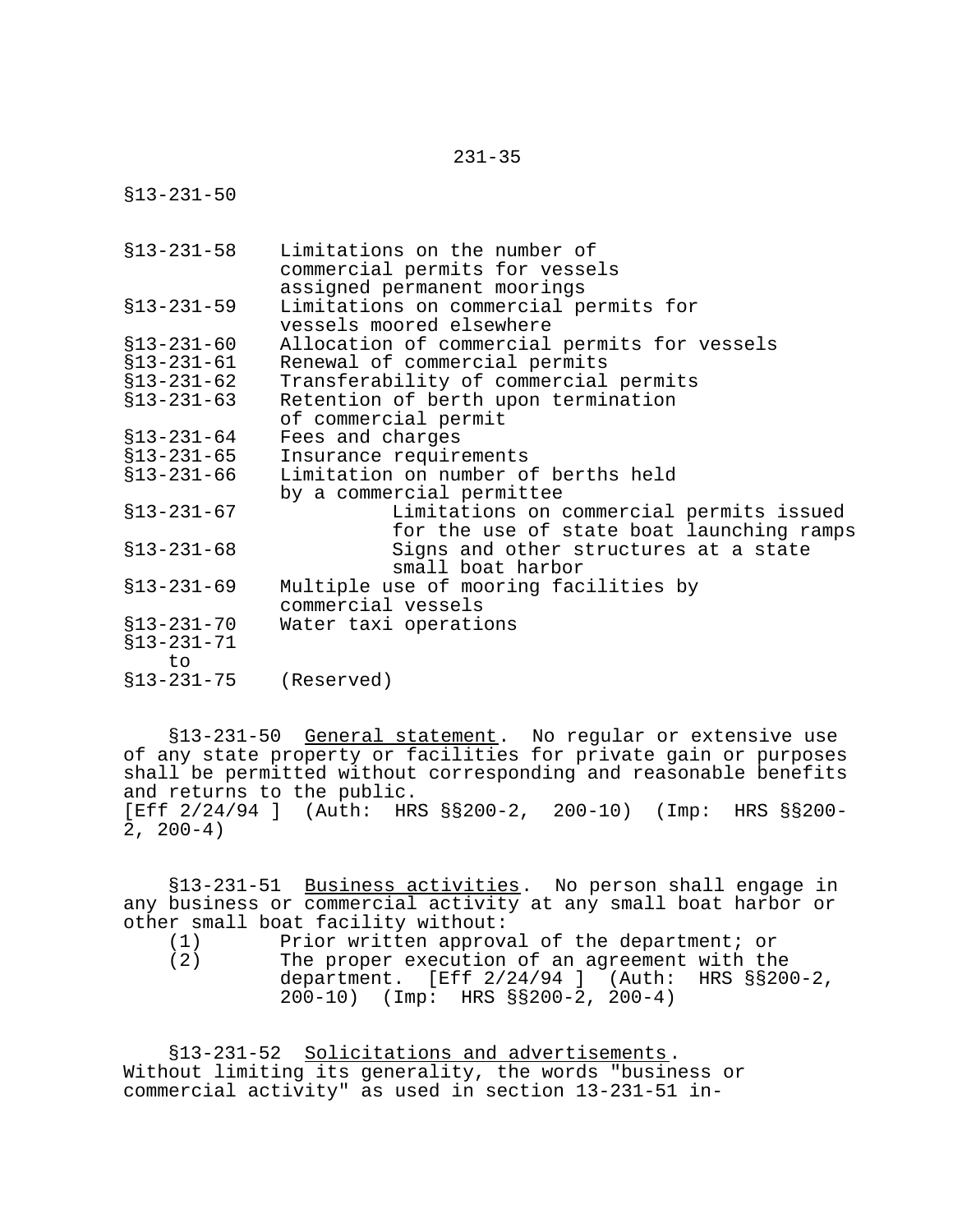<span id="page-69-0"></span>cludes any solicitations and advertisements, intended for private gain or purposes. [Eff 2/24/94 ] (Auth: HRS §§200-2, 200-10) (Imp: HRS §§200-2, 200-4)

§13-231-53 Signs. No person shall post or display any signs at a small boat harbor without the prior written approval of the department, except that signs strictly pertaining to the sale of vessels and of maximum dimensions of three feet by three feet shall be permitted on the vessel without approval. [Eff 2/24/94 ] (Auth: HRS §§200-2, 200-10) (Imp: HRS §§200-2, 200-4)

§13-231-54 Commercial vessel; definition. "Commer- cial vessel" as used in this subchapter means a vessel engaged in any trade or business including, but not limited to, carrying passengers for hire, charter fishing, bare boat (demise) or any type of charter maintenance, harvesting coral or similar resources, construction,

towing, tow-boating, or other trade or business wherein the vessel is used in any manner to promote the venture, or is registered with the State or documented by the United States Coast Guard for commercial use. [Eff 2/24/94 ] (Auth: HRS §§200-2, 200-10) (Imp: HRS §§200-2, 200-10)

§13-231-55 Berthing commercial vessels at Ala Wai or Keehi boat harbor. (a) Commercial vessels shall not be moored nor shall any person be issued a permit to moor a commercial vessel at the Ala Wai or Keehi boat harbor, including the areas leased to Hawaii and Waikiki Yacht Clubs, except at the areas leased to Ala Wai Marine, Ltd.

and Texaco, Inc. for purposes authorized in their leases.

(b) The department may issue a temporary mooring permit authorizing the owner to temporarily moor at Ala Wai or Keehi boat harbor, provided the vessel is not engaged in commercial activities.

(c) This section is not applicable to a vessel used principally for recreational purposes (more than fifty per cent of its operating time) but licensed to engage in commercial fishing. [Eff 2/24/94 ] (Auth: HRS §§200-2, 200-10) (Imp: HRS §§200-2, 200-10)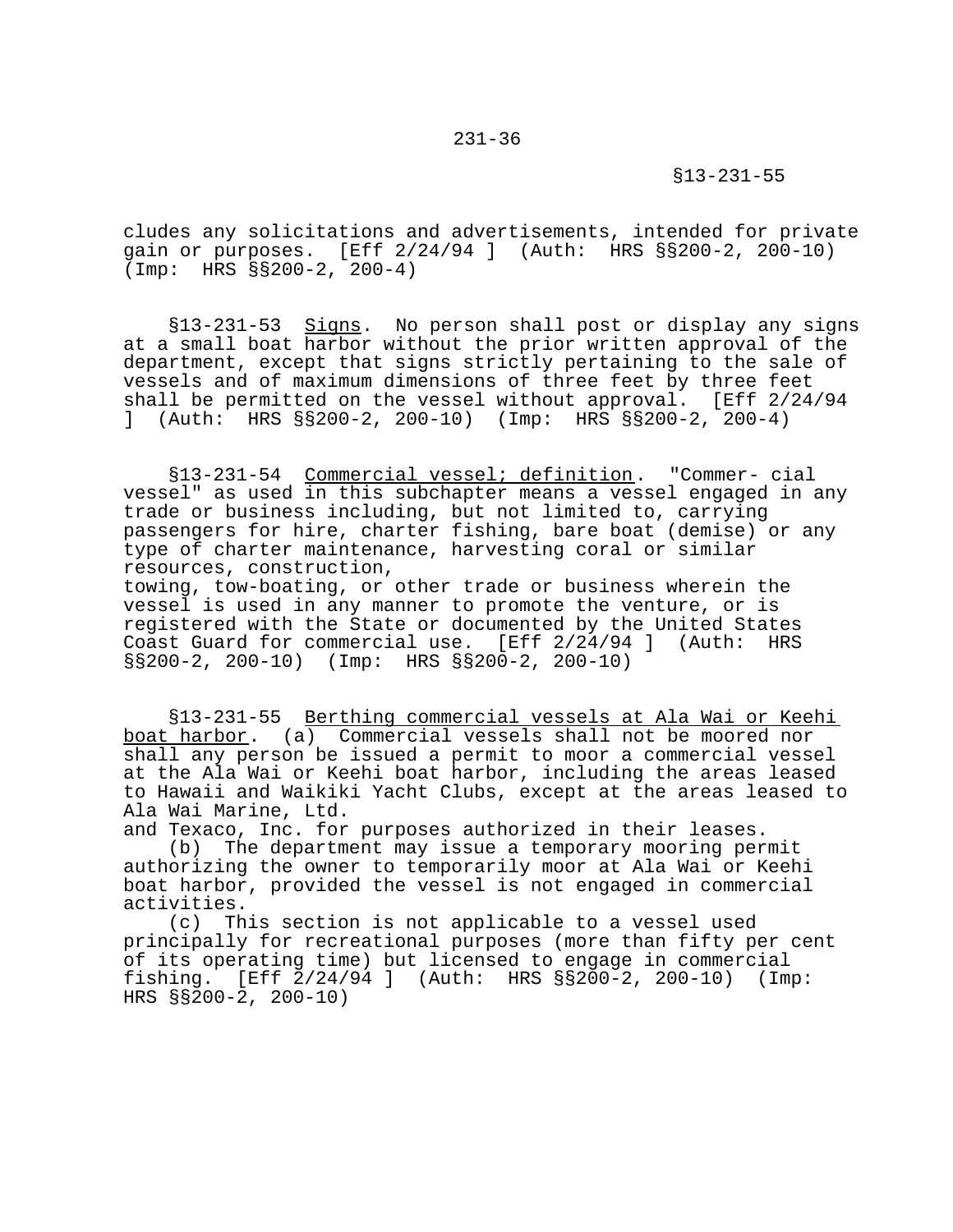<span id="page-70-0"></span>§13-231-56 Definitions, gross receipts. Gross receipts as used in this subchapter means all moneys paid or payable to the account of the vessel owner, for the rendition of services, or resulting from trade, business, commerce, or sales by the vessel owner when the services, trade, business, commerce, and sales have a direct relationship to the vessel. [Eff 2/24/94 ] (Auth: HRS §§200-2, 200-10) (Imp: HRS §§200-2, 200-10)

# §13-231-57 Berthing or using commercial vessels in state

small boat harbors; signs and other structures . (a) This section is applicable in all state small boat harbors and boat launching facilities except Ala Wai and Keehi small boat harbors. This section is applicable to all commercial vessels including commercial fishing vessels engaged in charter fishing or any other trade or business; provided that commercial fishing vessels are

exempt from this section if the total income derived from the use of the vessel is generated through the sale of fish or permitted coral.

(b) No commercial vessel shall load or discharge passengers or cargo or engage in any other commercial activity at any small boat harbor unless the owner possesses a regular mooring permit and a valid commercial permit issued by the department in accordance with this chapter. The foregoing restrictions shall not apply to any commercial vessel operated in connection with the lease of premises at a small boat harbor.

(c) Notwithstanding subsection (b), the department may authorize the owner of a transient or visiting commercial vessel engaged in a trade or business elsewhere to:

- (1) Carry passengers for hire in the above listed small boat harbors if the vessel will be so engaged as a registered participant in a bona fide fishing tournament;
- (2) While on cruise, off-load and load passengers in the above listed small boat harbors if those passengers are embarked elsewhere or bound for another destination; provided that a reservation for a berth was made in advance and space is available; or
- (3) Embark and disembark passengers occasionally and infrequently, not exceeding eight times in a calendar year on a special charter when approved not less than seven days in advance of the voyage.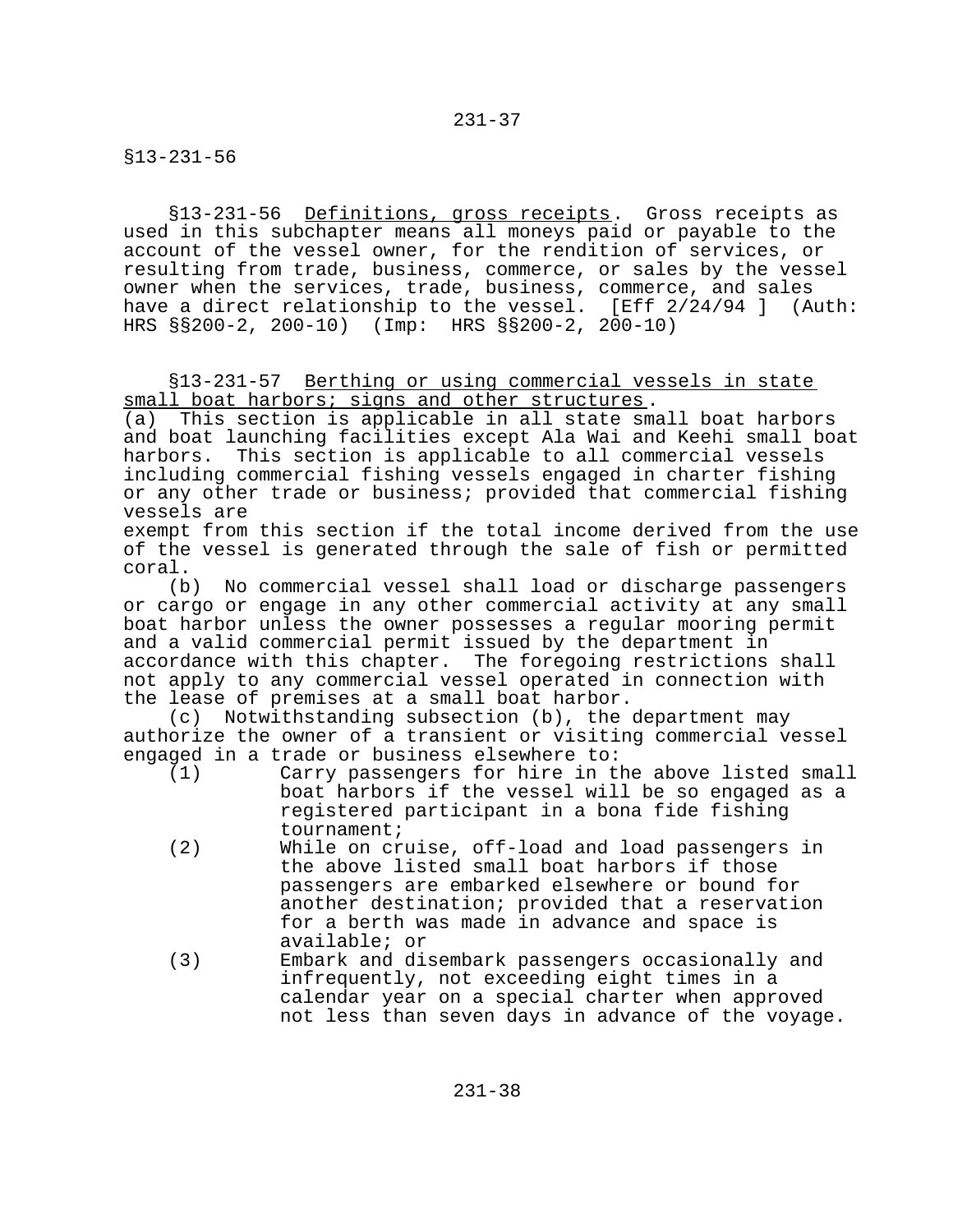<span id="page-71-0"></span>(d) A use permit shall automatically expire upon the department's notice to vacate, if any vessel granted a temporary mooring permit under section 13-231-57(c) engages in a trade or business contrary to the provisions of the permit issued for the vessel while authorized to be moored in the above listed small boat harbors. [Eff 2/24/94 ] (Auth: HRS §200-2, 200-4) (Imp: HRS §§200-2,  $200 - 4$ 

§13-231-58 Limitations on the number of commercial permits for vessels assigned permanent moorings. (a) The total number of valid commercial permits which may be issued for vessels assigned permanent mooring in Manele small boat harbor shall not exceed ten per cent of the available berths.

(b) The total number of valid commercial permits which may be issued for vessels assigned permanent mooring in the following small boat harbors are:

| arnc |  |
|------|--|

Number of commercial permits

| (1) | Ala Wai               | 0              |
|-----|-----------------------|----------------|
|     | (2) Keehi             | 0              |
|     | (3) Heeia Kea         | 7              |
|     | (4) Haleiwa           | 8              |
|     | (5) Waianae           | 15             |
|     | (6) Nawiliwili        | 10             |
|     | (7) Port Allen        | 12             |
|     | (8) Kikiaola          | 3              |
|     | (9) Kukuiula          | $\overline{4}$ |
|     | $(10)$ Hana           | $\overline{2}$ |
|     | (11) Kaunakakai       | 9              |
|     | $(12)$ Lahaina        | 30             |
|     | (13) Maalaea          | 29             |
|     | (14) Honokohau        | 120            |
|     | (15) Kawaihae (north) | 4              |
|     | (16) Kawaihae (south) | 14             |
|     | (17) Kailua-Kona      | 3              |
|     | (18) Keauhou          | 6              |
|     | (19) Wailoa           | 20             |
|     | (20) Reed's Bay       | 3              |

(c) Notwithstanding the provisions of subsections (a) and (b) limiting the number of commercial permits which may be issued, the owner of a commercial vessel holding a regular mooring permit and a valid commercial permit on the effective date of these rules for the above listed small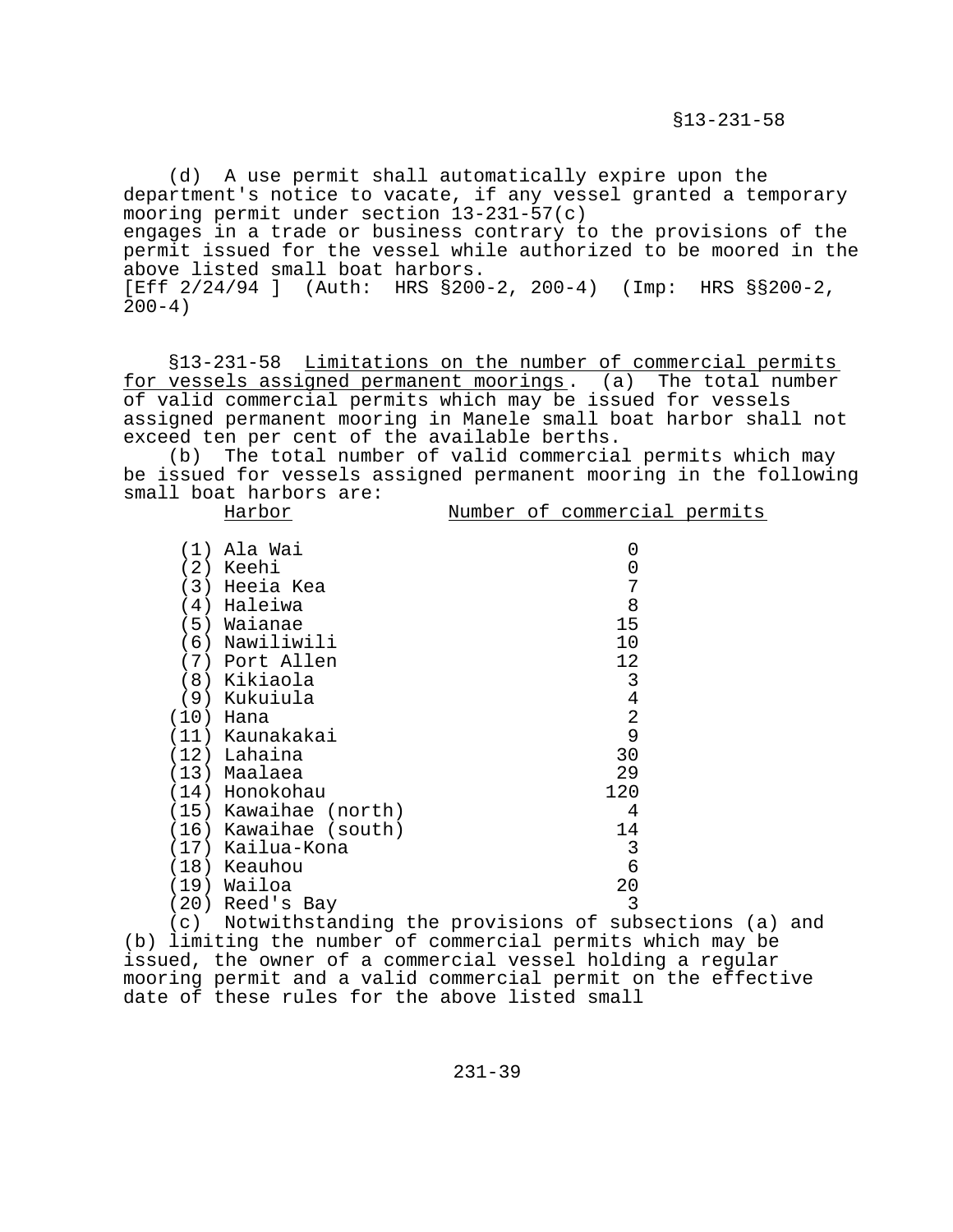boat harbors may retain and apply for reissuance of the commercial permit, provided that all other requirements of these rules are met.

(d) Except for Lahaina Harbor, the provisions of subsection (b) limiting the number of commercial permits which may be issued for vessels moored in a small boat harbor shall not preclude the owner of a vessel moored elsewhere holding a commercial permit for that small boat harbor from being issued a regular mooring permit for the small boat harbor and retaining the commercial permit, provided that the total number of valid commercial permits for vessels moored elsewhere shall be reduced accordingly. The owner of a vessel issued a regular mooring permit and a valid commercial permit may, subject to prior approval of the department, relinquish the mooring permit and retain the commercial permit, provided that the total number of valid commercial permits for vessels moored in the small boat harbor plus the number of commercial permits for vessels moored elsewhere are not exceeded. [Eff 2/24/94 ] (Auth: HRS §§200-2, 200-3, 200-4) (Imp: HRS §§200-2, 200-3, 200-4)

§13-231-59 Limitations on commercial permits for vessels moored elsewhere. (a) The department recognizes that it may be necessary or desirable to operate a commercial vessel from more than one small boat harbor, and that lack of mooring facilities in certain areas has required numerous vessels to establish permanent moorings offshore, outside of the small boat harbors of intended use. Therefore, notwithstanding section 13-231-57, the department may issue a limited number of commercial permits to owners of vessels moored elsewhere for use of small boat harbor facilities. The number and categories of those commercial permits shall be based on the physical capacity of the small boat harbor facilities to accommodate the additional volume of activity expected to be generated by the additional permits, and shall be determined by the department on a case-by-case basis for each small boat harbor, subject to the limitations listed in subsection (b).

(b) No commercial vessel moored elsewhere shall use any small boat harbor facilities for commercial purposes unless the owner of the commercial vessel moored elsewhere has been issued a commercial permit for that vessel, or the vessel is exempt from commercial permit requirements under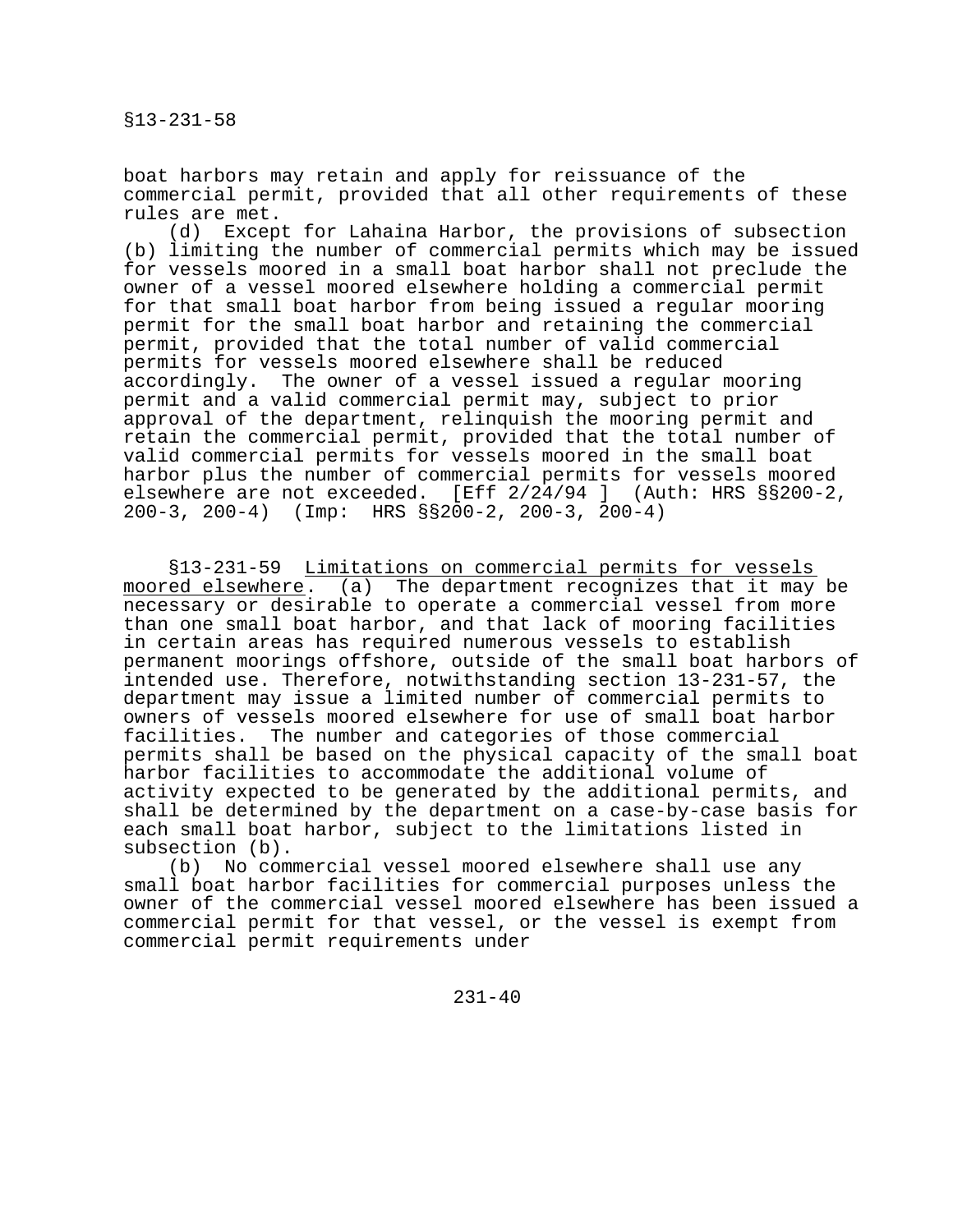the provisions of subsection  $13-231-57(c)$  or as otherwise permitted by the department. "Commercial purposes" as used in this subsection includes the staging, loading and discharge of passengers or supplies at a state boating facility for further transport to a vessel's offshore location by means of a water taxi or any other vessel, or provisioning a vessel before or after a voyage involving the carriage of passengers for hire.

(c) The number of commercial permits for vessels moored elsewhere which may be issued for each small boat harbor shall be as follows:

- (1) Maalaea harbor: twenty;
- (2) Lahaina harbor: sixteen;
- (3) Manele and Heeia-Kea harbors: six each, except that for Heeia-Kea, commercial permits shall be limited to vessels having passenger categories I and II as listed in subsection (d), and may include the use of an auxiliary platform in an offshore operating area for which the owner has been issued a permit by the department; provided that there shall be no increase in the level of commercial activity by the permittee, as of June 19, 1990, the effective date of Act 208, SLH 1990; and
- (4) All other small boat harbors: no limit. These limits notwithstanding, all valid commercial permits for vessels moored elsewhere in effect on the effective date of these rules shall be permitted to remain in effect and be eligible for reissuance provided that all other provisions of these rules are met.

(d) Each commercial permit issued for a vessel moored elsewhere shall be assigned one of the following categories, depending on the passenger-carrying capacity of the vessel named in the permit:

| (1) | Category I     | - one to twenty-four passengers    |
|-----|----------------|------------------------------------|
| (2) | Category II    | - twenty-five to forty-nine        |
|     |                | passengers                         |
| (3) | Category III   | - fifty to seventy-four passengers |
| (4) | Category IV    | - seventy-five to ninety-nine      |
|     |                | passengers                         |
|     | (5) Category V | - one hundred to one hundred       |
|     |                | forty-nine passengers              |

(e) No commercial permit for vessels moored elsewhere shall be issued for any vessel with a passenger-carrying capacity in excess of one hundred forty-nine, and no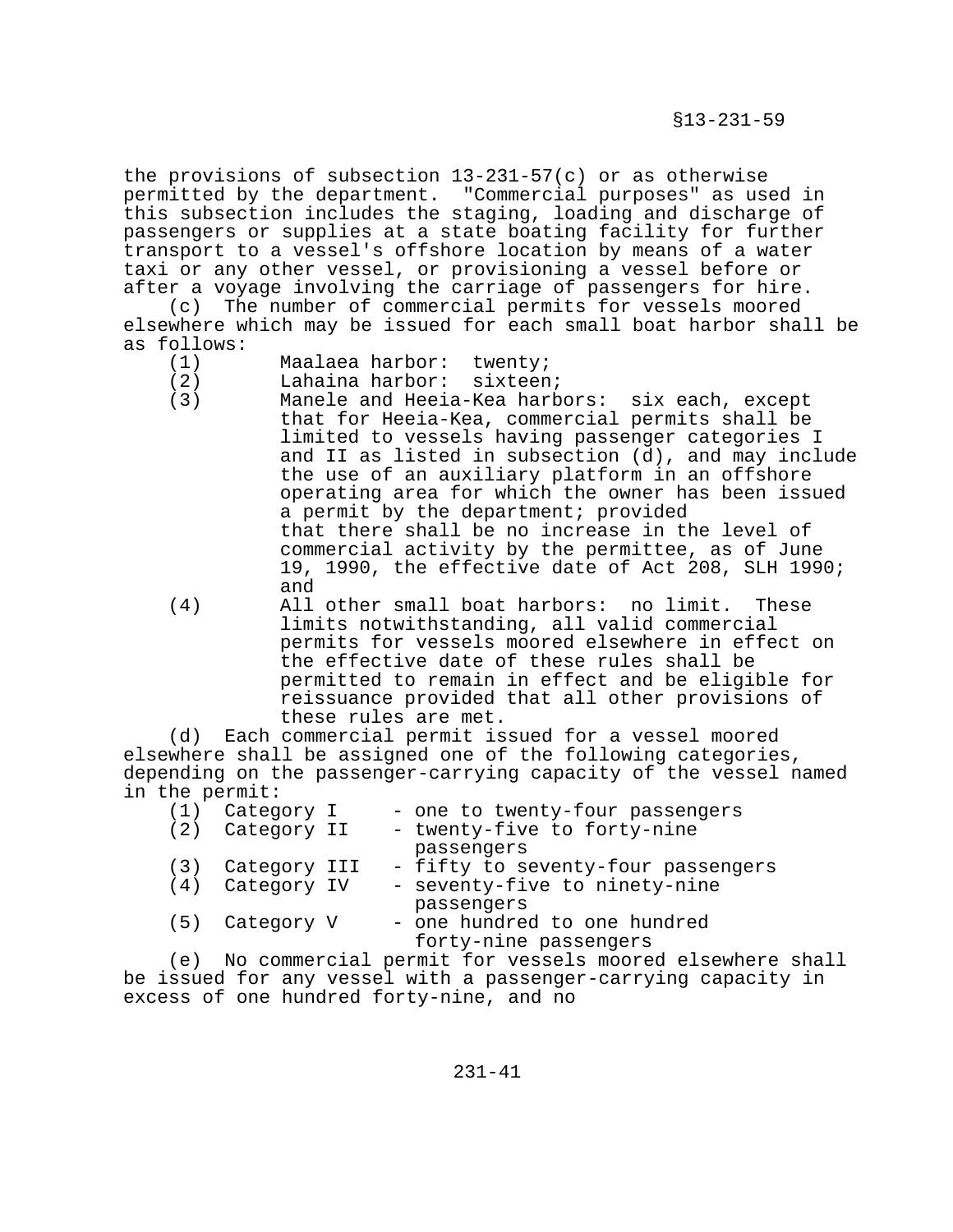§13-231-59

existing commercial permit issued for a vessel moored elsewhere shall be issued a permit whenever the owner seeks to increase the passenger-carrying capacity above the limit of the category to which the original permit was assigned.

(f) The department reserves the right to impose further restrictions on the operation of commercial vessels moored elsewhere, on a case-by-case basis, as may be necessary to reduce congestion and achieve more efficient use of small boat harbor facilities. Restrictions may include designation of docking times for passenger loading and unloading or fueling, and parking restrictions for patron and delivery vehicles. Additional restrictions shall be implemented by addenda to existing commercial permits issued by the department. Refusal of a permittee to accept or comply with additional restrictions implemented in this manner shall be cause for immediate termination of the use permit.

(g) Use of any vessel in violation of this section may be cause for termination of all small boat harbor use permits issued to the owner by the department. [Eff 2/24/94 ] (Auth: HRS §§200-2, 200-3, 200-4) (Imp: HRS  $\S$ §200-2, 200-3, 200-4)

§13-231-60 Allocation of commercial permits. (a) Commercial permits shall be issued to qualified applicants in the order in which applications are received by the department. Seniority begins on the date an application is received and accepted by the department. The allocation procedures specified in subchapter 5, Allocation of berths, shall also govern the allocation of commercial permits under this section; provided that waiting lists for commercial permits shall be established and maintained separately from waiting lists for berth assignment.

(b) The sale or transfer of any corporation or other business entity while on the waiting list which results in a change of the majority stockholder or person holding the majority interest in the business shall result in loss of seniority, and the applicant shall be placed at the bottom of the waiting list.

(c) The department may reject an application for a commercial permit if the type of commercial activity is determined by the department to be inappropriate for the facility or area for which the permit is being requested, in addition to the grounds for rejection of an application for a permit listed in section 13-231-82.

231-42

§13-231-61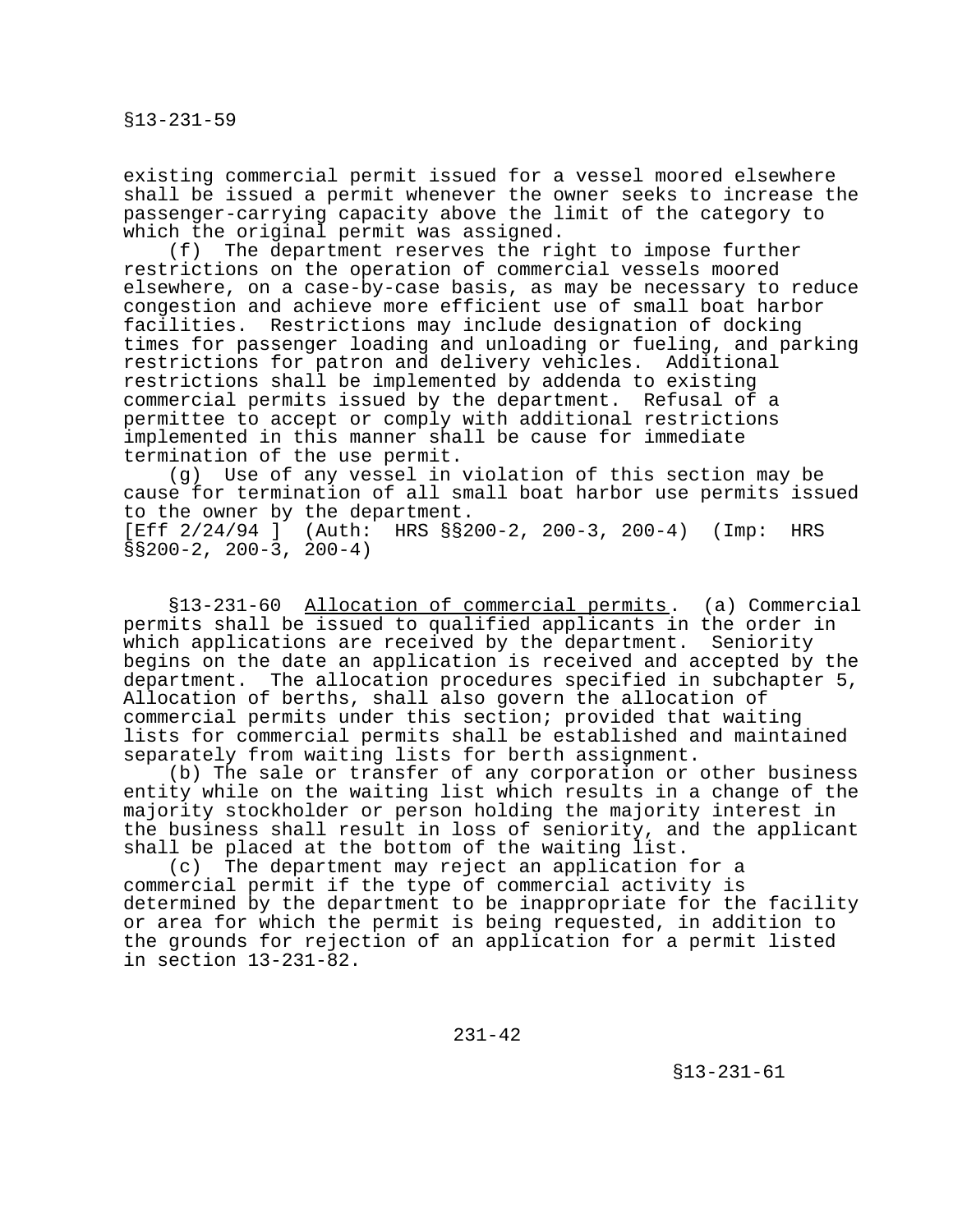(d) When a commercial permit becomes available for a vessel moored elsewhere, the permit issued shall be of the same category as the commercial permit which was previously in effect. [Eff 2/24/94 ] (Auth: HRS §§200-2, 200-3, 200-4, 200-10) (Imp: HRS §§200-2, 200-3, 200-4, 200-10)

§13-231-61 <u>Reissuance of commercial permits</u>.<br>(a) The department may reissue a commercial permit provided that:

| (1) |         | The gross receipts during the twelve-month period under<br>the commercial permit for which the application for<br>reissuance has been submitted, equals or exceeds the<br>following minimums as applicable:<br>Vessels used for |           |
|-----|---------|---------------------------------------------------------------------------------------------------------------------------------------------------------------------------------------------------------------------------------|-----------|
|     | (A)     | bare boat (demise)<br>charters and charter<br>sail boats                                                                                                                                                                        | \$7,000   |
|     |         | (B) Vessels registered<br>by the State or<br>documented by the<br>U. S. Coast Guard to                                                                                                                                          |           |
|     |         | carry six passengers or<br>less, including<br>charter fishing boats                                                                                                                                                             | \$15,000  |
|     | (C)     | Vessels certified by<br>the U. S. Coast Guard<br>to carry seven to<br>twenty-five passengers                                                                                                                                    | \$45,000  |
|     | (D)     | Vessels certified by the<br>U. S. Coast Guard to<br>carry twenty-five to                                                                                                                                                        |           |
|     | ( $E$ ) | forty-nine passengers<br>Vessels certified by the<br>U. S. Coast Guard to<br>carry fifty to ninety-                                                                                                                             | \$85,000  |
|     |         | nine passengers<br>(F) Vessels certified by the<br>U. S. Coast Guard to                                                                                                                                                         | \$125,000 |
|     |         | carry more than ninety-<br>nine passengers                                                                                                                                                                                      | \$250,000 |
|     |         |                                                                                                                                                                                                                                 |           |

231-43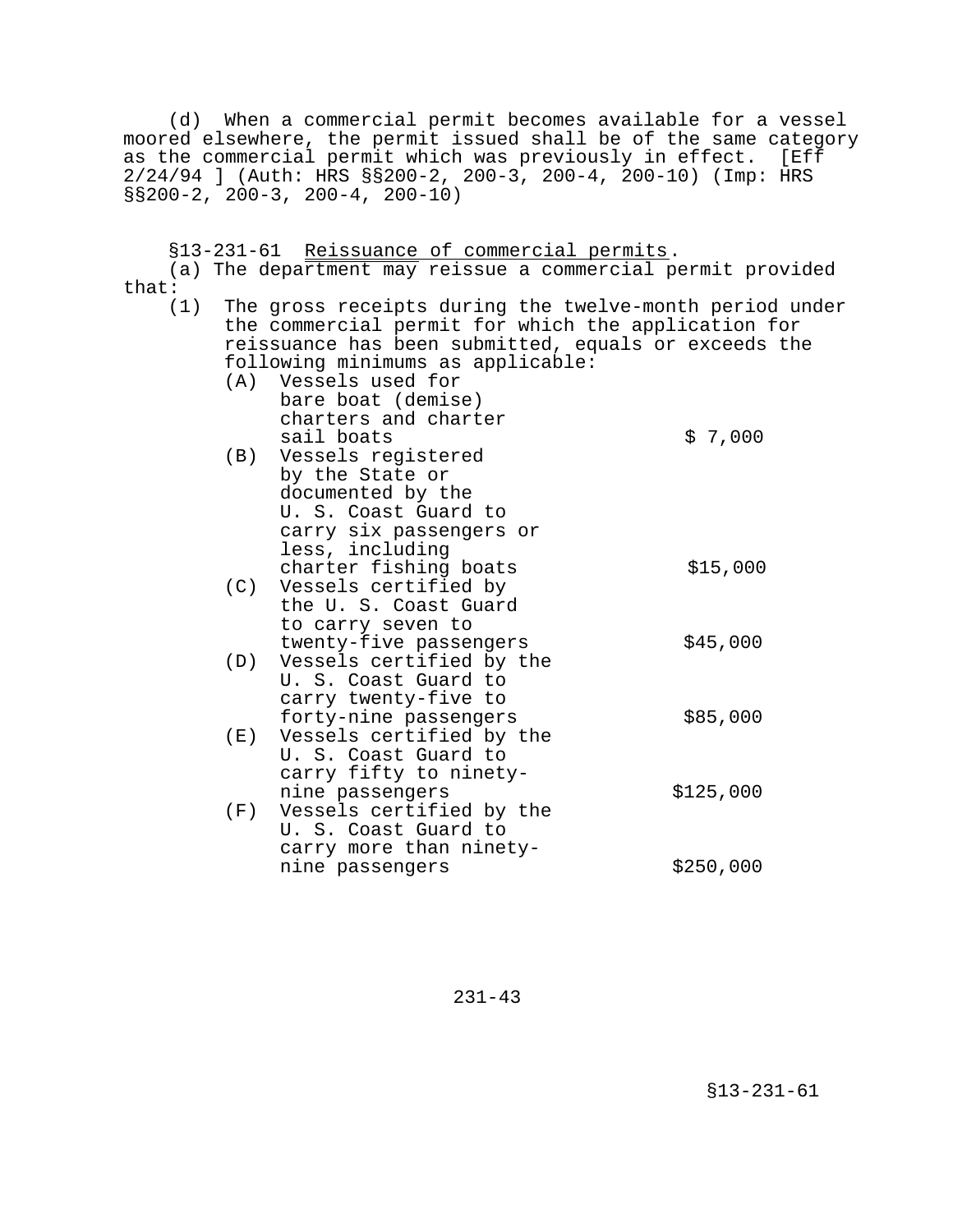- (G) Vessels engaged in another trade or business not delineated and governed by an appropriate paragraph above  $\frac{1}{2}$  7,000; or
- (2) The permittee applies to the department in writing for reissuance of the permittee's commercial permit and concurrently presents evidence that any failure to generate gross receipts from the operation of the permittee's vessel as prescribed in this subsection was due to:
	- (A) The sinking, loss, or destruction of the permittee's vessel;
	- (B) The permittee's vessel being inoperative in excess of sixty days due to disability of the permittee;
	- (C) The permittee's vessel was rendered inoperative in excess of sixty days due to damage to the vessel, or due to the necessity of replacing essential parts and gear, provided that reasonable and diligent efforts by the permittee to secure such items necessary to repair the vessel or replacement of parts is demonstrated; or
	- (D) Where conditions and circumstances are demonstrated wherein a reissuance of the permittee's commercial permit would be fair and warranted, and the application for reissuance is approved by the department; and
	- (3) All fees and charges due and payable to the department have been paid and no violations are outstanding.

(b) No commercial permit shall be issued to any permittee whose commercial permit has been terminated for cause, provided that the permittee may apply for a new commercial permit after one year has expired from the date of termination of the commercial permit, all fees and charges owing the State have been paid, and the permittee is in compliance with federal and state laws.

(c) A corporation must have been in continuous commercial operation as evidenced by the submission of monthly reports of gross receipts for a minimum of twelve months in order to retain use permits upon the transfer of any interest in that corporation. [Eff 2/24/94 ] (Auth: HRS §§200-2, 200-3, 200-4, 200-10) (Imp: HRS §§200-2, 200-3, 200-4, 200-10)

231-44

§13-231-62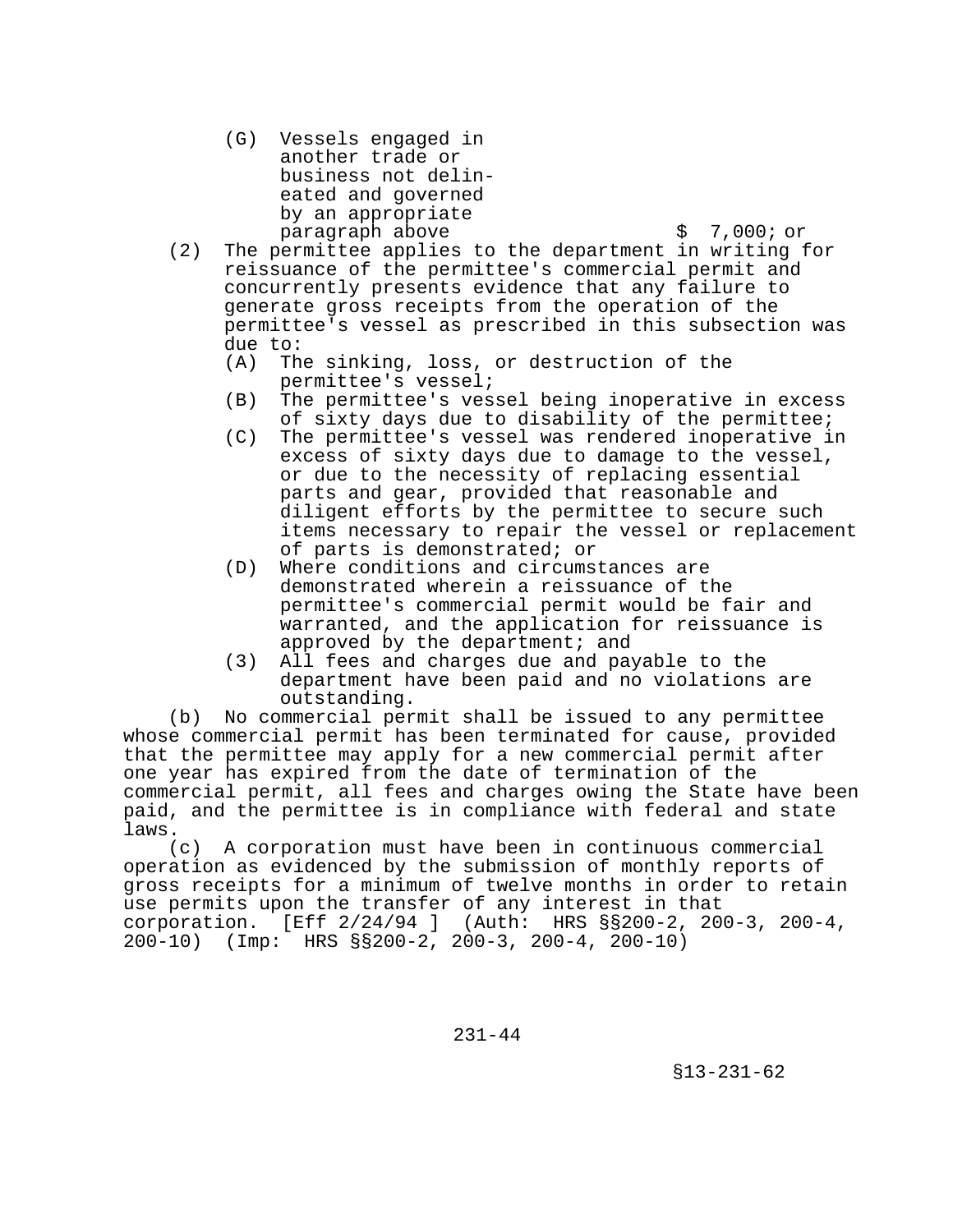§13-231-62 Transferability of commercial permits. (a) Commercial permits issued to individuals.

- (1) A commercial permit issued to an individual is nontransferable, so that whenever the permittee parts with possession or transfers the title or interest in the vessel identified in the commercial permit to another person by any arrangement, the commercial permit shall expire except as provided herein with respect to the original permittee. The new possessor, transferee, or owner of the vessel shall have no right to use the commercial permit; (2) An original permittee holding both a commercial
	- permit and a regular mooring permit, upon written application and approval by the department may retain the commercial permit, provided that within thirty days the permittee moves into the small boat harbor another vessel owned by the permittee pursuant to the provisions of section 13-231-13; and
	- (3) An original permittee holding a commercial permit and moored elsewhere may, upon written application to and approval by the department retain the commercial permit, provided that within thirty days the permittee resumes operation with another vessel owned by the permittee pursuant to the provisions of sections 13-231-13 and 13-231-61.

(b) The following rights, conditions, and restrictions apply to commercial permits issued to a corporation or other business entity.

- (1) Notwithstanding section 13-231-13, a corporation or other business entity holding a valid commercial permit may transfer any or all stock or interest and retain the commercial permit and all other valid small boat harbor use permits in effect on the date of transfer, provided that the corporation or other business entity has been in continuous operation as evidenced by the submission of monthly reports of gross receipts for a minimum period of one full year and meets all requirements necessary for issuance of a commercial permit. The department shall be notified within ten working days of:
	- (A) All transactions that amount to a transfer of ten per cent or more of the stock or interest in the firm by owners of record on the effective date of these rules;

§13-231-62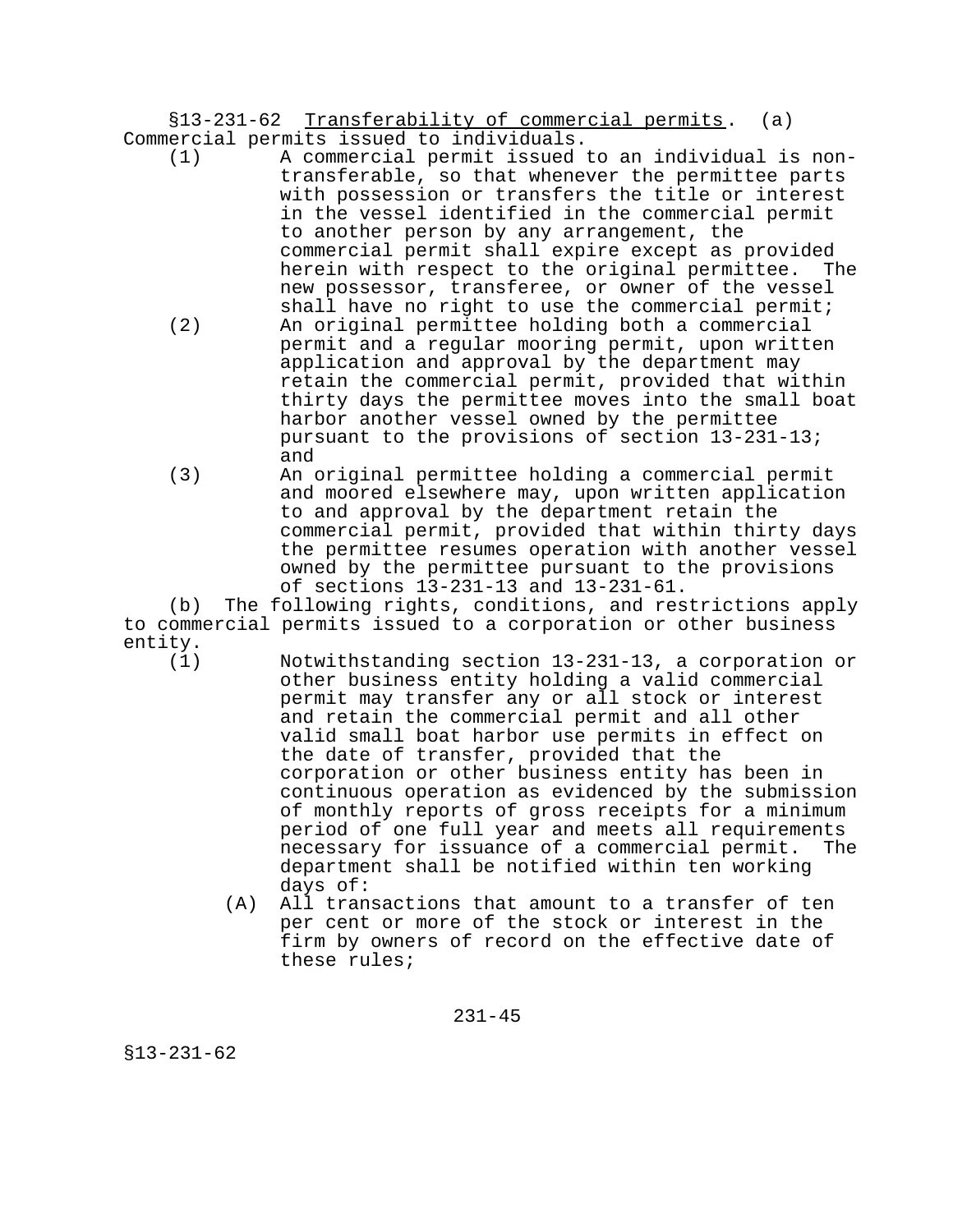- (B) The transfer of any stock or interest which results in a change of the principal stockholder or owner; and
- (C) The business transfer fee is paid on or before the date of transfer; and
- (2) A commercial permit issued to a corporation or other business entity shall automatically expire:
	- (A) Upon the voluntary or involuntary dissolution of the corporation or business entity;
	- (B) If the vessel or vessels operated under the commercial permit are sold or otherwise transferred and not replaced in accordance with the provisions of section 13-231-13(b); or
	- (C) If the permittee fails to operate the vessel for which the commercial permit is issued for a period in excess of sixty days, except as provided in section  $13-231-61(a)(2)$ , and except when the permittee provides advance notification to the department in writing that operations will be temporarily suspended for a specific period not to exceed four months. [Eff 2/24/94 ] (Auth: HRS §§200-2, 200-3, 200-4, 200-10) (Imp: HRS §§200-2, 200-3, 200-4, 200-10)

§13-231-63 Retention of berth upon termination of commercial permit. The owner of a vessel moored in any of the above listed small boat harbors whose commercial permit has been cancelled at the owner's request, expired, or revoked by the department pursuant to the provisions of these rules may continue to moor the vessel in the small boat harbor in accordance with the owner's regular mooring permit and to utilize the vessel for noncommercial purposes if the vessel and the owner conform to the conditions set forth in these rules to renew or maintain a regular mooring permit. [Eff 2/24/94 ] (Auth: HRS §§200-2, 200-4) (Imp: HRS §§200-2, 200-4)

§13-231-64 Fees and charges. Fees and charges for commercial vessels shall be as prescribed in chapter 13-234. (Eff 2/24/94 ] (Auth: HRS §§200-2, 200-4) (Imp: HRS §§200-2,  $200 - 4$ 

231-46

## §13-231-65

§13-231-65 Insurance requirements. A permittee issued a commercial permit shall, concurrently with the execution of the permit, tender to the department a copy of either a comprehensive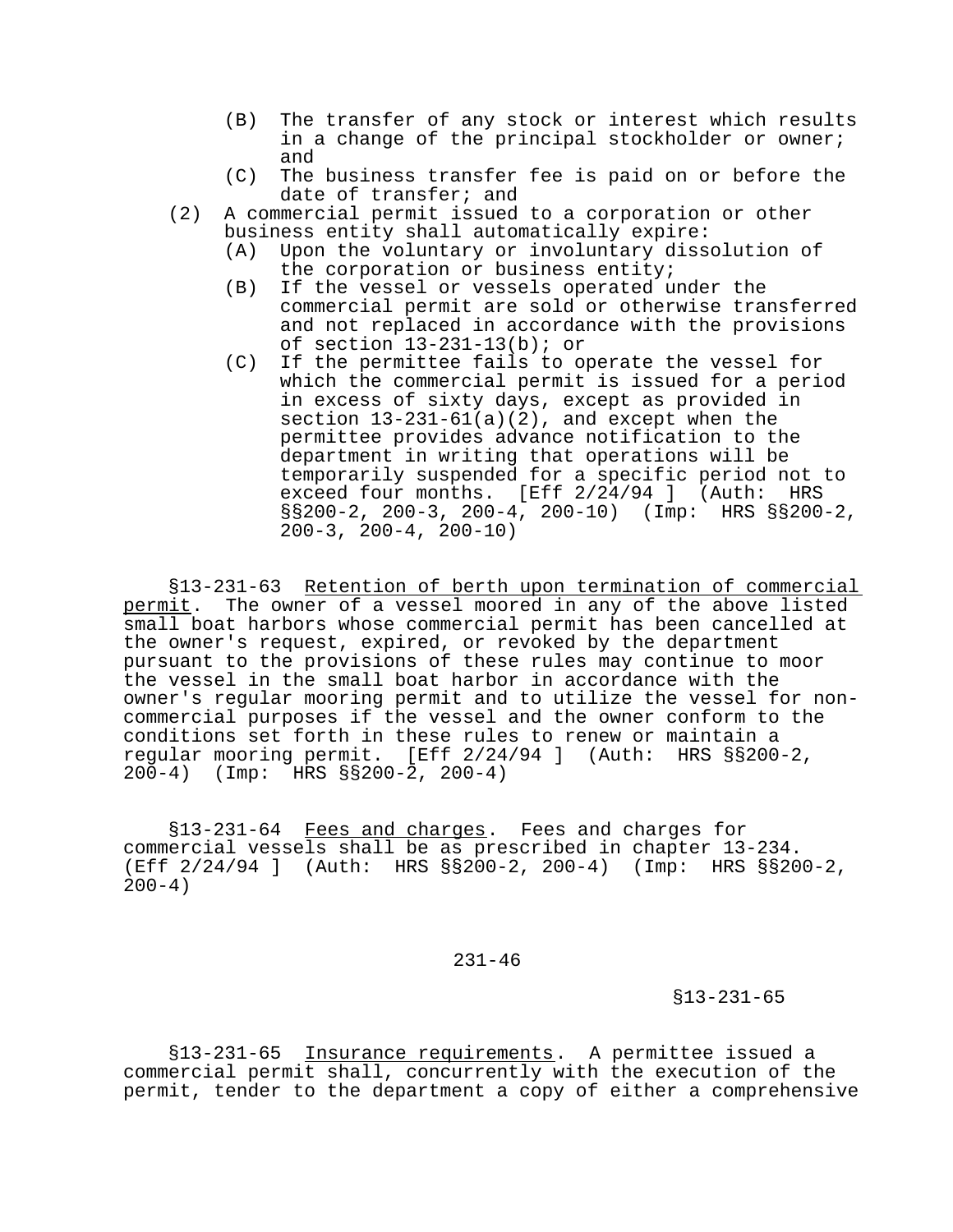general liability insurance policy or policies or a protection and indemnity insurance policy, or a certificate of insurance in lieu thereof, evidencing that such policy has been and is in force, with a combined single limit of not less than \$300,000 for commercial vessels not authorized to carry passengers and for those authorized to carry not more than six passengers; not less than \$500,000 for vessels authorized to carry more than six passengers, but less than twenty-six passengers; and not less than \$750,000 for vessels authorized to carry more than twentyfive passengers for bodily injury and damage to property per occurrence. The specification of limits contained herein shall not be construed in any way to be a limitation on the liability of the permittee for any injury or damage proximately caused by it. This insurance shall:

- (1) Be issued by an insurance company or surety company authorized to do business in the State and approved in writing by the department;
- (2) Name the State as an additional insured;
- (3) Provide that the department shall be notified at least thirty days prior to any termination, cancellation, or material change in its insurance coverage;
- (4) Cover all injuries, losses, or damages arising from, growing out of, or caused by any acts or omissions of the permittee, its officers, agents, employees, invitees, or licensees, in connection with the permittee's use or occupancy of the premises; and
- (5) Be maintained and kept in effect at the permittee's own expense throughout the life of the permit. The permittee shall submit evidence to the department of renewals or other actions to indicate that the insurance policy remains in effect as prescribed herein. [Eff 2/24/94 ] (Auth: HRS §§200-2, 200-4) (Imp: HRS §§200-2, 200-4)

231-47

§13-231-66

§13-231-66 Limitation on number of berths held by a commercial permittee. No person holding a valid commercial vessel permit for a commercial vessel moored in any of the small boat harbors listed in section 13-231-57 shall be issued a use permit authorizing the person to moor more than two commercial vessels in one of these small boat harbors except temporarily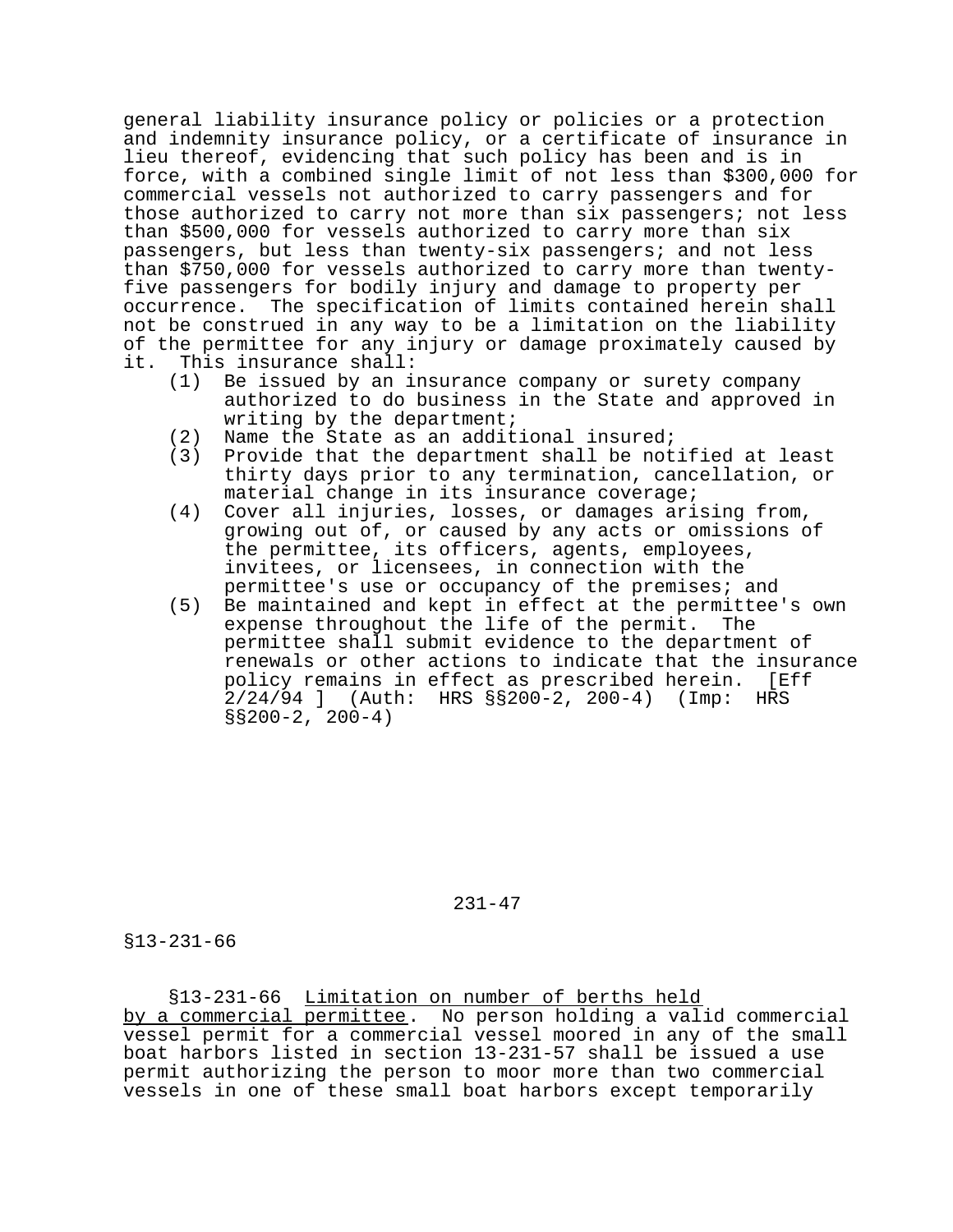pursuant to section 13-231-57(c) or as provided by section 13- 231-69; provided further, that any person holding valid use permits on the effective date of these rules authorizing the mooring of more than two commercial vessels in any of these small boat harbors may continue to moor the person's vessels in the small boat harbors subject to compliance with the conditions of the use permit and this chapter. [Eff 2/24/94 ] (Auth: HRS §§200-2, 200-4) (Imp: HRS §§200-2, 200-4)

§13-231-67 Limitation on commercial permits issued for the use of state boat launching ramps. (a) State boat launching ramps were constructed for the primary purpose of providing access to the waters of the State for trailered boats. Therefore, commercial permits issued for the use of state boat launching facilities shall be restricted to boats that are regularly launched and recovered from boat launching ramps and used in the course of doing business. A commercial permit shall be required for any trailered vessel which is rented off-site, but launches or recovers from a state boat launching facility. The owner of a trailered vessel shall be required to obtain a commmercial permit and comply with all other rules of the department governing commercial vessel activities. Notwithstanding the limitation of the number of commercial permits which may be issued for launching ramps in subsections (d)(3) through (d)(9) below, the owner may apply for and may be issued a commercial permit for the number of vessels owned and registered in furtherance of its commercial use by the business on the effective date of these rules. Vessels registered to boat dealers and manufacturers and used for the purpose of conducting sea trials and instruction of prospective owners shall be exempt from commercial permit requirements.

(b) No commercial permits for the use of state boat launching ramps shall be issued for the purpose of

## 231-48

§13-231-68

embarking or disembarking passengers by small craft or lighter from a vessel moored offshore.

(c) A commercial permit issued for the use of a state boat launching ramp shall also be valid for all other state boat ramps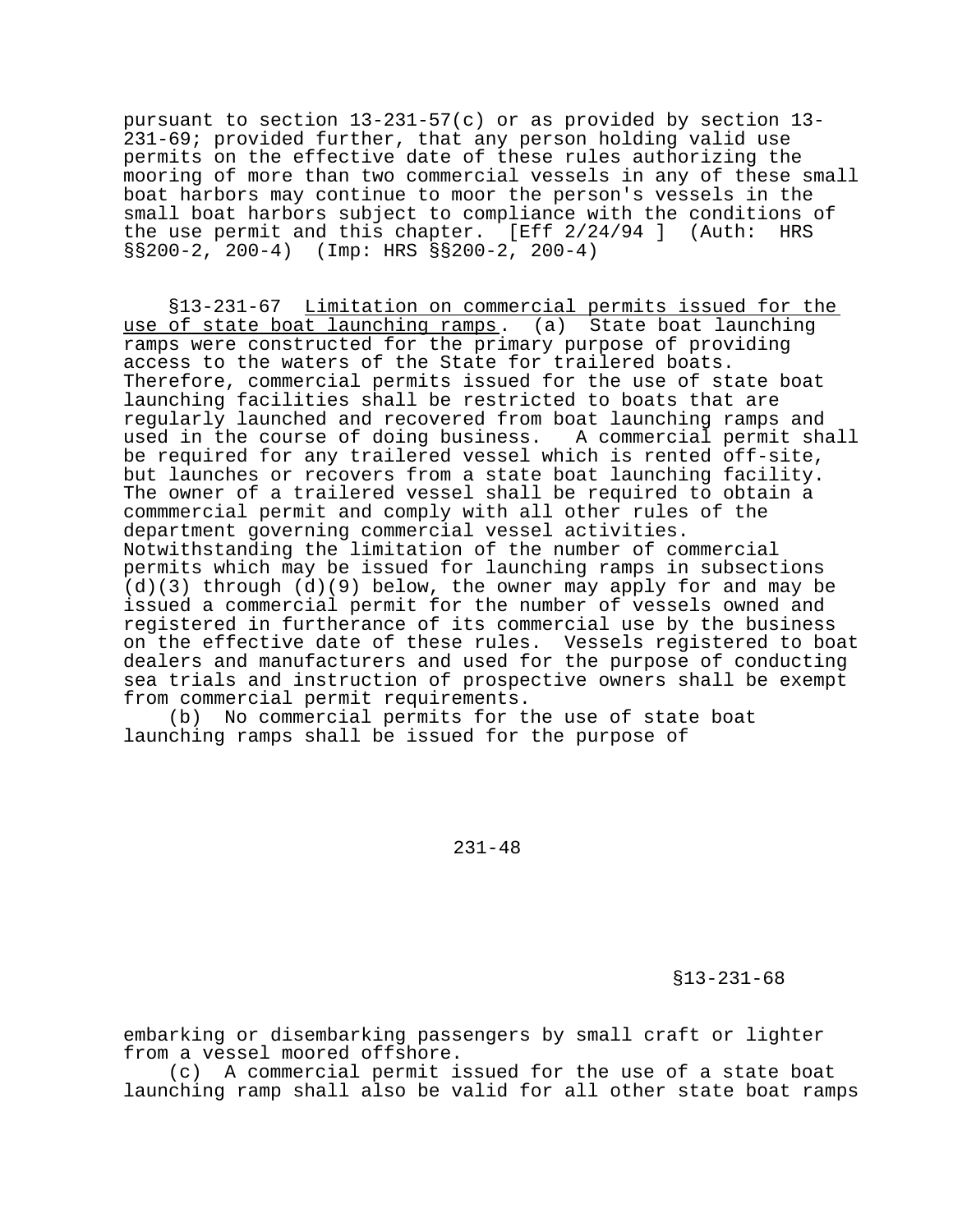on the same island at which commercial activities are permitted except those listed in subsection  $(d)$ ; provided that the permittee shall indicate which launching ramp is expected to be the location of primary use and the fees derived from two percent of gross revenues shall be paid to that account. No commercial permit shall be issued for a launching ramp located on an island other than the place of business of the permittee.

(d) The maximum number of commercial permits which may be issued for the use of the following launching ramps are:

| (1) Ala Wai        | - none                                             |  |
|--------------------|----------------------------------------------------|--|
| (2) Keehi          | – none                                             |  |
| (3) Heeia Kea      | - 7                                                |  |
| (4) Maunalua Bay   | $-5$                                               |  |
| (5) Mala           | $-15$                                              |  |
| $(6)$ Kihei        | $-15$                                              |  |
| (7) Manele         | $-3$                                               |  |
| (8) Kaunakakai - 5 |                                                    |  |
| (9) Kukuiula       | $-6$                                               |  |
|                    | $(10)$ All others - no limit. [Eff $2/24/94$ ]     |  |
|                    | $(Auth: HRS \S$200-2, 200-3, 200-4, 200-10)$ (Imp: |  |
|                    | HRS $\S$ S200-2, 200-3, 200-4, 200-10)             |  |
|                    |                                                    |  |

§13-231-68 Signs and other structures at a state small boat harbor. (a) No person shall erect or place a sign, ticket booth, or any other structure in a state small boat harbor without the prior written approval of the department. All such structures shall only be erected or placed within a state small boat harbor if they are in conformity with state and county laws and ordinances, and prior approval of all appropriate governing agencies has been obtained.

(b) Signs identifying commercial activities posted or displayed within a state small boat harbor shall be limited to twelve square feet maximum sign area and be designed in accordance with the guide for small boat harbor signs provided by the department. Structures for ticket booths shall be limited to thirty-six square feet maximum and be

### 231-49

§13-231-68

designed in accordance with the guide for ticket booths provided by the department.

(c) Signs and other structures placed or erected within Lahaina boat harbor shall also comply with the requirements of the Maui County Cultural Resources Commission.

(d) Fees for signs and ticket booths are set forth in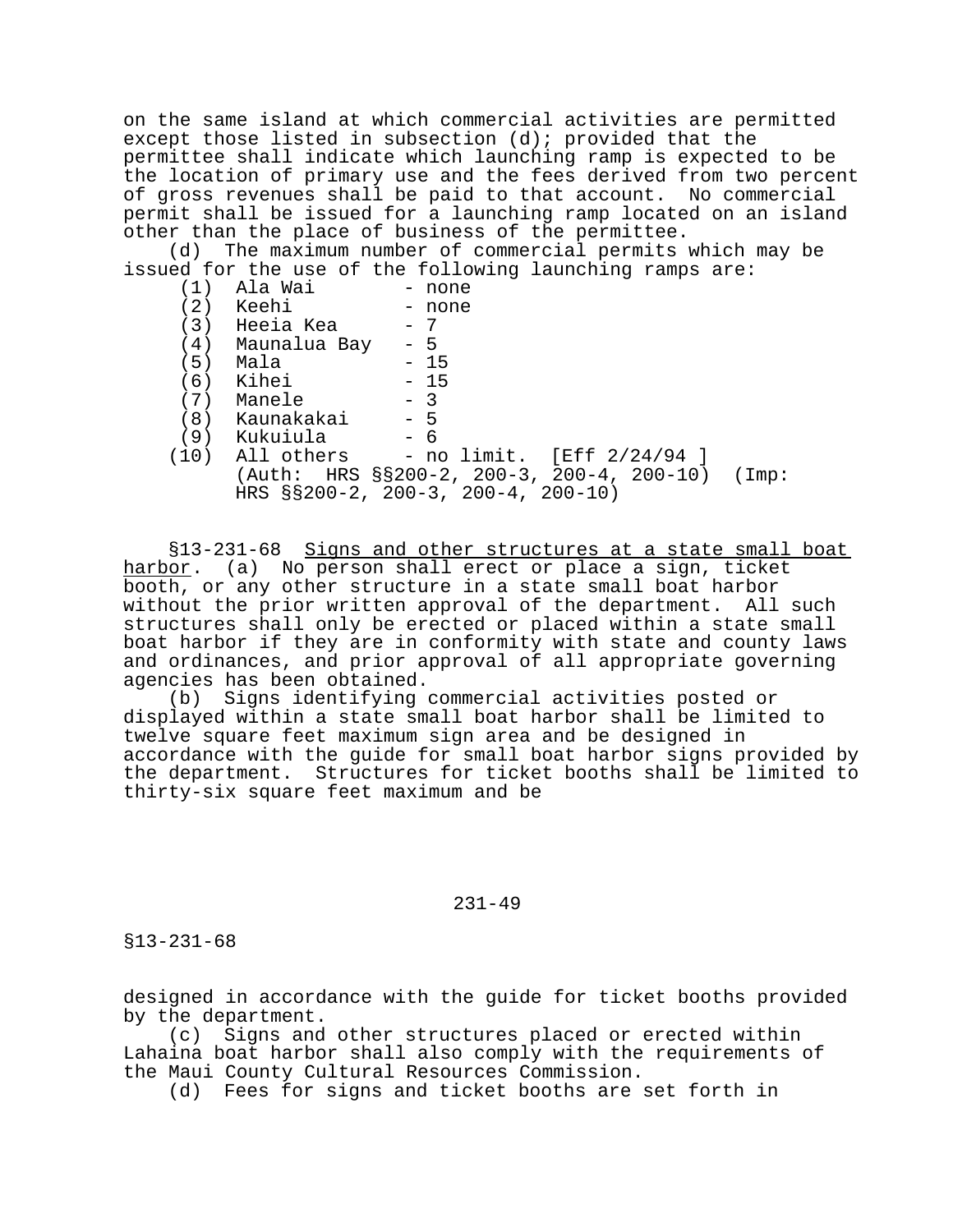chapter 13-234. [Eff 2/24/94 ] (Auth: HRS §§200-2, 200-3, 200- 10) (Imp: HRS §§200-2, 200-3, 200-10)

§13-231-69 Multiple use mooring facilities by commercial vessels. (a) Notwithstanding the provisions of section 13-231- 4, a permittee holding a valid mooring permit for a commercial vessel may place another commercial vessel of the same size category that is owned by the permittee in the permittee's assigned berth when the commercial vessel for which the mooring permit is

issued is temporarily absent from the berth, provided that prior notification is provided to the department.

(b) The mooring permit for the assigned berth shall be issued for the largest commercial vessel to utilize the berth, and mooring fees charged in accordance with the fee schedule shown in section 13-234-25. The vessel name and registration or documentation number of each additional vessel expected to utilize the berth shall be listed as an addendum to the regular mooring permit issued for that berth. [Eff 2/24/94 ] (Auth: HRS §§200-2, 200-10) (Imp: HRS §§200-2, 200-10.)

§13-231-70 Water taxi operations. (a) Water taxi operations may be permitted at all small boat harbors except Ala Wai and Keehi, provided that the owner of the water taxi operation has been issued a commercial use permit. For the purpose of this section, "water taxi operations" means the shuttling of persons or cargo to or from the small boat harbor facility or a shoreside location authorized for such use under chapter 13-256, Hawaii Administrative Rules, to a destination or vessel located outside the small boat harbor boundary.

(b) No water taxi operations may be permitted to transport passengers and crew from commercial vessels

231-50

#### §13-231-77

moored offshore, or the shuttling of passengers to and from a commercial vessel moored elsewhere if that vessel has not been issued a commercial use permit for the small boat harbor or other valid commercial use permit issued by the department. There shall be no restriction on the use of water taxi service by recreational vessels, vessels owned by the United States, or commercial vessels which are exempt from commercial use permit requirements under the provisions of section 13-231-57.

(c) The department may furnish a current list of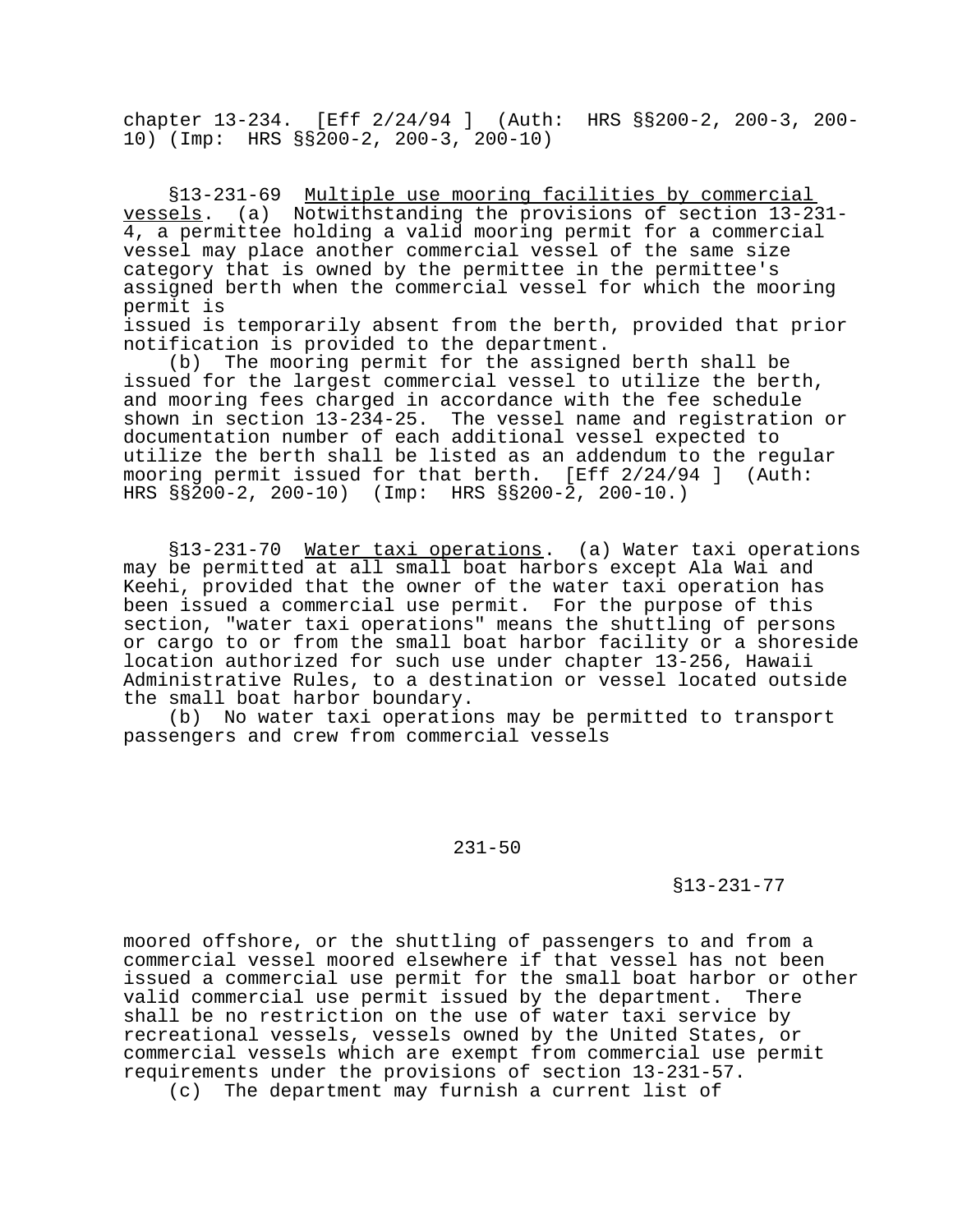commercial vessels authorized to receive water taxi service as provided in subsection (b) upon request by the owner of the vessel performing water taxi operations at no charge. [Eff 2/24/94 ] (Auth: HRS §§200-2, 200-3, 200-4, 200-10) (Imp: HRS §§200-2, 200-3, 200-4, 200-10)

§13-231-71 to §13-231-75 (Reserved)

Subchapter 4 Special Area Rules

| $$13-231-76$     | Kewalo Basin  |
|------------------|---------------|
| $$13-231-77$     | Ala Wai Canal |
| $$13-231-78$     |               |
| t.o              |               |
| $$13 - 231 - 79$ | (Reserved)    |

§13-231-76 Kewalo basin. The Kewalo basin is not a small boat harbor for the purpose of these rules. (See rules governing commercial harbors.) [Eff 2/24/94 ] (Auth: HRS §§200-2, 200-4) (Imp: HRS §§200-2, 200-4)

§13-231-77 Ala Wai canal. Operation of vessels in Ala Wai canal shall be accomplished in a manner that will not create a nuisance to area residents. All applicable provisions of these rules shall apply to Ala Wai canal. [Eff 2/24/94 ] (Auth: HRS §§200-2, 200-4) (Imp: HRS §§200-2, 200-4)

§13-231-78 to §13-231-79 (Reserved)

#### 231-51

§13-231-80

| Subchapter 5 | Allocation of Berths |
|--------------|----------------------|
|--------------|----------------------|

- [§13-231-80 General](#page-84-0)
- [§13-231-81 Application for a berth; seniority of](#page-85-0) application; period of validity; renewal of application
- [§13-231-82 Review, acceptance, or rejection](#page-87-0) of applications
- [§13-231-83 Applicant required to furnish address](#page-88-0) and report changes; effect of failure to report changes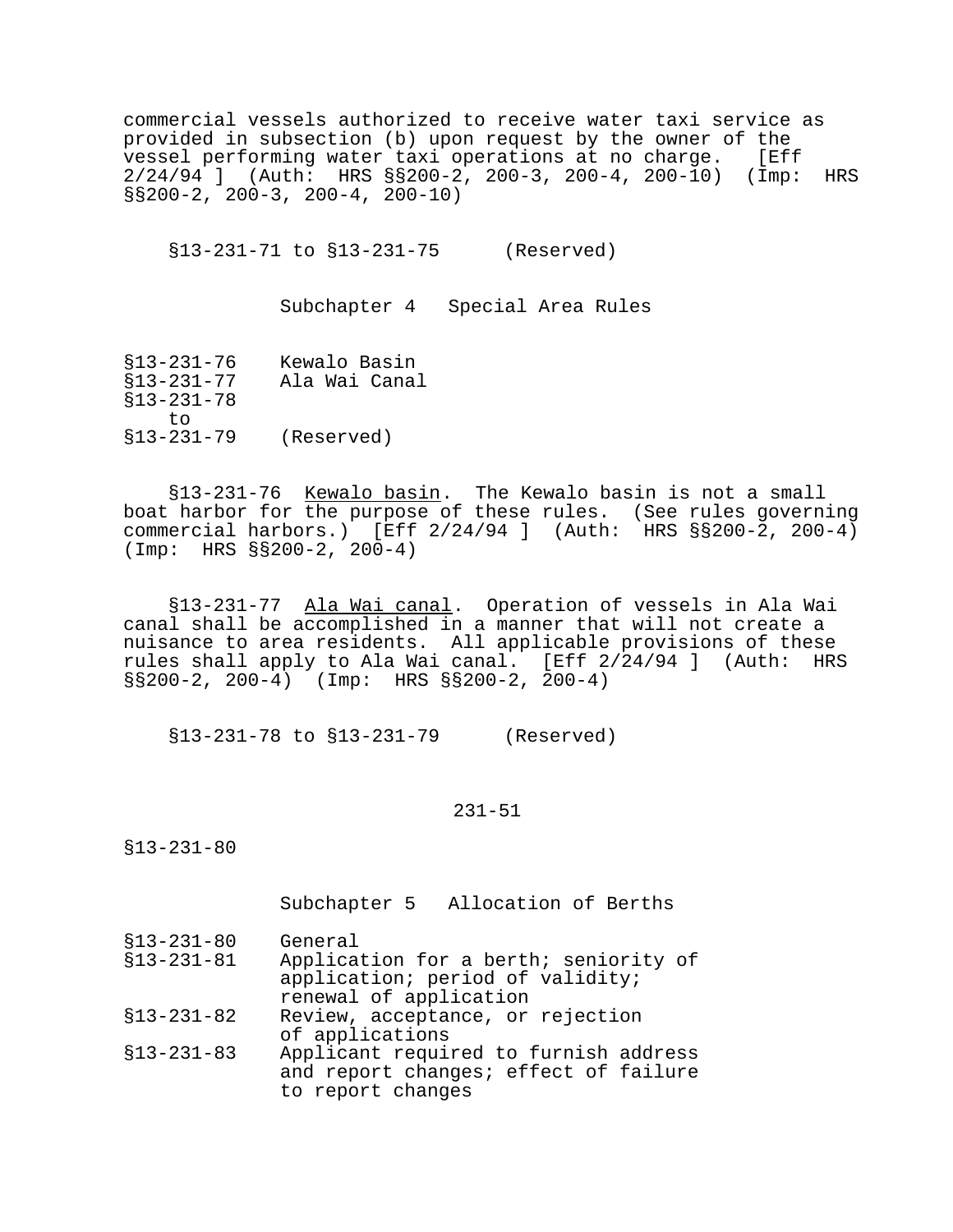<span id="page-84-0"></span>

| $$13-231-84$     | Withdrawal of application; effect if<br>application has become void, expires,<br>or has been withdrawn |
|------------------|--------------------------------------------------------------------------------------------------------|
| $$13 - 231 - 85$ | Priority and procedures in allocation<br>of berths                                                     |
| $$13 - 231 - 86$ | Categories of berths; priority of allocation                                                           |
| $$13 - 231 - 87$ | Notice to owner of available berth                                                                     |
| $$13 - 231 - 88$ | Offer of regular mooring permit valid<br>only 14 days; written notice of acceptance                    |
| $$13-231-89$     | Offer of temporary mooring permit<br>valid only 7 days; notification of                                |
| $$13-231-90$     | intention; acceptance<br>Offer of category I (breakwater) berth<br>- Ala Wai harbor                    |

§13-231-80 General. (a) This subchapter shall govern the allocation of berths as they become available in small boat harbors.

(b) It is the policy of the department to promptly assign an available berth on a first-come, first-served basis to the first qualified applicant, determined in accordance with the provisions of this subchapter, for the type of mooring requested provided that the proposed use by the vessel affords maximum, safe, convenient, and efficient utilization of facilities and provided that assignment is not contrary to public interests, or otherwise unlawful or contrary to these rules.

(c) Since each berth and each vessel presents unique ship handling and other peculiar berthing problems in relation to the small boat harbor, the department reserves the right to utilize its fair and impartial judgment, flexibility, and discretionary authority to allocate berths

#### 231-52

### §13-231-80

based upon its knowledge of available facilities, prevailing small boat harbor conditions, safe boating practices, effective harbor management procedures, and other factors which must be thoroughly considered prior to acceptance of an application and allocating a berth to a vessel. The many factors that the department may take into consideration in accepting an application and allocating a berth include, but are not limited to, the applicant's vessel length, draft, beam, method of propulsion; the proposed vessel use and any other special or unique vessel handling problems in relation to the size of the available berth; berth location, water depth, prevailing winds and currents, and other pertinent factors relative to the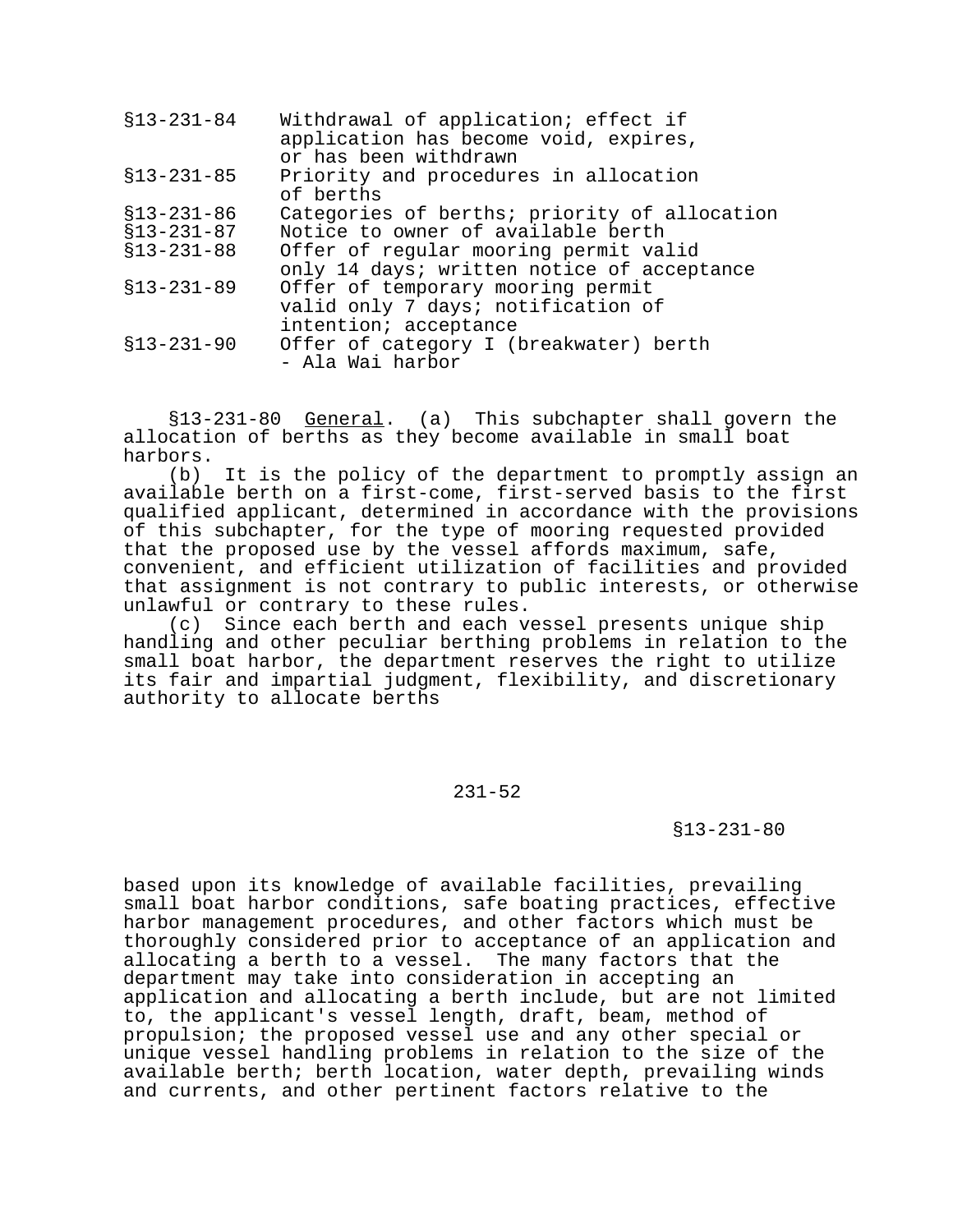<span id="page-85-0"></span>available berth.

(d) If berths of varying lengths are available for assignment in a small boat harbor then no regular mooring permit shall be issued which allocates a berth to a vessel, if the length of the berth to be assigned exceeds the vessel length overall by more than five feet; provided, however this provision does not apply:

- (1) When more than one vessel is assigned to and occupies a single berth end to end; or
- (2) In a small boat harbor with established categories of berths which may be assigned to designated classes of vessels, pursuant to section 13-231-86.

(e) A vessel with a length overall which exceeds the catwalk or pier length may be nonetheless allocated an available berth if the vessel may be safely moored in the berth and provided that the vessel, while moored in the berth, does not obstruct or hamper safe and convenient navigation within the small boat harbor.

(f) The department may establish categories of berths available to corresponding classes of vessels in a small boat harbor for allocation to applicants and shall place applicants in the most appropriate vessel classification to assure that vessels are allocated to suitable berths in order to promote the maximum, safe, convenient, and efficient utilization of facilities. Categories of berths and corresponding classes of vessels have been established in the small boat harbors enumerated in section 13-231-76. [Eff 2/24/94 ] (Auth: HRS §§200-2, 200-10) (Imp: HRS §§200-2, 200-9, 200-10)

# 231-53

§13-231-81

§13-231-81 Application for a berth; seniority of applications; period of validity; renewal of application. (a) The department shall allocate a berth to an applicant by issuing a use permit pursuant to this subchapter and sections 13-231-2 and 13-231-3 if:

(1) A berth is vacant in the small boat harbor and is available for such assignment pursuant to this subchapter;

(2) No prior valid application for such is pending. (b) A person desiring to moor a vessel in a small boat harbor where no berths are available for allocation pursuant to this subchapter may apply for and be allocated a berth as prescribed in this subchapter when a berth suitable for the vessel becomes vacant in the future.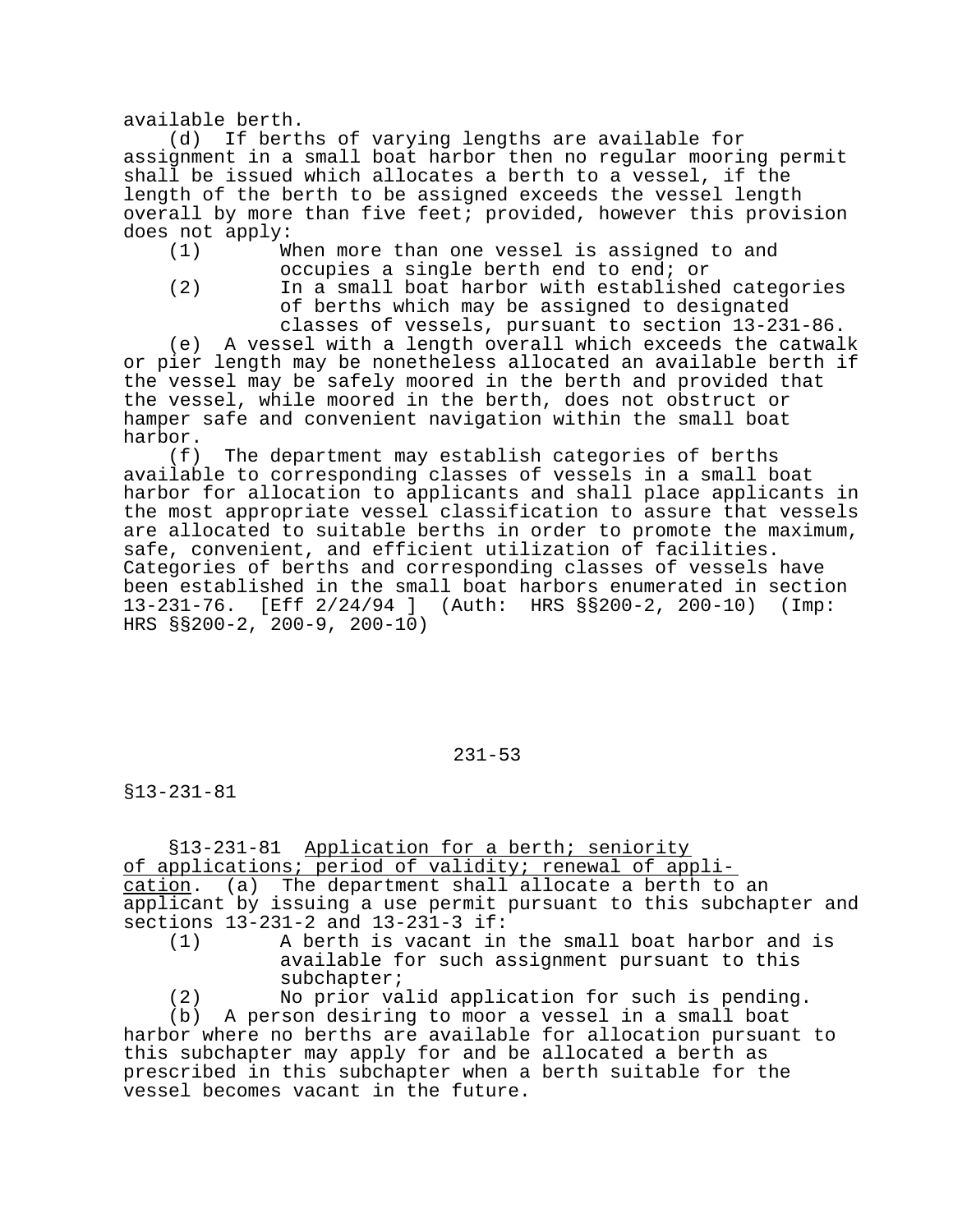(1) An application for a berth shall be made in writing to the department on a form provided by the department. The applicant shall indicate in the application the type and characteristics of the vessel the applicant proposes to moor, including but not limited to, the vessel's length overall, draft, beam, principal source of propulsion, and any secondary or auxiliary source of propulsion, the type of mooring desired, and if applicable, the category or categories desired, provided that except in small boat harbors where the department has not established categories of berths an applicant may modify at any time the material contained in the applicant's application relating to the type and characteristics of the vessel the applicant proposes to moor in the small boat harbor and retain seniority or priority over later applicants. The department shall accept the application for consideration by endorsing it and entering the filing time and date on the application form submitted; one copy shall be given to the applicant. The time and date the application is endorsed by the department shall be the filing date and the effective date of the application for consideration and shall establish such applicant's seniority or priority over later applicants if the application remains valid, subject to the suitability of the berth which becomes available for allocation to the vessel to be moved into the berth by the applicant.

## 231-54

#### §13-231-82

Priority of applicants for mooring in small boat harbors with established categories of berths is set forth in section 13-231-86. No application shall be accepted until the applicant pays the application fee prescribed in these rules and review thereof has been conducted pursuant to section 13-231-82.

- (2) An application shall continue in full force and effect for a period ending one year from the effective date of the application except as provided in paragraph (3), unless sooner terminated in accordance with these rules. An application is void after the date of expiration indicated thereon.
- (3) An application may be renewed within a ninety-day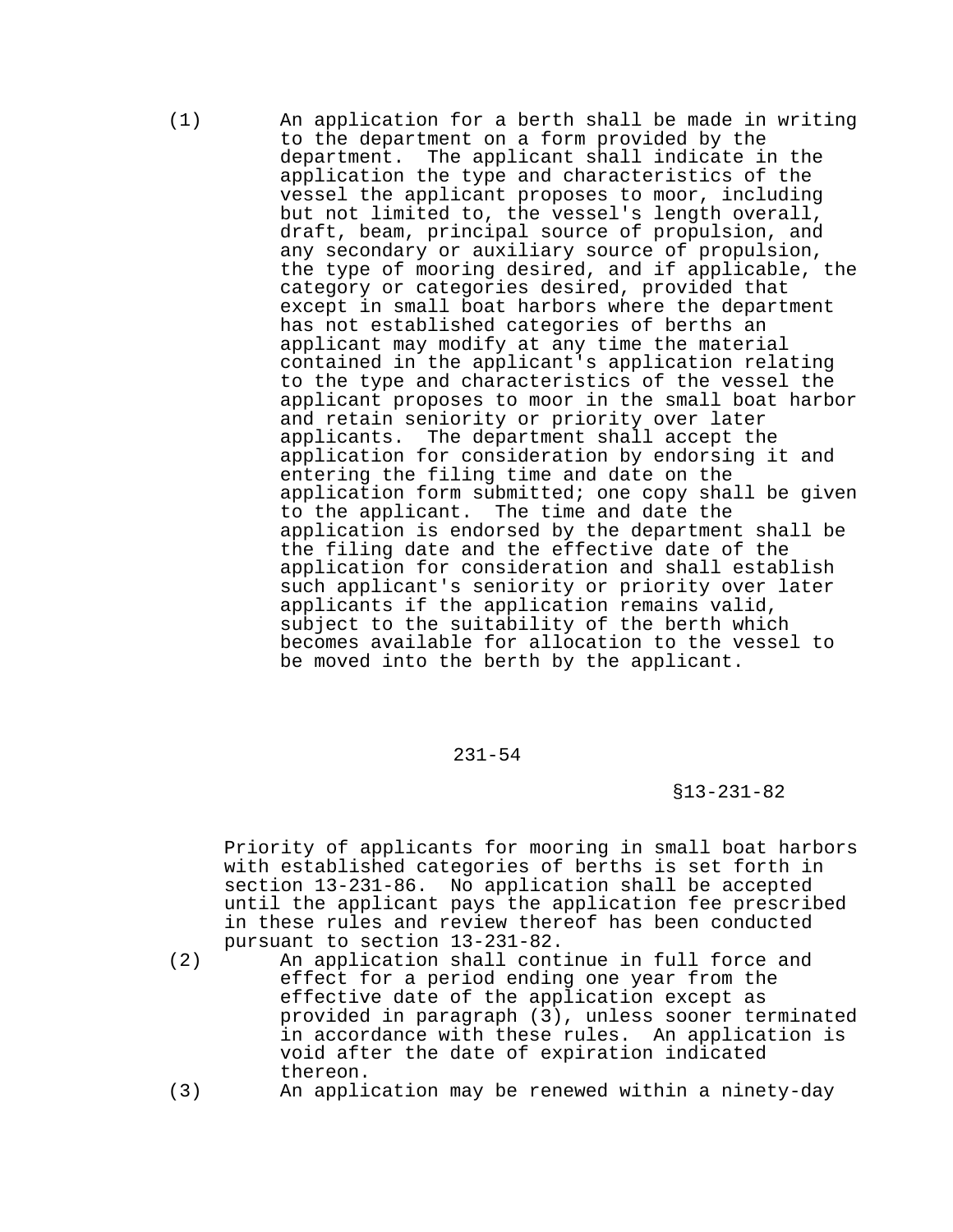period preceding its expiration date. An application renewed prior to its expiration date shall be valid for a period ending one year from the expiration date of the previous application.

<span id="page-87-0"></span>(4) It is the policy of the department to mail an application renewal notice to the applicant, prior to the expiration of this application, at the address the applicant has furnished to the department pursuant to section 13-231-83. However, the applicant is responsible for the timely renewal of an application without receipt of a renewal notice from the department.

[Eff 2/24/94 ] (Auth: HRS §§200-2, 200-10) (Imp: HRS §§200-2, 200-9, 200-10)

§13-231-82 Review, acceptance, or rejection of applications.<br>(a) The department shall examine and determine the genuineness and regularity of each application for a mooring or other small boat harbor use permit and may conduct any investigation as may be deemed necessary for its examination and determination; and it may require additional information from the applicant as may be necessary to determine the genuineness and regularity of the application.

(b) The department shall reject any application that contains a material misstatement or if the applicant has failed to disclose any material fact in the application.

## 231-55

§13-231-82

(c) An application shall not be accepted for consideration and shall be rejected if:

- (1) The application fee is not paid at the time the application is made;
- (2) The applicant is delinquent in payment of any moneys due and payable to the department;
- (3) The applicant has pending a citation for violation of any of the department's rules; or
- (4) The category or type of mooring requested is inappropriate for the vessel to be moored by the applicant and will not, therefore, afford maximum, safe, convenient, and efficient utilization of small boat harbor facilities as determined by the department pursuant to section 13-231-80.

(d) Upon rejection of an application, the department shall inform the applicant, in writing within a

reasonable time, that the person's application has not been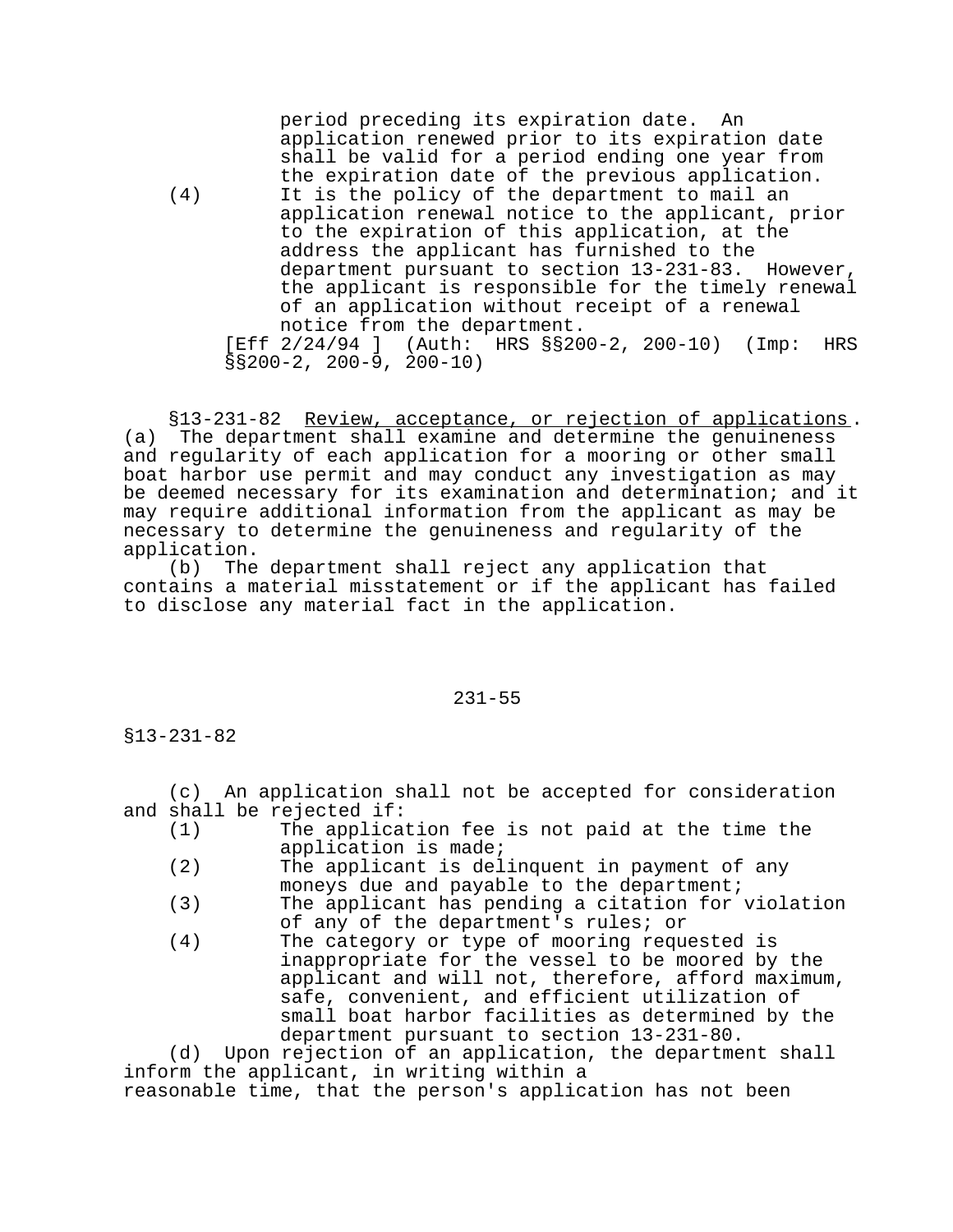<span id="page-88-0"></span>accepted for consideration and has been rejected and the reasons therefor. The applicant shall be afforded the opportunity to submit a new application upon the correction of deficiencies cited in the notification of rejection of the original application. [Eff 2/24/94 ] (Auth: HRS §§200-2, 200-10) (Imp: HRS §§200-2, 200-9, 200-10)

§13-231-83 Applicant required to furnish address and report changes; effect of failure to report changes. (a) An applicant shall include the applicant's address in the application to the department for a berth.

(b) An applicant shall immediately inform the department in writing of any changes in the applicant's address in order to maintain the validity of the appli- cant's application.

(c) An application shall be void if the department is unable to notify the applicant of a vacancy at the address:

(1) Appearing on the application; or<br>(2) Furnished in writing to the depa: Furnished in writing to the department by the applicant; as a change of address subsequent to submitting the application. [Eff 2/24/94 ] (Auth: HRS §§200-2, 200-10) (Imp: HRS §§200-2, 200-9,  $200 - 10$ 

## 231-56

## §13-231-85

§13-231-84 Withdrawal of application; effect if application has become void, expires, or has been withdrawn. (a) An application may be withdrawn by an applicant upon written notice to the department.

(b) An applicant who withdraws an application or whose application has expired or becomes void may submit a new application for acceptance by the department. The applicant's seniority begins on the date the new application is accepted for consideration as provided in section 13-231-81.

(c) The application fee shall not be refunded if an applicant withdraws an application or if the application expires, or becomes void. [Eff 2/24/94 ] (Auth: HRS §§200-2, 200-10) (Imp: HRS §§200-2, 200-9, 200-10)

§13-231-85 Priority and procedures in allocation of berths .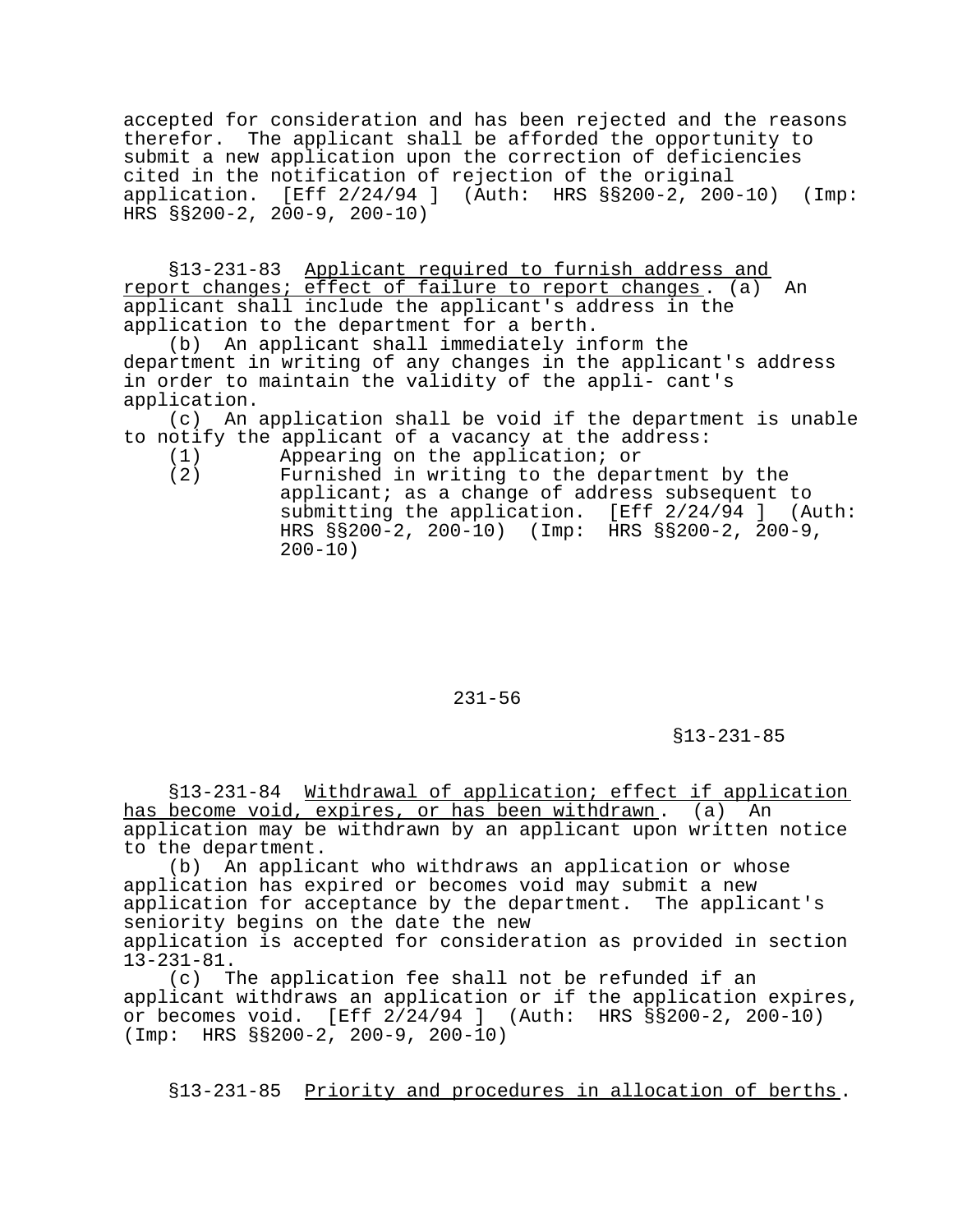(a) An unassigned berth (a berth that is not assigned to a permittee by a regular mooring permit) shall first be offered to the senior applicant holding a regular mooring permit authorizing the applicant to moor in the small boat harbor who has applied for movement to another berth within the same harbor, provided that the vacant berth is of the same characteristics, category, or type as the berth currently allocated to the applicant and assignment of the applicant's vessel to the vacant berth would not be contrary to public interest or otherwise unlawful or contrary to these rules.

(b) Except as provided in subsection (a) and except where allocation shall be made pursuant to section 13-231-86 in small boat harbors with established categories of berths, an unassigned berth shall be promptly offered to the senior applicant for a regular mooring permit subject to the limitations contained in these rules promoting maximum, safe, convenient, and efficient utilization of facilities. Therefore, when the department receives a notice of cancellation of a regular mooring permit pursuant to section 13-231-9; a regular mooring permit expires, becomes void or is cancelled; or an assigned berth is vacated, other than temporarily for any reason, the department shall commence the process of allocating the berth to the senior applicant for a regular mooring permit as expeditiously as possible as provided herein or in section 13- 231-86.

#### 231-57

§13-231-85

(c) If assignment of the senior applicant's vessel to the available berth would not afford maximum, safe, convenient, and efficient utilization of the facility as determined in accordance with the factors enumerated in section 13-231-80 or is contrary to public interest or is otherwise unlawful or contrary to these rules, the berth shall then be promptly offered to the next senior qualified applicant whose vessel is suitable for the berth.

(d) An assigned berth, temporarily vacant while the regular permittee's vessel assigned thereto is temporarily absent from the berth, or an unassigned berth that is temporarily vacant pending allocation to and occupancy by a regular permittee shall be temporarily allocated to applicants as follows subject to sections 13-231-23 and 13-231-24 and the suitability of the vessel for the berth as determined by evaluation of the factors enumerated in this subchapter in order to promote the maximum safe, convenient, and efficient utilization of the small boat harbor facilities.

(1) A nonrenewable temporary mooring permit authorizing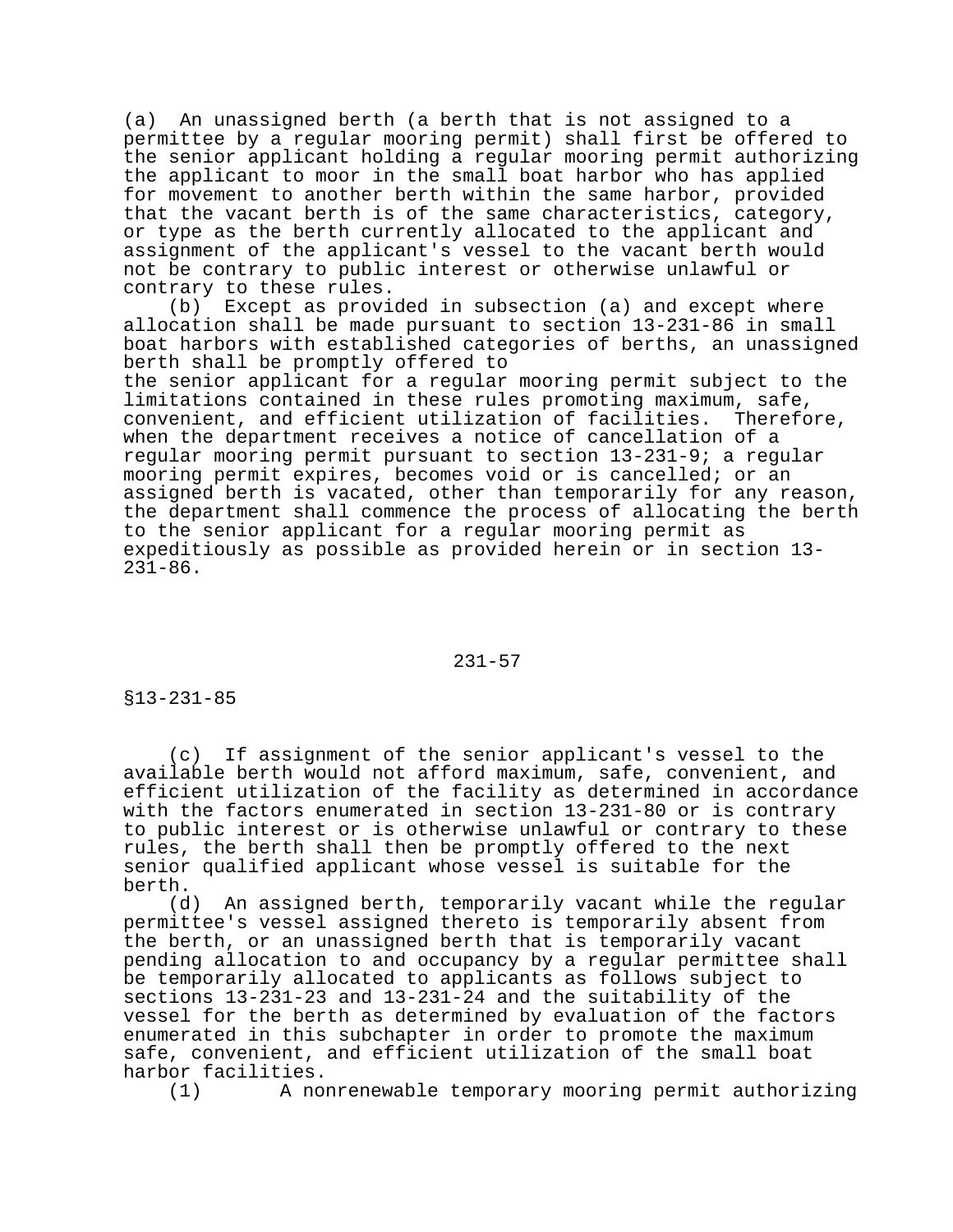interim use of a temporarily vacant berth for a period not to exceed the anticipated period of temporary vacancy or in any event not to exceed thirty days, whichever period is shorter, shall be offered to the senior applicant for a temporary mooring permit for the berth available pursuant to subsection (2) if suitable for the applicant's vessel in accordance with the factors enumerated in this subchapter, to promote maximum, safe, convenient, and efficient utilization of the facility. If the senior applicant for a temporary mooring permit declines the offer of interim use of the berth, the applicant's application for a temporary mooring permit shall be void and the berth shall be offered to the next senior applicant for a temporary mooring permit.

(2) Priorities for allocation of temporarily vacant berths for interim use as they become available shall be as prescribed herein:

(A) First priority. The senior applicant to moor a transient vessel who applied in advance in writing for interim use of a temporarily vacant berth to begin at a specified time and whose application was received and accepted

#### 231-58

#### §13-231-86

by the department shall have priority for use of the berth over other applicants for temporary moorings enumerated in this subsection; provided that a transient vessel shall be allocated to a berth that has been set aside and designated by the department for use by transient vessels only unless the transient berths available for allocation at that time are not suitable for the vessel, or no such transient berths have been set aside in that harbor.

(B) Second priority. If none of the vessels owned by the applicants, enumerated in paragraph (2)(A) are suitable for allocation to a temporarily vacant berth available for use, or if the eligible applicants decline an offer by the department to utilize a suitable berth, the senior applicant who applied in advance in writing to moor a vessel, other than a transient vessel, for an interim period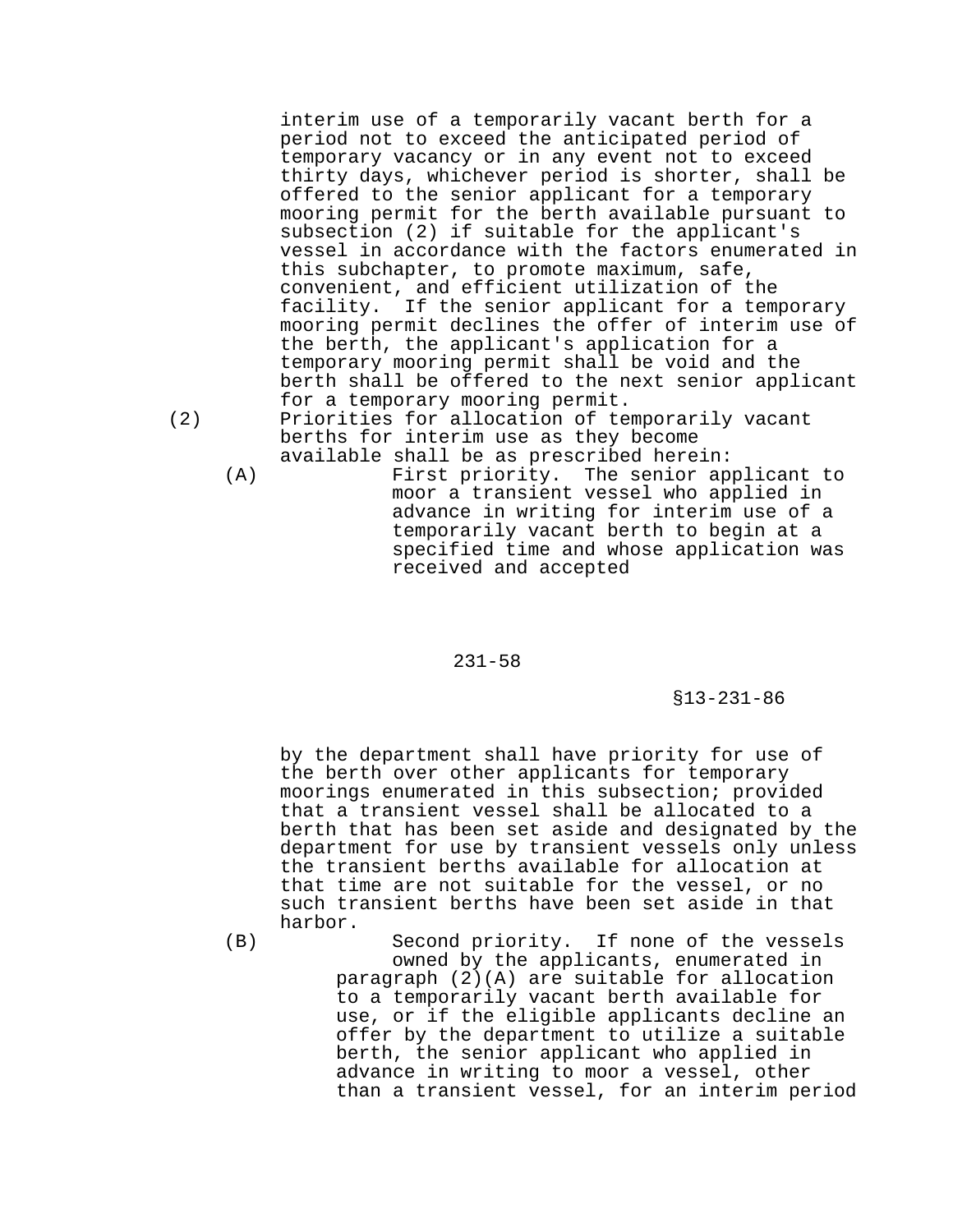whose application was received and accepted by the department shall have priority for use of the berth over other applicant's enumerated in subparagraph (C).

<span id="page-91-0"></span>(C) Third priority. If none of the vessels owned by the applicants awaiting a berth, enumerated in subparagraphs (A) and (B), are suitable for allocation to a temporarily vacant berth, or the eligible applicants decline an offer by the department to utilize the berth, the berth shall be offered on a first-come, first-served basis. [Eff 2/24/94 ] (Auth: HRS §§200-2, 200-10) (Imp: HRS §§200-2, 200-10)

§13-231-86 Categories of berths; priority of allocation . (a) Categories or berths available to applicants for moorings in Ala Wai, Keehi, and Lahaina boat harbors are established as shown in subsections (b), (c), (d), and (e). In these small boat harbors an applicant for a berth shall be placed in an appropriate vessel class by

231-59

§13-231-86

the department and is eligible for the corresponding category of berths. Applicants may apply by separate application for more than one category; provided, that their vessel is eligible for assignment only to those categories which correspond to the vessel class in which they are placed. An available berth shall be allocated to the senior applicant eligible for assignment to that category of berth provided that the proposed assignment of the vessel to the berth affords maximum, safe, convenient, and efficient utilization of facilities, and provided that the assignment is not contrary to public interest or is otherwise unlawful or contrary to these rules. Allocation of a berth shall not be made if the length of the senior applicant's vessel is greater or less than the length limitations prescribed for each category as shown below. Each category of berths is subject to all the limitations prescribed by this section.

Allocation of temporary mooring permits shall be made in accordance with the categories as established by this section and pursuant to the terms and conditions of section 13-231-87(c).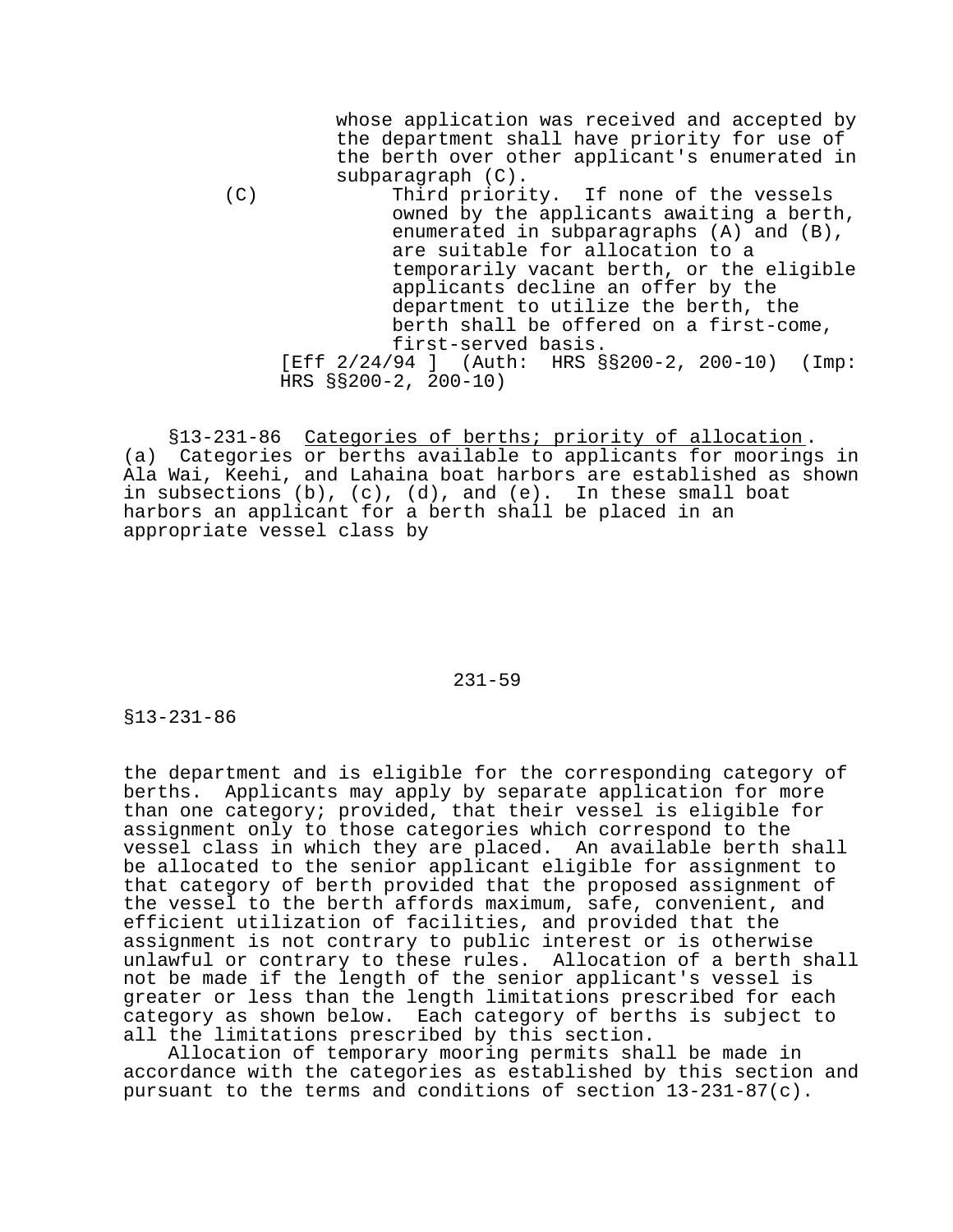(b) Ala Wai boat harbor. The following categories of berths are established at Ala Wai boat harbor.

|            | PIER/CATWALK                        | VESSELS                                                              |
|------------|-------------------------------------|----------------------------------------------------------------------|
| CATEGORIES | LENGTH/TYPE                         | ELIGIBLE TO MOOR                                                     |
|            |                                     |                                                                      |
| Α          | 25' Floating piers                  | From 20' to 28' in length                                            |
| B          | 30' Floating' piers                 | 28' to 34'<br>$\mathbf{H}$<br>ш<br>Ш                                 |
|            | 30' Fixed piers                     | 28'<br>to 35'<br>$\mathbf{H}$<br>П<br>$\mathbf{u}$                   |
| C          | 40' Floating piers                  | 35' to 44'<br>$\mathbf{H}$<br>$\mathbf{H}$<br>$\mathbf{u}$           |
|            | 40' Fixed piers                     | 35' to 45'<br>$\mathbf{H}$<br>$\mathbf{u}$<br>$\mathbf{H}_\parallel$ |
| D          | 50' Floating piers                  | $\mathbf{H}$<br>$\mathbf{H}$<br>45'<br>to 54'<br>$\mathbf{u}$        |
|            | 50' Fixed piers                     | 45' to 55'<br>$\mathbf{H}$<br>$\mathbf{H}$<br>$\mathbf{H}$           |
|            | 60'<br>$\mathbf{H}$<br>$\mathbf{u}$ | 55'<br>to 65'<br>$\mathbf{H}$<br>$\mathbf{H}$<br>$\mathbf{H}$        |
| F          | 65'<br>$\mathbf{H}$<br>$\mathbf{H}$ | 60' to 70'<br>$\mathbf{H}$<br>$\mathbf{H}$<br>$\mathbf{H}$           |
| G          | 70'<br>$\mathbf{H}$<br>$\mathbf{H}$ | $\mathbf{H}$<br>65' to 75'<br>$\mathbf{u}$<br>$\mathbf{H}$           |
| H          | 80'<br>$\mathbf H$<br>$\mathbf{H}$  | 75' to 85'<br>$\mathbf{H}$<br>$\mathbf{u}$<br>$\mathbf{H}$           |
| I          | Bow stern                           | Multihull vessels                                                    |
|            | berths 490 to                       | exclusively of varying                                               |
|            | 494                                 | lengths                                                              |

231-60

§13-231-86

| CATEGORIES | PIER/CATWALK<br>LENGTH/TYPE              | VESSELS<br>ELIGIBLE TO MOOR                                                                      |
|------------|------------------------------------------|--------------------------------------------------------------------------------------------------|
| J          | Bow stern berths<br>Berths 801 to<br>835 | Vessels of varying<br>lengths up to 45'                                                          |
| K          | Marginal wharf<br>(Diamond Head End)     | Hobie Cats and other<br>small sailing vessels.                                                   |
| т          | Bow stern<br>Transient vessels           |                                                                                                  |
|            | are established at Keehi boat harbor.    | berths 836 to 865 lengths up to 45'<br>(c) Keehi boat harbor. The following categories of berths |

|                    |     | PIER/CATWALK |                                                                                                                                                                                                                                      |              |                  | VESSELS |   |                                          |
|--------------------|-----|--------------|--------------------------------------------------------------------------------------------------------------------------------------------------------------------------------------------------------------------------------------|--------------|------------------|---------|---|------------------------------------------|
| CATEGORIES         |     | LENGTH/TYPE  |                                                                                                                                                                                                                                      |              | ELIGIBLE TO MOOR |         |   |                                          |
| A                  |     |              |                                                                                                                                                                                                                                      |              |                  |         |   | 16' Fixed pier From 18' to 25' in length |
| B                  | 20' | ш            | $\mathbf{H}$                                                                                                                                                                                                                         | $\mathbf{H}$ | 20' to 27'       |         | ш | $\mathbf{u}$                             |
| $\curvearrowright$ | 26' |              | <b>Illing the Contract of the Contract of the Contract of the Contract of the Contract of the Contract of the Contract of the Contract of the Contract of the Contract of the Contract of the Contract of the Contract of the Co</b> | $\mathbf{H}$ | - 25' to 35'     |         | ш | $\mathbf{u}$                             |
|                    | マリ・ | ш            | - 11                                                                                                                                                                                                                                 | ш            | 30' to 40'       |         | ш | $\mathbf{u}$                             |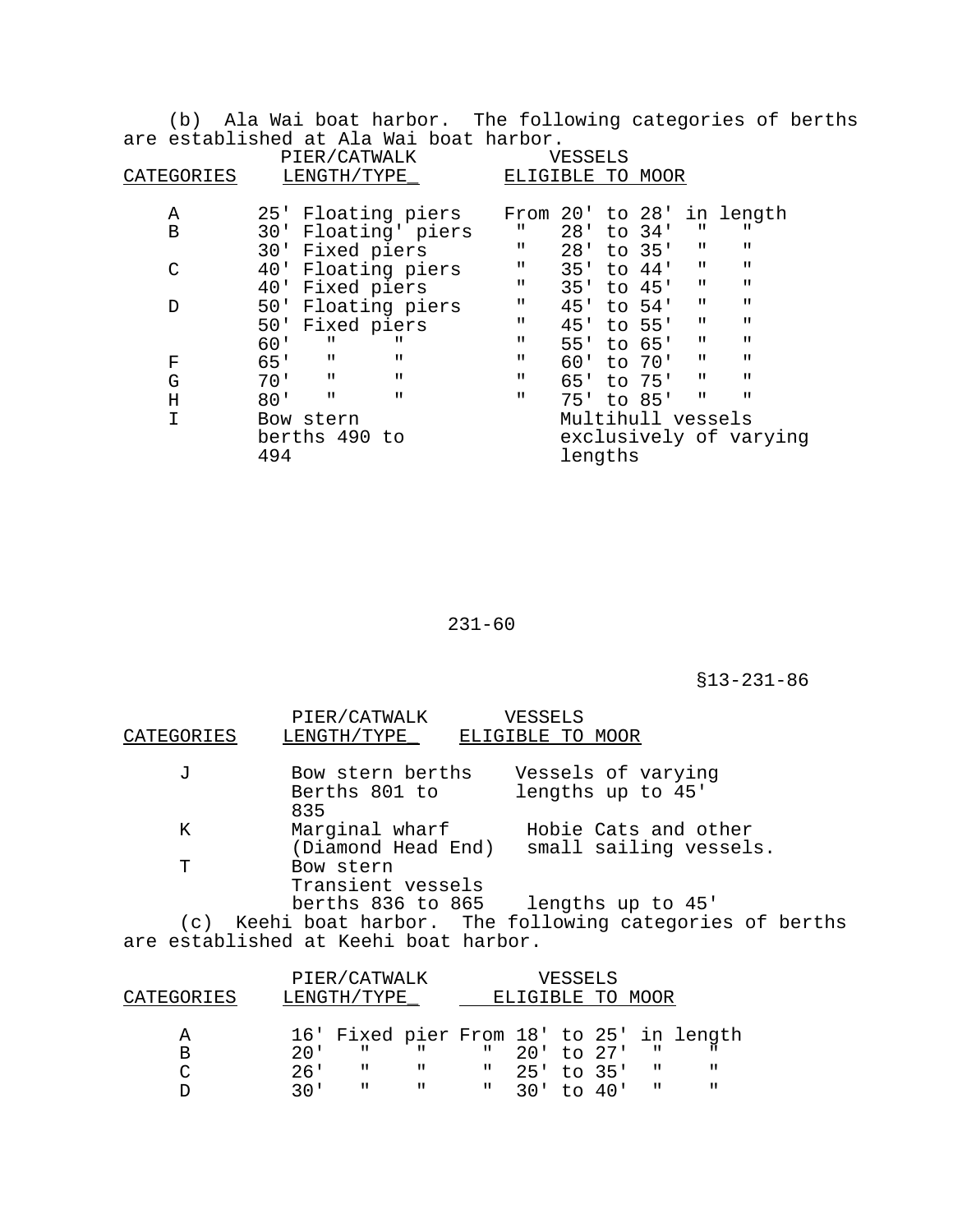| 40' |  | $\mathbf{H}$                                                                                                                           |  |  | $\blacksquare$                                                                                                                                                                                       |
|-----|--|----------------------------------------------------------------------------------------------------------------------------------------|--|--|------------------------------------------------------------------------------------------------------------------------------------------------------------------------------------------------------|
| 48' |  |                                                                                                                                        |  |  | <b>Contract Manager</b>                                                                                                                                                                              |
|     |  |                                                                                                                                        |  |  |                                                                                                                                                                                                      |
|     |  |                                                                                                                                        |  |  |                                                                                                                                                                                                      |
|     |  |                                                                                                                                        |  |  |                                                                                                                                                                                                      |
|     |  |                                                                                                                                        |  |  |                                                                                                                                                                                                      |
|     |  |                                                                                                                                        |  |  |                                                                                                                                                                                                      |
|     |  |                                                                                                                                        |  |  |                                                                                                                                                                                                      |
|     |  |                                                                                                                                        |  |  |                                                                                                                                                                                                      |
|     |  | $\mathbf{H}$ and $\mathbf{H}$ and $\mathbf{H}$<br><b><i>Contract Manager</i></b><br>Alongside pier<br>(former skiff<br>feet in length. |  |  | 40' to 50' "<br>" 46' to 55' "<br>mooring area) " 40' to 50' "<br>Fore/aft skiff reserved exclusively for<br>skiffs, open motorboats and similar vessels<br>with low profiles, less than twenty-four |

(d) Lahaina boat harbor. The following categories of berths are established at Lahaina boat harbor.

| CATEGORIES   | PIER/CATWALK<br>LENGTH/TYPE       | VESSELS<br>ELIGIBLE TO MOOR               |  |
|--------------|-----------------------------------|-------------------------------------------|--|
| A            | Old marginal wharf,<br>berths 2-5 | Commercial vessels<br>Up to 65' in length |  |
| <sub>B</sub> | Catwalks, berths 6-21             | Commercial vessels<br>Up to 55' in Length |  |

#### 231-61

§13-231-87

|            | PIER/CATWALK | VESSELS          |
|------------|--------------|------------------|
| CATEGORIES | LENGTH/TYPE  | ELIGIBLE TO MOOR |

C New marginal wharf, Up to 50' in length berths 22-100

Commercial vessels holding valid mooring permits within Lahaina boat harbor shall load and unload passengers from the assigned berth, unless otherwise authorized by the department to load and unload passengers from the loading dock. The mooring of any vessel within Lahaina boat harbor shall be subject to sections 13-231-7, 13-231-80 and other applicable rules of the department.

(e) Heeia-Kea boat harbor. The following categories of berths are established at Heeia-Kea boat harbor.

|              | PIER/CATWALK                          |  | VESSELS |                     |
|--------------|---------------------------------------|--|---------|---------------------|
| CATEGORIES   | BULKHEAD/TYPE                         |  |         | ELIGIBLE TO MOOR    |
| A            | Buoy moorings,<br>berths and 300, 302 |  |         | Up to 30' in length |
| $\mathbf{B}$ | 200 Row, fore/aft<br>cable moorings   |  |         | Up to 25' in length |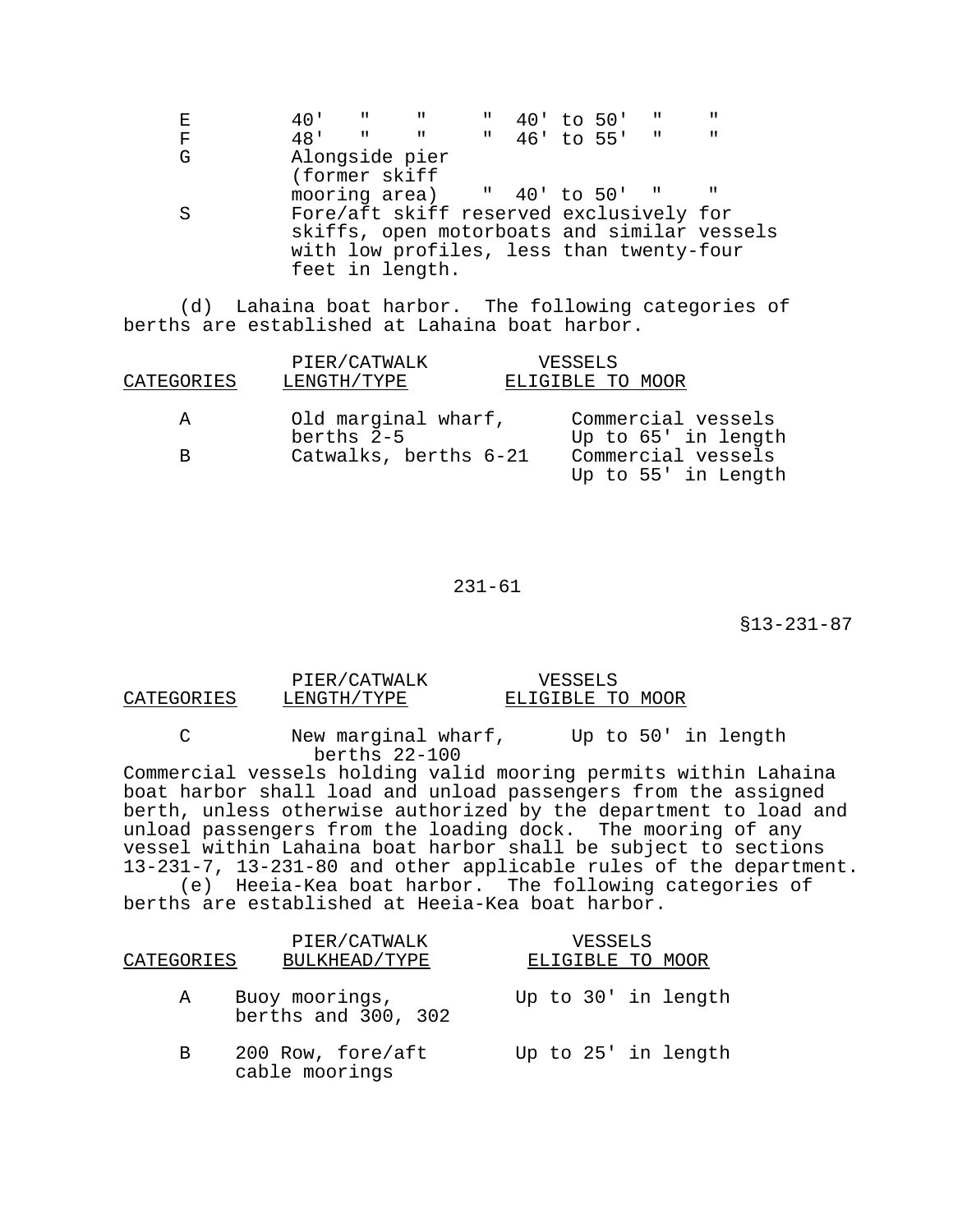<span id="page-94-0"></span>

|   | C 200 Row, fore/aft<br>buoy moorings                 | Up to 28' in length                                                                                              |
|---|------------------------------------------------------|------------------------------------------------------------------------------------------------------------------|
| D | Fixed piers, odd-<br>numbered berths<br>$303 - 319$  | From 30' to 45'                                                                                                  |
| Е | Fixed piers, even-<br>numbered berths<br>$304 - 320$ | From 40' to 55'<br>[Eff 2/24/94 ] (Auth: HRS §§200-2, 200-3, 200-10)<br>(Imp: HRS §§200-2, 200-3, 200-9, 200-10) |

§13-231-87 Notice to owner of available berth. (a) When an offer of a regular mooring permit to use a berth, as provided for in this subchapter, the department shall deliver the offer or send it by certified mail, return receipt requested, addressed to the applicant eligible to receive the offer pursuant to this subchapter at the post office address furnished to the department in writing by the applicant.

231-62

§13-231-88

(b) The department shall offer a temporary mooring permit to the applicant eligible to receive it by telephone, personal service, or first class mail, postage prepaid addressed to the applicant at the post office address furnished to the department in writing by the applicant. [Eff 2/24/94 ] (Auth: HRS §§200- 2, 200-10) (Imp: HRS §§200-2, 200-9, 200-10)

§13-231-88 Offer of regular mooring permit valid only<br>fourteen days; written notice of intention; acceptance. (a) An applicant for a regular mooring permit may decline an offer to the applicant of a regular mooring permit and retain the applicant's seniority if the applicant declines the offer in writing addressed to and received by the department, not later than fourteen days after the date of receipt of the offer. An applicant who declines an offer in writing and retains the applicant's seniority pursuant to this section, shall not be considered for a second offer on the basis of the applicant's seniority until six months have elapsed since the date of the applicant's first refusal. If the applicant decides to accept the offer, the applicant shall either deliver a written notice of intention to accept the offer to the department within fourteen days after the date of receipt of the offer or accept the offer by securing a use permit, complying with the requirements of section 200-9 and moving the applicant's vessel into the assigned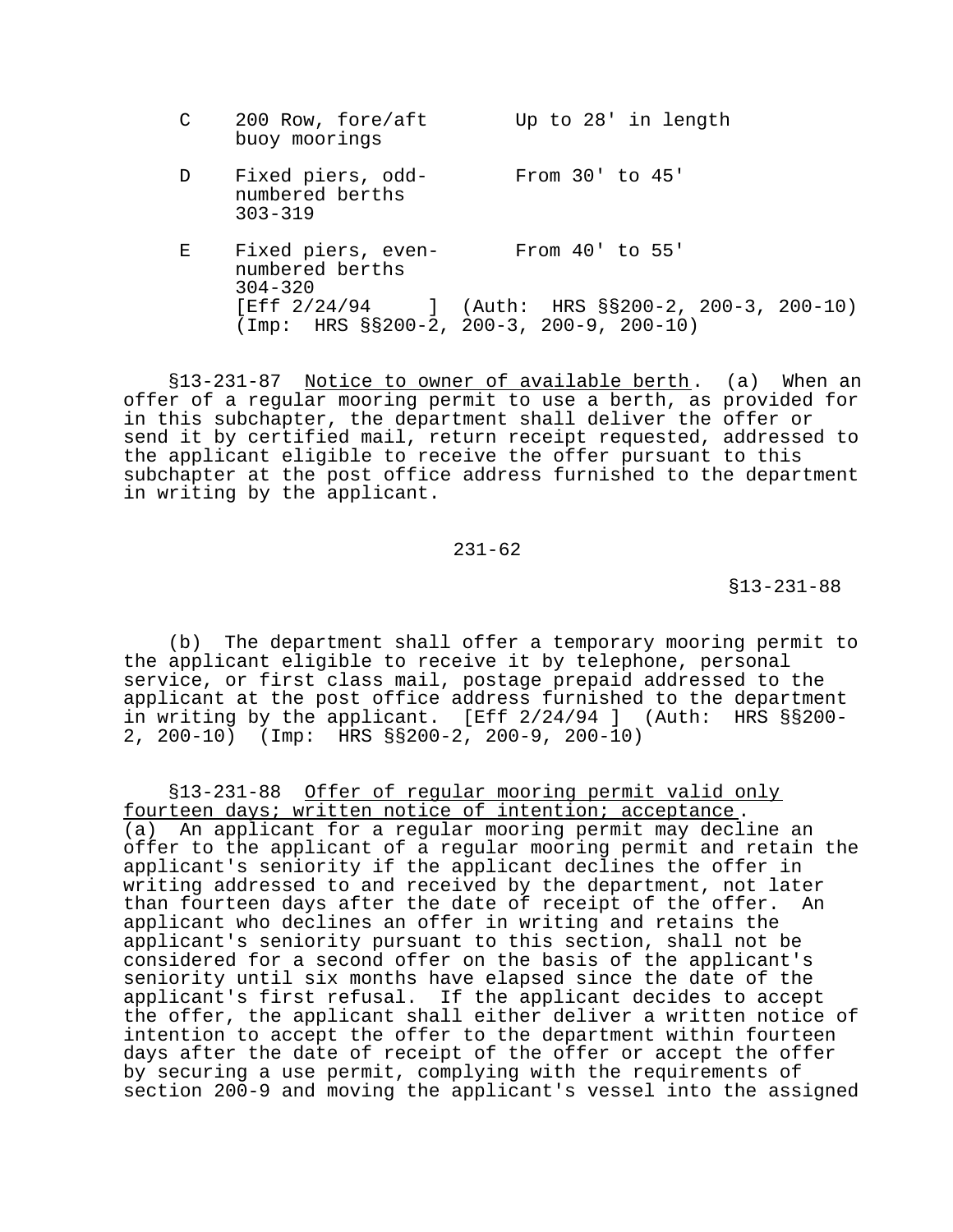berth within fourteen days after the receipt of the offer. The applicant's application for a use permit and the offer by the department of a use permit shall be void if the applicant fails to either move the applicant's vessel into the small boat harbor or to give notice of intent to accept or to decline the offer in writing within fourteen days after the date of receipt of the offer, and the use permit shall then be offered to the next senior applicant pursuant to this subchapter. An applicant's application for a regular mooring permit shall also be void if the applicant fails to accept the second offer of a regular mooring permit to use a berth, and the berth shall then be offered to the next senior applicant. Since time is of the essence, the offer delivered or mailed pursuant to section 13- 231-87 shall contain a statement that the offer will lapse unless accepted in accordance with the procedures of this section. For the purposes of this subsection an applicant who declines a berth offered to the applicant as provided herein after presenting conclusive evidence to the department that for reasons of safety or navigation the berth offered to the

### 231-63

§13-231-88

applicant is unsuitable for the applicant's vessel shall not be classified as "an applicant who has declined the offer of a berth".

(b) An applicant who has delivered a written notice of intention to accept the offer to the department shall accept the offer by:

| (1) | Securing a use permit for use of the berth offered  |
|-----|-----------------------------------------------------|
|     | to the applicant as prescribed in sections 13-231-2 |
|     | and 13-231-3 within fourteen days after the         |
|     | applicant mails or personally delivers the notice   |
|     | of intention to accept to the department;           |
| (2) | Otherwise complying with section 200-9, HRS, and    |
|     | sections $13-231-2$ and $13-231-3$ ; and            |
| (3) | Moving the applicant's vessel into the assigned     |
|     | berth within fourteen days after the applicant      |
|     | mails or personally delivers the notice of          |
|     | intention to accept the offer to the department.    |
|     | Except as provided in subsection (c) the            |
|     | applicant's application for a use permit, the offer |
|     | by the State of a use permit and the applicant's    |
|     | notice of intention to accept the offer shall be    |
|     | void if the applicant fails to secure a use permit  |
|     |                                                     |
|     | and to move the applicant's vessel into the         |
|     | applicant's assigned berth within fourteen days as  |
|     | prescribed herein, and the use permit shall then be |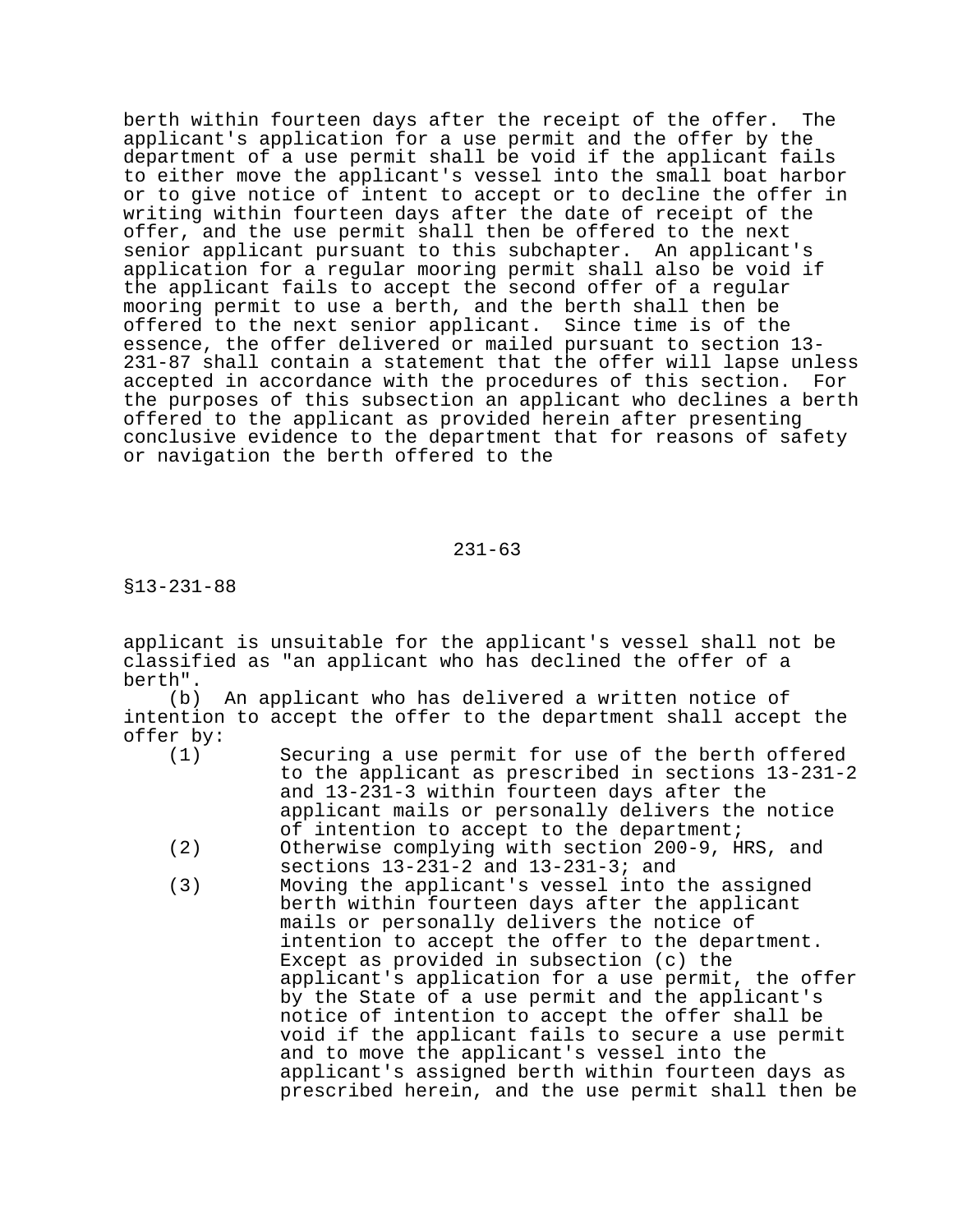offered to the next senior applicant in accordance with these rules.

<span id="page-96-0"></span>(c) The department may extend the deadline for acceptance prescribed in subsection (b) if the applicant presents conclusive evidence to the department that the granting of additional time for compliance is reasonable and essential to prevent undue hardship, provided that any extension of time for compliance shall not exceed a period of one hundred twenty days from the date the department received from the applicant a written notice of intention to accept the offer of a use permit. This exception is only applicable to an applicant who has been offered a regular mooring permit. [Eff 2/24/94 ] (Auth: HRS §§200-2, 200-4, 200- 9, 200-10) (Imp: HRS §§200-2, 200-9, 200-10)

§13-231-89 Offer of temporary mooring permit valid only seven days; notification of intention; acceptance. (a) An applicant for a temporary mooring permit to moor the applicant's vessel in a temporarily vacant berth who has been offered the use of a berth pursuant to this subchapter shall, within seven days

## 231-64

§13-231-90

after the offer was made by telephone, personal service, or mail, notify the department of the applicant's intention to accept, or decline the offer. If the applicant declines the offer the applicant's application for a temporary mooring permit shall be void and the berth shall be offered to the next senior applicant in accordance with these rules.

(b) An applicant who has notified the department of the applicant's intention to accept the offer shall accept the offer by:

- (1) Securing a temporary mooring permit for use of the berth offered within seven days after the date the offer was made;
- (2) Moving the applicant's vessel into the assigned berth within seven days after the date the offer was made by telephone, personal service, or mail, whichever event is earlier; and
- (3) Otherwise complying with the requirements of section 200-9, Hawaii Revised Statutes.

The applicant's application for a use permit and the applicant's notice of intention to accept the offer shall be void if the applicant fails to secure a use permit and to move the applicant's vessel into the applicant's assigned berth within seven days as prescribed herein and the use permit shall then be offered to the next senior applicant for the type berth available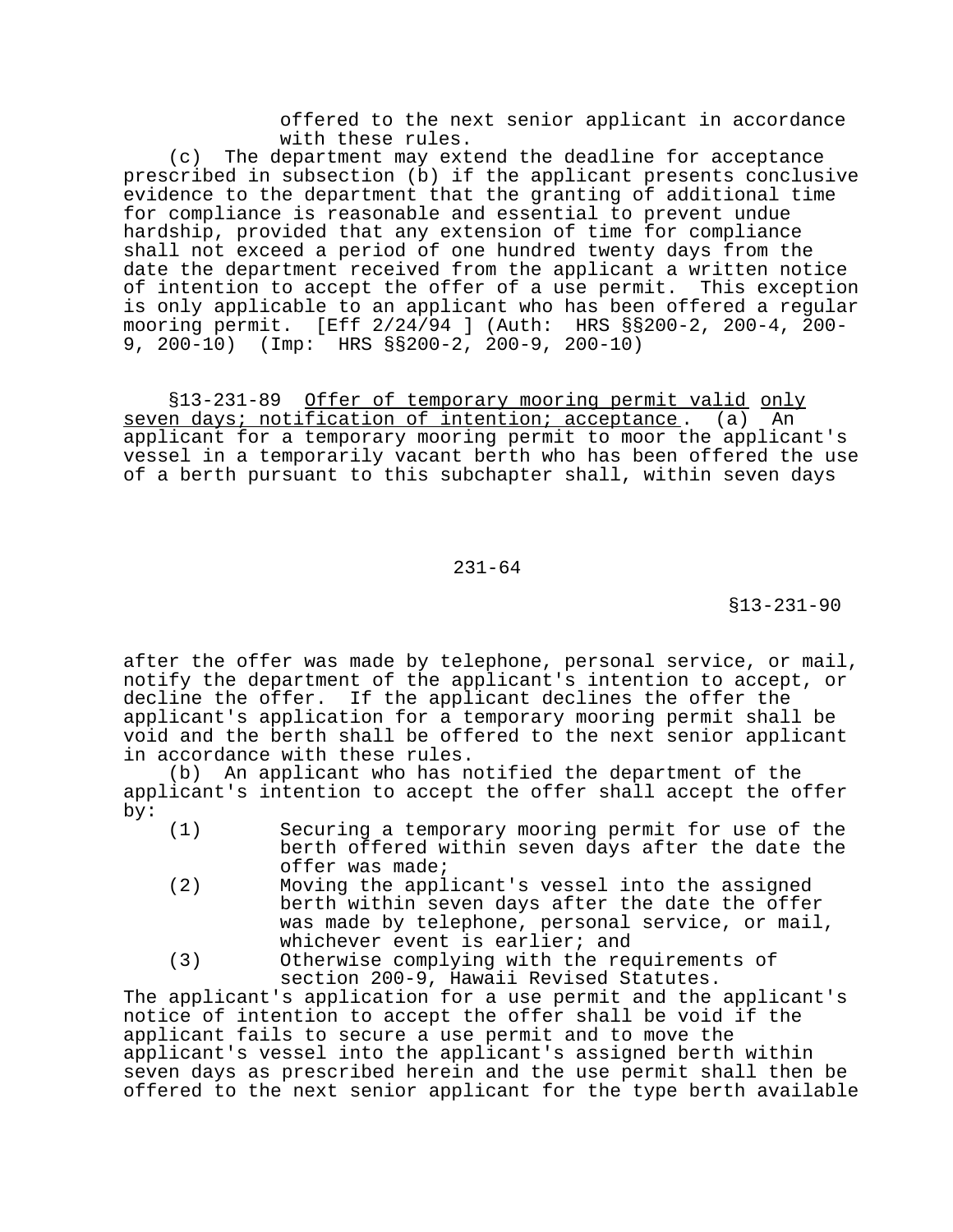<span id="page-97-0"></span>in accordance with the rules. [Eff 2/24/94 ] (Auth: HRS §§200- 2, 200-10) (Imp: HRS §§200-2, 200-9, 200-10)

§13-231-90 Offer of category I (breakwater) berth - Ala Wai harbor. An applicant for a regular mooring permit may be offered a mooring buoy on the breakwater. The breakwater moorings have no water, electricity, roadway, or walkway. Access to the moorings is across the water from the 700 mole by boat. There is no way that emergency vehicles can reach the area, and the only toilet and shower facilities are located on the 700 mole. Principal habitation, stay aboard, and vacation permits are not available. The offer of a mooring buoy on the breakwater will follow the requirements of section 13-231-88 with the exception that acceptance or rejection of the mooring buoy on the breakwater will not alter the applicant's seniority for a regular mooring permit for any other category that the applicant enjoys. [Eff 2/24/94 ] (Auth: HRS §§200-2, 200-10) (Imp: HRS §§200-2, 200-9, 200-10)

231-65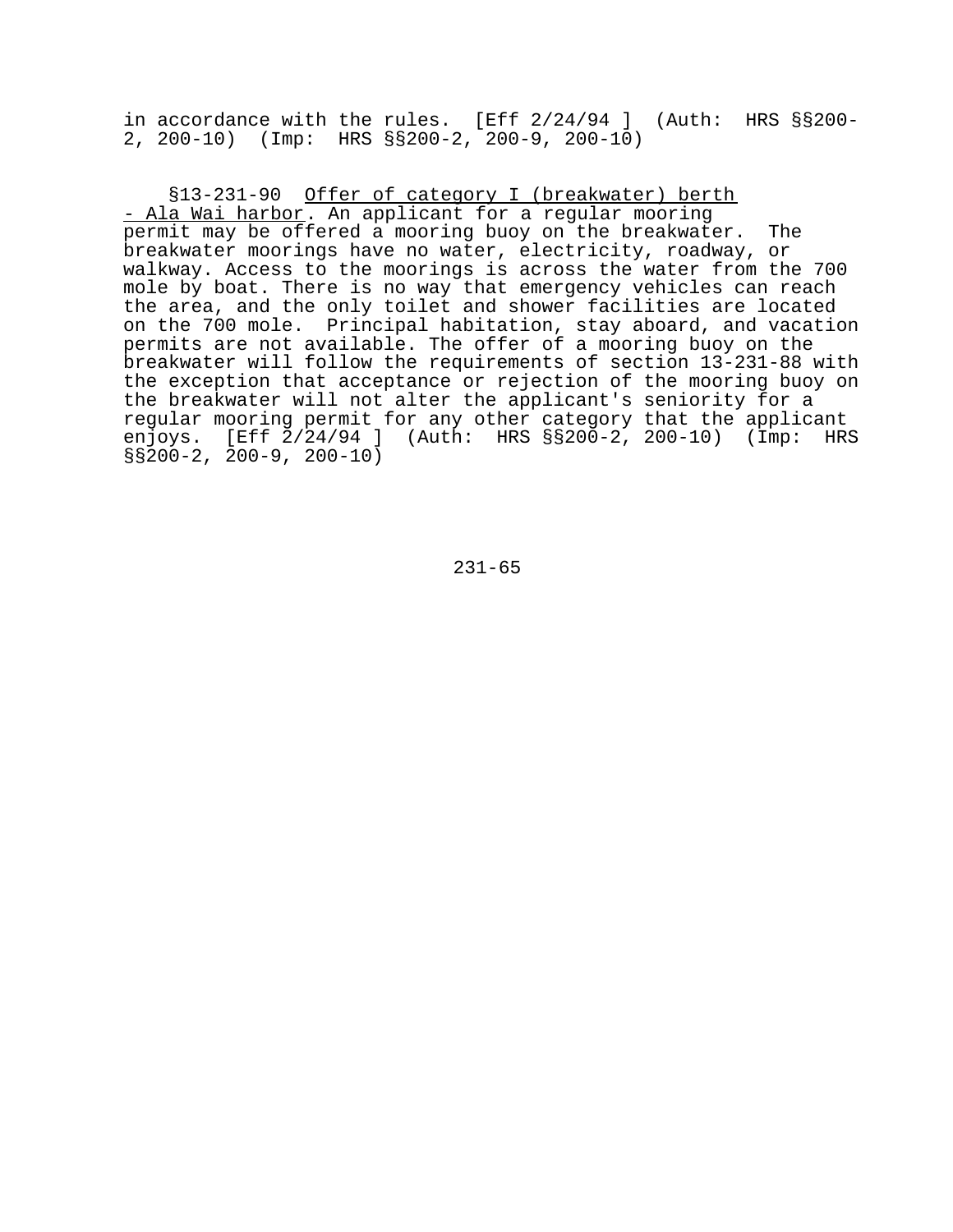May 15, 1991

### EXHIBIT "A"

## CONTENTS DESCRIPTION OF THE AGREEMENT OF BOATOWNER PURSUANT TO SECTION 13-231-2 OF THE SMALL BOAT HARBORS REGULATIONS, INCLUDING OFFSHORE MOORING

An agreement effectuating provisions of Section 13-231-2 of the small boat harbors rules, including offshore mooring, may contain the following terms, covenants and conditions:

- l. The owner's certification of all information contained in the application and submitted by him, as being true.
- 2. The owner's covenant to abide by any and all provisions of the small boat harbors rules, including offshore mooring, and the incorporation by reference of such rules into the agreement.
- 3. The owner's authorization of the state to assign and reassign berths and spaces for his vessel in accordance with section 13-231-7 of the small boat harbors rules, including offshore mooring.
- 4. A provision stating that all persons signing the agreement shall be jointly and severally liable for the full performance of all terms, covenants and conditions thereof.
- 5. The owner's authorization of the state to board his vessel to effect reasonable inspection in the manner and pursuant to procedures set out in section 13-231-8 of the small boat harbors rules, including offshore mooring.
- 6. The owner's covenant to pay all applicable fees and charges, and his authorization of the state to assess collection and service charges for the delinquent payment thereof.
- 7. The owner's covenant to indemnify the state and its officers and employees for damages and injuries arising out of the owner's exercise of privileges granted by the use permit.
- 8. A provision that the term of the agreement and use permit shall terminate upon expiration of the period stated therein pursuant to section 13-231-5 of the small boat harbors rules, including offshore mooring, thereby requiring a renewal of the agreement and use permit in order that the owner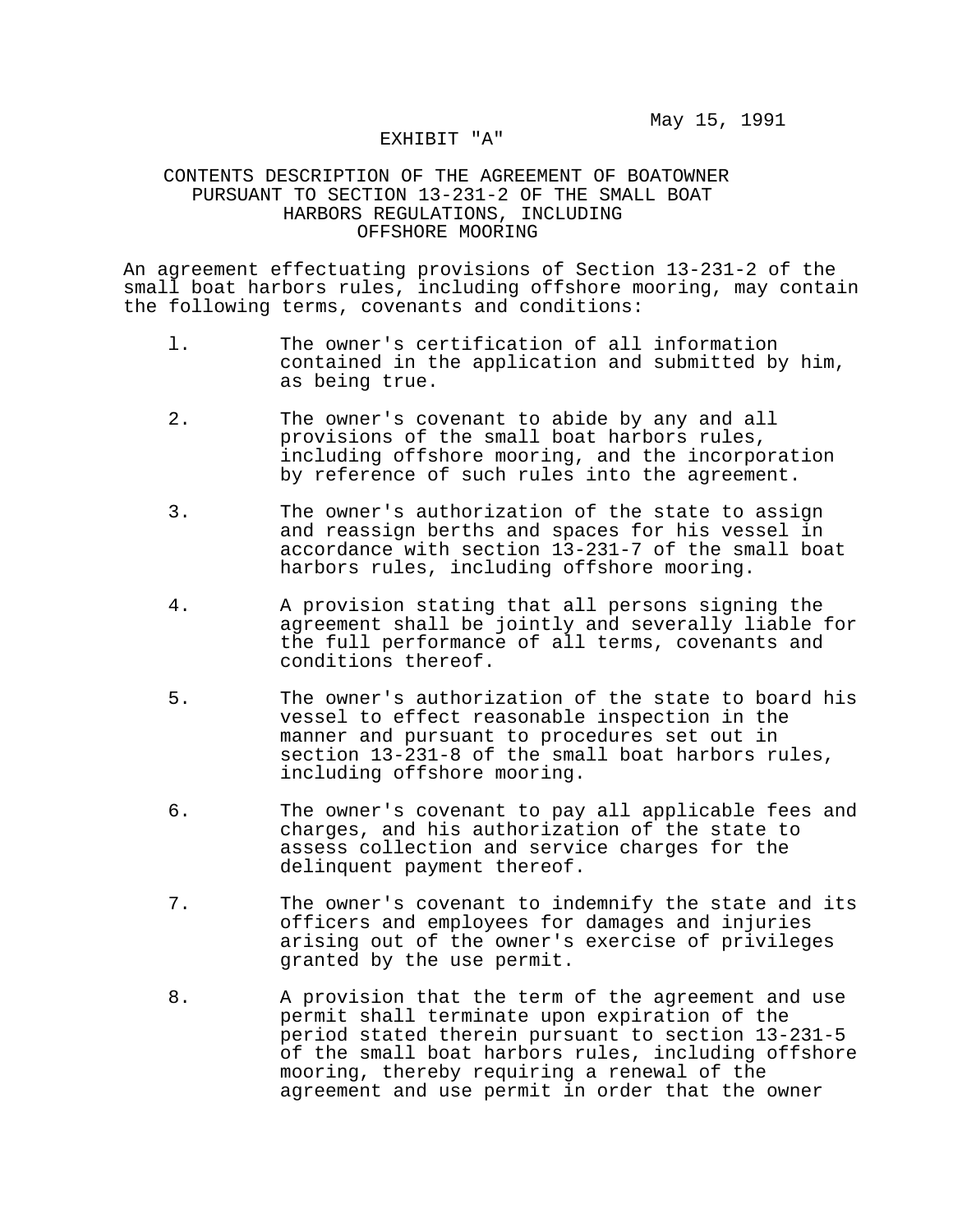may continue to use the small boat harbor and its facilities.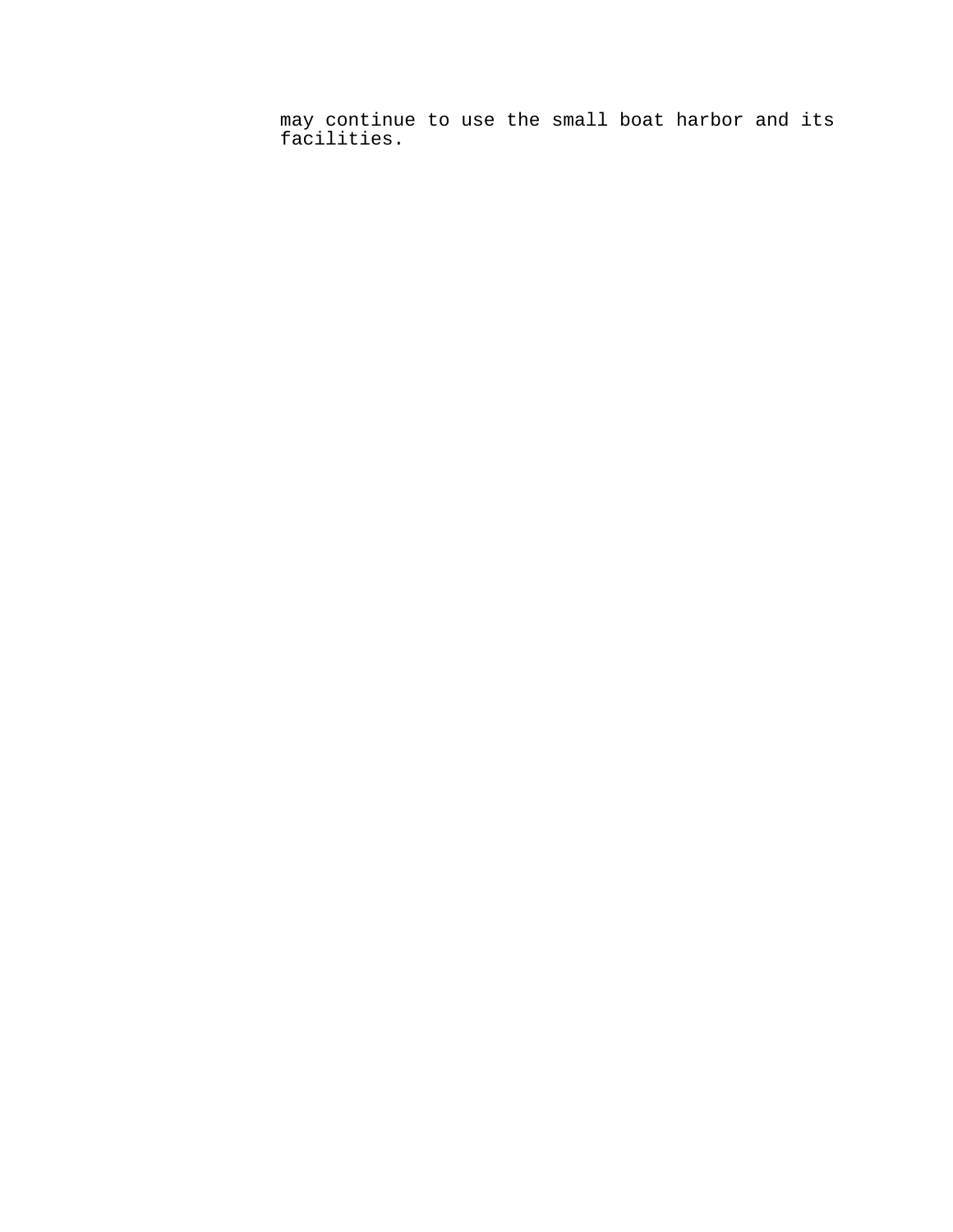- 9. A provision that the use permit with its attendant privileges is revocable and cancellable in accordance with sections 13-231-9 and 13-231-l0 of the small boat harbors rules, including offshore mooring; and the owner's covenant to pay, upon his failure to promptly remove his vessel from the small boat harbor upon revocation, cancellation or termination of the use permit, a reasonable sum to be established between the parties and to be made a part of the agreement, as liquidated damages.
- 10. The owner's authorization of the state to reasonably effect the removal of his vessel pursuant to sections 13-231-10 and/or 13-231-17 of the small boat harbors rules, including offshore mooring.
- 11. The owner's covenant to pay all costs and attorney's fees, including costs of collection of delinquent fees and charges in the event the state is forced to institute a suit against the owner of his violation of any and all provisions of the small boat harbors rules, including offshore mooring, and/or the agreement, and is successful in such suit.
- 12. A provision stating that neither the agreement, use permit or the privileges attendant thereto is assignable nor in any way transferable, in part or in its entirety.
- 13. An open provision to enable the state and the owner to negotiate additional terms, covenants and conditions as may be proper under the particular circumstances, including but not limited to provisions requiring sufficient comprehensive liability insurance coverage and performance and/or compliance bonds in such amounts as may be warranted under the circumstances.
- 14. A provision that in the event the fees and charges which shall have accrued in favor of the department shall not be paid as provided in these small boat harbors rules, including offshore mooring, the department may, after reasonable notice, take possession of the vessel, its tackle, apparel, fixtures, equipment and furnishings, and may retain such possession until all charges then owing and any charges which shall thereafter accrue are fully paid and the remedy thus provided is in addition to and not in lieu of any other remedies which the department may have by virtue of statute or otherwise.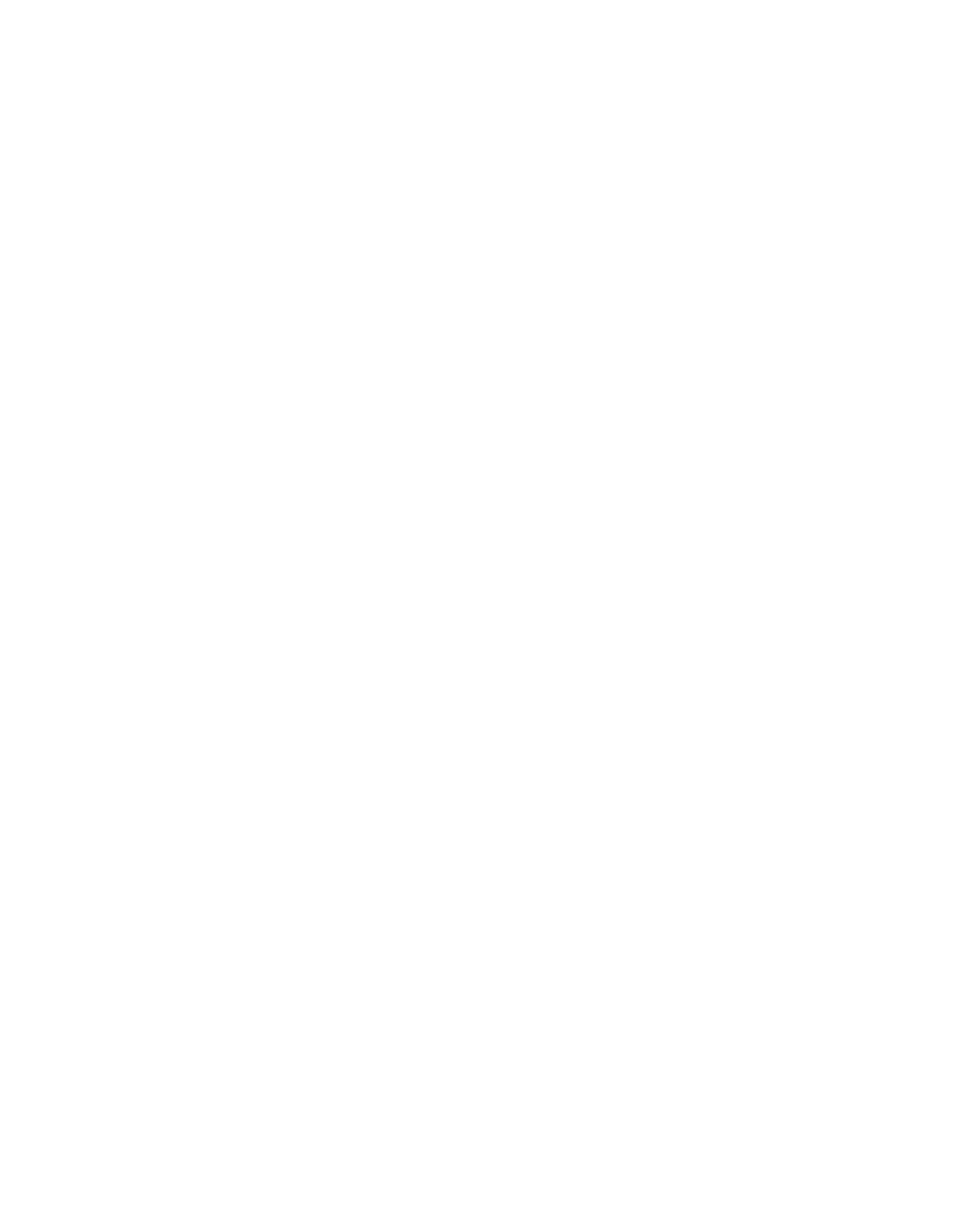## HAWAII ADMINISTRATIVE RULES

|                                                                                                                                                                                                                                                                | CHAPTER 232                                                                                                                                                                                                                                                                                                                                                                                                        | SANITATION AND FIRE SAFETY                       |  |
|----------------------------------------------------------------------------------------------------------------------------------------------------------------------------------------------------------------------------------------------------------------|--------------------------------------------------------------------------------------------------------------------------------------------------------------------------------------------------------------------------------------------------------------------------------------------------------------------------------------------------------------------------------------------------------------------|--------------------------------------------------|--|
|                                                                                                                                                                                                                                                                | Historical note                                                                                                                                                                                                                                                                                                                                                                                                    |                                                  |  |
|                                                                                                                                                                                                                                                                | Subchapter 1                                                                                                                                                                                                                                                                                                                                                                                                       | Sanitation                                       |  |
| $$13 - 232 - 1$<br>$$13 - 232 - 2$<br>$$13 - 232 - 3$<br>$$13-232-4$<br>$$13 - 232 - 5$<br>$$13 - 232 - 6$<br>$$13 - 232 - 7$<br>$$13 - 232 - 8$<br>$$13 - 232 - 9$<br>$$13 - 232 - 10$<br>$$13 - 232 - 11$<br>to<br>$$13 - 232 - 19$                          | General statement; department of health<br>Standard<br>Garbage and other offensive matter<br>Flies<br>Rodents<br>Littering land areas - prohibited<br>Littering or polluting water - prohibited<br>Marine toilets - restrictions<br>Permits required - waste outlets<br>Backflow prevention device required on<br>connections to water line - use of water operated<br>de-watering device prohibited<br>(Reserved) |                                                  |  |
|                                                                                                                                                                                                                                                                | Subchapter 2                                                                                                                                                                                                                                                                                                                                                                                                       | Fire Safety and Vessel<br>Equipment Requirements |  |
| $$13 - 232 - 20$<br>$$13 - 232 - 21$<br>$$13-232-22$<br>$$13 - 232 - 23$<br>$$13 - 232 - 24$<br>$$13 - 232 - 25$<br>$$13 - 232 - 26$<br>$$13 - 232 - 27$<br>$$13 - 232 - 28$<br>$$13-232-29$<br>$$13 - 232 - 30$<br>$$13 - 232 - 31$<br>$$13 - 232 - 32$<br>to | General statement<br>Standard<br>Appliances and electrical wiring<br>Fire extinguishing equipment<br>Fueling<br>Smoking<br>Dumping of combustibles<br>Emergency exits<br>Open fires<br>Lifesaving equipment required<br>Fire signal for vessels in a small boat harbor<br>Welding, burning and other hot work; permits                                                                                             |                                                  |  |
| $$13 - 232 - 39$                                                                                                                                                                                                                                               | (Reserved)                                                                                                                                                                                                                                                                                                                                                                                                         |                                                  |  |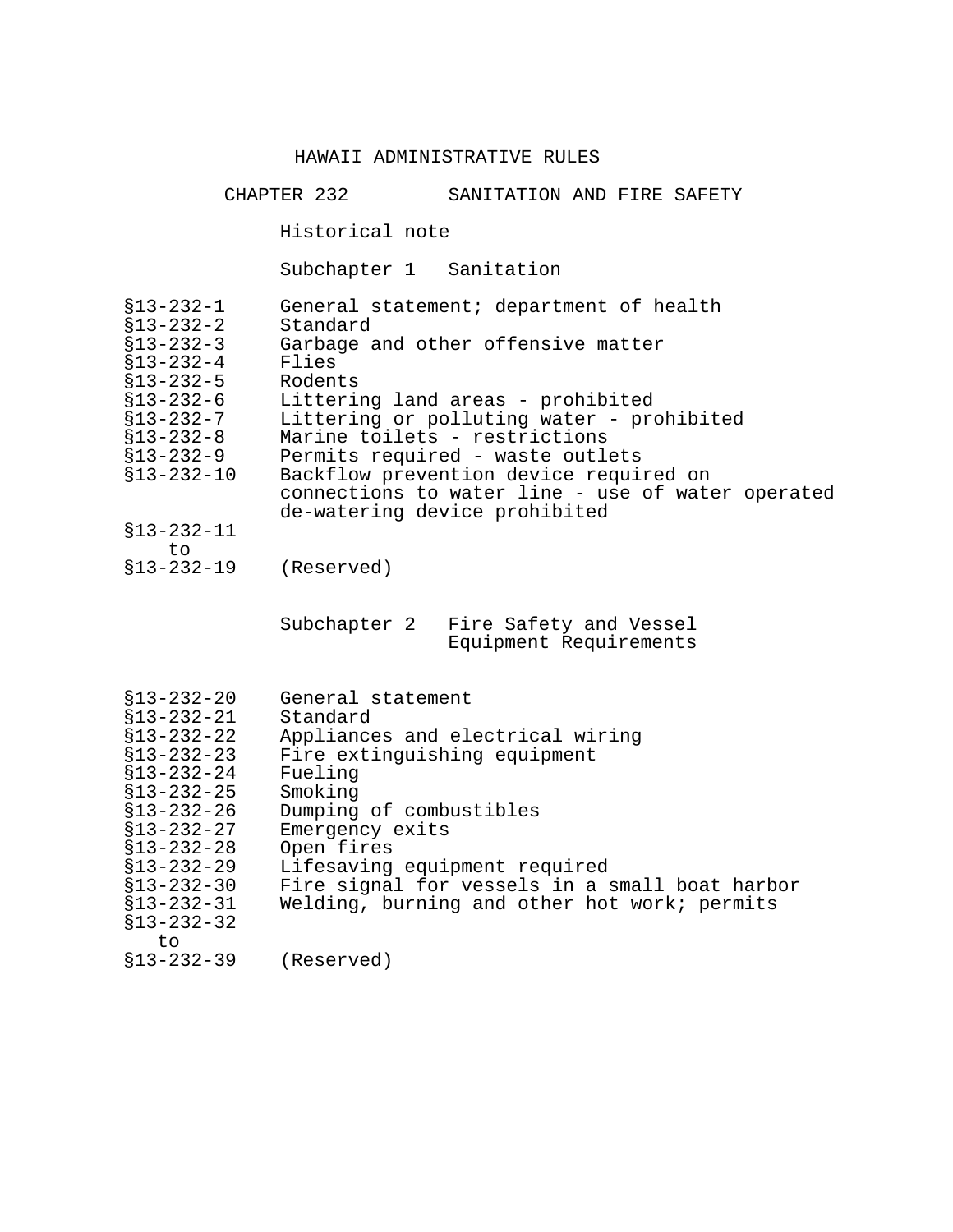<span id="page-103-0"></span>

|                                                                                                                        | Subchapter 3 Maintenance and Storage                                                                                                                                                                  |
|------------------------------------------------------------------------------------------------------------------------|-------------------------------------------------------------------------------------------------------------------------------------------------------------------------------------------------------|
| $$13 - 232 - 40$<br>$$13-232-41$<br>\$13-232-42<br>$$13 - 232 - 43$<br>$$13-232-44$<br>$$13 - 232 - 45$<br>to.         | Standards<br>Storage<br>Special areas<br>Construction of structures<br>Gear lockers                                                                                                                   |
| $$13 - 232 - 49$                                                                                                       | (Reserved)                                                                                                                                                                                            |
|                                                                                                                        | Subchapter 4 Conduct of the Public                                                                                                                                                                    |
| $$13 - 232 - 50$<br>$$13-232-51$<br>$$13-232-52$<br>\$13-232-53<br>\$13-232-54<br>$$13 - 232 - 55$<br>$$13 - 232 - 56$ | General statement<br>Smoking<br>Restricted areas<br>Lost, abandoned, or mislaid articles<br>Swimming<br>Fishing<br>Tampering with or damaging a vessel<br>or state property                           |
| $$13 - 232 - 57$<br>$$13 - 232 - 58$<br>$$13 - 232 - 59$<br>$$13 - 232 - 60$                                           | Dogs, cats or other domestic pets<br>Sleeping or camping prohibited<br>Assumption of risk<br>Serving, sale, and consumption of<br>liquor in state small boat harbors and<br>boat launching facilities |

Historical note. This chapter is based on sanitation, fire safety and vessel equipment requirements, maintenance and storage, and conduct of the public of the small boat harbors rules, effective November 5, 1981, and as amended thereafter, under the jurisdiction of the Department of Transportation, Harbors Division. The administrative jurisdiction for recreational boating and related vessel activities was transferred from the jurisdiction of the Department of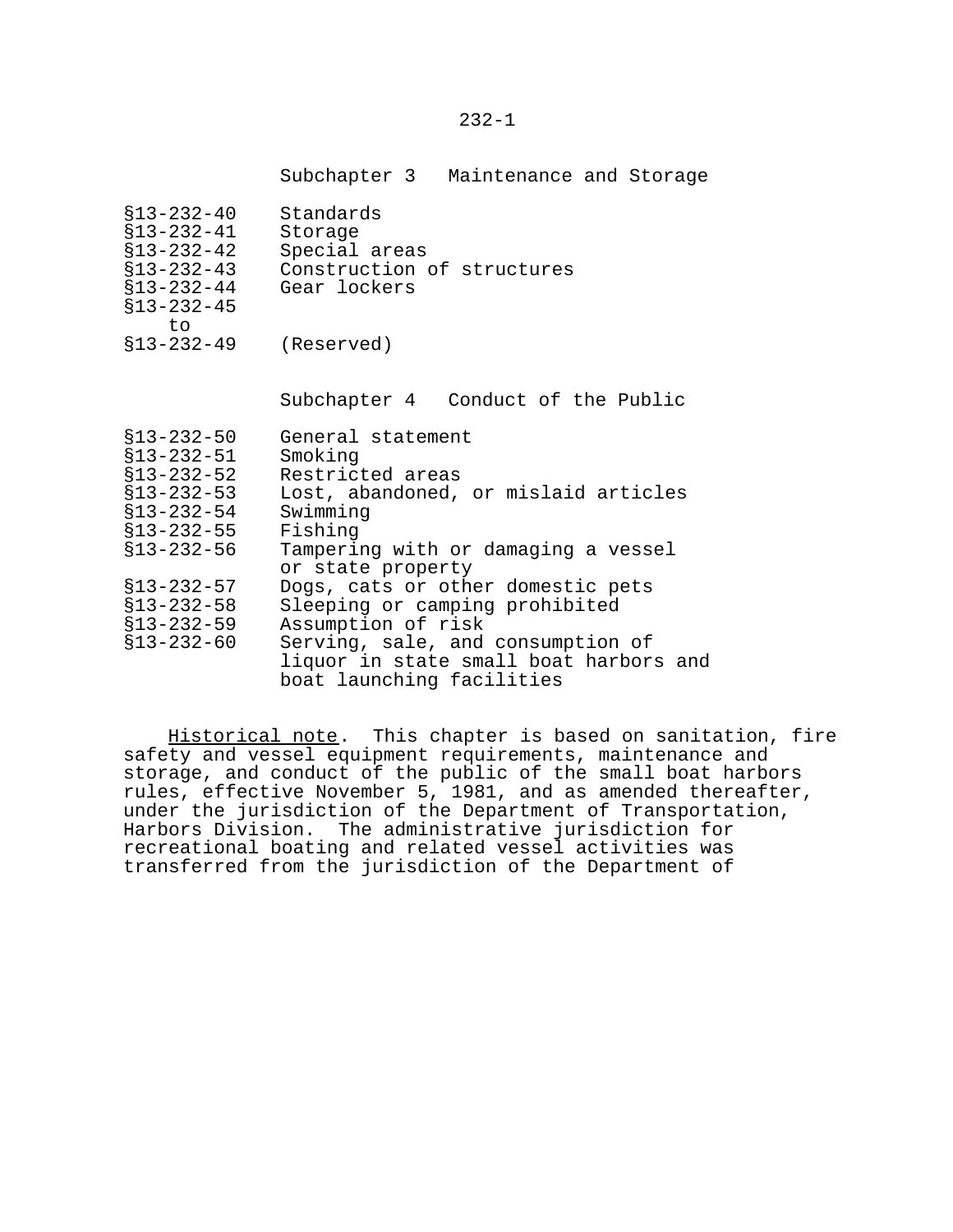# 232-2

§13-232-3

<span id="page-104-0"></span>Transportation, Harbors Division to the Department of Land and Natural Resources, Division of Boating and Ocean Recreation, July 1, 1992, in accordance with Act 272, SLH 1991. [Eff 2/24/94 ]

## Subchapter 1 Sanitation

| General statement; department of health   |
|-------------------------------------------|
| Standard                                  |
| Garbage and other offensive matter        |
| Flies                                     |
| Rodents                                   |
| Littering land areas - prohibited         |
| Littering or polluting water - prohibited |
| Marine toilets - restrictions             |
| Permits required - waste outlets          |
| Backflow prevention device required on    |
| siphons and other connections to water    |
| line                                      |
|                                           |
|                                           |
| (Reserved)                                |
|                                           |

§13-232-1 <u>General statement; department of health</u>.<br>Nothing contained in this subchapter shall be construed to limit the power and authority of the department of health. In case of conflict between any provision of this subchapter and any rule adopted by the department of health, the stricter rule shall control. [Eff 2/24/94 ] (Auth: HRS §§200-2, 200-3) (Imp: HRS §§200-2, 200-3)

§13-232-2 Standard. All vessels and any property or facility used at a small boat harbor shall be kept at all times in a condition of reasonable cleanliness and sanitation so as not to constitute a common nuisance or potential danger to public health. [Eff 2/24/94 ] (Auth: HRS §§200-2, 200-3) (Imp: HRS §§200-2, 200-3)

§13-232-3 Garbage and other offensive matter. No person shall have or keep on that person's vessel any refuse, garbage,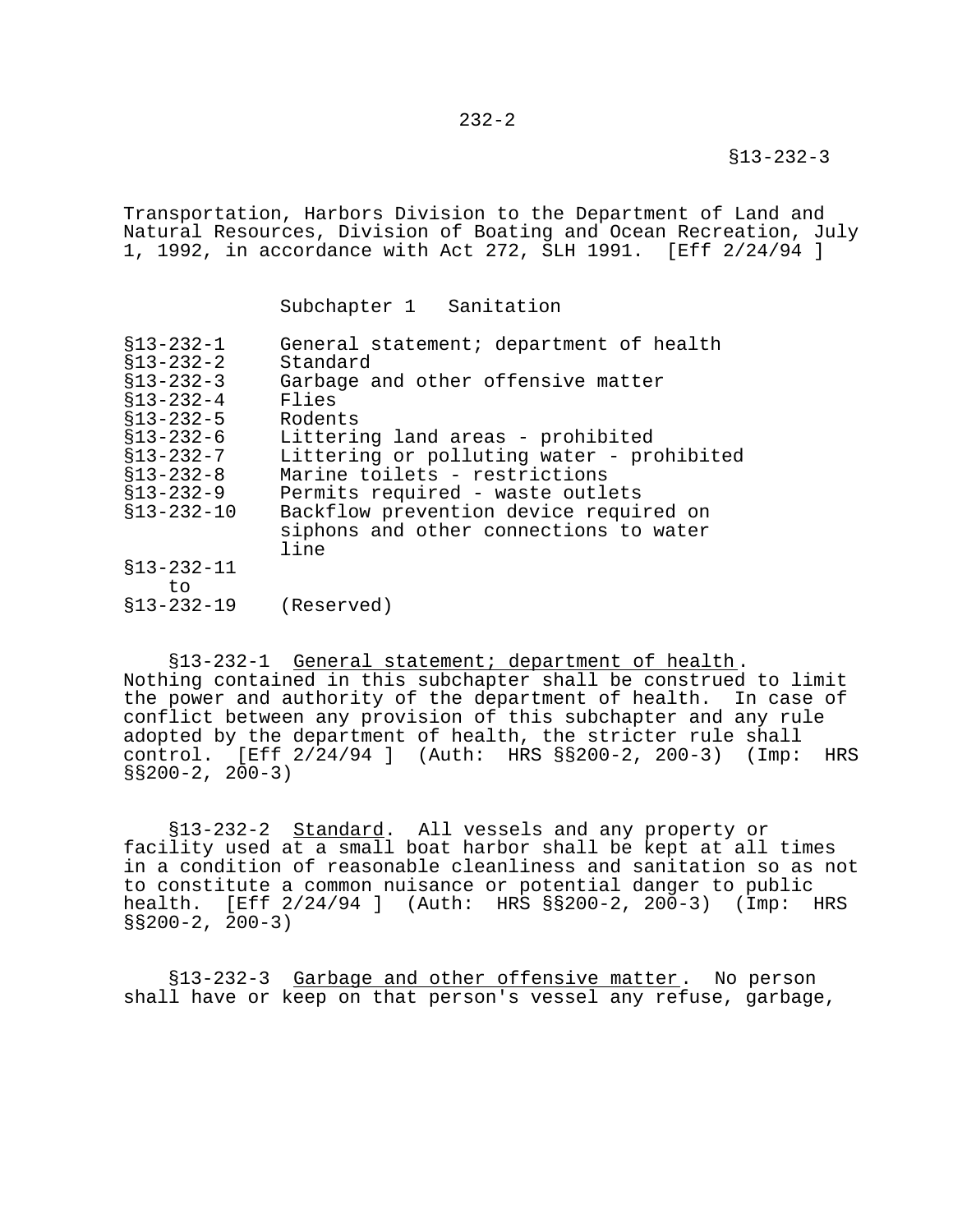<span id="page-105-0"></span>§13-232-3

decaying matter, or any other matter which gives off an offensive odor except when the same is being disposed of as garbage and is kept in a receptacle which shall be kept closed by a tight fitting cover at all times except when being filled or emptied. [Eff 2/24/94 ] (Auth: HRS §§200-2, 200-3) (Imp: HRS §§200-2,  $200 - 3$ 

§13-232-4 Flies. No person shall have or keep on that person's vessel any article, substance, or thing in which flies may breed, unless the same be kept securely protected from flies. [Eff 2/24/94 ] (Auth: HRS §§200-2, 200-3) (Imp: §§200-2, 200- 3)

§13-232-5 Rodents. No rubbish or waste of any kind shall be placed, left, dumped, or permitted to accumulate or remain on any vessel or in the vicinity of the same, in such a way as to constitute a breeding place for rodents. [Eff 2/24/94 ] (Auth: HRS §§200-2, 200-3) (Imp: HRS §§200-2, 200-3)

§13-232-6 Littering land areas - prohibited. No person shall throw, place, leave, deposit, or abandon, or cause or permit to be thrown, placed, left deposited, or abandoned any litter within a small boat harbor, except in receptacles designated by the department for the disposal of such materials.

No person shall use refuse containers or other refuse disposal facilities in a small boat harbor for disposing of litter brought as such into the small boat harbor except when the litter is generated during and results from a vessel's voyage. Without limiting the generality of the foregoing, "litter" as used in this section means any and all types of debris and substances, whether liquid or solid, and materials such as garbage, refuse, rubbish, glass, cans, bottles, paper, wrappings, fish or animal carcasses, or any other nauseating or offensive matter or any machinery, appliance or automobile, or parts thereof, or any other substances which render small boat harbor lands or facilities unsightly, noxious, or otherwise unwholesome to the detriment of the public health and welfare or the enjoyment of the small boat harbor for recreational purposes. [Eff 2/24/94 ] (Auth: HRS §§200-2, 200-3) (Imp: HRS §§200-2,  $200 - 3)$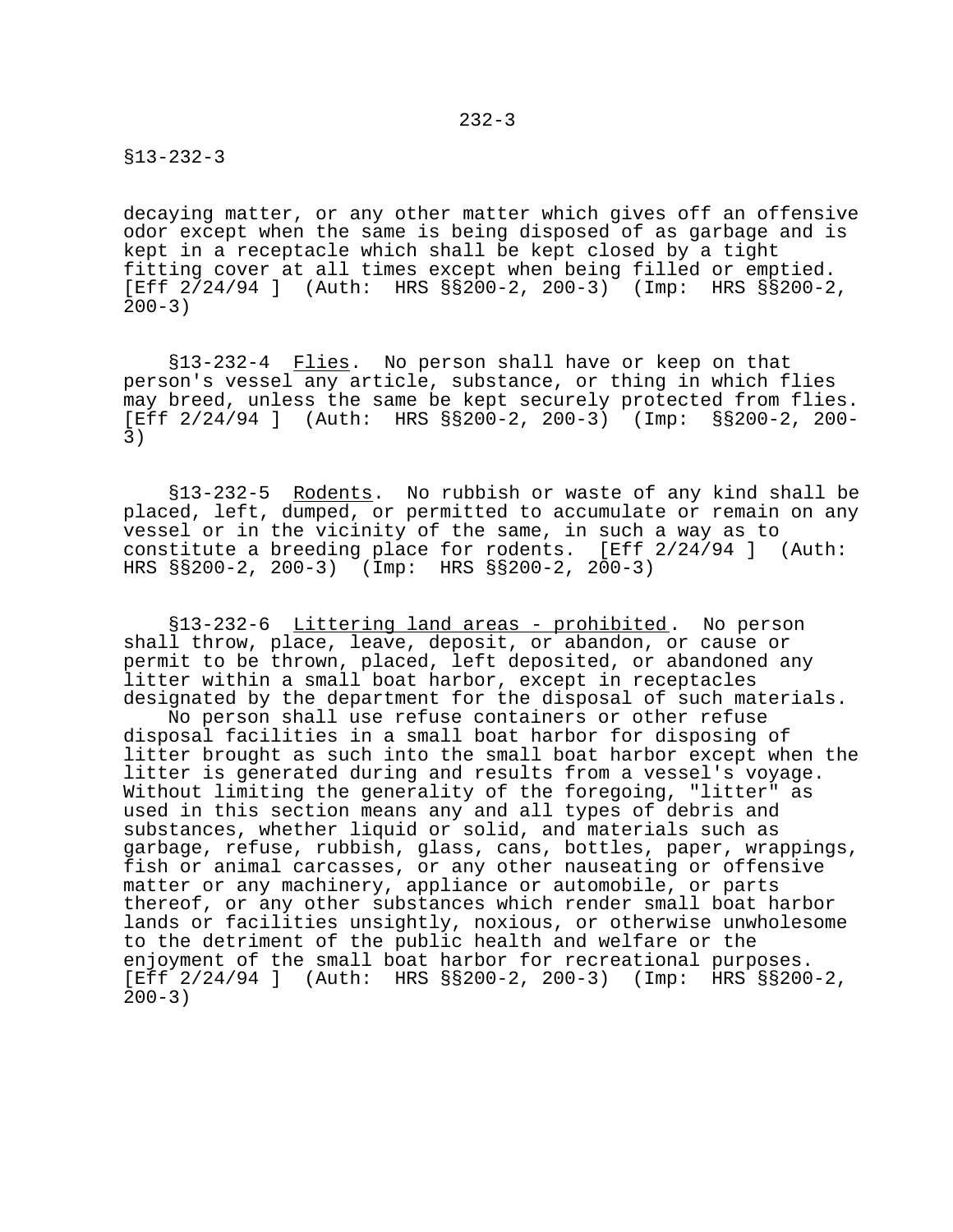## §13-232-8

<span id="page-106-0"></span>§13-232-7 Littering or polluting water - prohibited.<br>No person shall place, throw, deposit, or discharge, or cause to be placed, thrown, deposited, or discharged into the waters of a small boat harbor any litter, sewage, or other gaseous, liquid, or solid materials which render the water unsightly, noxious, or otherwise unwholesome so as to be detrimental to the public health and welfare or to the enjoyment of the water for recreational purposes. [Eff 2/24/94 ] (Auth: HRS §§200-2, 200- 3) (Imp: HRS §§200-2, 200-3)

§13-232-8 Marine toilets - restrictions. (a) No toilet on a vessel or contrivance shall be operated so as to discharge any untreated sewage directly or indirectly into the waters of a small boat harbor.

(b) No person on a vessel or contrivance equipped with a toilet shall use, or permit the use of that toilet on the waters of a small boat harbor unless the toilet is equipped with facilities in good operating condition that will adequately treat, hold, incinerate, or otherwise handle sewage in a manner that is capable of preventing water pollution. A water pollution control device that is acceptable for the purposes of this section is any device determined by the director of the department of health to be effective in arresting the possibility of pollution from sewage passing into or through a toilet aboard a vessel or contrivance.

(c) No person shall live on board a vessel or contrivance in any small boat harbor unless it contains one or more toilets equipped with water pollution control devices in good operating condition and of a type acceptable to the director of health; provided that, the department may permit the operator or other persons to live on board a vessel not equipped with a toilet and acceptable water pollution control device for a period not to exceed the period described in sections 13-231-21 and 13-231-22 if:

- (1) The vessel is from another state or a country other than the United States and is temporarily using the waters of this State or if the vessel has a home port in the state but is visiting another small boat harbor;
- (2) Adequate on-shore toilet facilities are readily available for the use by the persons living on board; and
- (3) A toilet aboard the vessel is not used while in the small boat harbor.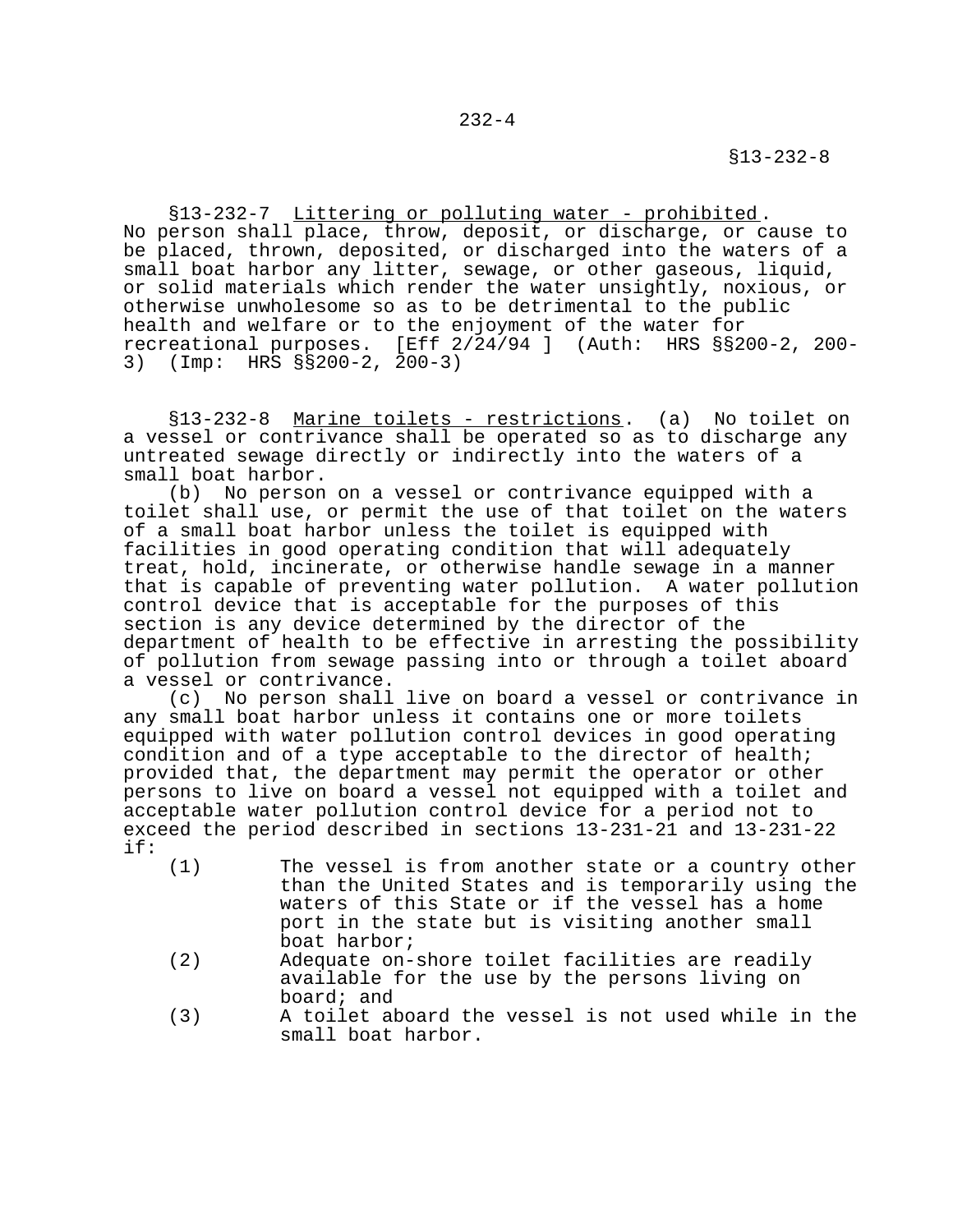<span id="page-107-0"></span>§13-232-8

"Readily available" as used in this section means within a walking distance of not more than two hundred feet. [Eff 2/24/94 ] (Auth: HRS §§200-2, 200-3) (Imp: HRS §§200-2,  $200 - 3)$ 

§13-232-9 Permits required - waste outlets. Notwithstanding the issuance of a permit pursuant to section 13-232-43, no person shall do any of the following at a small boat harbor without first having obtained a permit from the director of health:

- (1) Discharge any wastes into the waters of a small boat harbor so as to reduce the quality of the water below the standards of water quality adopted for such waters by chapter 11-25, department of health, State of Hawaii, which by reference are hereby incorporated into these rules and made a part hereof as though fully recited herein.
- (2) Construct, install, modify, alter, or operate any treatment works or part thereof or any extension or addition thereto.
- (3) Construct or use any new outlet for the discharge of any wastes into the waters of a small boat harbor.
	- [Eff 2/24/94 ] (Auth: HRS §§200-2, 200-3) (Imp: HRS §§200-2, 200-3)

§13-232-10 Backflow prevention device required on connections to water line - use of water operated de-watering device prohibited. (a) No person shall connect a vessel's water supply system to a small boat harbor portable water supply system, unless an approved backflow prevention device has been installed at the hose bib or other point of connection. An "approved backflow prevention device" means a backflow prevention device that meets the requirements contained in standard 1001, American Society of Sanitary Engineers or the Uniform Plumbing Code adopted by the International Association of Plumbing and Mechanical Officials (IAPMO).

(b) No person shall use any water-operated siphon or other water operated de-watering device, equipment, or mechanism connected to a small boat harbor water supply system for the purpose of removing water or any liquid from the bilges of a vessel, provided such a device may be temporarily used when necessary during an emergency to prevent a distressed vessel from sinking if an approved backflow prevention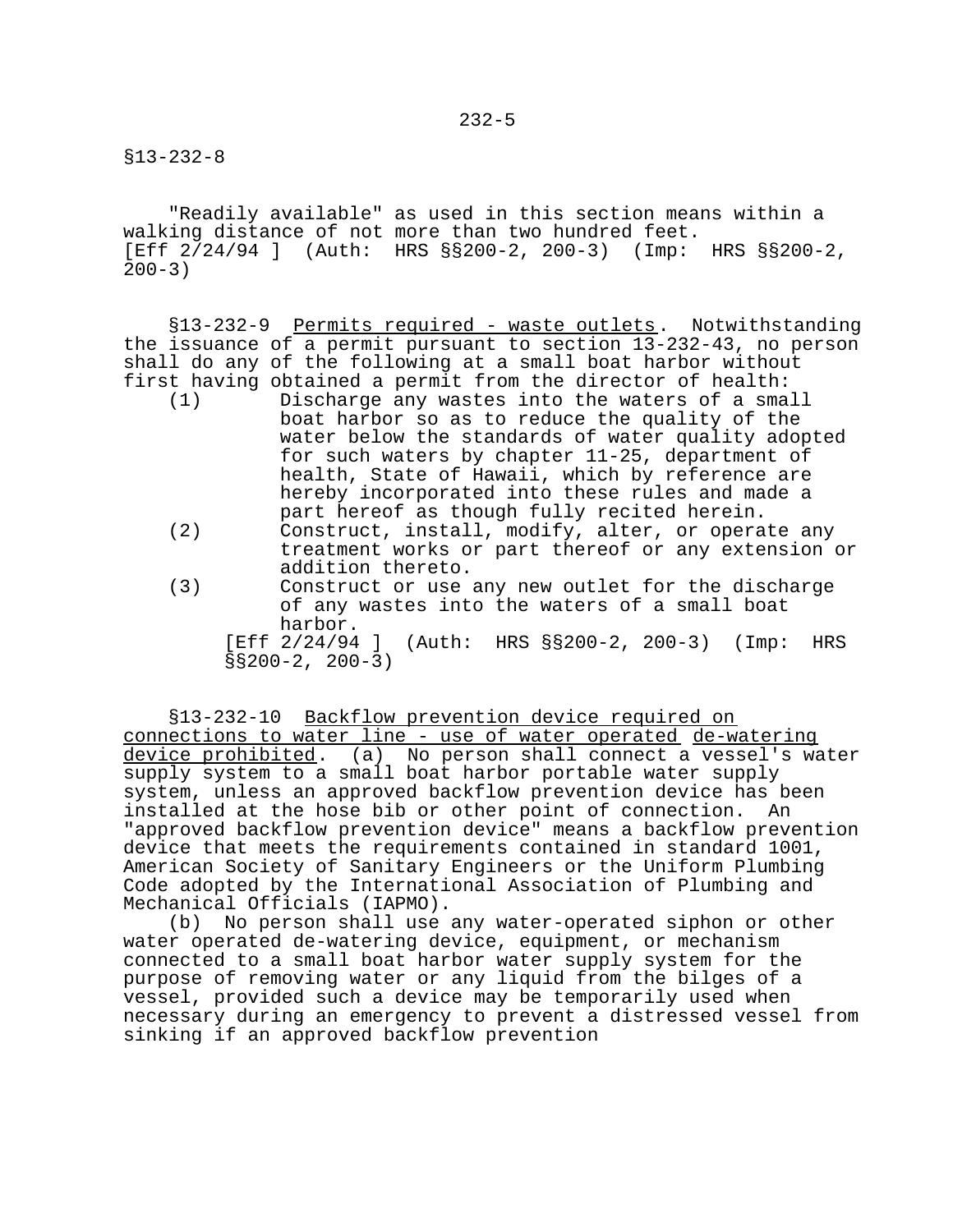device has been installed in accordance with subsection (a). [Eff 2/24/94 ] (Auth: HRS §§200-2, 200-3) (Imp: HRS §§200-2,  $200 - 3)$ 

§13-232-11 to §13-232-19 (Reserved)

Subchapter 2 Fire Safety and Vessel Equipment Requirements

| $$13-232-20$     | General statement                            |
|------------------|----------------------------------------------|
| $$13 - 232 - 21$ | Standard                                     |
| $$13-232-22$     | Appliances and electrical wiring             |
| $$13 - 232 - 23$ | Fire extinguishing equipment                 |
| $$13-232-24$     | Fueling                                      |
| $$13 - 232 - 25$ | Smoking                                      |
| $$13-232-26$     | Dumping of combustibles                      |
| $$13 - 232 - 27$ | Emergency exits                              |
| $$13-232-28$     | Open fires                                   |
| $$13-232-29$     | Lifesaving equipment required                |
| $$13 - 232 - 30$ | Fire signal for vessels in small boat harbor |
| $$13 - 232 - 31$ | Welding, burning and other hot work;         |
|                  | permits                                      |
| $$13-232-32$     |                                              |
| to               |                                              |
| $$13 - 232 - 39$ | (Reserved)                                   |

§13-232-20 General statement. The provisions of this subchapter are not intended to limit the powers of any federal agency or the county fire department. [Eff 2/24/94 ] (Auth: HRS §§200-2, 200-3) (Imp: HRS §§200-2, 200-3)

§13-232-21 Standard. All vessels and all state property or facilities used at a small boat harbor shall be used in such a manner and maintained in such a condition as not to constitute a potential fire hazard. The failure to conform to any statute, rule, standard, or ordinance affecting fire safety may be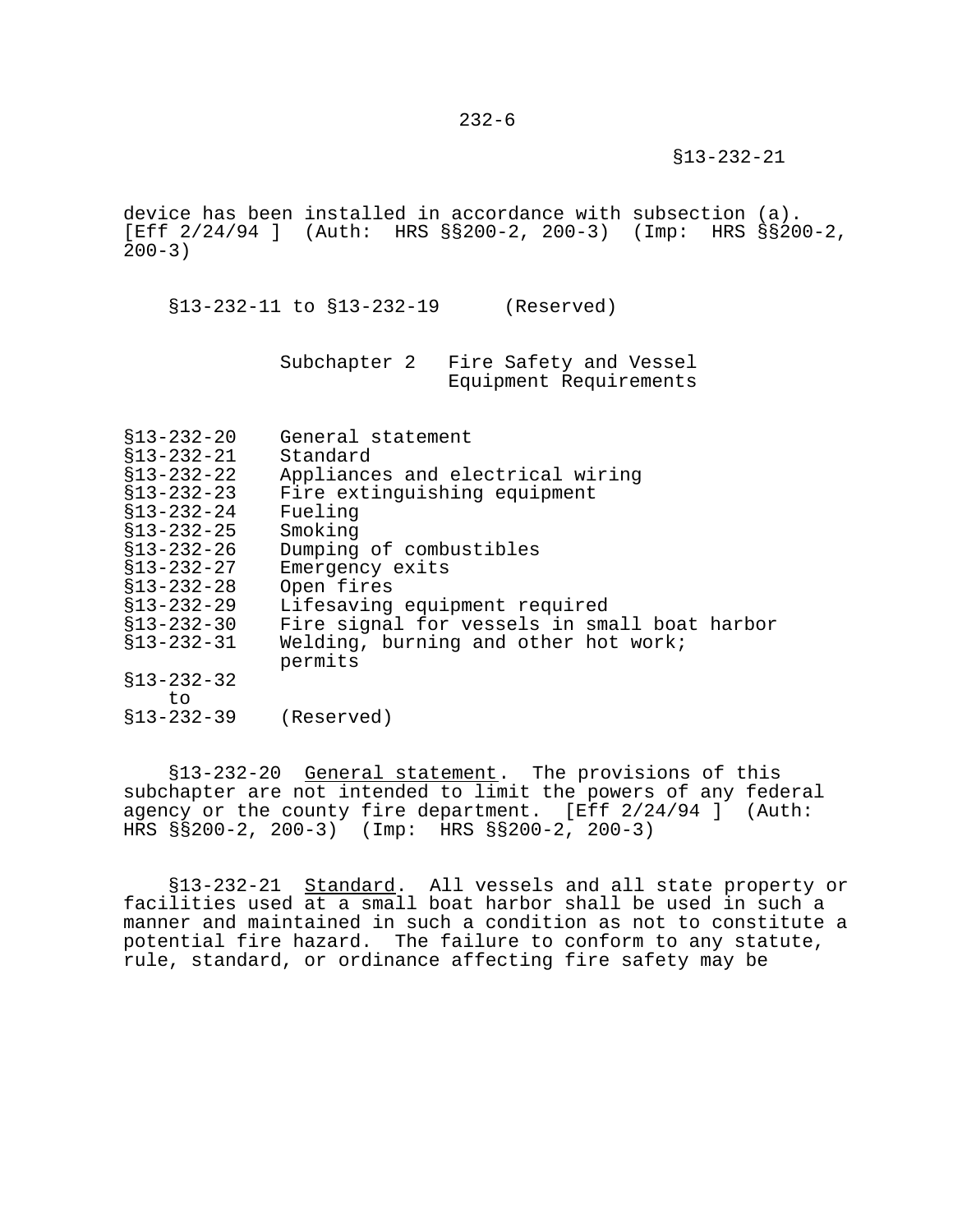considered by the department in determining any violation of this section. (Particular attention is directed to the Hawaii state boating law, chapter 200, Hawaii Revised Statutes and the state boating rules, department of land and natural resources, State of Hawaii. [Eff 2/24/94 ] (Auth: HRS §§200-2, 200-3) (Imp: HRS §§200-2, 200-3)

§13-232-22 Appliances and electrical wiring. All cooking or heating appliances or any other machinery, equipment, utensil, or apparatus which is used at a small boat harbor and could be the cause of fire shall be so constructed, installed, wired, situated, maintained, and used so as to meet the standard set out in section 13-232-21; provided that, the approval of any machinery, equipment, utensil, or apparatus by the National Board of Fire Underwriters may be considered by the department in determining compliance with this section. [Eff 2/24/94 ] (Auth: HRS §§200-2, 200-3) (Imp: HRS §§200-2, 200-3)

§13-232-23 Fire extinguishing equipment. All vessels on the waters of a small boat harbor shall be equipped with fire extinguishers approved by Underwriters Laboratories, Inc. or the United States Coast Guard, and as prescribed in chapter 13-243, Hawaii Administrative Rules. In addition a vessel shall also be equipped with at least one hand portable B-1 or larger fire extinguisher per each twenty-five feet or fraction thereof of vessel length before any person shall be issued a permit authorizing the use of the vessel as a place of principal habitation or vacation site. The fire extinguishers shall be readily accessible and maintained in good and serviceable condition for immediate and effective use at all times. [Eff 2/24/94 ] (Auth: HRS §§200-2, 200-3) (Imp: HRS §§200-2,  $200 - 3$ 

§13-232-24 Fueling. (a) The fueling of vessels at a small boat harbor where a marine fueling station has been established, shall be accomplished only at that station.

(b) Prior to fueling a vessel at a small boat harbor, the operator shall:

- (1) Securely moor the vessel;
- (2) Stop all engines, motors, fans, and devices liable to produce sparks;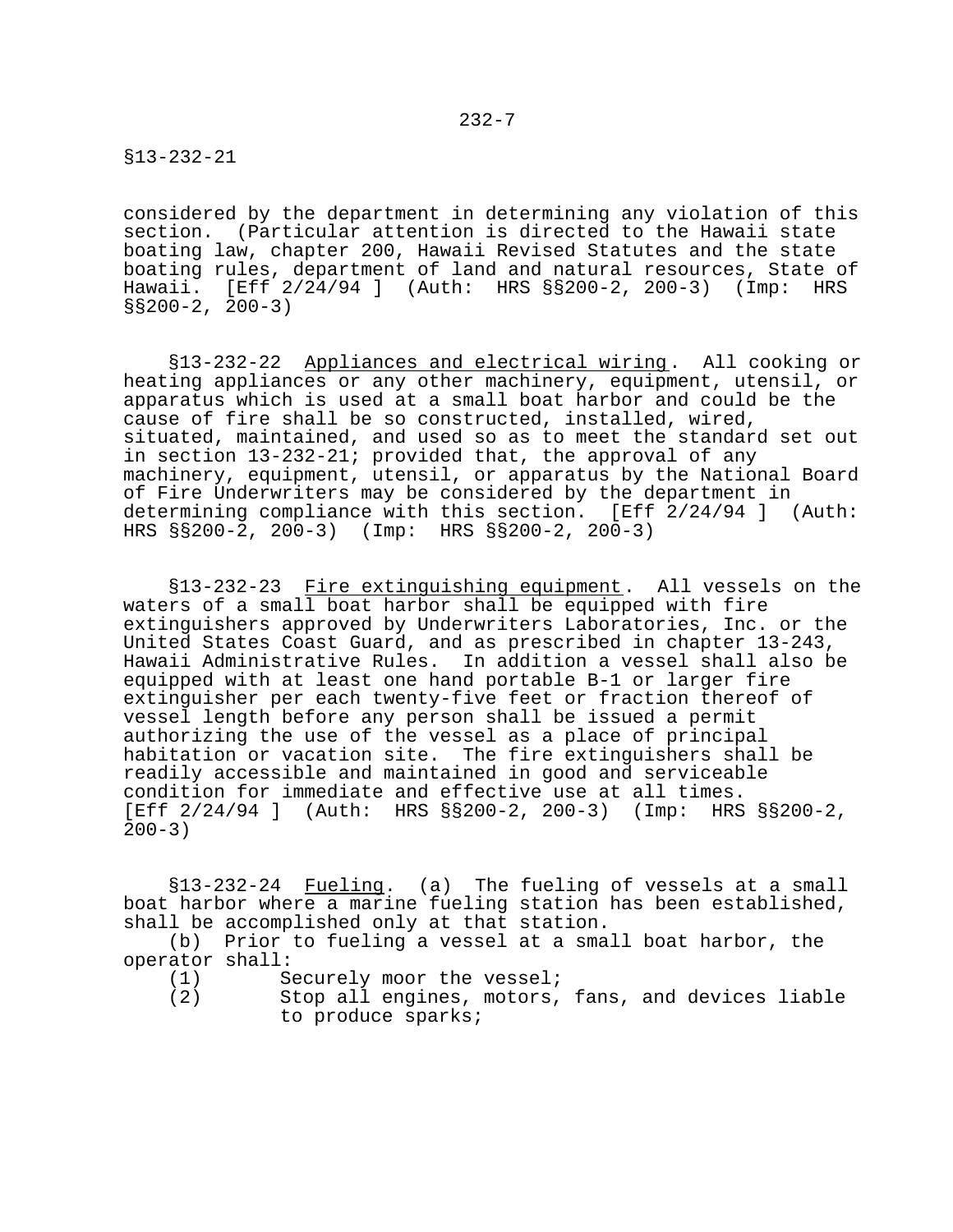- (3) Extinguish all fires; and
- (4) Close all ports, windows, doors, and hatches.
- (c) Persons fueling a vessel at a small boat harbor shall:
- (1) Refrain from smoking, striking matches, or throwing switches; and
- (2) Keep nozzle of hose, or can, in continuous contact with fuel opening to guard against static sparks.

(d) After fueling is completed, the following actions shall be taken:

- (1) Close fill openings;
- (2) Wipe up all spilled fuel;
- (3) Open all ports, windows, doors, and hatches;
- (4) Permit vessel to ventilate for at least five
- minutes; and
- (5) Check that there are no fuel fumes in the bilges or below deck spaces before starting machinery or lighting fires. [Eff 2/24/94 ] (Auth: HRS §§200- 2, 200-3) (Imp: HRS §§200-2, 200-3)

§13-232-25 Smoking. Smoking shall be prohibited at a small boat harbor when so prescribed by signs, and regardless of the department's failure to post signs, no smoking or lighting of a match or any other fire-creating device shall be permitted within fifty feet of any fueling operation. [Eff 2/24/94 ] (Auth: HRS §§200-2, 200-3) (Imp: HRS §§200-2, 200-3)

§13-232-26 Dumping of combustibles. (a) No person shall dump, discharge, or pump oil, spirits, gasoline, distillate, any petroleum product, or any other flammable material into the waters of a small boat harbor or designated offshore mooring area.

(b) Any vessel equipped with an inboard motor which is moored in a small boat harbor or designated offshore mooring area shall maintain an oil absorbent pad in the bilge to separate petroleum products from bilge water. This requirement shall be included as an inspection item for the initial or annual vessel inspection that is a prerequisite for obtaining a regular mooring permit as prescribed by section 13-231-45. [Eff 2/24/94 ] (Auth: HRS §§200-2, 200-3, 200-4) (Imp: HRS §§200-2, 200-3, 200-4)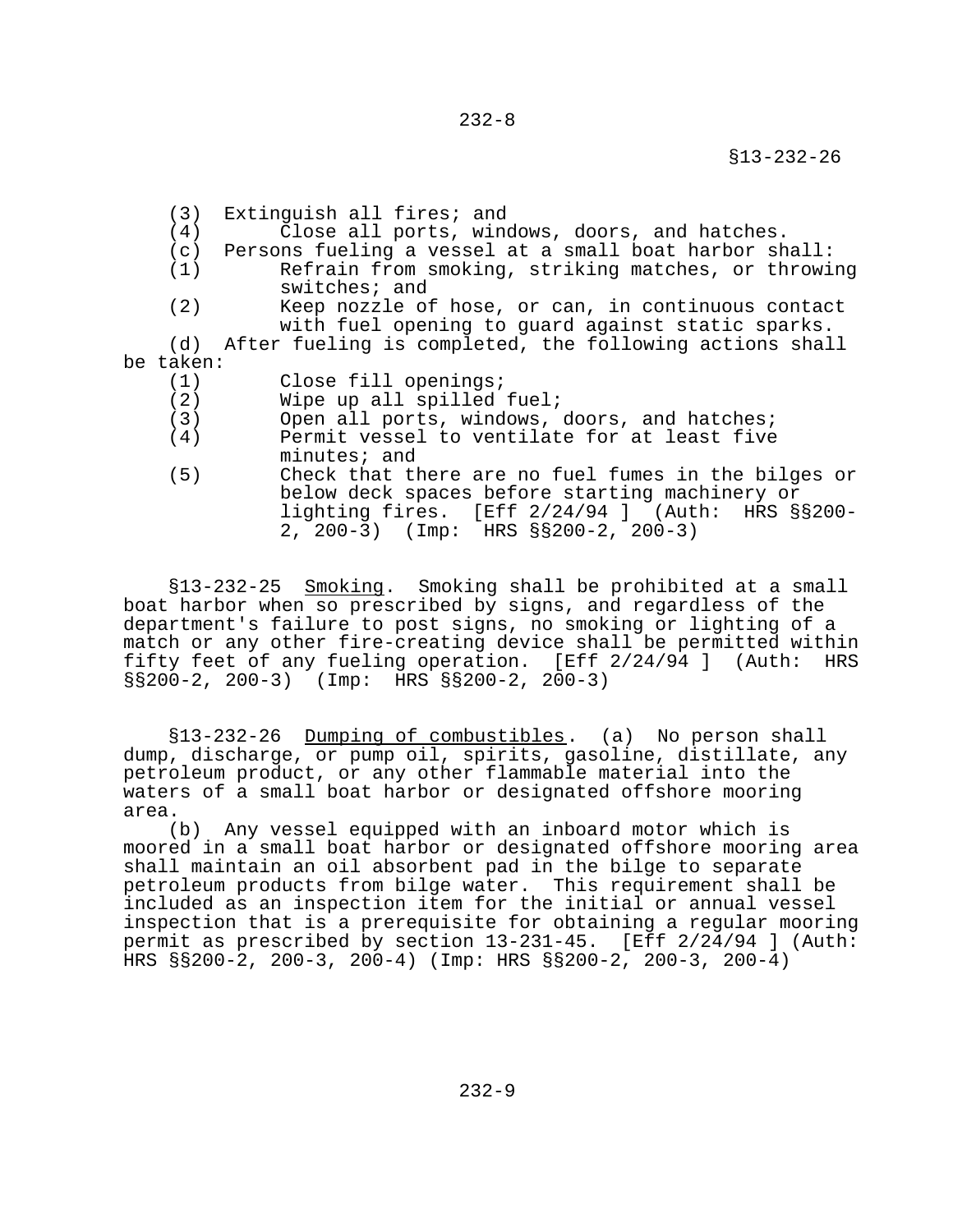§13-232-27 Emergency exits. Each vessel shall be provided with adequate exits to afford sufficient paths of escape in case of emergencies. The number and location of such exits shall be commensurate with the size, type, and make of each vessel. [Eff 2/24/94 ] (Auth: HRS §§200-2, 200-3) (Imp: HRS §§200-2,  $200 - 3$ 

§13-232-28 Open fires. Charcoal grills and similar open fire cooking devices shall, while lighted, be attended at all times. [Eff 2/24/94 ] (Auth: HRS §§200-2, 200-3) (Imp: HRS §§200-2, 200-3)

§13-232-29 Lifesaving equipment required. Any vessel utilizing the waters of a small boat harbor shall be equipped with approved lifesaving devices as prescribed in chapter 13-243, Hawaii Administrative Rules. The lifesaving equipment shall at all times be kept in good and serviceable condition for immediate and effective use and shall be so placed as to be readily accessible provided, that if any person is living aboard any vessel or contrivance, it shall be equipped with at least an approved type life preserver, ring life buoy, buoyant vest, special purpose water safety buoyant device, or buoyant cushion for each adult person on board. If there are any children living aboard, approved life preservers suitable for children shall be provided for each child living aboard. [Eff 2/24/94 ] (Auth: HRS §§200-2, 200-3) (Imp: HRS §§200-2, 200-3)

§13-232-30 Fire signal for vessels in small boat harbors.<br>Five prolonged blasts on a vessel's whistle, horn, or other sound producing device indicates:

| (1) |  |  | A fire on board a vessel not underway; or |  |
|-----|--|--|-------------------------------------------|--|
|     |  |  |                                           |  |

(2) A fire at any facility to which the vessel may be moored.

The words "prolonged blast" used in this section mean a blast of from four to six seconds duration. This fire signal shall not be used for other purposes in any small boat harbor. [Eff 2/24/94 ] (Auth: HRS §§200-2, 200-3) (Imp: HRS §§200-2,  $200 - 3)$ 

§13-232-31 Welding, burning and other hot work; permits. Before any welding, burning or other hot work can be done in a state small boat harbor or on a vessel moored thereto, the party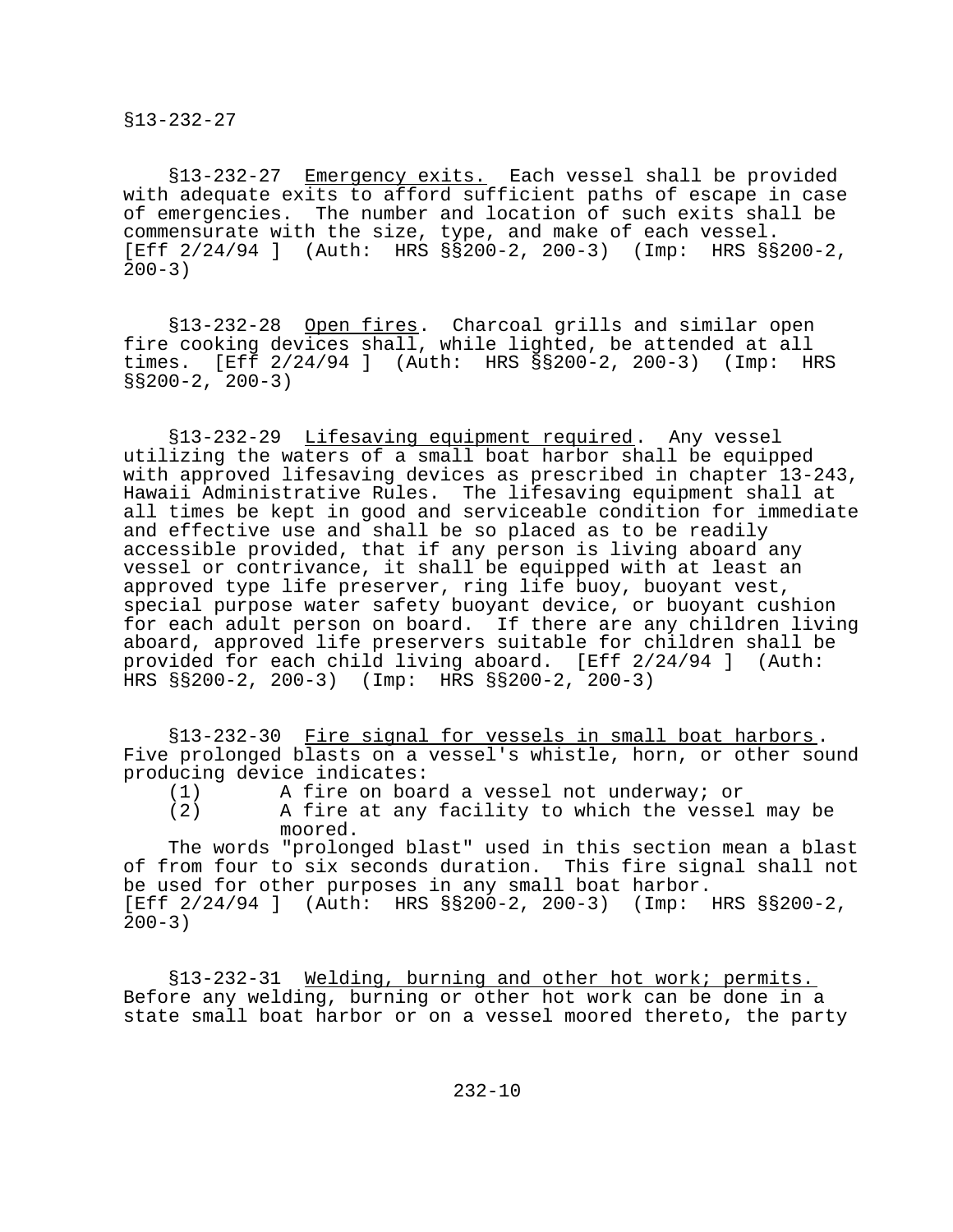intending to do the work shall secure a permit from the harbor agent of the small boat harbor where the work is to be done. Applicants for permits to do hot work shall fill out fully a prescribed form, after which the application shall be presented to the harbor agent, who shall issue the necessary permit. The party intending to do the work shall also secure permits from any other governmental agencies as required by law and notify the county fire department of the intended work. [Eff 2/24/94 ] (Auth: HRS §§200-2, 200-3) (Imp: HRS §§200-2, 200-3)

§13-232-32 to §13-232-39 (Reserved)

Subchapter 3 Maintenance and Storage

| $$13 - 232 - 40$<br>$$13 - 232 - 41$<br>$$13-232-42$<br>$$13-232-43$<br>$$13-232-44$<br>$$13 - 232 - 45$<br>tο | Standards<br>Storage<br>Special areas<br>Construction of structures<br>Gear lockers |
|----------------------------------------------------------------------------------------------------------------|-------------------------------------------------------------------------------------|
| $$13 - 232 - 49$                                                                                               | (Reserved)                                                                          |

§13-232-40 Standards. (a) Each vessel shall be examined by the department to determine that it is in acceptable condition and operational before assignment to a berth.

(b) Every vessel and all other personal property and facilities at a small boat harbor shall be kept in such a condition of repair, maintenance, neatness, and orderliness so as not to constitute a common nuisance, substantial danger to person or property, or obstruction to proper public use and to be in conformity with these rules, the Hawaii state boating law, the rules of the department of health, and all other applicable state and federal laws. [Eff 2/24/94 ] (Auth: HRS §§200-2, 200-3) (Imp: HRS §§200-2, 200-3)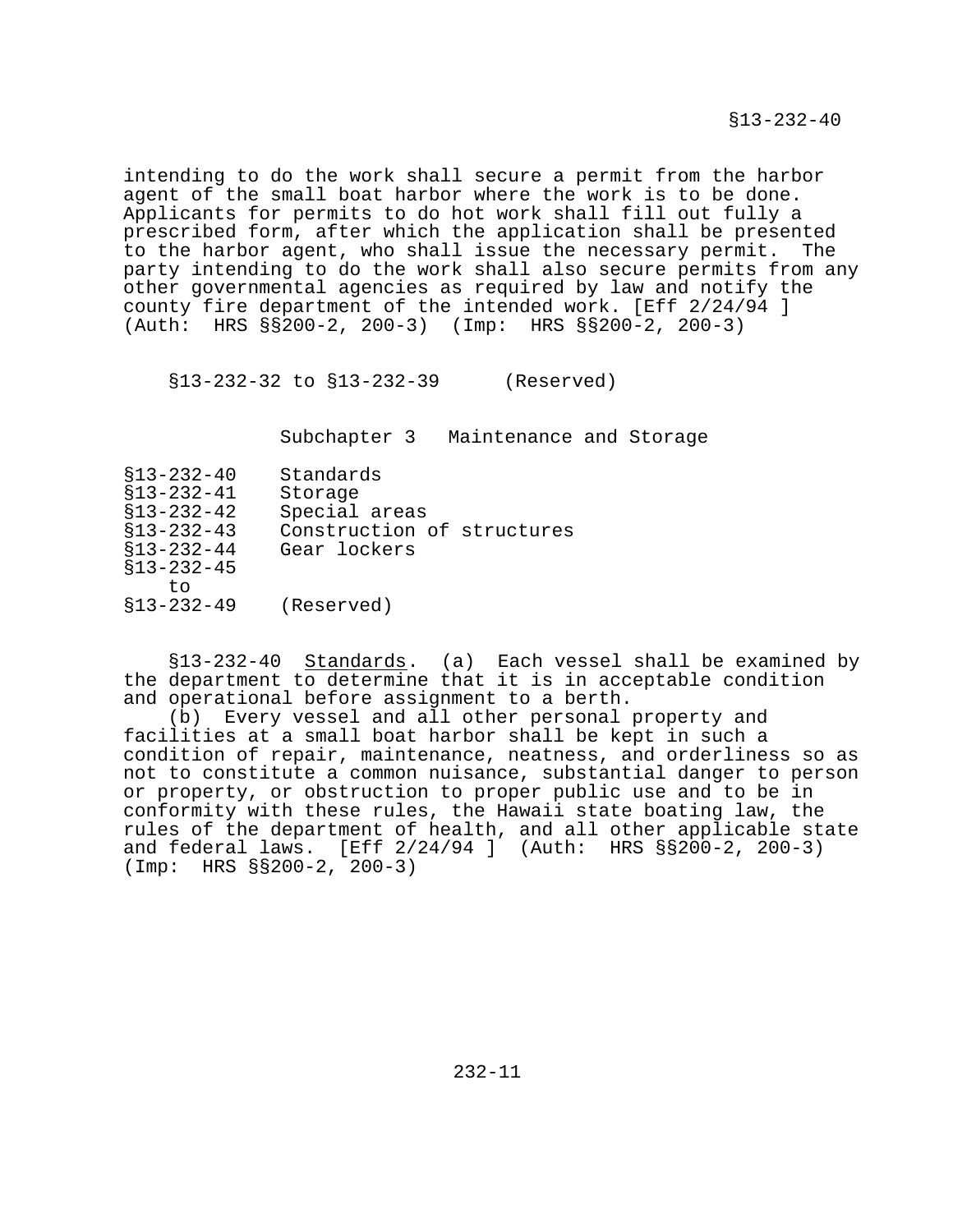<span id="page-113-0"></span>§13-232-41 Storage. No person shall store, place, leave, deposit, or abandon any vessel, structure, supplies, material, equipment, gear, object, or substance on catwalks, piers, sidewalks, roads, parking areas, or any other public area at a small boat harbor, except vessels or objects may be stored:

- (1) In areas set aside by the department for storage purposes; or
- (2) Upon prior consent by the department. [Eff 2/24/94 ] (Auth: HRS §§200-2, 200-3) (Imp: HRS §§200-2, 200-3)

§13-232-42 Special areas. The department may designate areas to be used only for specific purposes or operations, which shall be designated by signs. [Eff 2/24/94 ] (Auth: HRS §§200- 2, 200-3) (Imp: HRS §§200-2, 200-3)

§13-232-43 Construction of structures. (a) No building structure, object, site improvement, landscape treatment, or other facility of any nature whatsoever shall be erected, constructed, reconstructed, altered, moved, installed, or demolished at a small boat harbor except in accordance with a department permit. The department may require plans, specifications, and other pertinent data to accompany or supplement any application.

(b) Upon completion, inspection, and acceptance of any mooring facilities constructed by others under the provision of this section, such facilities shall become the property of the State, provided, however that the State may grant preferential but not exclusive use of the facility to the permittee for a period that shall not exceed ten years. The permittee shall maintain the mooring facility while the permit remains in effect.

(c) The permittee shall, concurrently with the execution of the permit, deliver to the State a comprehensive general liability insurance policy or policies, or a certificate of insurance in lieu thereof, evidencing that such a policy has been issued and is in force, with minimum limits of not less than \$300,000 for bodily injury to one person and \$500,000 for bodily injury to more than one person per occurrence and \$100,000 for damage to property per occurrence. The specification of limits contained herein shall not be construed in any way to be a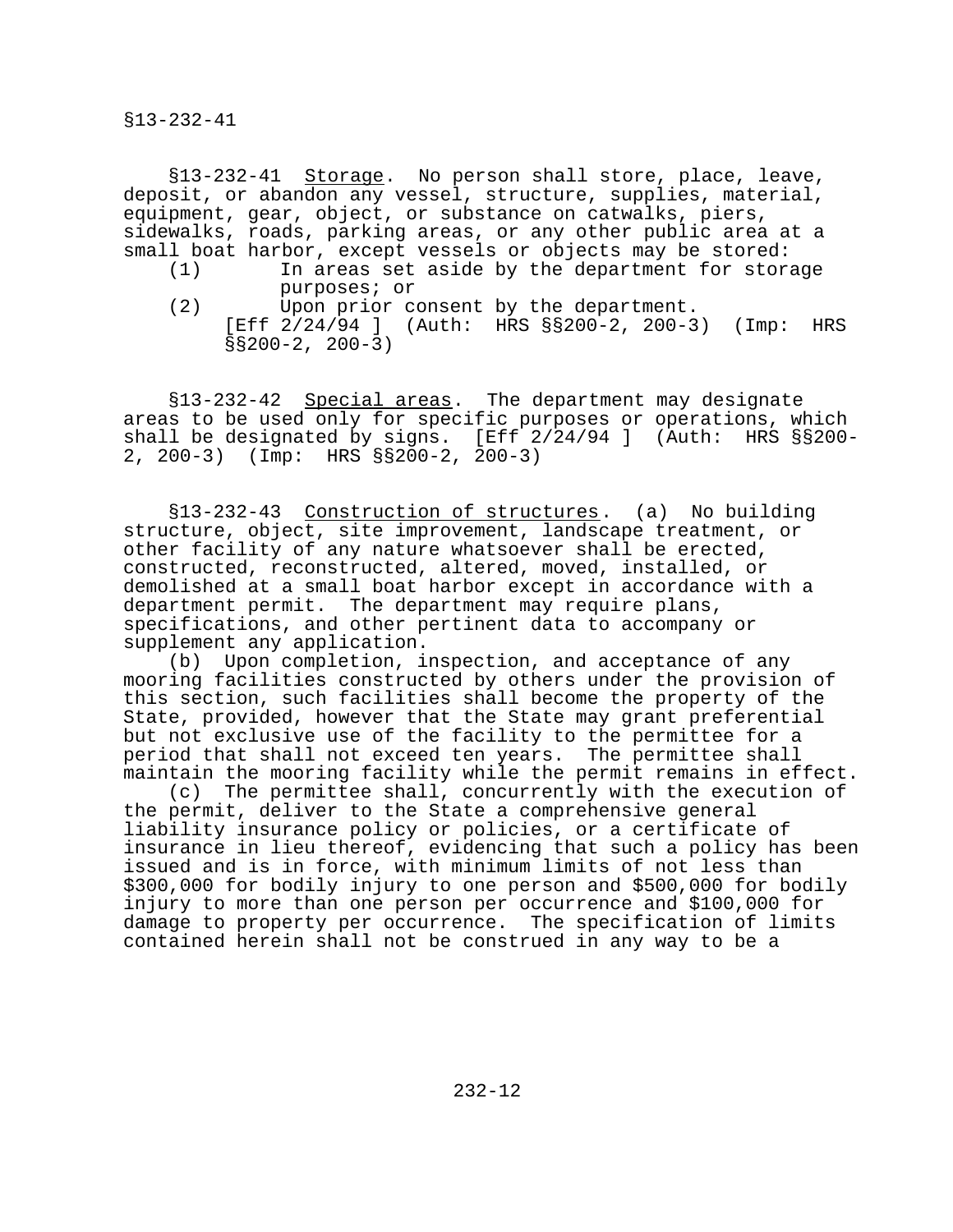<span id="page-114-0"></span>limitation of the liability of the permittee for any injury or damage. Such insurance shall:

- (1) Be issued by an insurance company or surety company authorized to do business in the State of Hawaii or approved in writing by the department;
- (2) Name the State of Hawaii as an additional insured;
- (3) Provide that the department of land and natural resources shall be notified at least thirty days prior to any termination, cancellation, or material change in its insurance coverage;
- (4) Cover all injuries, losses, or damages arising from, growing out of, or caused by any acts or omissions of the permittee, its officers, agents, employees, invitees, or licensees in connection with the permittee's use or occupancy of the premises; and
- (5) Be maintained and kept in effect at the permittee's own expense throughout the life of the permit.

(d) The permittee shall at all times with respect to the premises use due care for public safety and shall defend, hold harmless, and indemnify the State, its officers, agents, and employees from and against all claims, demands, or demands for damages, including claims for property damage, personal injury, or death:

- (1) Arising on the premises, or by reason of any fire or explosion thereon; or
- (2) Arising from, growing out of, or caused by any act or omission on the part of the permittee, its officers, members, agents, employees, invitees, or licensees, in connection with the permittee's use or occupancy of the premises. [Eff 2/24/94 ] (Auth: HRS §§200-2, 200-3) (Imp: HRS §§200-2, 200-3)

§13-232-44 Gear lockers. No person shall construct a gear locker at a small boat harbor without prior written approval of the department as provided in section 13-232-43. [Eff 2/24/94 ] (Auth: HRS §§200-2, 200-3) (Imp: HRS §§200-2,  $200 - 3)$ 

§13-232-45 to §13-232-49 (Reserved)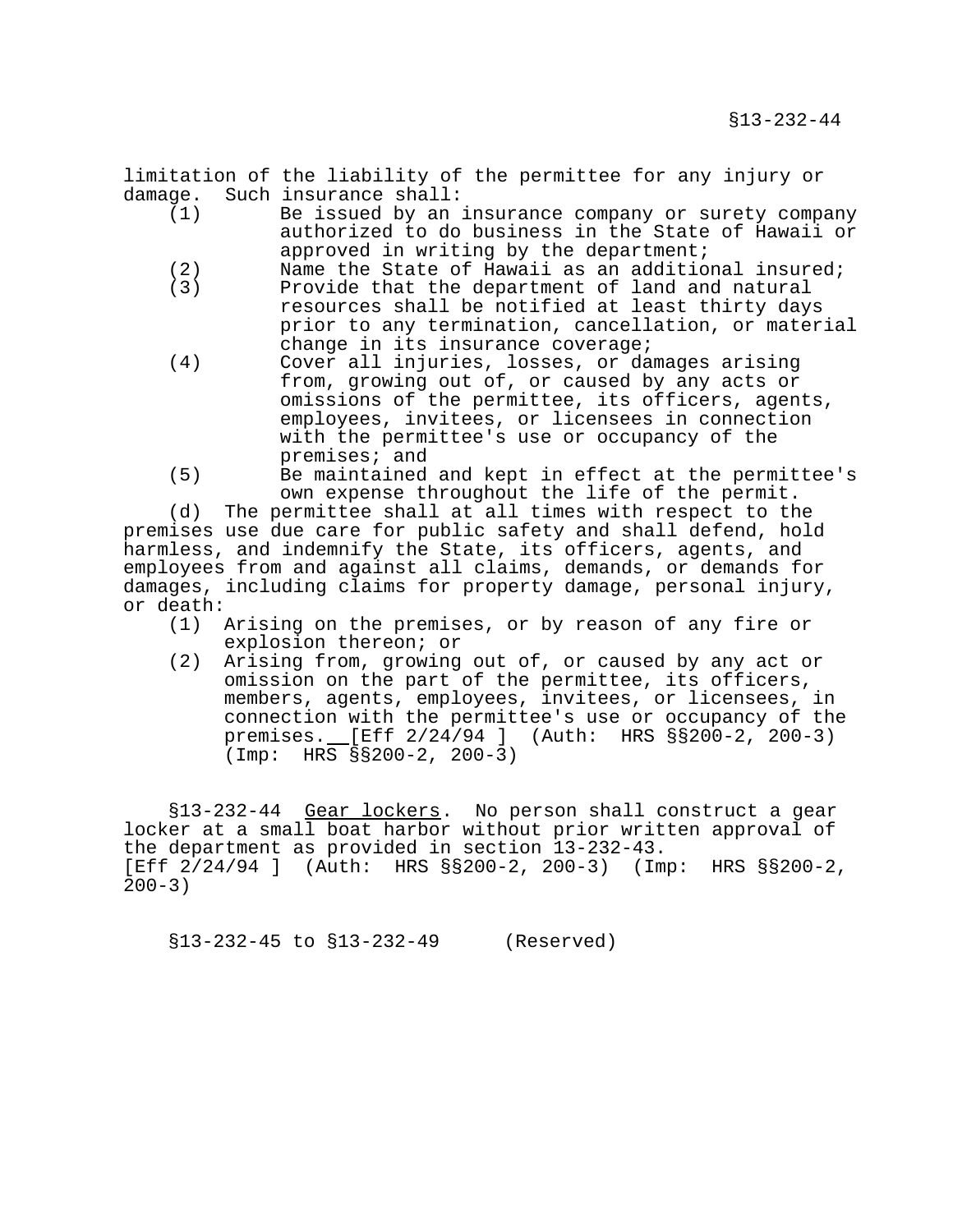|                                 | Subchapter 4 Conduct of the Public     |
|---------------------------------|----------------------------------------|
| \$13-232-50<br>$$13 - 232 - 51$ | General statement<br>Smoking           |
| $$13 - 232 - 52$                | Restricted areas                       |
| $$13 - 232 - 53$                | Lost, abandoned, or mislaid articles   |
| $$13-232-54$                    | Swimming                               |
| \$13-232-55                     | Fishing                                |
| $$13 - 232 - 56$                | Tampering with or damaging a vessel    |
|                                 | or state property                      |
| $$13 - 232 - 57$                | Dogs, cats or other domestic pets      |
| $$13 - 232 - 58$                | Sleeping or camping prohibited         |
| $$13 - 232 - 59$                | Assumption of risk                     |
| \$13-232-60                     | Serving, sale, and consumption of      |
|                                 | liquor in state small boat harbors and |
|                                 | boat launching facilities              |

§13-232-50 General statements. All penal laws of the State prescribed in the Hawaii Revised Statutes, and in the rules properly promulgated pursuant to provisions thereof, govern the conduct of any person coming upon or remaining at a small boat harbor. The following provisions of this part are intended to facilitate effective management of state property and facilities at a small boat harbor. [Eff 2/24/94 ] (Auth: HRS §§200-2, 200-3) (Imp: HRS §§200-2, 200-3)

§13-232-51 Smoking. Smoking shall be prohibited at a small boat harbor when so prescribed by signs, and regardless of the department's failure to post signs, no smoking or lighting of a match or any other fire-creating device shall be permitted within fifty feet of any fueling operation. [Eff 2/24/94 ] (Auth: HRS §§200-2, 200-3) (Imp: HRS §§200-2, 200-3)

§13-232-52 Restricted areas. Only authorized persons may enter or remain upon restricted areas of a small boat harbor set aside by the department and designated by signs, buoys, or other markings. [Eff 2/24/94 ] (Auth: HRS §§200-2, 200-3) (Imp: HRS §§200-2, 200-3)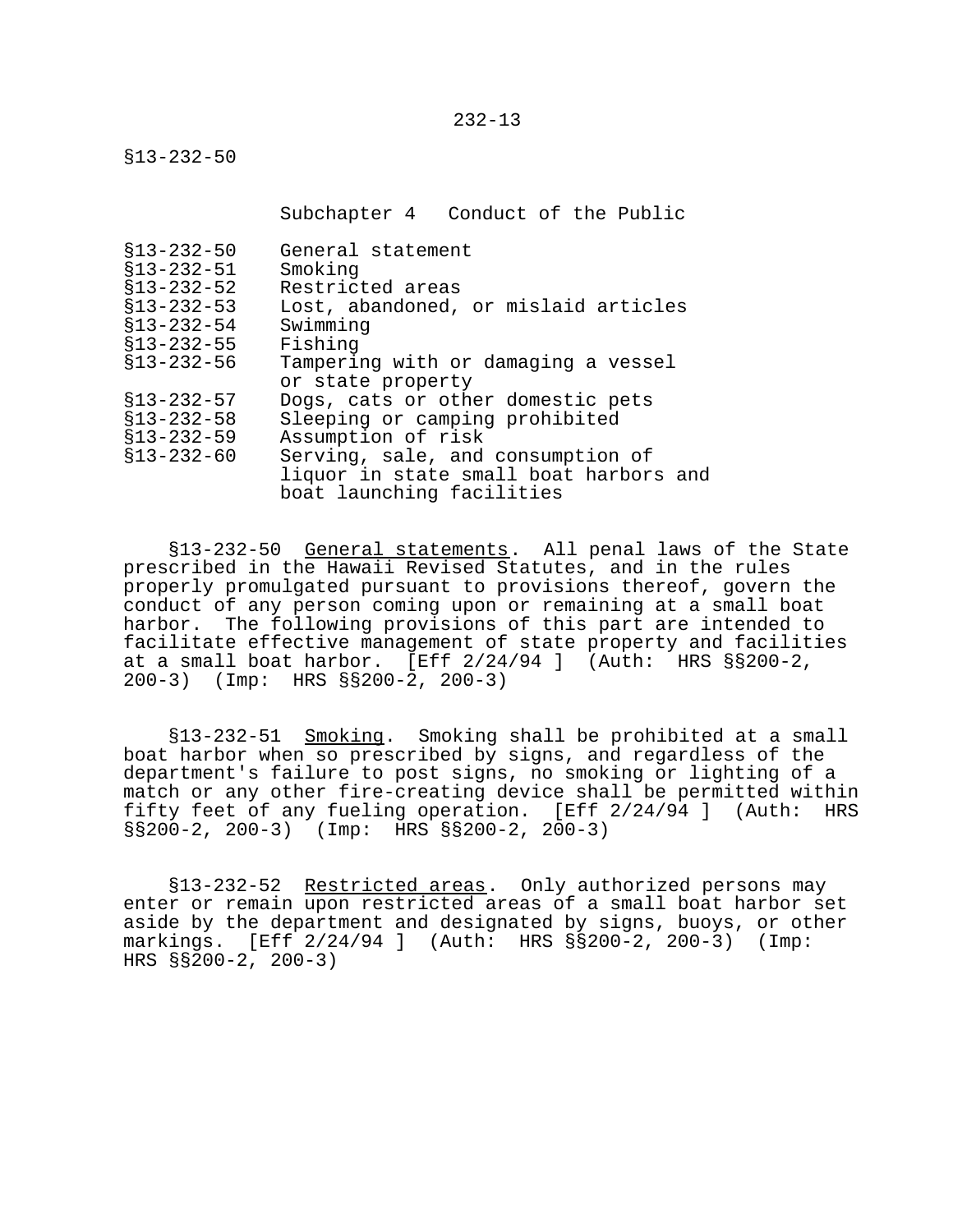<span id="page-116-0"></span>§13-232-53 Lost, abandoned, or mislaid articles. Any person finding lost, abandoned, or mislaid articles at a small boat harbor shall report or turn those articles over to the chief of police of the county in which the articles are found. [Eff 2/24/94 ] (Auth: HRS §§200-2, 200-3) (Imp: HRS §§200-2,  $200 - 3)$ 

§13-232-54 Swimming. No person shall swim at a small boat harbor or boat launching facility or its channels where such activity is prohibited by signs, buoys, or other markers posted by the department. No person shall dive from docks, piers or other constructed facilities into a small boat harbor, boat launching facility, or its channels. [Eff 2/24/94 ] (Auth: HRS §§200-2, 200-3) (Imp: HRS §§200-2, 200-3)

§13-232-55 Fishing. (a) No person shall fish at a small boat harbor, boat launching facility, or channels thereto by pole where that activity is prohibited by signs, buoys, or other markers posted by the department. Spearfishing and trolling from moving vessels is prohibited in small boat harbors, boat launching facilities, designated offshore mooring areas or channels. No person shall use any throw net, or draw, drag, seine, or any other type of net except crab net or hand-held dip net, except at locations designated by rules of the department of land and natural resources.

(b) A person with a bait fishing license issued by the department of land and natural resources may use nets to:

- (1) Take young mullet or pua (Mugil cephalus) for the purpose of stocking their pond; or
- (2) Take nehu, iao, or other bait fishes for which an open season has been declared for bait purposes only.
	- [Eff 2/24/94 ] (Auth: HRS §§200-2, 200-3, 200-4) (Imp: HRS §§200-2, 200-3, 200-4)

§13-232-56 Tampering with or damaging a vessel or state property. No person shall wilfully and maliciously destroy, injure, deface, disturb, or tamper with any state property, facility, or property belonging to another, including but not limited to, any vessel, signs, buoys, floats, notices, buildings, lawn, or any other property, real or personal. [Eff 2/24/94 ] (Auth: HRS §§200-2, 200-3) (Imp: HRS §§200-2, 200-3)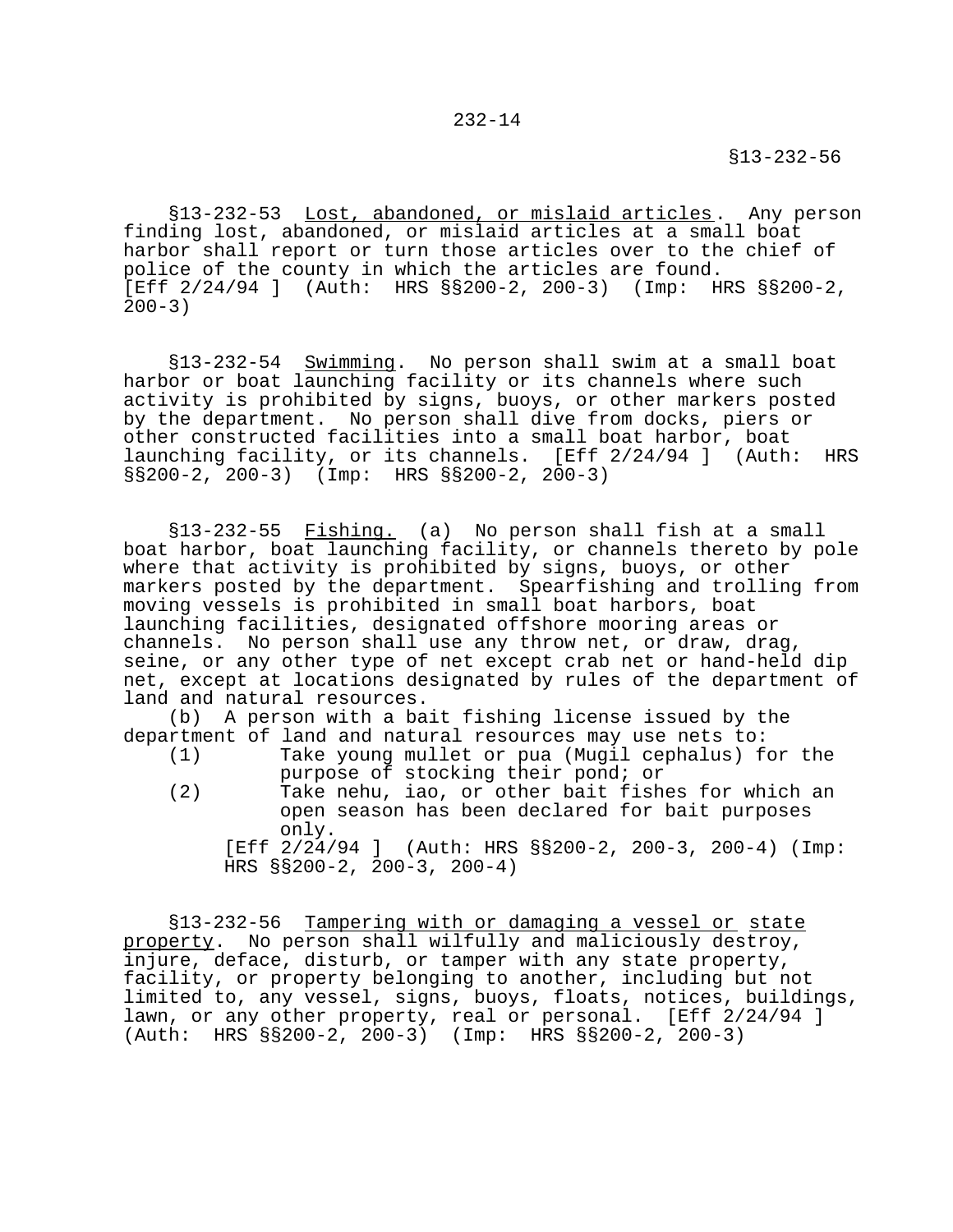<span id="page-117-0"></span>§13-232-57 Dogs, cats or other domestic pets. (a) This section is applicable only in Ala Wai and Keehi boat harbors. As used in this section, unless the context otherwise indicates:

- "At large" means:
- (1) On a vessel not the property of the owner of the pet, without consent of the vessel owner; or
- (2) In any public place within a small boat harbor, except when under control of the owner by leash, cord, chain, or other similar means of physical restraint, provided that such leash, cord, chain, or other means is not more than eight feet in length.

"Owner" means any person owning, harboring or keeping a dog, cat, or other domestic pet, or having custody thereof.

- "Stray" or "stray dog" means any dog running at large.
- (b) This section shall not apply to:
- (1) Seeing-eye dogs trained to assist blind persons when the dogs are actually being used by blind persons for the purpose of aiding them in going from place to place;
- (2) Dogs trained and used by a law enforcement agency in law enforcement activities while the dogs are engaged in the performance of such work; or
- (3) An obedience trial, where tracking and show dogs are accompanied by their owners and are being trained or in competition, provided permission is first obtained from the department for such use.

(c) No person shall introduce or keep a dog aged three months or older in a small boat harbor unless the dog is licensed as prescribed in chapter 143, Hawaii Revised Statutes. Officers and employees of the department, and every other person authorized by law may seize any unlicensed dog found at large within a small boat harbor, and confine and dispose of the dog as provided in chapter 143, Hawaii Revised Statutes.

(d) No dog owner shall permit the owner's dog to become a stray. Any dog while being a stray within a small boat harbor may be seized by officers and employees of the department, or by any other person authorized by law, and shall be disposed of as provided in chapter 143, Hawaii Revised Statutes.

(e) No pet owner shall permit the owner's pet to excrete any solid waste in any public place or on any premises in a small boat harbor not the property of the pet's owner, provided no violation of this subsection shall occur if the owner promptly and voluntarily removes the animal waste.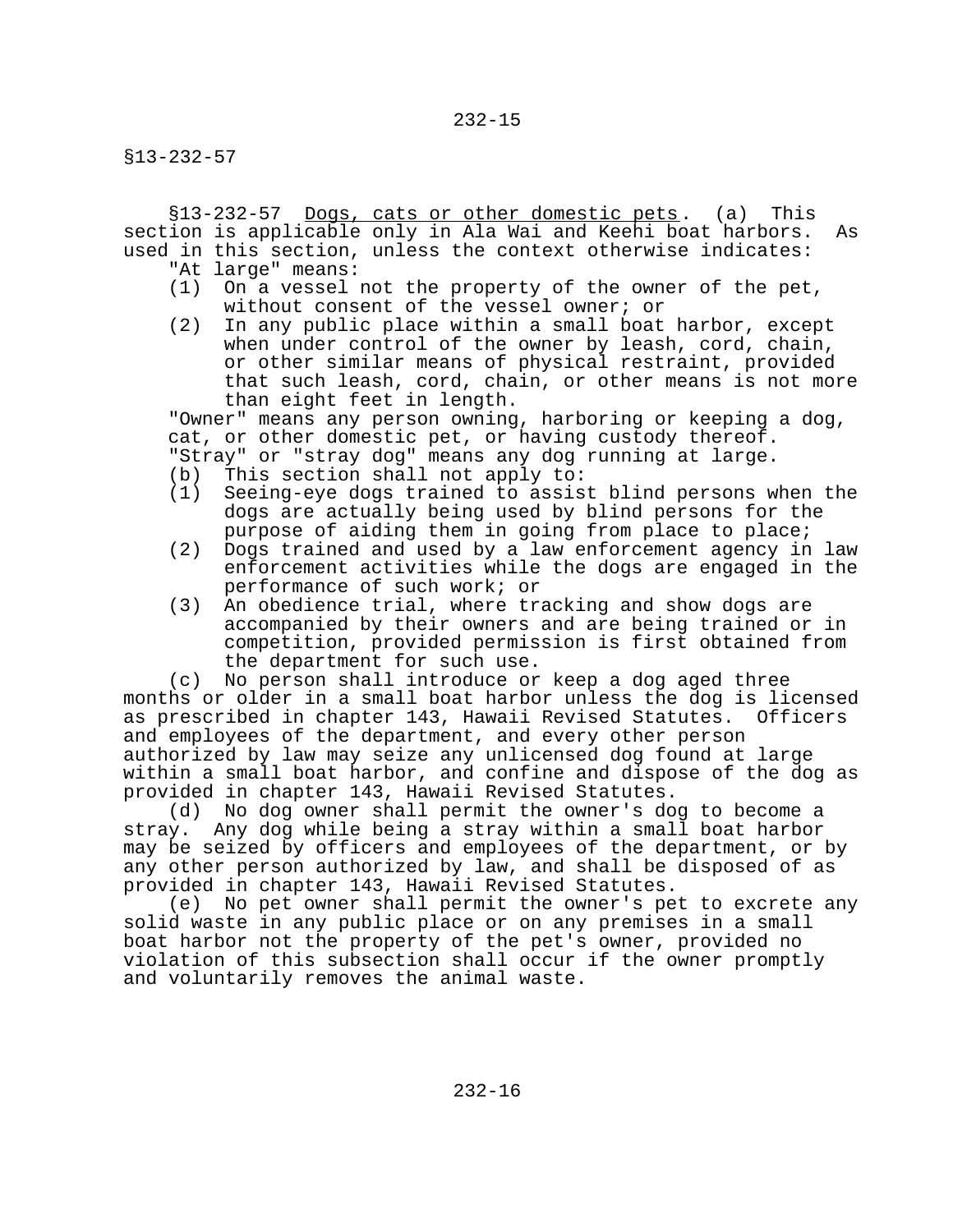<span id="page-118-0"></span>(f) No person shall introduce or keep any animals except for birds, fish, or other common domestic pets within the confines of a small boat harbor.

(g) In any event no person shall introduce or keep a dog, cat, or other domestic pet any small boat harbor where dogs, cats, or other domestic pets are prohibited by a sign or other marker posted by the department. [Eff 2/24/94 ] (Auth: HRS §§200-2, 200-3) (Imp: HRS §§200-2, 200-3)

§13-232-58 Sleeping or camping prohibited. Sleeping or camping in any small boat harbor is prohibited except on board a vessel moored in the small boat harbor with the proper authorization of the department. [Eff 2/24/94 ] (Auth: HRS §§200-2, 200-3) (Imp: HRS §§200-2, 200-3)

§13-232-59 Assumption of risk. Any person visiting or using a small boat harbor or facility or offshore mooring area does so at the person's own risk. The department does not assume any responsibility for loss of or damage to property or for injury to or death of persons within a small boat harbor or facility or offshore mooring area and any person visiting or using a small boat harbor or facility or offshore mooring area does so at the person's own risk. [Eff 2/24/94 ] (Auth: HRS §§200-2, 200-3) (Imp: HRS §§200-2, 200-3)

§13-232-60 Serving, sale, and consumption of liquor in state boat harbors and boat launching facilities . (a) Liquor, as defined in section 281-1, Hawaii Revised Statutes, shall not be consumed within any state small boat harbor or boat launching facility except on a vessel issued with a valid mooring permit, or unless otherwise permitted by the department.

(b) No person shall sell any liquor within a state small boat harbor or boat launching facility unless that person is licensed as required by chapter 281, Hawaii Revised Statutes. [Eff 2/24/94 ] (Auth: HRS §§200-2, 200-3) (Imp: HRS §§200-2,  $200 - 3)$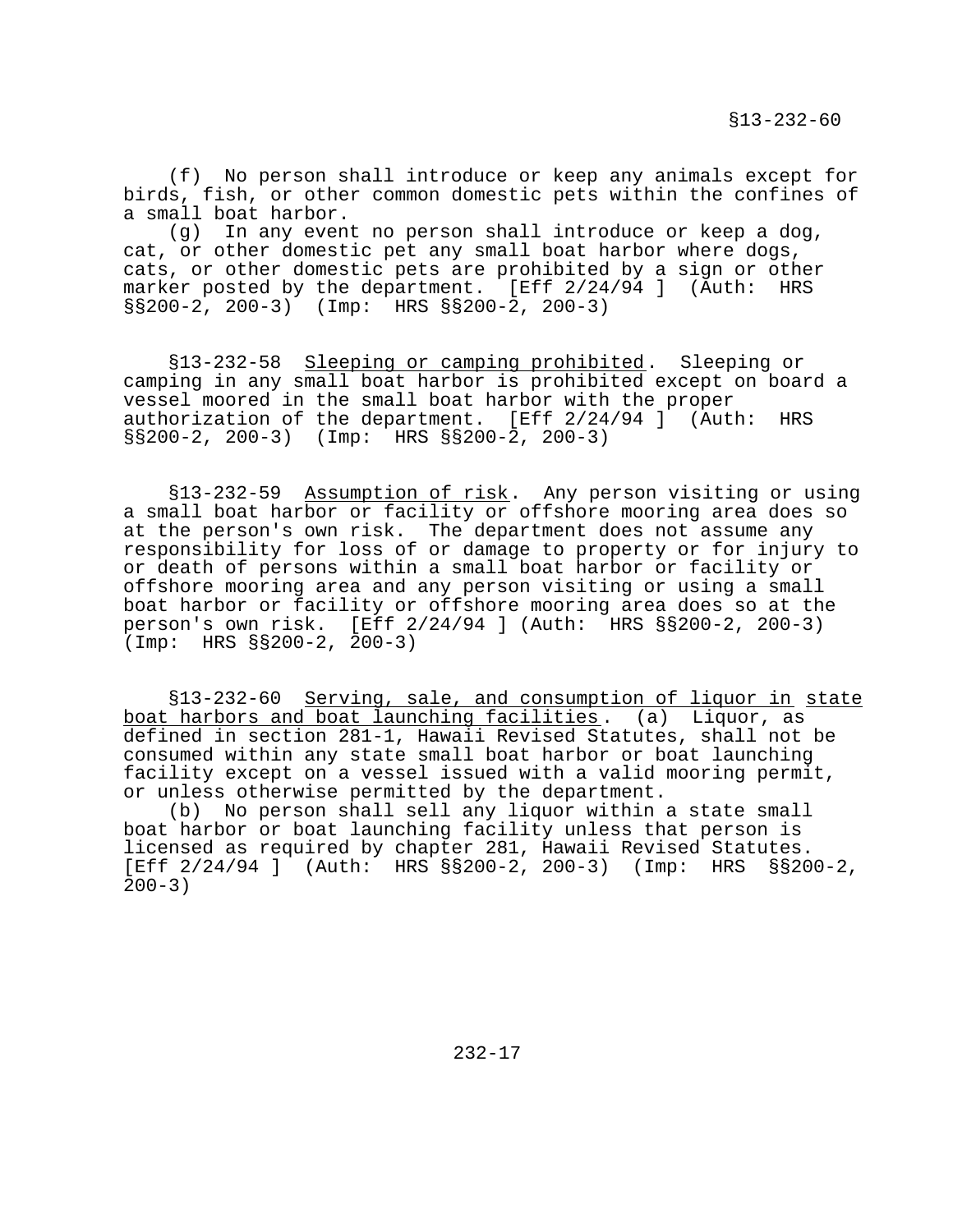## HAWAII ADMINISTRATIVE RULES

CHAPTER 233 MOTOR VEHICLE AND PARKING RULES

[Historical note](#page-120-0)

[Subchapter 1 Motor Vehicle Rules](#page-120-0)

| $$13 - 233 - 1$  | General statement; traffic code         |
|------------------|-----------------------------------------|
|                  | and county ordinances                   |
| $$13 - 233 - 2$  | Licensing and safety inspection         |
| $$13 - 233 - 3$  | Operation of motor vehicles             |
| $$13 - 233 - 4$  | Traffic controls                        |
| $$13 - 233 - 5$  | Speed restrictions                      |
| $$13 - 233 - 6$  | Parking                                 |
| $$13 - 233 - 7$  | Public parking                          |
| $$13 - 233 - 8$  | Removal of vehicles                     |
| $$13-233-9$      | Application                             |
| \$13-233-10      | Parking in construction areas and on    |
|                  | special occasion                        |
| $$13 - 233 - 11$ | Vehicles or equipment, size, weight and |
|                  | load restrictions                       |
| $$13-233-12$     | Restrictions as to tire equipment       |
| $$13 - 233 - 13$ | Operation, parking, or storage of       |
|                  | bicycles or play vehicles               |
| $$13-233-14$     | Parking permits; Lahaina boat harbor    |
| $$13 - 233 - 15$ |                                         |
| to               |                                         |
| $$13 - 233 - 19$ | (Reserved)                              |
|                  |                                         |
|                  |                                         |
|                  | Subchapter 2 Parking Meter Zones        |
|                  |                                         |
| $$13 - 233 - 20$ | Establishment of parking meter zones    |
| $$13 - 233 - 21$ | Designation of parking meter stalls     |
| $$13 - 233 - 22$ | Placement and design of parking meters  |
| $$13 - 233 - 23$ | Method of parking                       |

- [§13-233-24 Parking time limits and meter operating hours](#page-135-0)
- [§13-233-25 Operation of parking meters](#page-136-0)
- [§13-233-26 Charges for parking](#page-137-0)

| \$13-233-27 |                       | Charges for enclosure or obstruction |  |
|-------------|-----------------------|--------------------------------------|--|
|             |                       | of parking meter stalls, incidental  |  |
|             | to construction, etc. |                                      |  |

CHAPTER 233, Cont'd: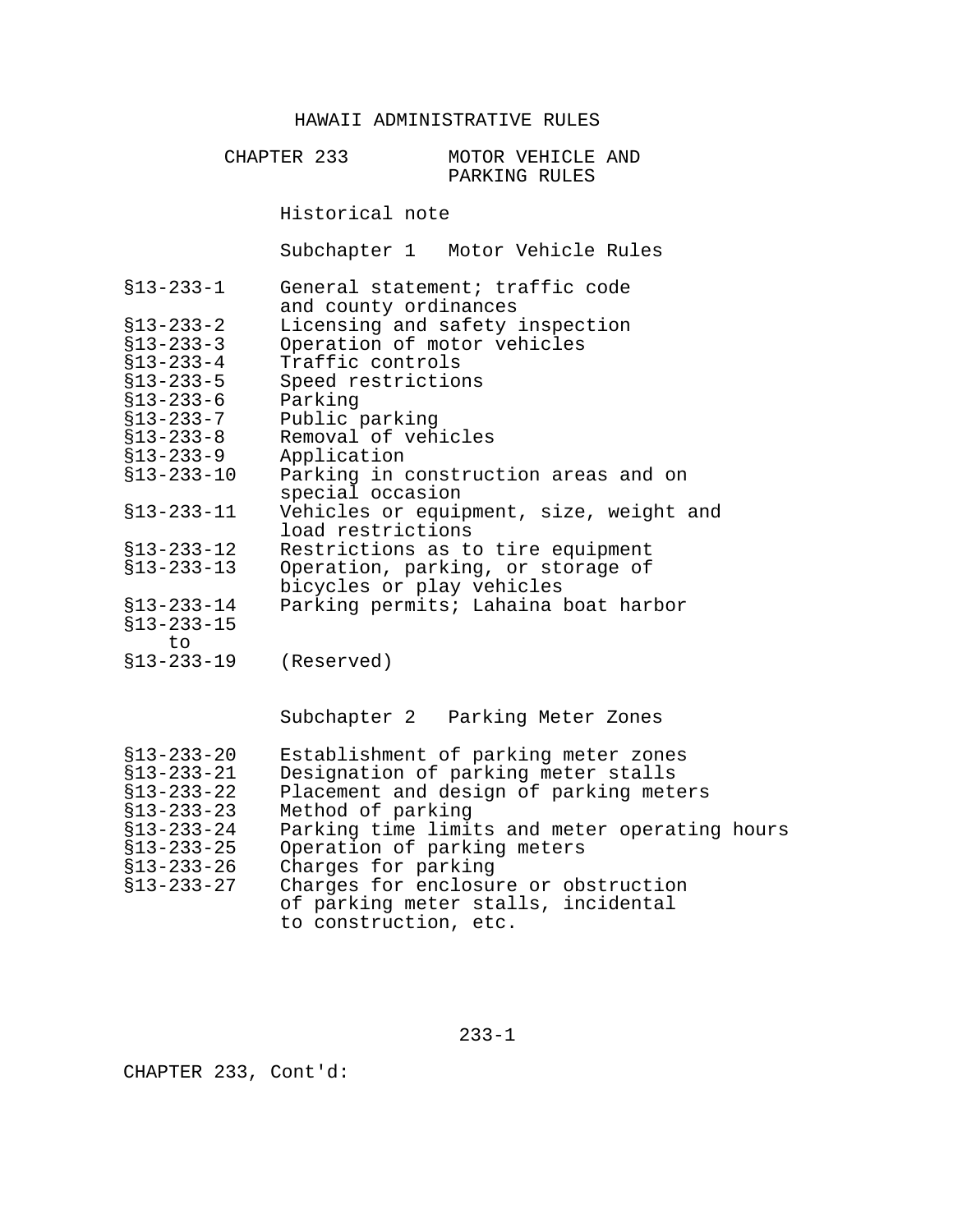<span id="page-120-0"></span>

| $$13 - 233 - 28$ | Harbor tenants - parking permits  |
|------------------|-----------------------------------|
| $$13-233-29$     | Eligibility for parking permits;  |
|                  | fee per vehicle                   |
| $$13 - 233 - 30$ | Replacement of mutilated stickers |
| $$13 - 233 - 31$ | Transfer of permits               |
| $$13 - 233 - 32$ | Cancellation of permits           |
| $$13 - 233 - 33$ | Revocation of parking permits     |
| $$13 - 233 - 34$ | Violations and penalties          |
| $$13 - 233 - 35$ |                                   |
| to               |                                   |
| $$13 - 233 - 39$ | (Reserved)                        |
|                  |                                   |

[Subchapter 3 Vessel Owner Parking Zones](#page-142-0)

| $$13-233-40$<br>$$13-233-41$ | Establishment of vessel owner parking zone<br>Designation of parking stalls |
|------------------------------|-----------------------------------------------------------------------------|
| $$13-233-42$                 | Vessel owner parking permits                                                |
| $$13-233-43$                 | Eligibility for parking permits; fee per<br>vehicle                         |
| $$13 - 233 - 44$             | Violations and penalties                                                    |

Historical note. This chapter is based on motor vehicle and traffic rules, parking meter zones, and vessel owner parking zones of the small boat harbors rules, effective November 5, 1985, and as amended thereafter, under the jurisdiction of the Department of Transportation, Harbors Division. The administrative jurisdiction of recreational boating and related vessel activities was transferred from the Department of Transportation, Harbors Division to the Department of Land and Natural Resources, Division of Boating and Ocean Recreation, effective July 1, 1992, in accordance with Act 272, SLH 1991. [Eff 2/24/94 ]

Subchapter 1 Motor Vehicle Rules

| $$13 - 233 - 1$ | General statement; traffic code |
|-----------------|---------------------------------|
|                 | and county ordinances           |
| $$13 - 233 - 2$ | Licensing and safety inspection |
| $$13 - 233 - 3$ | Operation of motor vehicles     |

[§13-233-4 Traffic controls](#page-122-0)

§13-233-2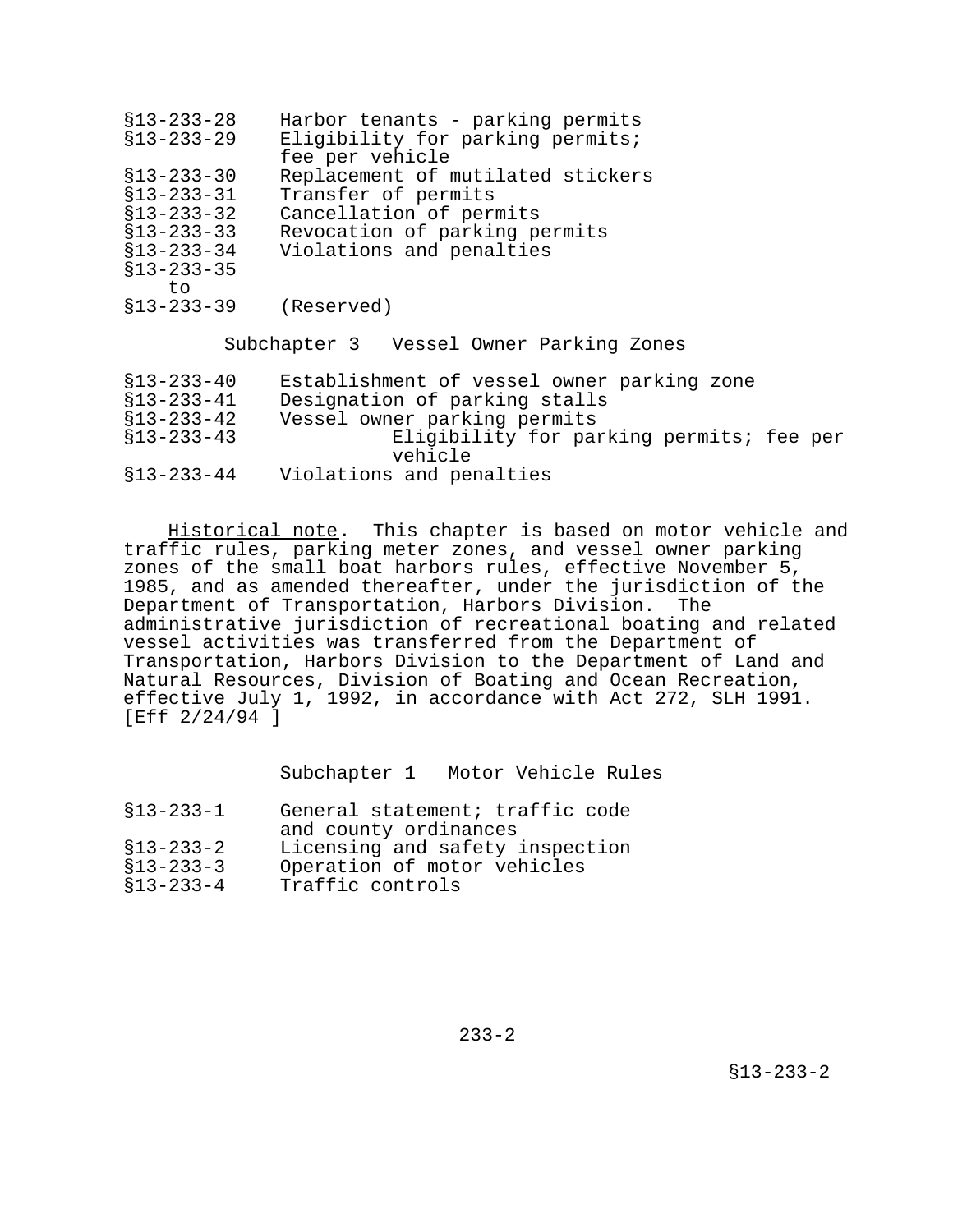<span id="page-121-0"></span>

| Speed restrictions                      |
|-----------------------------------------|
| Parking                                 |
| Public parking                          |
| Removal of vehicles                     |
| Application                             |
| Parking in construction areas and on    |
| special occasion                        |
| Vehicles or equipment, size, weight and |
| load restrictions                       |
| Restrictions as to tire equipment       |
| Operation, parking, or storage of       |
| bicycles or play vehicles               |
| Parking permits; Lahaina boat harbor    |
|                                         |
|                                         |
| (Reserved)                              |
|                                         |

§13-233-1 General statement; traffic code and county ordinances. The traffic code and any other applicable ordinances of the particular county in which a small boat harbor is located, shall apply to the operation of motor vehicles on the parking areas and roadways of a small boat harbor just as though the parking areas and roadways are a part of the public streets, roads, or highways of the particular county involved, and by reference, are incorporated in these rules and made a part hereof as though fully recited in these rules. [Eff 2/24/94 ] (Auth: HRS §§200-2, 200-3) (Imp: HRS §§200-2, 200-3)

§13-233-2 Licensing and safety inspection. No vehicle shall be operated or parked at a small boat harbor unless such vehicle is currently licensed by the appropriate governmental agency and has the required evidence of safety inspection. [Eff 2/24/94 ] (Auth: HRS §§200-2, 200-3) (Imp: HRS §§200-2, 200-3)

§13-233-3 Operation of motor vehicles. No motor vehicle shall be operated in a small boat harbor in a careless or negligent manner or in disregard of the rights and safety of others, or without due caution or circumspection, or at a speed or in a manner which endangers or is likely to endanger person

233-3

§13-233-3

or property, or while the operator thereof is under the influence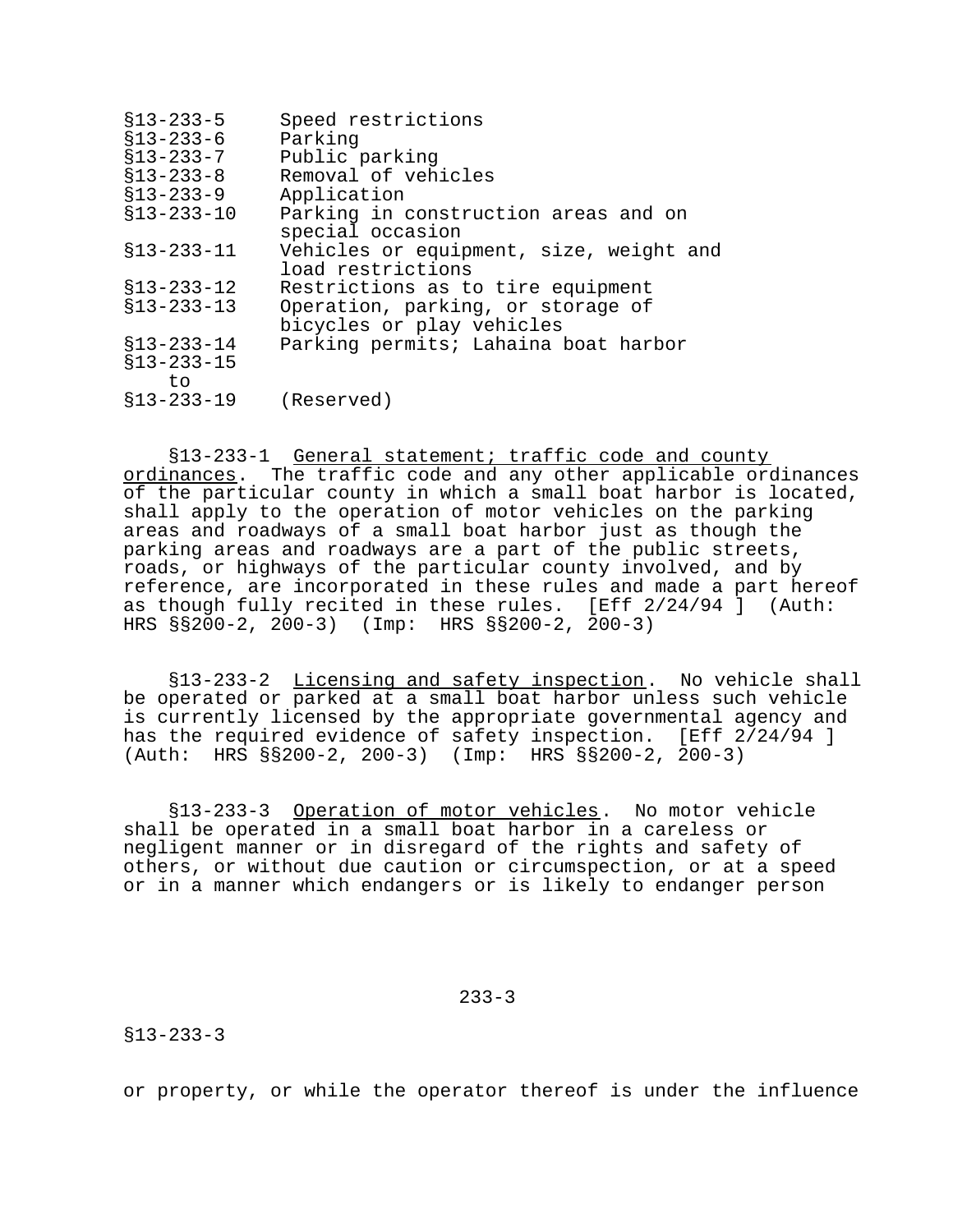<span id="page-122-0"></span>of intoxicating liquor, or narcotic or habit forming drugs, or if the vehicle is so constructed, equipped, loaded, or in a condition which would endanger or be likely to endanger other persons or other person's property. [Eff 2/24/94 ] (Auth: HRS §§200-2, 200-3) (Imp: HRS §§200-2, 200-3)

§13-233-4 Traffic controls. All vehicular traffic shall comply with any lawful order, notice, signal, or direction of any regular or special police officer. When such traffic is controlled by signs and pavement markings, the signs and markings shall be obeyed unless a regular or special police officer directs otherwise. [Eff 2/24/94 ] (Auth: HRS §§200-2, 200-3) (Imp: HRS §§200-2, 200-3)

§13-233-5 Speed restrictions. (a) Basic rules and maximum limits.

- (1) No person shall drive a vehicle on a roadway or in any parking lot maintained within a small boat harbor at a speed greater than is reasonable and prudent under the conditions and without regard to the actual and potential hazards then existing. In every event speed shall be so controlled as may be necessary to avoid colliding with any person, vehicle, or other conveyance on or entering the roadway or parking lot in compliance with legal requirements and the duty of all persons to use due care.
- (2) Except when a special hazard exists that requires lower speed for compliance with paragraph (1) the limits specified in this section or established as authorized by this section shall be maximum lawful speeds, and no person shall drive a vehicle on a roadway or in any parking lot within a small boat harbor at a speed in excess of these maximum limits.
	- (A) Ten miles per hour. Any pier, wharf, other structure, or parking lot.
	- (B) Fifteen miles per hour. Any roadway eighteen feet or less in width.
	- (C) Twenty five miles per hour on a roadway where the speed limit has not been otherwise established.

 $233 - 4$ 

§13-233-5

- (3) The maximum speed limits set forth in this section may be altered as authorized in subsection (b).
- (4) The driver of every vehicle shall, consistent with the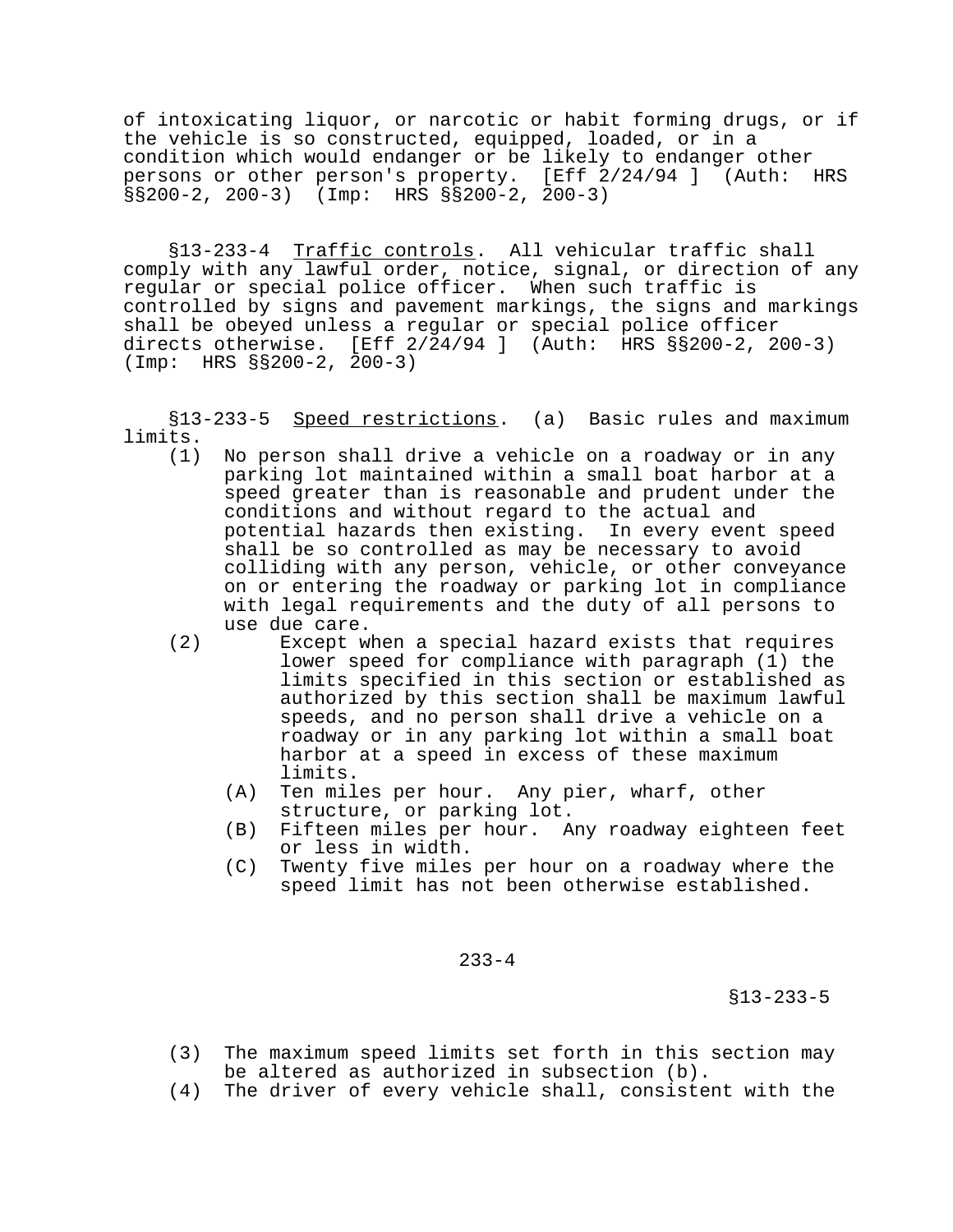requirements of paragraph (1), drive at an appropriate reduced speed when approaching and going around a curve, when traveling upon any narrow or winding roadway, when a special hazard exists with respect to pedestrians or other traffic by reason of weather or road conditions, and unless directed to stop by a police officer or traffic control device, when approaching and crossing an intersection.

(5) Whenever the department shall determine upon the basis of an engineering and traffic investigation that any maximum speed limit established in this section is greater than is reasonable or safe under the conditions found to exist at any horizontal or vertical curve upon any part of a roadway, the department may post a recommended safe speed thereat which shall serve as a guide to vehicle drivers at all times when they are using the road.

(b) Establishment of speed zones. Whenever the department shall determine upon the basis of an engineering and traffic investigation that any maximum speed hereinbefore set forth is less than is reasonable under the conditions found to exist at any part of a small boat harbor roadway system, the department may determine and declare a reasonable and safe maximum limit thereat, which shall be effective when appropriate signs giving notice thereof are erected. The maximum speed limit may be declared to be effective at all times or at such times as are indicated upon the signs; and differing limits may be established for different times of day, different types of vehicles, varying weather conditions, and other factors bearing on safe speeds, which shall be effective when posted upon appropriate signs.

- (c) Special speed limitation.
- (1) No person shall drive any vehicle equipped wholly or partly with solid rubber tires at a speed greater than ten miles per hour.
- (2) No vehicle transporting any explosive as cargo or part of a cargo shall be operated upon any roadway in a small boat harbor at a speed in excess of

twenty miles per hour.<br>(d) Speed contest. It shall be It shall be unlawful for any person to engage in, or to aid or abet by whatever means, any motor vehicle speed contest or exhibition of speed within a small boat harbor.

# $233 - 5$

### §13-233-5

(e) Speed restrictions not applicable to emergency vehicles. The speed restrictions set forth in this section shall not apply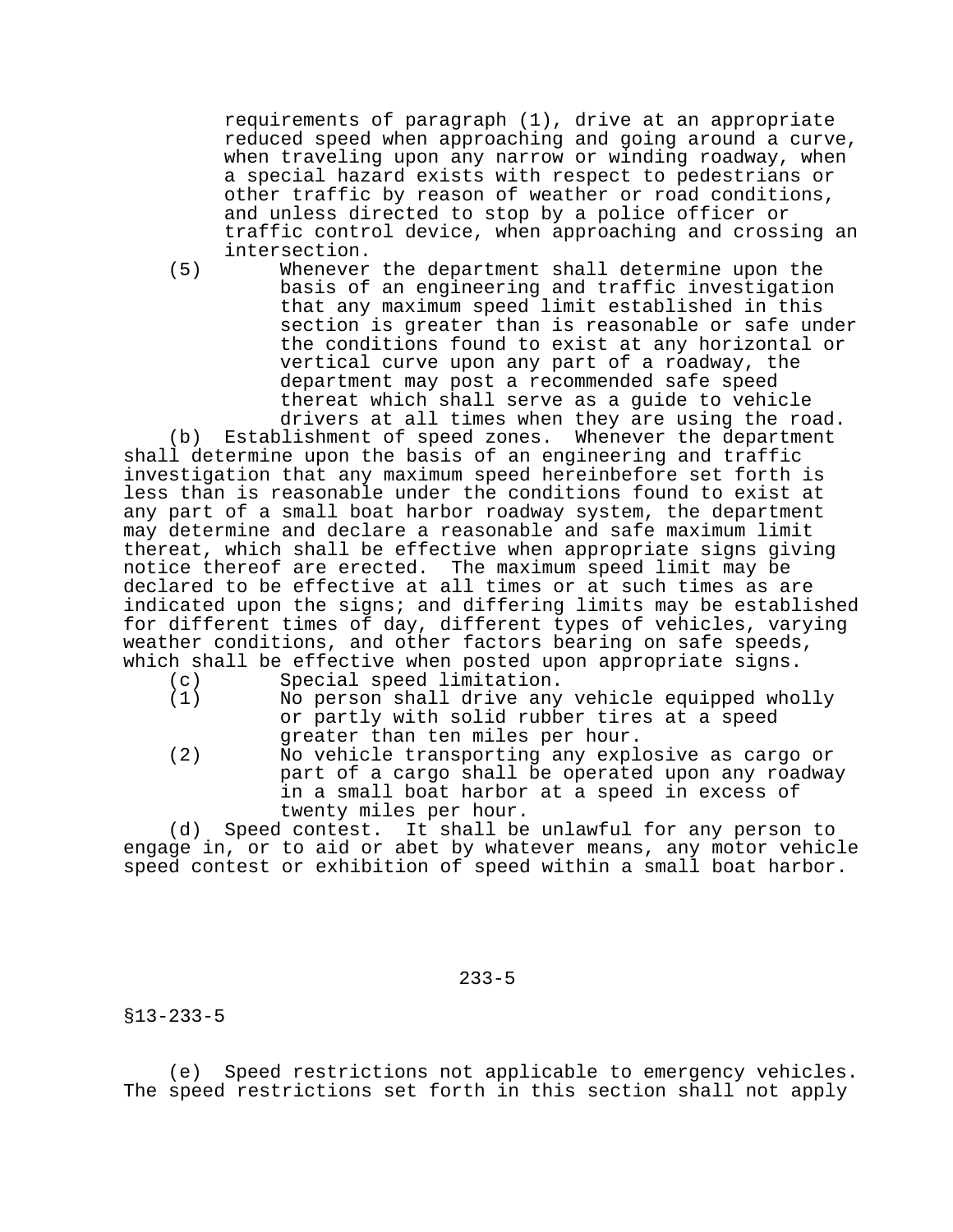<span id="page-124-0"></span>to an authorized emergency vehicle when responding to an emergency call, or when used in the pursuit of an actual or suspected violator of the law, or when responding to but not upon returning from a fire alarm. [Eff 2/24/94 ] (Auth: HRS §§200- 2, 200-4) (Imp: HRS §§200-2, 200-4)

§13-233-6 Parking. Except as otherwise authorized by the department, no person shall stop, park, or permit to remain halted, a motor vehicle in a small boat harbor:

- (1) In front of a driveway or land side of a launching ramp;
- (2) For the purposes of washing, polishing, greasing, or repairing of a vehicle except for those minor repairs necessary to remove the vehicle to an authorized area or from a small boat harbor;
- (3) Other than in accordance with officially posted signs; or
- (4) For more than seventy-two hours. [Eff 2/24/94 ] (Auth: HRS §§200-2, 200-4) (Imp: HRS §§200-2,  $200 - 4)$

§13-233-7 Public parking. As may from time to time be prescribed by the department, no person shall use any public parking area without payment of parking fees and charges in areas where the fees and charges are properly designated by posted signs. The department may establish such areas as convenient and efficient public use of a small boat harbor may dictate. [Eff 2/24/94 ] (Auth: HRS §§200-2, 200-4) (Imp: HRS §§200-2,  $200-4)$ 

§13-233-8 Removal of vehicles. The department shall have the authority to detain, tow, move, or cause to be moved to an impounding area, at the owner's risk and expense and without liability for any damage which may result, any motor vehicle:

(1) For nonpayment of parking charges when the vehicle

boat

is parked in parking areas operated by the department in a small boat harbor; (2) Which has been parked continuously in a vehicular parking area operated by the department in a small

 $233 - 6$ 

§13-233-11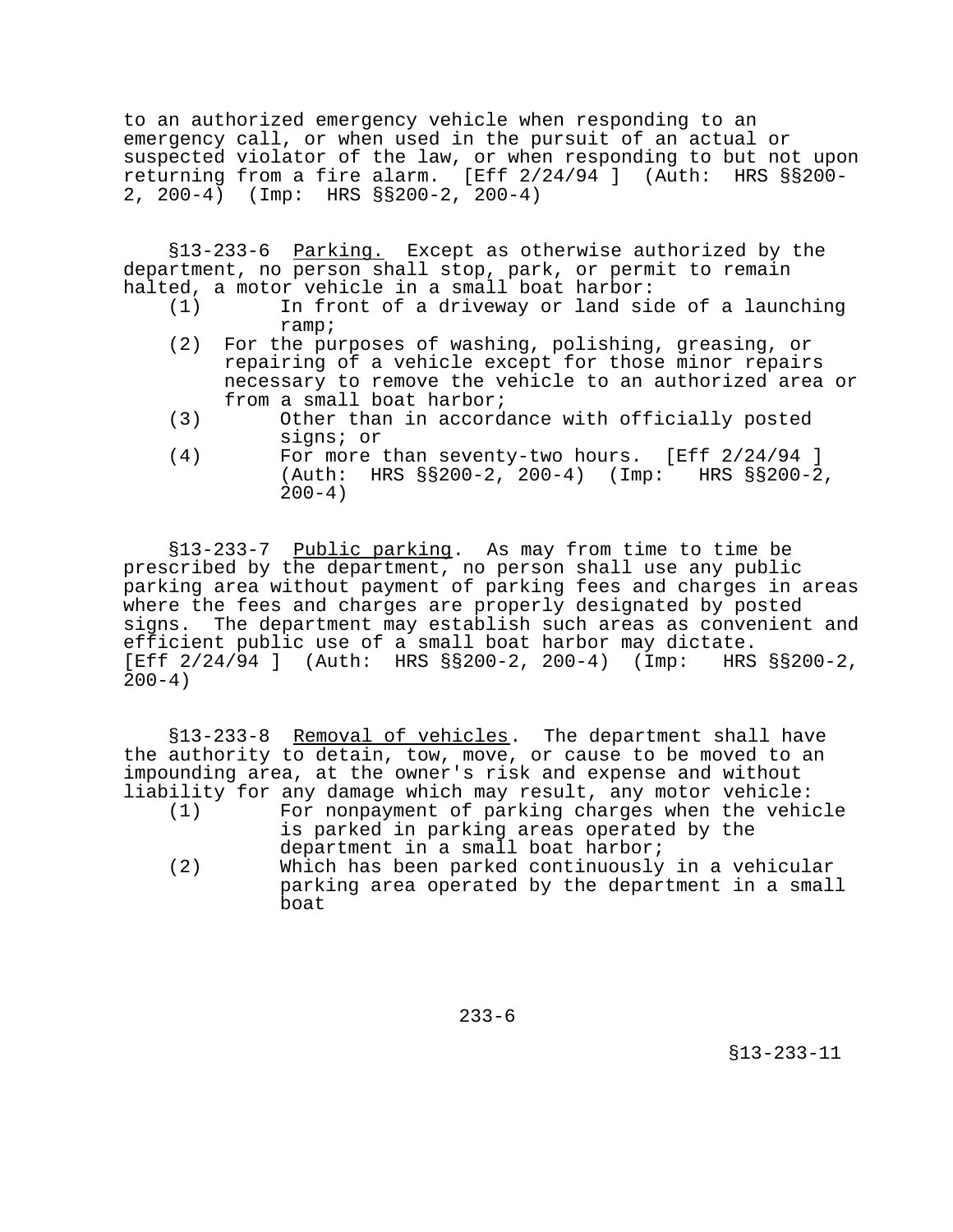<span id="page-125-0"></span>harbor for a period of more than seventy-two hours, except when prior arrangements have been made therefor; (3) When the position or location of the vehicle in a small boat harbor creates a nuisance or a hazard; provided, that any detention, towing, or moving, done or caused to be done by the department, of any vehicle legally parked at a small boat harbor, shall not be at the owner's risk and expense; and

(4) When parked in violation of section 13-233-6. [Eff 2/24/94 ] (Auth: HRS §§200-2, 200-4) (Imp: HRS  $\S$ §200-2, 200-4)

§13-233-9 Application. These rules shall apply with equal force to motor vehicles on lease, rent, or loan to any person. The owner or operator of any motor vehicle using facilities or space within a small boat harbor shall be subject to all charges, rules, and conditions as prescribed by these rules. [Eff 2/24/94 ] (Auth: HRS §§200-2, 200-4) (Imp: HRS §§200-2,  $200 - 4$ 

§13-233-10 Parking in construction areas and on special occasion. The chairperson may whenever in the chairperson's judgment it is deemed necessary, prohibit or restrict the parking of any vehicle on either or both sides of any roadway, parking lot, or other location or portion thereof, constituting all or part of an area affected by construction, repairs, or maintenance activities, a part of the route of a parade or a procession, or on any special occasion, and also upon any roadway, parking lot, or other location adjacent thereto by the erection or placement of temporary signs setting forth such restrictions. When the signs are erected or placed prior to construction, repairs, maintenance, parade, procession, or special occasion, it shall be unlawful to park or leave unattended any vehicle in violation of the signs. The department may remove or cause to be removed at the owner's expense, any vehicle left unattended or parked in violation of the signs. [Eff 2/24/94 ] (Auth: HRS §§200-2, 200-4) (Imp: HRS §§200-2, 200-4)

§13-233-11 Vehicles or equipment, size, weight, and load restrictions. (a) Scope and effect of this section.

(1) No person shall drive, transport, or move nor the owner cause, allow, knowingly permit or suffer to be driven, transported, or moved upon any roadway, bridge, pier,

 $233 - 7$ 

§13-233-11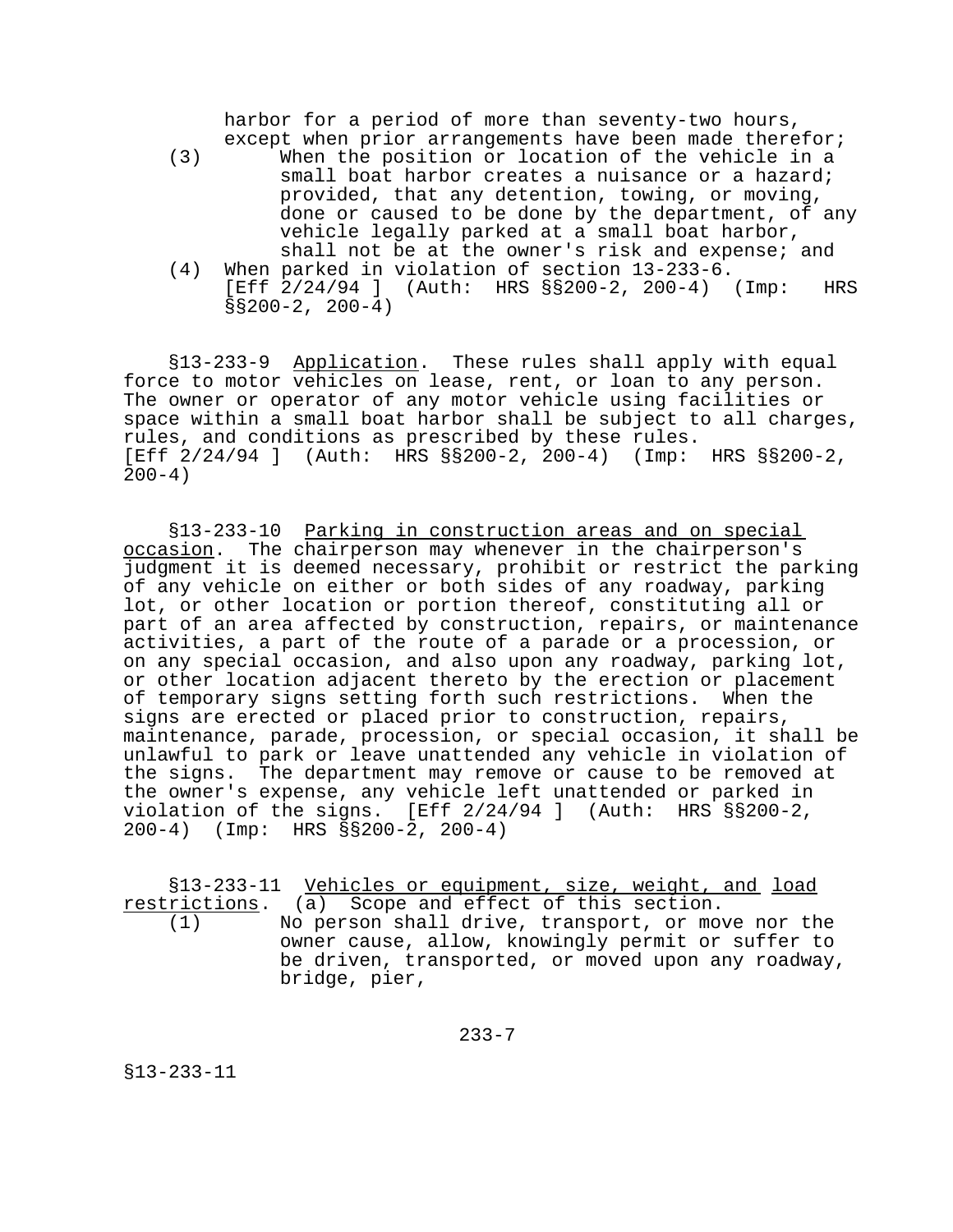wharf, or other structure any vehicle, equipment, object, contrivance, or combination of such dimensions or weight including loads or both which exceed the limitations stated in this section or otherwise in violation of this section.

- (2) The provisions of this section governing dimensions, weight, and load shall not apply to a vehicle, equipment, object, or contrivance driven, transported, or moved under the terms of a special permit issued pursuant to this section.
- (3) The department may conduct an investigation of any roadway, bridge, wharf, pier, or other structure to determine the dimensions, or weight including load, or both, that the roadway, bridge, wharf, pier, or other structure can with safety to itself withstand and if the dimensions, weight, or load limitations set forth in this section are less than is reasonable under the conditions found to exist the department may determine and declare a reasonable and safe maximum limit thereat, which shall be effective when appropriate signs giving notice thereof are erected. The maximum dimensions, weight, or load limits may be declared to be effective at all times or such times as are indicated upon the said signs; and differing limits may be established for different times of day, different types of vehicles, varying weather conditions, and other factors bearing on safe dimensions, weight, or loads which shall be effective when posted upon appropriate signs.
- (b) Weight and load limitations.
- (1) No vehicle, equipment, object, contrivance, or combination of such which exceeds the allowable maximum weights or imposes a total gross load upon a roadway in excess of the limitations contained in chapter 291, Hawaii Revised Statutes, shall be operated or moved upon any small boat harbor roadway, except as in this section.
- (2) No vehicle, equipment, object, contrivance, or combination of such which imposes a total gross weight in excess of the following limitations shall be driven, transported, or moved upon any wharf, except those wharves provided listed below:
	- (A) Reinforced concrete wharves. Two hundred pounds per square foot over the areas supported by piles, cylinder,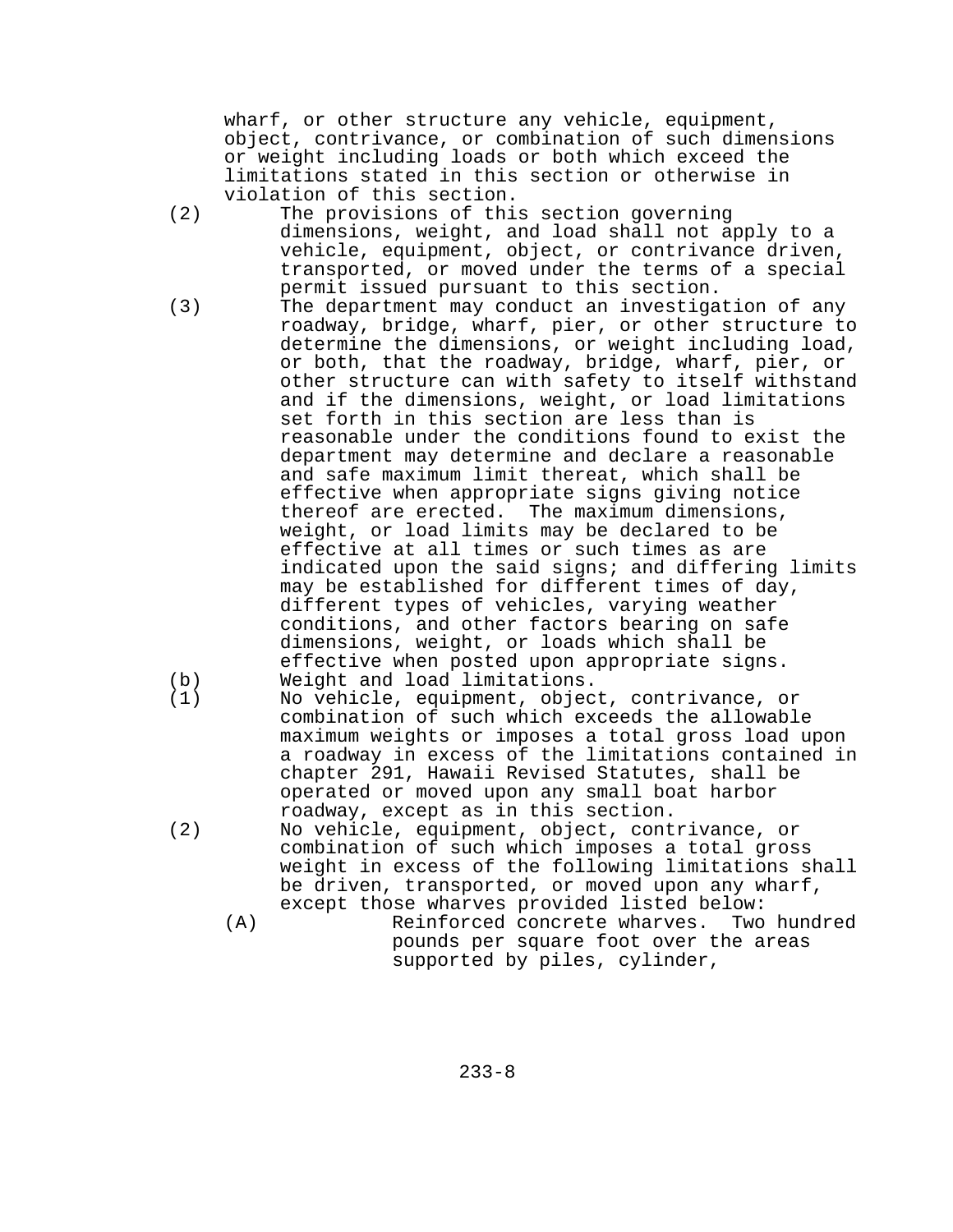or seawalls. one thousand pounds per square foot over areas supported by land or fill.

(B) All wharves other than reinforced concrete. two hundred fifty pounds per square foot over the areas supported by piles or wooden structures. One thousand pounds per square foot over areas supported by land or fill.

(c) Size, width, height, and length limitations. No vehicle, equipment, object, contrivance, or combination of such having an overall width, height, or length in excess of the limitations contained in chapter 291, Hawaii Revised Statutes, shall be driven, transported, or moved upon any roadway, except as provided in this section.

(d) Permit to move vehicles or equipment of excessive size or weight.

- (1) The department may upon application in writing, if good cause appears, issue a special permit in writing authorizing the applicant to drive, transport, or move over any roadway, bridge, wharf, pier, or other structure a vehicle, object, contrivance, or equipment or combination of such dimensions or weights including loads of both which exceed the limits of subsections (b) and (c).
- (2) All applications for permits required under this section shall be made in writing to the department, and shall contain the following:
	- (A) Description of the vehicle, object, contrivance, or equipment and load to be moved;
	- (B) Complete designation of the route to be followed within a small boat harbor;
	- (C) Times at which the movement of the same will commence and terminate; and
	- (D) Certified statement that the applicant has examined the route and determined that there will be a clearance of at least one foot on each side of the vehicle, equipment, and load and any possible obstructions existing along such route.
- (3) No permit shall be issued unless:
	- (A) The applicant shall have secured and presents to the issuing officer all clearances required by any law, ordinance, or regulations;
	- (B) There is more than one foot clearance on each side of the vehicle, equipment, and load along the route to be followed;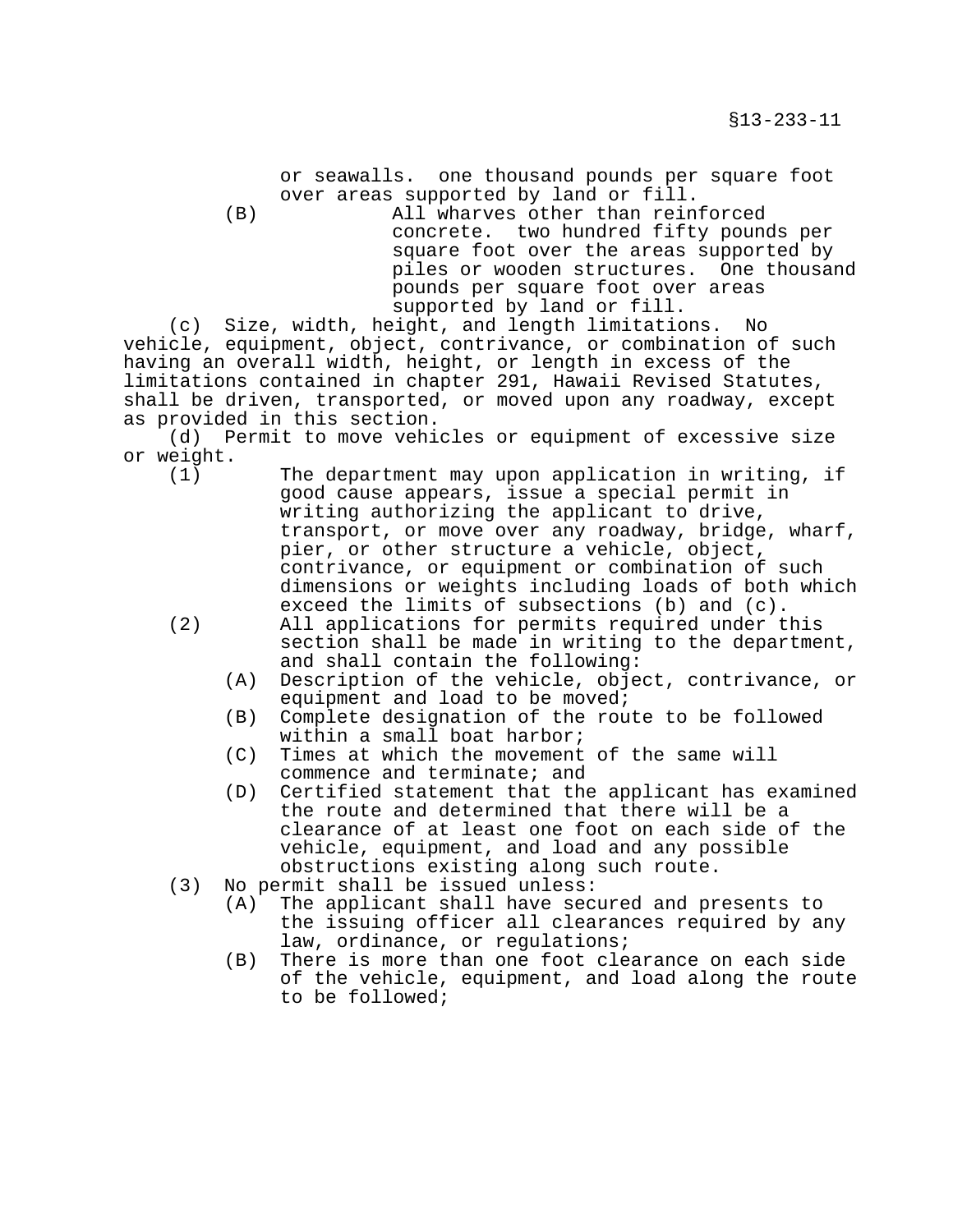§13-233-11

- (C) The issuing officer shall be satisfied that there are available sufficient pull out areas for use in case of delay or breakdown; and
- (D) In the case of loads of excessive widths the applicant shall have filed with the department a certificate of any insurance carrier certifying that there is a comprehensive automobile liability insurance policy covering the applicant and the applicant's authorized agents, executors, administrators, heirs, and assigns for liability in the minimum amount of \$100,000 for bodily injury to, or death of, one person in any one accident, and in the amount of \$300,000 for bodily injury to, or death of, two or more persons in any one accident, and in the amount of \$50,000 for damage to, or destruction of, property of others in any one accident.
- (4) If the permit is issued, the department may limit the number of trips, or establish seasonal or other time limitations within which the vehicle, equipment, object, or contrivance may be driven, transported, or moved on the roadways or structures indicated on the application, or prescribe conditions of operations of the vehicle, equipment, object, or contrivance when necessary to assure against undue damage to the road foundation, surfaces, or structures and may require such undertaking or other security as may be deemed necessary to protect the roadways and structures from injury, or to provide indemnity for any injury resulting from the operation.
- (5) A permit shall be valid for one year from date of issuance unless an earlier date of expiration is provided by its terms or unless sooner revoked by the department.
- (6) Every permit shall be carried in or on the vehicle, equipment, object, or contrivance to which it refers and shall be open for inspection by any police officer, or authorized agent of the department and no person shall violate any of the terms or conditions of the permit.
- (e) Liability for damage to roadway or structure.
- (1) Any person driving, moving, or transporting any vehicle, equipment, object, or contrivance upon any roadway or structure shall be liable for all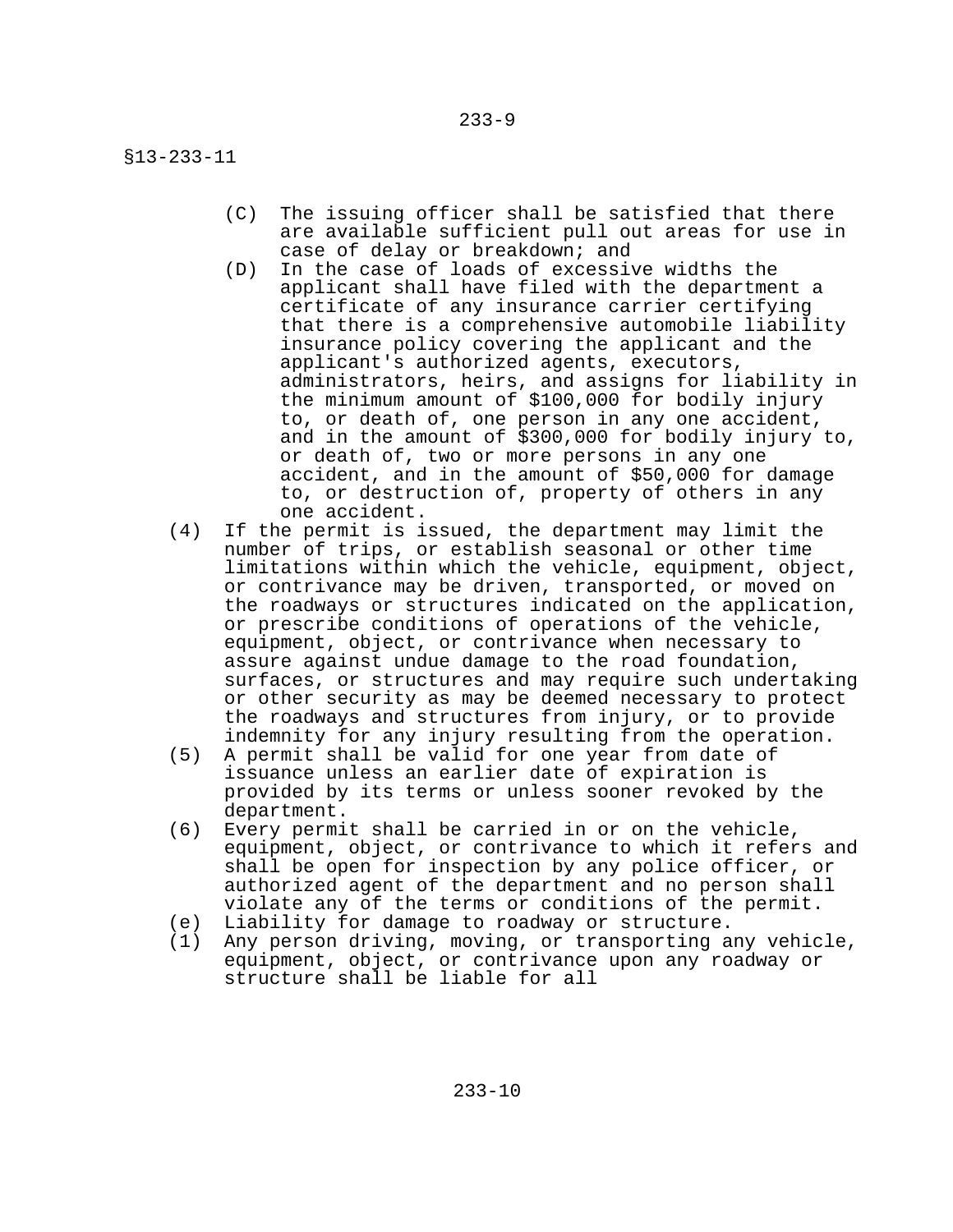damage which the roadway or structure may sustain as a result of the operation, driving, transporting, or moving such vehicle, equipment, object, or contrivance notwithstanding the issuance of a special permit as provided in this section.

<span id="page-129-0"></span>(2) Whenever the driver is not the owner of such vehicle, equipment, object, or contrivance, but is so operating, driving, transporting, or moving the same with the express or implied permission of the owner, then the owner and driver shall be jointly and severally liable for any such damage. [Eff 2/24/94 ] (Auth: HRS §§200- 2, 200-4) (Imp: HRS §§200-2, 200-4)

§13-233-12 Restrictions as to tire equipment. (a) Every solid rubber tire on a vehicle to be operated or moved upon a roadway within a small boat harbor shall have rubber on its entire traction surface at least one inch thick above the edge of the flange of the entire periphery.

(b) No tire on a vehicle to be operated or moved upon a roadway within a small boat harbor shall have on its periphery any block, stud, flange, cleat, or spike or any protuberance of any material other than rubber which projects the tread of the traction surface of the tire.

This section shall not apply to traction engines, or other vehicles of the track-laying type when the portions of the movable tracks in contact with roadway surface present plane surfaces of sufficient area to prevent damage thereto. [Eff 2/24/94 ] (Auth: HRS §§200-2, 200-4) (Imp: HRS §§200-2,  $200-4)$ 

§13-233-13 Operation, parking, or storage of bicycles or play vehicles. (a) This section is applicable only in Ala Wai and Keehi boat harbors. As used in this section, "bicycle" means every device propelled by human power upon which any person may ride, having two tandem wheels which are sixteen inches in diameter or greater, and including any device generally recognized as a bicycle though equipped with two front or two rear wheels.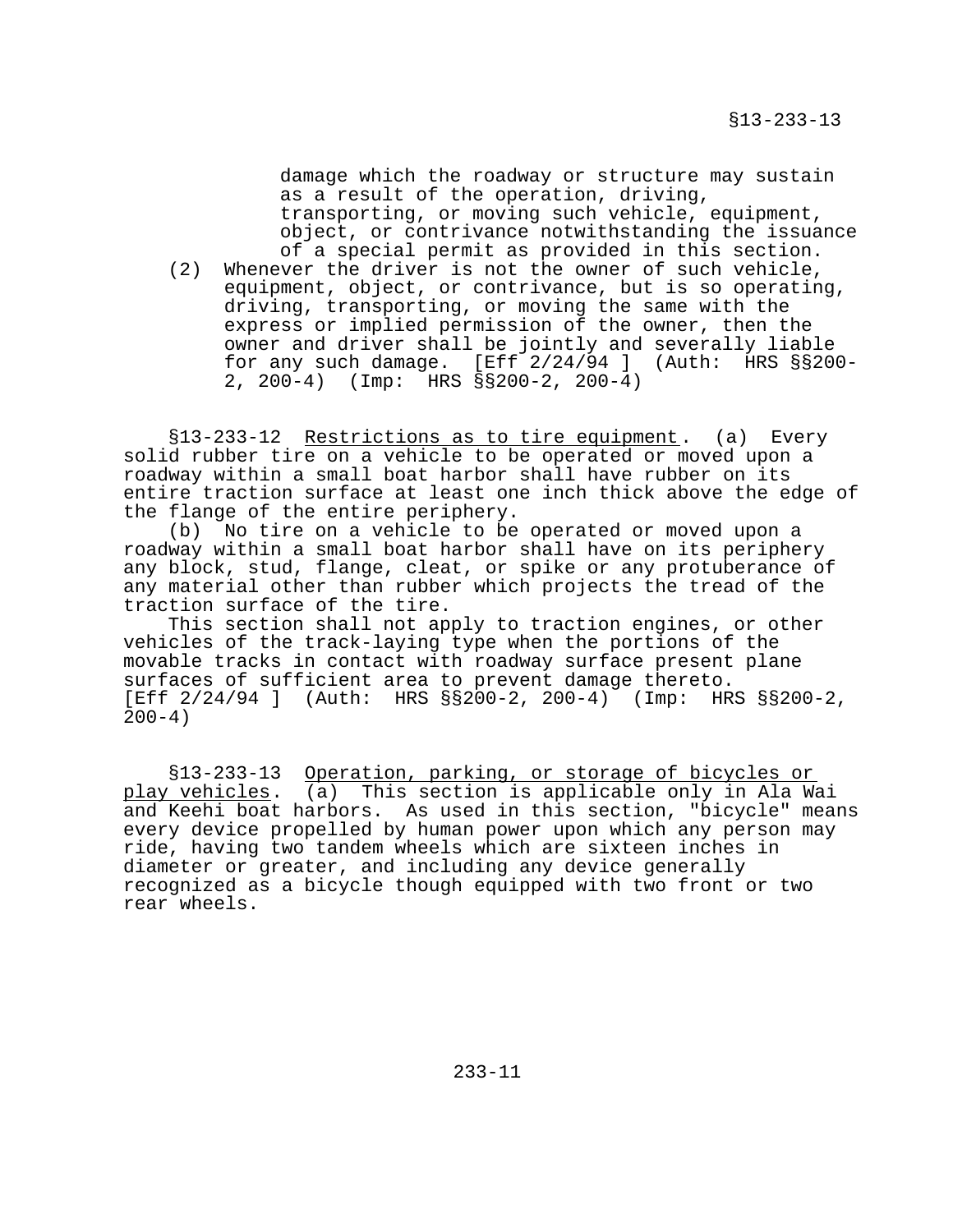- <span id="page-130-0"></span>(b) Effect of section.
- (1) The parent of any child or the guardian of any ward shall not authorize or knowingly permit the child or ward to violate this section.
- (2) This section applicable to bicycles and play vehicles shall apply whenever a bicycle or play vehicle is ridden, operated, parked, or stored within the confines of a small boat harbor.

(c) Bicycle tax. No bicycle shall be used for conveyance of any person within the confines of a small boat harbor unless the annual tax has been paid and a valid license tag is attached to the bicycle in accordance with section 249-14, Hawaii Revised Statutes.

(d) Riding on sidewalks or piers. The department may erect signs on any sidewalk, roadway, pier, wharf, catwalk, or other location prohibiting the riding of bicycles thereon, and when such signs are in place, no person shall disobey the same.

(e) Parking or storage of bicycles. No person shall park, store, place, or leave a bicycle on catwalks, piers, sidewalks, roads, parking areas, or any other public area except in bicycle parking racks.

(f) Traffic and bicycle equipment laws applicable to persons riding bicycles. Every person riding a bicycle within the confines of a small boat harbor shall be granted all the rights and shall be subject to all the duties applicable to the bicycle operator and to the driver of a vehicle by chapter 291C (Statewide Traffic Code), Hawaii Revised Statutes, which by reference is hereby incorporated in these rules and made a part hereof as though fully recited herein, except as to those provisions of chapter 291C which by their nature can have no application to a bicycle operator. [Eff 2/24/94 ] (Auth: HRS §§200-2, 200-4) (Imp: HRS §§200-2, 200-4)

§13-233-14 Parking permits; Lahaina boat harbor. (a) This section is applicable at all times within Lahaina boat harbor. Parking, stopping, or standing within the Lahaina boat harbor is restricted to stalls established, marked, and designated by the Maui district manager, division of boating and ocean recreation.

(b) Parking, stopping, or standing in the stalls is limited to vehicles displaying a valid regular or temporary parking permit issued by the department; provided that a person may stop or stand any vehicle in a parking stall or elsewhere in the harbor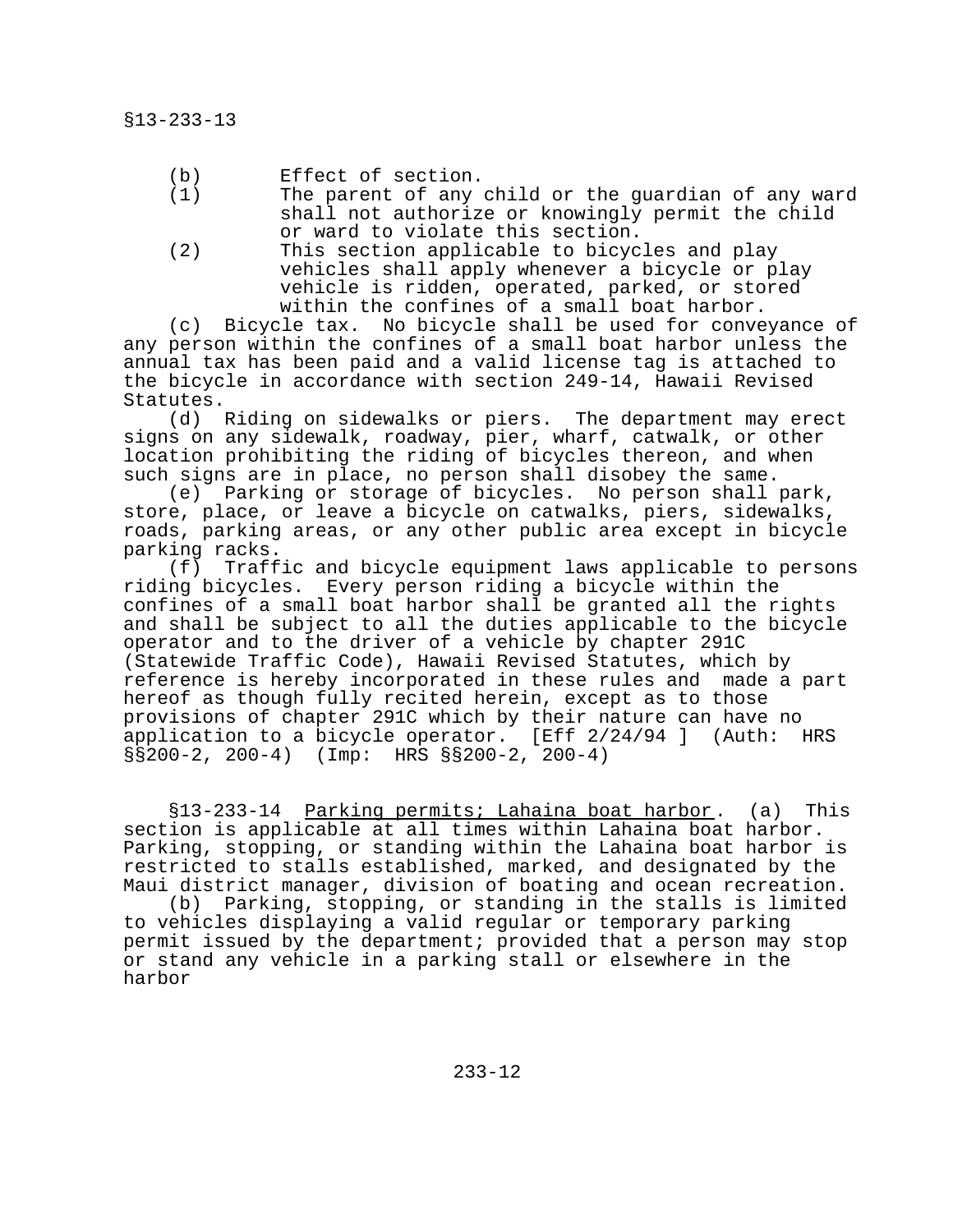for a period not to exceed ten minutes for the purpose of and while actually engaged in loading or unloading the vehicle. (c) Regular parking permits, not to exceed one hundred eighty at any time, shall be allocated as follows:

(1) First priority. The owner, co-owner, or master of a registered or documented vessel moored in Lahaina boat harbor in accordance with a valid regular mooring permit who applies for a parking permit shall have priority for one parking permit over other applicants for a parking permit on a one-toa-boat basis. Fee per vehicle shall be \$12 per calendar quarter except the fee shall be \$30 per calendar quarter if the permittee also has a commercial mooring permit.

- (2) Second priority. If all of the applicants with a priority for a parking permit pursuant to paragraph (1) have been issued permits, the owner, co-owner, or master of a registered or documented vessel not moored in Lahaina boat harbor but principally used in the waters surrounding the Island of Maui, who applies for a parking permit, shall have priority for one parking permit over other applicants enumerated in paragraph (3). The eligible individual shall personally apply, presenting proof of vessel ownership or designation as master of the vessel at the time. Fee per vehicle shall be \$15 per calendar quarter except the fee shall be \$30 per calendar quarter if the permittee also has a commercial mooring permit.
- (3) Third priority. If all of the applicants for parking permit enumerated in paragraphs (1) and (2) have been issued permits and the number of permits issued does not exceed one hundred eighty, the owner or employee of a person, firm, business, or organization:
	- (A) Operating a vessel, moored in the small boat harbor or adjacent waters, engaged in any trade or business; or
	- (B) Operating an activity under the provisions of a lease or other agreement authorizing a business or commercial activity at the small boat harbor who applies for a parking permit shall have priority for one parking permit over other applicants enumerated in paragraph (4). Fee per vehicle shall be \$30 per calendar quarter.
- (4) Fourth priority. If all of the applicants for a parking permit enumerated in paragraphs (1), (2), and (3) have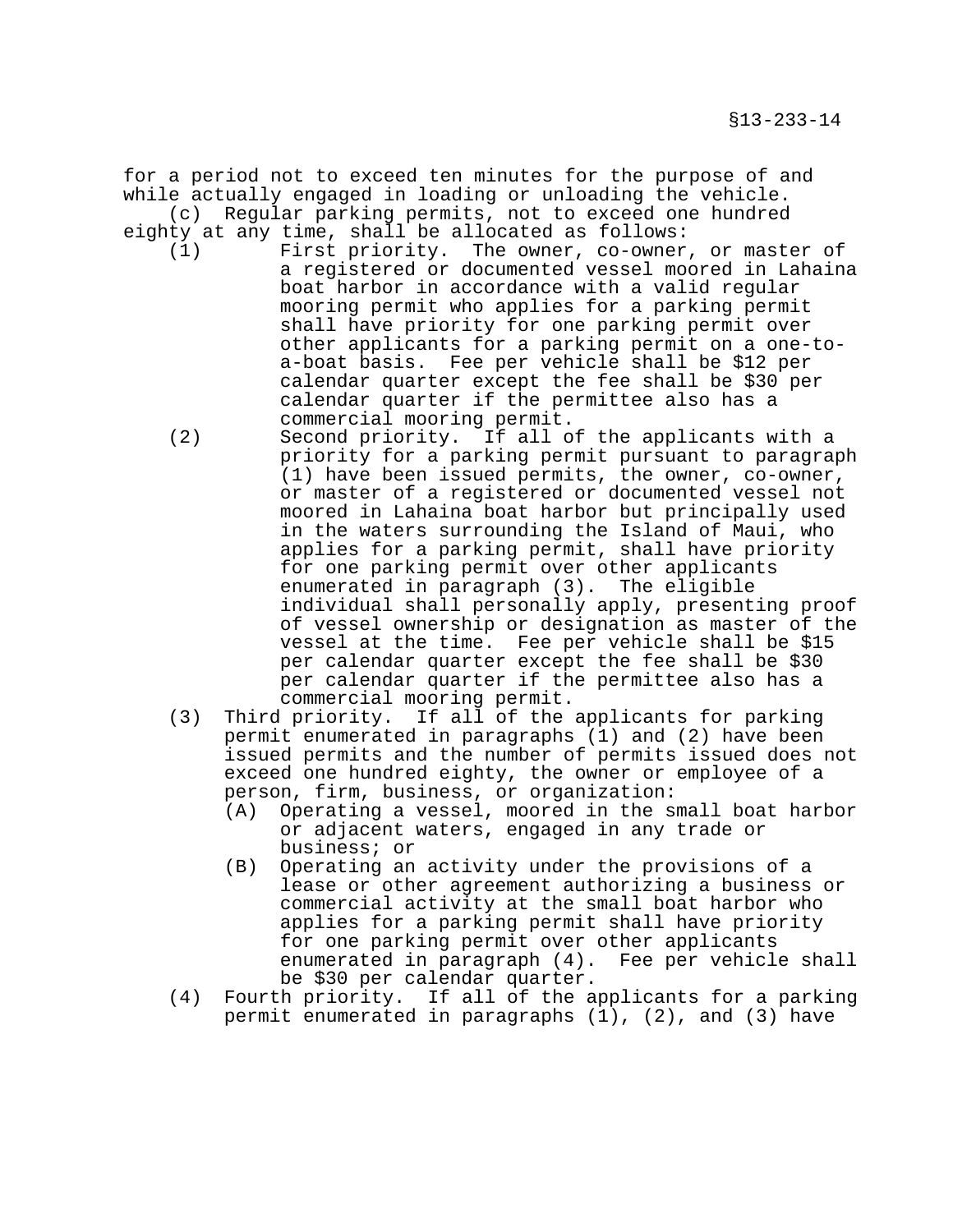§13-233-14

been issued permits and the number of permits issued does not exceed one hundred eighty, one parking permit in addition to the permit issued to the owner, co-owner, or master pursuant to paragraph (l) may be offered to the spouse or legal dependent of an owner, co-owner, or master of a registered or documented vessel moored in Lahaina boat harbor in accordance with a valid regular mooring permit, who applies for a parking permit. Fee per vehicle shall be \$12 per calendar quarter except the fee shall be \$30 per calendar quarter if the permittee also has a commercial mooring permit.

(5) Permits shall be issued on a first-come, first-served basis to applicants on a chronological waiting list established for each priority category.

(d) A temporary parking permit, valid for up to seventy-two hours, may be secured by the owner of a vessel, other than a vessel engaged in a trade or business, who holds a valid use permit authorizing the owner to moor the vessel in the small boat harbor, for use by bona fide guests. The temporary parking permit card or device issued by the department shall be displayed in or on the vehicle so as to be clearly visible from the outside during the period that the vehicle is parked at the small boat harbor. Fee per vehicle shall be \$2 per twenty-four hour period or fraction thereof.

(e) Fees for a regular parking permit issued after the first month of a calendar quarter shall be prorated on a monthly basis, a fraction of a month being considered a full month. No permit shall be issued until the prescribed fee is paid.

(f) Each person holding a regular parking permit shall be issued not more than one parking permit card or device for each parking permit held. The parking permit card or device issued by the department shall be displayed in or on the vehicle so as to be clearly visible from the outside when the vehicle is parked in the small boat harbor during the period that the parking restrictions are in effect as prescribed in subsection  $(j)(1)$ .

(g) If a valid parking permit card or device becomes lost, destroyed, stolen, mutilated, or illegible, the permittee shall immediately:

(1) Notify the department in writing describing the circumstances of the loss or destruction and certifying to its loss; or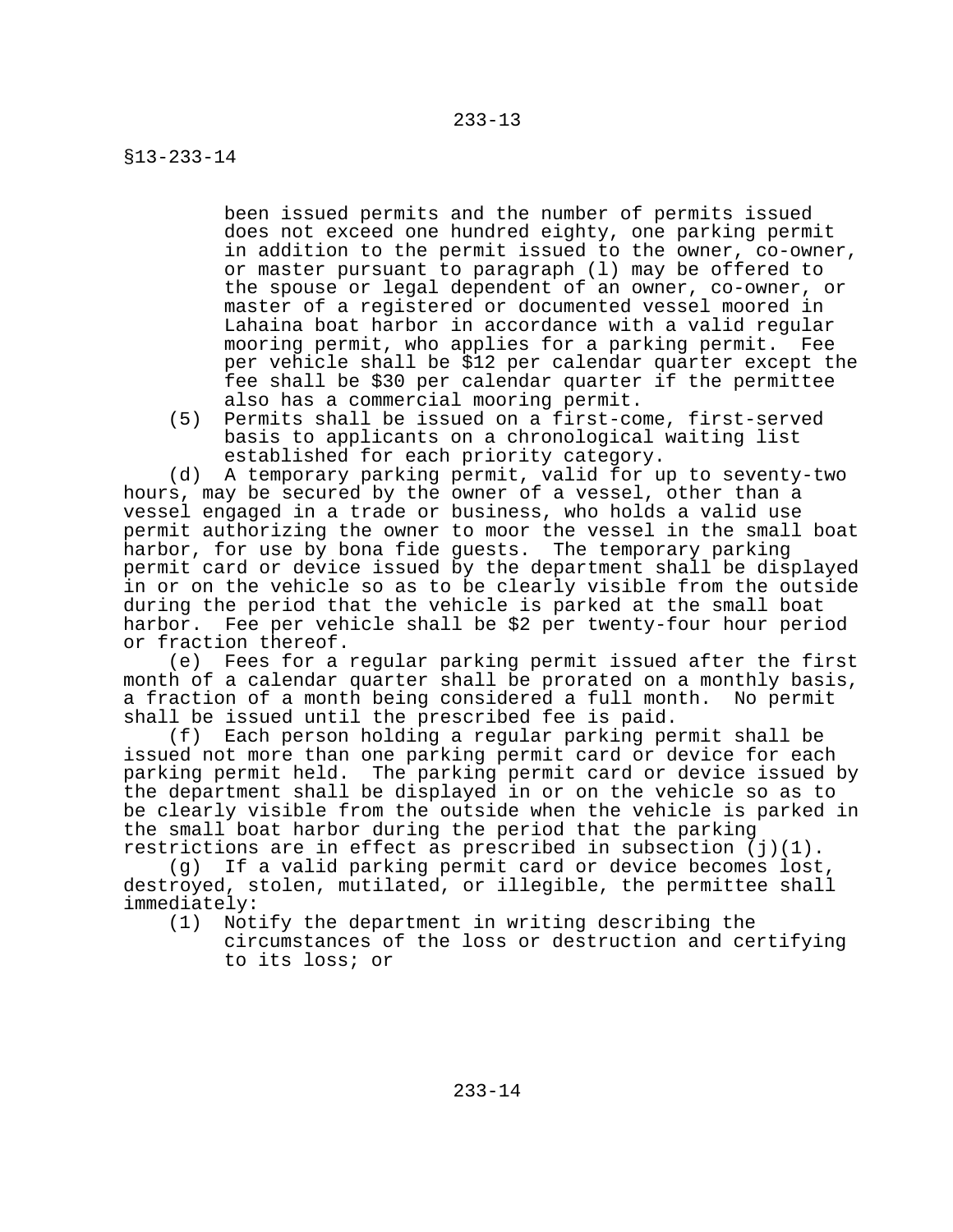(2) Deliver to the department any mutilated or illegible permit card or device. If this is done, a replacement permit card or device may be issued to the permittee upon application and payment of a fee of \$1.

(h) A parking permit may be canceled by a permittee upon thirty days written notice to the department. The parking permit card or device issued by the department is the property of the State. Upon cancellation by a permittee, no credit or refund for any unexpired month or months shall be given unless the permit card or device is returned to the department. No credit or refund shall be given for portions of a month upon cancellation or revocation of a permit.

(i) The department reserves the right to further restrict the issuance of parking permits to those who observe the small boat harbors rules and make full and timely payments of fees and charges. A parking permit may be revoked as provided in section 13-233-6. Upon revocation, the permittee shall surrender the parking permit card or device issued by the department.

- (j) It shall be a violation of this section for any person:
- (1) To cause, allow, or permit any vehicle within the person's control to be parked, stopped or standing within the small boat harbor except as provided in subsection (b).
- (2) To park, stop, or stand any vehicle across any line or marking of a parking stall or in such a manner that the vehicle shall not be entirely within the stall designated by such lines or markings.
- (3) To permit another person not entitled thereto, to use or have possession of a parking permit card or device issued by the department.
- (4) To alter, forge, counterfeit, or imitate a parking permit card or device issued by the department.
- (5) To possess or use a parking permit card or device, knowing it to have been altered, forged, counterfeited, or imitated.
- (6) To avoid or attempt to avoid compliance with this section by displaying in or on a vehicle, a parking permit card or device not authorized or issued by the department for the vehicle.
- (7) To enclose, obstruct, or cause to be enclosed or obstructed any parking stall or portion thereof unless a permit has been obtained from the department.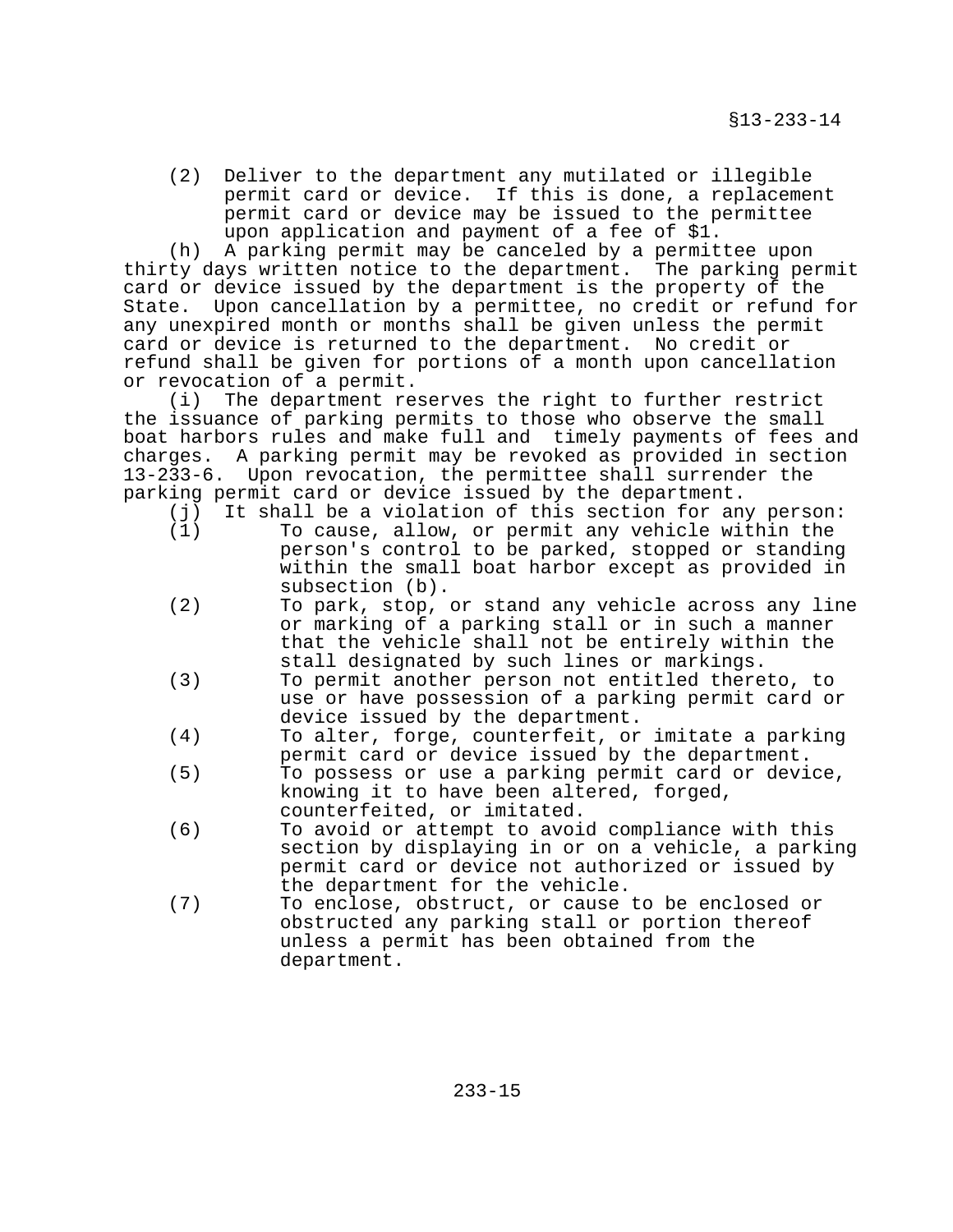<span id="page-134-0"></span>(8) To disregard any official direction, instruction or restriction indicated by or on an official sign posted in a parking zone.

(k) A person who has violated this section may be fined as provided in section 13-230-4. In addition, violations of this section may result in revocation of a parking permit pursuant to section 13-231-6. [Eff 2/24/94 ] (Auth: HRS §§200-2, 200-4) (Imp: HRS §§200-2, 200-4)

§13-233-15 to §13-233-19 (Reserved)

Subchapter 2 Parking Meter Zones

| Establishment of parking meter zones          |
|-----------------------------------------------|
| Designation of parking meter stalls           |
| Placement and design of parking meters        |
| Method of parking                             |
| Parking time limits and meter operating hours |
| Operation of parking meters                   |
| Charges for parking                           |
| Charges for enclosure or obstruction          |
| of parking meter stalls, incidental           |
| to construction, etc                          |
| Harbor tenants - parking permits              |
| Eligibility for parking permits;              |
| fee per vehicle                               |
| Replacement of mutilated stickers             |
| Transfer of permits                           |
| Cancellation of permits                       |
| Revocation of parking permits                 |
| Violations and penalties                      |
|                                               |
|                                               |
| $$13-233-39$ (Reserved)                       |
|                                               |

§13-233-20 Establishment of parking meter zones. Parking meter zones are hereby established at the small boat harbors in the areas more particularly described in Exhibit 1 and shown on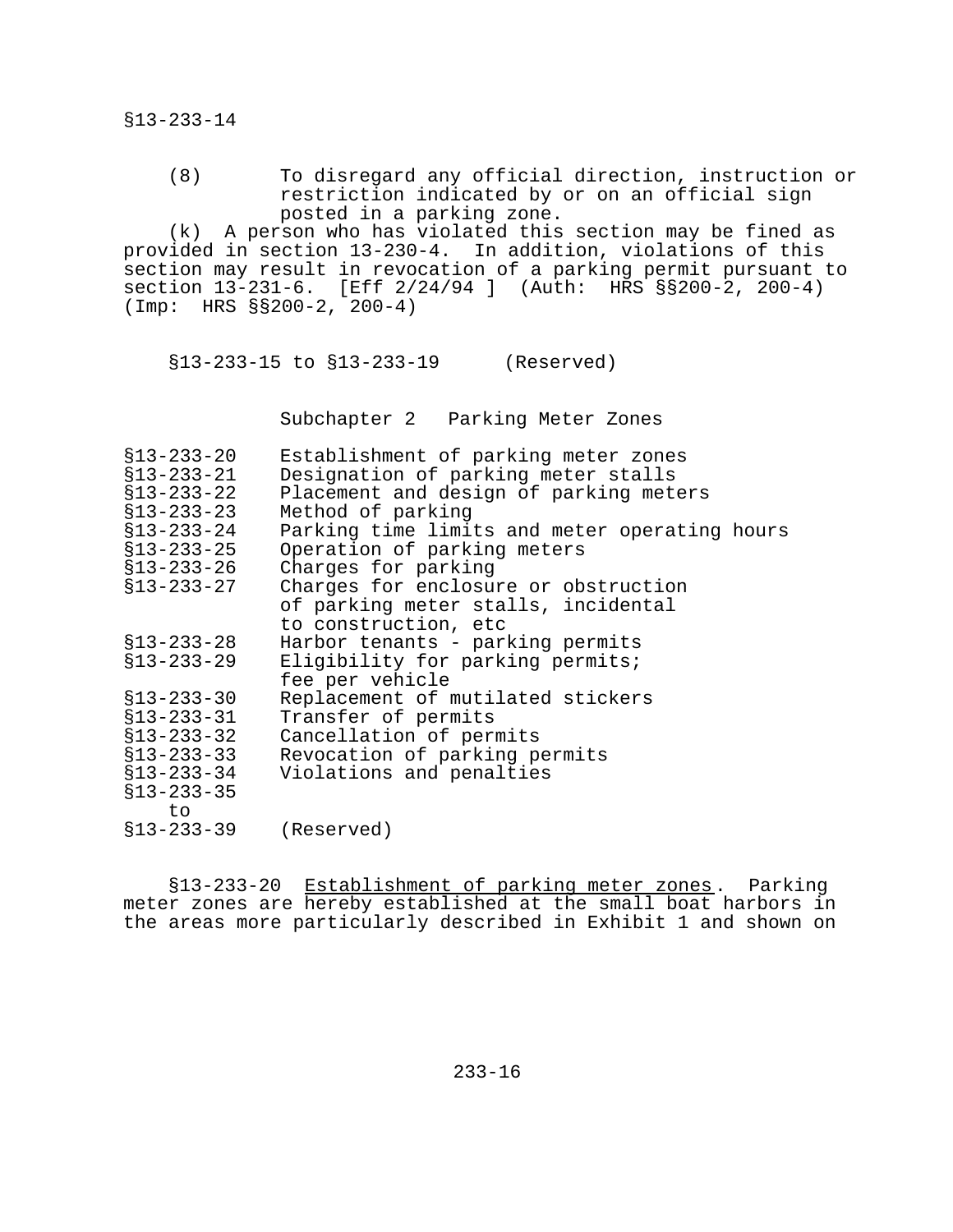<span id="page-135-0"></span>Exhibit 2, January 26, 1985, located at the end of this chapter. [Eff 2/24/94 ] (Auth: HRS §§200-2, 200-4) (Imp: HRS §§200-2,  $200 - 4$ 

§13-233-21 Designation of parking meter stalls. The chief of the division of boating and ocean recreation shall establish, mark, and designate individual parking stalls for the parking of a single vehicle in each stall of appropriate size, in the parking meter zones. [Eff 2/24/94 ] (Auth: HRS §§200-2, 200-4) (Imp: HRS §§200-2, 200-4)

§13-233-22 Placement and design of parking meters . The parking meters installed in the parking meter zones shall be placed immediately adjacent to the individual parking stalls. Each parking meter shall be placed or set and clearly marked in such manner as to indicate the parking meter into which a coin or coins must be deposited to legally park in the stall. The parking meter shall be so designed to show or display by a signal:

- (1) The amount of unexpired time remaining for legal use of the stall; or
- (2) The expiration of the time during which the stall may legally be used. [Eff 2/24/94 ] (Auth: HRS §§200-2, 200-4) (Imp: §§200-2, 200-4)

§13-233-23 Method of parking. When a parking stall in any parking meter zone is parallel with the adjacent curb or sidewalk, any vehicle parked, stopped, or standing in the parking stall shall be situated so that the foremost part of the vehicle shall be nearest to the parking meter; when a parking stall in any parking meter zone is diagonal or perpendicular to the adjacent curb or sidewalk, any vehicle parked, stopped, or standing in the parking stall shall be situated with the foremost part of the vehicle nearest to the meter. [Eff 2/24/94 ] (Auth: HRS §§200-2, 200-4) (Imp: HRS §§200-2, 200-4)

§13-233-24 <u>Parking time limits and meter operating hours</u>.<br>Time limitations and meter operating hours for legal parking in the following listed zones are as follows: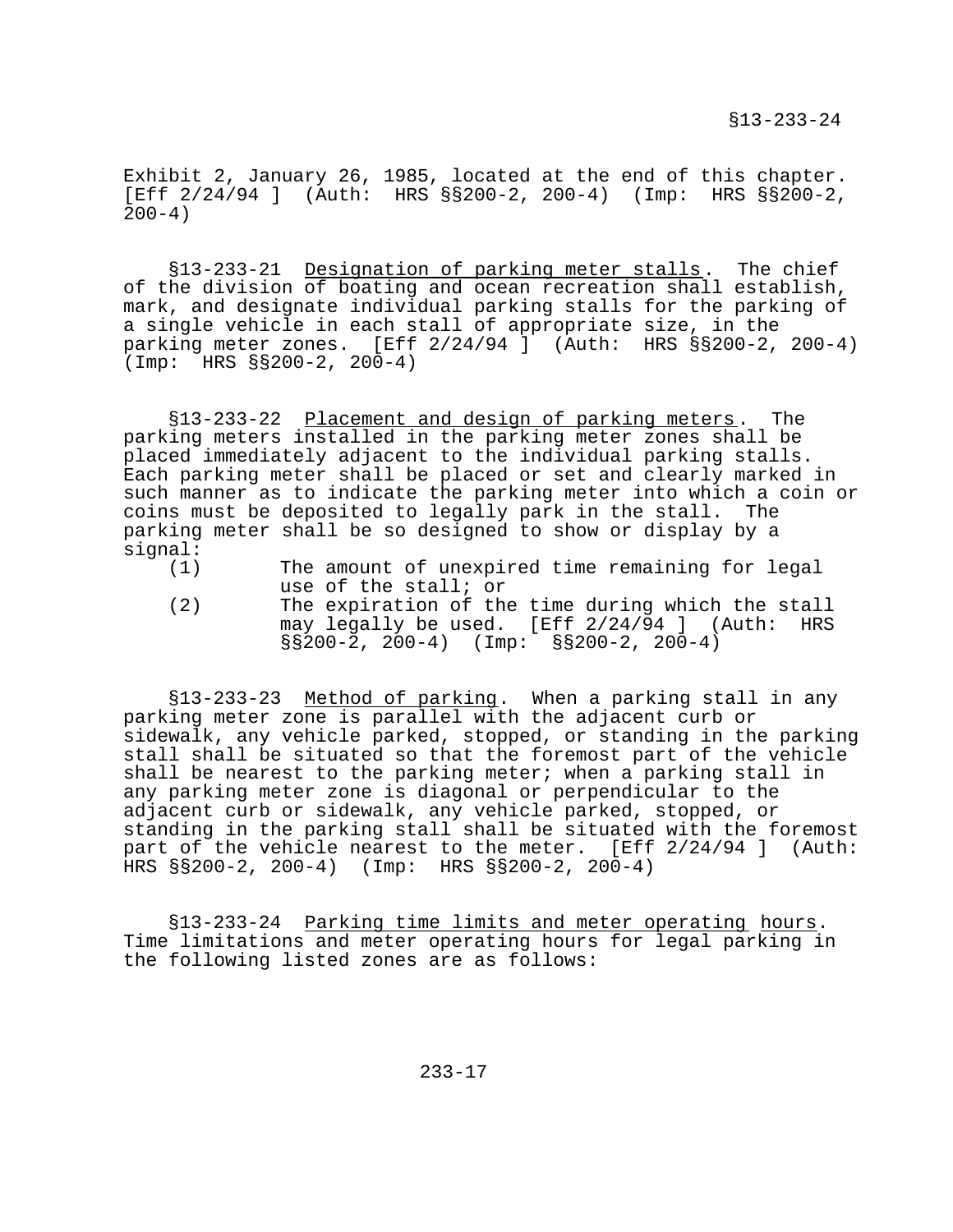<span id="page-136-0"></span>

|     | Meter operating<br>hour                                                  | Parking<br>time limit |                     | Parking<br>meter zone |  |
|-----|--------------------------------------------------------------------------|-----------------------|---------------------|-----------------------|--|
|     | 24 hrs. per day<br>7 days per week                                       | 4 hours               |                     | A                     |  |
|     | 24 hrs. per day<br>7 days per week                                       | 8 hours               |                     | B                     |  |
|     | 24 hrs. per day<br>7 days per week                                       | 4 hours               |                     | C                     |  |
|     | 24 hrs. per day<br>7 days per week                                       | 8 hours               |                     | D                     |  |
|     | 24 hrs. per day                                                          | 8 hours               |                     | Е                     |  |
| HRS | 7 days per week<br>[Eff $2/24/94$ ] (Auth: HRS $\S 200-2$ , 200-4) (Imp: |                       | $\S$ §200-2, 200-4) |                       |  |

§13-233-25 Operation of parking meters. Except in a period of emergency determined by the department or an officer of a county fire or police department, or in compliance with the directions of a police officer or traffic control sign or signal, when any vehicle shall be parked, stopped, or standing in any parking stall alongside or next to which a parking meter is located, during meter operating hours the operator of the vehicle shall, upon entering the said parking stall, immediately deposit or cause to be deposited in the meter such proper coin of the United States as is required for the parking meter and as is designated by proper directions on the meter or signs and when required by the direction on the meter, the operator of the vehicle after the deposit of the proper coin or coins, shall also set in operation the timing mechanism on the meter in accordance with directions properly appearing thereon. Upon the deposit of the coin (and the setting of the timing mechanism in operation when so required) the parking stall may be lawfully occupied by the vehicle during the period of time which has been prescribed for the area in which the parking space is located; provided that any person placing a vehicle in a parking stall adjacent to a meter which indicates that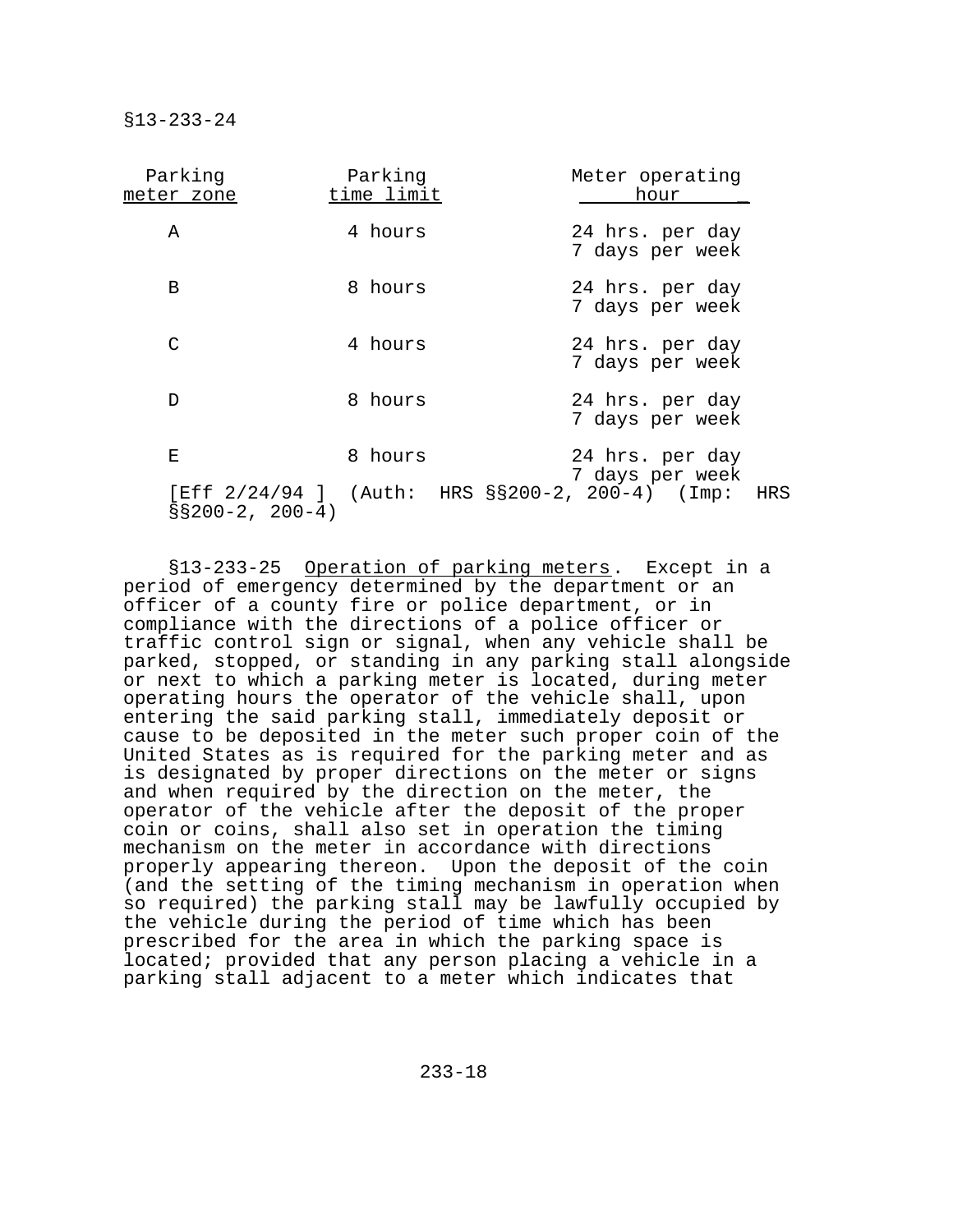<span id="page-137-0"></span>unused time has been left in the meter by the previous occupant of the space shall not be required to deposit a coin so long as that person's occupancy of the stall does not exceed the indicated unused parking time. [Eff 2/24/94 ] (Auth: HRS §§200-2, 200-4) (Imp: HRS  $\S$ §200-2, 200-4)

§13-233-26 Charges for parking. Charges will be made and collected for parking, stopping, or standing a vehicle in parking meter zones at the rate of forty cents per hour during meter operating hours. [Eff 2/24/94 ] (Auth: HRS §§200-2, 200-4) (Imp: HRS §§200-2, 200-4)

§13-233-27 Charges for enclosure or obstruction of parking meter stall, incidental to construction, etc. (a) Before any person, other than any governmental agency, shall enclose, obstruct, or cause to be enclosed or obstructed any parking stall or portion thereof, incidental to erecting, constructing, enlarging, altering, repairing, moving, improving, removing, converting, or demolishing any building or structure, or for other reasons, that person shall obtain a permit from the department and pay to the department a sum calculated at the rate of \$2 for each such parking meter stall for each day or fraction thereof, during which the stall shall be so enclosed or obstructed.

(b) No permit to enclose or obstruct a parking stall shall be issued to any person to whom the foregoing provision is applicable until the person shall have made a deposit of the calculated sum, based on the estimated number of days during which the parking stall shall be so enclosed or obstructed. The person shall notify the department immediately upon termination of the enclosure of obstruction. [Eff 2/24/94 ] (Auth: HRS §§200-2, 200-4) (Imp: HRS §§200-2, 200-4)

§13-233-28 Harbor tenants - parking permits. Notwithstanding any other provisions of this subchapter to the contrary, a person may park a motor vehicle in a parking stall in a parking meter zone, in excess of the time limit and without depositing coins in the parking meter located adjacent to the parking stall, if the person has been issued a parking permit and displays a valid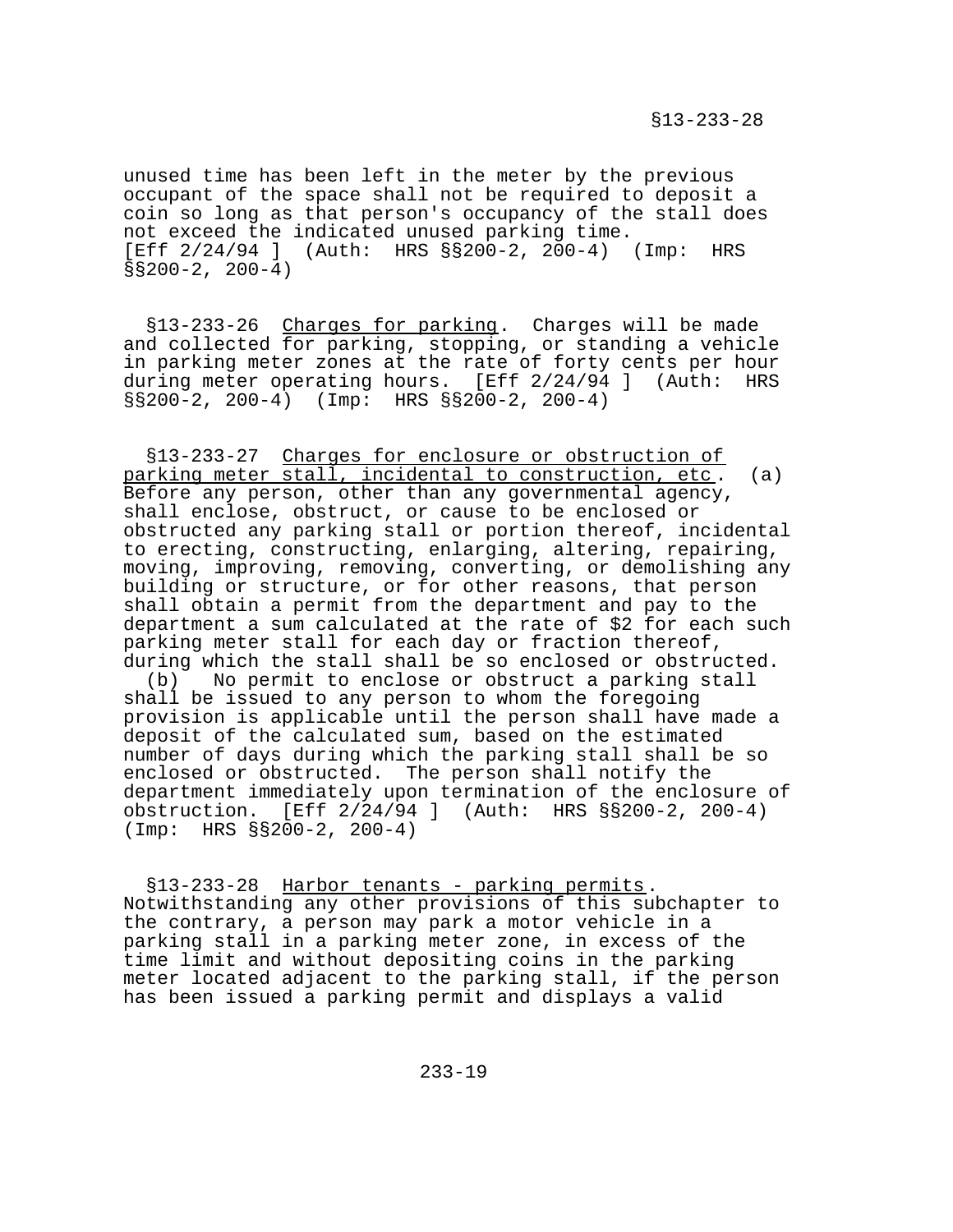## <span id="page-138-0"></span>§13-233-28

parking sticker (decal) issued to that person by the department, on the left hand side of the rear bumper or as near thereto as the configuration of the motor vehicle permits, or has been issued a temporary parking permit and displays this temporary parking permit in or on the vehicle so as to be clearly visible from the outside. [Eff 2/24/94 ] (Auth: HRS §§200-2, 200-4) (Imp: HRS  $$8200-2, 200-4)$ 

§13-233-29 Eligibility for parking permits; fee per vehicle. (a) Persons eligible for the parking permits described in section 13-233-28 and the fees for the permits are as follows:

Fees Per

#### Eligible persons vehicle

- $(1)$  An owner holding a valid  $$5$  per use permit (permittee) quarter authorizing the mooring of the owner's vessel at the small boat harbor, and any co-owner of the vessel.  $(2)$  The master, spouse of each  $$15$  per
- owner and their legal quarter dependents 18 years of age or older.
- (3) An owner or co-owner  $$2$  for each holding a valid use permit 24-hour period authorizing the mooring or fraction at of the owner's vessel at thereof the small boat harbor may secure a temporary parking permit which in no event shall exceed 72 hours, for use by bona fide guests accompanying the owner on board the vessel on a voyage outside the confines of the small boat harbor.
- (4) An owner or employee of \$30 per a firm, business, or quarter organization operating under a lease or other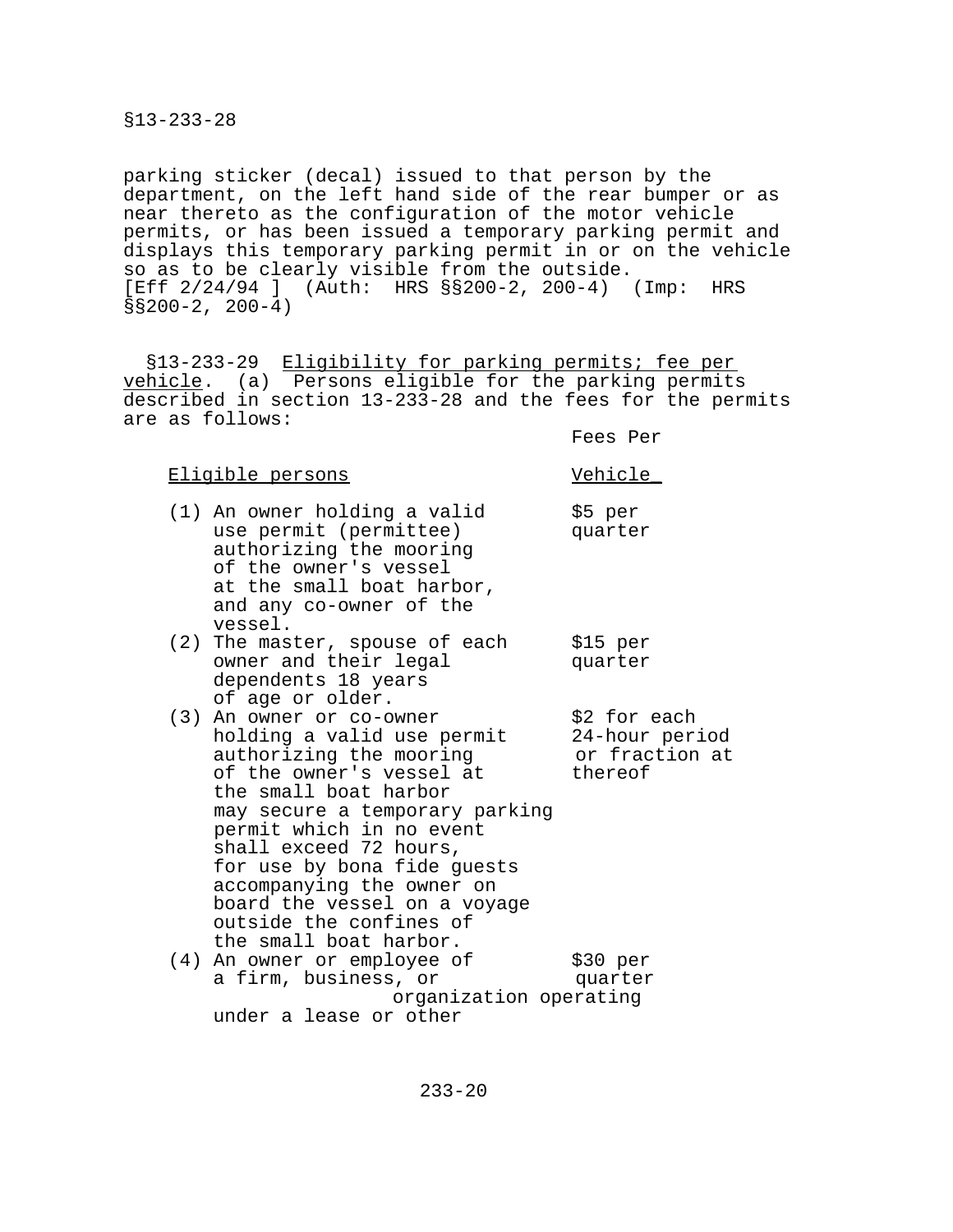<span id="page-139-0"></span>agreement authorizing the owner, employee, firm, business, or organization to engage in a business or commercial activity at the small boat harbor.

(b) Fees for permits issued after the first month of a calendar quarter shall be prorated on a monthly basis.  $(c)$  Except as provided in subsection  $(a)(2)$ , not more than one parking permit shall be issued to a person eligible for a parking permit. [Eff 2/24/94 ] (Auth: HRS §§200-2, 200-4) (Imp: HRS §§200-2, 200-4)

§13-233-30 Replacement of mutilated stickers. The eligible holder of a parking sticker that becomes mutilated or illegible shall apply for and be issued a replacement sticker if the mutilated or illegible sticker is surrendered to the department. A fee of \$1 shall be paid prior to the issuance of a replacement sticker. [Eff 2/24/94 ] (Auth: HRS §§200-2, 200-4) (Imp: HRS §§200-2, 200-4)

§13-233-31 Transfer of permits. The holder of a parking sticker may upon surrender of a parking sticker apply for and be issued another parking sticker to be applied to another vehicle owned by the holder. A fee of \$1 payable in advance shall be paid prior to the issuance of a new sticker. [Eff 2/24/94 ] (Auth: HRS §§200-2, 200-4) (Imp: HRS §§200-2, 200-4)

§13-233-32 Cancellation of permits. The holder of a valid parking permit who disposes of the vehicle for which the permit was issued or who otherwise desires to cancel a parking permit may obtain a credit or refund as appropriate for any remaining unexpired month or months, upon surrender of the parking sticker to the department. No credit or refund shall be given for portions of a month. [Eff 2/24/94 ] (Auth: HRS §§200-2, 200-4) (Imp: HRS  $\S$ §200-2, 200-4)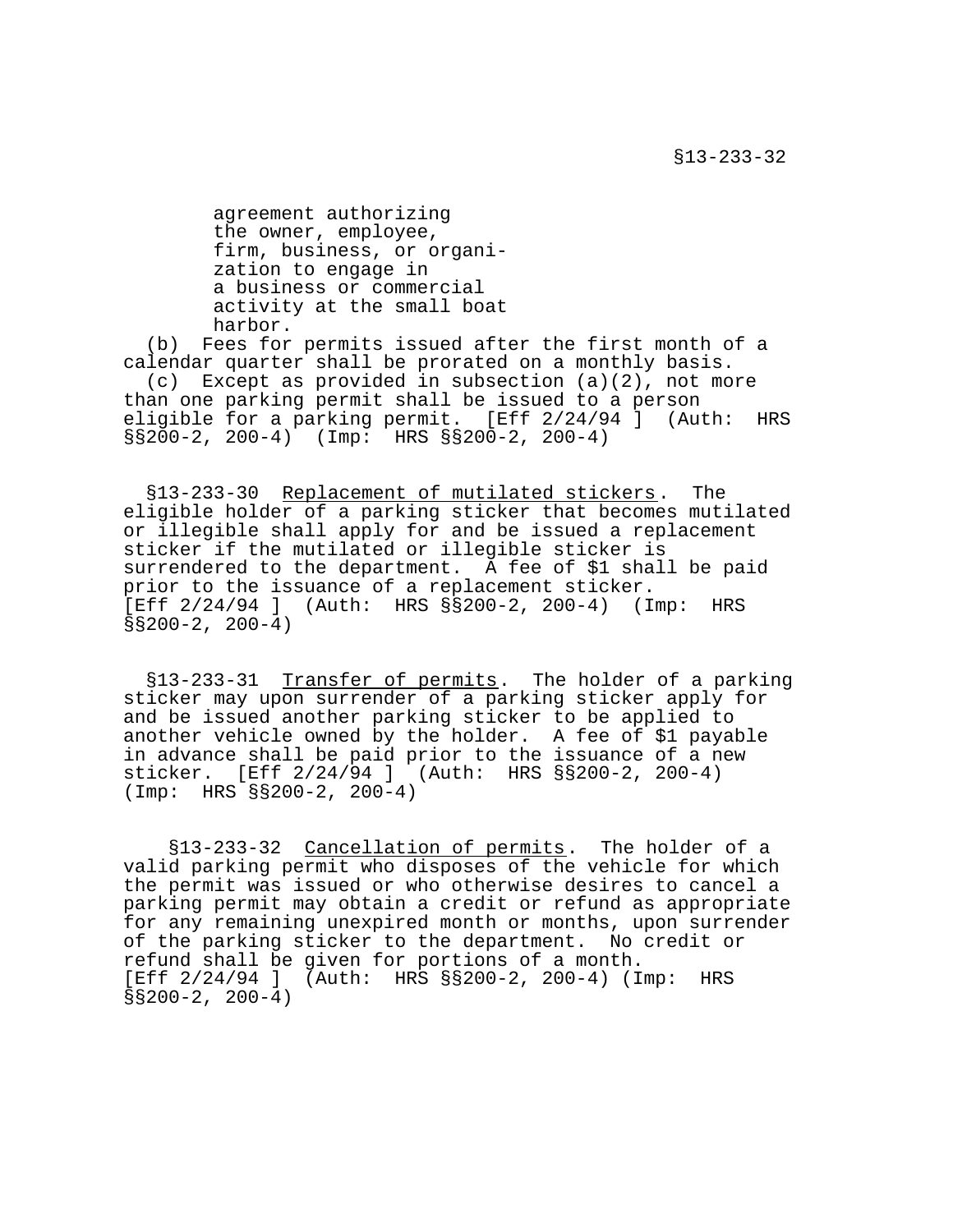<span id="page-140-0"></span>§13-233-33

§13-233-33 Revocation of parking permits. The department reserves the right to further restrict the issuance of parking permits to those who observe the small boat harbors rules and make full and timely payments of fees and charges. A parking permit may be revoked as provided in section 13-231-6. Upon revocation the permittee shall surrender the parking sticker issued by the department. [Eff 2/24/94 ] (Auth: HRS §§200-2, 200-4) (Imp: HRS §§200-2, 200-4)

§13-233-34 Violations and penalties. (a) It shall be a violation of this part for any person:

- (1) To cause, allow, permit, or suffer any vehicle within that person's control to be parked, stopped, or standing in any parking stall for a consecutive period of time in excess of the parking time limit specified in section 13-233-24 for the parking meter zone in which the meter is located, irrespective of the number or amounts of the coins deposited in the meter, unless the vehicle occupying the parking stall displays a valid parking sticker or temporary parking permit issued by the department.
- (2) To permit a vehicle within the person's control to be parked, stopped, or standing in any parking stall during meter operating hours in the parking meter zone in which the meter is located while the parking meter for the stall indicates by signal that the lawful parking time in the stall has expired, unless the vehicle occupying the parking stall displays a valid parking sticker or temporary parking permit issued by the department. This provision shall also not apply during the act of parking or during the necessary time which is required to deposit immediately thereafter a coin or coins in the meter.
- (3) To fail to deposit the proper coins and to set the timing mechanism in operation as required under sections 13-233-25 and 13-233-26, unless the vehicle occupying the parking stall displays a valid parking sticker or temporary parking permit issued by the department.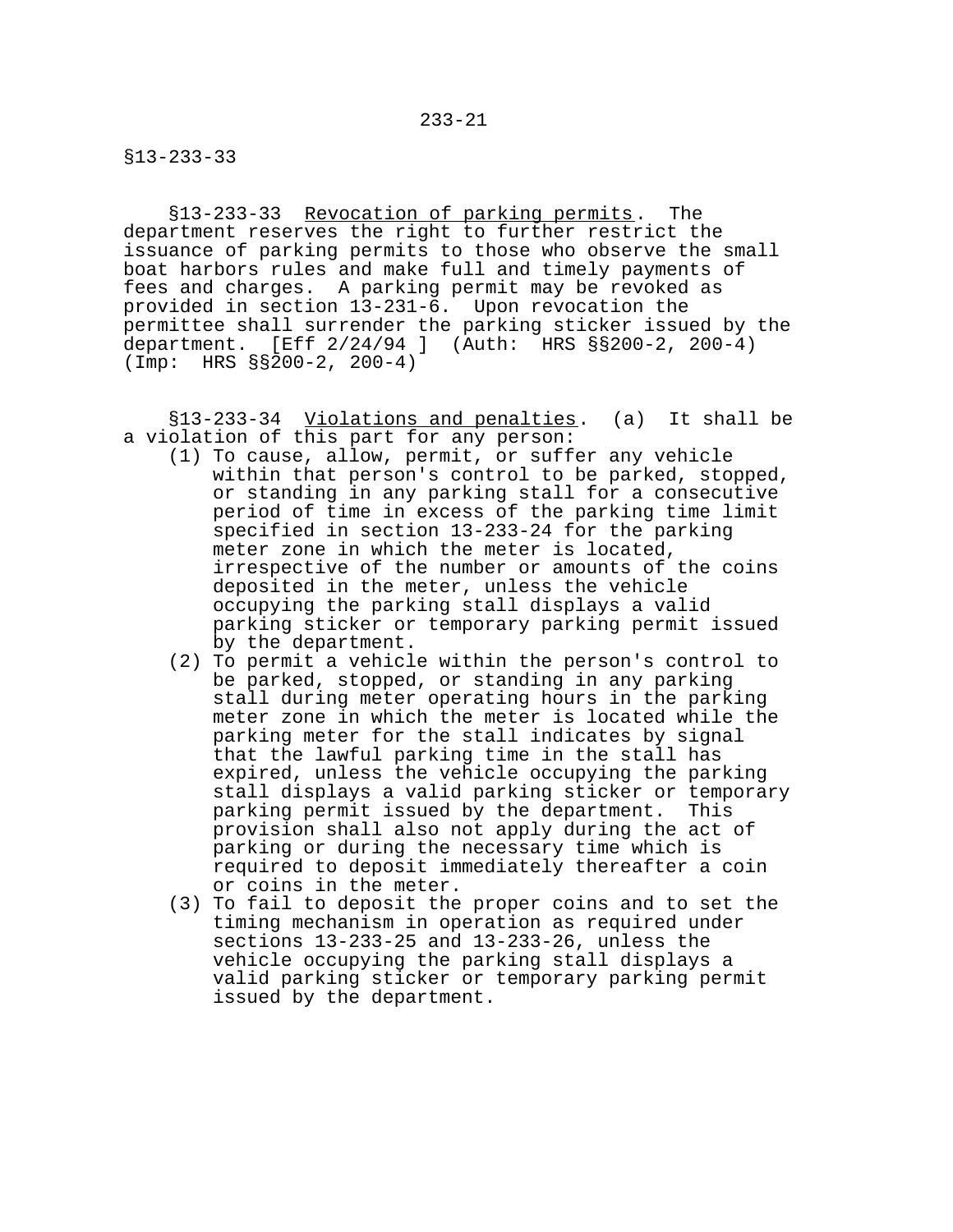- <span id="page-141-0"></span>(4) To park, stop, or stand any vehicle across any line or marking of a parking meter stall or in such position that the vehicle shall not be entirely within the stall designated by the lines or markings, except that a vehicle which is of a size too large to be parked within a single designated parking meter stall shall be permitted to occupy two adjoining parking meter stalls when coins shall have been deposited in the parking meter stalls so occupied as is required in this subchapter for the parking of other vehicles in the stall.
- (5) To park, stop, or stand a towing vehicle with a boat trailer attached in any parking meter stall.
- (6) To permit another person not entitled thereto, to use or have possession of a parking sticker.
- (7) To alter, forge, counterfeit, or imitate a parking sticker.
- (8) To possess or use a parking sticker, knowing it to have been altered, forged, counterfeited, or imitated.
- (9) To avoid or attempt to avoid compliance with this section by affixing to a vehicle, a parking sticker not authorized by the department.
- (10) To enclose, obstruct, or cause to be enclosed or obstructed any parking meter stall or portion thereof unless a permit has been obtained from the department as required in section 13-233-27.
- (11) To deface, injure, tamper with, open or willfully break, destroy, or impair the usefulness of any parking meter installed under the provisions of this part.
- (12) To deposit or cause to be deposited in any parking meter any slugs, device or metal substance, or other substitute for lawful United States coins.
- (13) To disregard any official direction, instruction, or restriction indicated by or on official signs posted in a parking meter zone.

(b) A person who has violated this section may be fined as provided in section 13-230-4. [Eff 2/24/94 ] (Auth: HRS §§200-2, 200-4) (Imp: HRS §§200-2, 200-4)

§13-233-35 to §13-233-39 (Reserved)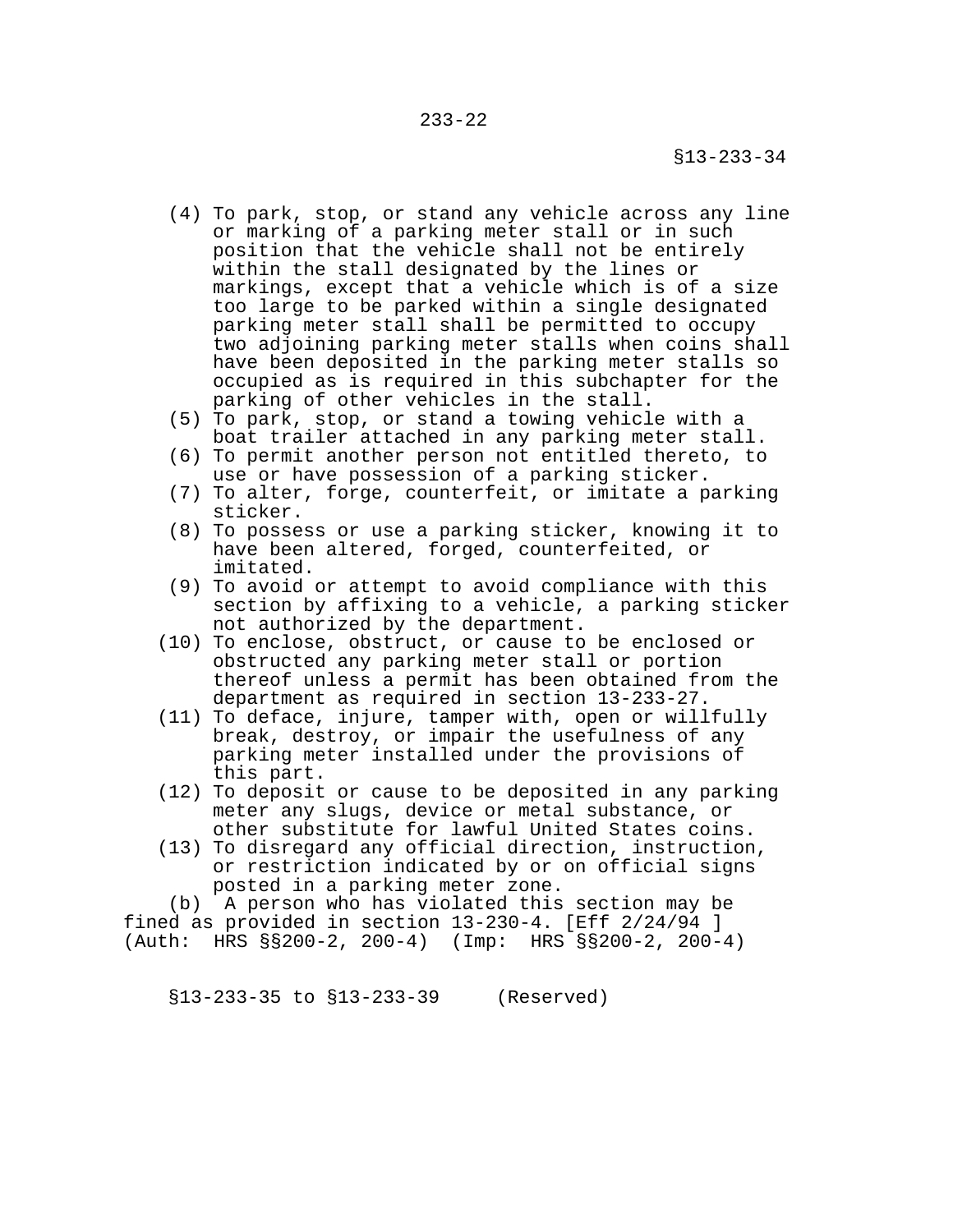233-23

<span id="page-142-0"></span>§13-233-40

Subchapter 3 Vessel Owner Parking Zone §13-233-40 Establishment of vessel owner parking zone §13-233-41 Designation of parking stalls §13-233-42 Vessel owner parking permits Eligibility for parking permits; fee per vehicle [§13-233-44 Violations and penalties](#page-143-0)

§13-233-40 Establishment of vessel owner parking zone. Vessel owner parking zone 1 is established at the Ala Wai boat harbor in the area described in Exhibit 3 and shown on Exhibit 2, dated January 26, 1985, located at the end of this chapter.  $[Eff 2/24/94]$  (Auth: HRS §§200-2, 200-4) (Imp: HRS §§200-2, 200-4)

§13-233-41 Designation of parking stalls. The chief of the division of boating and ocean recreation, shall establish, mark, and designate individual parking stalls for the parking of a single vehicle in each stall of appropriate size, in vessel owner parking zone 1. [Eff 2/24/94 ] (Auth: HRS §§200-2, 200-4) (Imp: HRS §§200-2, 200-4)

§13-233-42 Vessel owner parking permits. The vessel owner parking zone 1 is designated for vehicles displaying a valid parking sticker (decal), issued by the department, on the left-hand side of the rear bumper or as near thereto as the configuration of the motor vehicle permits or displaying a valid temporary parking permit in or on the vehicle so as to be clearly visible from the outside. [Eff 2/24/94 ] (Auth: HRS §§200-2, 200-4) (Imp: HRS §§200-2, 200-4)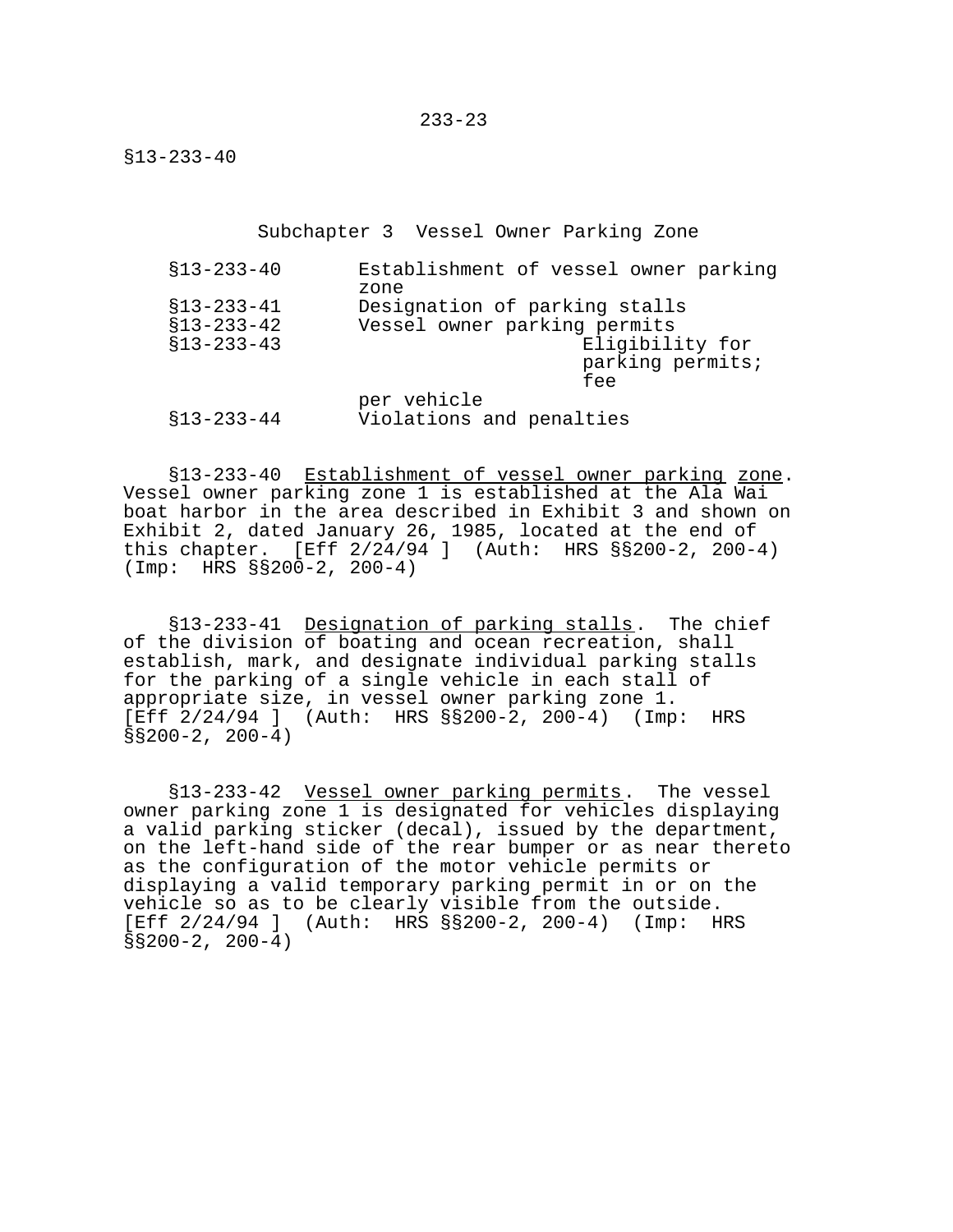<span id="page-143-0"></span>§13-233-43 Eligibility for parking permits within the vessel owner parking zone; fee per vehicle . (a) The persons eligible for parking permits pursuant to section 13-233-29 and the fees for the permits are:

- (1) Permittees holding valid use permits to moor their vessels at a small boat harbor, their spouses, vessel master, and their legal dependents eighteen years of age or older. The fee per vehicle per calendar quarter shall be: (A) \$5 for each owner or co-owner; and
- (B) \$15 for other eligible persons; and (2) The fee for permits issued after the first month of a calendar quarter shall be prorated on a monthly basis.

Not more than one parking permit shall be issued to a person eligible for a parking permit. [Eff 2/24/94 ] (Auth: HRS §§200-2, 200-4) (Imp: HRS §§200-2, 200-4)

§13-233-44 Violations and penalties. (a) It shall be a violation of this subchapter for any person:

- (1) To cause, allow, permit, or suffer any vehicle within that person's control to be parked, stopped, or standing within vessel owner parking zone 1 unless the vehicle displays a valid parking sticker or temporary parking permit issued by the department.
- (2) To park, stop, or stand any vehicle across any line or marking of a parking space or in such position that the vehicle shall not be entirely within the stall designated by such lines or markings.
- (3) To permit another person not entitled thereto, to use or have possession of a parking sticker.
- (4) To alter, forge, counterfeit, or imitate a parking sticker.
- (5) To possess or use a parking sticker, knowing it to have been altered, forged, counterfeited, or imitated.
- (6) To avoid or attempt to avoid compliance with this subchapter by affixing to a vehicle, a parking sticker not authorized by the department.
- (7) To disregard any official direction, instruction, or restriction indicated by or on official signs posted in the vessel owner parking zone.

(b) A person who has violated this subsection may be fined as provided in section 13-230-4. [Eff 2/24/94 ] (Auth: HRS §§200-2, 200-4) (Imp: HRS §§200-2, 200-4)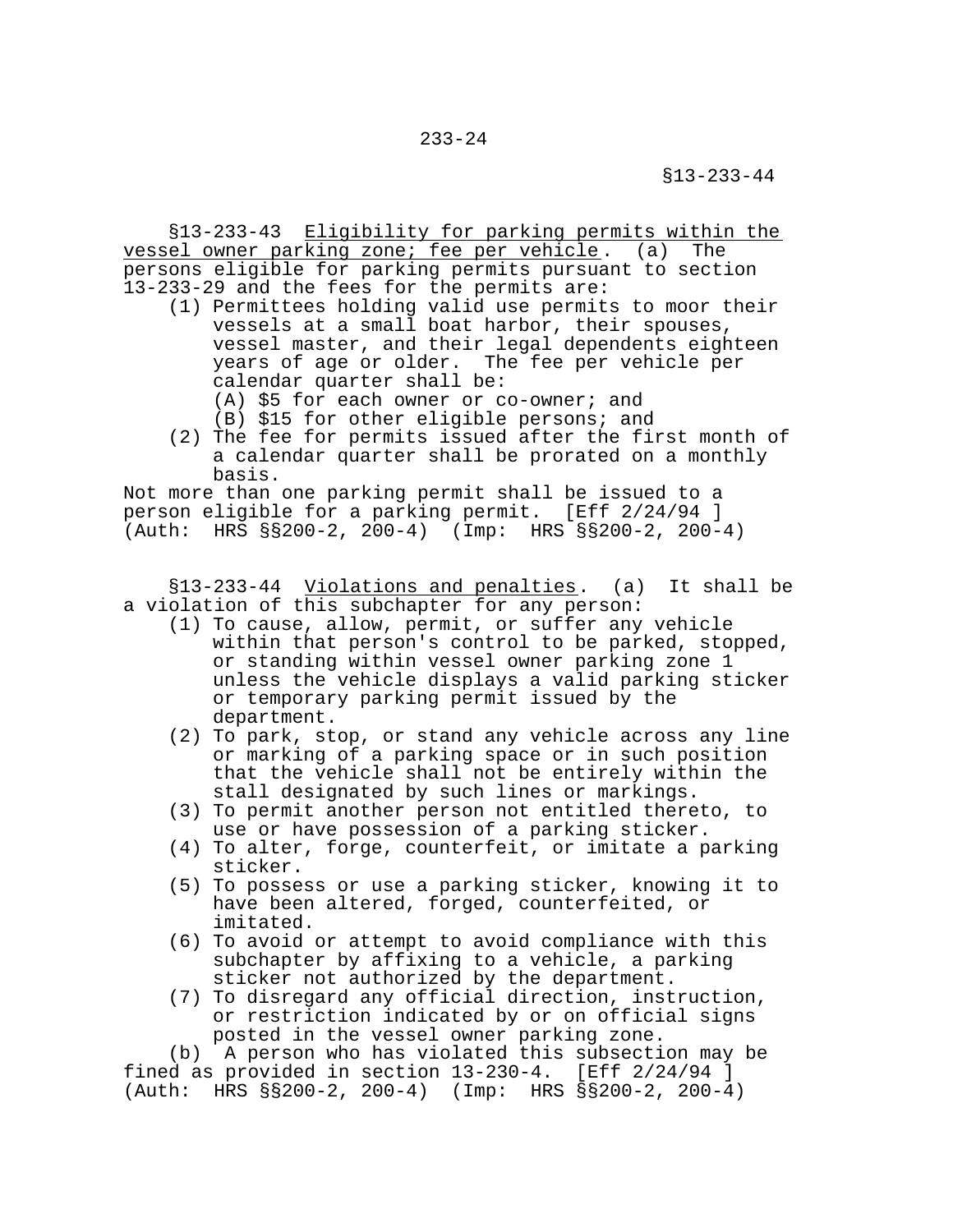#### EXHIBIT "1"

PARKING METER ZONES ALA WAI SMALL BOAT HARBOR

- (a) Parking zone "A." Beginning near the Ala Wai Canal at the northernmost corner of the end of the roadway leading to the work dock, zone "A" is defined approximately by the following boundaries:
	- (1) 155 feet in the Diamond Head direction along the edge of the roadway, thence
	- (2) 135 feet in the mauka direction along the edge of the roadway, thence
	- (3) 50 feet in the Diamond Head direction across the roadway, thence
	- (4) 175 feet in the makai direction along the edge of the roadway, thence
	- (5) 435 feet in the Diamond Head direction along the edge of the roadway, thence
	- (6) 50 feet in the makai direction, thence
	- (7) 180 feet in the Diamond Head direction along the edge of the roadway, thence
	- (8) 20 feet in the makai direction across the roadway, thence
	- (9) 730 feet in the Ewa direction along the seawall, thence
	- (10) 80 feet in the mauka direction along the seawall, thence
	- (11) 130 feet in the Ewa direction along the seawall, thence
	- (l2) 20 feet in the mauka direction along the Ala Wai Canal to the point of beginning.
	- (13) A 20-foot wide strip on the mauka side of the access road adjacent to the Ilikai Hotel. It begins at the corner of the access road and Hobron Lane, runs in the Diamond Head direction for 260 feet, and follows the curve in the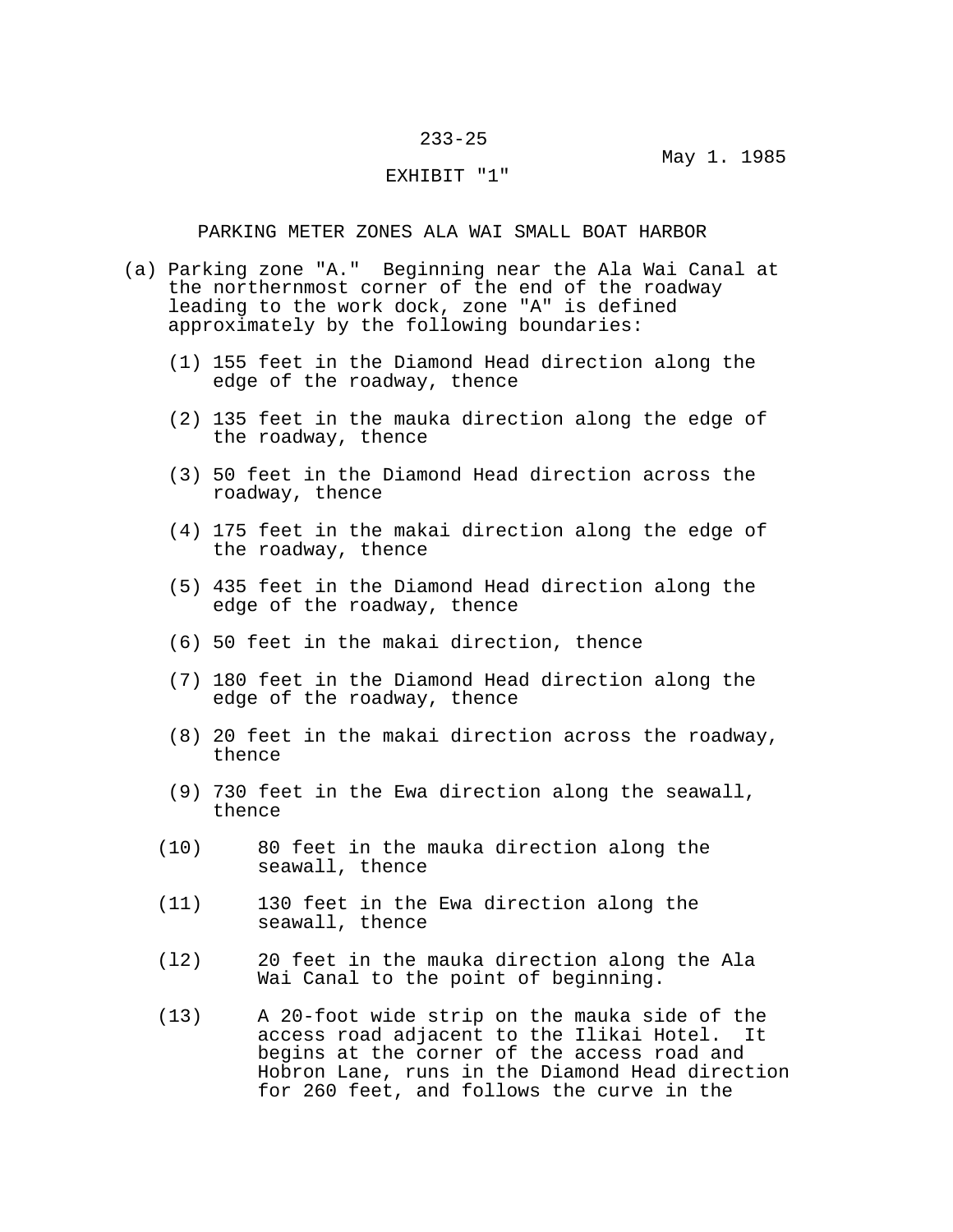roadway for approximately 230 feet.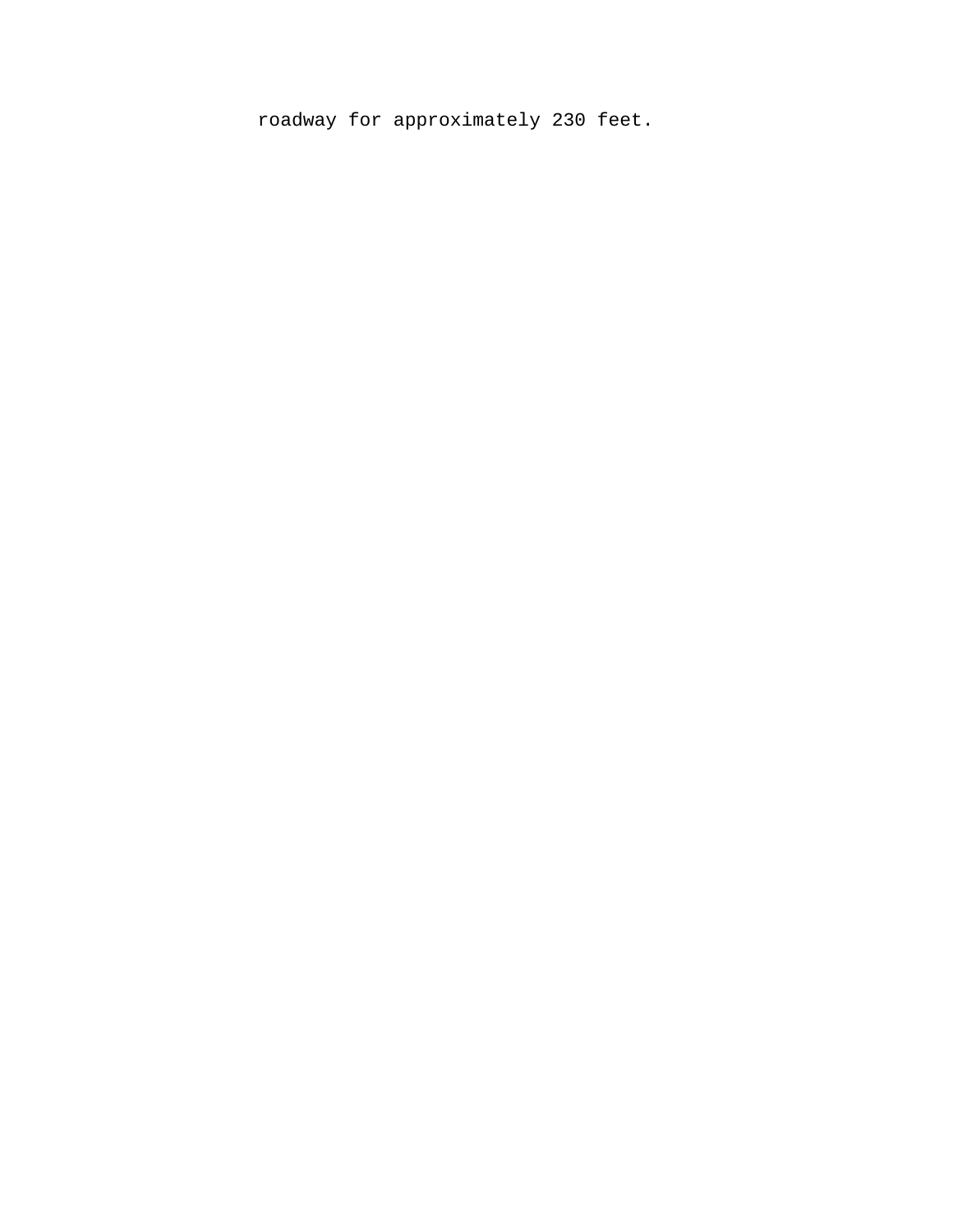# EXHIBIT "3"

VESSEL OWNER PARKING ZONE, ALA WAI BOAT HARBOR

Vessel owner parking zone 1. Beginning mauka of the boat launching ramp at the northernmost corner along a 50-foot radius curve on the Diamond Head edge of the roadway, parking zone 1 is defined approximately by the following boundaries.

- (1) 90 feet in the Diamond Head direction along the edge of the roadway, hence
- (2) 100 feet in the makai direction, hence
- (3) 140 feet in the Ewa direction, hence
- (4) 48 feet in the mauka direction to and ending at the 50-foot radius curve.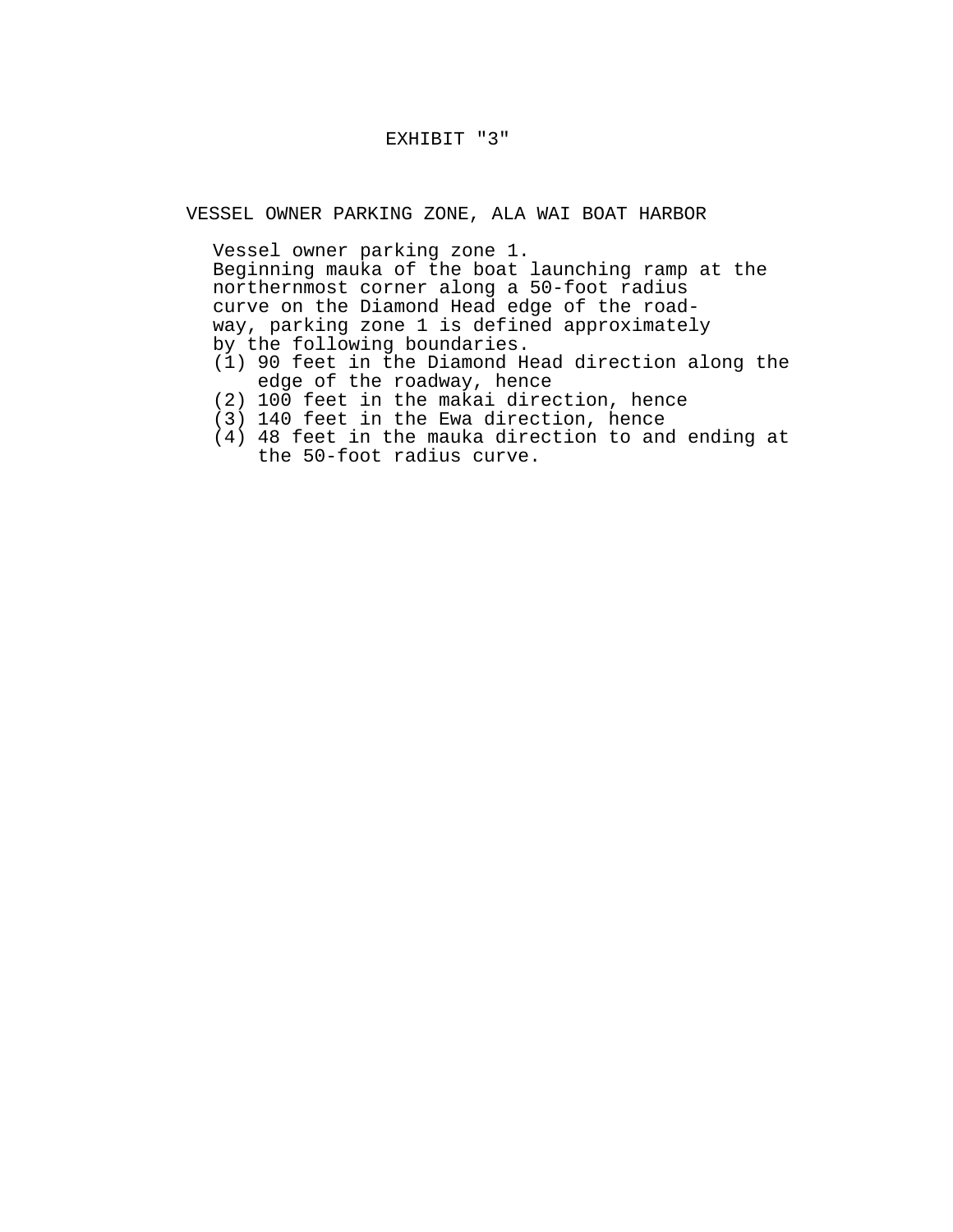# HAWAII ADMINISTRATIVE RULES

CHAPTER 234 FEES AND CHARGES

[Historical note](#page-148-0)

| $$13 - 234 - 1$  | General statement                                   |
|------------------|-----------------------------------------------------|
| $$13 - 234 - 2$  | Payment, delinquency and liens                      |
| $$13 - 234 - 3$  | Mooring rates                                       |
| $$13 - 234 - 4$  | Mooring rates for offshore mooring<br>and anchoring |
| $$13 - 234 - 5$  | Mooring fees for vessels assigned                   |
|                  | temporary moorings or occupying                     |
|                  | moorings without permission                         |
| $$13-234-6$      | Fees for vessel absent for more                     |
|                  | than fourteen days                                  |
| $$13-234-7$      | Mooring fee for vessels owned by nonresident        |
| $$13-234-8$      | Stay aboard or principal habitation                 |
|                  | fee                                                 |
| $$13-234-9$      | Stay-aboard or principal habitation fee for         |
|                  | offshore mooring or anchoring                       |
| $$13 - 234 - 10$ | Electricity fee                                     |
| $$13 - 234 - 11$ | Shower fee                                          |
| $$13 - 234 - 12$ | Dry storage                                         |
| $$13 - 234 - 13$ | Gear locker fee                                     |
| $$13-234-14$     | Mooring fees - facilities constructed               |
|                  | by others                                           |
| $$13 - 234 - 15$ | Waiver of fees                                      |
| $$13 - 234 - 16$ | Permit processing fees                              |
| $$13 - 234 - 17$ | Fees for vessels moored at yacht club               |
|                  | berths and other areas covered by                   |
|                  | specific agreements                                 |
| $$13 - 234 - 18$ | Excessive water usage fee                           |
| $$13 - 234 - 19$ | Parking fees - reserved stall                       |
| $$13 - 234 - 20$ | Salvage fee                                         |
| $$13 - 234 - 21$ | Principal habitation application fee                |
| $$13 - 234 - 22$ | Exemption from fee differential                     |
| $$13 - 234 - 23$ | Application fee for moorage                         |
| $$13 - 234 - 24$ | Fee for residency status appeal;                    |
|                  | refund if status determination reversed             |
| $$13 - 234 - 25$ | Fees and charges for commercial vessels             |
|                  | at state small boat harbors                         |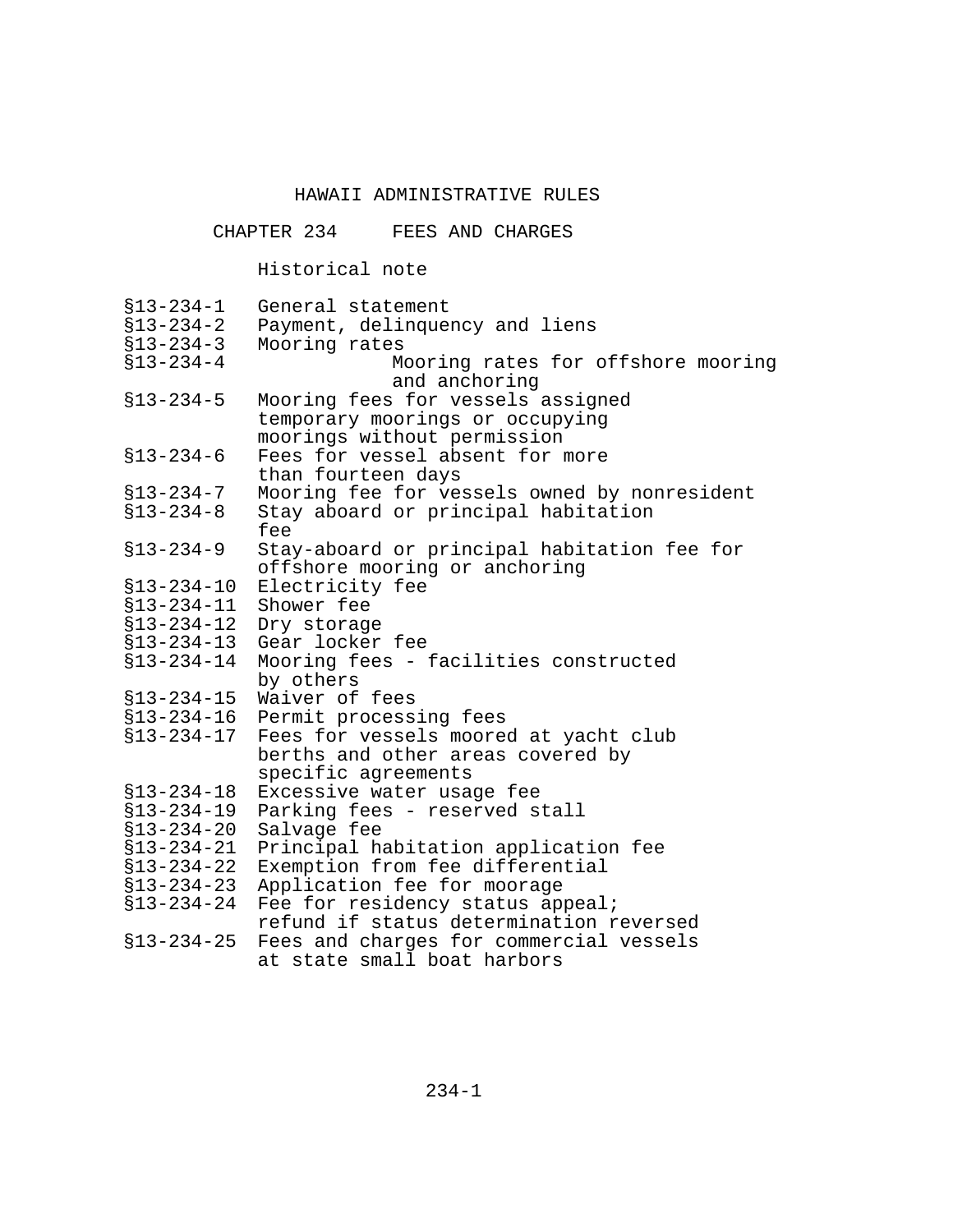<span id="page-148-0"></span>§13-234-1

| $$13-234-26$     | Passenger fees                               |
|------------------|----------------------------------------------|
| $$13-234-27$     | Fees for copies of rules                     |
| $$13 - 234 - 28$ | Negotiable instruments; service charge       |
| $$13-234-29$     | Marine inspection fee                        |
| $$13-234-30$     | Application fee for approved marine surveyor |
| $$13-234-31$     | Fees for commercial use of boat launching    |
|                  | ramps and other boating facilities           |
| $$13-234-32$     | Small boat harbor facility - key deposits    |
| $$13 - 234 - 33$ | Business transfer fee                        |
| $$13-234-34$     | Fee for use of state boat launching ramps    |
|                  | §13-234-35 Fees for signs and ticket booths  |

Historical note: This chapter is based on the schedule of fees and charges of the small boat harbors rules, effective November 5, 1981, and as amended thereafter, under the jurisdiction of the Department of Transportation, Harbors Division. The administrative jurisdiction for recreational boating and related vessel activities were transferred from the Department of Transportation, Harbors Division to the Department of Land and Natural Resources, Division of Boating and Ocean Recreation, effective July 1, 1992, in accordance with Act 272, SLH 1991. [Eff 2/24/94 ]

§13-234-1 General statement. (a) The fees and charges relative to the use of state property and facilities at a small boat harbor are:

- (1) Calculated to produce an amount at least sufficient to pay the expenses of operating, maintaining, and managing the facilities and services and the cost including interest, of amortizing capital improvements for boating facilities appropriated after July 1, 1975, including, but not limited to, berths, slips, and related accommodations, exclusive of the costs of constructing, operating, and maintaining general navigation channels, protective structures, and aids to navigation; and
	- (2) Fixed with due regard to the primary purposes of providing public recreational facilities and promoting the fishing industry. See sections 200-2 and 200-08, Hawaii Revised Statutes.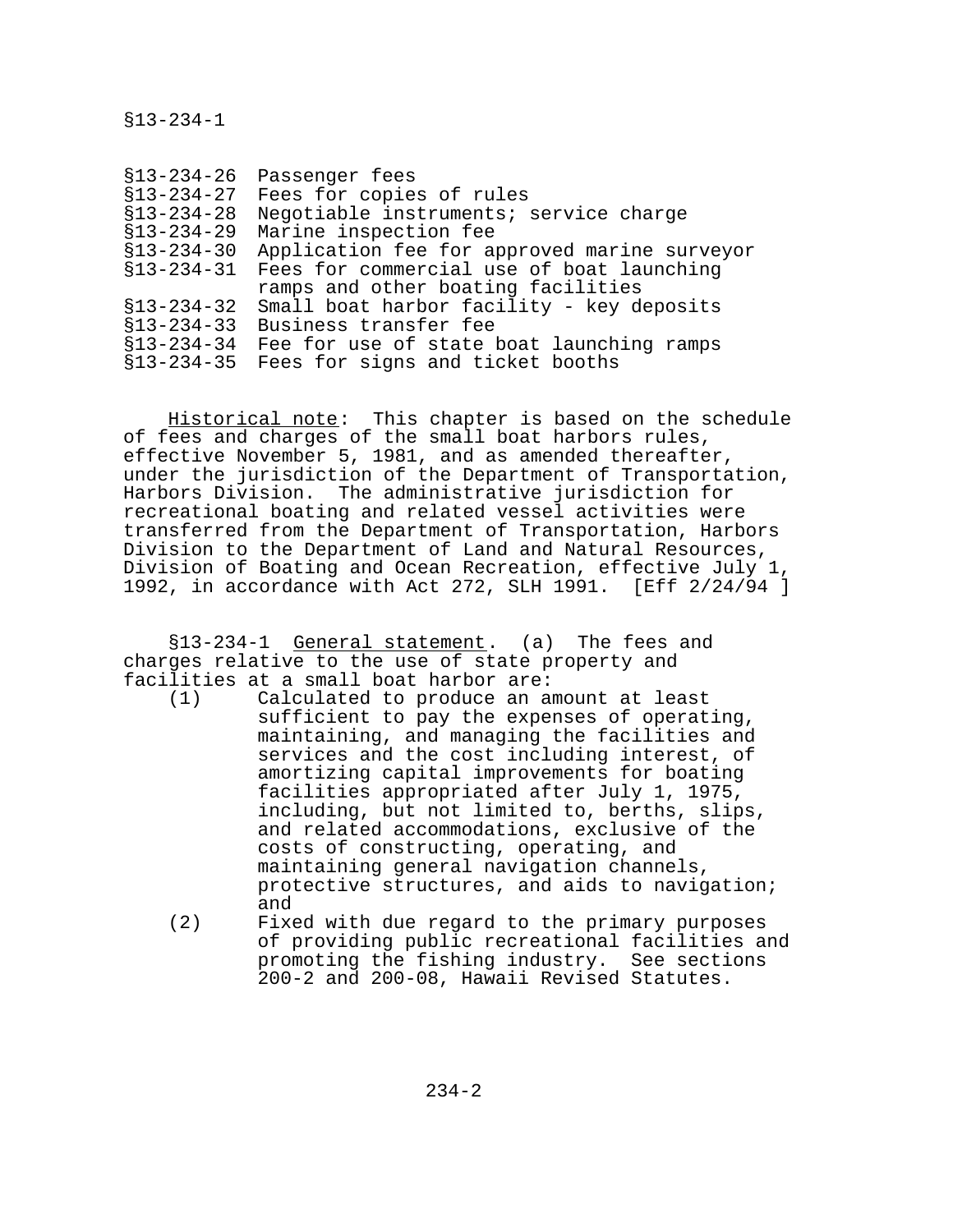<span id="page-149-0"></span>(b) Nothing contained in this subchapter shall be construed to limit the authority and power of the department to waive any fees, or to assess any reasonable fees and charges in addition to those specifically provided in this subchapter for trivial or infrequent uses of state property, facilities, or services; if fees for the uses are not contained herein; or as the circumstances may warrant.

(c) The acceptance of payment, or billings therefor, shall not waive the nature of trespass or ratify or permit illegal mooring, docking, storage or parking. [Eff 2/24/94 ] (Auth: HRS §§200-2, 200-3, 200-10) (Imp: HRS §§200-2, 200-3, 200-10)

§13-234-2 Payment, delinquency and liens. (a) Security deposit and method of payment:

(1) Security deposit. A permittee upon being issued a use permit, shall in addition to paying fees and charges as they become due, deposit with the State in legal tender or in such other form as may be acceptable to the State, an amount equal to two months' fees and charges at the rate prescribed in the rules in effect on the date of issuance of the permit as security for the faithful performance on the permittee's part of all the terms and conditions, specified therein. On the effective date of any increase in fees and charges, the permittee shall deposit such additional amount to cover the increase. The State shall refund any excess deposit if the fees and charges are reduced. The deposit will be returned, without interest, to the permittee upon the termination of the permit only if the terms and conditions have been faithfully performed to the satisfaction of the department. In the event the permittee does not so perform, the department may declare the deposit forfeited or apply it as an offset to any amounts owed by the permittee to the State under the use permit, or to any damages or loss caused to the State by the permittee. The exercise of the permittee's option is without prejudice to the right of the State to institute action for debt or damages against the permittee or to take any other or further action against the permittee as may be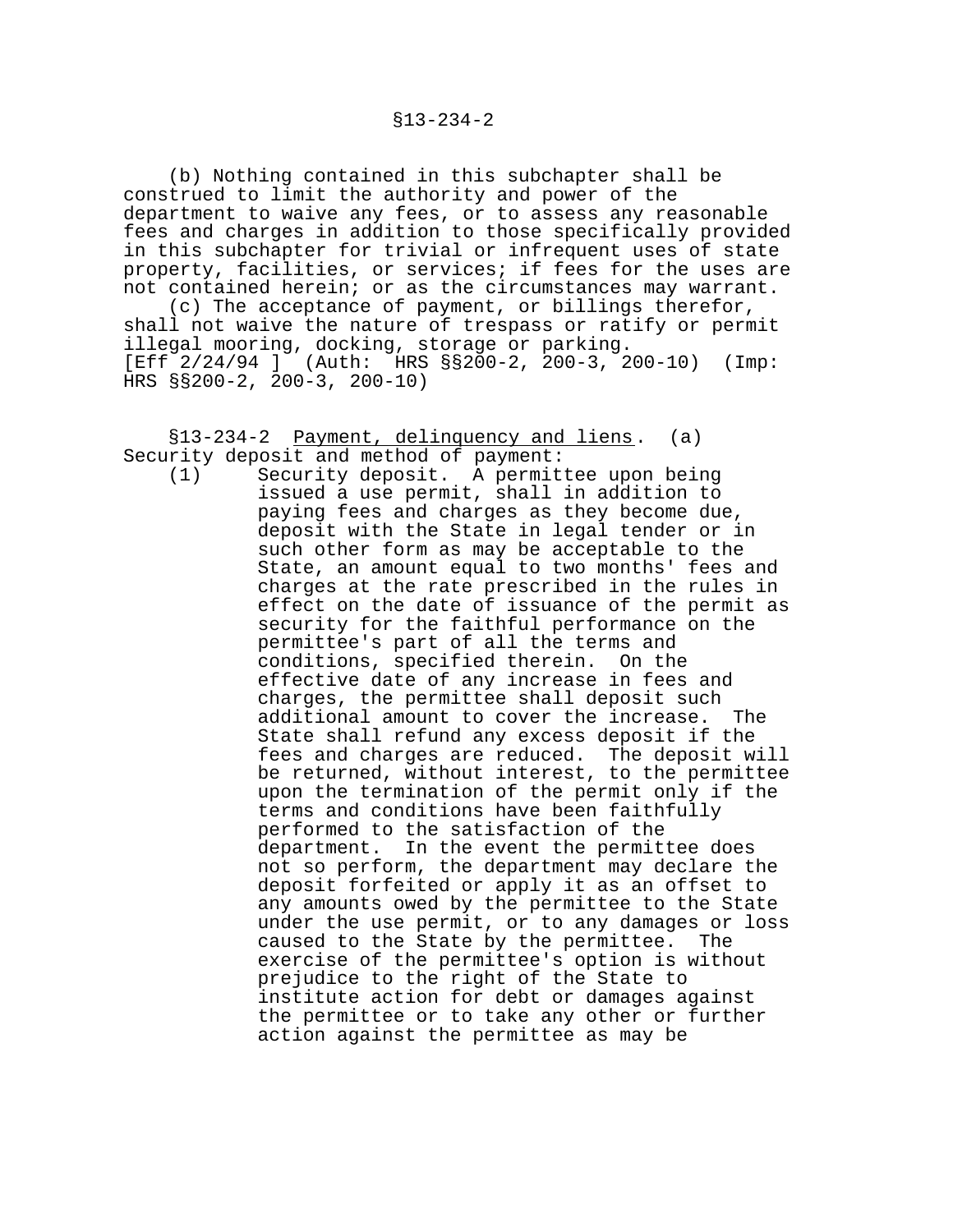§13-234-2

provided by law or these rules for the enforcement of the rights of the State under the use permit.

- (2) Advance payment required. As a prerequisite to the issuance of a use permit the permittee shall make a security deposit pursuant to section 13-234-2, pay the permit processing fee, one month's fees and charges, and any other fees and charges that may be due and payable to the State; provided that if the effective date of the use permit is other than the first day of the month, charges shall be properly prorated for the balance of the month and these prorated charges shall be paid.
- (3) Method of payment of fees and charges. The following fees and charges shall be paid in advance without notice or demand on the first day of each and every month during the life of the use permit, except that the amounts due for the first month shall be paid prior to the issuance of the permit as described in section 13-234-2:
	- (A) Mooring;
	- (B) Residence;
	- (C) Electricity;
	- (D) Shower;
	- (E) Dry storage;
	- (F) Gear locker;
	- (G) Facilities constructed by others; and
	- (H) Rent and other fixed recurring fees and charges.

(b) Permit processing fees are due and payable in advance.

(c) All other fees and charges are due and payable on the first day of the month after they are incurred.

(d) Fees and charges for the last month shall be properly prorated. If the termination is at the owner's option, unless a written notice of intent to vacate has been received by the department from the boat owner at least thirty days in advance of the termination date as prescribed in section 13-231-9 the owner shall be liable for the full amount of the monthly fees and charges.

(e) All fees and charges shall become delinquent thirty days after they become due and payable. All delinquent accounts will be referred to the Credit Bureau Services if they remain unpaid on the day the account becomes delinguent.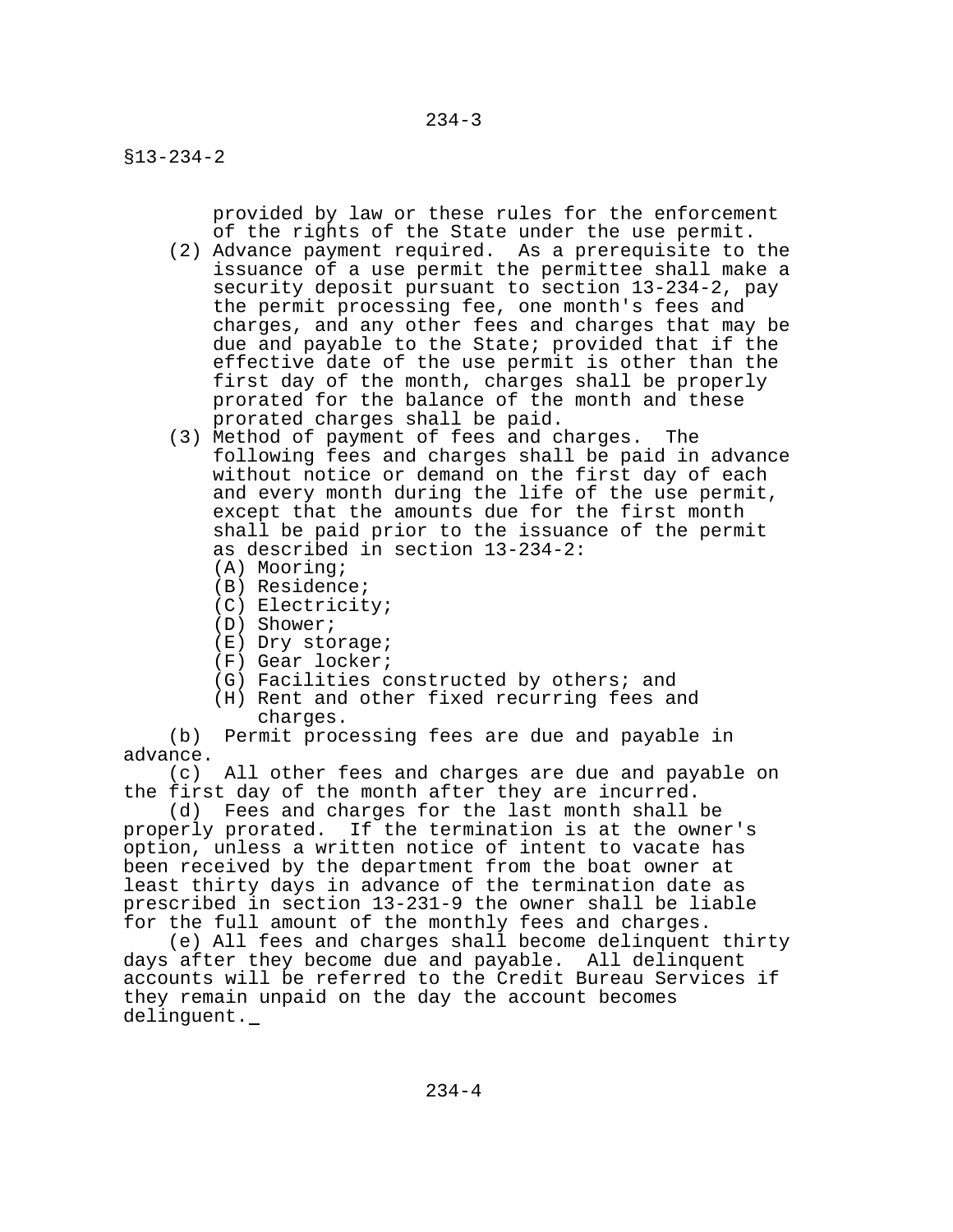<span id="page-151-0"></span>(f) Without prejudice to any other remedy available to the State, interest and, regardless of the amount of the delinquency, a \$25.00 per month service charge shall be assessed on all delinquencies. The interest shall be computed at a rate of one per cent per month, annual percentage rate of twelve per cent, on the the delinquent amount. The interest and service charges shall continue to be assessed until the delinquency is paid in full.

(g) In the event the fees and charges which shall have accrued in favor of the department shall not be paid as provided in these rules, the department may, after reasonable notice, take possession of the vessel, its tackle, apparel, fixtures, equipment, and furnishings, and may retain such possession until all charges then owing and any charges which shall thereafter accrue are fully paid. The remedy thus provided in this section is in addition to and not in lieu of any other remedies which the department may have by virtue of statute or otherwise. [Eff 2/24/94 ] (Auth HRS §200-10) (Imp HRS §§200-2, 200- 3, 200-10)

§13-234-3 Mooring rates. (a) The following mooring rate schedule shall become effective on the first day of the calendar month following the effective date of the amendments of this chapter. The mooring rate schedule in this subsection is per foot of vessel length overall per month.

|     | MOORING<br>TYPE<br>OF                              |                   | HARBORS<br><b>KEEHI</b><br>LAHAINA<br>MAALAEA & |                   |
|-----|----------------------------------------------------|-------------------|-------------------------------------------------|-------------------|
|     |                                                    | ALA WAI           | HONOKOHAU                                       | ALL OTHERS        |
| (1) | Alongside catwalk:                                 | \$3.40            | \$2.95                                          | \$2.50            |
| (2) | Bow/stern mooring:                                 |                   |                                                 |                   |
|     | On state buoy,<br>anchor or cable:<br>Minimum fee: | \$2.70<br>\$35.00 | \$2.30<br>\$35.00                               | \$2.00<br>\$25.00 |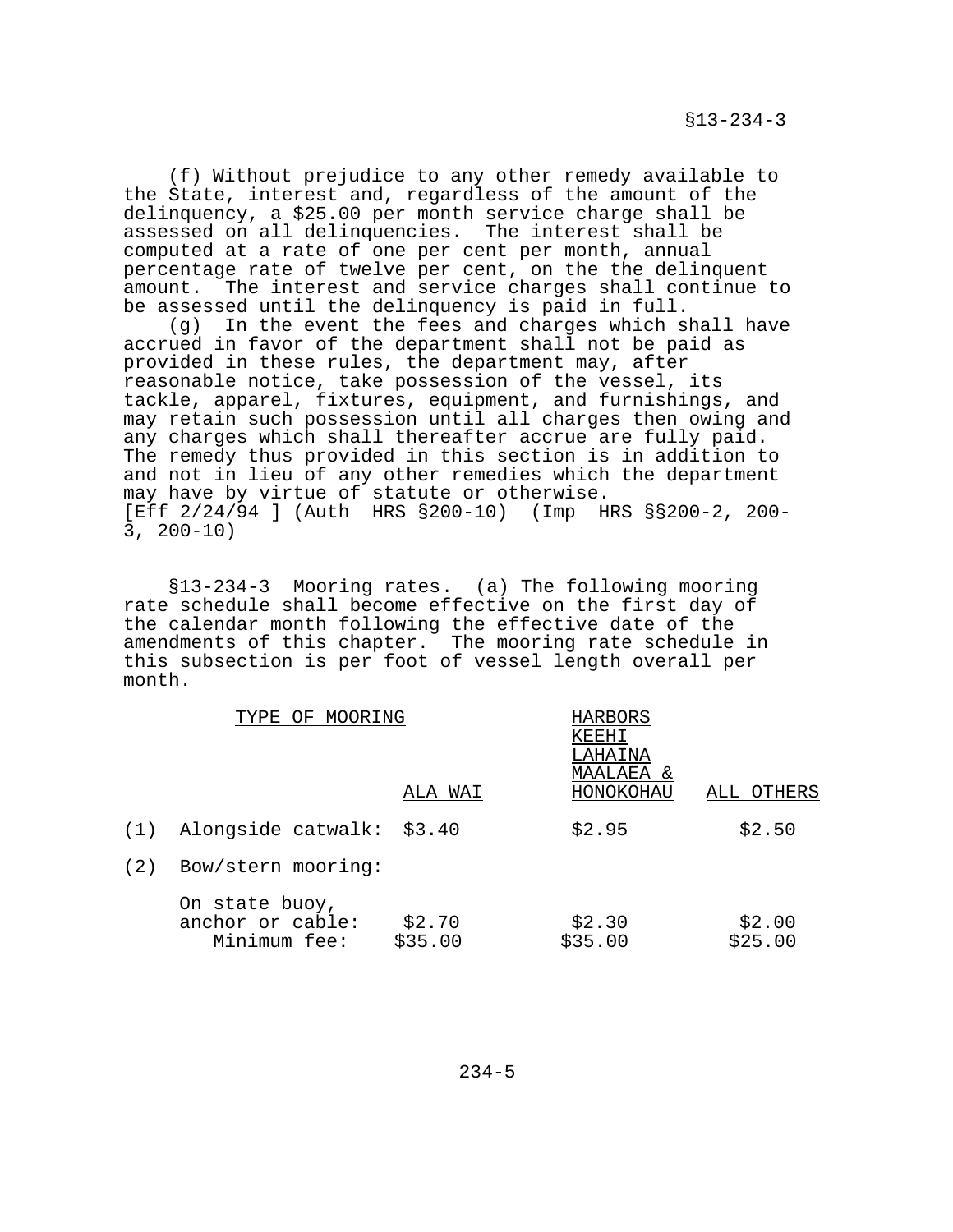|     | TYPE OF MOORING                                                           |                   | <b>HARBORS</b><br><b>KEEHI</b><br>LAHAINA<br>MAALAEA & |                   |
|-----|---------------------------------------------------------------------------|-------------------|--------------------------------------------------------|-------------------|
|     |                                                                           | ALA WAI           | HONOKOHAU                                              | ALL OTHERS        |
|     | On owner's buoy<br>or anchor:<br>Minimum fee:                             | \$1.75<br>\$28.00 | \$1.50<br>\$28.00                                      | \$1.30<br>\$20.00 |
| (3) | In harbor basin:                                                          |                   |                                                        |                   |
|     | On state cable,<br>buoy, or anchor:<br>Minimum Fee:                       |                   |                                                        | \$1.20<br>\$20.00 |
|     | On owner's buoy<br>or anchor:<br>Minimum Fee:                             |                   |                                                        | \$.80<br>\$13.00  |
| (4) | Skiff moorings<br>(Fore and aft, all<br>types):<br>Minimum Fee:           | \$1.15<br>\$17.50 | \$1.10<br>\$16.00                                      | \$1.00<br>\$12.50 |
|     | (5) Work docks (Per<br>foot of vessel<br>length per day):<br>Minimum Fee: | \$.35<br>\$9.00   | \$.30<br>\$7.00                                        | \$.25<br>\$5.00   |

The following mooring rate schedule shall be implemented on the first day of the calendar month twelve months following the effective date of the rates listed above.

|     | MOORING<br>TYPE<br>OF                              |                   | HARBORS<br>KEEHI<br>LAHAINA<br>MAALAEA & |                   |
|-----|----------------------------------------------------|-------------------|------------------------------------------|-------------------|
|     |                                                    | ALA WAI           | HONOKOHAU                                | ALL OTHERS        |
| (1) | Alongside catwalk:                                 | \$4.10            | \$3.50                                   | \$2.80            |
| (2) | Bow/stern mooring:                                 |                   |                                          |                   |
|     | On state buoy,<br>anchor or cable:<br>Minimum fee: | \$3.40<br>\$43.50 | \$2.85<br>\$43.50                        | \$2.50<br>\$31.00 |

234-6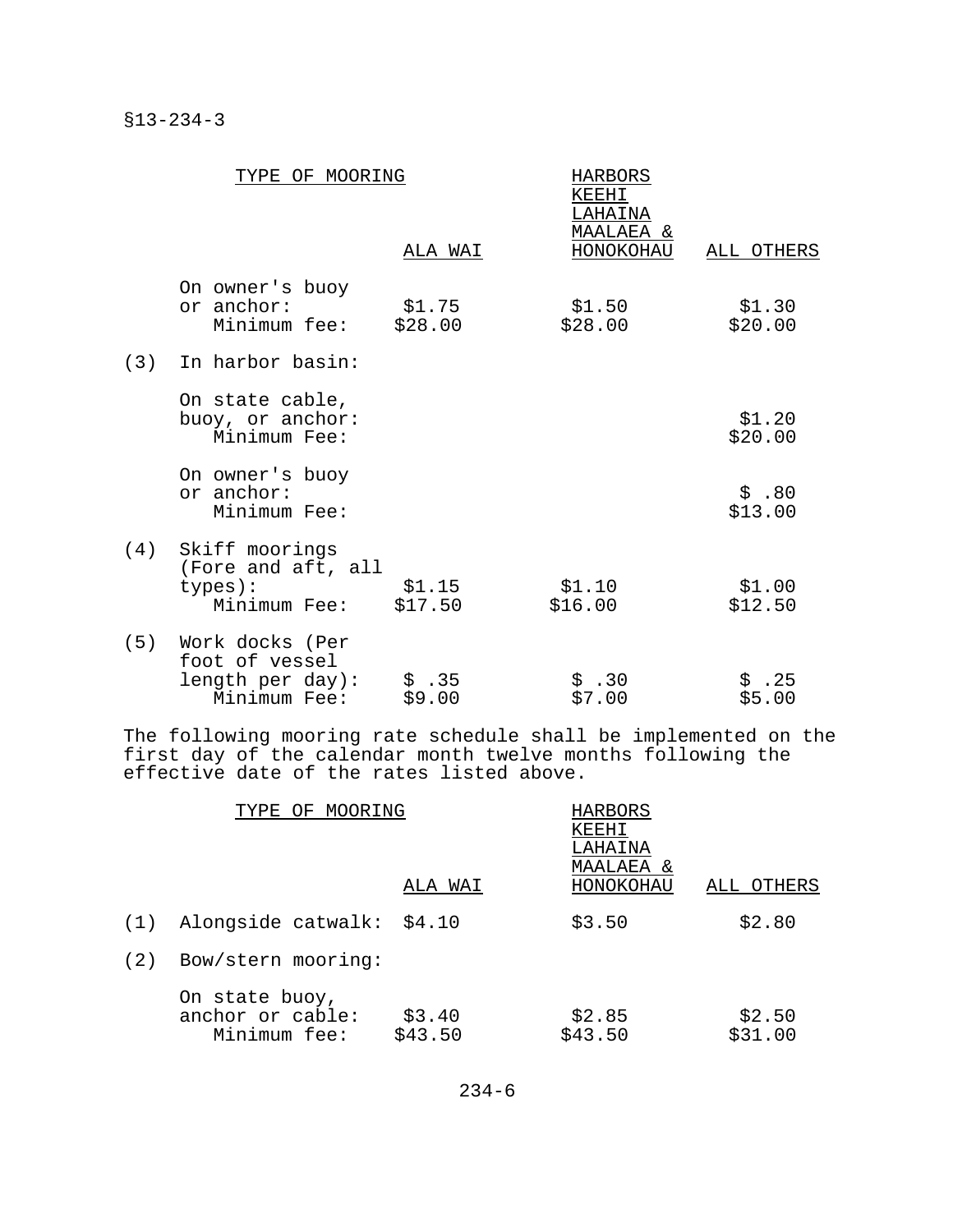|     | TYPE OF MOORING                                                         |                   | HARBORS<br>KEEHI<br>LAHAINA<br>MAALAEA & |                   |
|-----|-------------------------------------------------------------------------|-------------------|------------------------------------------|-------------------|
|     |                                                                         | ALA WAI           | <b>HONOKOHAU</b>                         | ALL OTHERS        |
|     | On owner's buoy<br>or anchor:<br>Minimum fee:                           | \$2.20<br>\$34.75 | \$1.85<br>\$34.75                        | \$1.60<br>\$24.80 |
| (3) | In harbor basin:<br>On state cable,<br>buoy, or anchor:<br>Minimum Fee: |                   |                                          | \$1.50<br>\$24.80 |
|     | On owner's buoy<br>or anchor:<br>Minimum Fee:                           |                   |                                          | \$1.00<br>\$16.10 |
| (4) | Skiff moorings<br>(Fore and aft, all<br>$types$ ):<br>Minimum Fee:      | \$1.45<br>\$21.70 | \$1.35<br>\$19.85                        | \$1.25<br>\$15.50 |
| (5) | Work docks (Per<br>foot of vessel<br>length per day):<br>Minimum Fee:   | \$.45<br>\$11.15  | \$.40<br>\$8.70                          | \$.30<br>\$6.00   |

(b) The mooring rate schedule in subsection (a) shall apply to single-hulled vessels, except as otherwise prescribed in this section, or in sections 13-234-5, 13-234-7 and 13-234-25.

(c) A multi-hulled vessel shall be charged mooring fees in proportion to berths used in increments of one, one and one-half, or two times the fee prescribed in subsection (a) for a singlehulled vessel of equal length.

(d) When more than one vessel occupies a single berth end to end, the charge shall be computed at the rate prescribed in subsection (a).

(e) Except for subsection  $(a)(5)$  which sets out the minimum charges per day, the amounts set out in the mooring rate schedules in subsection (a) are the minimum charges per month.

(f) If the assigned berth/mooring under subsection (a)(1) and (a)(2) is not provided with electricity, the fee prescribed shall be decreased by \$.05 per foot per month. [Eff 2/24/94 ] (Auth: HRS §§200-6, 200-10) (Imp: HRS §§200-6, 200-10, 200- 12)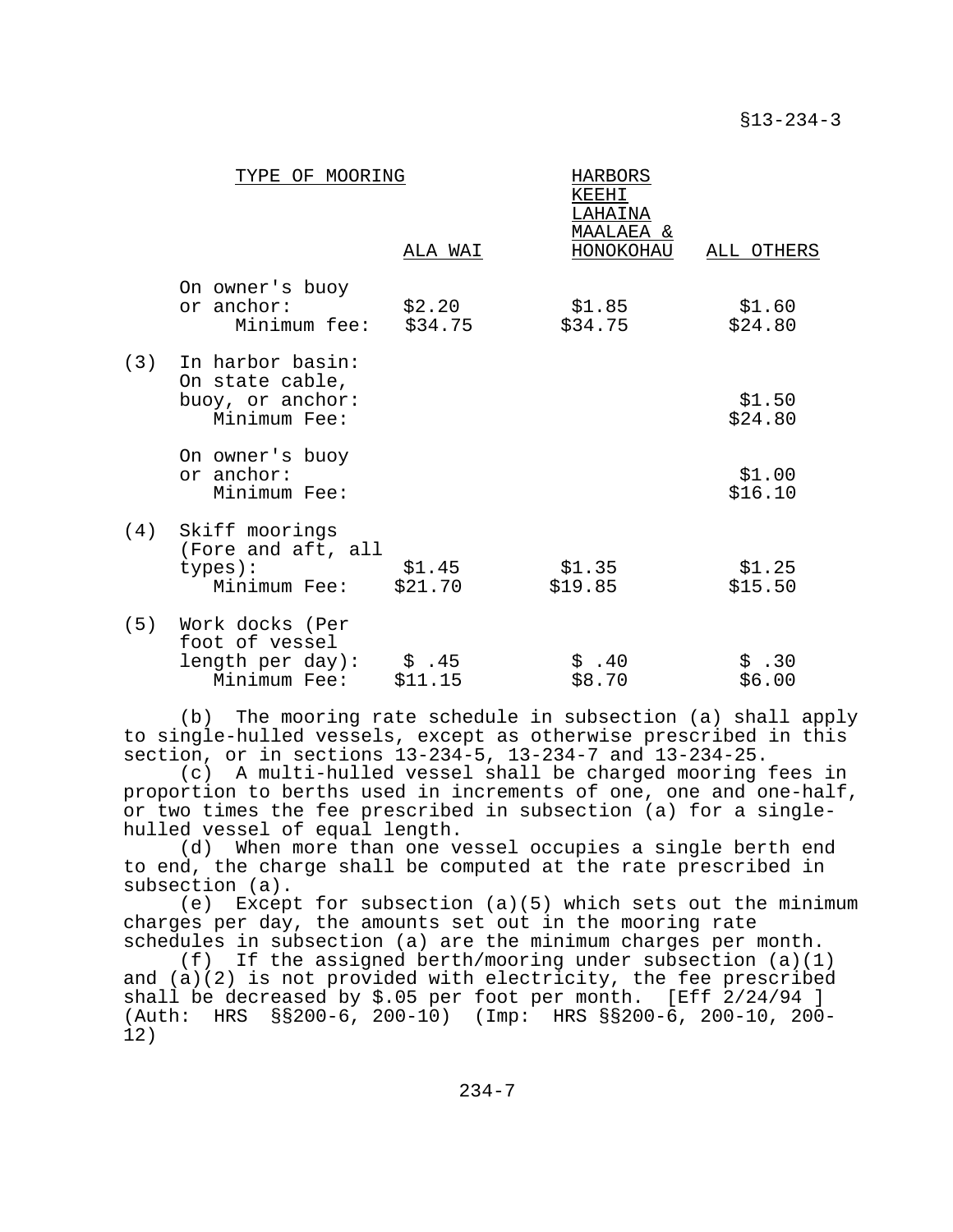<span id="page-154-0"></span>§13-234-4 Mooring rates for offshore mooring and anchoring . (a) The following mooring rate schedule shall become effective on the first day of the calendar month following the effective date of this section. The mooring rate schedule is per foot of vessel length overall per month:

| $(1)$ On state buoy, anchor or cable: |         |
|---------------------------------------|---------|
| vessel length                         | rate    |
| $0 - 30'$                             | \$1.05  |
| $31 - 40'$                            | \$1.15  |
| $41 - 50'$                            | \$1.25  |
| $51 - 60'$                            | \$1.35  |
| $61 - 70'$                            | \$1.45  |
| $71 - 80'$                            | \$1.55  |
| $81 - 90'$                            | \$1.65  |
| over 90'                              | \$1.75  |
| Minimum monthly fee:                  | \$25.00 |
|                                       |         |
| (2) On owner's own buoy or at anchor: |         |
| vessel length                         | rate    |
| $0 - 30'$                             | \$0.70  |
| $31 - 40'$                            | \$0.80  |
| $41 - 50'$                            | \$0.90  |
| $51 - 60'$                            | \$1.00  |
| $61 - 70'$                            | \$1.10  |
| $71 - 80'$                            | \$1.20  |
| $81 - 90'$                            | \$1.30  |
| over 90'                              | \$1.40  |
| Minimum monthly fee:                  | \$16.50 |
|                                       |         |

(b) The fee for barges and other commercial vessels over fifty feet in length having no operating means of propulsion shall be two times the rate listed in subsection (a).

(c) The fee for vessels anchored or moored without a permit issued by the department shall be at the rate specified in section 13-234-5. [Eff 2/24/94 ] (Auth: HRS §§200-2, 200-3, 200-4, 200-6) (Imp: HRS §§200-2, 200-3, 200-4, 200-6)

§13-234-5 Mooring fees for vessels assigned temporary moorings or occupying moorings without permission . (a) Visitors and others assigned a berth for a temporary period of more than thirty days shall make the security deposit and pay mooring fees as prescribed in this chapter.

(b) Those assigned a berth for a period of thirty days or less shall not be required to make the security deposit referred to in section 13-234-2, as they shall pay fees in advance.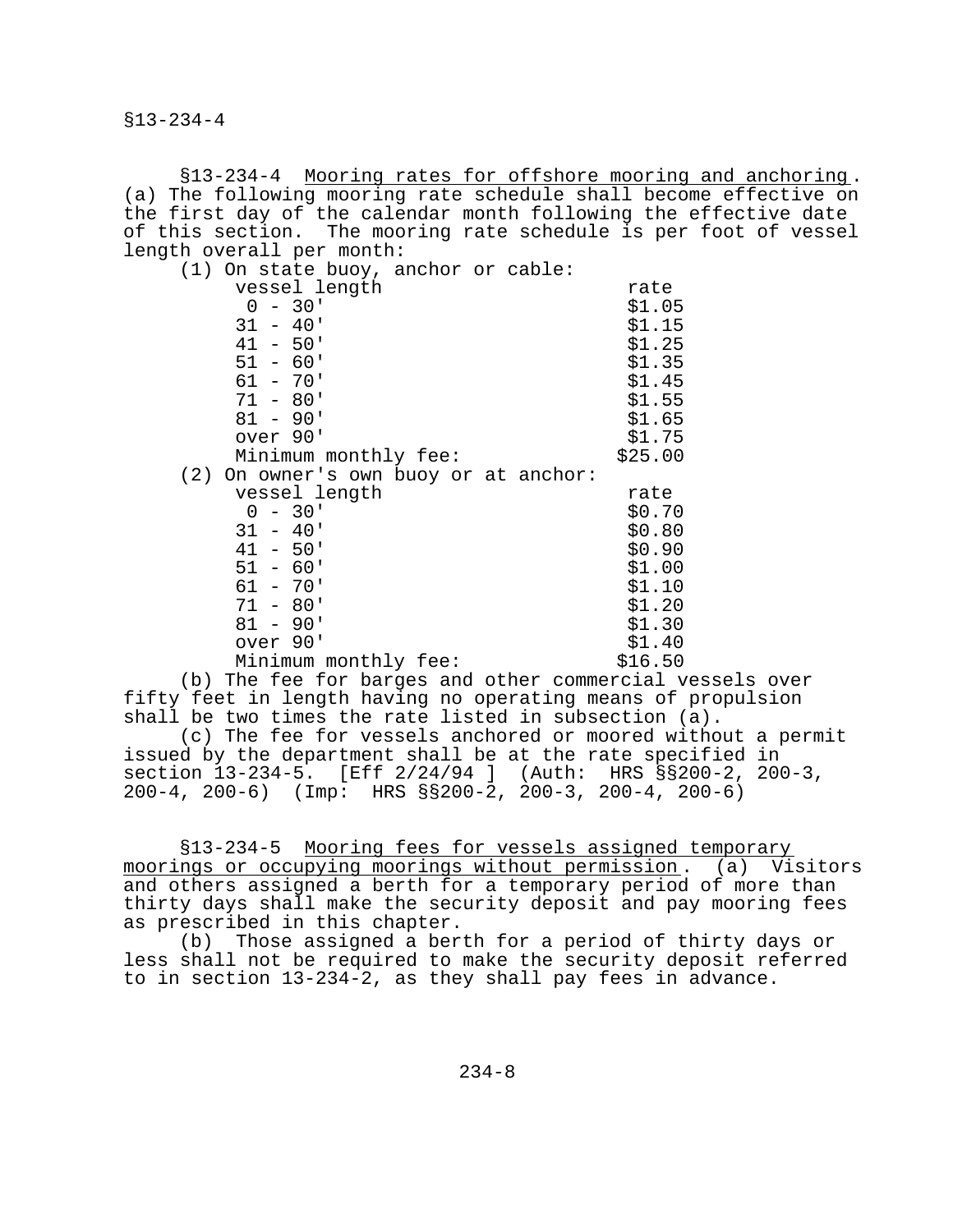(c) The fees prescribed in subsection (d) shall apply for the entire period the vessel is in the small boat harbor.

(d) The mooring fees for a vessel assigned a berth for thirty days or less shall be: Rate per 24 hours

|      | Vessel length                                | kate per 24 nours<br>or fraction thereof |                            |
|------|----------------------------------------------|------------------------------------------|----------------------------|
|      |                                              | At Berth                                 | At Anchor                  |
|      | (1) Less than 20 feet                        | \$3.45                                   | <u>or moored</u><br>\$2.25 |
|      | (2) 20 feet or more but less                 |                                          |                            |
|      | than 30 feet                                 | \$4.60                                   | \$3.00                     |
|      | (3) 30 feet or more but less                 |                                          |                            |
|      | than 40 feet                                 | \$5.75                                   | \$3.75                     |
|      | (4) 40 feet or more but less<br>than 50 feet | \$6.90                                   | \$4.50                     |
|      | (5) 50 feet but less than                    |                                          |                            |
|      | 60 feet                                      | \$7.95                                   | \$5.75                     |
|      | (6) 60 feet but less than                    |                                          |                            |
|      | 70 feet                                      | \$9.20                                   | \$7.50                     |
|      | (7) 70 feet but less than                    |                                          |                            |
|      | 80 feet                                      | \$10.35                                  | \$8.50                     |
|      | (8) 80 feet but less than                    |                                          |                            |
|      | 90 feet                                      | \$11.50                                  | \$9.25                     |
|      | (9) 90 feet but less than                    |                                          |                            |
|      | 100 feet                                     | \$12.65                                  | \$11.50                    |
| (10) | 100 feet or more                             | \$13.80                                  | \$13.00                    |

(e) The mooring fees for a vessel moored in a small boat harbor without permission of the department or in violation of section 13-231-17 shall be:

| $(1)$ 30 days or less - to] 1-1/2 times the      |
|--------------------------------------------------|
| fees stated in subsection                        |
| (d) above                                        |
| - 2 times the fees stated<br>$(2)$ 31-60 days    |
| in subsection (d) above                          |
| for the period over 30 days                      |
| (3) More than 60 days-3 times the fees stated in |
| subsection (d) for the                           |
| period over 60 days                              |
|                                                  |

(f) In addition to any civil remedy or criminal action available to the department, vessels moored without permission shall be liable for the payment of fees chargeable to such moorage. The acceptance of the payment shall not waive the nature of trespass or ratify or permit the unlawful or illegal mooring. [Eff 2/24/94 ] (Auth: HRS §§200-6, 200-10) (Imp: HRS §§200-6, 200-10, 200-12)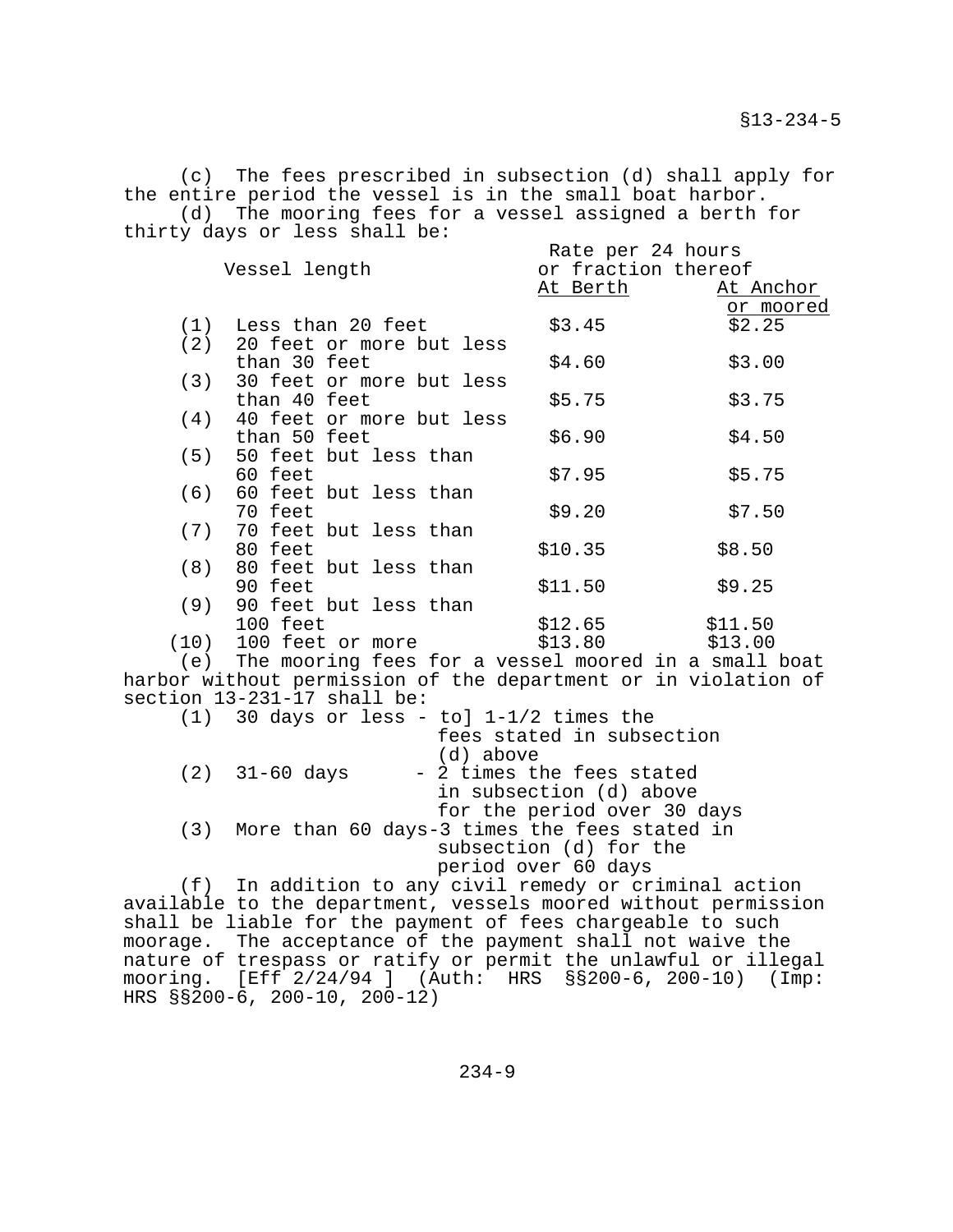<span id="page-156-0"></span>§13-234-6

§13-234-6 Fees for vessel absent for more than fourteen days. Any holder of a use permit who has applied as prescribed in section 13-231-11 to retain the permit to use the assigned berthing space and any other related use permits upon the permittee's return, and whose application has been approved by the department, shall continue, during any absence of thirty days or less from the assigned berth, to pay fees for the berthing space and any other use permits designated in the application at the rate established in section 13-234-3 and other applicable sections of these rules. Where the absence permitted under section 13-231-11 exceeds thirty days, then for the period in excess of thirty days the mooring fees for the berth retained, and the fees prescribed in these rules for any facilities or services actually utilized by the permittee during the permittee's absence, shall be due and payable to the department. During such absence, the department may issue a temporary use permit for the use of the berthing space by another vessel and charge mooring fees from the temporary permittee at the rate prescribed in these rules and credit a portion of such fees collected to the account of the permanent permittee amounting to fifty per cent of the regular mooring fee, prorated on a daily basis, for the period that temporary mooring fees are collected for the use of the berth. [Eff 2/24/94 ] (Auth: HRS §200-10) (Imp: HRS §§200-10, 200-12)

§13-234-7 Mooring fee for vessels owned by nonresident . The mooring fee for vessels owned by nonresidents, assigned a permanent berth in any state small boat harbor, shall be ten per cent higher than the mooring rate schedule in section 13-234-3 (a) and (b)(1). [Eff 2/24/94 ] (Auth: HRS §200-10) (Imp: HRS §§200-10, 200-12)

§13-234-8 Stay-aboard or principal habitation fee . (a) The owner of a vessel moored in a state small boat harbor and authorized to be used as a place of principal habitation, shall pay, in addition to mooring or any other applicable fee or charge, a principal habitation fee computed according to vessel length (not vessel length overall) which is:

 $234 - 10$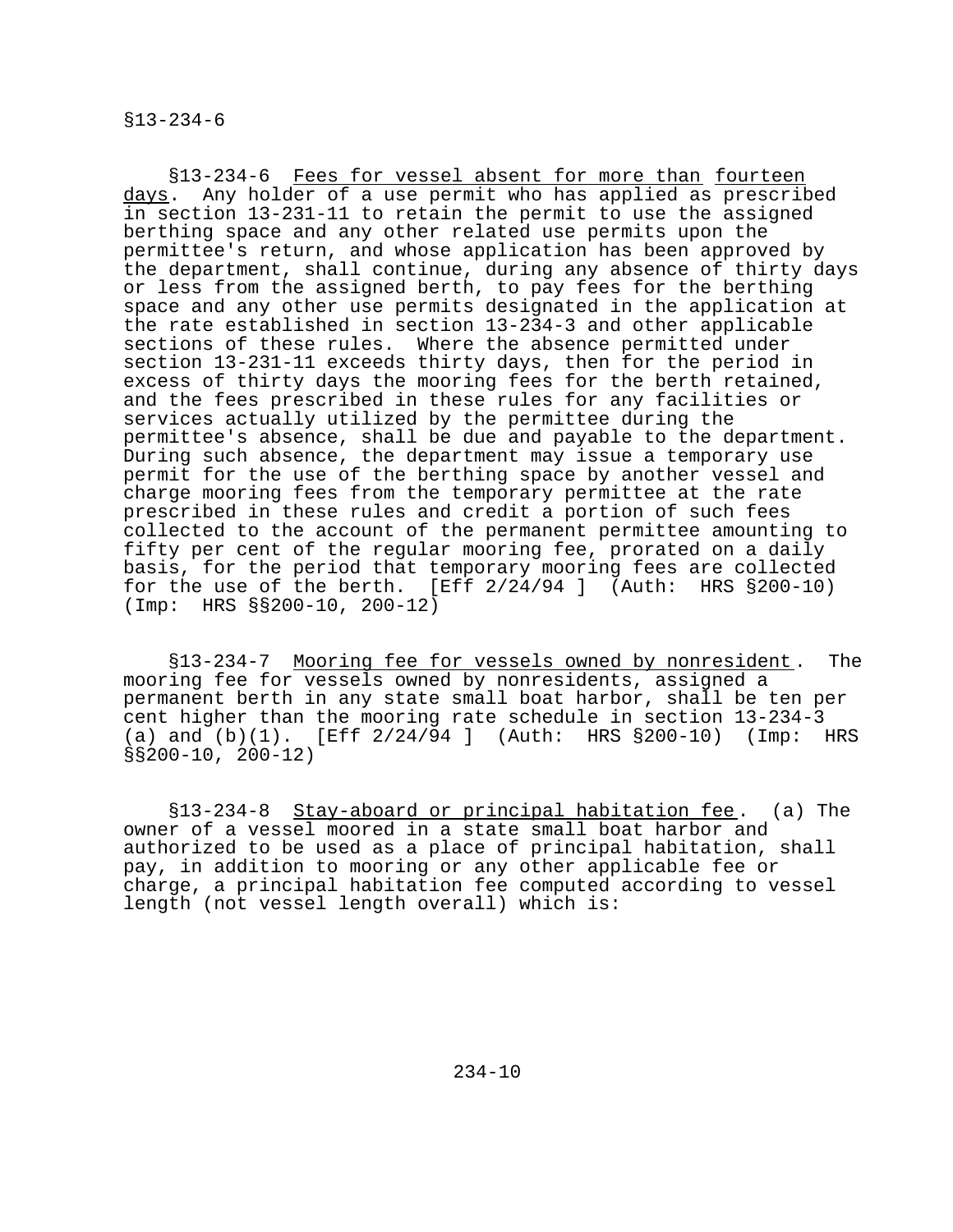- <span id="page-157-0"></span>(1) \$5.25 per foot of vessel length per month if the owner is a state resident; and
- (2) \$7.80 per foot of vessel length per month if the owner is a non-resident;

provided that for any calendar year beginning after January 1, 1987 upon thirty days prior written notice from the department, the principal habitation fees established by this subsection shall be increased based on this increase in the annual cost of living index (U. S. Department of Labor, U. S. City Average Urban Consumer Price Index for "all items"), but the increase for any calendar year shall not exceed five per cent.

(b) The owner or operator of a transient vessel, or visiting vessel, shall pay a stay-aboard fee of \$2.00 per person staying aboard a vessel, in addition to mooring or any other fees and charges, for each and every night that any person remains on board the vessel while the vessel is moored in a state small boat harbor. [Eff 2/24/94 ] (Auth: HRS §§200-2, 200-3, 200-4, 200- 10) (Imp: HRS §§200-2, 200-3, 200-4, 200-10)

§13-234-9 Stay-aboard or principal habitation fee for offshore mooring or anchoring. The owner of a vessel or houseboat moored or anchored outside a small boat harbor and authorized to be used as a principal place of habitation or for staying aboard shall pay, in addition to any other applicable fee or charge, a principal habitation fee, or a stay-aboard fee as appropriate, which shall be one-half the rate specified in section 13-234-7. [Eff 2/24/94 ] (Auth: HRS §§200-1, 200-2, 200-6, 200-10) (Imp: HRS §§200-1, 200-2, 200-6, 200-10)

§13-234-10 Electricity fee. The monthly fee for the use of electricity when furnished by the State at a small boat harbor shall be as follows:

- (1) When no person lives aboard....\$5.75
- (2) When no person lives aboard but electricity is used for refrigeration................... \$11.00
- (3) When persons live aboard but electricity is not used for cooking or refrigeration. \$11.00
- (4) When persons live aboard and use electricity for cooking or refrigeration..... \$25.00 [Eff 2/24/94 ] (Auth: HRS §§200-2, 200-3, 200-4, 200- 10) (Imp: HRS §§200-2, 200-3, 200-4, 200-10)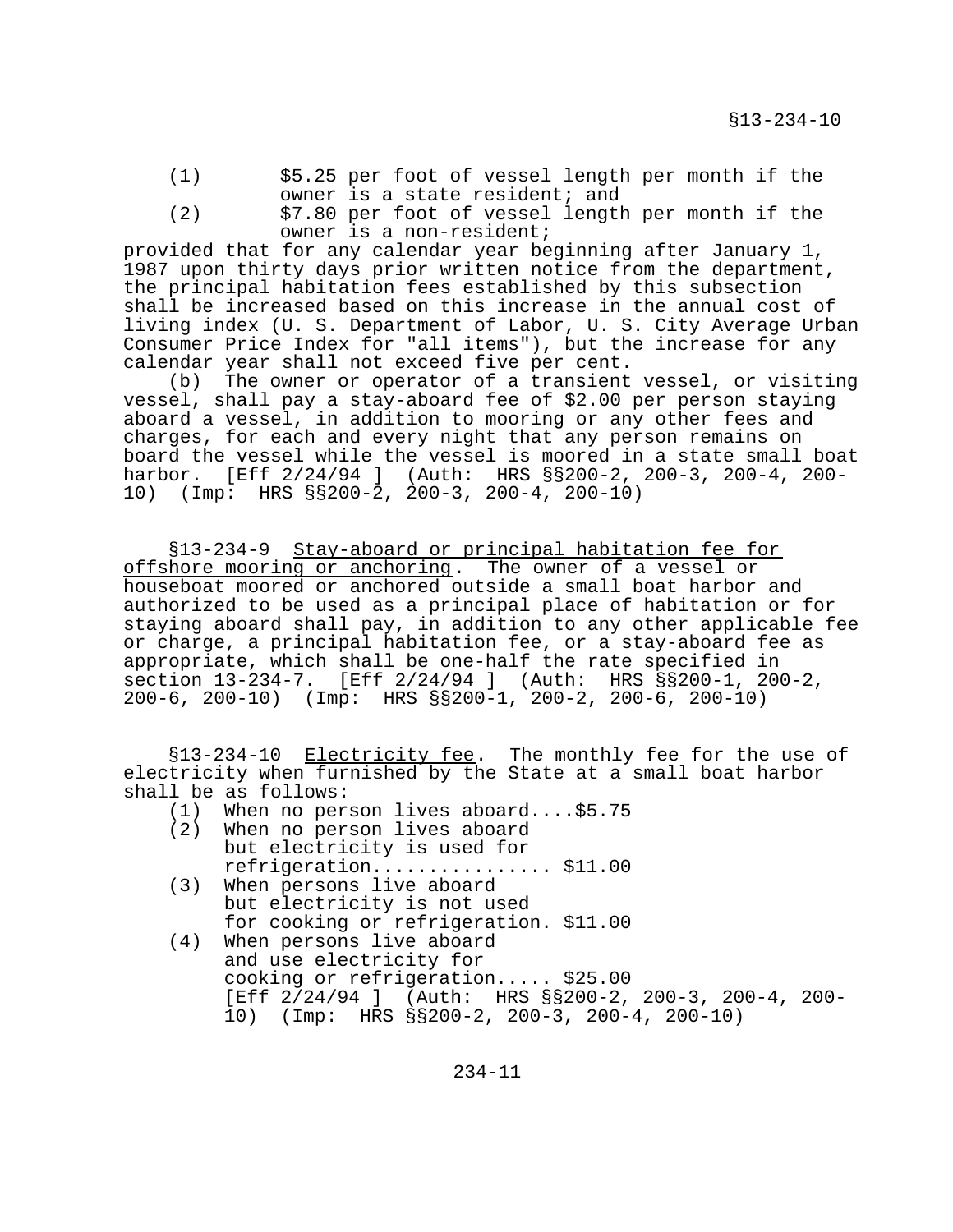<span id="page-158-0"></span>§13-234-11 Shower fee. Showers with hot water, when provided, are intended primarily for the use of persons having vessels moored in the small boat harbor. If sufficient shower facilities are available, the department may permit, if reasonable under the circumstances, persons who are authorized to conduct business on small boat harbor premises pursuant to section 13-231-51 to utilize such facilities. A monthly fee of \$6.00 shall be assessed for each such persons using the showers, except those under the age of four and those paying residence service fees. No persons shall utilize the aforementioned shower facilities unless that person has secured a use permit from the department authorizing use of the facilities. Each person authorized by the department to utilize the shower facilities, except those under the age of four, may secure one shower facility key. The person shall deposit the following amount with the State prior to receiving the key, as security for prompt return of the key upon termination of the use permit:

- (1) \$20 if the use permit is valid for a period of more than ninety days.
	- (2) \$30 if the use permit is valid for a period of ninety days of less.

This deposit shall be forfeited in the event the permittee does not return the key to the department on or before the termination of the use permit. [Eff 2/24/94 ] (Auth: HRS §§200-2, 200-3, 200-4, 200-10) (Imp: HRS §§200-2, 200-3, 200-4, 200-10)

§13-234-12 Dry storage and vessel repair. (a) A person, holding a valid use permit allowing the person to moor a vessel in a small boat harbor, may be authorized by the department to use a designated location on land within such harbor for a period not to exceed ten days in any calendar year to refurbish or repair such vessel without payment of a dry storage fee; provided that suitable space is available and any such storage will not unduly interfere with maximum and efficient public utilization of a small boat harbor facilities. The permittee shall however, not be entitled to a reduction in the mooring fees applicable to the temporarily vacated berth. Saturdays, Sundays, and state holidays shall be excluded in the computation of the ten days free time.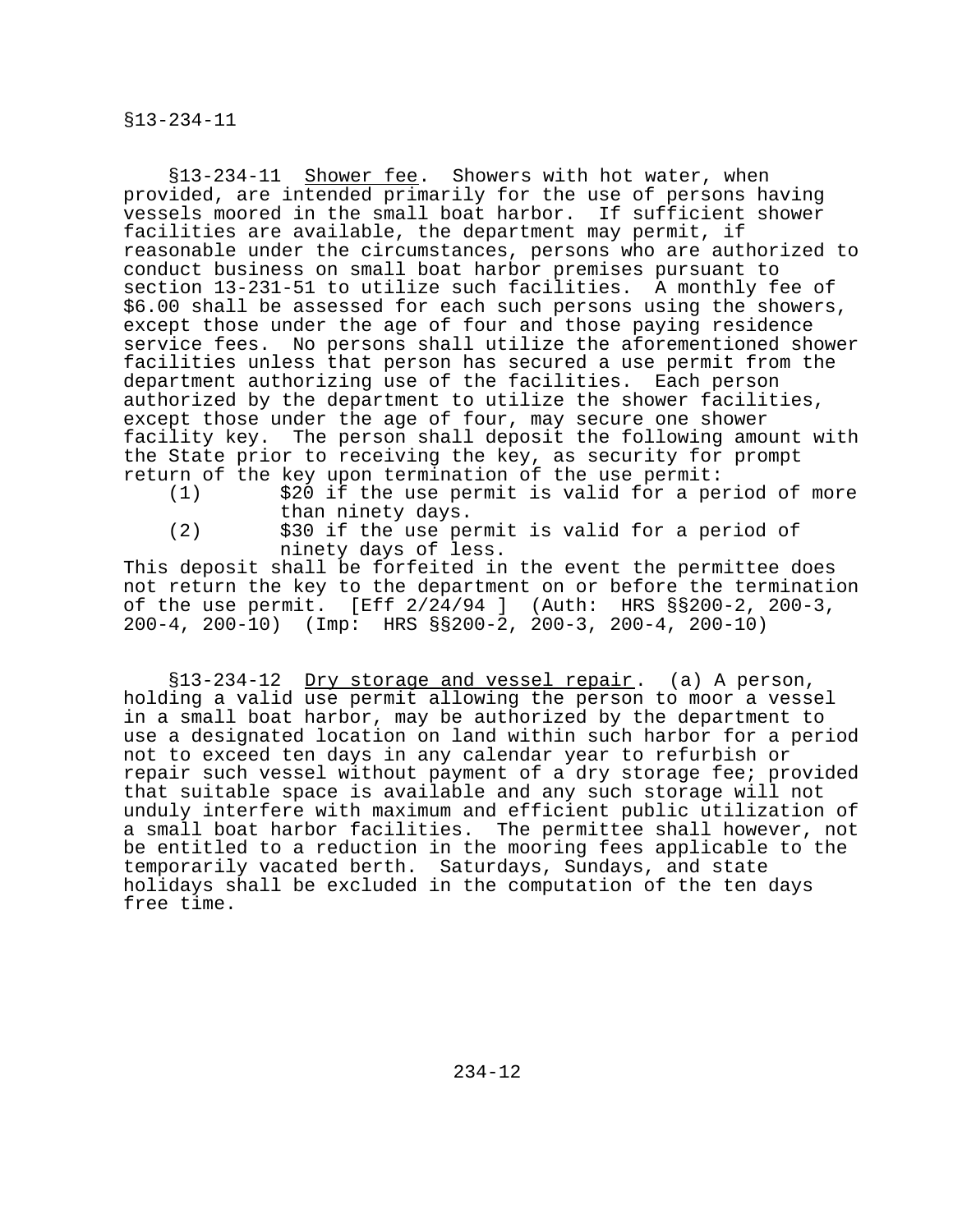(b) Vessels, vessels upon trailers, or empty boat trailers may, upon approval of the department be stored on land at a small boat harbor; provided that suitable space is available and such storage will not unduly interfere with maximum and efficient public utilization of small boat harbor facilities. Except as provided in subsection (a), the fee for the storage of vessels or boat trailers on land at a small boat harbor shall be as follows:

|       |                                                                                                                                        | Ala-Wai and<br>Keehi Boat<br>Harbors | All others |
|-------|----------------------------------------------------------------------------------------------------------------------------------------|--------------------------------------|------------|
|       | (1) Vessels stored on land,<br>per foot of vessel<br>length, cradle length,<br>or trailer length,<br>whichever is greater<br>per month |                                      |            |
|       | paved area                                                                                                                             | \$1.25                               | \$1.15     |
|       | unpaved area                                                                                                                           | \$1.15                               | \$1.00     |
| (2)   | Empty boat trailer per                                                                                                                 |                                      |            |
|       | month                                                                                                                                  | \$20.00                              | \$15.00    |
|       | (3) Minimum monthly charge                                                                                                             |                                      |            |
|       | for vessel storage                                                                                                                     | \$20.00                              | \$15.00    |
| ( A ) | The charges for one-half month or less shall be                                                                                        |                                      |            |

(4) The charges for one-half month or less shall be one-half of the monthly rate.

(c) Boating equipment or other items used in connection with boats moored in small boat harbors, upon approval of the department, may be stored at such harbors if it can be done without unduly interfering with small boat harbor operations. The charges for use of such storage space shall be:

|     |                                                                   | Ala-Wai and<br>Keehi Boat<br>Harbors | All others |
|-----|-------------------------------------------------------------------|--------------------------------------|------------|
| (1) | Open storage on<br>paved areas, per<br>square foot per            |                                      |            |
| (2) | month<br>Open storage on<br>unpaved areas, per<br>square foot per | \$.35                                | \$.25      |
|     | month                                                             | \$.25                                | S.15       |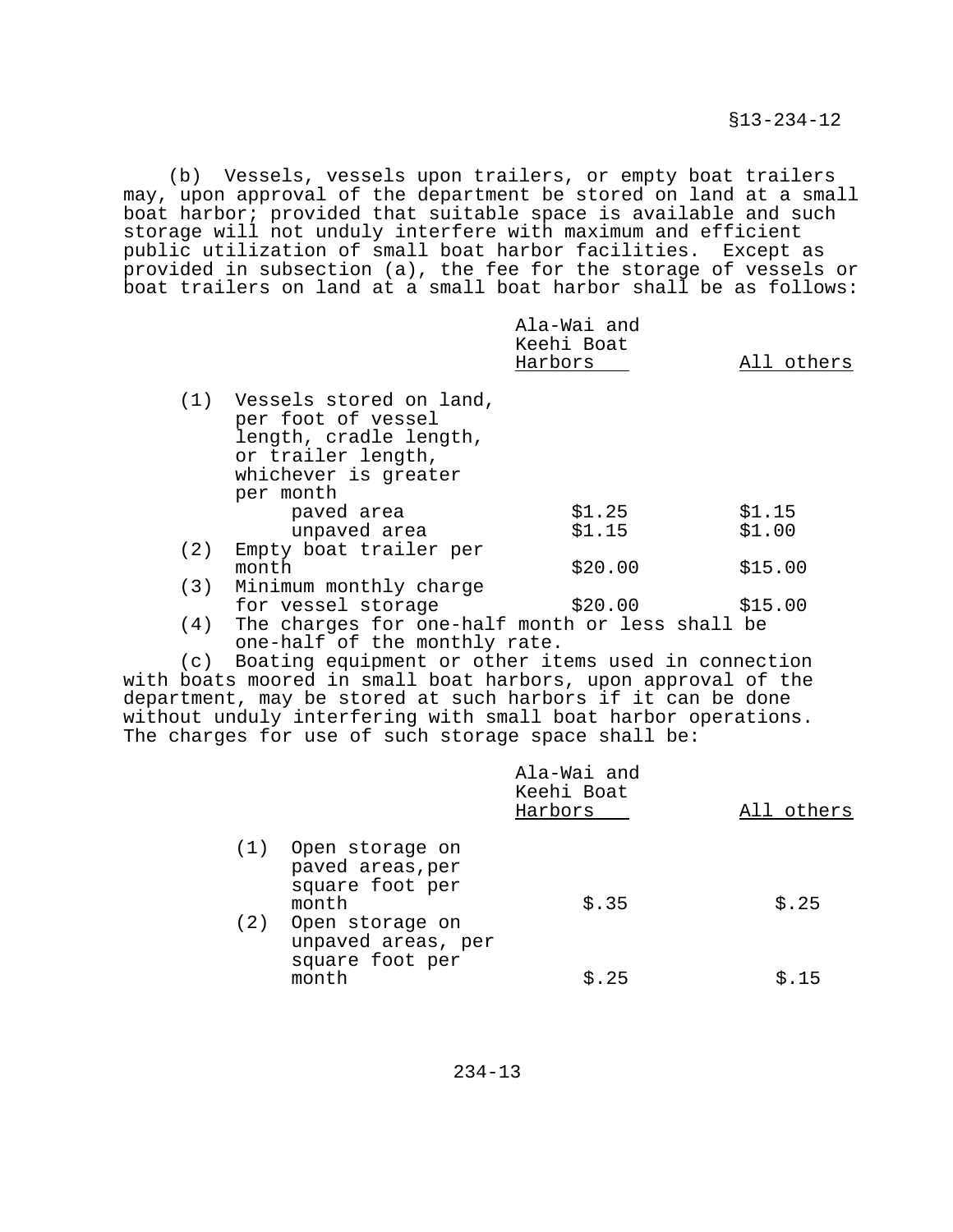Ala-Wai and Keehi Boat Harbors \_ All others

- <span id="page-160-0"></span>(3) The minimum charge per month  $$15.00$  \$8.00 (4) For less than one-half month, the charge
	- will be one-half of the above full monthly rate.

(d) A person who does not hold a valid mooring permit for a particular small boat harbor may be permitted by the department to use a designated location on land within that harbor for a period not to exceed six months to repair or refurbish a vessel, provided that suitable space is available and such storage will not unduly interfere with maximum and efficient public utilization of small boat harbor facilities. The charge shall be the same as specified in subsection (c).

(e) The department shall not be responsible for any claim for loss or damage by reason of theft, fire or any other cause in connection with any personal property stored in the designated storage area. [Eff 2/24/94 ] (Auth: HRS §§200-2, 200-3, 200-4, 200-10) (Imp: HRS §§200-2, 200-3, 200-4, 200-10)

§13-234-13 Gear locker fee. (a) The charge for the use of gear lockers provided by the State shall be:

- (1) Standard wood locker .. \$5.50 per month
- (2) Triangular fiberglass

locker .................. \$3.00 per month

(b) In the event that permission is given by the department for a boat owner to provide a personal gear locker pursuant to section 13-232-44, the charge, while the permit remains in effect, shall be thirty per cent of the rate established in subsection (a). [Eff 2/24/94 ] (Auth: HRS §200-10) (Imp: HRS §§200-2, 200-12)

§13-234-14 Mooring fees - facilities constructed by others. Where a mooring facility is constructed by others pursuant to section 13-232-43 the mooring rate shall be thirty per cent of the fee established in section 13-234-3 for a period of time as established by the department which will allow the permittee to amortize the capital cost of the improvements. [Eff 2/24/94 ] (Auth: HRS §200-10) (Imp: HRS §§200-2, 200-12)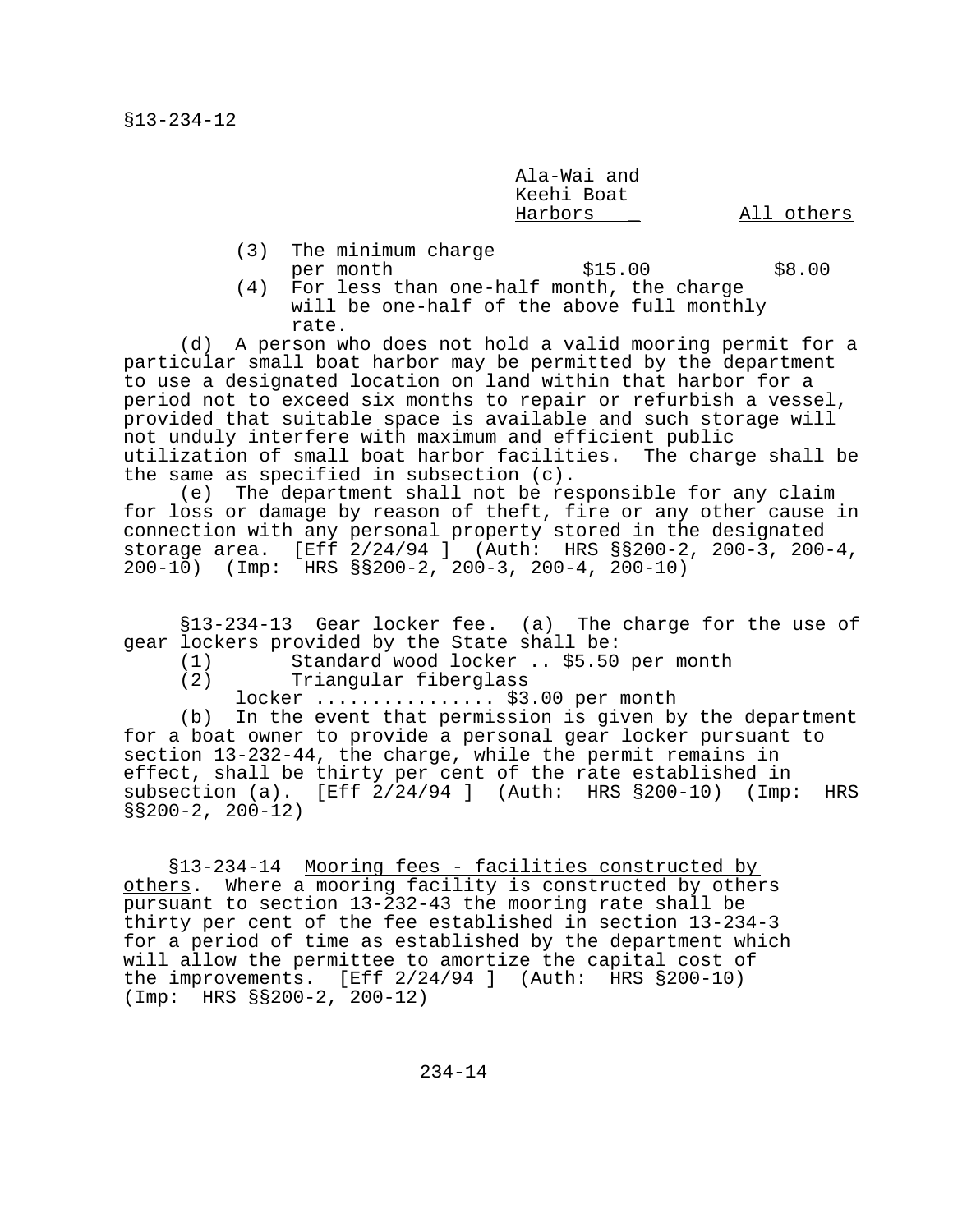<span id="page-161-0"></span>§13-234-15 Waiver of fees. The department reserves the right to waive or reduce any fees or charges contained in this chapter. [Eff 2/24/94 ] (Auth: HRS §200- 10) (Imp: HRS §§200-2, 200-4, 200-7, 200-12)

§13-234-16 Permit processing fees. The charge for the processing of a use permit shall be as follows:

- (1) Initial issuance of permanent permit for docking, mooring, or anchoring a vessel (see section 13-231-3) .. \$5; initial issuance of commercial permit .. \$25;
	- (2) Renewal of permanent permit for docking, mooring, or anchoring a vessel (see section 13-231-5) .. \$5; renewal of commercial permit .. \$15;
	- (3) Revision of permit:
		- (A) At owner's request .. \$5; or
			- (B) By department's action (see section 13-231-7) .. no charge; and
	- (4) All other use permits listed in section 13-  $231 - 3:$ 
		- (A) Initial issuance ............... \$5; and
		- (B) Renewal of permit .............. \$3.

If a permittee utilizing any property or facility fails to renew a use permit on or before the date on which it expires, the applicable renewal fee plus a penalty fee of \$1 per month shall be collected from the permittee for each month or fraction of a month the permittee is late in applying for renewal of a permit and any other penalty fees provided by these rules. [Eff 2/24/94 ] (Auth: HRS §200- 10) (Imp: HRS §§200-2, 200-12)

§13-234-17 <u>Fees for vessels moored at yacht club</u><br>berths and other areas covered by specific agreements. Owners of vessels moored or anchored in areas or portions of state small boat harbors covered by specific agreements or other arrangements with the State, as in the case of yacht clubs and the like, and who are paying mooring charges to the lessees or other parties of such agreements or arrangements, shall be exempt from the mooring fees set out in section 13-234-3; provided that the owners shall enter into an agreement and obtain use permits as required in section 13-231-3 and all fees and charges other than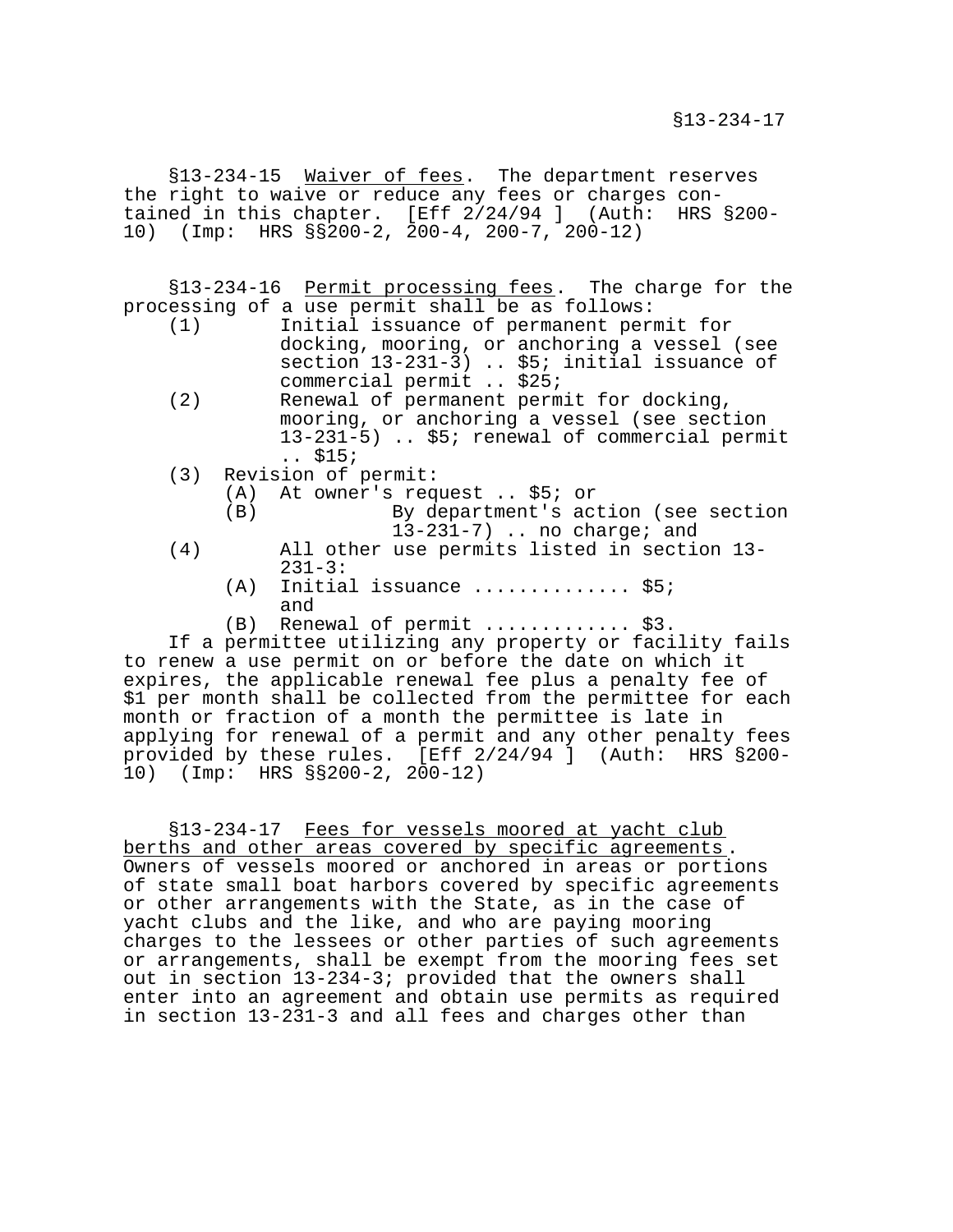<span id="page-162-0"></span>§13-234-17

mooring fees shall be assessed as the same shall properly apply. [Eff 2/24/94 ] (Auth: HRS §200-10) (Imp: HRS §§200-2, 200-12)

§13-234-18 Excessive water usage fee. A fee of \$10 per day for each day or fraction thereof will be charged for excessive use or waste of fresh water; such as the use of water for the prolonged operation of ejectors to pump water out of vessels and permitting hoses to run unattended. [Eff 2/24/94 ] (Auth: HRS §200-10) (Imp: HRS §§200-2, 200-12)

§13-234-19 Parking fees - reserved space. (a) The fee for parking a vehicle in a space reserved by the department for the exclusive use of any person shall be as follows:

- (1) Reserved parking, covered \$30 per month.
- (2) Reserved parking, uncovered \$20 per month.
- (b) The establishment of reserved parking spaces

normally does not permit maximum efficient public utilization of parking facilities. Therefore, parking spaces shall not be designated for the exclusive use of any person, other than when necessary for the parking of government or other official vehicles, unless suitable space is available and such use will not interfere with maximum and efficient public utilization of small boat harbor facilities. Any reserved spaces established shall be assigned on a "first-come, first-served" priority system. The following shall be eligible for assignment to any reserved parking space that is established for use by the public:

(1) A person holding a valid use permit authorizing the person to moor that person's vessel at the small boat harbor, the vessel owner, co-owner, and master; and (2) An owner or employee of a business or organization operating under the provisions of a lease or other agreement authorizing the owner or employee or the business or organization to engage in a business or commercial activity at the small boat harbor.

(c) No person shall park a vehicle in a reserved parking space so designated by a posted sign unless authorized by the department. [Eff 2/24/94 ] (Auth: HRS §§200-2, 200-4, 200-7) (Imp: HRS §§200-2, 200-4, 200-7)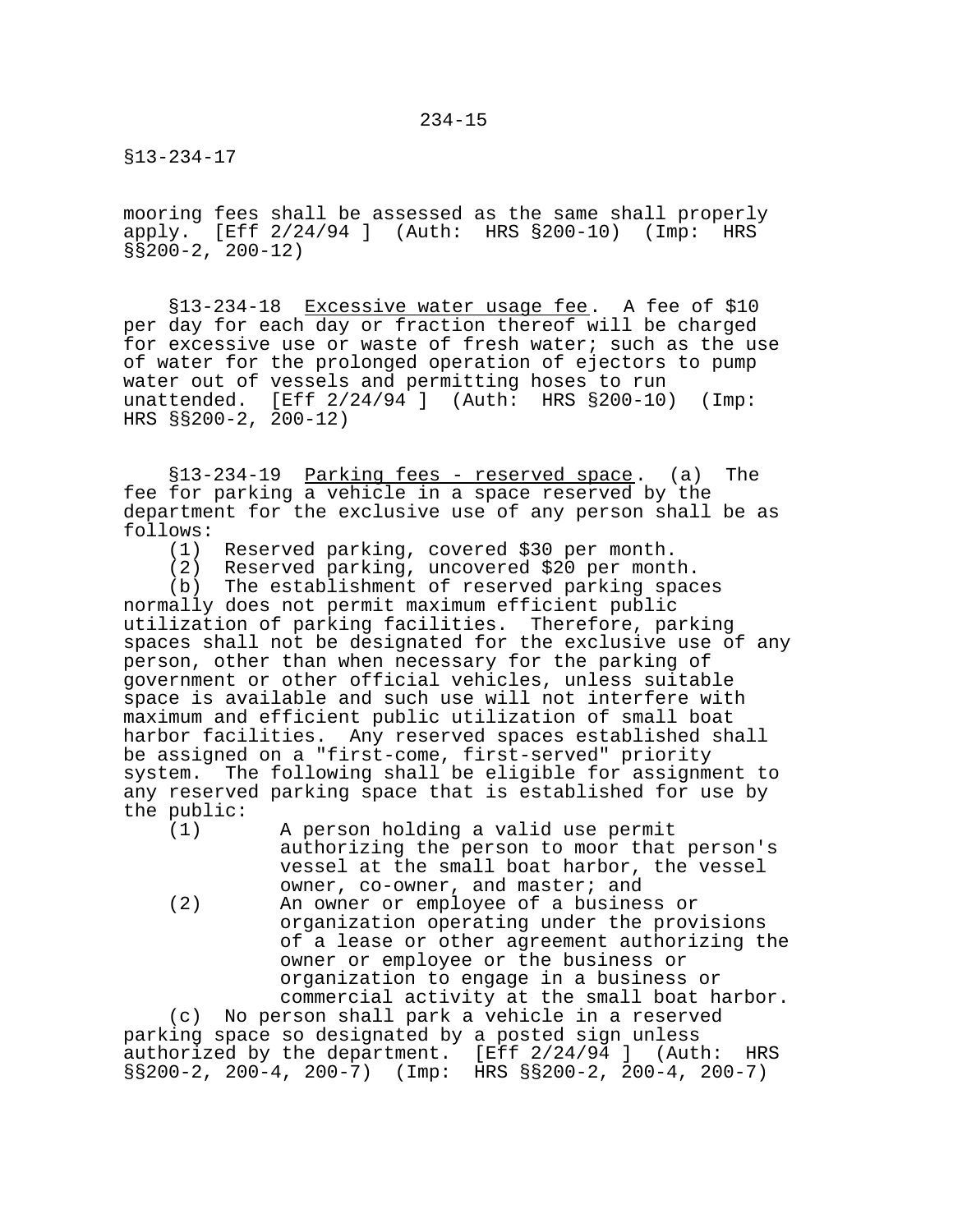<span id="page-163-0"></span>§13-234-20 Salvage fee. The owner of a vessel in danger that is saved, rescued, or secured pursuant to section 13-231-19 shall be charged a fee for services and materials based on prevailing commercial rates plus ten per cent. [Eff 2/24/94 ] (Auth: HRS §§200-2, 200-4, 200-7) (Imp: HRS §§200-2, 200-4, 200-7)

§13-234-21 Principal habitation application fee. Prior to filing or renewing an application for the issuance of a principal habitation permit as provided in section 13- 231-27(a)(2) the applicant shall pay to the department an application fee of \$15. The fee is not refundable. [Eff 2/24/94 ] (Auth: HRS §200-10) (Imp: HRS §§200-10, 200- 12)

§13-234-22 Exemption from fee differential.<br>Nonresident members of the United States Armed Forces on active duty stationed or on order to be stationed in Hawaii and their dependents are exempted from payment of the nonresident fee differential prescribed in this subchapter during the period they are on active duty and stationed in Hawaii if they submit relevant proof to the department as may be necessary to the determination of such status as prescribed in section 13-230-16. [Eff 2/24/94 ] (Auth: HRS §200-10) (Imp: HRS §§200-2, 200-10, 200-12)

§13-234-23 Application fee for moorage. If all suitable berths in a small boat harbor have been allocated to others a person may apply, subject to the payment of application fees, for a future vacancy or to move in the future to another berth in the same harbor, as prescribed in section 13-231-5. In small boat harbors where categories of berths have been established pursuant to section 13-231-5 only a single application fee or fee for renewal of an existing application shall be levied if any applicant applies for or renews applications for more than one category of berth, provided that all applications were submitted on the same date.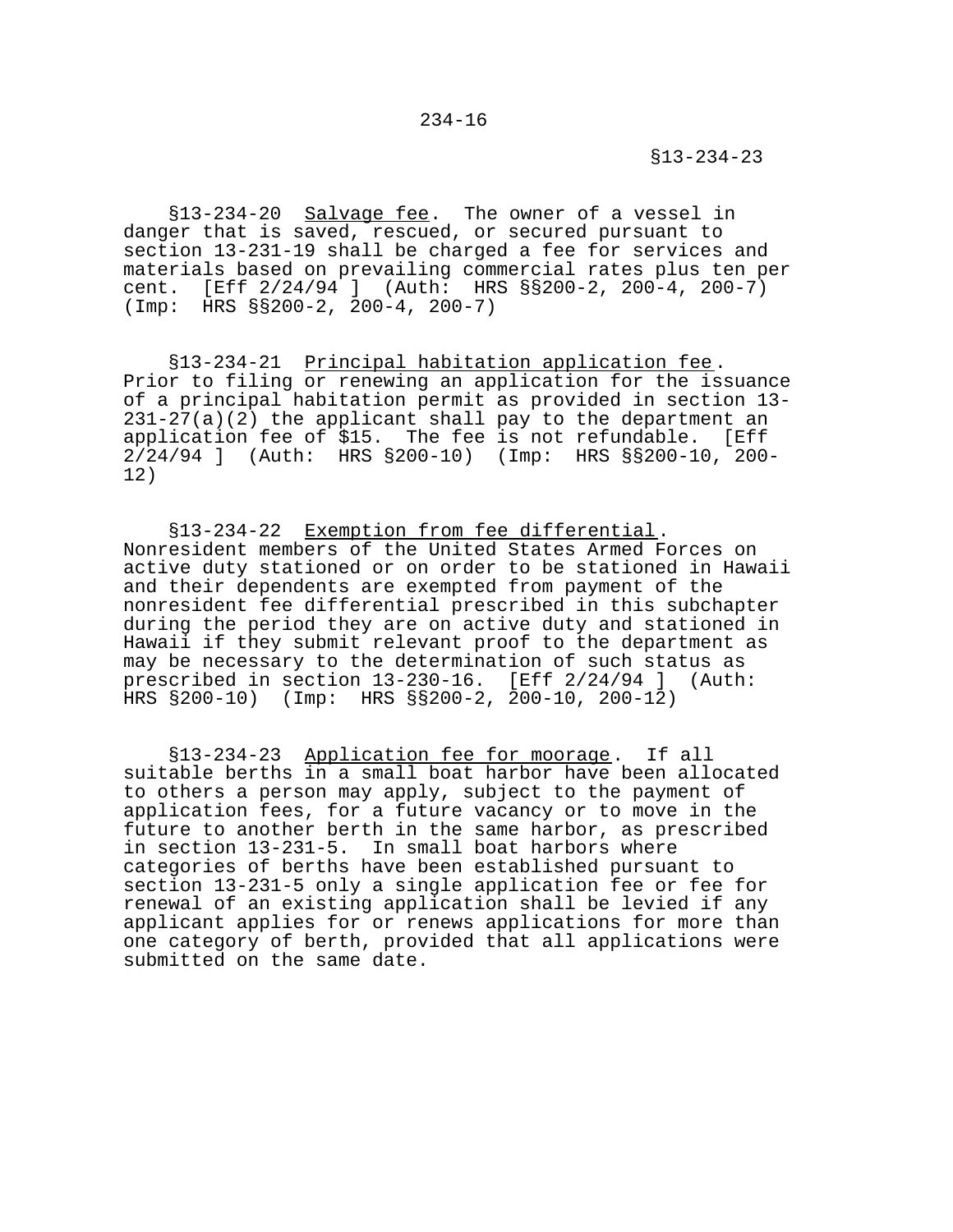<span id="page-164-0"></span>§13-234-23

- (1) The application fee or fee for renewal of an existing application for a regular mooring permit shall be \$15 for any person who is a resident and \$100 for all other persons.
- (2) The application fee or fee for renewal of an existing application for a temporary mooring permit or an application to transfer in the future to another berth with the same characteristics in the same harbor shall be \$5.
- (3) No application for moorage, renewal of such application, or for berth transfer shall be accepted until the applicant has paid the prescribed fee. The fee is not refundable, provided the application for moorage fee paid, less a \$5 service charge, shall be returned to an applicant if the department rejects the applicant's application or a renewal thereof pursuant to section 13-231- 82. [Eff 2/24/94 ] (Auth: HRS §§200-2, 200-10) (Imp: HRS §§200-10, 200-12)

§13-234-24 Fee for residency status appeal; refund if status determination reversed. The fee for filing an appeal concerning classification as a nonresident as provided in section 13-230-2 shall be \$15. No petition shall be accepted until the prescribed fee has been paid. This fee shall be promptly refunded if as a result of the appeal, the department reverses its original determination that the petitioner was a nonresident. In addition, in such instances any nonresident fee and charge differential paid by the petitioner shall be promptly refunded for the appropriate period. [Eff 2/24/94 ] (Auth: HRS §§200-2, 200-10) (Imp: HRS §§200-10, 200-12)

§13-234-25 Fees and charges for commercial vessels at state small boat harbors. (a) The provisions of section 13-234-3 notwithstanding, the following fees and charges shall be assessed for mooring in, or use of, state small boat harbor facilities and services by a commercial vessel: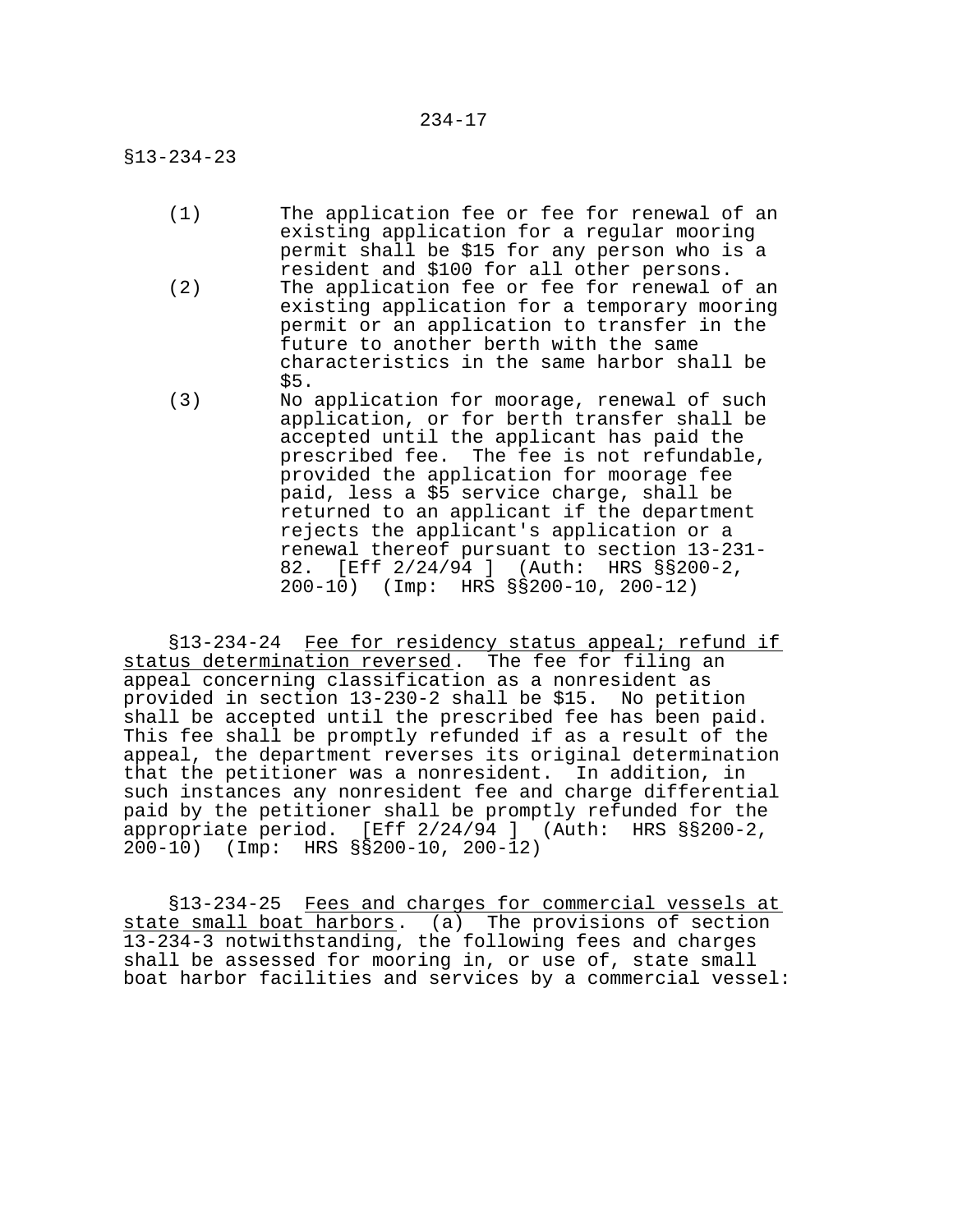(1) For vessels with a commercial and regular mooring permit. The fee per month, per vessel, for mooring of and use of the small boat harbor or any of the facilities by a commercial vessel in these harbors shall be two times the mooring fees prescribed in section 13-234-3 or two per cent of the monthly gross receipts, whichever is greater. In addition to the aforementioned fee for mooring a commercial vessel in these small boat harbors,

the permittee shall also pay fees and charges in the amounts prescribed in these rules for any other facilities and services utilized in the small boat harbor.

- (2) For vessels with a commercial permit only, the fee per month, per vessel for the use of these small boat harbors or any of their facilities by a commercial vessel moored elsewhere shall be the greater of \$100 or two per cent of the monthly gross receipts.
- (3) The report of gross receipts shall be received by the department not later than the end of the month following the reported month and shall be submitted on a form acceptable to the department. Failure to submit the report of gross receipts as required shall be cause for termination of the commercial permit.
- (4) For vessels which have been issued a valid commercial permit for the use of more than one small boat harbor, the permittee shall designate the small boat harbor of principal use, and the two per cent of monthly gross receipts shall be paid to that account. The fees for commercial permits issued for other small boat harbors shall be the minimum amount specified in paragraph (2)
- (5) For vessels issued a temporary mooring permit and a commercial permit, the fee per month shall be the greater of the temporary mooring fees required by section 13-234-5 or two per cent of the monthly gross receipts.
- (6) Audit. The department reserves the right to conduct an audit as necessary to determine the fees owing to the department, and any other information necessary and proper to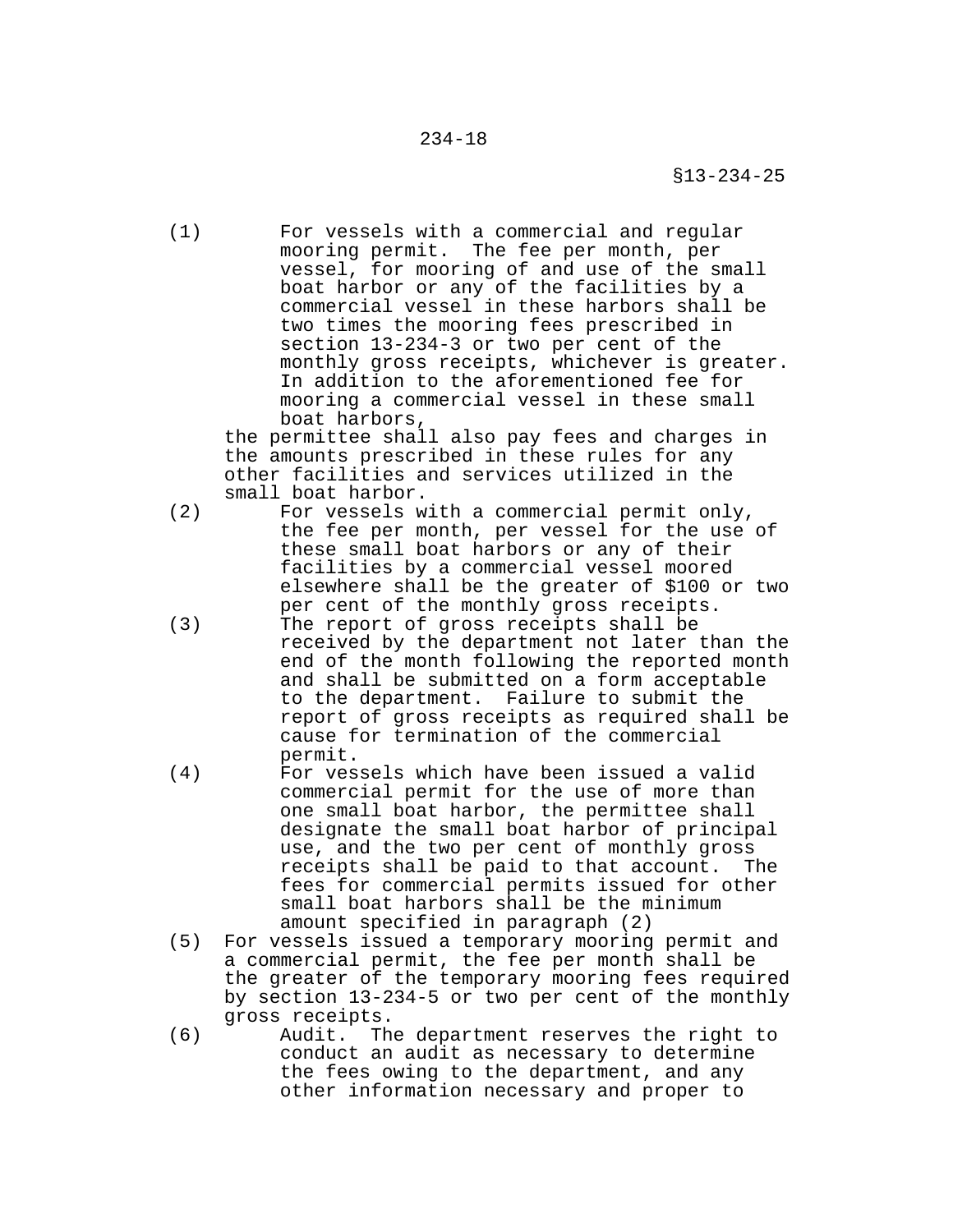## <span id="page-166-0"></span>§13-234-25

(b) The department may, by lease, permit, or mooring permit, in accordance with state statutes grant the use or possession of small boat harbor facilities. The leases or permits shall provide for payments of rentals, fees and charges, and other conditions in accordance with law, in lieu of and notwithstanding the provisions for fees and charges specified in these rules. [Eff 2/24/94 ] (Auth: HRS §§200-2, 200-3, 200-4, 200-10) (Imp: HRS §§200-2, 200-3, 200-4, 200-10)

§13-234-26 Passenger fees. (a) Any passenger or cruise vessel which is used for private gain and does not have a valid mooring permit or commercial permit and which uses state small boat harbors property or facilities shall pay the following fees in addition to any other fees required by this chapter:

- (1) Per passenger (includes in transit)- embarking to or from shore to ship.......\$2
- (2) Passengers in transit on a vessel on a continuous trip whose point of origin and termination is a state small boat harbor, a total of disembarking and embarking at each port per passenger...................\$1.50
- (3) Passengers embarking and disembarking on occasional and infrequent use on special charter when approved in advance of voyage as provided in section  $13-23\overline{1}-57(c)(3)$ .................\$1.50

(b) Any passenger vessel using a dock, pier or wharf in a state small boat harbor for disembarking and embarking passengers by means of any boat or lighter while moored offshore, shall pay a fee per passenger for disembarking and embarking at each small boat harbor as follows:

- (1) Passenger vessels engaging only
	- in interisland commerce:.................\$ .30
- (2) Passenger vessels engaging in international or inter-state commerce:.................\$1.00

Vessels operated by a federal or state agency are exempt from the provisions of this subsection.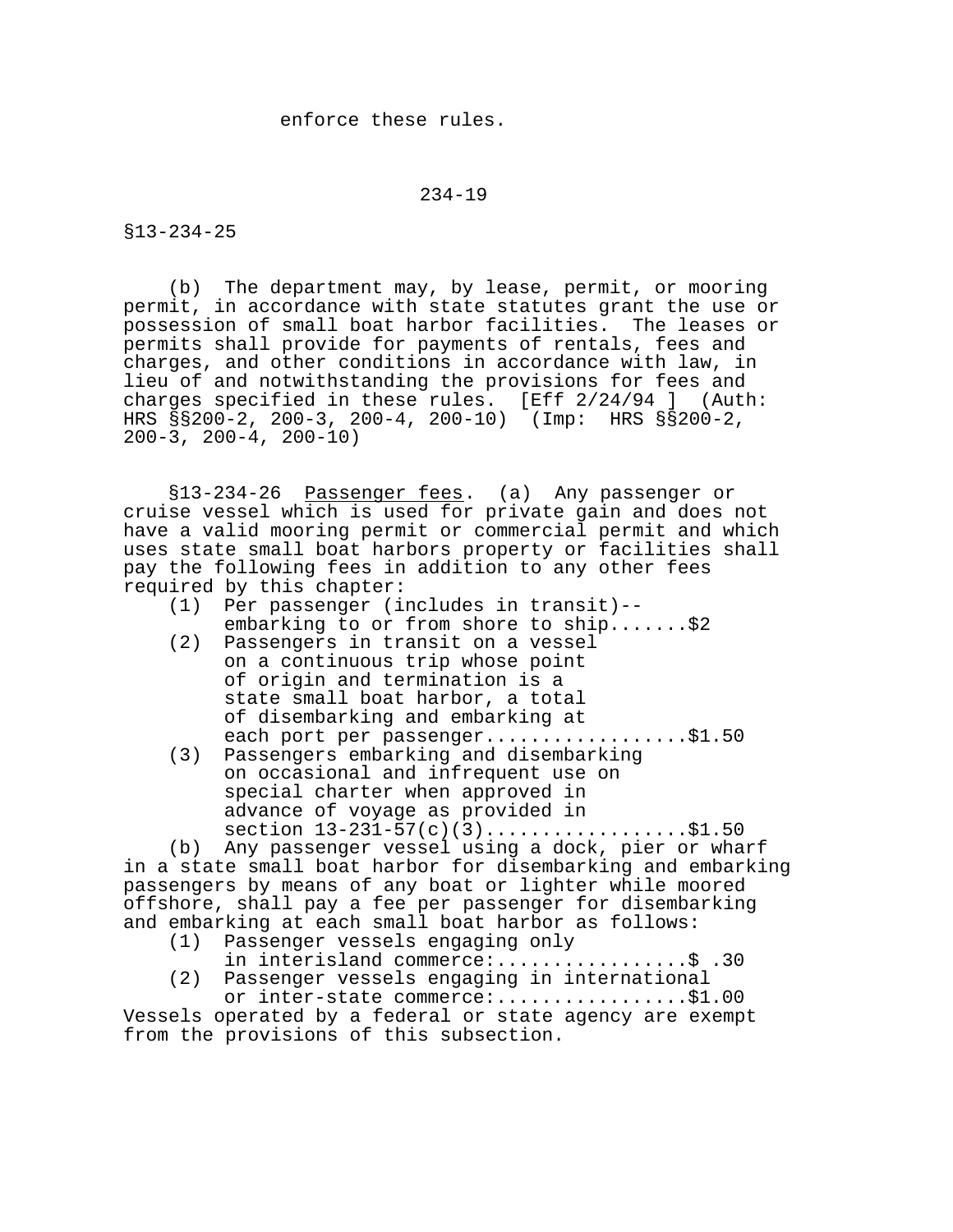<span id="page-167-0"></span>(c) A report shall be filed with the department on a form acceptable to the department within thirty days after the date of embarking or disembarking of passengers over state facilities and the charges due shall be remitted along with the report. [Eff<sup>2</sup>/24/94 ] (Auth: HRS §§200-2, 200-3, 200-4, 200-10) (Imp: HRS §§200-2, 200-3, 200-4, 200-10)

§13-234-27 Fee for copies of rules. The fee per copy of these rules shall be \$5. A copy of these rules shall be furnished to any person applying for the same upon payment of the prescribed fee, except no fee shall be charged for copies furnished to federal, state, or local governmental agencies or organizations, or for revisions to these rules. The fee may be waived in other instances at the discretion of the chairperson when a waiver is in the public interest. [Eff 2/24/94 ] (Auth: HRS §§200-2, 200-3, 200-4) (Imp: HRS §§200-2, 200-3, 200-4)

§13-234-28 Negotiable instruments; service charge . (a) The service charge for any dishonored check, draft, certificate of deposit or other negotiable instrument is \$12.

(b) Payment to and acceptance by the department of the service charge for a check, draft, certificate of deposit or other negotiable instrument, shall not be construed as a waiver of any violation of the Hawaii Penal Code, chapters 701 to 713, Hawaii Revised Statutes, or of these rules. [Eff 2/24/94 ] (Auth: HRS §200-2) (Imp: HRS §200-2)

§13-234-29 Vessel inspection fee. The fee for a vessel inspection performed by the department prior to the issuance or reissuance of a regular mooring permit shall be \$15. The fee is not refundable. A vessel owner shall make an appointment with the harbor agent not less than five working days prior to having the vessel inspected. A fee of \$10 shall be charged if notice of cancellation by the vessel owner is not given to the harbor agent not less than two working days prior to the scheduled inspection. The fee for vessels exempted from numbering in section 13-231-2, Hawaii Administrative Rules, and open skiffs and dinghies less than thirteen feet in length shall be \$5.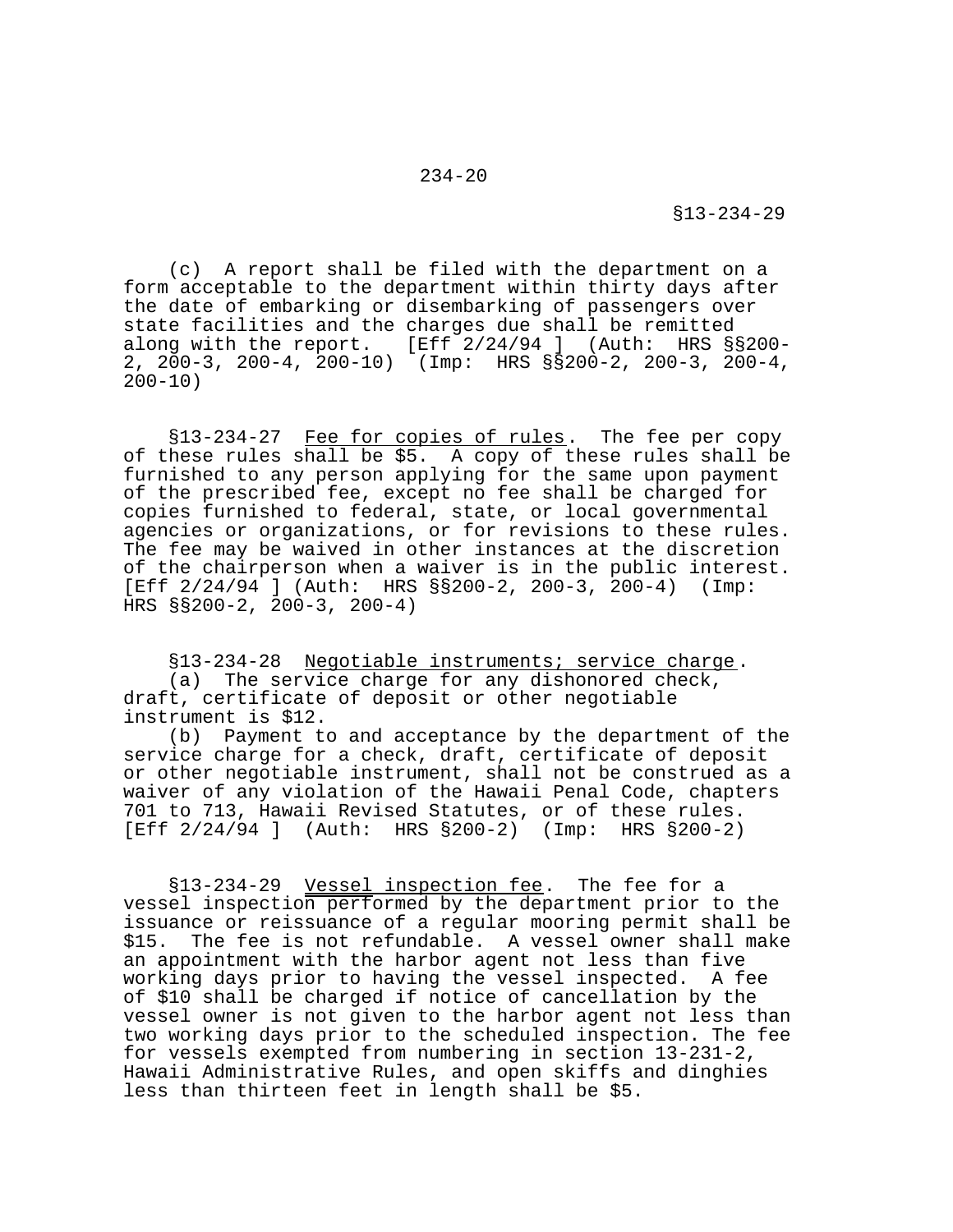<span id="page-168-0"></span>§13-234-30

§13-234-30 Application fee for approved marine surveyor. Prior to filing or renewing an application for approved marine surveyor by the department as provided in section 13-231-45, the applicant shall pay to the department an application fee of \$15. The fee is not refundable. [Eff 2/24/94 ] (Auth: HRS §200-13) (Imp: HRS §200-13)

§13-234-31 Fee for commercial use of boat launching ramps and other boating facilities. The fee for the use of state launching ramps, wharves, or other state boating facilities except state small boat harbors shall be \$75 per month or two per cent of gross receipts, whichever is greater. The single fee assessed for the use of a state launching ramp shall entitle the permittee to use any other state launching ramp on the same island without additional charge, except for those launching ramps listed in section 13-231-67. [Eff 2/24/94 ] (Auth: HRS §§200-2, 200-3, 200-4) (Imp: HRS §§226-2, 200-4)

§13-234-32 Small boat harbor facility key deposits . (a) Each person authorized to secure a shower facility key shall deposit the following amount with the State as security for prompt return of the key upon termination of expiration of the use permit.

- (1) \$30 if the use permit is valid for a period of more than thirty days; or
- (2) \$50 if the use permit is valid for a period of thirty days or less;

(b) Each person authorized to secure a key for other harbor facilities, such as security gates or restrooms, shall deposit the following amounts with the department prior to receiving the key:

- (1) \$10 if the use permit is valid for more than thirty days; or
- (2) \$25 if the use permit is valid for thirty days or less.

(c) The key deposit shall be forfeited in the event the permittee does not return the key to the department on or before the termination of the use permit, or when the permittee is required to replace a key which has been lost or stolen. [Eff 2/24/94 ] (Auth: HRS 200-200-10) (Imp: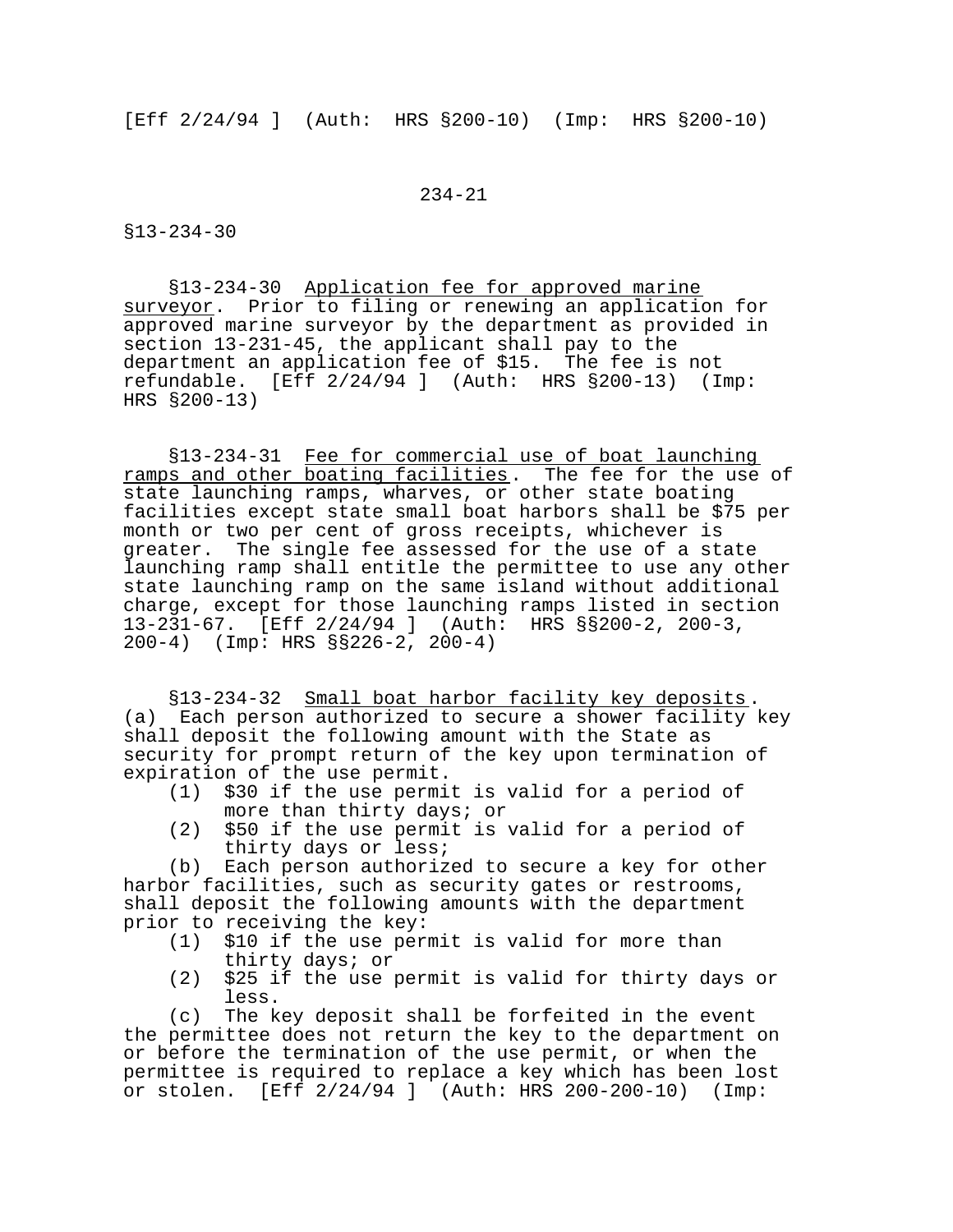#### §13-234-34

<span id="page-169-0"></span>§13-234-33 Business transfer fee. (a) Whenever a stockholder or owner of an interest in a corporation or other business which has been issued a commercial permit sells or transfers ten per cent or more of the stock or interest in the firm, either as a single transaction or an aggregate of several transactions, to any person who is not a stockholder or owner of record on the effective date of these rules, the seller or person transferring such stock or interest shall pay to the department a business transfer fee based on the passenger-carrying capacity of the vessel, and shall be as follows:

(1) Vessels used for bare boat (demise) and sailing charters carrying six or less passengers...................................\$ 2,500 (2) Vessels registered by the State or documented by the U. S. Coast Guard to carry six passengers or less, used for charter fishing or other commercial purpose..........\$ 5,000 (3) Vessels certified by the U. S. Coast Guard to carry seven to twenty-five passengers...................................\$10,000 (4) Vessels certified by the U. S. Coast Guard to carry twenty-five to forty-nine passengers...................................\$15,000 (5) Vessels certified by the U. S. Coast Guard to carry fifty to seventy-four passengers...................................\$25,000 (6) Vessels certified by the U. S. Coast Guard to carry seventy-five to ninety-nine passengers...................................\$40,000 (7) Vessels certified by the U. S. Coast Guard to carry one hundred to one hundred forty nine passengers........................\$75,000

(b) When less than one hundred per cent of the interest in the corporation is transferred, the business transfer fee shall be based upon a like percentage of the business transfer fee provided in subsection (a). [Eff 2/24/94 ] (Auth: HRS §§200-2, 200-3, 200-4) (Imp: HRS §§200-2,  $200-3, 200-4)$ 

§13-234-34 Fee for use of state boat launching ramps.<br>(a) An annual fee of \$25 shall be paid by owners of trailered vessels using state launching ramps and other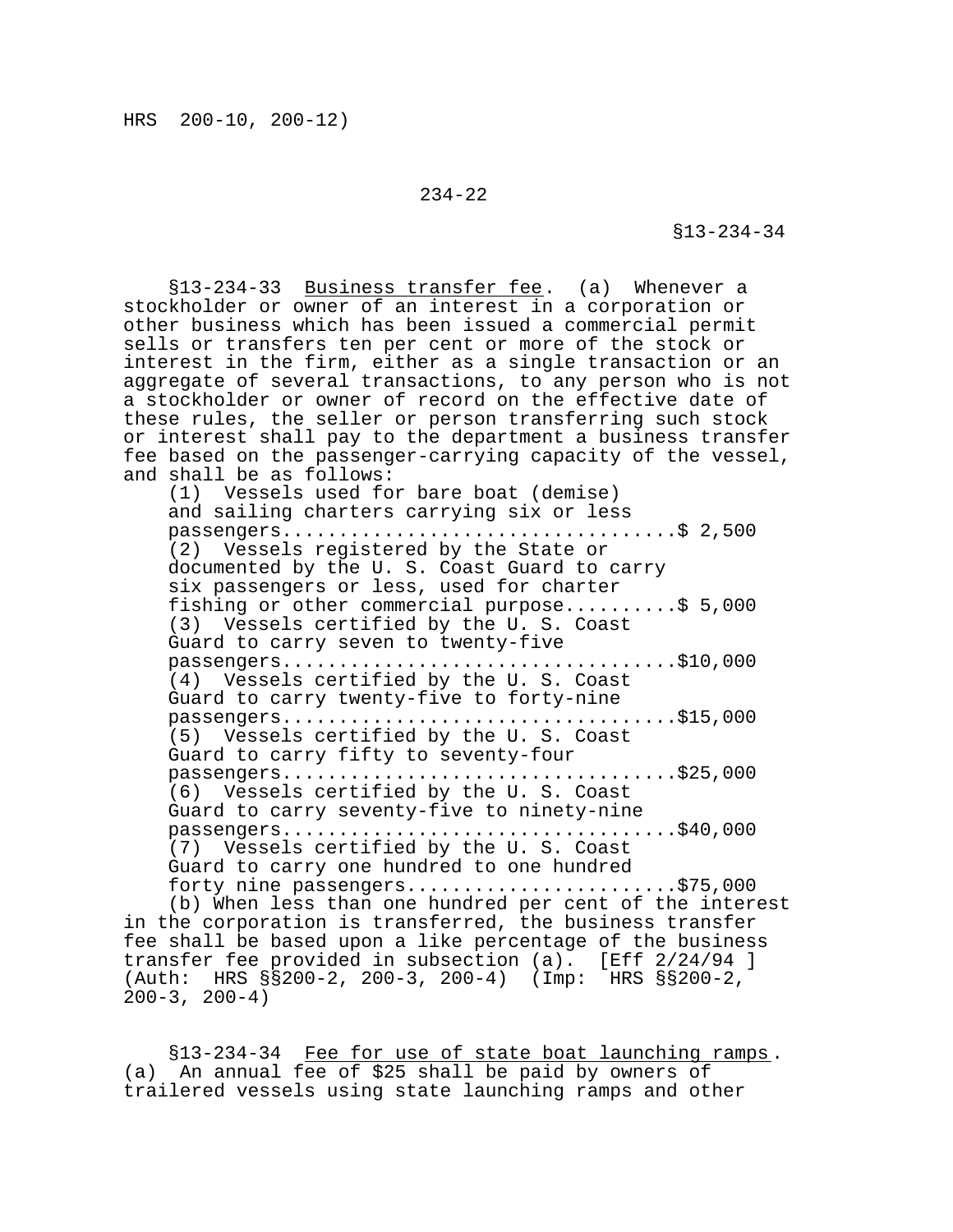<span id="page-170-0"></span>§13-234-34

boating facilities for recreational and fishing purposes to gain access to the waters of the State for the purpose of defraying costs of maintenance of the state boating facilities and use of water.

(b) Owners of trailered commercial passenger vessels who pay the commercial fee for use of state launching ramps and other boating facilities under the provisions of section 13-234-31 are exempt from the requirements of subsection (a).

(c) This annual fee shall be paid at the time of initial registration or registration renewal, in addition to the vessel registration fee.

(d) The owner shall be furnished a set of decals by the department upon payment of this fee which shall be affixed to the forward end of the trailer tongue as evidence of payment. [Eff 2/24/94 ] (Auth: HRS §§200-2, 200-3, 200-4) (Imp: HRS §§200-2, 200-3, 200-4)

§13-234-35 Fees for signs and ticket booths. (a) The fee for commercial signs in small boat harbors shall be \$1 per square foot per month with a minimum fee of \$5 per month.

(b) The fee for ticket booths in small boat harbors shall be \$250 per month. [Eff 2/24/94 ] (Auth: HRS §§200- 2, 200-3, 200-4, 200-10) (Imp: HRS §§200-2, 200-3, 200-4,  $200 - 10$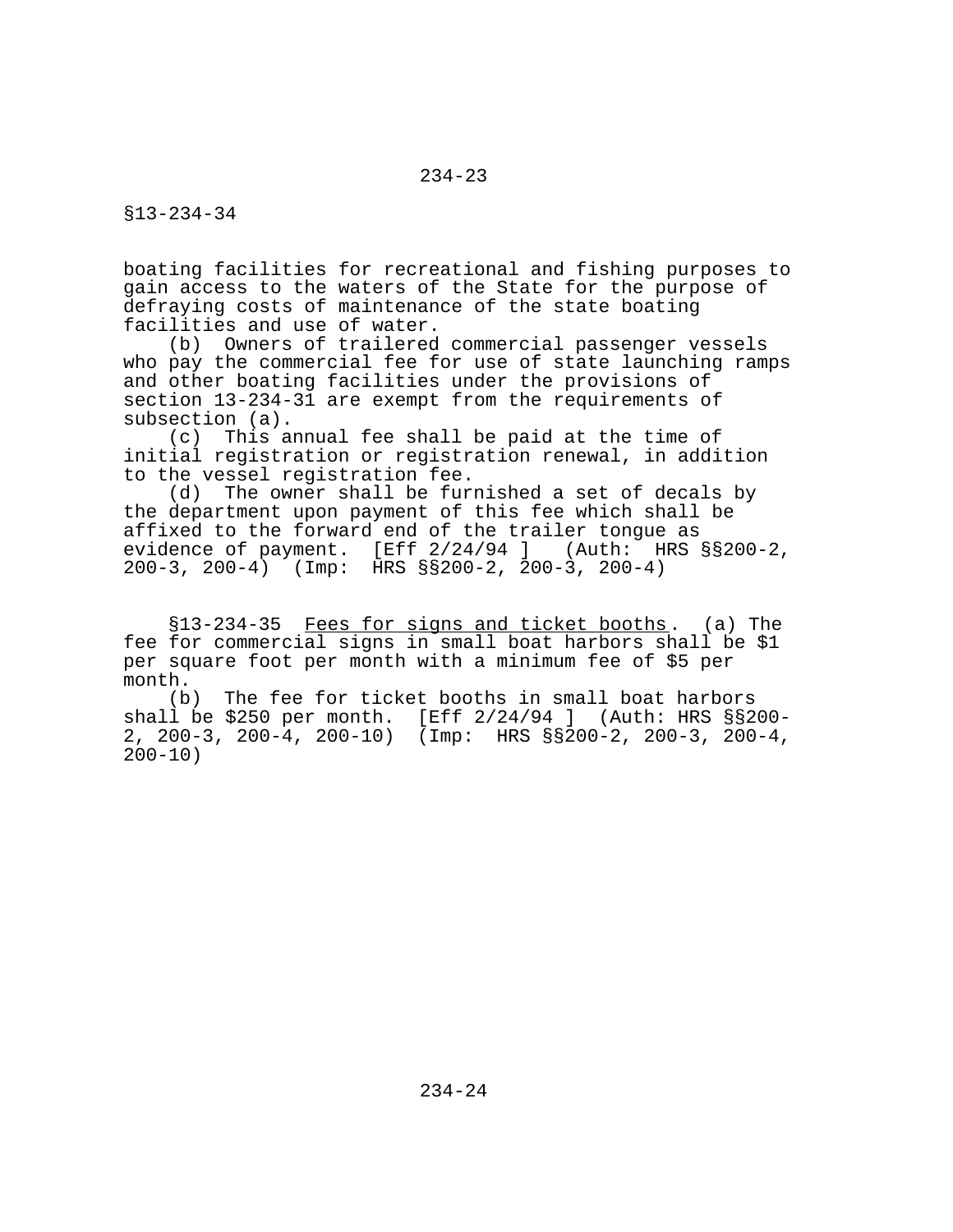# HAWAII ADMINISTRATIVE RULES

CHAPTER 235 OFFSHORE MOORING RULES AND AREAS

[Historical note](#page-172-0)

[Subchapter 1 General Provisions](#page-172-0)

| $$13 - 235 - 1$                      | Purpose and scope                                                                              |
|--------------------------------------|------------------------------------------------------------------------------------------------|
| $$13 - 235 - 2$                      | Interpretation                                                                                 |
| $$13 - 235 - 3$                      | Mooring permit required                                                                        |
| $$13-235-4$                          | Fees                                                                                           |
| $$13 - 235 - 5$                      | Owner required to report change in<br>ownership, address and other changes                     |
| $$13 - 235 - 6$                      | Mooring application denied on basis of<br>environmental impact on State's aquatic<br>resources |
| $$13-235-7$                          | Revocation                                                                                     |
| $$13 - 235 - 8$                      | Mooring hardware, maintenance and<br>inspection                                                |
| $$13-235-9$                          | Restrictions on anchoring or mooring<br>outside of a state offshore mooring area               |
| $$13 - 235 - 10$                     | Removal of a vessel or contrivance                                                             |
| $$13 - 235 - 11$                     | Multiple mooring or rafting                                                                    |
| $$13 - 235 - 12$                     | Exchange of moorings                                                                           |
| $$13 - 235 - 13$                     | Fresh water                                                                                    |
| $$13 - 235 - 14$                     | Sanitation                                                                                     |
| $$13 - 235 - 15$                     | Mooring of rafts and platforms                                                                 |
| $$13 - 235 - 16$                     | Tenders or dinghies                                                                            |
| $$13 - 235 - 17$                     | Inspections                                                                                    |
| $$13 - 235 - 18$                     | Safety and enforcement                                                                         |
| $$13 - 235 - 19$<br>$$13 - 235 - 20$ | Standards                                                                                      |
| to                                   |                                                                                                |
| $$13 - 235 - 30$                     | (Reserved)                                                                                     |

[Subchapter 2 Offshore Mooring Areas](#page-179-0)

| $$13 - 235 - 31$ | Ke'ehi Lagoon mooring area   |
|------------------|------------------------------|
| $$13 - 235 - 32$ | Ke'ehi Lagoon anchorage area |
| $$13 - 235 - 33$ | Kapua Channel mooring area   |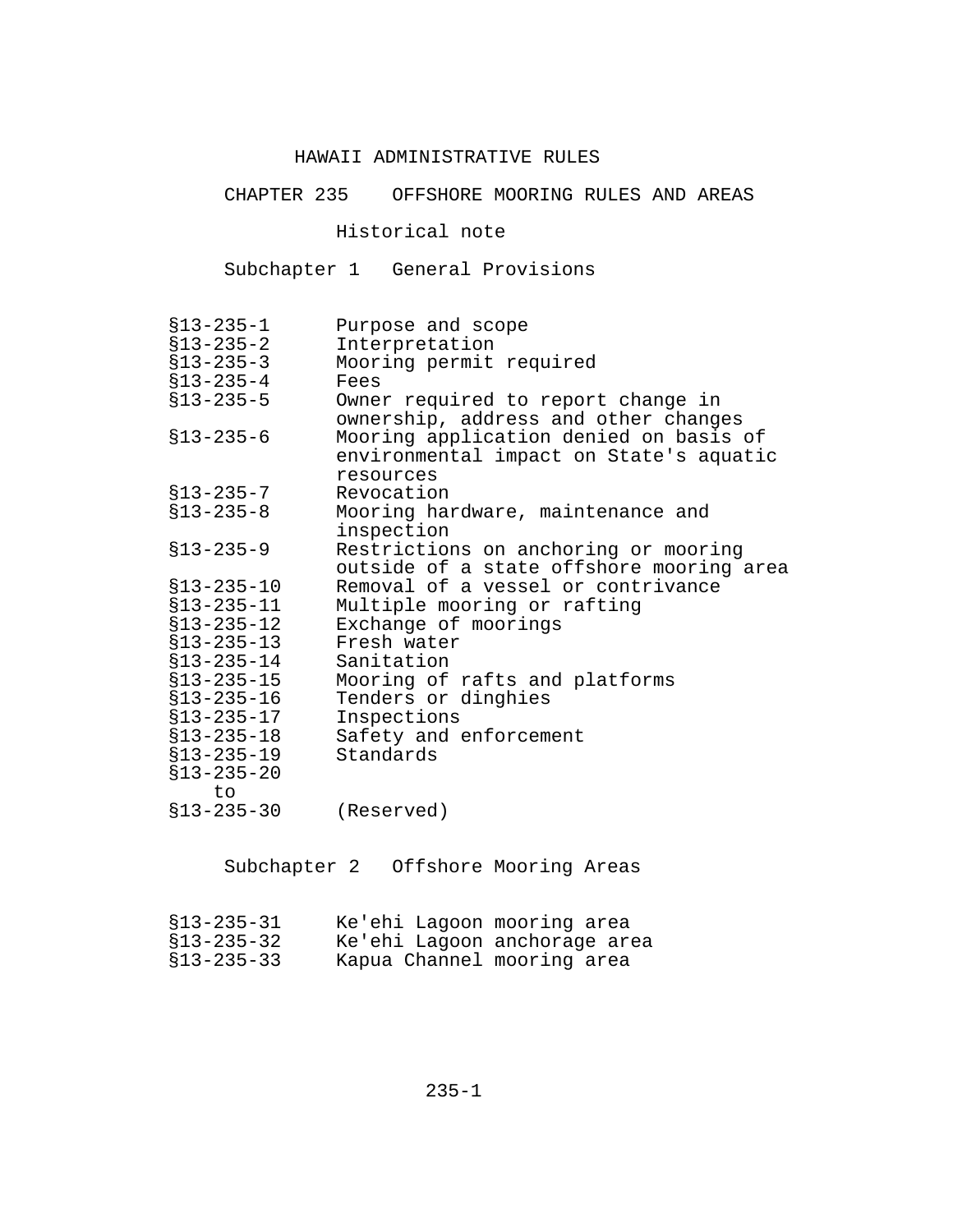<span id="page-172-0"></span>CHAPTER 235, Cont'd:

| $$13 - 235 - 34$       | Maunalua Bay mooring area                           |  |
|------------------------|-----------------------------------------------------|--|
| $$13 - 235 - 35$       | Kaneohe mooring areas "A", "B", "C" and<br>יי רד יי |  |
| $$13 - 235 - 36$<br>tο |                                                     |  |
| $$13 - 235 - 50$       | (Reserved)                                          |  |

Historical note. These rules are based on Offshore Mooring Rules and Areas, effective February 2, 1992, under the jurisdiction of the Department of Transportation, Harbors Division. These rules were transferred from the jurisdiction of the Department of Transportation, Harbors Division, to the Department of Land and Natural Resources. Division of Boating and Ocean Recreation, July 1, 1992, in accordance with Act 272, SLH 1991. [Eff 2/24/94 ]

Subchapter 1 General Provisions

| $$13 - 235 - 1$        | Purpose and scope                                                                              |
|------------------------|------------------------------------------------------------------------------------------------|
| $$13-235-2$            | Interpretation                                                                                 |
| $$13 - 235 - 3$        | Mooring permit required                                                                        |
| $$13-235-4$            | Fees                                                                                           |
| $$13 - 235 - 5$        | Owner required to report change in<br>ownership, address and other changes                     |
| $$13 - 235 - 6$        | Mooring application denied on basis of<br>environmental impact on State's aquatic<br>resources |
| $$13-235-7$            | Revocation                                                                                     |
| $$13 - 235 - 8$        | Mooring hardware, maintenance and<br>inspection                                                |
| $$13-235-9$            | Restrictions on anchoring or mooring<br>outside of a state offshore mooring area               |
| $$13 - 235 - 10$       | Removal of a vessel or contrivance                                                             |
| $$13-235-11$           | Multiple mooring or rafting                                                                    |
| $$13-235-12$           | Exchange of moorings                                                                           |
| $$13 - 235 - 13$       | Fresh water                                                                                    |
| $$13 - 235 - 14$       | Sanitation                                                                                     |
| $$13 - 235 - 15$       | Mooring of rafts and platforms                                                                 |
| $$13 - 235 - 16$       | Tenders or dinghies                                                                            |
| $$13-235-17$           | Inspections                                                                                    |
| $$13 - 235 - 18$       | Safety and enforcement                                                                         |
| $$13-235-19$           | Standards                                                                                      |
| $$13 - 235 - 20$<br>to |                                                                                                |
| $$13 - 235 - 30$       | (Reserved)                                                                                     |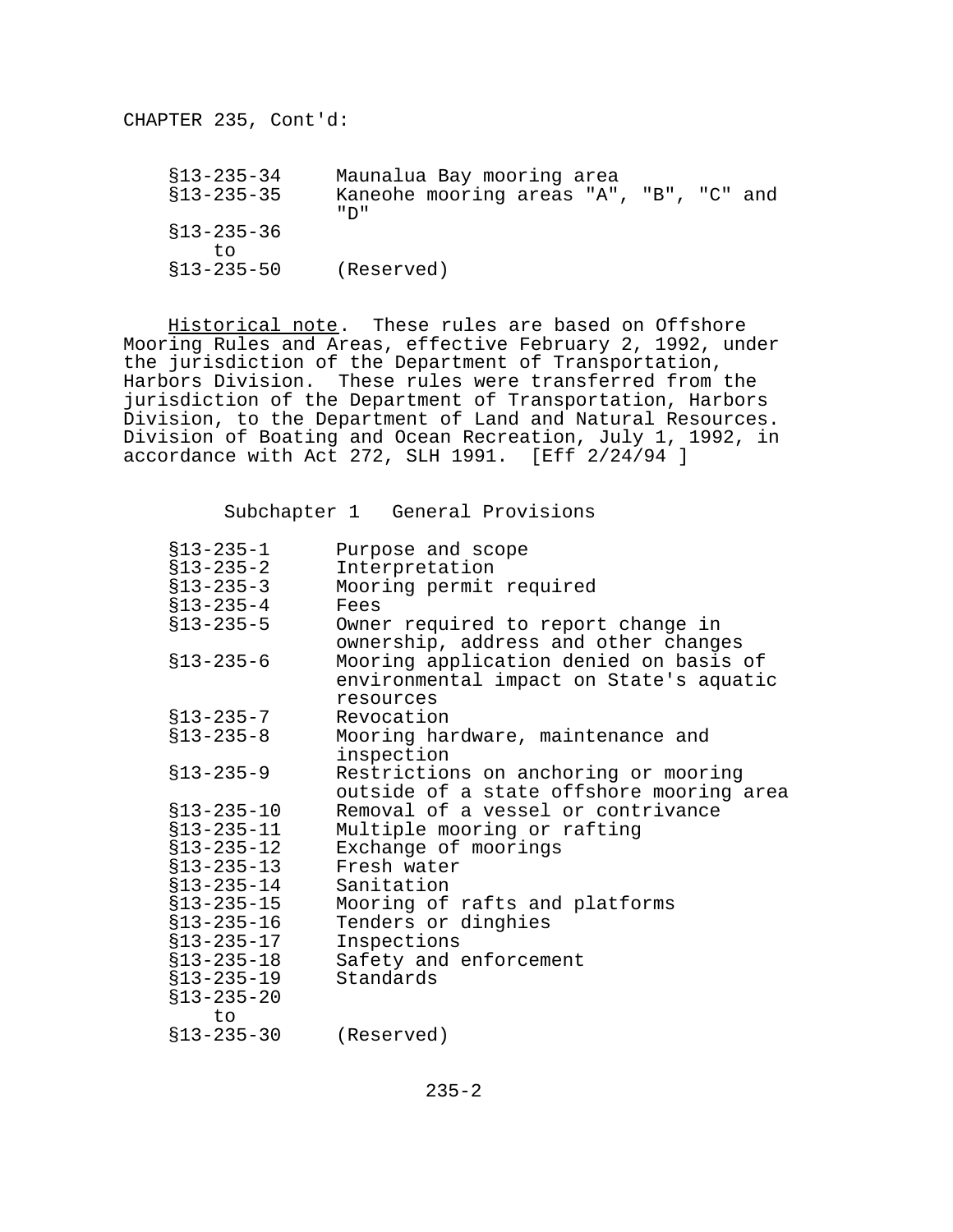<span id="page-173-0"></span>§13-235-1 Purpose and scope. (a) The purposes of this chapter are:

| (1) | To designate offshore mooring areas;             |
|-----|--------------------------------------------------|
| (2) | To establish procedures for the licensing and    |
|     | registration of vessels, houseboats, and         |
|     | other contrivances, and the issuance of          |
|     | permits for offshore anchoring and mooring of    |
|     | vessels, houseboats and other contrivances;      |
| (3) | To establish guidelines for living or staying    |
|     | aboard vessels, houseboats or other              |
|     | contrivances while they are anchored or          |
|     | moored within the ocean waters or navigable      |
|     | streams of the State; and                        |
| (4) | Any other matter relating to the health,         |
|     | safety and welfare of the general public.        |
|     | [Eff 2/24/94 ] (Auth: HRS §§200-1, 200-2, 200-3, |
|     | 200-6) (Imp: HRS §§200-1, 200-2, 200-3, 200-6)   |

§13-235-2 Interpretation. (a) If any section of these rules is inconsistent with any federal or state law or any rule or standard established pursuant thereto, the federal or state law, rule or standard shall govern. Nothing contained in these rules shall be construed to limit the powers of any department or agency of the State.

(b) These rules shall be construed liberally and consistent with the purposes stated in section 13-235-1. [Eff 2/24/94 ] (Auth: HRS §§200-1, 200-2, 200-3, 200-6) (Imp: HRS §§200-1, 200-2, 200-3, 200-6)

§13-235-3 Mooring permit required. (a) No person shall anchor or moor a vessel on the ocean waters or navigable streams of the State surrounding the island of Oahu without a permit issued by the department. This section shall not apply to recreational or fishing vessels temporarily anchored for a period of less than seventy-two hours, or as otherwise provided in this chapter.

(b) No person shall anchor or moor a houseboat, or live aboard any vessel or use any vessel as a principal place ofhabitation except as provided in section 13-235-31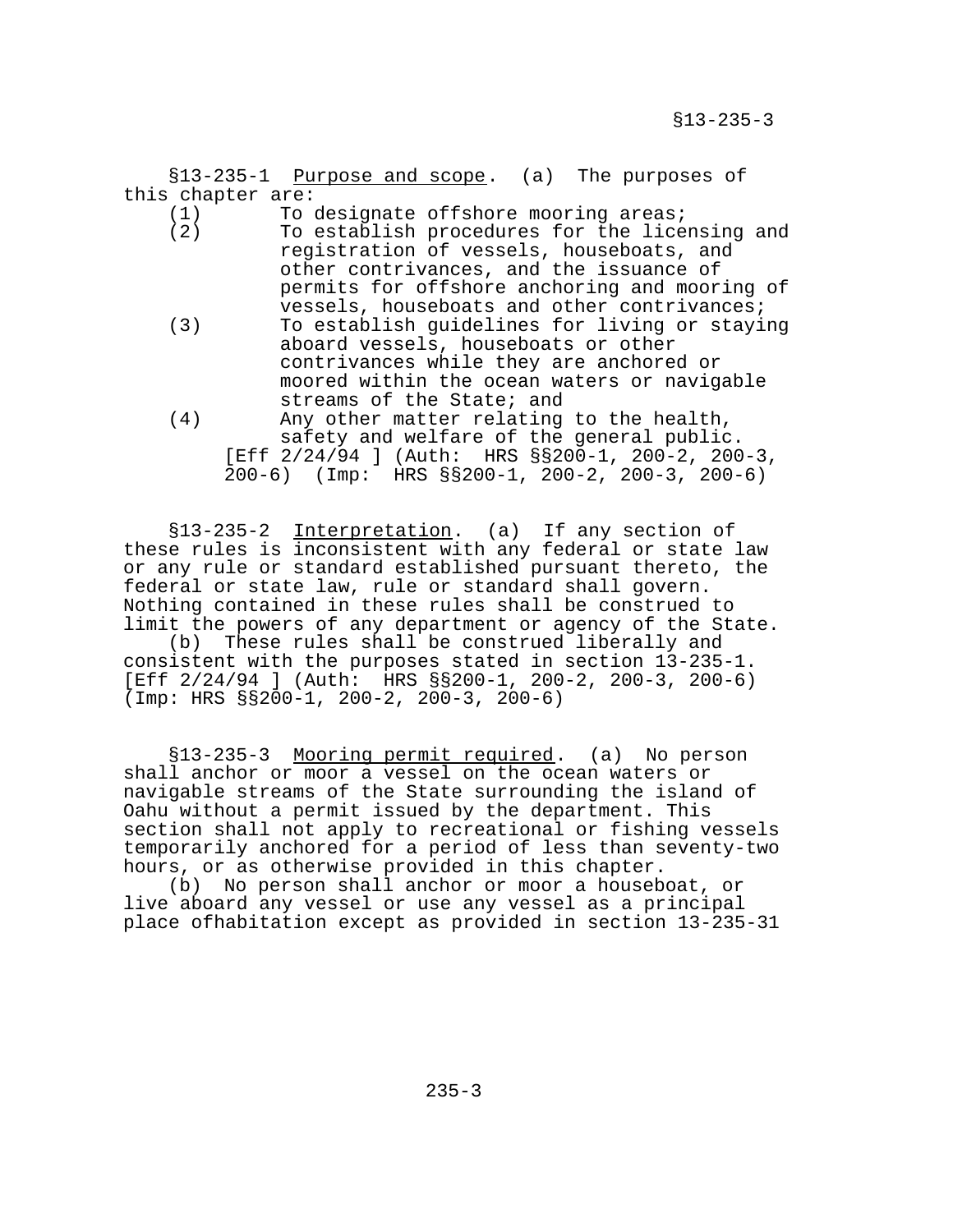<span id="page-174-0"></span>§13-235-3

for Ke'ehi Lagoon, provided that staying aboard or use of a vessel as a vacation site may be permitted in accordance with the provisions set forth in sections 13-231-22, 13- 231-28, and 13-231-29. This section shall not apply to a caretaker or watchman retained on board commercial vessels.

(c) An owner of a vessel desiring to moor or anchor on the ocean waters or navigable streams of the State shall apply for an offshore mooring permit from the department. Assignment of a location to moor or anchor shall be in accordance with procedures set forth in chapter 13-231.

(d) No permit issued for mooring or anchoring shall be valid for a period exceeding one year from the date of issuance.

(e) No new permit shall be issued unless the conditions of the original permit have been met, all federal and state laws have been complied with, and all fees and charges due the State have been paid. [Eff 2/24/94 ] (Auth: HRS §§200-1, 200-2, 200-3, 200-6) (Imp: HRS §§200-1, 200-2, 200-3, 200-6)

13-235-4 Fees. The fees for anchoring or mooring on the ocean waters and navigable streams of the State shall be as prescribed in section 13-234-4. [Eff 2/24/94 ] (Auth: HRS §§200-1, 200-2, 200-3, 200-6) (Imp: HRS §§200-1,  $200-2$ ,  $200-3$ ,  $200-6$ )

§13-235-5 Owners required to report change in ownership, address and other changes. (a) It shall be the responsibility of an offshore mooring permittee to notify the department in writing within seven days if:

| (1) | The owner no longer has possession of the     |
|-----|-----------------------------------------------|
|     | vessel, houseboat or contrivance;             |
| (2) | All or any interest in the vessel, houseboat, |
|     | or contrivance is transferred to or assigned  |
|     | to another person or business entity; or      |
| (3) | The owner's address or telephone number       |
|     | changes.                                      |
|     |                                               |

(b) Failure to comply this section will result in automatic termination of the offshore mooring permit.

(c) "Transfer" as used in this section means any sale, agreement of sale, assignment, lease of a vessel or the change in ownership or transfer of stock in a corporate owner which results in a change of the majority stockholder, or the transfer of interest in any other business entity which results in a change of the owner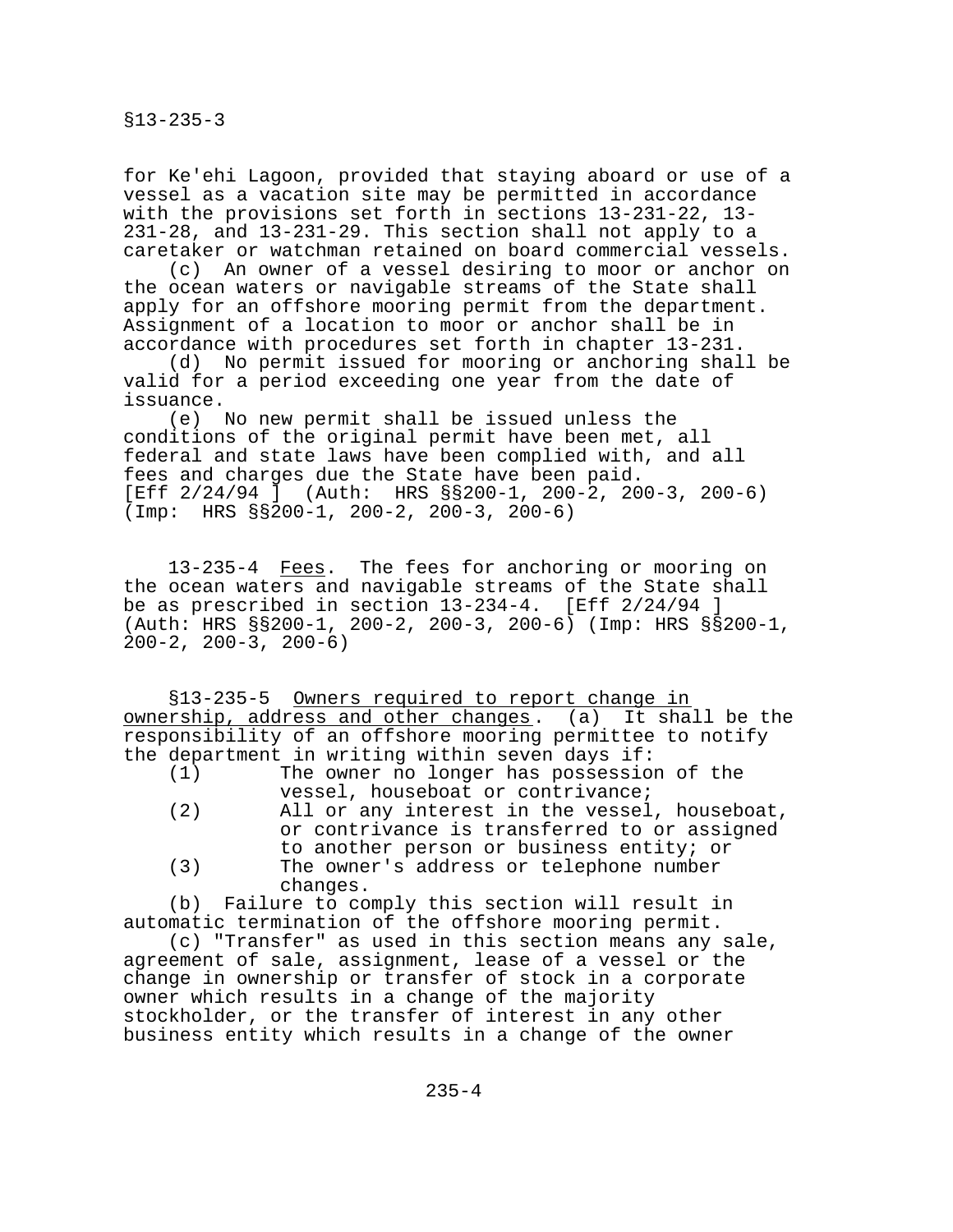§13-235-8

<span id="page-175-0"></span>holding the majority interest.

(d) "Interest" as used in this section includes any claim of right, title, ownership of stock, shares, profit, benefit or gain in a corporation, partnership, joint venture or any other business entity that has a mooring permit issued under this subchapter. [Eff 2/24/94 ] (Auth: HRS §§200-1, 200-2, 200-3, 200-6) (Imp: HRS §§200-1, 200-2, 200-3, 200-6)

§13-235-6 Mooring application denied on basis of adverse environmental impact on State's marine life . An application for mooring or anchoring at a location which is found to be detrimental to the habitat or spawning ground of marine life by the National Marine Fisheries Service or the department of land and natural resources shall be denied. [Eff 2/24/94 ] (Auth: HRS §§200-1, 200-2, 200-3, 200-6) (Imp: HRS §§200-1, 200-2, 200-3, 200-6)

§13-235-7 Revocation. (a) The department may immediately revoke an offshore mooring permit without the necessity for a hearing for any activity which does or may endanger health or safety of the public.

(b) The department may revoke any offshore mooring permit issued pursuant to this chapter for violation of any state or federal law or rules of the department if, after seventy-two hours written notice of the violation by the department, the permittee fails to cure the violation or provide satisfactory evidence of compliance to the department. [Eff 2/24/94 ] (Auth: HRS §§200-1, 200-2, 200-3, 200-6) (Imp: HRS §§200-1, 200-2, 200-3, 200-6)

§13-235-8 Mooring hardware, maintenance and inspection. (a) A vessel owner shall be responsible for maintaining the vessel's mooring hardware except where mooring buoys are installed and maintained by the State.

(b) A vessel owner shall inspect the mooring hardware for safety and security no less than semi-annually and provide notice to the department of the date of the inspection.

(c) The department may conduct inspections of the mooring hardware for compliance with the rules.

(d) No person shall remove, alter or replace any mooring hardware installed by the State without prior written permission of the department.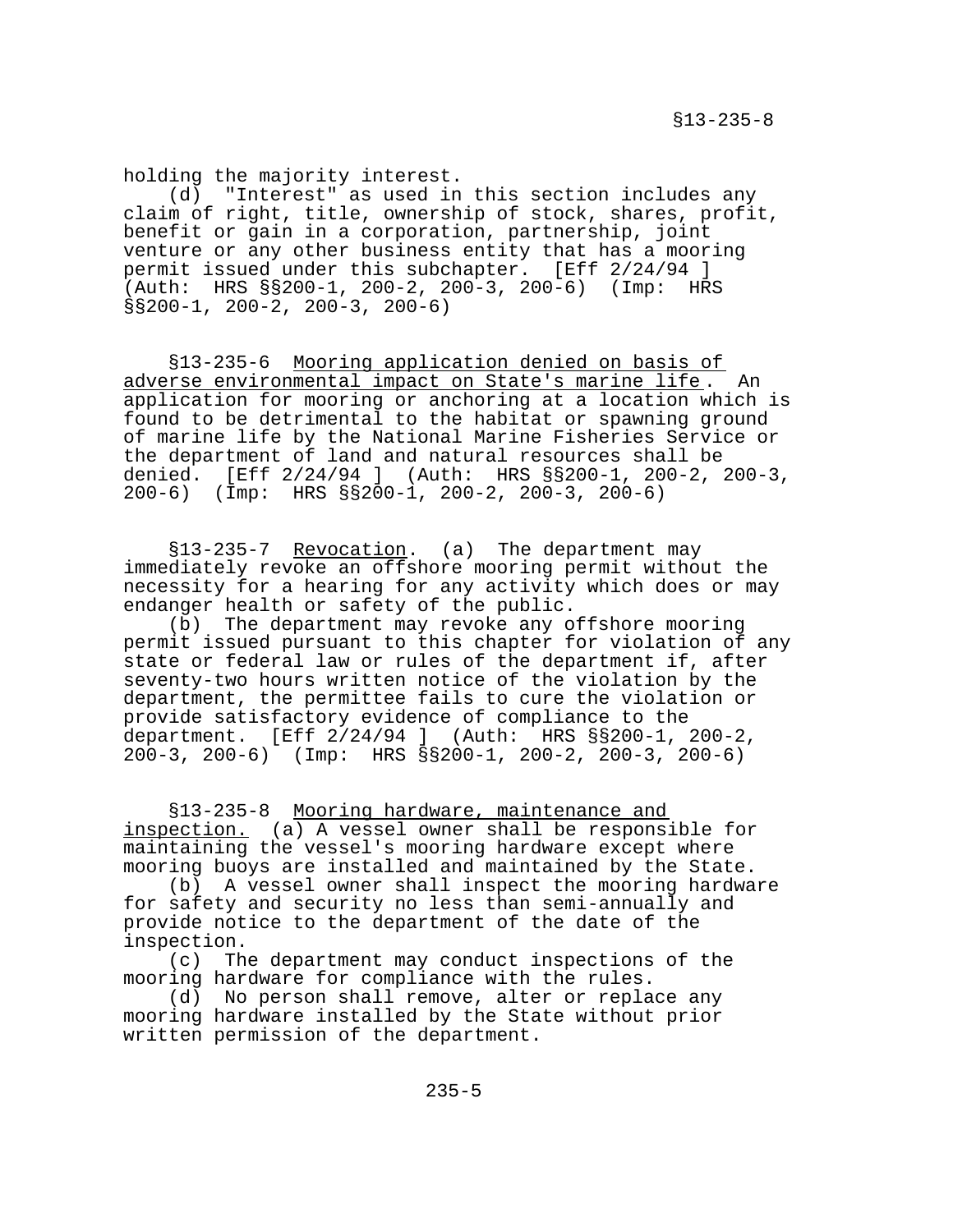<span id="page-176-0"></span>§13-235-8

(e) The vessel owner is responsible for installing and maintaining chafing gear on all mooring lines. [Eff 2/24/94 ] (Auth: HRS §§200-1, 200-2, 200-3, 200-6) (Imp: HRS §§200-1, 200-2, 200-3, 200-6)

§13-235-9 Restrictions on anchoring or mooring outside of a designated offshore mooring area. (a) No person shall anchor or moor a vessel outside of a State offshore mooring area without a permit issued by the department, provided that recreational and commercial fishing vessels shall not be required to obtain an offshore mooring permit to moor or anchor for a period not to exceed seventy-two hours except in areas where anchoring or mooring is prohibited.

(b) No person shall anchor or moor a houseboat on the ocean waters or navigable streams of the State outside of a designated mooring area.

(c) No person shall live aboard any vessel or use any vessel as a principal place of habitation on the ocean waters or navigable streams of the state outside of a designated mooring area, provided that staying aboard or use of a vessel as a vacation site may be permitted in accordance with provisions set forth in sections 13-231-22, 13-231-28, and 13-231-29.

(d) The owner of a vessel desiring to moor a vessel outside a designated mooring area may be issued a permit by the department, subject to compliance with all other provisions of this chapter, provided that:

- (1) There is no designated mooring area within a reasonable distance of the desired location specified in the permit application;
- (2) A permit for installation of a mooring at that location is approved by the board of land and natural resources; and
- (3) In the case of commercial vessels, a permit is also approved for installation of the mooring by the U. S. Army Corps of Engineers.

(e) Transient or visiting vessels may be issued a temporary permit to anchor outside of a designated mooring area for a period not to exceed ninety days. [Eff 2/24/94 ] (Auth: HRS §§200-1, 200-2, 200-3, 200-6) (Imp: HRS §§200-1, 200-2, 200-3, 200-6)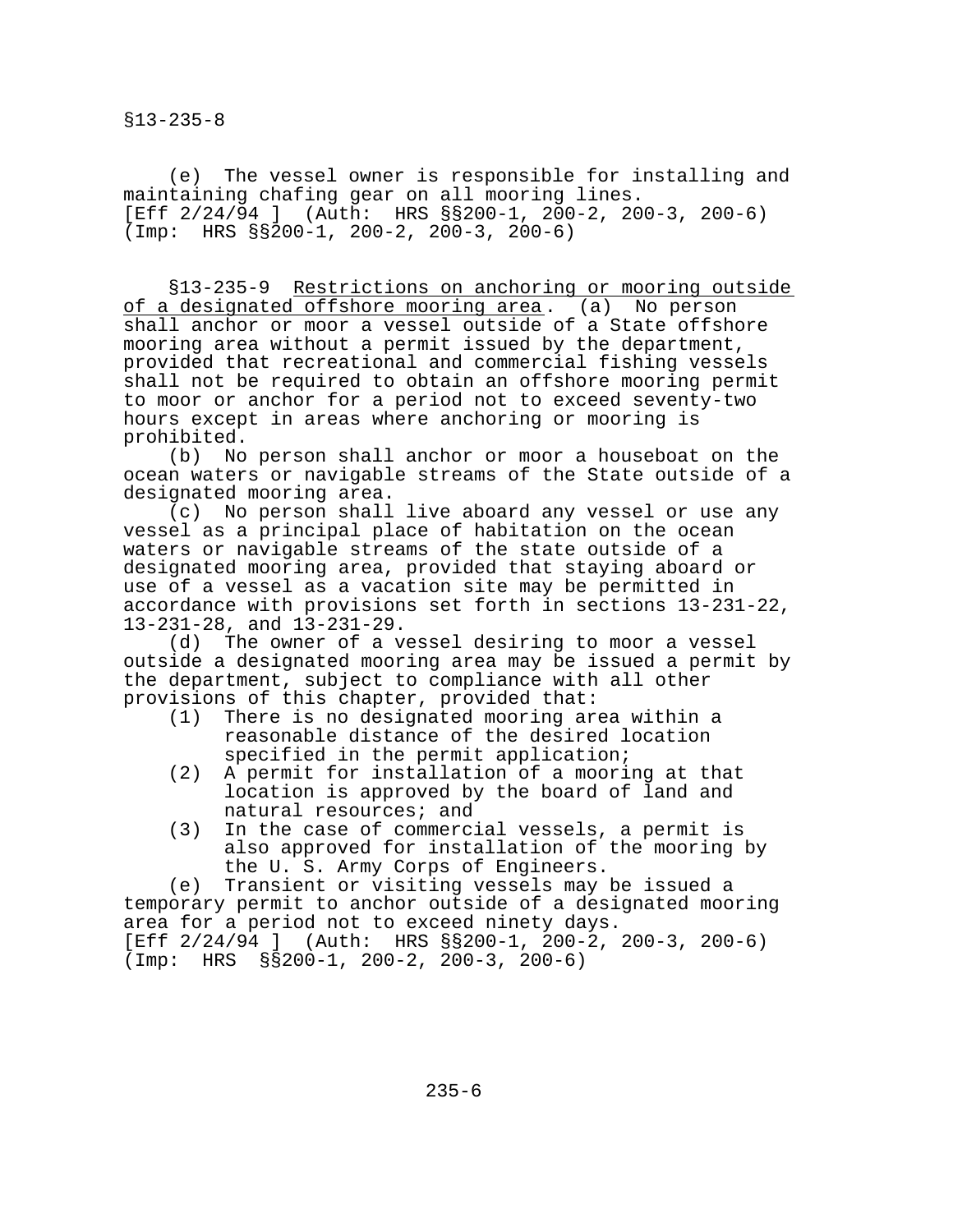<span id="page-177-0"></span>13-235-10 Removal of a vessel or contrivance. (a) The department may remove a vessel or contrivance from its moored or anchored location in accordance with section 13- 231-10, Hawaii Administrative Rules and chapter 200, Hawaii Revised Statutes respectively.

(b) Any administrative hearing shall follow the procedures as set forth in sections 13-231-31 and 13-231- 32. [Eff 2/24/94 ] (Auth: HRS §§200-1, 200-2, 200-3, 200-6) (Imp: HRS §§200-1, 200-2, 200-3, 200-6)

§13-235-11 Multiple mooring or rafting. No more than one vessel shall be moored to a single mooring buoy or anchor within a designated offshore mooring area, except for tenders, dinghies and work rafts. [Eff 2/24/94 ] (Auth: HRS §§200-1, 200-2, 200-3, 200-6) (Imp: HRS §§200-1, 200-2, 200-3, 200-6)

§13-235-12 Exchange of moorings. The exchange of moorings may be permitted in accordance with section 13- 231-25, upon prior approval by the department. [Eff 2/24/94 ] (Auth: HRS §§200-1, 200-2, 200-3, 200-6) (Imp: HRS §§200-1, 200-2, 200-3, 200-6)

§13-235-13 Fresh water. Use of fresh water by a vessel moored or anchored on the ocean waters or navigable streams of the State is included in the mooring fee required by section 13-235-4. [Eff 2/24/94 ] (Auth: HRS §§200-1, 200-2, 200-3, 200-6) (Imp: HRS §§200-1, 200-2,  $200-3, 200-6)$ 

§13-235-14 Sanitation. No person shall anchor, moor or stay aboard a vessel except those equipped with an approved marine sanitation device in proper working condition, or those vessels exempt from marine sanitation device requirements in accordance with U. S. Coast Guard regulations. [Eff 2/24/94 ] (Auth: HRS §§200-1, 200-2, 200-3, 200-6) (Imp: HRS §§200-1, 200-2, 200-3, 200-6)

§13-235-15 Mooring of rafts and platforms. No raft or platform shall be located in a designated offshore mooring,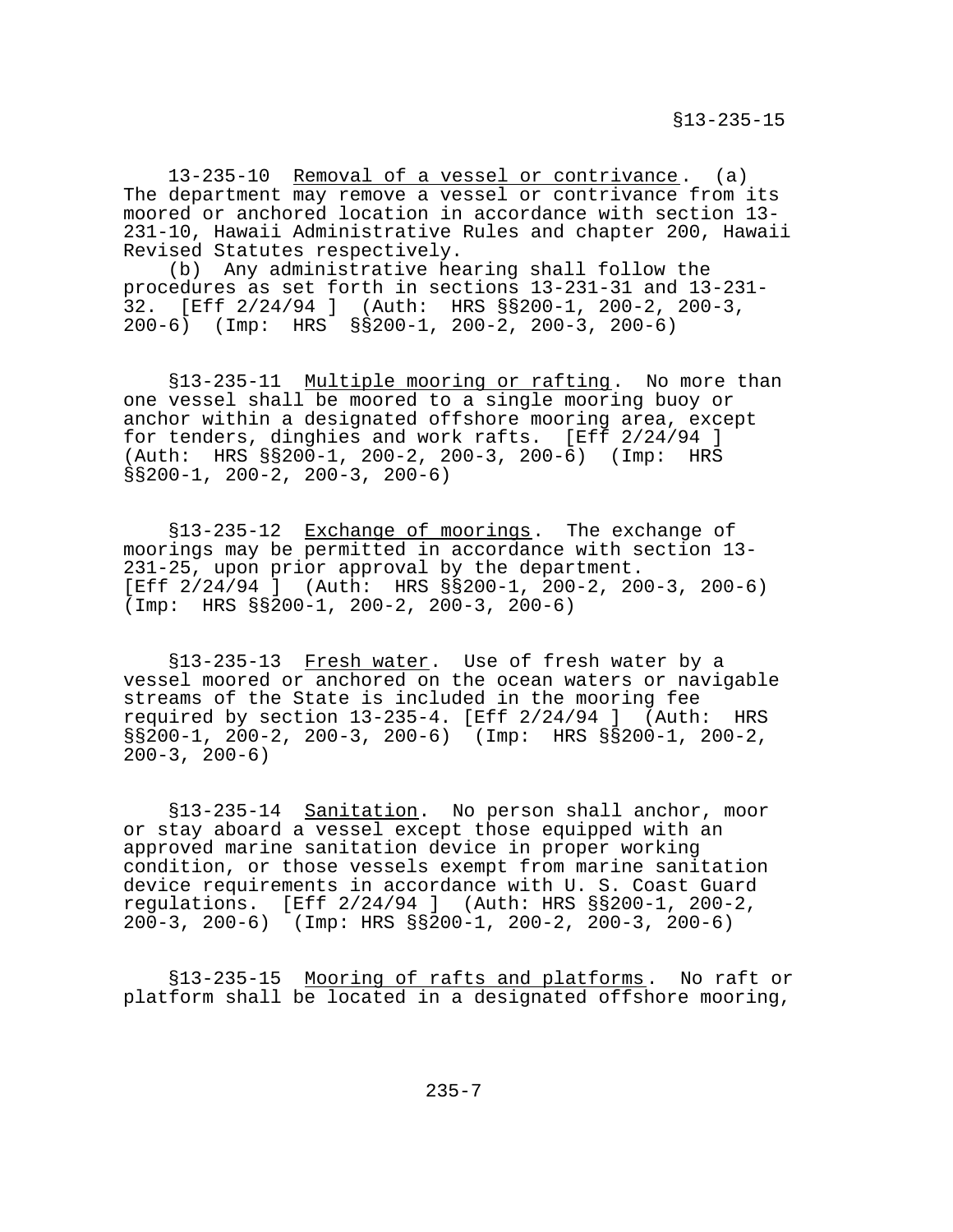<span id="page-178-0"></span>anchorage, navigable stream or small boat harbor without a valid permit issued by the department. [Eff 2/24/94 ] (Auth: HRS §§200-1, 200-2, 200-3, 200-6) (Imp: HRS §§200- 1, 200-2, 200-3, 200-6)

§13-235-16 Tenders and dinghies. (a) Tenders and dinghies, if not issued a certificate of number, shall be identified with the name of the host vessel.

(b) A tender or dinghy shall be either tied alongside or tethered not more than one and one-half times its length from any part of the host vessel. [Eff 2/24/94 ] (Auth: HRS §§200-1, 200-2, 200-3, 200-6) (Imp: HRS §§200-1, 200- 2, 200-3, 200-6)

§13-235-17 Inspections. Any vessel anchored or moored in or on the ocean waters and navigable streams of the State shall be subject to inspection by the department or any law enforcement officer of the State or its political subdivisions at any time when necessary and proper for the purpose of ensuring compliance with federal or state laws or these rules. [Eff 2/24/94 ] (Auth: HRS §§200-1, 200-2, 200-3, 200-6) (Imp: HRS §§200-1, 200-2, 200-3, 200-6)

§13-235-18 Safety and enforcement. The restrictions cited in this chapter shall not apply in the event of an emergency to law enforcement or rescue craft, or to vessels participating under a valid ocean waters event permit issued by the department or the U.S. Coast Guard. [Eff 2/24/94 ] (Auth: HRS §§200-1, 200-2, 200-3, 200-6) (Imp: HRS §§200-1, 200-2, 200-3, 200-6)

§13-235-19 Standards. All vessels anchored or moored on the ocean waters and navigable streams of the State shall be maintained in a reasonable condition of cleanliness and repair so as not to constitute a hazard to navigation, a common nuisance, or a danger to public health. Any articles or materials stacked or placed on deck of any unattended vessel shall be secured to avoid the possibility of their loss overboard. [Eff 2/24/94 ] (Auth: HRS §§200-1, 200-2, 200-3, 200-6) (Imp: HRS §§200-1, 200-2, 200-3, 200-6)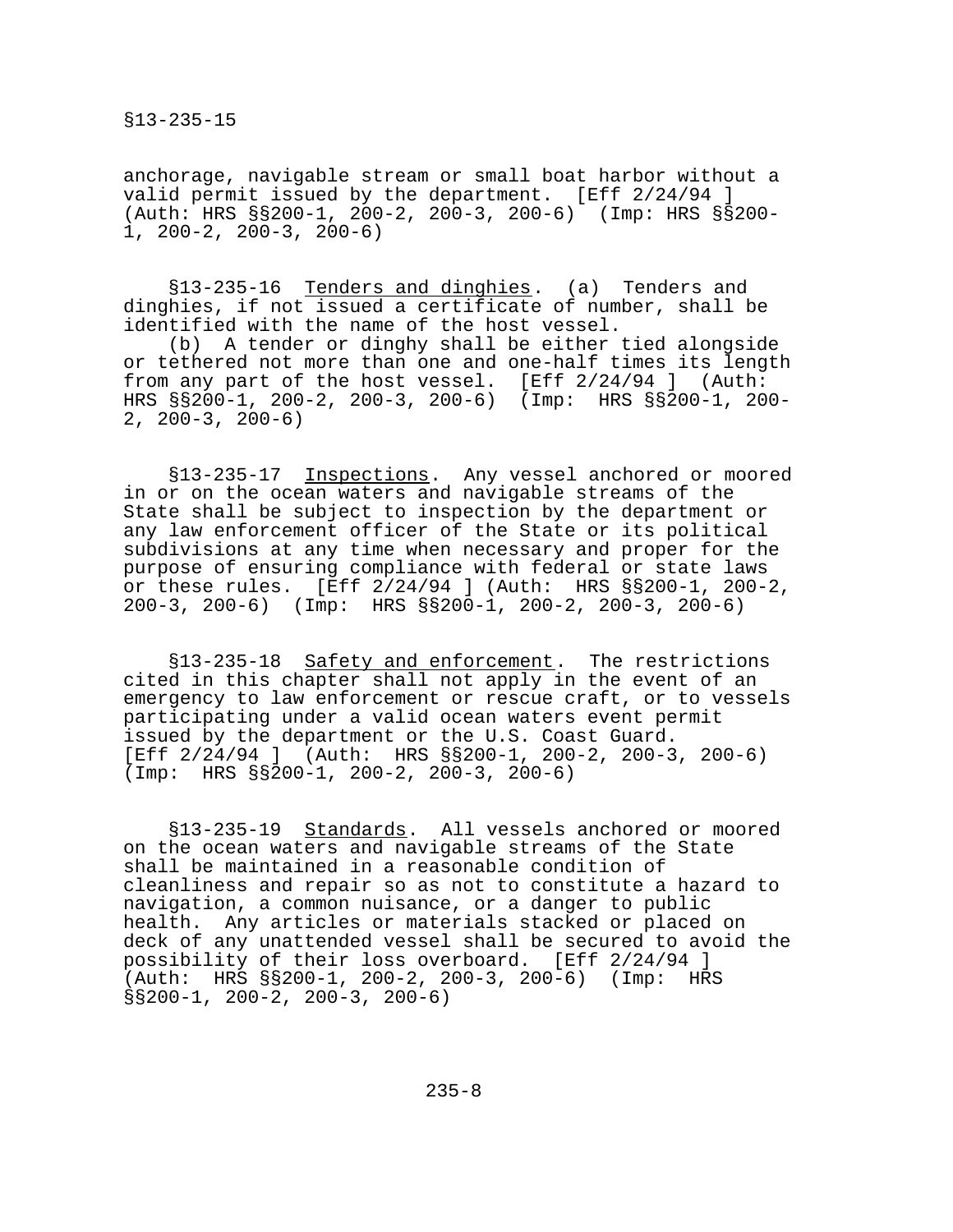<span id="page-179-0"></span>§13-235-20 to §13-235-30 (Reserved)

|                                                          | Subchapter 2 Offshore Mooring Areas                                                                       |  |
|----------------------------------------------------------|-----------------------------------------------------------------------------------------------------------|--|
| $$13 - 235 - 31$<br>$$13-235-32$                         | Ke'ehi Lagoon mooring area<br>Ke'ehi Lagoon anchorage<br>area                                             |  |
| $$13 - 235 - 33$<br>$$13 - 235 - 34$<br>$$13 - 235 - 35$ | Kapua Channel mooring area<br>Maunalua Bay mooring area<br>Kaneohe mooring areas<br>"A", "B", "C" and "D" |  |
| $$13 - 235 - 36$<br>to                                   |                                                                                                           |  |
| $$13 - 235 - 50$                                         | (Reserved)                                                                                                |  |

§13-235-31 Ke'ehi Lagoon mooring area. (a) The Ke'ehi Lagoon mooring area means the area confined by the boundaries shown for that mooring area on Exhibit "C", dated, July 15, 1990, located at the end of this subchapter. The boundaries are as follows:

Beginning at a point on the water measured by azimuth clockwise from True South, 185 degrees for a distance of one hundred five feet from the Kalihi Channel Entrance rear range Light; then 154 degrees for a distance of three thousand three hundred ninety-four feet; 250 degrees for a distance of eight hundred three feet; 334 degrees for a distance of three thousand five hundred four feet; 021 degrees for a distance of six hundred feet; 080 degrees for a distance of five hundred thirty feet; then on a straight line to the point of beginning.

(b) The mooring permit shall contain a statement, signed by the owner, certifying that the owner has been informed that the Ke'ehi Lagoon mooring area lies within the airport traffic area of the Honolulu International Airport, and shall include a covenant to hold harmless the U. S. Government and the State of Hawaii from any liability or inconvenience that may arise from overflight by aircraft.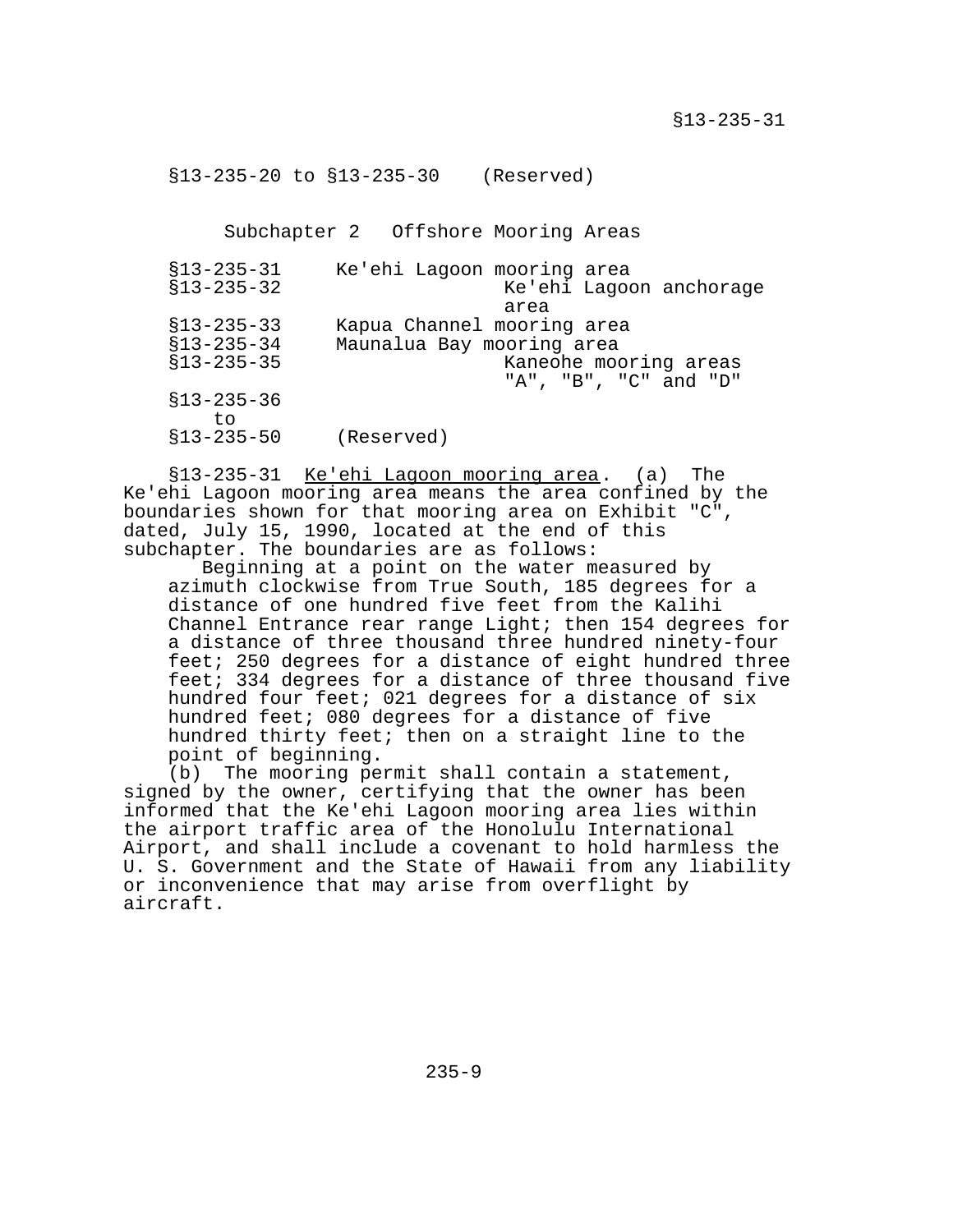(c) No person shall anchor or moor a vessel or houseboat within Ke'ehi Lagoon except at a location and in accordance with a mooring permit issued by the department under the provisions of sections 13-231-2 and 13-231-17.

(d) No person shall operate, anchor, or moor a vessel, contrivance, or other object in Ke'ehi Lagoon where any part of the vessel, contrivance or other object exceeds or projects beyond a height above the elevations in the height restrictions of structures and improvements as shown on Exhibit "B" dated August 31, 1990, located at the end of this chapter.

(e) No person shall install, maintain or permit the installation or maintenance of any lights or electromagnetic devices on a vessel, contrivance or other object which may interfere with aircraft operating to or from Honolulu International Airport or which may adversely affect the safe and efficient use of Honolulu International Airport.

(f) No person shall sink, or allow to be sunk, any vessel, contrivance or other other object in Ke'ehi Lagoon. If a vessel, contrivance or other object is operated or moored so as to be in danger of wreckage, damaging other property, or sinking, it shall be declared derelict in accordance with chapter 200, HRS, and section 13-231-19 shall apply.

(g) No person shall abandon any vessel, contrivance or other object in Ke'ehi Lagoon. Abandoned vessels shall be disposed of pursuant to provisions of chapter 200, HRS. Abandoned contrivances or other objects shall be disposed of in accordance with applicable laws and rules.

(h) No person shall anchor or moor a houseboat within Ke'ehi Lagoon, except that a person who owns and is residing aboard a houseboat located within Ke'ehi Lagoon mooring area on February 3, 1992 and who first obtained a permit by May 1, 1992, may apply for and be issued a permit to moor the houseboat at a location designated by the department, subject to the following conditions:

- (1) Any structure extending above the main deck shall conform to minimum safety standards used in the marine construction industry; and
- (2) The houseboat must be equipped with a U. S. Coast Guard approved type III marine sanitation device, which has the overboard discharge closed and sealed. Compliance with condition (1) shall be accomplished within one hundred twenty days from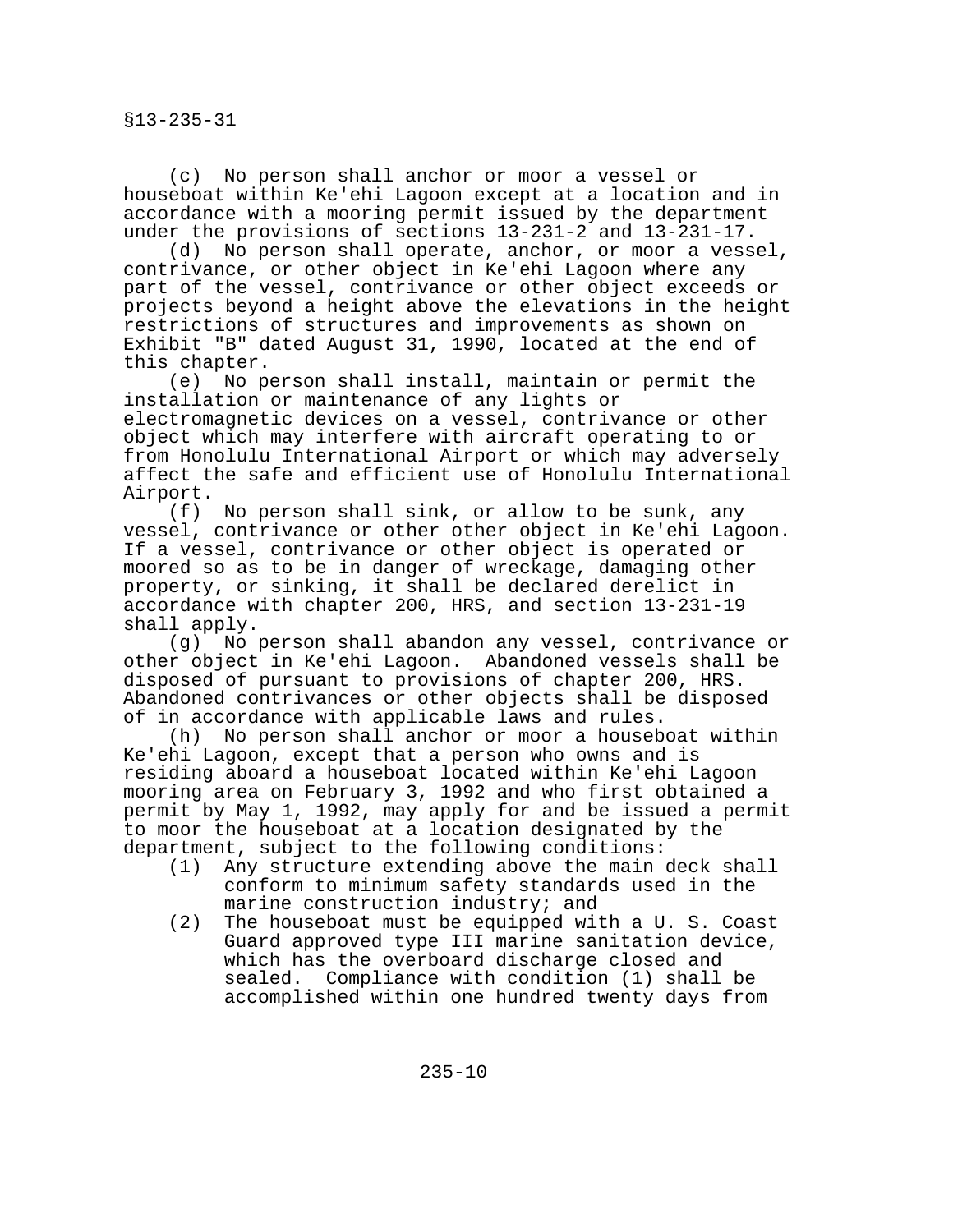February 3, 1992, provided that the department may extend the time period for compliance upon acceptance of a plan presented by the owner to accomplish any necessary modifications within a reasonable period of time. Compliance with condition (2) shall be accomplished within thirty days of the date that a sewage pump-out facility is installed and available for use at Ke'ehi small boat harbor. No new applications to anchor or moor a houseboat within Ke'ehi Lagoon shall be accepted after February 3, 1992.

(i) No person shall live aboard or use any vessel or houseboat as a place of principal habitation within Ke'ehi Lagoon, except that a person who owns and is residing aboard a vessel or houseboat located within Ke'ehi Lagoon on February 3, 1992 and who first obtained a permit by May 1, 1992, may apply for and be issued a principal habitation permit, subject to the following conditions:

- (1) The vessel is equipped with a U. S. Coast Guard approved marine sanitation device, (MSD) or in the case of a houseboat, the requirements of subsection (h) are met. No overboard discharge of untreated sewage from the MSD is permitted. The overboard discharge valve shall be closed and sealed while anchored or moored within the Ke'ehi Lagoon designated mooring area, subject to the availability of an operational sewage pump-out facility.
- (2) No person shall reside aboard a vessel for which a principal habitation permit is issued except for the owner, co-owner, immediate family members and legal dependents or other person residing on the vessel (except those paying rent) on February 3, 1992.

(k) No persons shall stay aboard a transient or visiting vessel anchored or moored in Ke'ehi Lagoon without first obtaining a stay aboard permit. A stay aboard permit may be issued to the owner, master, crew or passengers of a transient or visiting vessel for a period or periods not to exceed a total of one hundred twenty days in a calendar year.

(l) All vessels moored within the Ke'ehi Lagoon mooring area shall be equipped with fire extinguishing equipment in accordance with section 13-232-23.

(m) Mooring categories within the Ke'ehi Lagoon mooring area are single point moorings for vessel lengths as follows: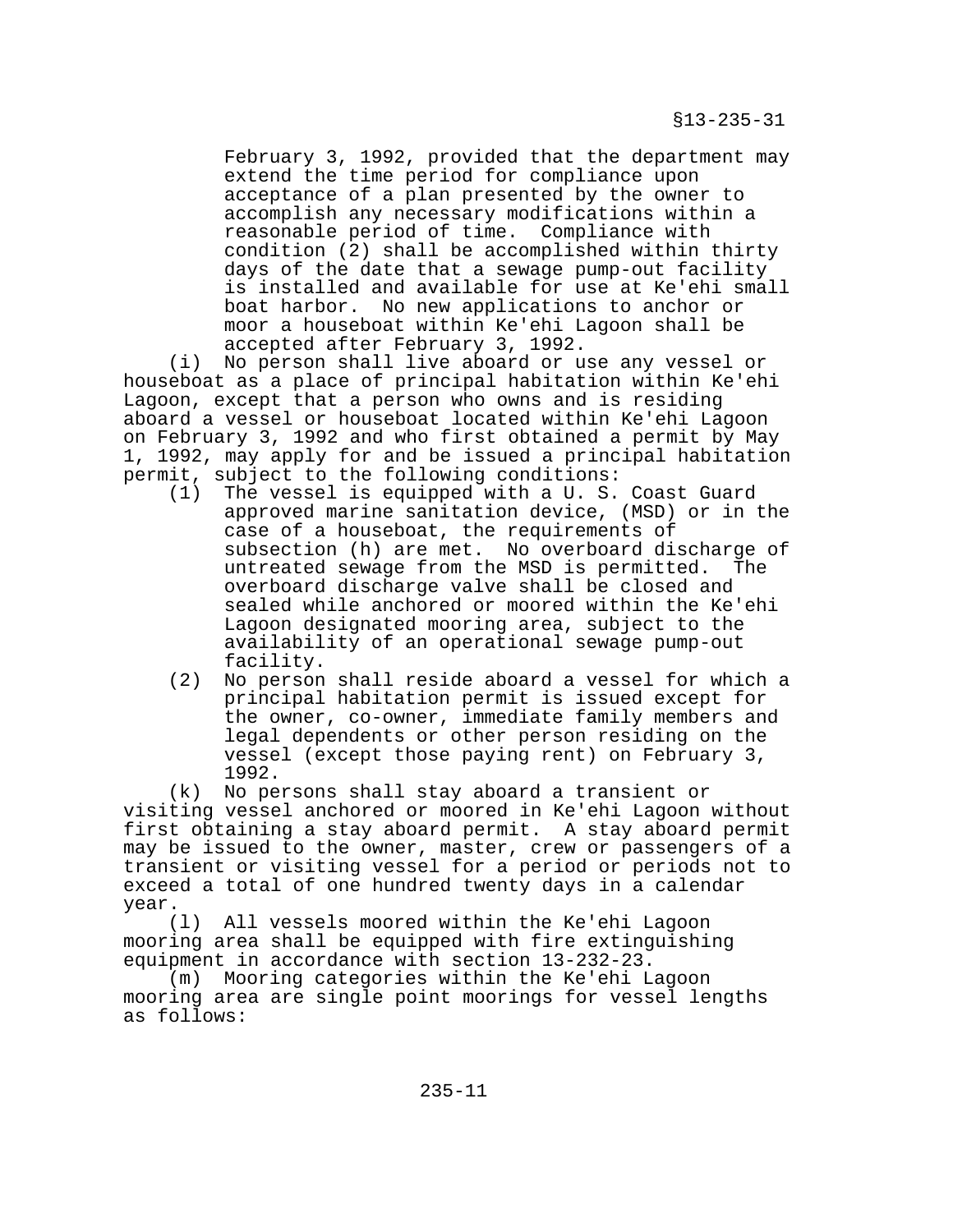| (1) | Category A       | Vessels less than 30 feet in length<br>overall;                                                            |
|-----|------------------|------------------------------------------------------------------------------------------------------------|
| (2) | Category B       | Vessels 31 to 40 feet in length<br>overall, single point mooring;                                          |
|     | $(3)$ Category C | Vessels 41 to 50 feet in length<br>overall, single point mooring;                                          |
| (4) | Category D       | Vessels 51 to 60 feet in length<br>overall, single point mooring;                                          |
| (5) | Category E       | Vessels 61 to 65 feet in length<br>overall, single point mooring.                                          |
|     |                  | [Eff 2/24/94 ] (Auth: HRS §§200-1, 200-2, 200-3,<br>200-6) (Imp: HRS $\S$ $\S$ 200-1, 200-2, 200-3, 200-6) |

§13-235-32 Ke'ehi Lagoon anchorage area. (a) The Ke'ehi Lagoon anchorage area means the area confined by the boundaries shown for said mooring area on revised Exhibit "D", dated January 14, 1994, located at the end of this subchapter. The boundaries are as follows:

Beginning at a point on the water located by azimuths measured clockwise from True South, 059 degrees for a distance of three hundred yards from the Kalihi Channel rear range light (USCGLL#29250), then 155 degrees for a distance of nine hundred yards to a point intersecting the minus five bathymetic line; then counterclockwise on a line following the minus five foot bathymetric line to the point of beginning.

(b) The Ke'ehi Lagoon anchorage area is designated for the anchoring of vessels not in excess of sixty-five feet in length and not exceeding seven feet in draft. The vessel owner shall assume the responsibility of anchoring at a location within this area which is suitable for the draft of the vessel. Vessels eligible to anchor in this area shall be limited to transient vessels temporarily visiting the State while enroute to another destination, a vessel assigned a berth elsewhere in the State and temporarily visiting the area, or a vessel on the waiting list for a regular mooring permit for a mooring within the Ke'ehi Lagoon offshore mooring area, houseboats authorized by section 13-235-31(h), and those vessels that the department determines cannot safely be assigned a Ke'ehi Laggon offshore mooring. A regular mooring permit for this area shall automatically terminate upon the offer of a Ke'ehi Lagoon offshore mooring or upon the offer of a slip in the Ke'ehi Small Boat Harbor. A permit for anchoring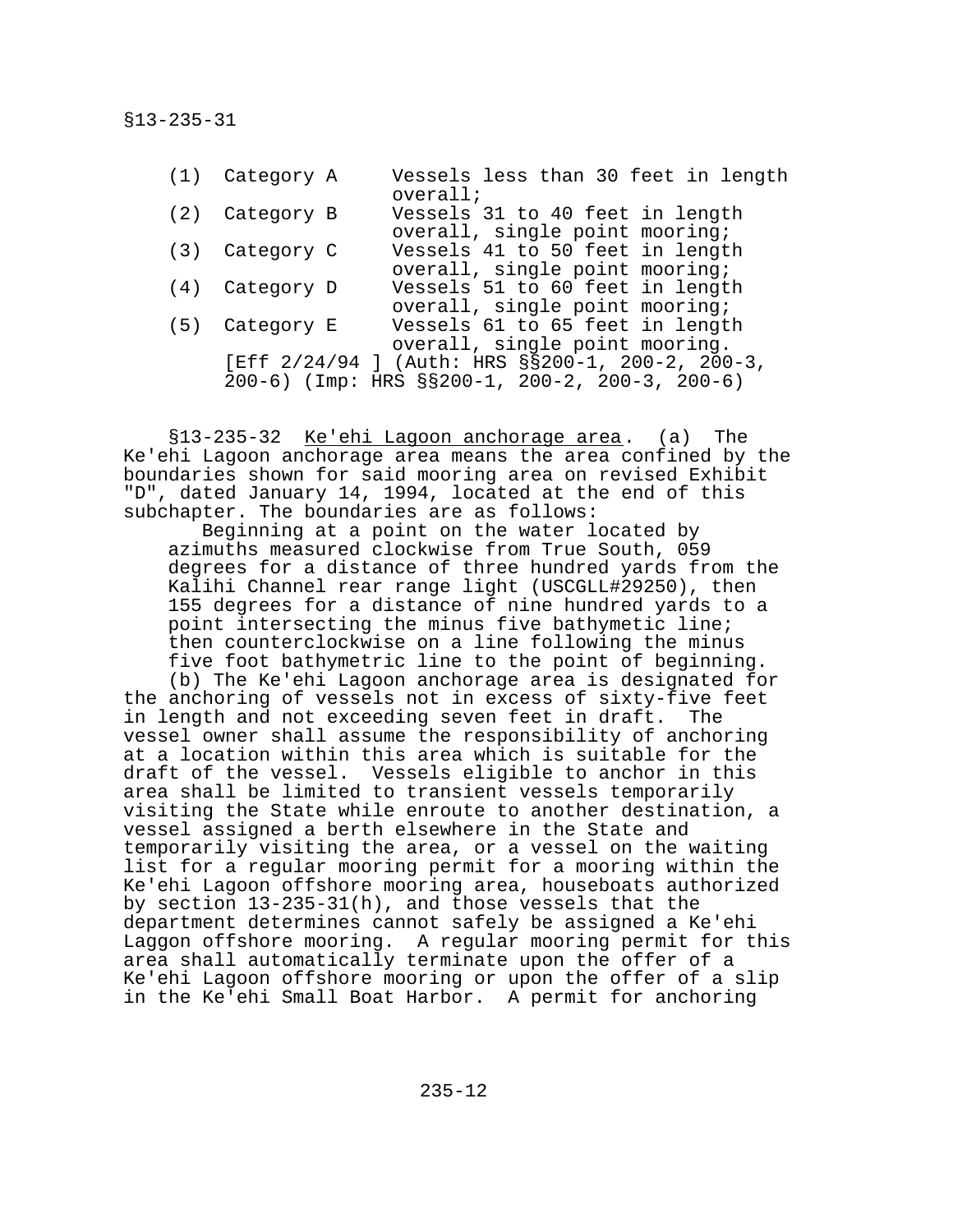within this area is required in accordance with section 13- 235-31. [Eff 2/24/94 ] (Auth: HRS §§200-1, 200-2, 200-3, 200-6) (Imp: HRS §§200-1, 200-2, 200-3, 200-6)

§13-235-33 Kapua Channel mooring area. (a) The Kapua Channel mooring area means the area designated and shown on Exhibit "E", dated July 15, 1990, which is located at the end of this subchapter. The boundaries are as follows:

Beginning at a point at the low water mark of the tip of the rock groin fronting the Northwest boundary of the Colony Surf Hotel by azimuths measured clockwise from true South 040 degrees for a distance of one hundred twenty feet; 328 degrees for a distance of four hundred fifty feet; 48 degrees 21 minutes for a distance of one hundred fifty-one feet; 146 degrees 49 minutes for a distance of five hundred eighteen feet; 252 degrees 34 minutes for a distance of one hundred sixty-eight feet to the point of beginning.

(b) Kapua Channel mooring area is limited to recreational sail and manually-propelled watercraft less than twenty-two feet in length, to include Hawaiian canoes not to exceed forty-eight feet in length. Motorized vessels are prohibited except for one rescue and safety vessel owned and operated by the Outrigger Canoe Club. [Eff 2/24/94 ] (Auth: HRS §§200-1, 200-2, 200-3, 200-6) (Imp: HRS §§200-1, 200-2, 200-3, 200-6)

§13-235-34 Maunalua Bay mooring area. (a) The Maunalua Bay Mooring Area means the area confined by the boundaries shown for said mooring area on Exhibit "F", dated, July 15, 1990, located at the end of this subchapter. The boundaries are as follows:

Beginning at a point on the water measured by azimuth clockwise from True South, 188 degrees for a distance of four hundred thirty-five feet from a point located at the Southwest tip of the West bridge pilings of the Hawaii Kai Bridge at the entrance to Kuapa Pond; then 353 degrees for a distance of six hundred seventyseven feet; 083 degrees for a distance of two hundred ninety-four feet; 172 degrees for a distance of seven hundred twelve feet; then on a straight line to the point of beginning.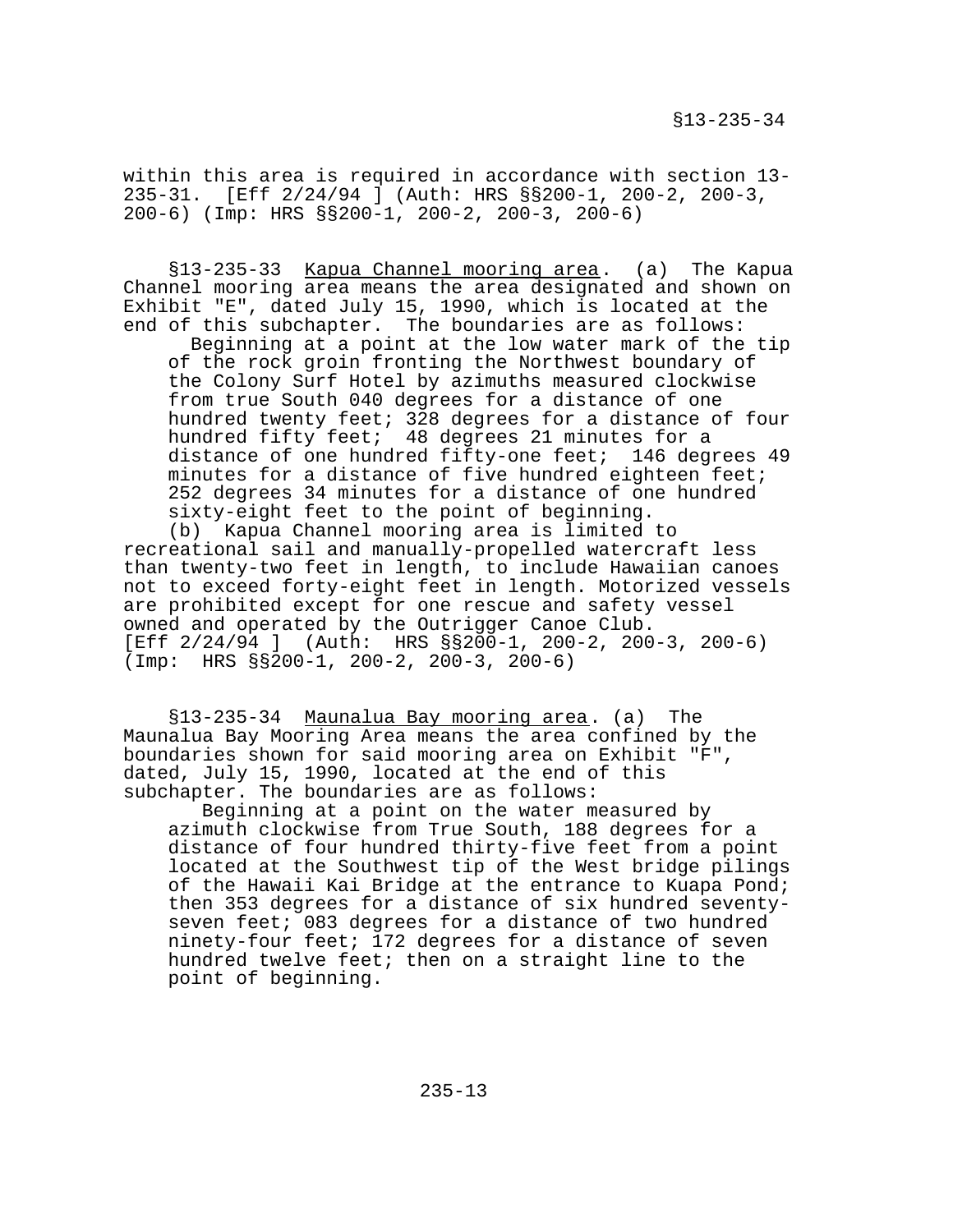§13-235-34

(b) No permanent moorings shall be permitted in the Maunalua Bay designated mooring area.

(c) No more that ten temporary mooring permits shall be in effect at any time.

(d) No mooring permit shall be issued for a period in excess of thirty days.

(e) Access to the mooring area is permited only from Hawaii Kai Marina or the Maunalua Bay launching ramp except for an owner of private beachfront property whose vessel may be moored in the area. [Eff 2/24/94 ] (Auth: HRS §§200-1, 200-2, 200-3, 200-6) (Imp: HRS §§200-1, 200-2,  $200-3$ ,  $200-6$ )

§13-235-35 Kaneohe Bay designated mooring areas "A", "B", "C" and "D". (a) The Kaneohe Bay designated mooring areas "A", "B", "C" and "D" means the areas confined by the boundaries shown for said mooring areas on Exhibits "G" and "H", dated, October 28, 1991, located at the end of this subchapter. The boundaries are as follows:

(1) Kaneohe Bay designated mooring area "A".

Beginning at a point on the water measured by azimuth clockwise from True South, 206 degrees for a distance of one thousand seven hundred fiftyfive feet from the northern tip of the Heeia Kea Small Boat Harbor Pier; then 180 degrees for a distance of eight hundred twenty-five feet; 090 degrees to the coral head, then along the thirtyfoot depth line in a south westerly direction around the coral head; then a direct line to the reef following along the thirty-foot depth line along the reef to a point on the reef 150 degrees for a distance of two hundred ten feet from daybeacon R"2" of the Heeia Kea Small Boat Harbor channel; then on a straight line to the point of beginning.

(2) Kaneohe Bay designated mooring area "B". Beginning at a point on the water measured by azimuth clockwise from True South, 267 degrees for a distance of one thousand five hundred feet from the northern tip of the Heeia Kea Small Boat Harbor Pier; then 270 degrees for a distance of nine hundred feet; 360 degrees for a distance of one thousand five hundred seventy-five feet; 090 degrees for a distance of nine hundred feet; then on a straight line to the point of beginning.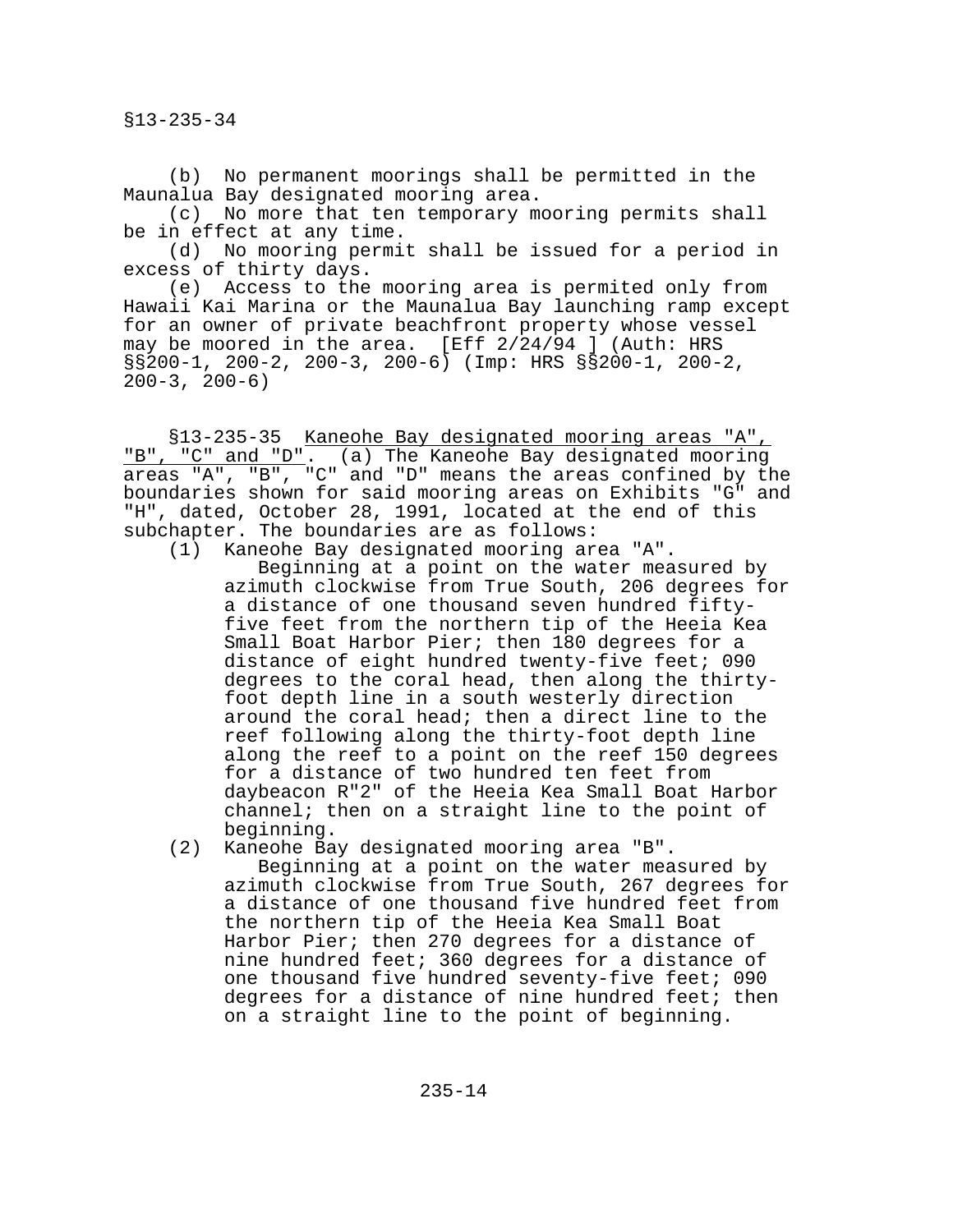- (3) Kaneohe Bay designated mooring area "C" Beginning at a point at the "marker" measured by azimuth clockwise from True South, 078 degrees for a distance of one thousand four hundred seventy feet from the northwestern end of the Kaneohe Yacht Club Pier; then 040 degrees to a "marker" at the five-foot depth line on the reef; then following the five-foot depth line in a southeasterly direction around to the point of beginning.
- (4) Kaneohe Bay designated mooring area "D" Beginning at a point on the water measured by azimuth clockwise from True South, 145 degrees for a distance of three hundred seventy feet from the northwestern end of the Kaneohe Yacht Club Pier; then 174 degrees to a "marker" at the five-foot depth line on the reef; then following the fivefoot depth line in a southwesterly direction around to the point of beginning.

(b) All vessels within Kaneohe Bay ocean waters shall be moored or anchored within a designated mooring area, except:

- (1) Vessels moored in accordance with a permit approved by the board of land and natural resources and a U. S. Army Corps of Engineers permit as provided in section 13-235-9;
- (2) Vessels moored in privately-dredged channels fronting private residences on February 3, 1992;
- (3) Skiff and other small craft moored on fringing reefs or mud flats; and
- (4) Vessels temporarily anchored for less than seventy-two hours in the immediate vicinity of Ahu o Laka Island (the "sand bar").

(c) Compliance is required within sixty days of receipt of written notice to the owner of a vessel to relocate to a designated mooring area.

(d) No person shall navigate, moor or anchor a commercial vessel providing service on a fee basis in a designated mooring area unless the vessel has been registered and the owner has a valid commercial use permit issued by the department to operate from Heeia Kea Small Boat Harbor, or is operating from a private boating facility or location for which an ingress or egress corridor has been established by the department.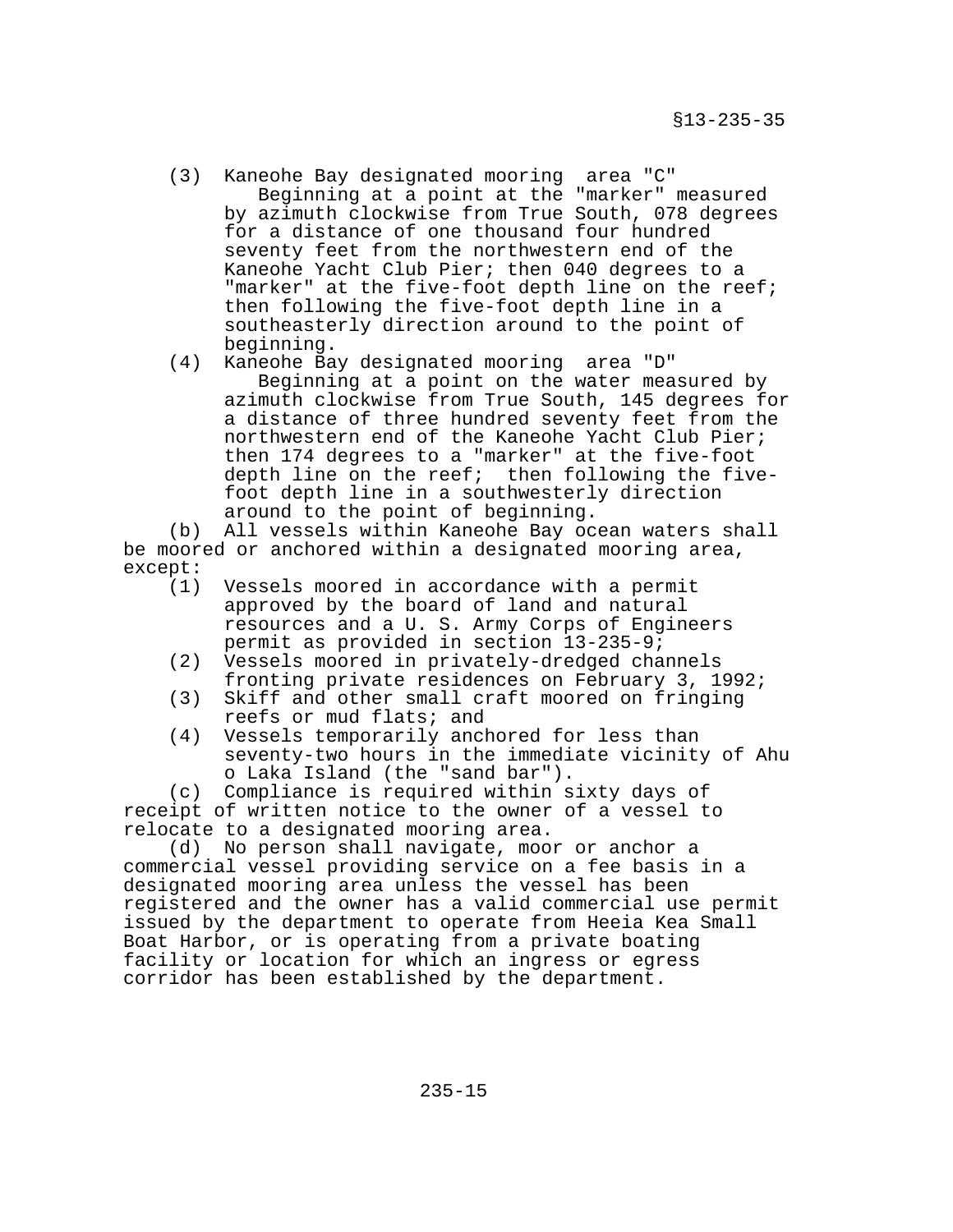§13-235-35

(e) No permanent mooring shall be installed within the designated mooring area except by permit issued by the department.

(f) No application for mooring for areas "C" and "D" shall be accepted unless the applicant can demonstrate acceptable public or private access to the shoreline, including adequate parking provisions. [Eff 2/24/94 ] (Auth: HRS §§200-1, 200-2, 200-3, 200-6) (Imp: HRS §§200-1, 200-2, 200-3, 200-6)

§13-235-36 to §13-235-50 (Reserved)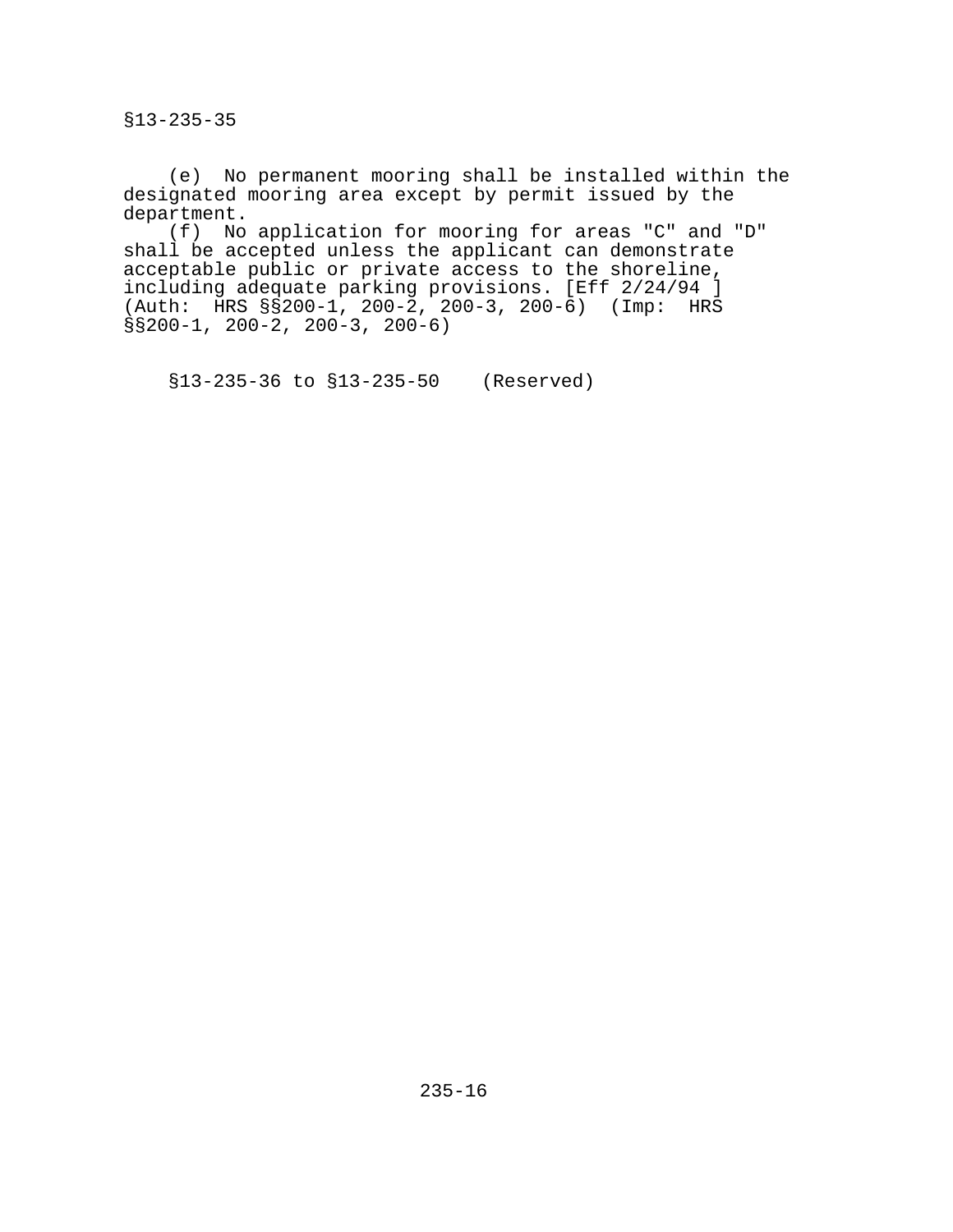## DEPARTMENT OF LAND AND NATURAL RESOURCES

Title 13, Subtitle 11, Part 1, Small Boat Harbors, Hawaii Administrative Rules, containing Chapters 230 through 235, was adopted on August 13, 1993, by the Board of Land and Natural Resources, following a public hearing held on June 30, 1993, at Farrington High School Cafeteria, after public notice was published in the Honolulu Advertiser and Honolulu Star Bulletin on May 31, 1993; the Garden Island News on June 1, 1993; Hawaii Tribune Herald, on June 1, 1993; Lahaina News on June 17, 1993; Maui News, on May 23, 1993; Molokai Advertiser News on May 26, 1993; and West Hawaii Today on June 1, 1993.

Additionally, Title 13, Subtitle 11, Part 1, Small Boat Harbors, Hawaii Administrative Rules, Chapters 13-230, 13-231, 13-234 and 13-235, were revised and adopted on January 28, 1994, by the Board of Land and Natural Resources, after public hearings were held at the Lihue Video Conference Center and Hilo Video Conference Center on December 20, 1993; Lanai Community Public Library Conference Room and Kihei School on December 21, 1993; Mitchell Pauole Center Conference Room and Farrington High School Cafetorium on December 22, 1993, after notice was published in the Honolulu Advertiser and Honolulu Star Bulletin on November 19, 1993; The Hawaii Tribune Herald on November 19, 1993; The Maui News on November 17, 1993; The Molokai Advertiser-News on November 17, 1993; and West Hawaii Today on November 19, 1993.

Title 13, Subtitle 11, Part 1, Small Boat Harbors, Hawaii Administrative Rules, shall take effect ten days after filing with the Office of the Lieutenant Governor.

> \_\_\_\_\_\_\_\_\_\_\_\_\_\_\_\_\_\_\_\_\_\_\_\_\_\_\_\_\_\_\_\_\_\_ Keith W. Ahue, Chairperson Board of Land and Natural Resources

\_\_\_\_\_\_\_\_\_\_\_\_\_\_\_\_\_\_\_\_\_\_\_\_\_\_\_\_\_\_\_\_\_\_

APPROVED AS TO FORM:

Deputy Attorney General

APPROVED:

John D. Waihee, Governor State of Hawaii